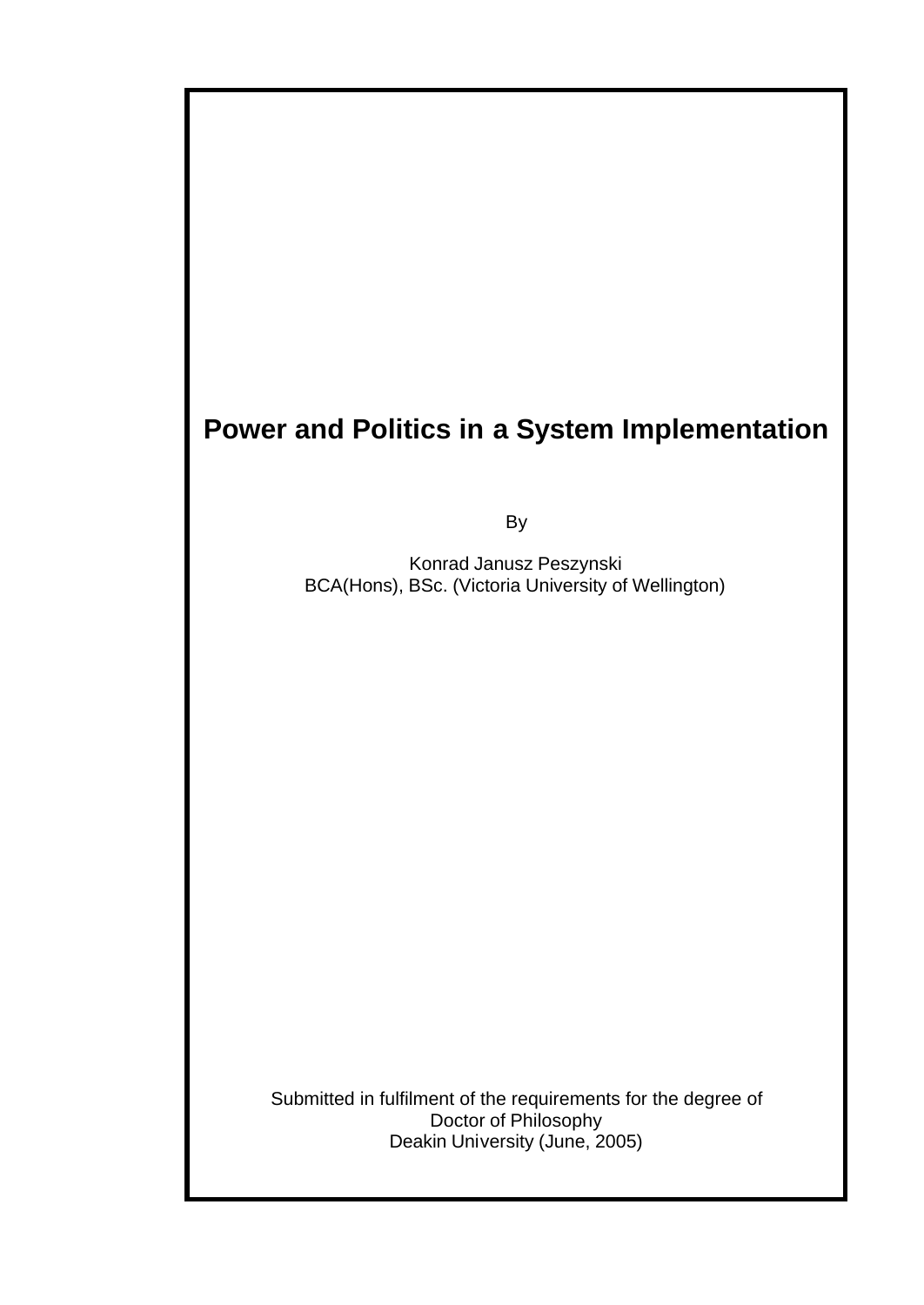# **Acknowledgements**

I would like to express my utmost gratitude and appreciation to the following people for their support and encouragement during my preparation of this thesis:

My principle supervisor, Professor Brian Corbitt. For his ability to motivate and for his belief in my abilities, thank you. For providing invaluable feedback. For being honest and constructive, and helping me to visualise an overall format for the study.

My associate supervisor, Dr Darryl Coulthard. For his honesty and support throughout the thesis, as well as the ability to listen to my ramblings and make sense of it!

My father, Janusz and mother, Danuta. My brother, Dion and grandmother, Mrs Janina Nizniak. For their love and belief in my ability. For the long distance phone calls of reassurance and encouragement.

My beautiful partner, Miss Ainslie Gable. My Australian family, Helen and Peter Stewart. Thank you for your belief, love and support in helping me get through this thesis.

My friends, both in Australia and New Zealand. For getting me out of the house for a bit of fun every now and again.

The staff in the School of Information Systems, Deakin University. For ongoing general support. For allowing me to bounce my ideas around and for giving useful feedback. For light hearted encouragement when I needed it.

To all those who participated in this study in any way. Whether it was by being interviewed or by offering advice, it was all appreciated.

*This thesis is completed in memory of my grandfather, Mr Wladyslaw Nizniak (21/12/1922 - 12/07/2004).*

My warmest thanks.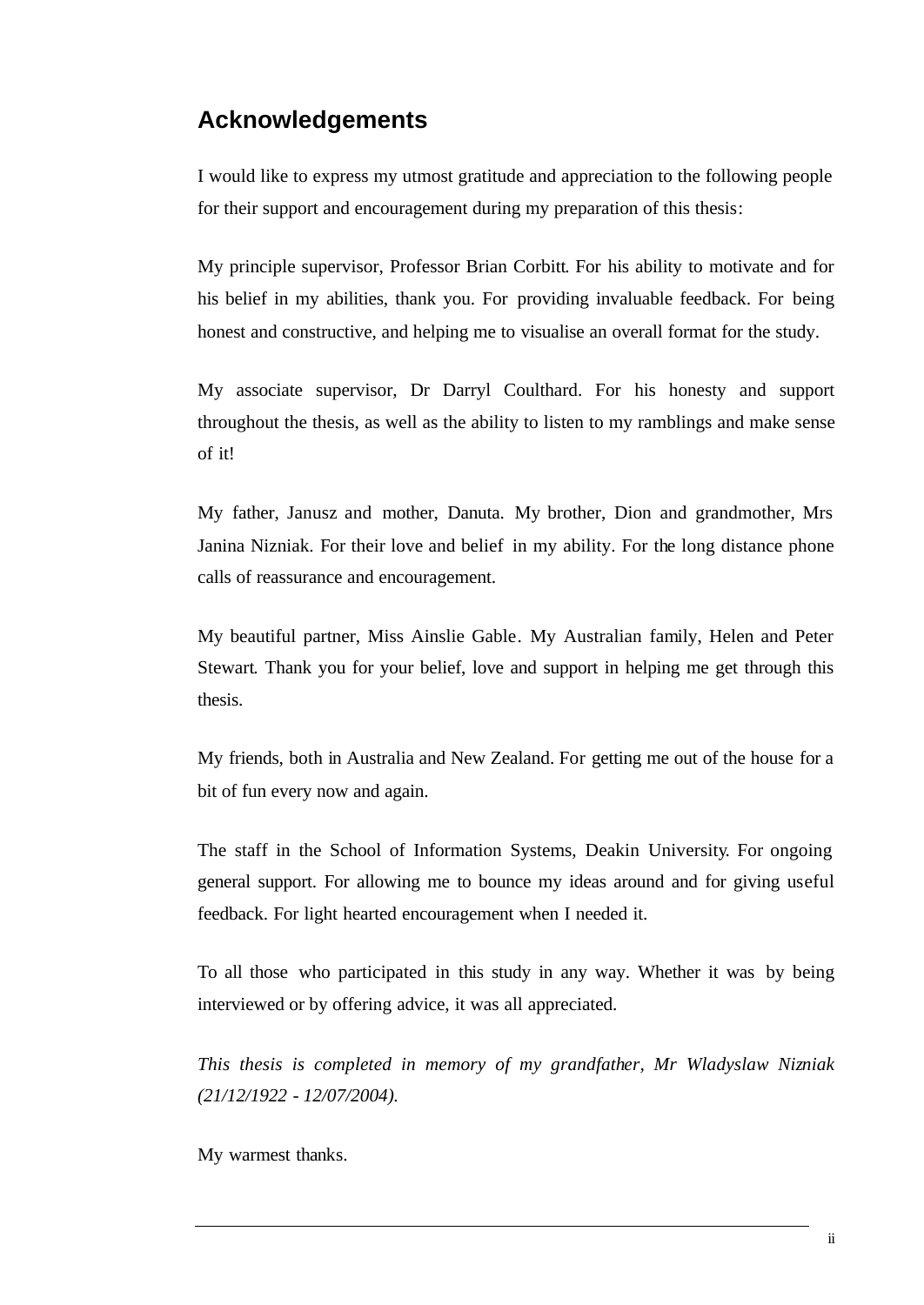# **Table of Contents**

| Chapter Four $- A$ Story of Systems Implementation $- Part 1 - Precursor$ to the |  |
|----------------------------------------------------------------------------------|--|
|                                                                                  |  |
|                                                                                  |  |
|                                                                                  |  |
|                                                                                  |  |
|                                                                                  |  |
|                                                                                  |  |
| Chapter Five – A Story of Systems Implementation – Part $2$ – The selection of a |  |
|                                                                                  |  |
|                                                                                  |  |
|                                                                                  |  |
| 5.3 Eliciting the requirements and selecting the new learning management         |  |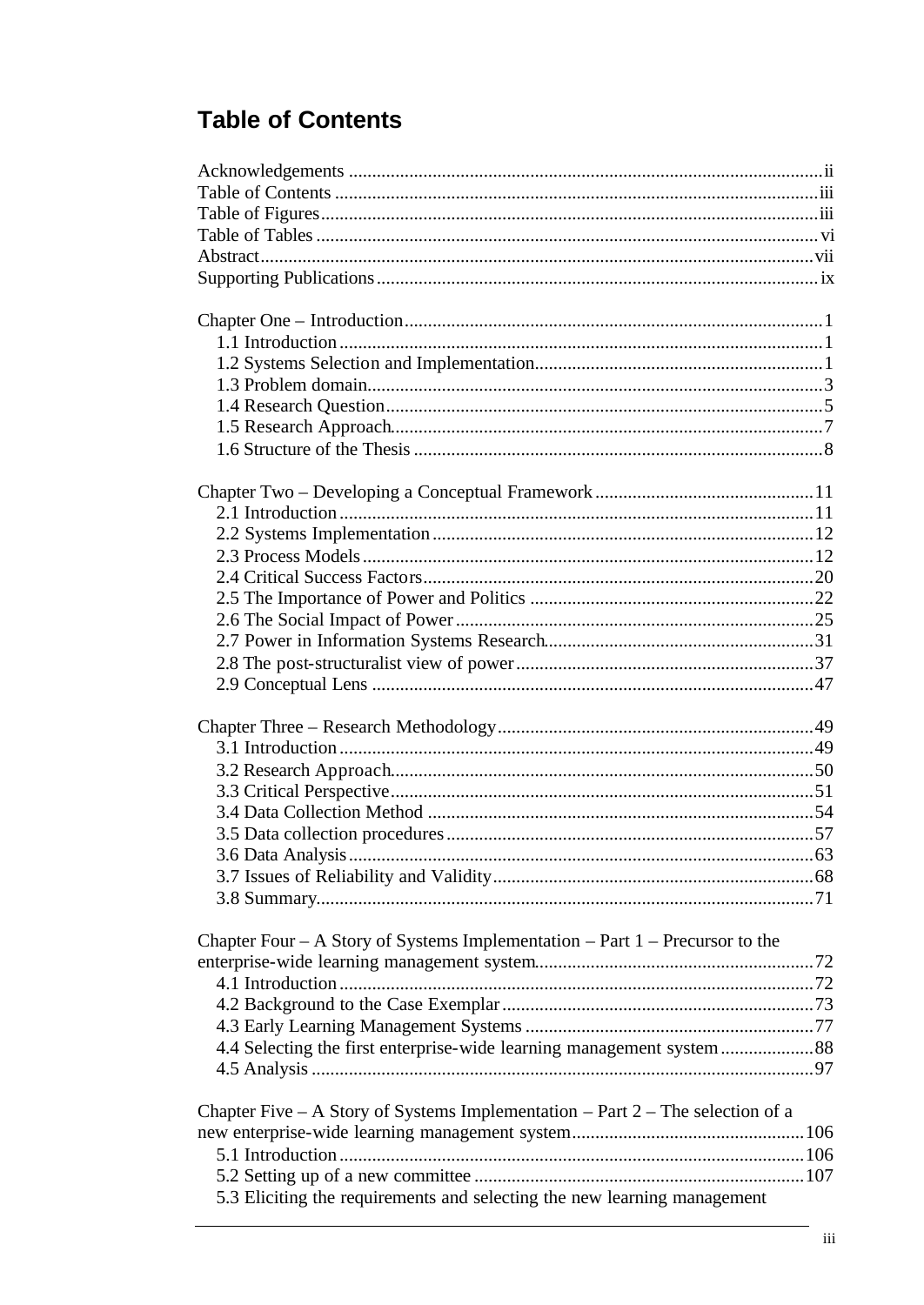| Chapter Six – A Story of Systems Implementation – Part $3$ – Implementing the |  |
|-------------------------------------------------------------------------------|--|
|                                                                               |  |
|                                                                               |  |
| 6.2 Key Events Impacting the Implementation of EducateMe International138     |  |
|                                                                               |  |

6.4 Installing EducateMe International................................................................143 6.5 Migrating and transferring from five learning management systems to one ..152

| 7.2 The construction of obvious power through discourse |  |
|---------------------------------------------------------|--|
|                                                         |  |
| 7.3 The construction of obvious power through discourse |  |
|                                                         |  |
|                                                         |  |
|                                                         |  |
|                                                         |  |
|                                                         |  |
|                                                         |  |
|                                                         |  |
|                                                         |  |
|                                                         |  |
|                                                         |  |
|                                                         |  |
|                                                         |  |
|                                                         |  |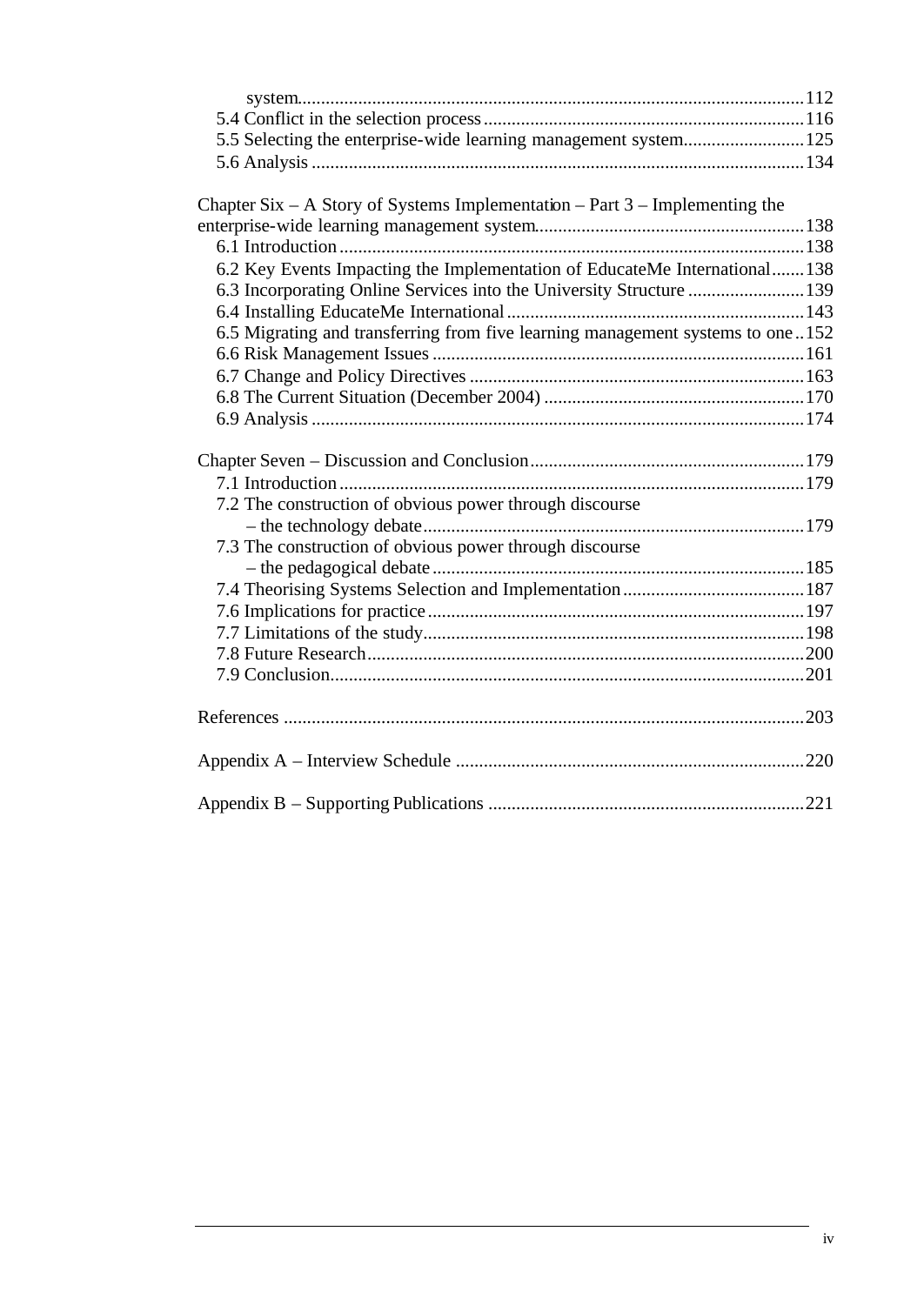# **Table of Figures**

| Figure 4.1 | The structure of the University of Australia after the mergers                                                     |
|------------|--------------------------------------------------------------------------------------------------------------------|
|            |                                                                                                                    |
| Figure 6.1 | The structure of the office of the Pro Vice-Chancellor<br>(Distance Education), the Deputy Vice-Chancellor and the |
| Figure 6.2 | The structure of the ten teams and the office of the Pro                                                           |
|            | Figure 6.3 Diagram of the Implementation of EducateMe Advanced in the                                              |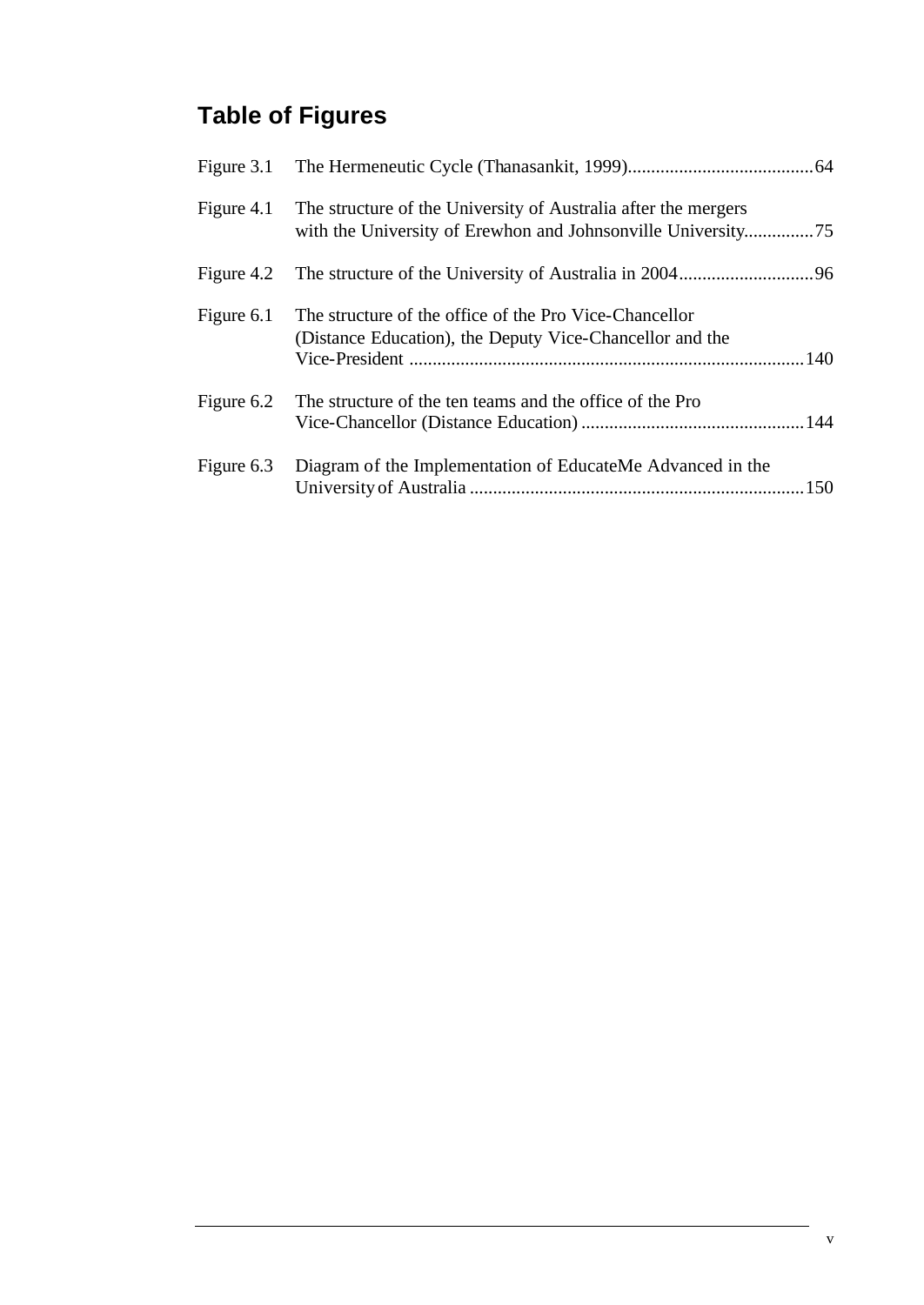# **Table of Tables**

| Table 2.1 |                                                                                                    |
|-----------|----------------------------------------------------------------------------------------------------|
| Table 3.1 | Members of the University of Australia Enterprise-wide<br>Learning Management System Selection and |
| Table 5.1 | The list of requirements generated from surveying the                                              |
| Table 5.2 |                                                                                                    |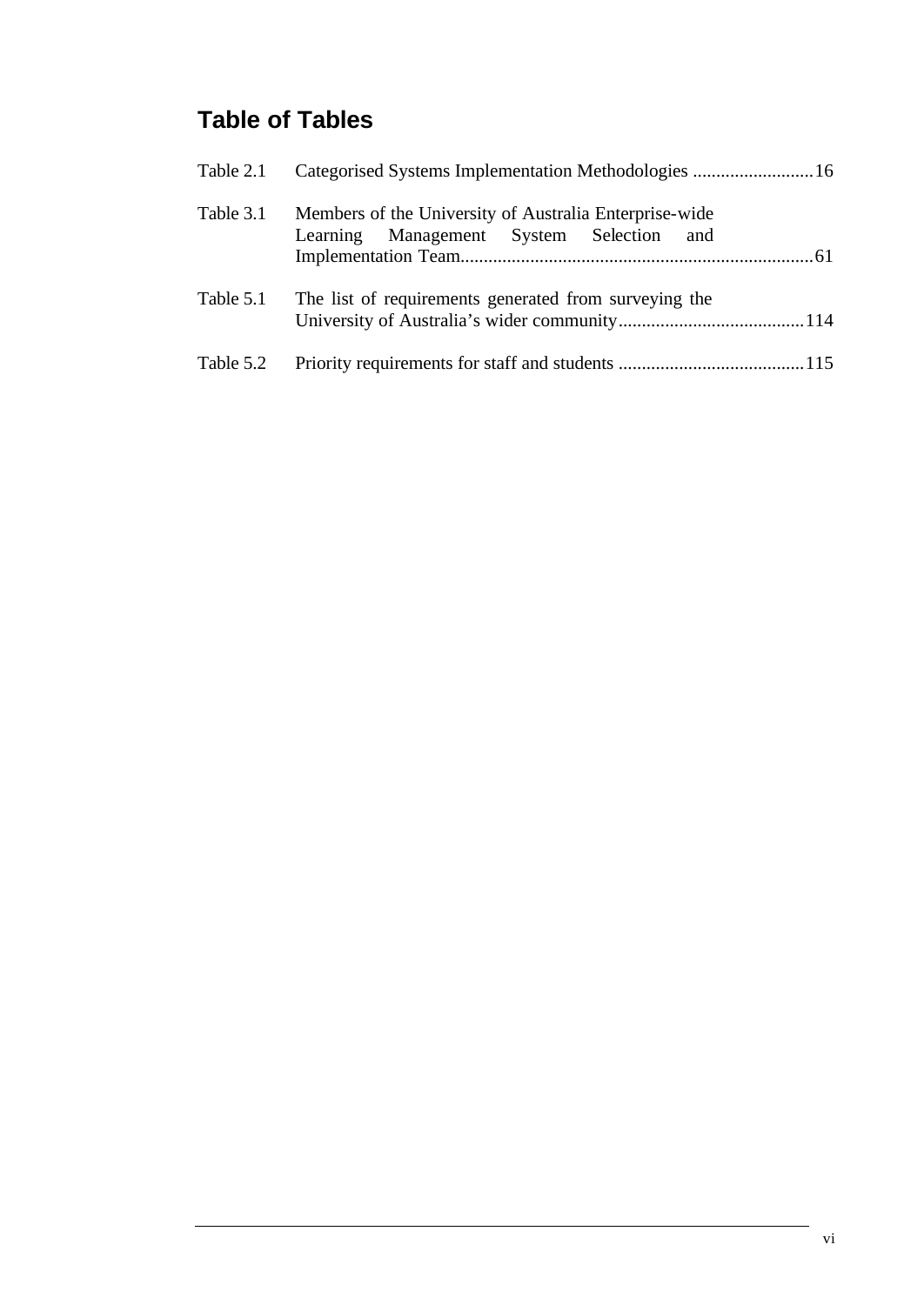## **Abstract**

The central concern of this study is to identify the role of power and politics in systems implementation. The current literature on systems implementation is typically divided into two areas, process modelling and factor based studies. Process modelling classifies the implementation into a linear process, whereas factor based studies have argued that in order to "successfully" implement a system, particular critical factors are required. This literature misses the complexities involved in systems implementation through the human factors and political nature of systems implementation and is simplistic in its nature and essentially de-contextualises the implementation process.

Literature has investigated some aspects of human factors in systems implementation. However, it is believed that these studies have taken a simplistic view of power and politics. It is argued in this thesis that human factors in systems implementation are constantly changing and essentially operating in a dynamic relationship affecting the implementation process. The concept of power relations, as proposed by Foucault (1976, 1977, 1978, 1980, 1982), have been utilised in order to identify the dynamic nature of power and politics. Foucault (1978) argued that power is a dynamic set of relationships constantly changing from one point in time to the next. It is this recognition that is lacking from information systems. Furthermore, these power relations are created through the use of discourse. Discourse represents meaning and social relationships, forming both subjectivity and power relations. Discourses are also the practices of talk, text and argument that continuously form that which actors speak.

A post-structuralist view of power as both an obvious and hidden concept has provided the researcher a lens through which the selection and implementation of an enterprise-wide learning management system can be observed. The framework aimed to identify the obvious process of system selection implementation, and then deconstruct that process to expose the hegemonic nature of policy, the reproduction of organisational culture, the emancipation within discourse, and the nature of resistance and power relations. A critical case study of the selection and implementation of an enterprise-wide learning management system at the University of Australia was presented providing an in-depth investigation of the implementation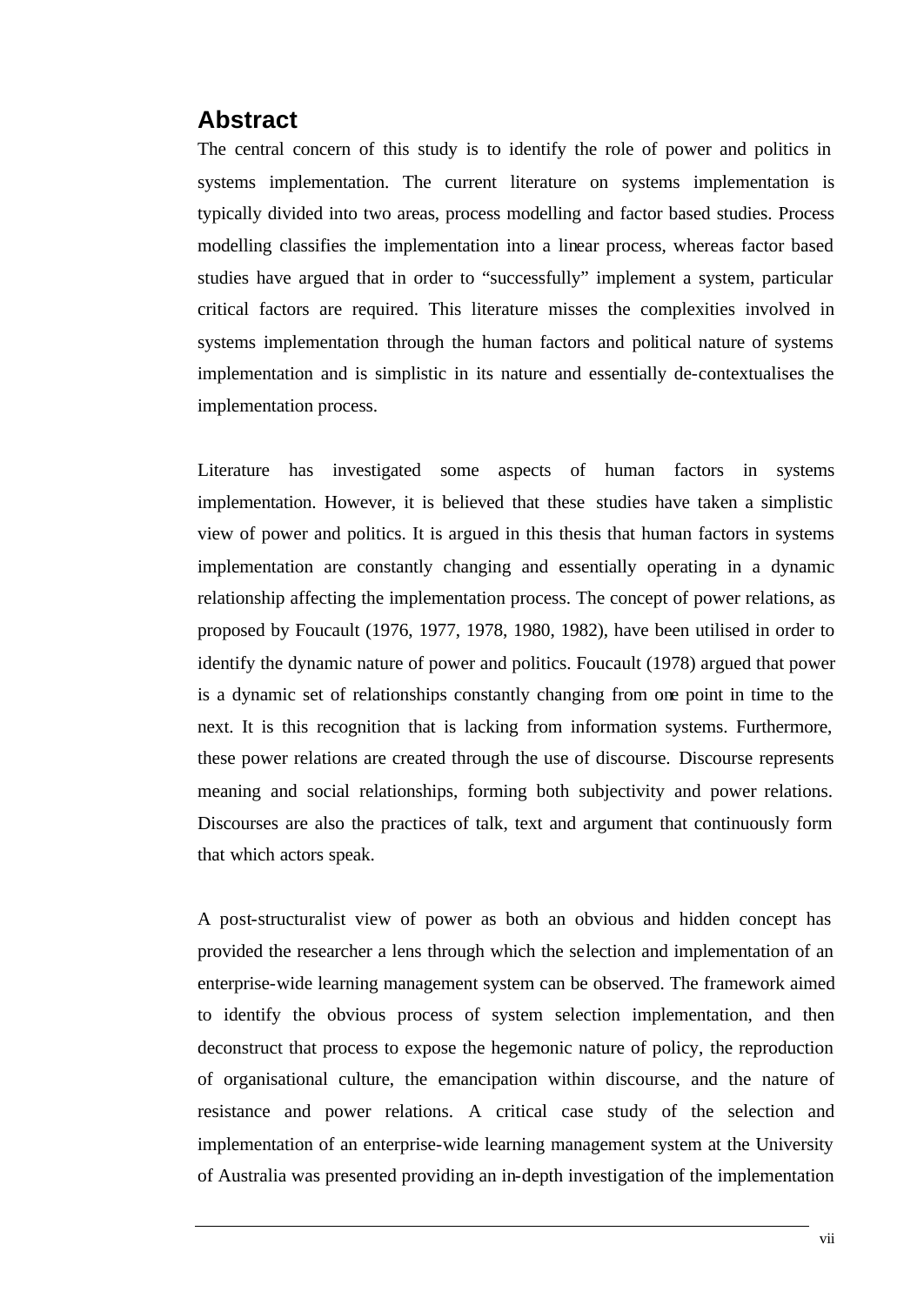of an enterprise-wide learning management system, spanning five years. This critical case study was analysed using social dramas to distinguish between the front stage issues of power and the hidden discourses underpinning the front stage dramas. The enterprise-wide learning management system implemented in the University of Australia in 2003 is a system which enables academic staff to manage learners, the students, by keeping track of their progress and performance across all types of training activities.

Through telling the story of the selection and implementation of an enterprise-wide learning management system at the University of Australia discourses emerged. The key findings from this study have indicated that the system selection and implementation works at two levels. The low level is the selection and implementation process, which operates for the period of the project. The high level is the arena of power and politics, which runs simultaneously to the selection and implementation process. Challenges for power are acted out in the front stage, or public forums between various actors. The social dramas, as they have been described here, are superfluous to the discourse underpinning the front stage. It is the discourse that remains the same throughout the system selection and implementation process, but it is through various social dramas that reflect those discourses. Furthermore, the enactment of policy legitimises power and establishes the discourse, limiting resistance. Additionally, this research has identified the role of the "State" and its influence at the organisational level, which had been previously suggested in education literature (Ball, 1990).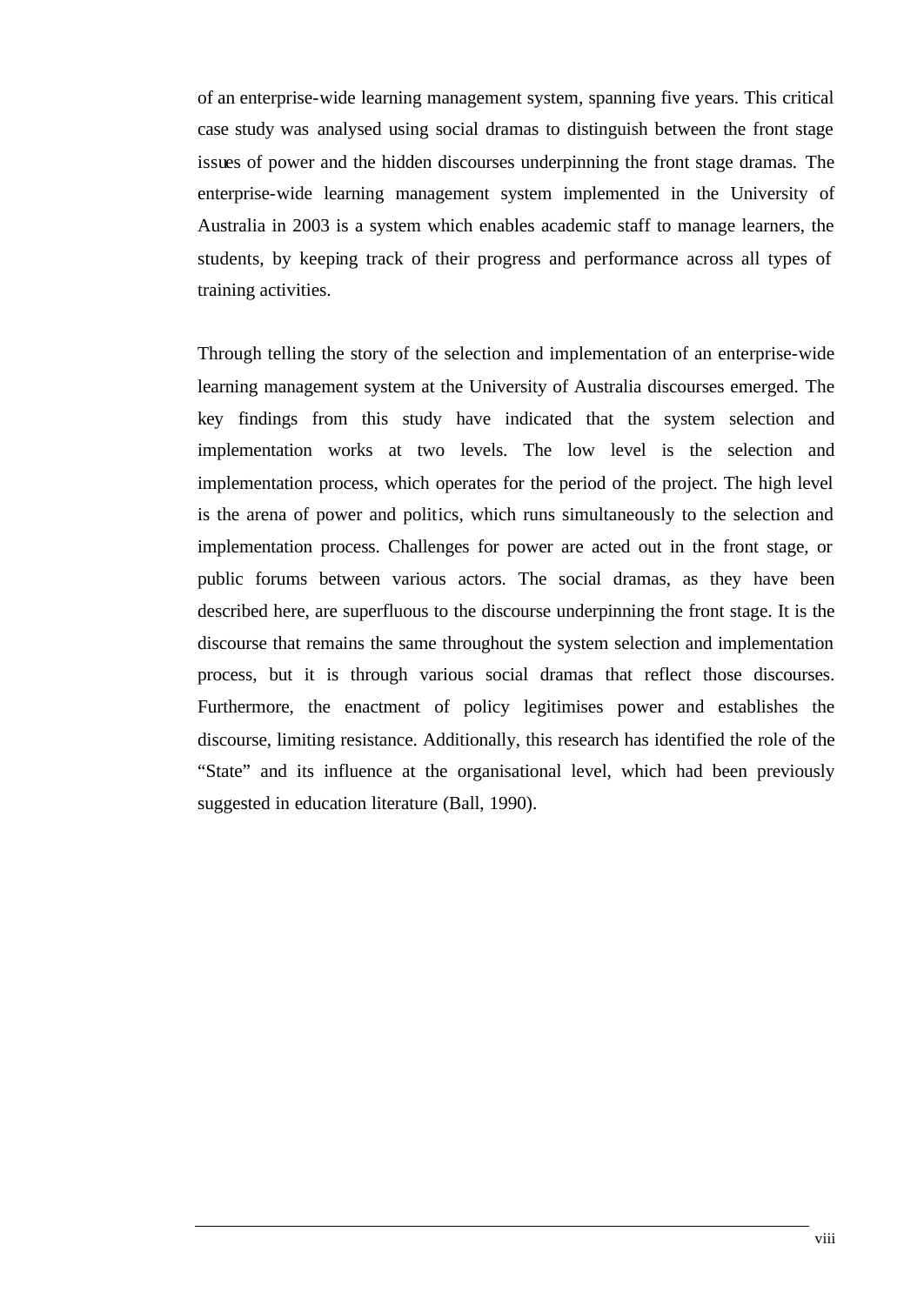## **Supporting Publications (Appendix B)**

Nguyen, L., Torlina, L., Peszynski, K. J., and Corbitt, B. (2005). Power Relations in Cyber Communities. To appear in *Electronic Commerce Research Journal, 5*(4).

Corbitt, B. J., Peszynski, K. J., & Boon, O. (2005). Managing Complexity and Institutionalization: Power and Politics in ERP Implementation in an Australian University. In L. von Hellens, S. Nielsen & J. Beekhuyzen (Eds.), *Qualitative Case Studies on Implementation of Enterprise Wide Systems* (pp. 160-175). Hershey, PA: Idea Group Publishing.

Peszynski, K. J., Corbitt, B. J., and Saundage, D. (2004). Deconstructing Power within a Strategic Information System. *Proceedings of the 15th Australasian Conference on Information Systems (ACIS)*, Hobart, Australia, December 1-3 2004.

Peszynski, K. J., and Saundage, D. (2004). Power, Politics and Legitimacy in Information Systems Implementation: An Ethnographic Study. *Proceedings of the 15th Australasian Conference on Information Systems (ACIS)*, Hobart, Australia, December 1-3 2004.

Boon, O., Corbitt, B., and Peszynski, K. J. (2004). Reassessing critical success factors for ERP adoption – a case study, *Proceedings of the 8 th Pacific Asia Conference on Information Systems (PACIS)*, Shanghai, China, July 8-11 2004

Nguyen, L., Torlina, L., Peszynski, K. J., and Corbitt, B. (2004). Power Relations in Cyber Communities. *Proceedings of the 12th European Conference on Information Systems (ECIS)*, Turku, Finland, June 14-16 2004.

Peszynski, K. J. and Corbitt, B. (2003). Putting the Power in Power, Politics and MIS Implementation: A Reworking of Markus (1983) 20 years on. *Proceedings of the 14th Australasian Conference on Information Systems (ACIS)*, Perth, Australia, November 26-28 2003.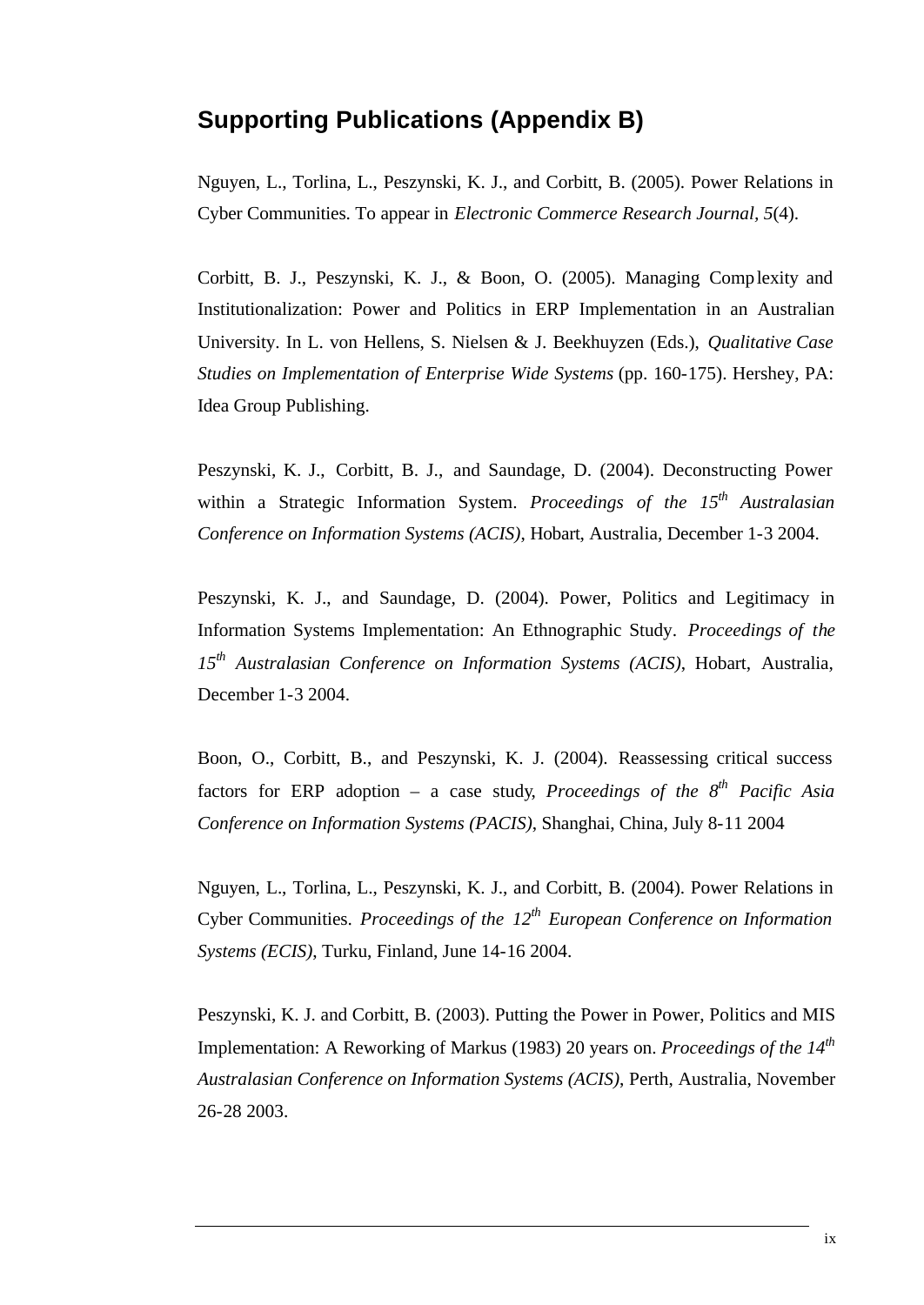## **Chapter One – Introduction**

#### *1.1 Introduction*

This thesis is a study of the selection and implementation of an enterprise-wide learning management system at the University of Australia<sup>1</sup>. The enterprise-wide learning management system, implemented in the University of Australia in 2003, is a system which enables academic staff to manage learners, the students, by keeping track of their progress and performance across all types of training activities. The learning management system allows staff to create learning resources, deliver content, monitor student participation and assess student performance. The focus of the study is on the social issues involved in systems selection and implementation, rather than on the system implementation process itself. The technical aspect of systems selection and implementation refers to the tools, methodologies, procedures and techniques utilised to implement a system, whereas the social aspect of systems selection and implementation refers to the human factors involved, such as the political environment. Describing the social factors involved in systems selection and implementation will help provide richness to an understanding of what contributes to either a successful or flawed implementation process.

### *1.2 Systems Selection and Implementation*

The failure of an information system in an organisation can have a crippling effect on the organisation itself, the members of that organisation and the reputation of that organisation. In other words, if a system is not successfully implemented, the company could lose potential profit. For example, RMIT, a University in Victoria, Australia, mismanaged the implementation of the Academic Management System, resulting in students not being able to arrange enrolments, invoices, subject changes and timetables (Royall, 2002). Subsequently, the system was abandoned and members of the senior management and project team were fired.

Stories of failed systems occur regularly in the media, which damage the credibility of organisations and turn potential customers away. The costs of systems failure vary. Typically they include firstly, economic costs, such as investments in

l

 $<sup>1</sup>$  Full details of this case study can be found in Chapter 4.2</sup>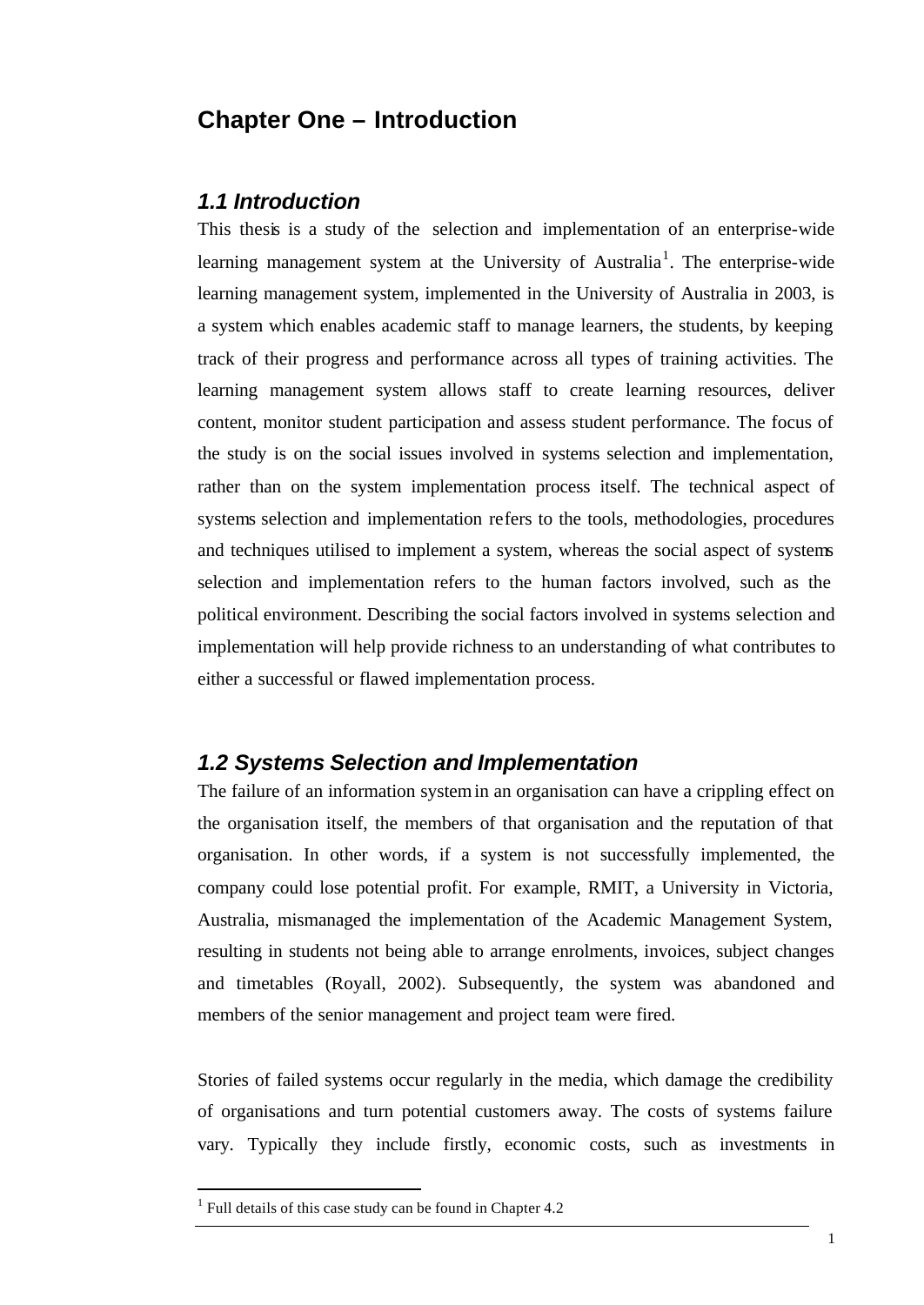equipment and labour. Secondly, there are costs of missed opportunities, where a system fails to deliver on benefits promised. Finally, there are costs incurred in terms of client service or risks to the community (Sauer, 1993). In the case of the failed implementation at RMIT, the users of the system, students were unhappy with the system and called for the resignation of the Chancellor of the University, followed by the Vice-Chancellor (Royall, 2002). People become wary of information systems. This is partly attributable to the media as they would have us believe that information systems are constantly failing.

There are many other stories of failed systems implementation that have also had significant consequences. Neumann (1993, p. 146) highlights fourteen different cases of failed systems implementation. Examples include:

- A new child support checking system in Virginia, USA, which experienced massive delays, confusion, lost checks, delayed payments, and improper seizure of tax refunds. Operations costs were expected to be triple the original estimates;
- The Bank of America spent US\$23 million on an initial 5-year development of MasterNet, a new computerized trust accounting and reporting system. After abandoning the old system, they spent US\$60 million more trying to make the new system work, and finally gave up. Departed customer accounts may have exceeded billions of dollars;
- Oklahoma hired a major accounting firm in 1983 to design a US\$.5 million system to handle its workers' compensation claims. Two years and more than \$2M later, the system still didn't work. It was finally finished in 1987 for nearly US\$4 million; &
- The software for the modernisation of a satellite tracking control facility in the United States was about seven years behind schedule, about US\$300 million over budget, and provided less capability than required.

It is therefore important to implement successfully a system and ensure that it is running well and that the users, both customers and employees alike, are sufficiently satisfied with the system to want to continue using it. However, this raises crucial issues for organisations implementing systems. How can successful system implementation be guaranteed? Is it by having good project management, getting the system implemented on time and on budget? Or is it by the technical team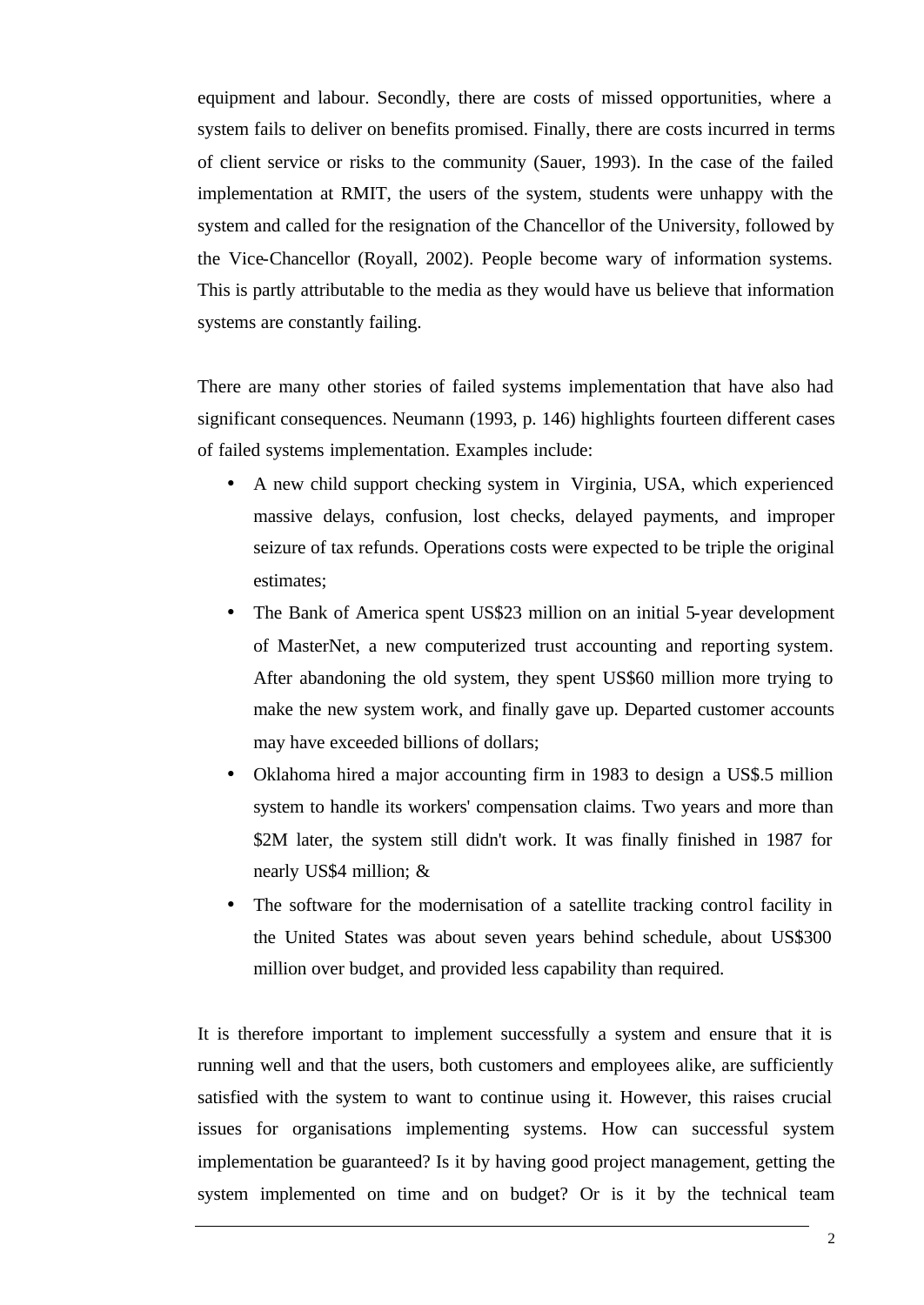developing the system in a way that attracts users which is bug free? Or is it through the involvement of end users and customers, identifying what they want and catering to their needs? Or is it the top management, those funding the project, believing that improved efficiency and effective can be delivered with such a system? Each aspect is in itself important, but ultimately, can such a guarantee of successful system implementation be offered? This leads to perhaps the most significant question in systems implementation: can successful systems implementation be guaranteed at all?

### *1.3 Problem domain*

These questions lead the researcher to the problem domain. The information systems community need a deeper understanding of what is involved in systems implementation, and more specifically, what enables successful implementation and what contributes to unsuccessful systems implementation. The focus of this study is on the social aspects of system selection and implementation as opposed to the technical or actual system implementation process. The researcher is interested in how the social component of system selection and implementation affects the overall process. The technical component of system selection and implementation has already received significant discussion and has led to two approaches to systems implementation, namely process models and factor-base studies. These traditional approaches to systems implementation are discussed in greater detail in Chapter 2.2.

Proponents of the first approach, process models, argue that systems implementation should follow a particular procedure, typically a five or seven-step process known as the system development lifecycle (SDLC) (Davis, 1974; Hoffer, et al., 1998; Avison and Fitzgerald, 2003). If a project manager or system implementation team follows the linear step-by-step process, then they will have a system implemented successfully. This approach has created multiple methodologies, or stock or package of methods, such as the Structured Analysis, Design and Implementation of Information Systems (STRADIS) (Gane and Sarson, 1979); the Structured Systems Analysis and Design Methodology (SSADM) (Downs et al., 1988; Weaver, 1993); and Object-oriented analysis (Booch, 1991; Coad and Yourdon, 1991; Martin and Odell, 1992). These methodologies can then be employed in the implementation process, allowing the implementation team to get various perspectives from the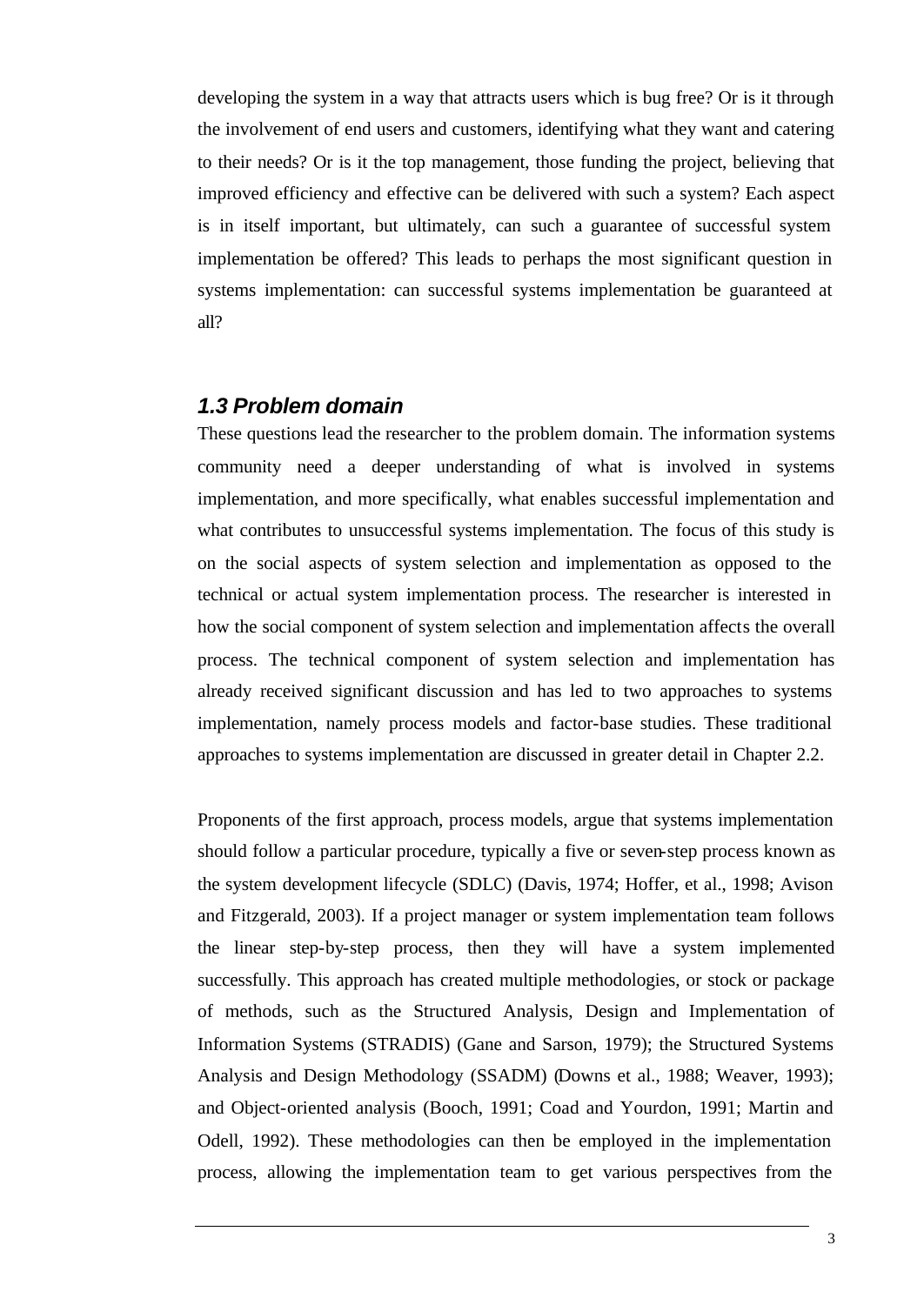stakeholders of what they require, and how they can use that information to implement a system.

Advocates of the second approach, factor-based studies, argue that in order to successfully implement a system, certain critical factors are required to be in place (Rockart, 1979; Ginzberg, 1981; DeLone and McLean, 1992, 2003). Typically, research has indicated that the absence of top management support (Ginzberg, 1981; Kydd, 1989; Corbitt 2000), poor attitudes towards information systems (Corbitt, 1997) and absence of education and training (Cragg and King, 1983) lead to failure of the information system implementation. Instead, the support of management (Somers and Nelson, 2001; Poon and Wagner, 2001; Hartman and Ashrafi, 2002), clear goals and objectives of the proposed system (Averweg and Erwin, 1999; Teo and Ang, 1999; Somers and Nelson, 2001), project management (Somers and Nelson, 2001; Akkermans and van Helden, 2002; Havelka and Lee, 2002) and the available information technologies (Khandelwal and Ferguson, 1999; Somers and Nelson, 2001; Croteau and Li, 2003) all contribute to a successful system. However, it is argued that factor-based studies provide somewhat obvious findings that perhaps do not reflect the complexity involved in systems implementation.

However, it is argued here that both of these approaches are structuralist, and essentially over simplistic in nature. These approaches do not provide adequate detail about the complexity of the process, nor do they tell us anything specific about the factors or steps involved with systems implementation. Such factor studies are rarely reflective of the processes which occur in systems implementation. Rather, the traditional approaches tend to provide structure to enable understanding of a complex process. They reduce the complex to an easier, simpler structure. Implementation is neither driven entirely by factors of success or failure (Corbitt, 1997). Rather, the implementation process in information systems is more reflective of the stakeholder relationship interactions and the impact of the context, either business, organisational, social or cultural, in which the implementation occurs. However, the traditional approaches ignore or underplay the political aspects involved in stakeholder relationships, as well as elements of power in systems implementation. As a result, some authors have taken a more socio-technical approach to information systems implementation (Mitev, 2001; Orlikowski, 1992). In order to do this, we as researchers, must "move beyond commonsense explanations of failure and success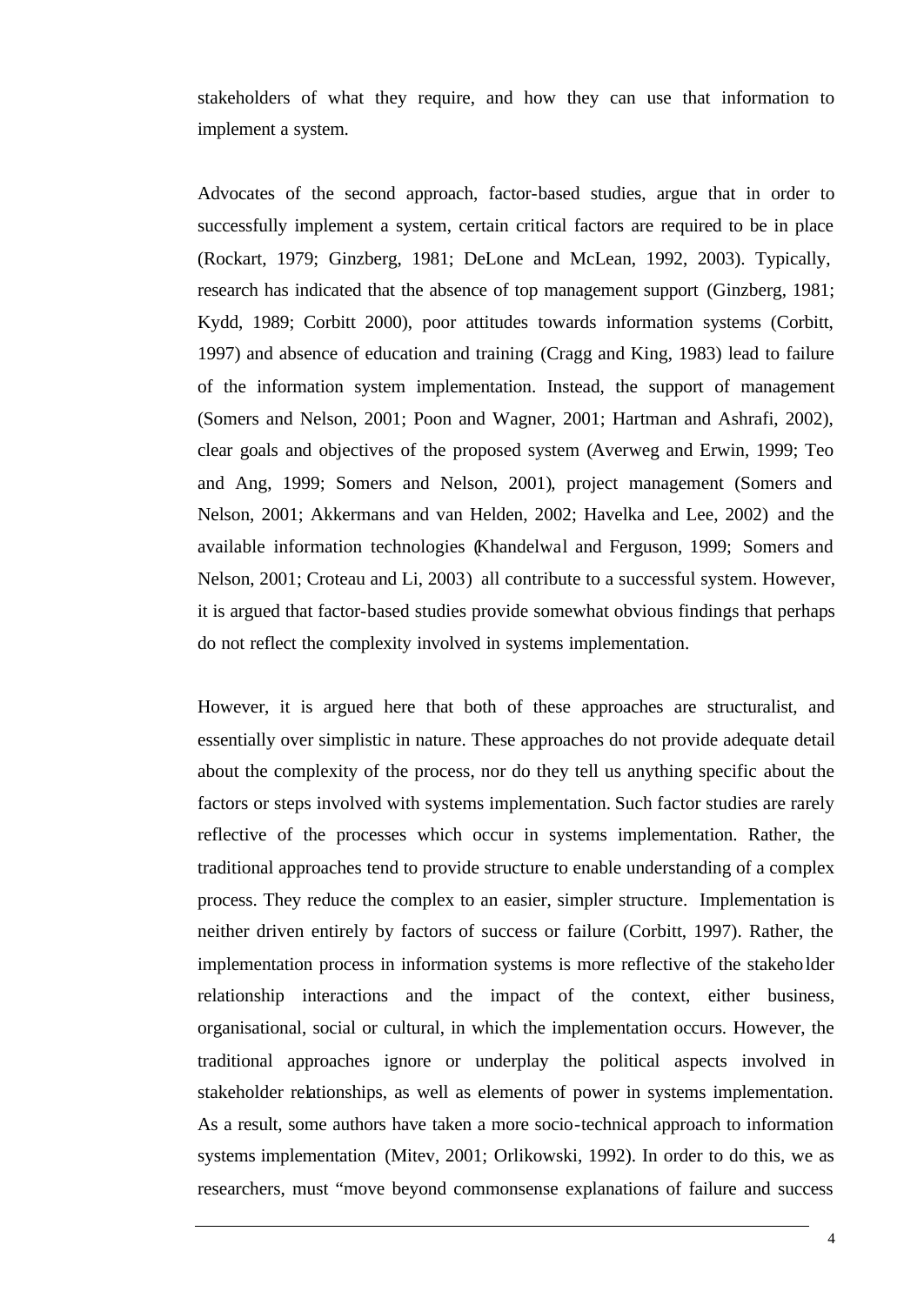and find more complex and richer ways of understanding the use of IS in organisations through the inclusion of broader social, economic, political, cultural and historical factors" (Mitev, 2001, p. 84). By taking this approach, we can enable a better understanding of the power and politics involved in systems implementation, by focusing on social issues in the implementation process (Chapter 2.5).

Rather than take the social aspect of systems implementation at face value, we need to understand and perform research that recognises the complexity and historical construction of the members of the implementation team and process (Mitev, 2001). We currently cannot describe or explain the political environment in systems implementation because politics in implementation endures influence, pressure, dogma, expediency, conflict compromise, intransigence, resistance, error, opposition and pragmatism (Ball, 1990). That is, the implementation process is complex, messy, inconsistent, ambiguous and contains dilemmas.

## *1.4 Research Question*

The approaches adopted in previous studies have over-simplified a complex process influenced by social factors, rather than exploring the inherent political issues involved with systems selection and implementation. This makes the systems implementation process messy, inconsistent and imbued with ambiguity, rather than structured or manifestly associated with factors creating success. The motivation behind this research is that previous studies of systems implementation and social factors have been structuralist and simplistic (Mitev, 2001). Previous studies reduce a complex process into various steps with particular factors involved in order to implement a system. It is argued that the systems selection and implementation process does not follow the linear system development lifecycle, nor do the critical success factors truly represent what is occurring in the systems implementation process. The researcher wishes to explore and report on what occurs during the selection and implementation of a new system in an organisation, paying particular attention to the role of power and politics in the systems selection and implementation process. This motivation has led to the development of the following question:

*How is power and politics an integral part of the systems selection and implementation process?*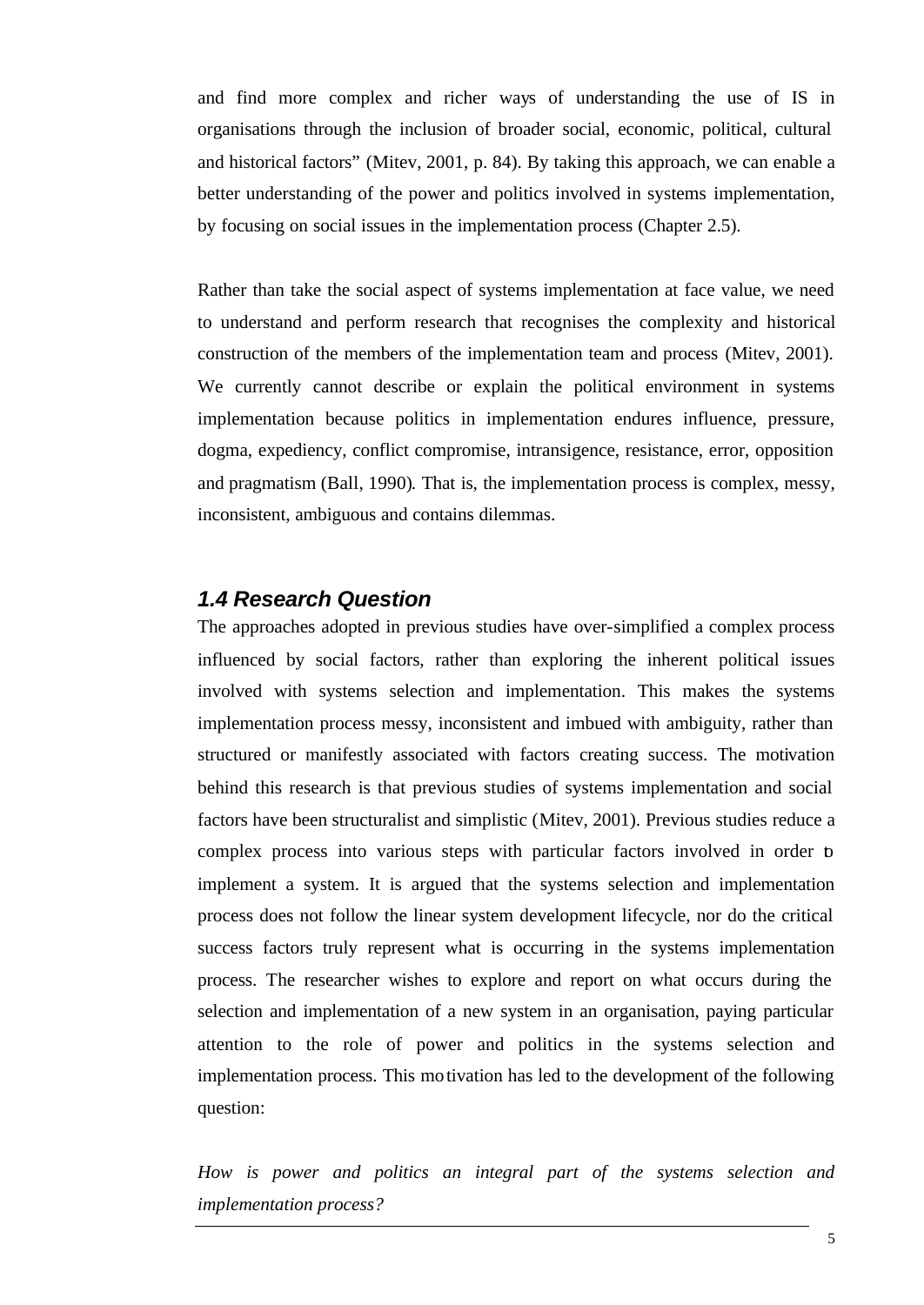This also raises the following sub-questions:

*What are the positive and negative aspects of power and politics in the systems selection and implementation process?* 

*How can this understanding of power and politics be incorporated in the systems selection and implementation process in order to help researchers and practitioners?*

By undertaking this research, we can identify outcomes of the selection and implementation of an enterprise-wide system by providing a better understanding to the human factors involved, and specifically the power and politics in systems selection and implementation. It should be noted, however, that the outcomes of this study do not aim to provide a solution to the power and politics involved in systems selection and implementation, but to fully recognise that there are political factors involved in implementing a system.

Nevertheless, there is also potential to gain insight into the lessons learnt from that particular implementation about what can contribute to a better implementation process – specifically, that the literature on implementation methodologies and tools is not a true representation of the systems selection and implementation process. For if power and politics in systems selection and implementation is central to the systems selection and implementation process, then the research on critical success factors and process models do not fully represent the social aspect and complexities involved in the selection and implementation process.

The objective of this study is not to re-write or change the stages involved in the systems selection and implementation process. There are common steps or stages in that implementation process. The objective of this research is not to define what the steps are, or what is involved in them. Instead, the objective of this research is to review the role, influence and importance of power and politics in the systems selection and implementation process. This cannot be done within the current common and structuralist approach. Rather than concentrate on the technical aspect of systems selection and implementation, researchers should undertake research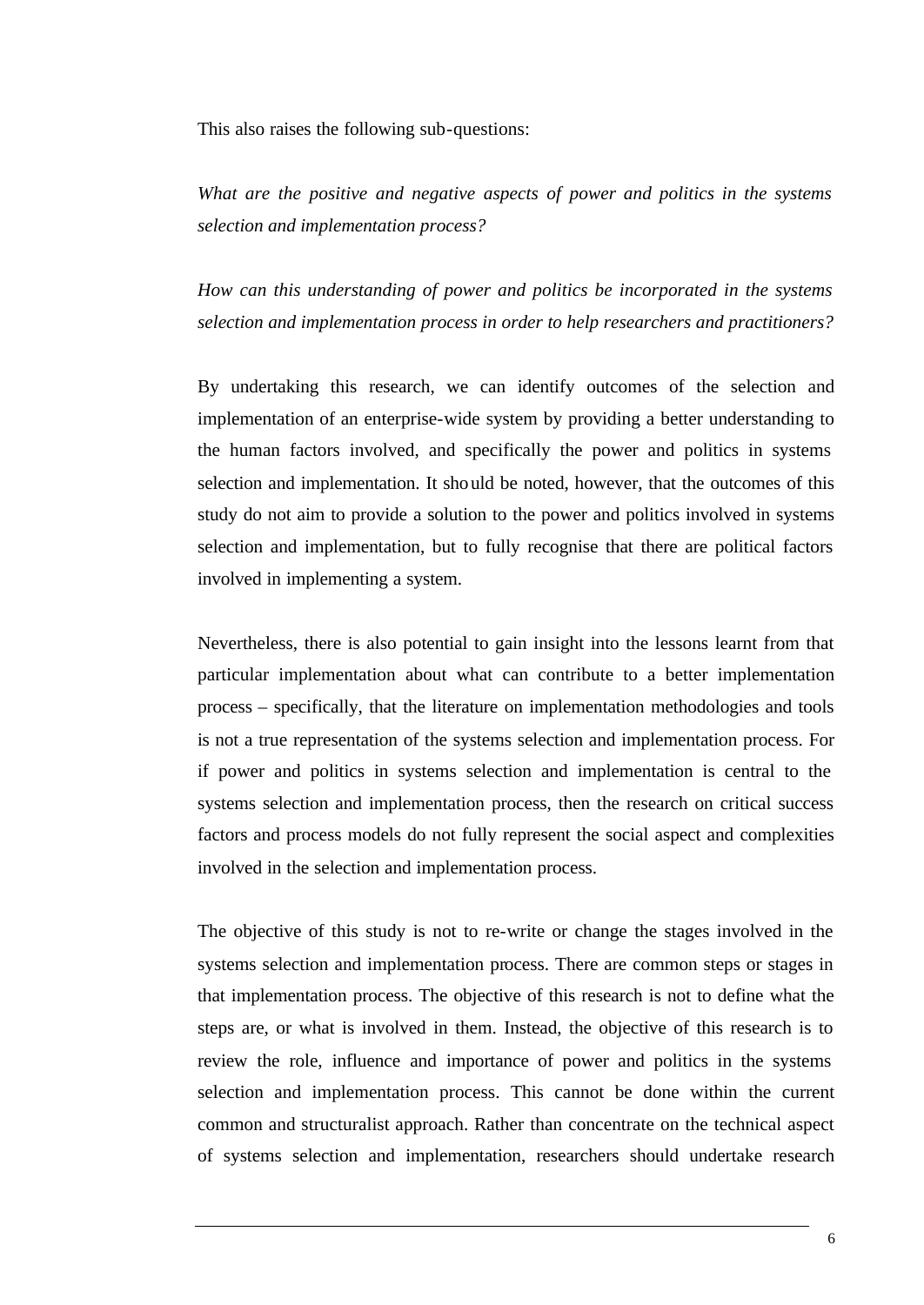based on the supposition that managerial assumptions are *socially constructed* (Chapter 2.5) (Mitev, 2001).

### *1.5 Research Approach*

The nature of this research suggests that a post-structuralist analysis of power and politics in systems selection and implementation is required in order to provide a richer understanding of the phenomena under investigation. A critical theory approach has been adopted in this study as the researcher is then able to critically assess the social reality being studied, and therefore create awareness and understanding of the various forms of social domination.

Ngwenyama and Lee (1997, p. 153) have argued that the critical approach is different to the positivist, in that the critical approach, as adopted in the Information Systems discipline, observes people "not as passive receptacles of whatever data or information that is transported to them, but as intelligent actors who assess the truthfulness, completeness, sincerity, and contextuality of the messages they receive." The critical approach also differs from the interpretive approach, as the critical approach "requires the researcher to attend to not only the matter of mutual understanding, but also the matter of the emancipation of organisational actors from false or unwarranted beliefs, assumptions and constraints" (Ngwenyama and Lee, 1997, p. 153-154). Details about the methodology used are presented in Chapter Three.

To facilitate clarity and to provide some boundaries for the study, a case study methodology has been adopted, as it allows the researcher to identify what it is the subjects are doing, in their own words. Benbasat et al. (1987, p. 370) note that a case study allows for the exploration of "a phenomenon in its natural setting, employing multiple methods of data collection to gather information from one or a few entities." Benbasat et al. (1987) argue that case study research is well-suited to the information systems discipline not only because "the researcher can study information systems in a natural setting, learn about the state of art, and generate theories from practice" (Benbasat et al., p.81), but also "to understand the nature and complexity of the processes taking place" (Benbasat et al., p.81). The benefit of using a case study in developing a deeper understanding is that its method usually focuses on one or a few cases to be investigated to represent other typical cases. A case study also covers a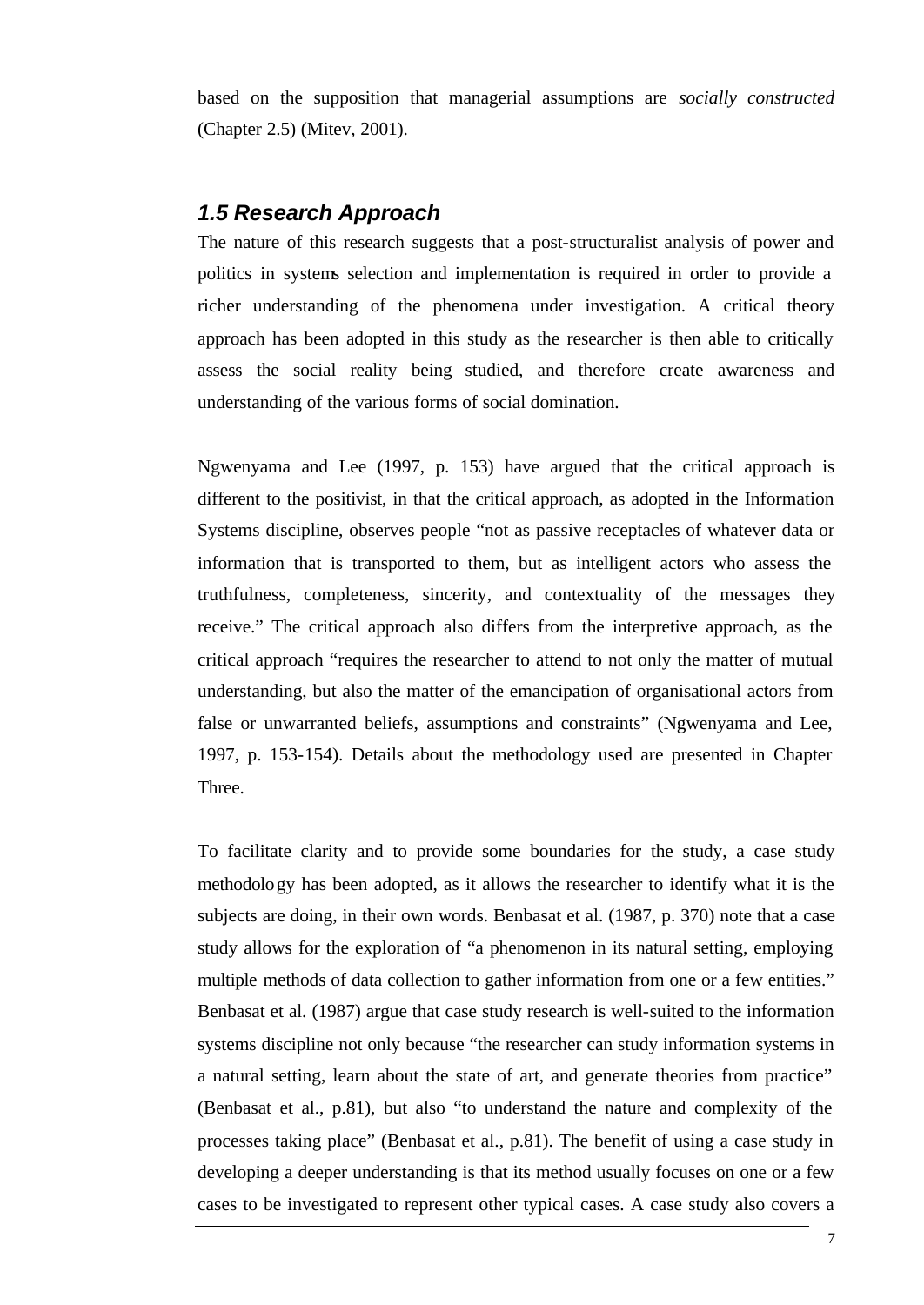small scope of a case and investigates the case in detail (Borg and Gall, 1989; Denscombe, 1998). By being immersed in the organisational activities, the researcher is able to gain richer information as to how power relations are created and how they may transform over time for the systems implementation group.

Data was collected from interviews and existing organisational documents. Staff involved in implementation of a learning management system in the University of Australia were interviewed and their data supplemented by and cross referenced with university policy documents, minutes of meetings and other publications. The enterprise-wide learning management system was selected and implemented to enable academic staff to manage teaching and learning by keeping track of student progress and performance across all types of learning activities. They used a range of tools to create learning resources, deliver content, monitor student participation and assess student performance. The systems selection and implementation process studied in this thesis has been on-going since 2000. The systems selection and implementation process of the enterprise-wide learning management system has been written in narrative form, telling the story of the selection and implementation process at the University of Australia. This approach has been adopted as the narrative form "supports a unity of form among the original interview situation, the analysis, and the final report" (Kvale, 1996, p. 184).

### *1.6 Structure of the Thesis*

Chapter Two provides a review of the literature on systems implementation, specifically the two approaches to systems implementation, process models and factor-based studies, before proceeding onto a discussion of the weaknesses within the literature in regards to a post-structuralist view of systems implementation. A review of power-related information systems studies will then be discussed, again highlighting the weaknesses of the current literature in regards to the structuralist approach being taken. A framework will then be suggested that takes a poststructuralist view of power and politics in the realm of systems selection and implementation, including issues of resistance and control.

Chapter Three will discuss in greater detail the approach taken in this research. A post-structuralist, critical view of power and politics in systems selection and implementation is required, in order to provide a richer understanding of the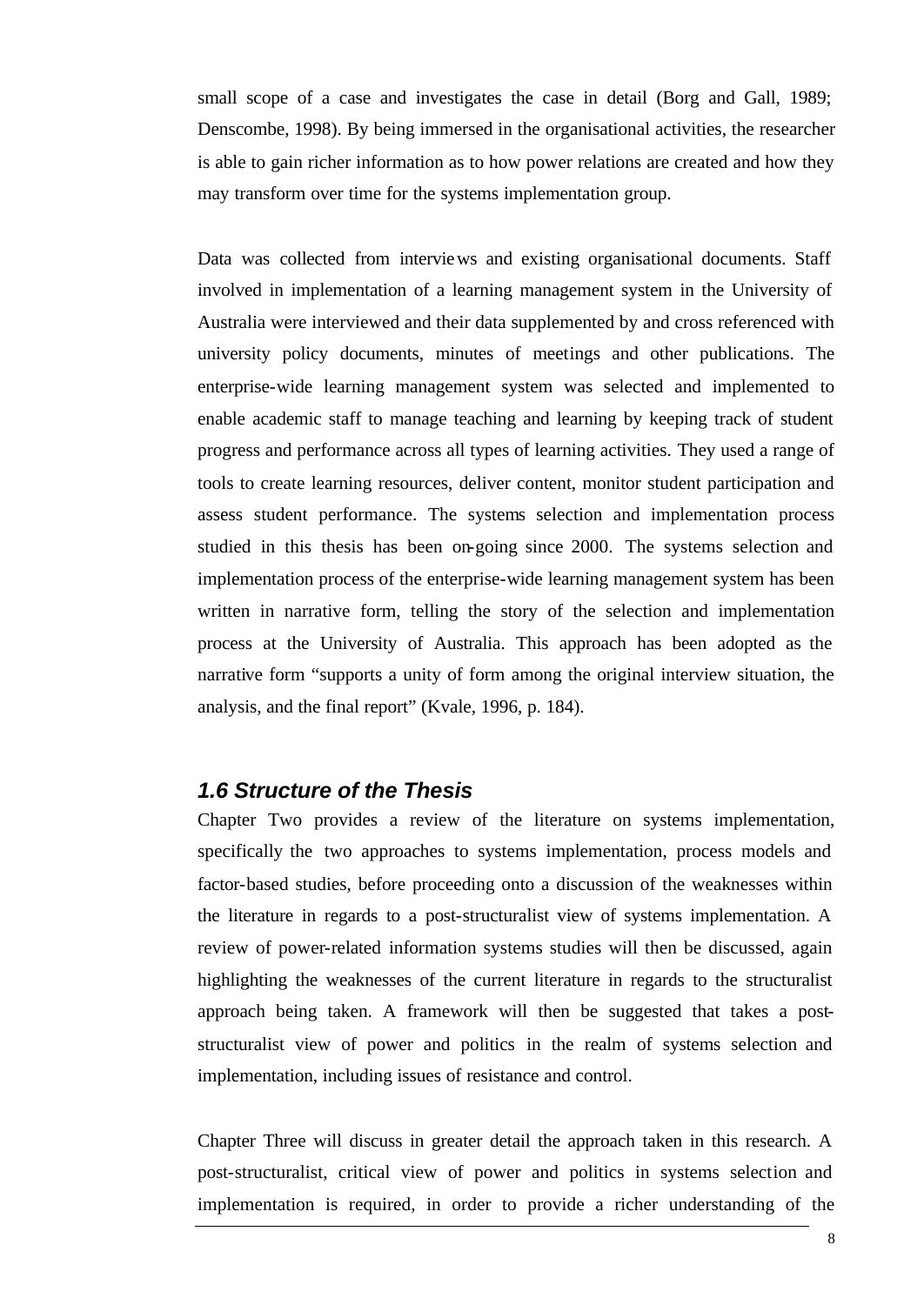phenomena under investigation. A critical theory approach was adopted for this study as critical theory creates awareness and understanding of the various forms of social domination. By using critical theory, the researcher is able to critically assess the social reality being studied.

Chapters Four, Five and Six present the research in context – in other words, the narrative, or story, of the selection and implementation process of an enterprise-wide learning management system at the University of Australia. Each chapter deals with a specific phase of the implementation process. Chapter Four discusses the historical context of the organisation, and the decision to implement a learning management system. By providing this detail, the reader is able to ascertain the strategic direction of the university as well as being able to identify any issues that arose in this historical phase of the University, which may impact the current selection and implementation process.

Chapter Five discusses the selection process involved with identifying and recommending an enterprise-wide learning management system to the senior members of the university. This phase of the selection and implementation process saw the establishment of two working groups, which were given the task from the Deputy Vice-Chancellor to recommend an enterprise-wide learning management system. Requirements were gathered for the new system, which involved the wider university community, as well as the two working groups. A list of 64 potential learning management systems were identified, which was then reduced down to a working subset of five systems, before being further condensed to a list of three potential systems. Debate and discussion were held over the three potential systems and one system was identified, by the majority of the working groups, to meet the requirements established earlier, which was then recommended to the senior members of the university.

Chapter Six discusses the implementation of the enterprise-wide learning management system at the University of Australia. This phase of the selection and implementation process saw a number of changes occurring at the senior level of the university, with the old Vice-Chancellor retiring and a new Vice-Chancellor being appointed. Further changes occurred as the Deputy Vice-Chancellor resigned within the first six months of the appointment of the new Vice-Chancellor, and a new senior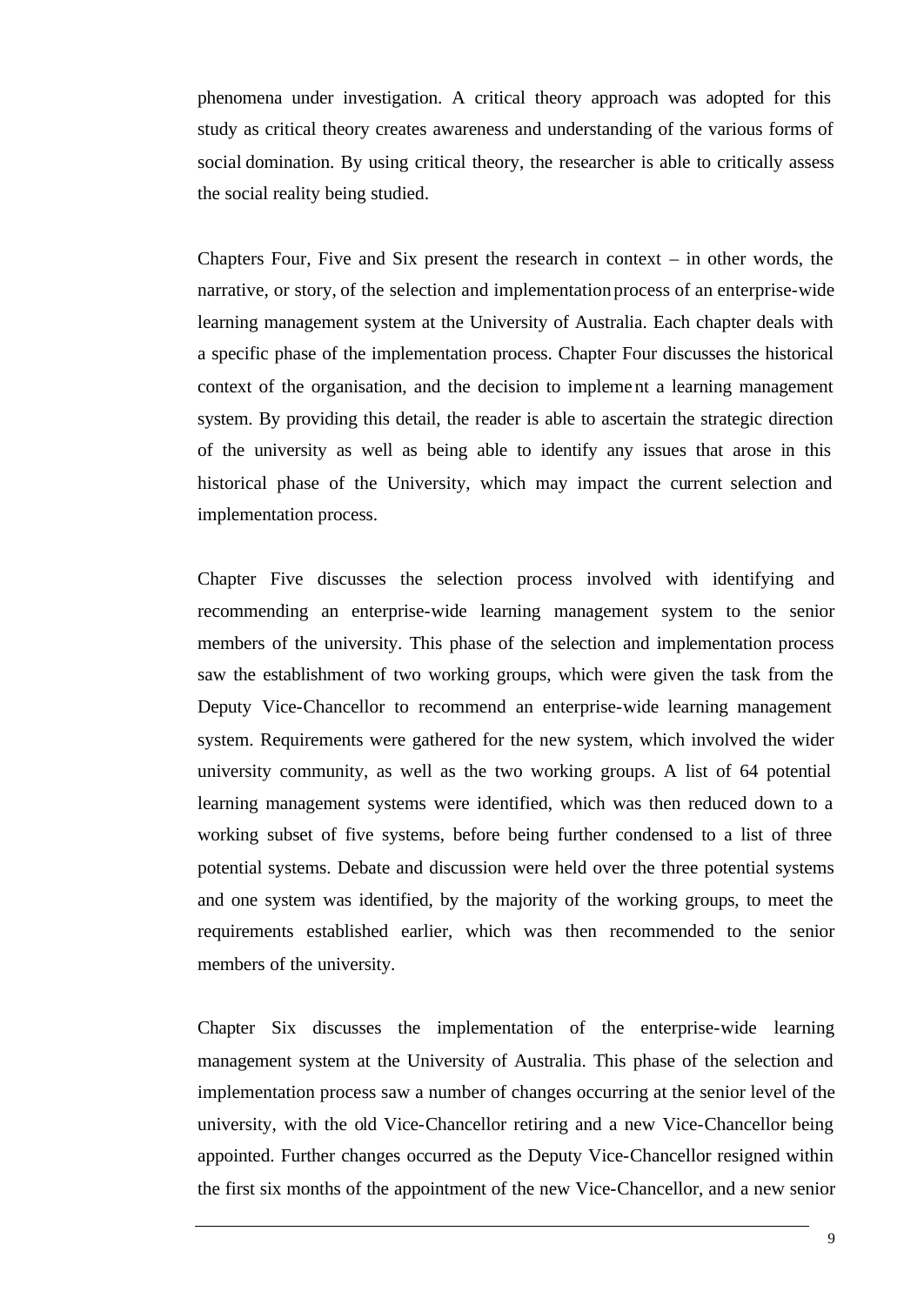position, the Pro Vice-Chancellor (Distance Education) was established. Policy was enacted that required units to promote distance education. Units were migrated across to the new enterprise-wide learning management system through a phased-in, parallel approach, overcoming technical issues with the new software and hardware. A brief discussion on the current status of the system is provided. Furthermore, at the conclusion of each chapter, an analysis of the emerging themes relating to that specific phase of the implementation process will be provided.

Chapter Seven considers the framework developed in Chapter Two to provide further analysis and discussion of the role of power and politics in systems selection and implementation, in regard to the implementation of the enterprise-wide learning management system at the University of Australia. This chapter will relate the findings of Chapters Four, Five and Six to the proposed framework, highlighting aspects of resistance and control in the implementation process. Implications for systems selection and implementation, practice, theory and future research as well as limitations of the study are then considered. A brief summary of the thesis is then provided, concluding this thesis.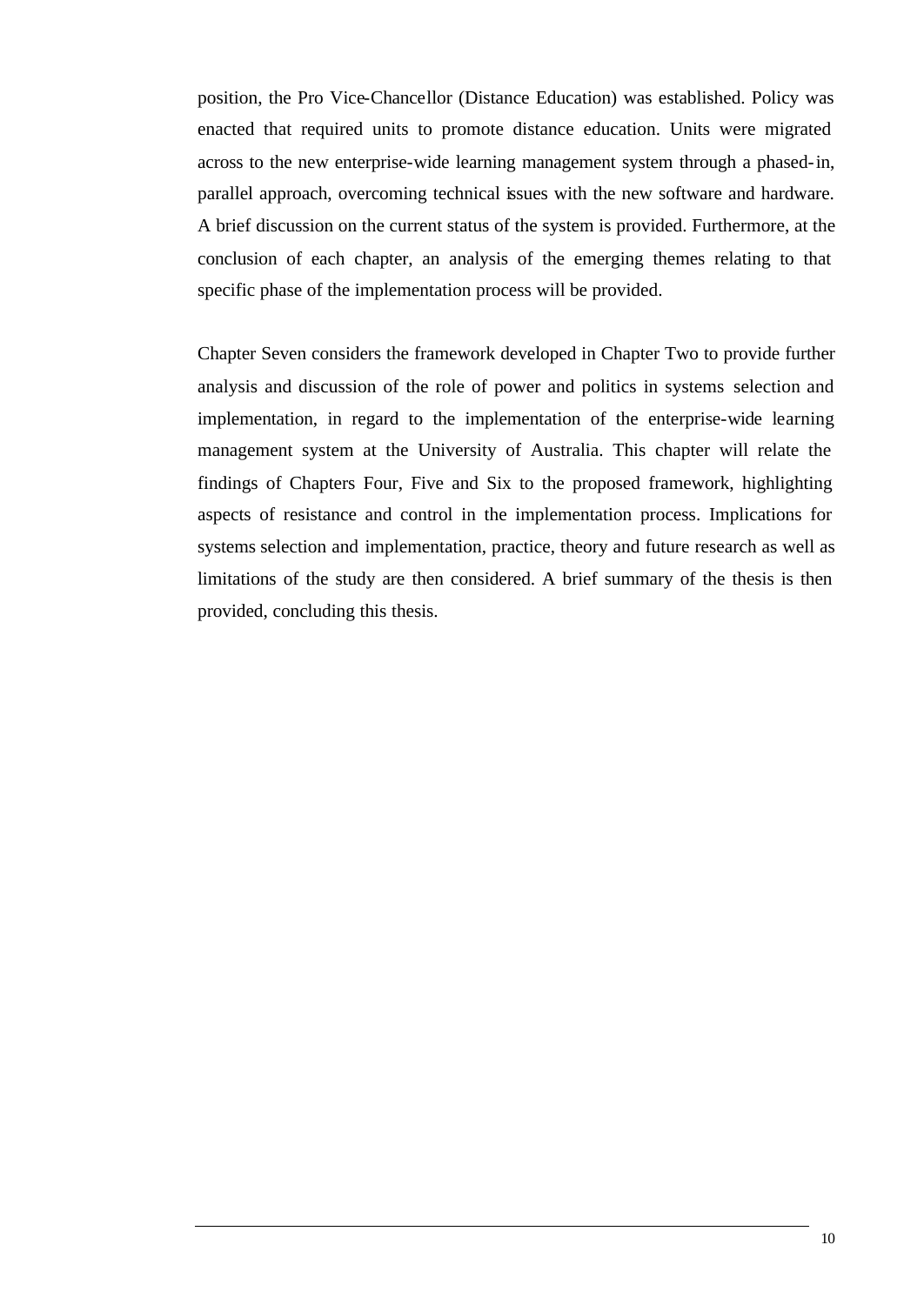## **Chapter Two – Developing a Conceptual Framework**

#### *2.1 Introduction*

This chapter explores existing research and theory to provide an interpretative lens to answer the research question "how is power and politics an integral part of the systems selection and implementation?" This exploration starts with an analysis of existing research on systems implementation. The objective of this research is not to examine systems implementation structures, but to provide a critique of that literature and identify gaps in the light of other theoretical traditions. The technical aspect of system implementation, the tools, methodologies, procedures and techniques utilised to implement a system, has received extensive attention in the literature. However, the researcher is interested in the social issues involved in system selection and implementation and is therefore focusing on those aspects, as opposed to the systems implementation structures. By identifying gaps in the literature, the researcher is able to develop a conceptual lens to detect issues of power and politics in the system selection and implementation process.

Through the study of the literature, the researcher will argue that power and politics are an integral part of the system selection and implementation process. This viewpoint has not been well discussed or examined in the literature. However, power, properly conceived as a fluid and non-static technique or action that individuals can engage in and which is exercised rather than possessed, can be seen as integral to the outcomes and processes of system selection and implementation. As will be discussed throughout this chapter, there is no exercise of power without resistance. It is the political nature of power, resistance and discourse that forms the basis of an argument which suggests that power impacts substantially on system selection and implementation as it affects the role of organisational reproduction and control through the obvious creation of policy and the hidden impact of discourse.

This chapter will describe systems implementation and the two research areas of systems implementation, process models and factor based studies. Weaknesses in terms of the attention paid to social issues in systems implementation will be discussed, which will then lead to a discussion on the importance of power and politics. The traditional view of power and its use in Information Systems research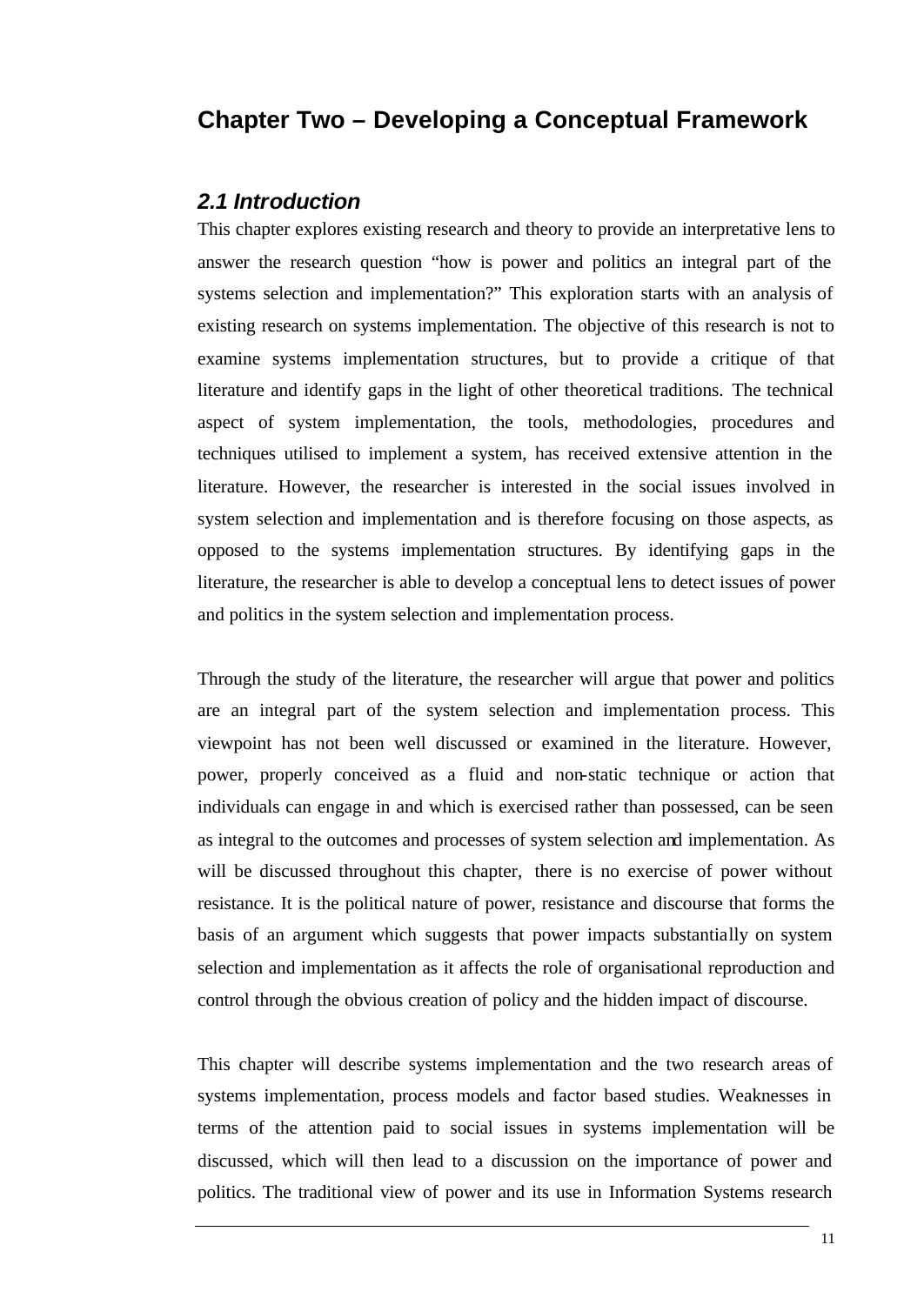will be discussed, and an attempt will be made in this chapter to demonstrate that the traditional views of power are inadequate for the understanding of power and its influences on system selection and implementation. A post-structuralist view of power will be introduced and issues such as resistance and discourse will be discussed in light of the adopted post-structuralist view of power, before providing the conceptual lens to be us ed in this study.

#### *2.2 Systems Implementation*

Systems implementation has received considerable attention in the literature from authors such as Davis (1974), Lucas (1981), Maddison, et al. (1983), Avison and Fitzgerald (1995; 2003), Hoffer, et al. (1998), Lauden and Lauden (1998), Hawryszkiewycz (2001), and Nickerson (2001). Although no specific definition is provided, the general description of systems implementation is the process of identifying the need for an information system of some kind, and the process(es) involved in getting that system installed into an organisation. Lucas (1981, p. 14) characterises information systems implementation as "an on-going process which includes the entire development of the system from original suggestion through the feasibility study, systems analysis and design, programming, training, conversion, and installation of the system." Research into the area of systems implementation has provided the majority of early studies in the discipline of information systems and typically falls into two categories: process models such as the systems development lifecycle (SDLC); and factor studies (Newman and Robey, 1992). Both forms of research will be discussed here.

#### *2.3 Process Models*

Avison and Fitzgerald (2003, p. 528), utilise the definition offered by Maddison, et al (1983, p. 4), that an information system methodology is "a recommended collection of philosophies, phases, procedures, rules, techniques, tools, documentation, management, and training for developers of information systems," to suggest that an information systems methodology contains a variety of components. These components include:

- How a project is to be broken down into stages;
- What tasks are to be carried out at each stage;
- What outputs are to be produced;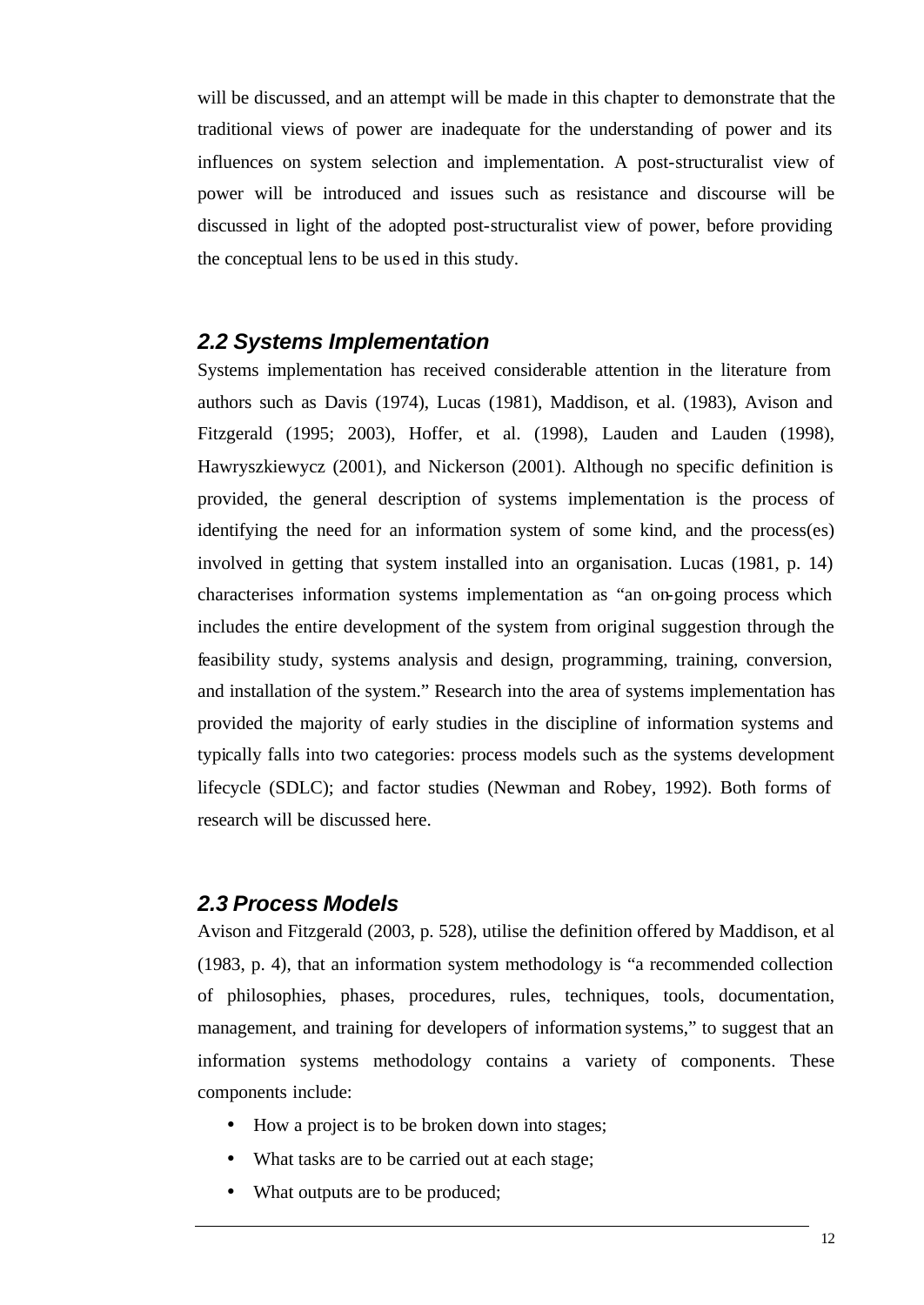- When, and under what circumstances, they are to be carried out;
- What constraints are to be applied;
- Which people should be involved;
- How the project should be managed and controlled; and
- What support tools may be utilised.

Early studies of systems implementation have described stages in systems development and implementation (Davis, 1974). Davis (1974) argues that this process consists of three major stages and eight sub-stages. The activities taking place in each stage varies from stage to stage, and one needs to complete one stage before proceeding onto the next stage. Davis' (1974) model outlines the stages and sub-stages as follows:

| <b>Sub-Stage</b>         |
|--------------------------|
| Feasibility assessment   |
| Information analysis     |
| System design            |
| Program development      |
| Procedure development    |
| Conversion               |
| Operation and management |
| Post audit               |
|                          |

For Davis (1974), the definition stage focuses on what the new system will do and how it will look to the user. This stage involves initial conceptualisation of the system and requirements gathering of what users believe they see as necessary in the new system. An assessment is also performed on the technical and financial feasibility of the project. The physical design stage takes the busine ss specification developed during the definition stage, and a design of the computer-based system to meet the specifications developed earlier in the process. During the implementation stage, the physical system is installed, operated and monitored. Each component of the system design and implementation process consists of various steps, making this process linear and essentially simplistic, providing structure for system implementers to follow. The implementation team cannot proceed onto the next step until the current step is complete.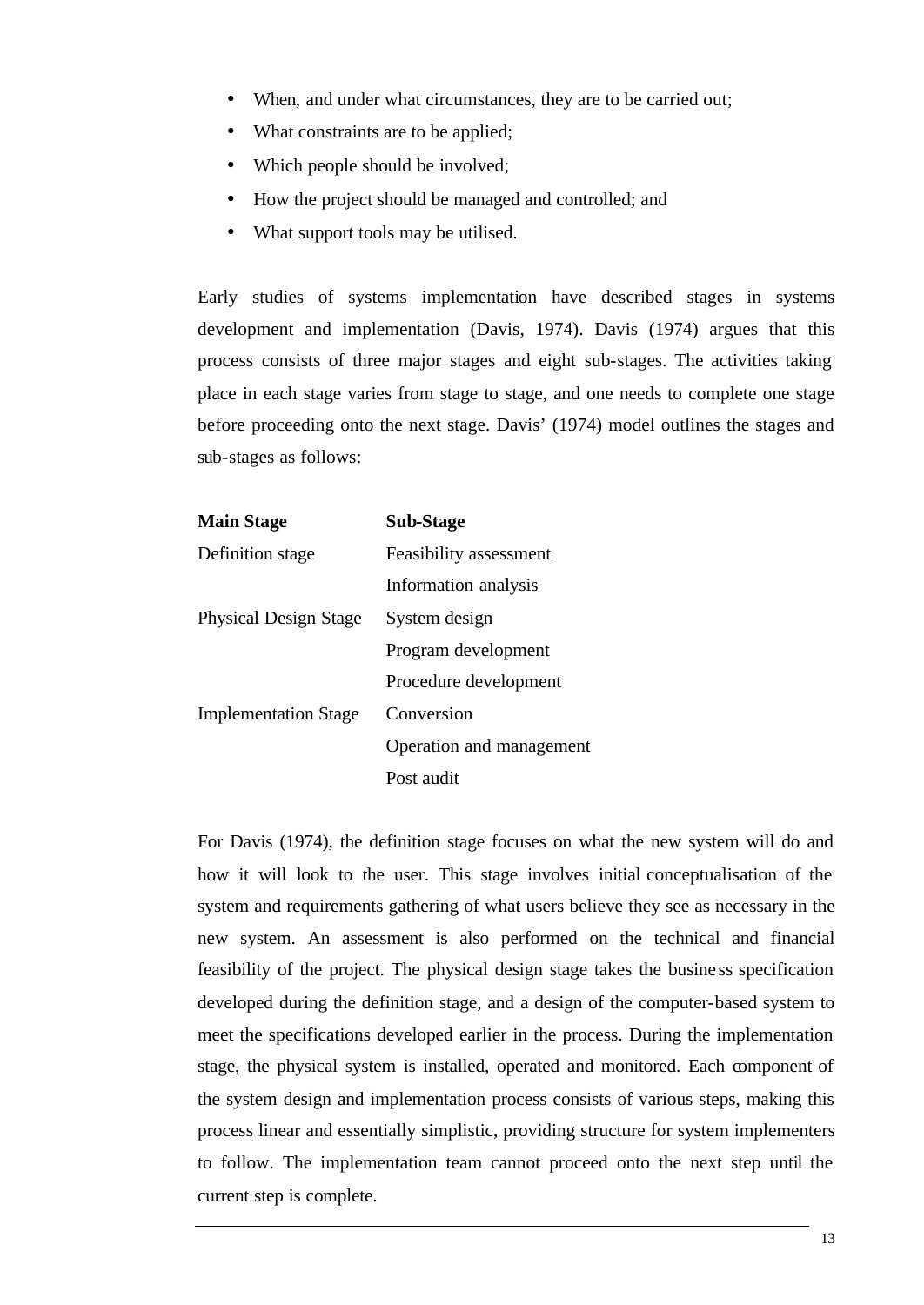The work by Davis (1974) was a pre-cursor to the more traditional Systems Development Life Cycle (SDLC), which, similarly to Davis' (1974) approach, is a set of steps or stages that start with a set of user requirements and produce a system that meets these requirements (Hawryszkiewycz, 2001; Avison and Fitzgerald, 2003; Nickerson, 2001; Hoffer, et al., 1998; Lauden and Lauden, 1998). The SDLC is also known as a linear or waterfall model, whereby those adhering to the SDLC have to go through a rigorous step-by-step process of implementing a system. Depending on the author, there can be a number of different steps involved to get the system implemented.

For example, Hoffer, et al. (1998) condense the systems development life cycle into seven steps: project identification and selection; project initiation and planning; analysis; logical design; physical design; implementation and maintenance. Similarly, Nickerson (2001) simplifies the system development lifecycle to five steps: systems planning; systems analysis; systems design; systems implementation; and systems maintenance. Each phase inside each step is also simplified compared to Hoffer et al. (1998). Lauden and Lauden (1998) differentiate themselves by describing the development and implementation process as five steps, but differently to Nickerson (2001): define and analyse problem; investigate and understand problem; select best option; design solution; and implement solution.

It is interesting to note that many of these potential systems design and implementation processes are similar, albeit it monotonous and consistently simplistic, reducing a complex process into a set of structuralist steps and phases. However, there is still a lack of agreement in regard to the number of stages involved, what those stages are and what is required in those stages. This highlights a problem inside the systems design and implementation literature itself. That is, with the systems implementation literature being in existence for over 30 years, there is still little or no common understanding of how many steps or stages should be included in the systems implementation process. Ideas have not progressed in the last 30 years besides being pedantic about the number of steps. A total reconceptualisation is required in order to develop a richer understanding of systems implementation and what goes in the implementation process, rather than identifying a new process model, describing it and testing it.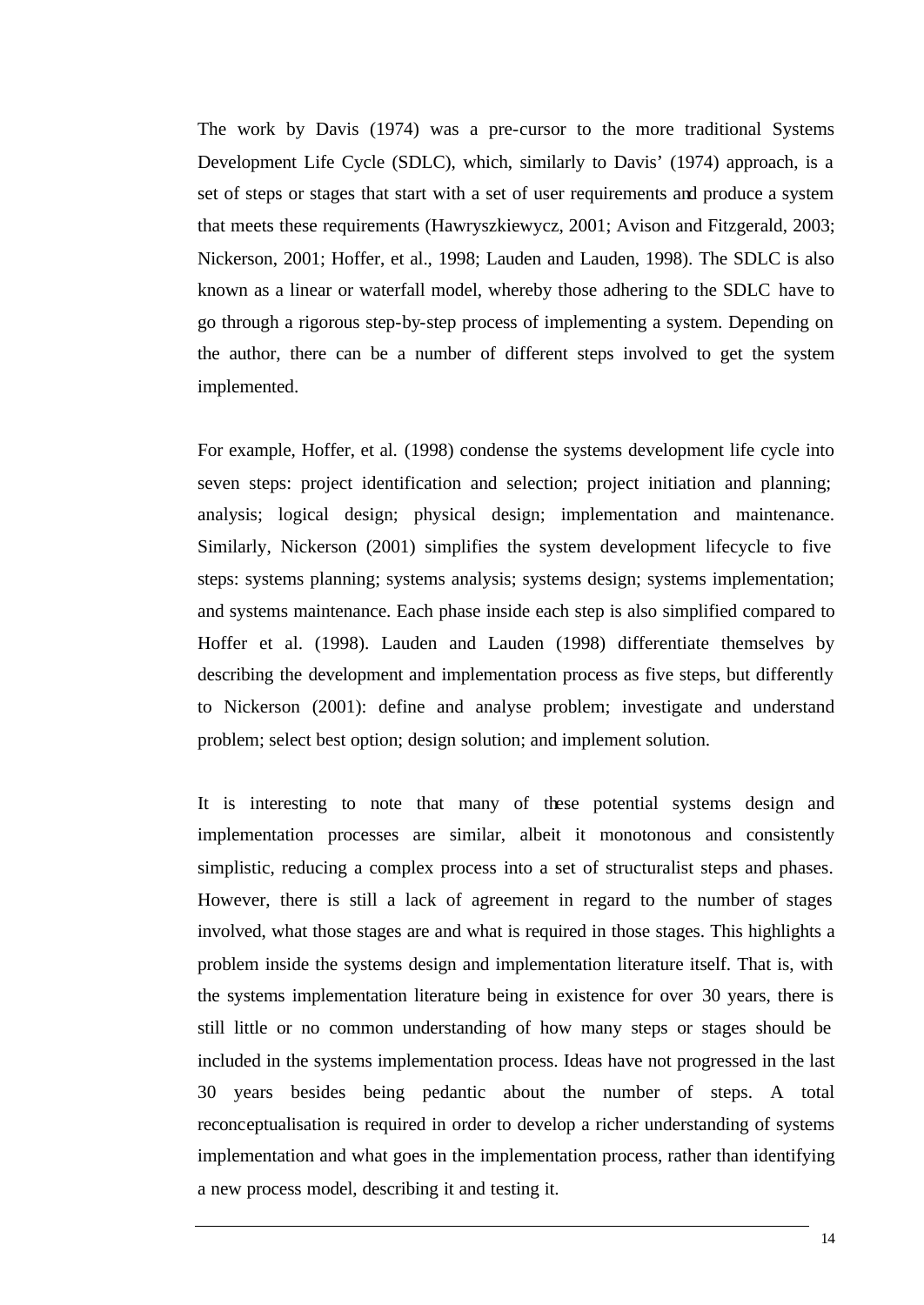Furthermore, there are weaknesses associated with process models used in systems implementation. The main weakness is that this approach is structuralist. Those that adhere to process models believe that structure underpins particular events, viewing systems implementation as highly ordered and rational. The process model approach is not necessarily a toolbox that is used by system implementers to implement a system. Rather, as presented, process models enable the system implementers to utilise particular methodologies to implement a system. It is these methodologies that are linear and structured. By adhering to the process modelling approach, we can implement a system by following certain steps, but they have to be completed in a linear manner. In other words, we cannot proceed to the next step until the current step has been completed and the appropriate outputs have been produced. In practice, the implementation process does not follow this linear method. We cannot break a project down into various stages, because of the nature of systems implementation and one of the most important elements of systems implementation, the people (Nguyen, 2000). People do not work in this linear method. Invariably, the systems implementation is chaotic and complex.

Avison and Fitzgerald (2003, p. 34) further highlight weaknesses involved with the Systems Development Life Cycle. These weaknesses include:

- Failure to meet the needs of management;
- Instability;
- Inflexibility;
- User dissatisfaction;
- Lack of control; and
- Incomplete systems.

This raises the question of "why?" Why do organisations, developers and researchers still promote and follow the SDLC when it has proven weaknesses, which ultimately affect the overall implementation of the system. Besides the technical shortcomings of the SDLC, there are also theoretical shortcomings of the process models approach. These weaknesses include the typical positivist approach adopted for such studies and the creation of a structured view of the world in which research must be undertaken to find or create order out of a messy and complex environment.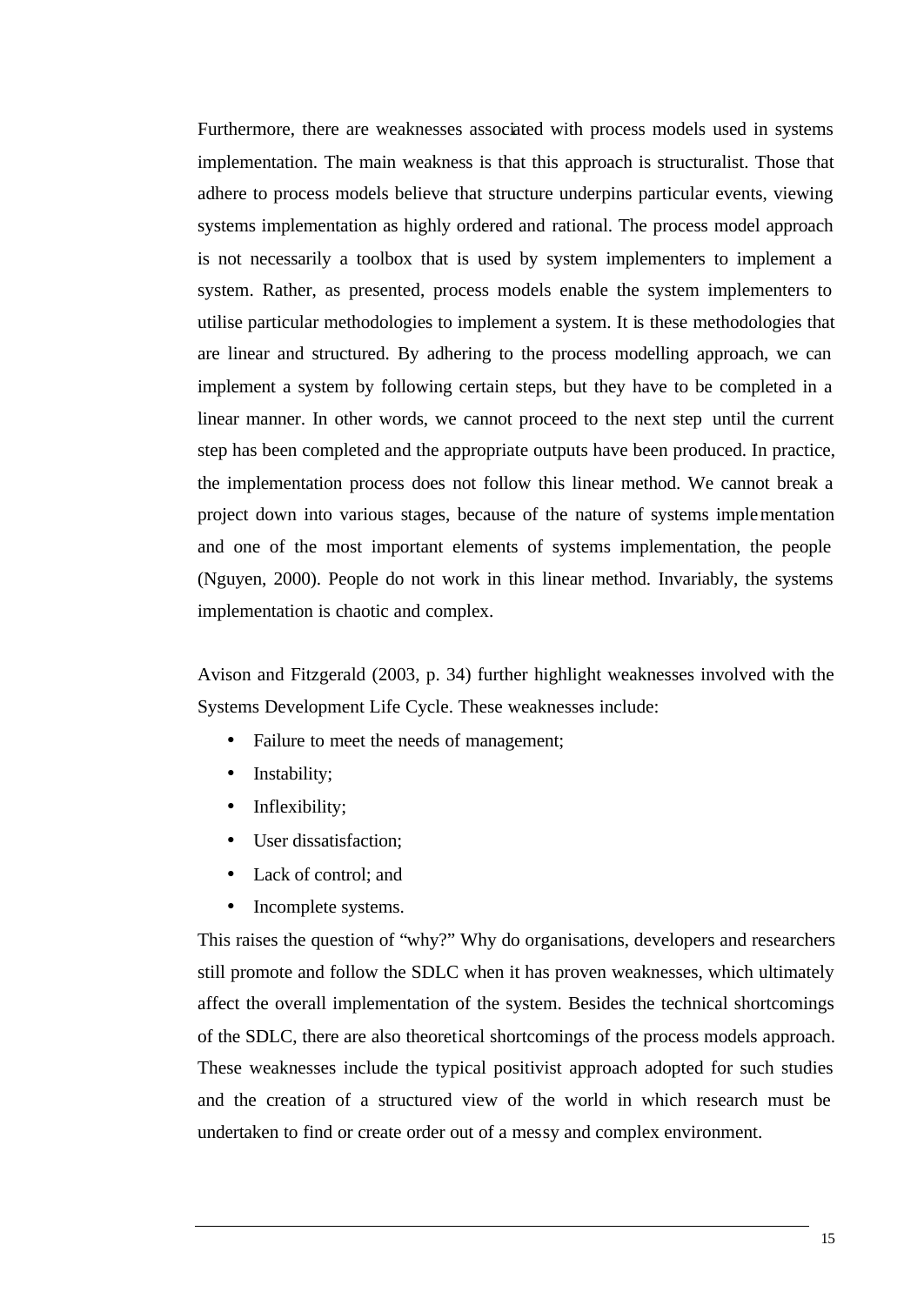As a result of this shortcoming with the SDLC, at least ten potential methodologies utilised for the systems implementation process have been developed (Avison and Fitzgerald, 1995). Later research (Avison and Fitzgerald, 2003) categorised the above methodologies into various groups, which are shown in Table 2.1. As can be seen in Table 2.1, the majority of the methodologies and categories are normative and structuralist in nature. They all have multiple phases and tasks required to complete each phase before moving onto a new phase in the methodology.

|  | Table 2.1 Categorised Systems Implementation Methodologies |  |
|--|------------------------------------------------------------|--|
|  |                                                            |  |

| <b>Process Based Methodologies</b><br>Structured Analysis, Design and Implementation of Information Systems<br>(STRADIS) (Gane and Sarson, 1979)<br>Yourdon Systems Method (YSM) (Yourdon, 1993)<br>Jackson Systems Development (JSD) (Jackson, 1975; 1983)<br><b>Blended Methodologies</b> |
|---------------------------------------------------------------------------------------------------------------------------------------------------------------------------------------------------------------------------------------------------------------------------------------------|
|                                                                                                                                                                                                                                                                                             |
|                                                                                                                                                                                                                                                                                             |
|                                                                                                                                                                                                                                                                                             |
|                                                                                                                                                                                                                                                                                             |
|                                                                                                                                                                                                                                                                                             |
|                                                                                                                                                                                                                                                                                             |
| Structured Systems Analysis and Design Method (SSADM) (Downs et al.,                                                                                                                                                                                                                        |
| 1988; Weaver, 1993; Eva, 1994)                                                                                                                                                                                                                                                              |
| Merise (Quang and Chartier-Kastler, 1991)                                                                                                                                                                                                                                                   |
| Information Engineering (IE) (Martin and Finkelstein, 1981; Martin, 1989)                                                                                                                                                                                                                   |
| Welti ERP Development (Welti, 1999)                                                                                                                                                                                                                                                         |
| Object Oriented Methodologies                                                                                                                                                                                                                                                               |
| Object-Oriented Analysis (OOA) (Booch, 1991; Coad and Yourdon, 1991;                                                                                                                                                                                                                        |
| Martin and Odell, 1992; Rumbaugh et al., 1991)                                                                                                                                                                                                                                              |
| Rational Unified Process (RUP) (Jacobson, 2000)                                                                                                                                                                                                                                             |
| Rapid Development Methodologies                                                                                                                                                                                                                                                             |
| James Martin's RAD (JMRAD) (Martin, 1991)                                                                                                                                                                                                                                                   |
| Dynamic Systems Development Method (DSDM) (Stapleton, 1997)                                                                                                                                                                                                                                 |
| Extreme Programming (XP) (Jeffries, 2001)                                                                                                                                                                                                                                                   |
| Web IS Development Methodology (WISDM) (Vigden, et al., 2002)                                                                                                                                                                                                                               |
| People Oriented Methodologies                                                                                                                                                                                                                                                               |
| Effective Technical and Human Interaction of Computer-Based Systems                                                                                                                                                                                                                         |
|                                                                                                                                                                                                                                                                                             |
| (ETHICS) (Mumford, 1983; 1986; 1995)                                                                                                                                                                                                                                                        |
| KADS and CommonKADS (Wielinga, et al., 1993; De Greef and Breuker,                                                                                                                                                                                                                          |
| 1992)                                                                                                                                                                                                                                                                                       |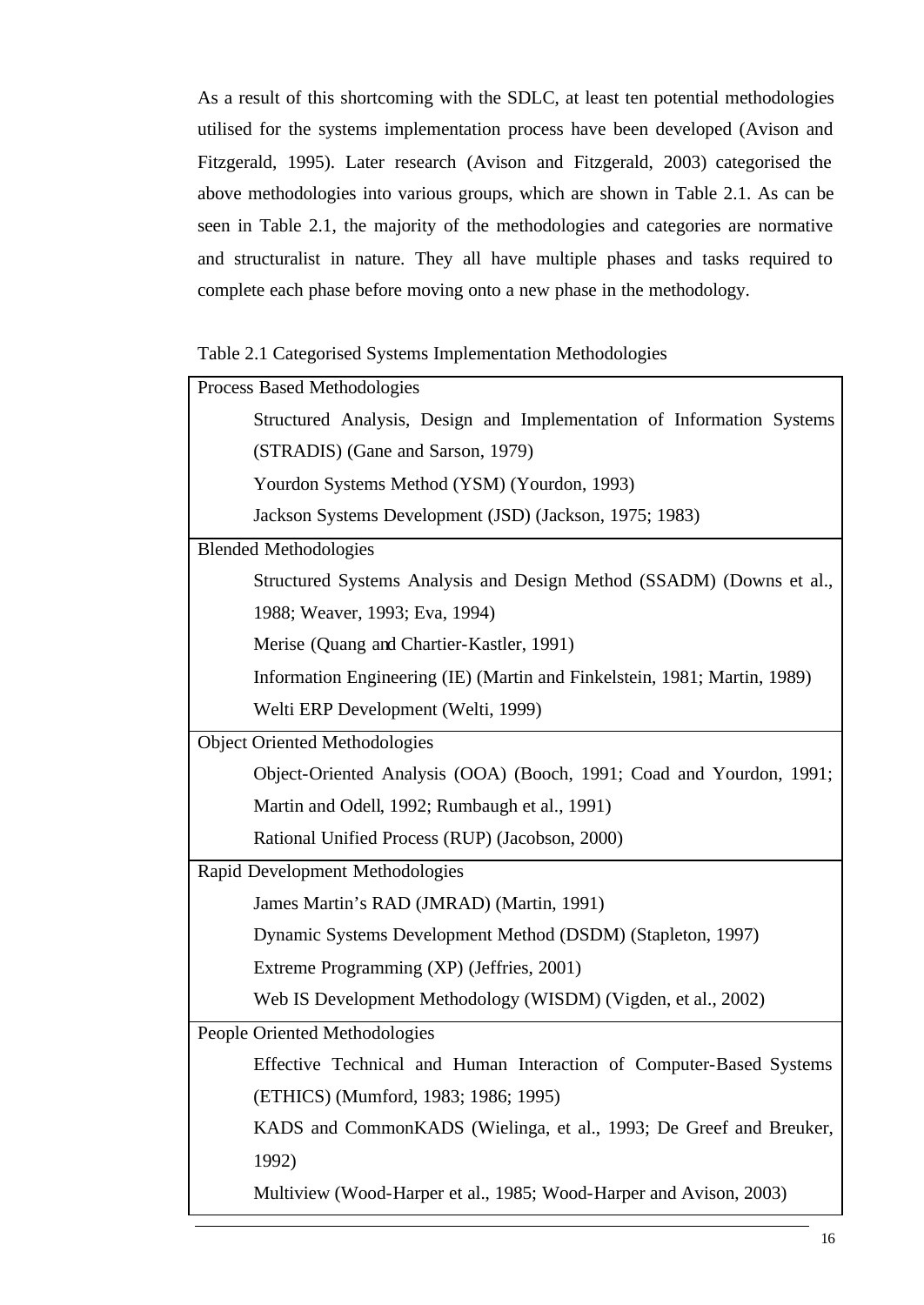Organisational Oriented Methodologies

Soft Systems Methodologies (SSM) (Checkland, 1981)

Information Systems Work and Analysis of Changes (ISAC) (Lundeberg, et al., 1982)

Process Innovation (PI) (Davenport and Short, 1990; Davenport, 1993)

The people-oriented and organisational-oriented methodologies start adopting a social perspective on systems implementation, recognising that there are social and organisation factors involved with systems implementation (Mumford, 1983, 1995). The use of the ETHICS methodology is an attempt to establish "a value position in which the future users of computer systems at all organisational levels play a major part in the design of these systems" (Mumford, 1983). The ETHICS method requires the system implementation team to select people who are representative of their units or constituents, whilst at the same time overcome the key difficulty of identifying and addressing the needs of an enormous range of stakeholders in a complex organisation. As a result, ETHICS focuses on quality of job life for users of the software and hence the ETHICS method is primarily designed for workplace systems, adopting an iterative process that begins with early interaction with the users. An updated version of ETHICS, QUICKethics (Quality Information from Considered Knowledge) has been developed by Mumford (1995, p. 79) and is described as the "front end of ETHICS". QUICKethics is designed specifically for requirements analysis and consists of four acts: Self-reflection; Self-identification; Group discussion; and Group decision (Avison and Fitzgerald, 1995). Each manager "describes his or her work role and relationships with information needs, along with information needs ranked as 'essential', 'desirable', and useful on an individual basis" (Avison and Fitzgerald, 1995, p. 364).

However, the people-oriented and organisational-oriented methodologies still take a structured view of systems implementation. ETHICS consists of fifteen steps (Mumford, 1986), KADS and CommonKADS develops five and three different models respectively, with the aim to develop a computational model of desired behaviour (Wielinga, et al., 1993; De Greef and Breuker, 1992; Avison and Fitzgerald, 2003). There are seven stages required to use the soft systems methodology (Checkland, 1981; Checkland and Scholes, 1990), and ISAC consists of five major phases (Lundeberg, et al., 1982). Process innovation (Davenport and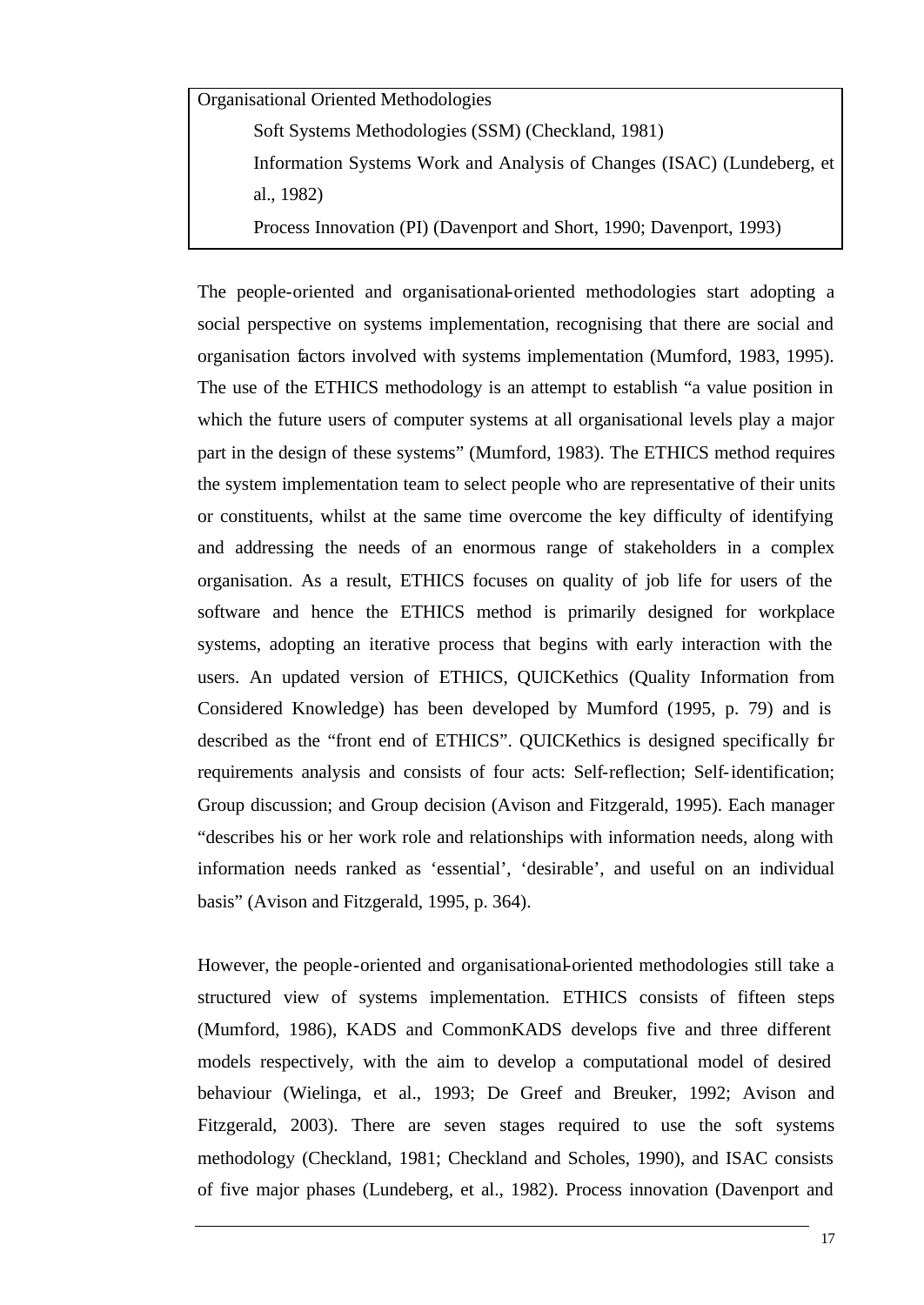Short, 1990; Davenport, 1993) follows five stages and the Multiview methodology sees information systems development as a hybrid process that involves the specialists that build and design the system, and the users that will be using the system (Wood-Harper et al., 1985; Wood-Harper and Avison, 2003). Although this approach is flexible in terms of the techniques used, there is a five stage waterfall process where each stage depends on the previous stage for progress to be achieved (Avison and Fitzgerald, 2003). This is not to say that we must reject all engineering principles and abolish steps and guidelines, and follow an ad hoc approach. Instead, the current weakness of these structured approaches is their simplistic view on the complexity and dynamics of the social world within which the system is being implemented and used.

There are, then, a plethora of methods to implement an information system. However, it can be argued that the weakness of the methodologies described above is that they are essentially structuralist and linear, and reduce the complexities of the process to phases or stages in order to simplify understanding. The outcome at each stage is a social product: a product of an application of engineering principles but also a product of social interactions between stakeholders and subjective socially meaningful interpretation of the developers about the organisations, businesses, people and their needs. There is however, a methodology that recognises the systems implementation process as complex and non-linear, requiring a social interaction of various stakeholders. This methodology is Peter Checkland's (1981) Soft Systems Methodology (SSM).

Checkland (1981) provides extensive discussion about intersubjectivity in soft systems methodology. For Checkland (1981) a system can be characterised as one which is comprised of many interacting parts such that a change affecting any one part has a propagating effect influencing all other parts in an unpredictable manner. Through processes of modelling, iteration, reflection and negotiation it draws together different perceptions, assumptions and points of view of different people who are involved in a problem situation in a cycle of learning (Barry and Fourie, 2001). The soft systems methodology expresses the situation in which a perceived problem exists in terms of structure and processes and the relation between the two, rather than as a clearly defined problem. Checkland's (1981) soft systems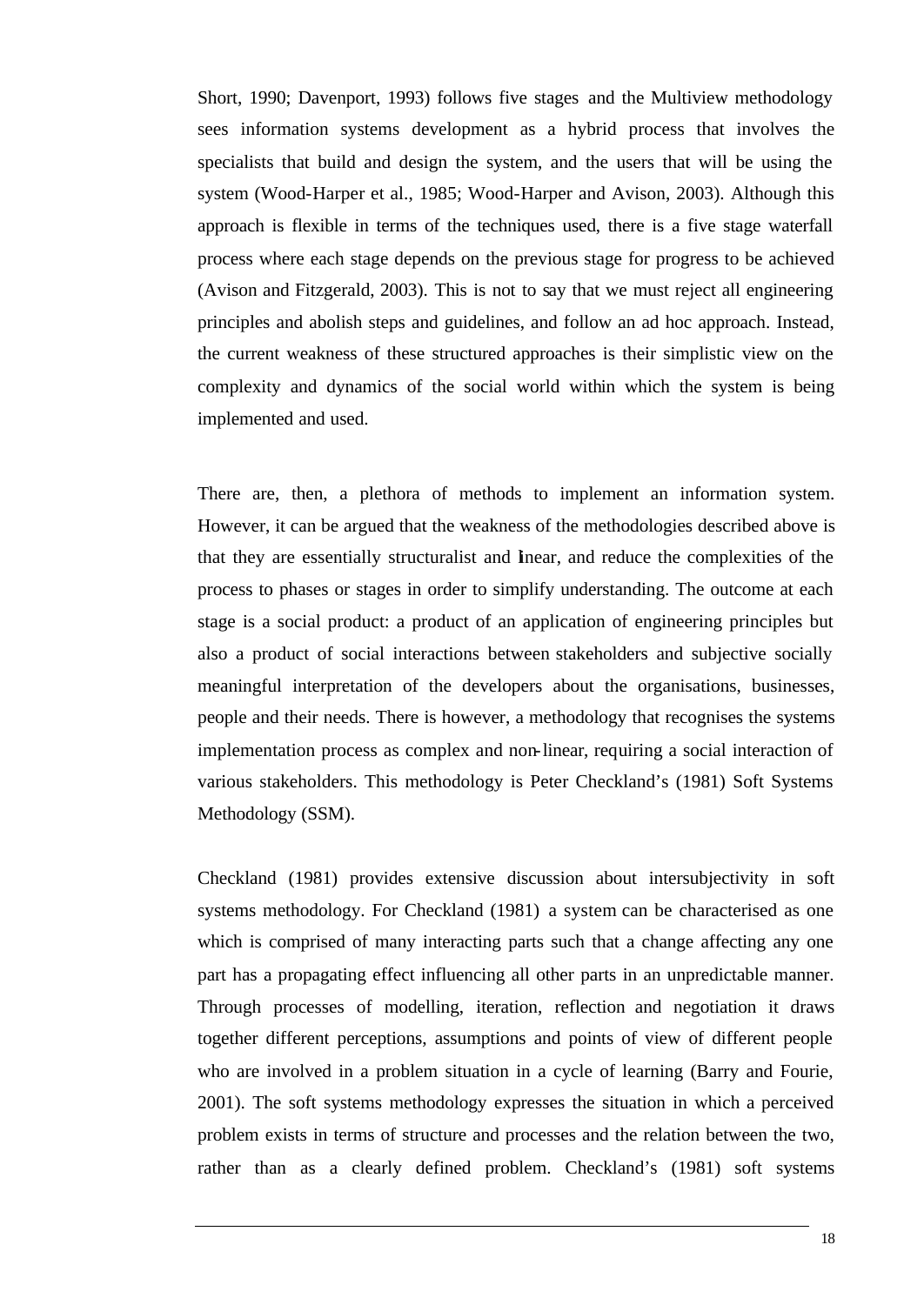methodology views unstructured problems as conditions to be alleviated, rather than problems to be solved.

However, in the researcher's opinion, the soft system methodology does not acknowledge the dynamics and complexity of social relations in the implementation process. The rich picture and associated documents, such as the conceptual model, reflect a rather static picture of the organisation. The dynamics and complexities would then be lost when the developers move from the real world to the conceptual world. Furthermore, can we really implement a system if we start at stage one, complete that stage, produce the required outputs, move onto stage two and repeat until the system is implemented? Do organisations and developers follow these structured methodologies?

Research has already shown that the linear methodologies described above are not followed. Although these methodologies are "well used, respected, [and] typify the approaches utilised in [Information Systems development]" (Avison and Fitzgerald, 1995, p. 261), it is interesting to note that in a survey of UK organisations implementing a system, while the organisations surveyed were using some kind of methodology mentioned above, the majority of organisations were developing or adapting the methodology to fit the needs of the developer and the organisation (Fitzgerald, et al., 1999). The majority of organisations did not use the formal methodologies, but rather opted for ad hoc approaches, contingency approaches, component development or outsourcing the development and implementation process. Why, then, is research still being undertaken identifying the technical issues in systems implementation if these methodologies are not being strictly followed? Rather, research needs to be undertaken to explore the social issues inside systems implementation, focusing on how people influence the implementation process and why such methodologies are not adhered to.

The other apparent and recognised shortcoming of the existing systems implementation process models is that they support a continual linear or sequential process, that one stage should be completed before going onto the next stage. As Ginzberg (1981, p. 47) stated, by using this systems implementation process approach "it is difficult to say whether 'good' performance at a particular stage requires good resolution of all issues or only of some issues, and if the latter is the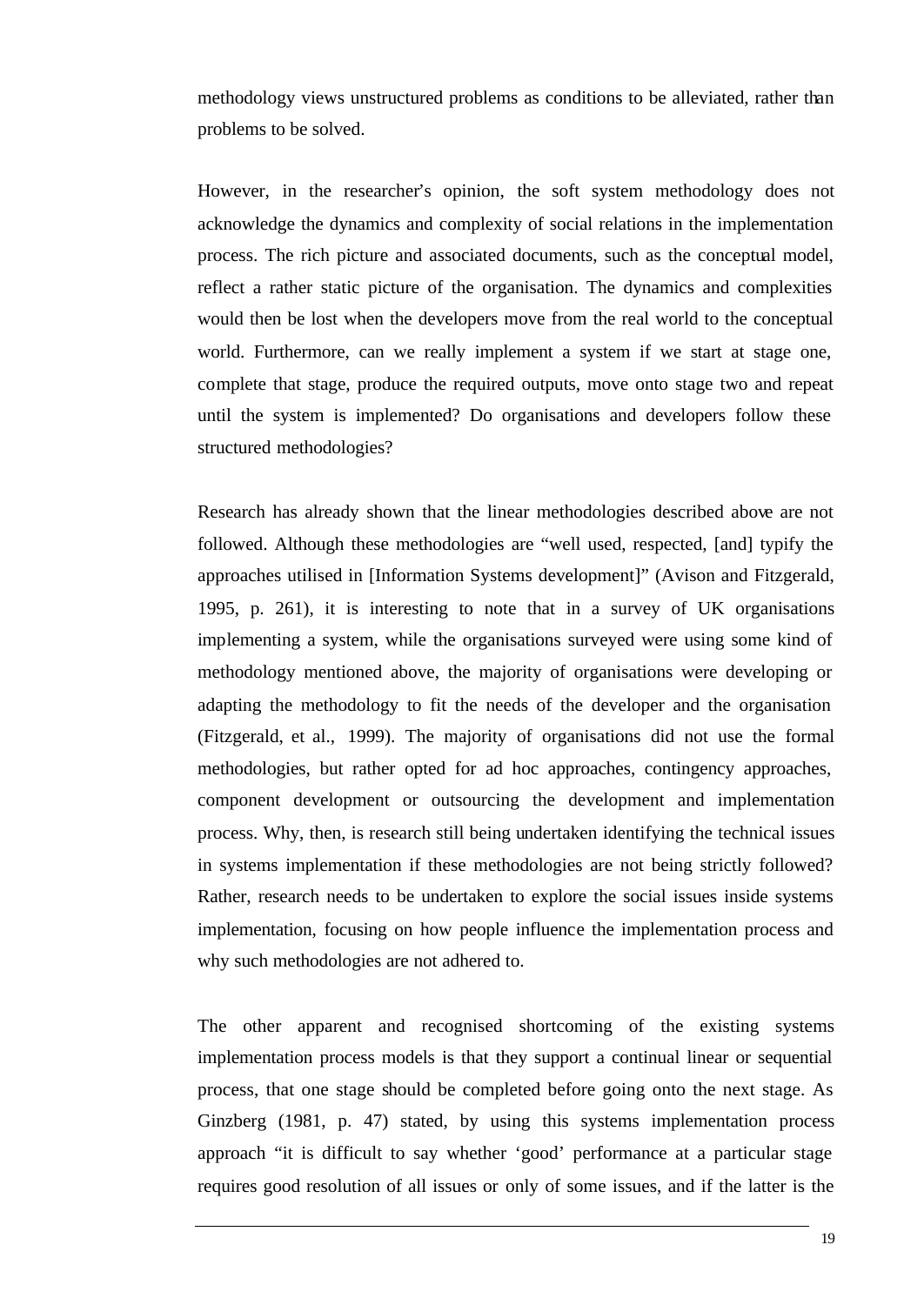case, which issues are most important?" This systems implementation approach then is essentially reductionist, perhaps simplistic. It is certainly structuralist. There is a constant search for categorisation, stages and sub-stages. To counter this apparent reliance on structure, some researchers have sought to understand those factors considered critical to the success of systems implementation. Ginzberg (1981) claimed that management information systems implementation research looks primarily at the measurement of success and failure (Rockart, 1979). Research has also focused on critical success factors and systems implementation (DeLone and McLean, 1992; 2003; Somers and Nelson, 2001; Wilkin and Castleman, 2002; Shanks et al., 2003; Seddon, 1997).

#### *2.4 Critical Success Factors*

Considerable research has examined the individual, organisational, and technological variables that affect implementation success (Lucas, Ginzberg, and Schultz, 1990; Sanders and Courtney, 1985; Rockart, 1979; Somers and Nelson, 2001; DeLone and McLean, 1992, 2003; Boon, et al., 2004). These include organisational commitment, the existence of an executive sponsor within the organisation (Raymond, 1985), the existence of an operating sponsor within the organisation to provide quick feedback across the organisation (Montazemi, 1988) and the existence of dedicated facilities within the organisation. In the small business context, Cragg and King (1983) suggested that the successful implementation of information systems occurs where there is demonstrated relative advantage in terms of time saved, benefits accrued or discomfort decreased, and where competitive pressure required the organisation to implement an information system in order to make the organisation flexible and profitable. A similar argument was offered by Allen and Kern (2002) in the higher education context. Finally, the central importance of the role of management is supported by Parr, et al. (1999), Duchessi, et al. (1989), Somers and Nelson (2001), Akkermans and van Helden (2002), Poon and Wagner (2001) Averweg and Erwin (1999), Hartman and Ashrafi (2002), and Teo and Ang (1999).

In order for a system to be considered successfully implemented, certain objectives or factors need to be addressed (Rockart, 1979; Boynton and Zmud, 1984; Martin, 1982; Zahedi, 1987; Soliman, et al., 2001). Previous work has addressed the most commonly cited critical success factors in systems implementation (Boon, et al., 2004). The five most common factors in systems implementation are top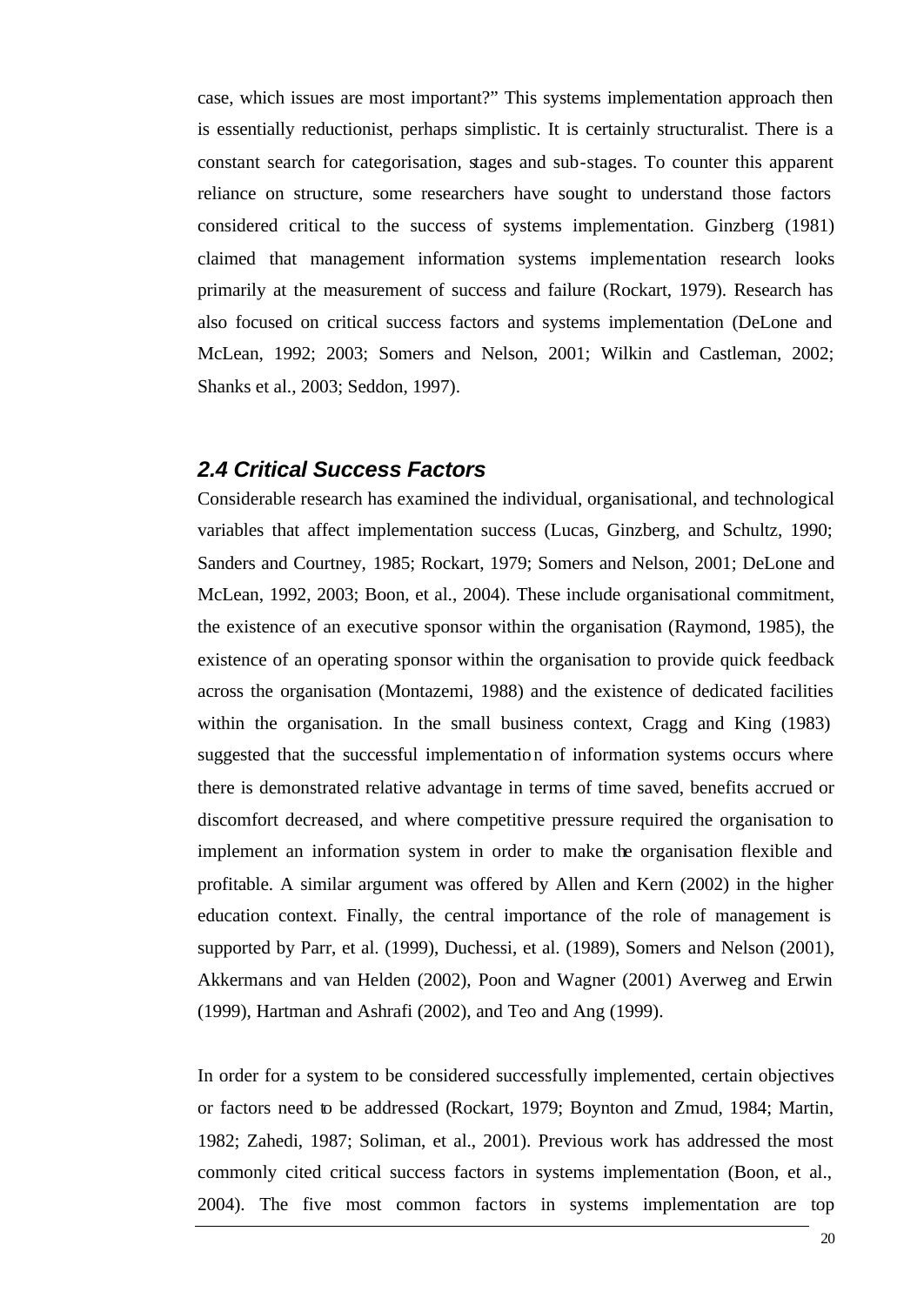management support, clear goals and objectives, business process reengineering (BPR), project management, and information technology. It is interesting to note that three of the five common success factors involve human factors of some kind. Emery (1971) discussed the human factors in systems implementation, however, little has been added to the literature and body of knowledge in regards to human factors in systems implementation since then.

Human factors make up some of the more significant critical success factors, such as having top management support, a project champion driving the project, as well as competent project teams (Havelka and Lee, 2002; Somers and Nelson, 2001; Boynton and Zmud, 1984; Akkermans and van Helden, 2002; Bergeron and Begin, 1989; Hartman and Ashrafti, 2002; Croteau and Li, 2003). Human factors also include having the appropriate information systems staff, with skills for the project and an empathy for supporting users (Teo and Ang, 1999; Pollalis and Frieze, 1993; Khandelwal and Ferguson, 1999).

Ginzberg (1981, p. 460) states that "while such research can provide insight into the nature of the implementation problem, it lacks the power of an alternative approach, one that focuses on the *management* of the implementation process" (original authors emphasis). It is through studies of the management aspect of the implementation process that we can really understand what contributes to implementation success or failure. The management aspect also provides the richness that other measurements of systems implementation cannot, due to the simplistic, reductionist nature of measuring successful implementation.

The failure of information systems implementation has been linked to the absence of an information systems champion or change agent, lack of management support (Ginzberg, 1981; Kydd, 1989; Corbitt 2000), strain on already restricted managerial time (Cragg and King, 1983), poor attitudes towards information systems (Corbitt, 1997), absence of education and training (Cragg and King, 1983), organisational problems (Markus, 1983), technical problems (Cragg and King, 1983), and perceived gaps between expectations of information systems supporters and those expected to use the system (Kydd, 1989).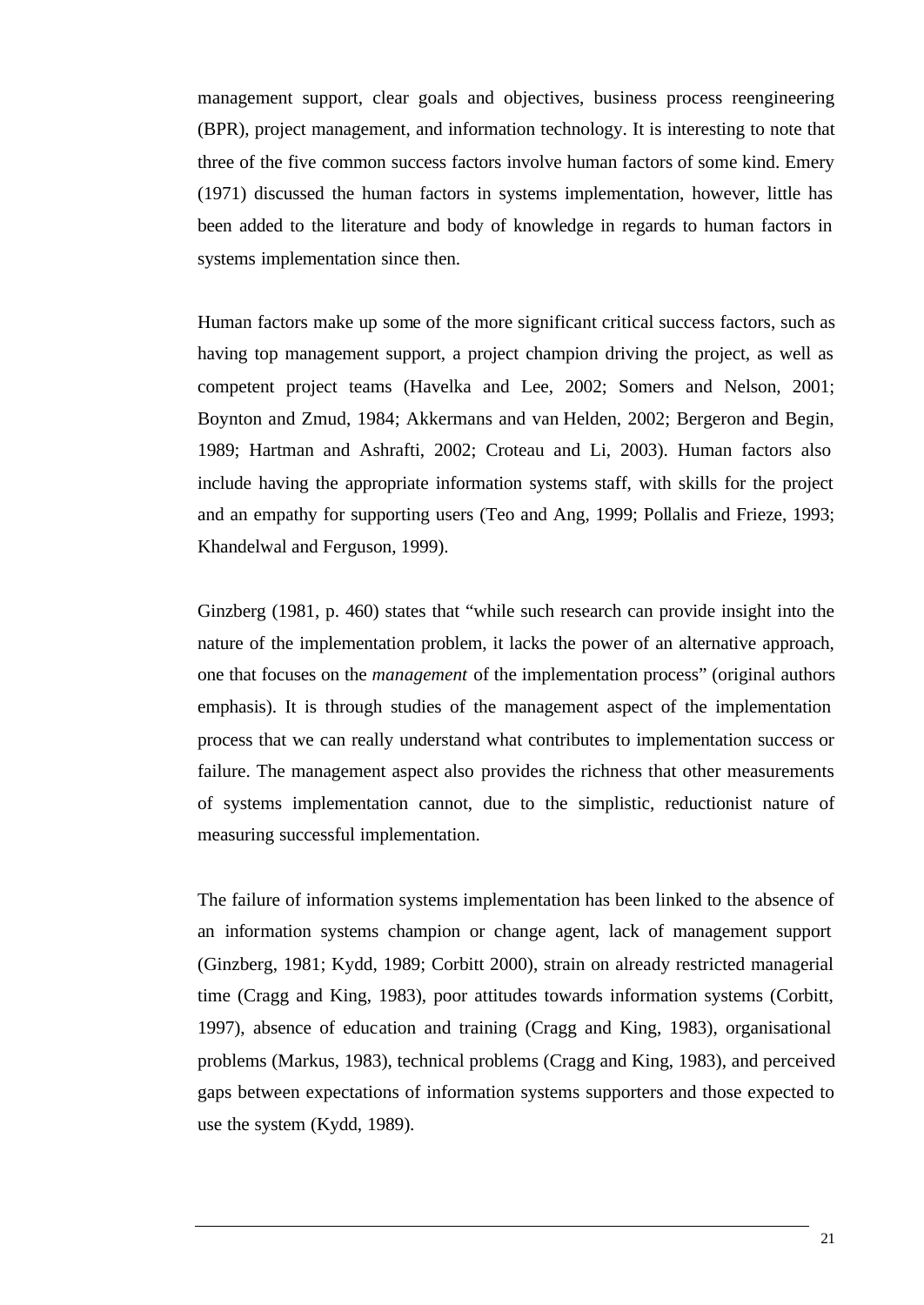Current research in the systems implementation process has generally taken a positivist approach. Essentially, positivists undertaking research in the critical success factors involved in systems implementation believe that human factors can be isolated from the environment, adopting a simplistic view of the world. According to Mitev (2001), this approach is typically taken by managers and technologists and is unrealistic as it views technology as unproblematic and neutral. Following the positivist approach, managers typically believe that technology has little or no impact on the systems implementation success or failure. This positivist approach also misses the social aspect of systems implementation; it fails to recognise that there is a political aspect involved in systems implementation. In other words, this viewpoint ignores or reduces the "understanding of organisations characterised by a belief in rational management; a denial of the existence of power relations and conflicts; a tendency to see organisations as individual closed entities; and limited focus on the business environment" (Mitev, 2001, p. 85). Implementation however, is neither driven entirely by factors of success or failure (Corbitt, 1997). Rather, the implementation process in information systems is reflective of the stakeholder relationship interactions and the impact of the context, either business, organisational, social or cultural, in which the implementation occurs.

### *2.5 The Importance of Power and Politics*

The systems implementation models and methodologies outlined above ignore the political aspect and therefore the element of power in systems implementation. As a result, some authors have taken a more social-technical approach to information systems implementation (Mitev, 2001; Orlikowski, 1992). In order to do this, we as researchers, must "move beyond commonsense explanations of failure and success and find more complex and richer ways of understanding the use of IS in organisations through the inclusion of broader social, economic, political, cultural and historical factors" (Mitev, 2001, p. 84). By taking this approach, we can enable a better understanding of the power and politics involved in systems implementation by focusing on social issues in the implementation process.

There is more to the implementation process than what the existing literature suggests. Systems implementation processes, it can be argued, operate at a more discursive level where operational practice and policy impacts on the decisions made along the systems implementation process, as opposed to the more technical aspect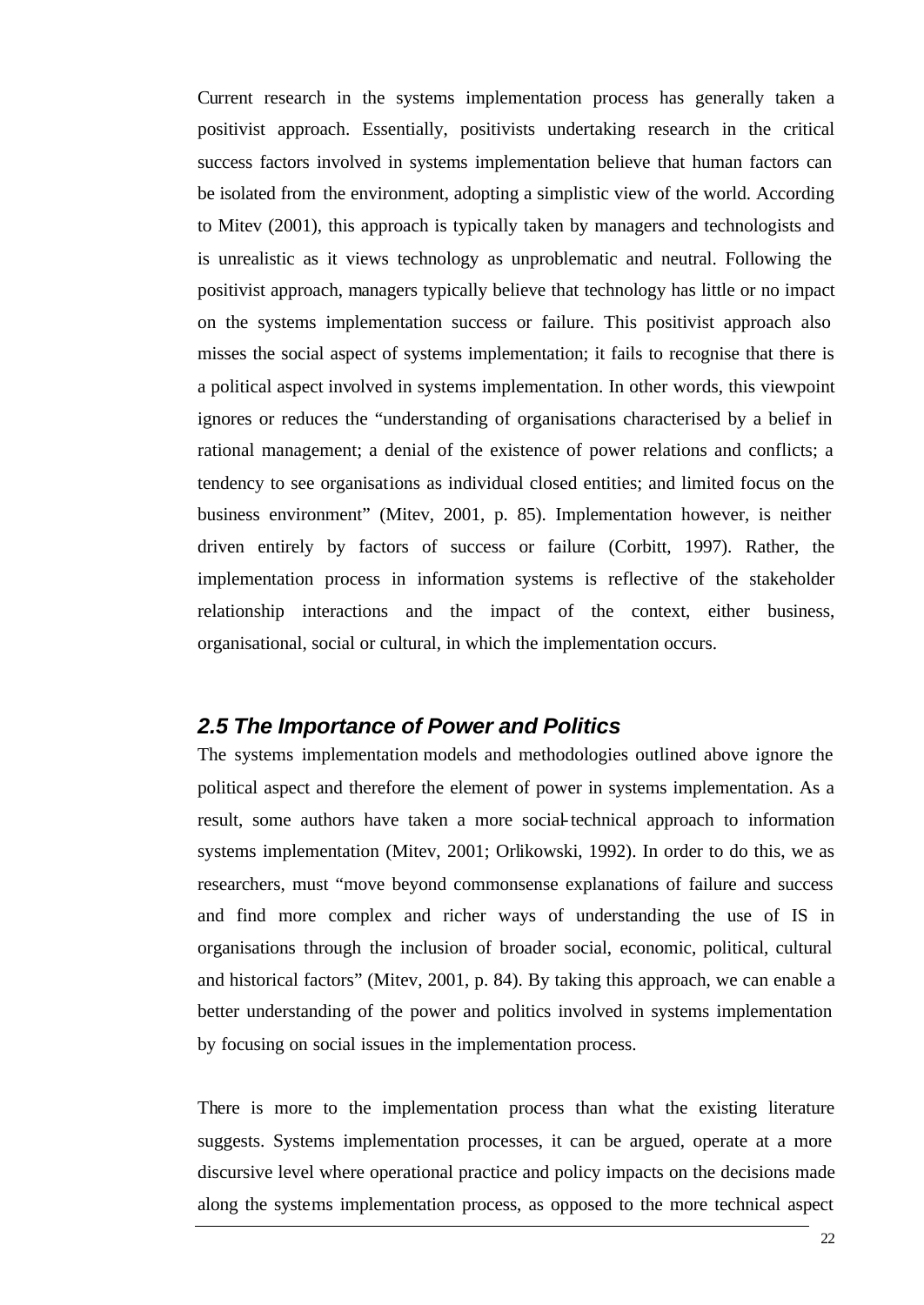of implementation utilising process models and critical success factors. There is more to the implementation process than what the existing literature suggests. There is an inherent political issue. In other words, there are forms of influence or selfserving tactics of influence in the system selection and implementation process. Furthermore, as Bacharach and Lawler (1998, p. 69) state, politics refers to "the efforts of individuals or groups in organisations to mobilise support for or opposition to organisational strategies, policies, or practices in which they have a stake or interest." This makes the systems implementation process messy, inconsistent and imbued with ambiguity, rather than structured or manifestly associated with factors creating success. Systems implementation takes place in the fluid setting of changing business. Implementation involves more than just a multi-staged context (McLaughlin, 1987), it is also an iterative process (Corbitt, 1997). By exploring the implementation of policy, McLaughlin (1987) claimed that implementation is affected by social issues such as local capacity and will. However, there are other factors that play an important role in system selection and implementation. Belief may also be nurtured from action. Even motivation or will is influenced by factors beyond the reach of technical implementation (Corbitt, 1997). Environmental stability, competing centres of authority, contending priorities or pressures and other aspects of the social-political milieu can influence implementation intensely (Yin, 1981). Implementation generally requires a combination and balance of pressure and support (McLaughlin, 1987). Pressure by itself may be insufficient when objectives contain their own implementation directions (Corbitt 1997). Pressure per se cannot affect those changes in attitudes, beliefs and routine practices typically assumed by reform policies. Communication can be deliberately distorted by misinformation to influence process and gain advantage (Forester, 1989). The implementation of any new system also involves a change in the way business is performed.

Systems implementation, it can be argued, is essentially political and non-rational (Self, 1981; Mitev, 2001). Mitev (2001, p. 90) argues that "politics is an inescapable feature of local organisational life…some human perspectives win over others in the construction of technologies and truth, some human actors go along with the will of other actors, and some humans resist being enrolled, in an unpredictable manner." One cannot plan or premeditate the political nature of organisations or the system selection and implementation process. Rather, the system selection and implementation process is differentiated by the various stakeholders involved in the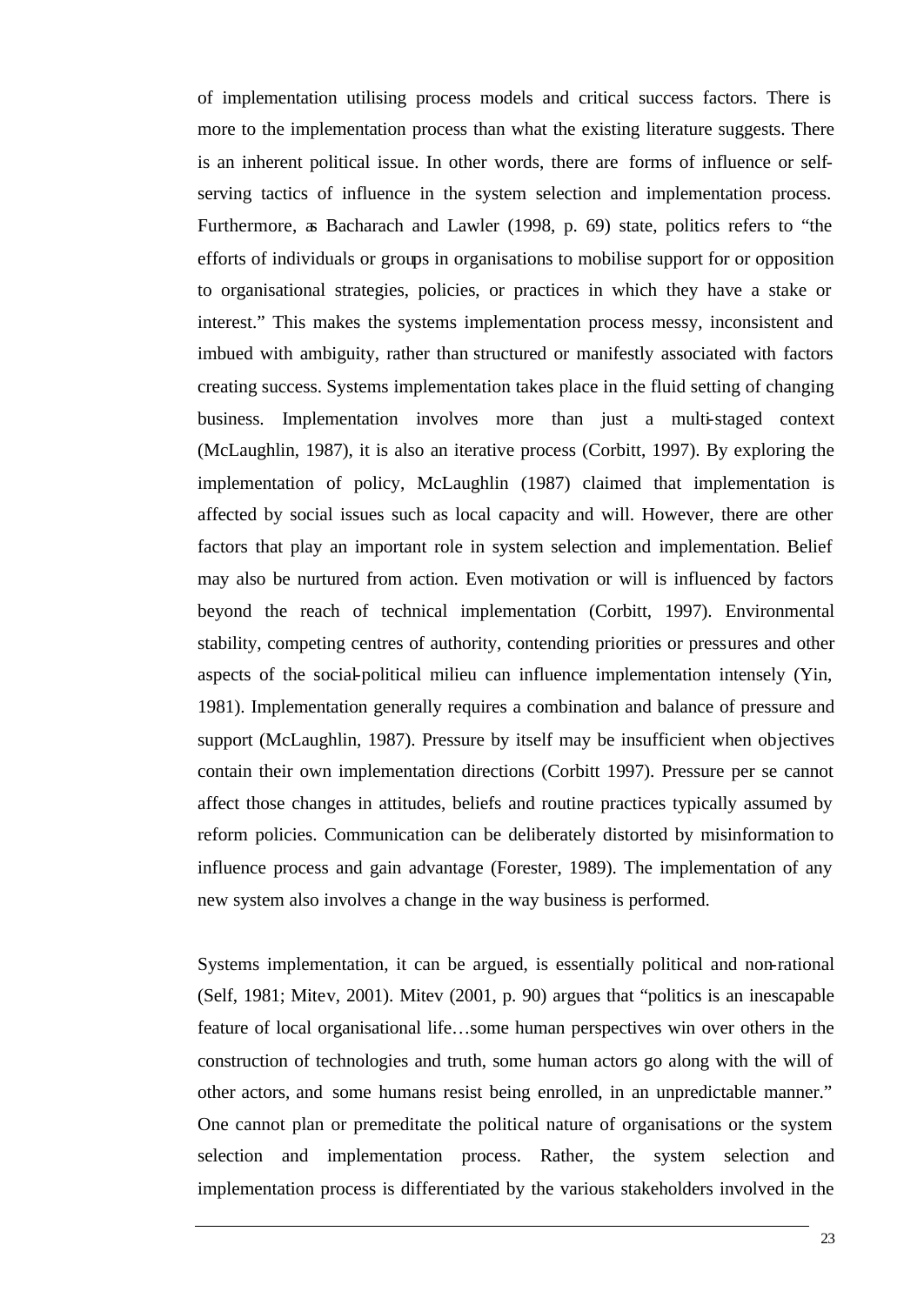implementation process. In this process the constructions of power and influence interact to impact on the path that systems implementation follows. This implementation process is influenced by, and influences, human behaviour.

As outlined in Chapter 1.4, rather than take the social aspect of systems implementation at face value, we need to understand and perform research that recognises the complexity and historical construction of the members of the implementation team and the process itself. By researching the complex human issues in systems implementation, particularly the power and politics involved, we are able to identify what influences the implementation process. We can essentially identify the driving forces of systems implementation. Currently we cannot describe or explain the political environment in systems implementation because politics in implementation endures influence, pressure, dogma, expediency, conflict compromise, intransigence, resistance, error, opposition and pragmatism (Ball, 1990).

Contrary to the process model and critical success factor approaches outlined above, the systems implementation process does not necessarily follow a structure. Like all social processes, it is inevitably chaotic, messy and encumbered with values, ideology and other social practices. In information systems this has been the focus of work by Ngwenyama and Lee (1997), Romm and Pliskin (1999), Trauth and O'Connor (1991), and Daft and Lengel (1986). When implementing a system, developers do not necessarily follow the SDLC step-by-step. The implementation process is differentiated and not as simplistic as the systems implementation literature claims. The implementation process cannot realistically be structured or categorised into various steps. Systems implementation, it can then be argued, is inherently a political and complex process. Few researchers have studied the power and politics involved in systems implementation. However, in a series of papers, Markus (1981, 1983, 1984; 1994; Markus and Pfeffer, 1983; Markus and Bjørn-Anderson, 1987) examined the role of power, politics and systems implementation. The seminal research by Markus was undertaken in 1983, over twenty years ago, and argues that the power of human and technological resistance impacted on systems adoption. However, the implications of this study have rarely, if at all, been taken further, or applied to the systems implementation process. To deal with this aspect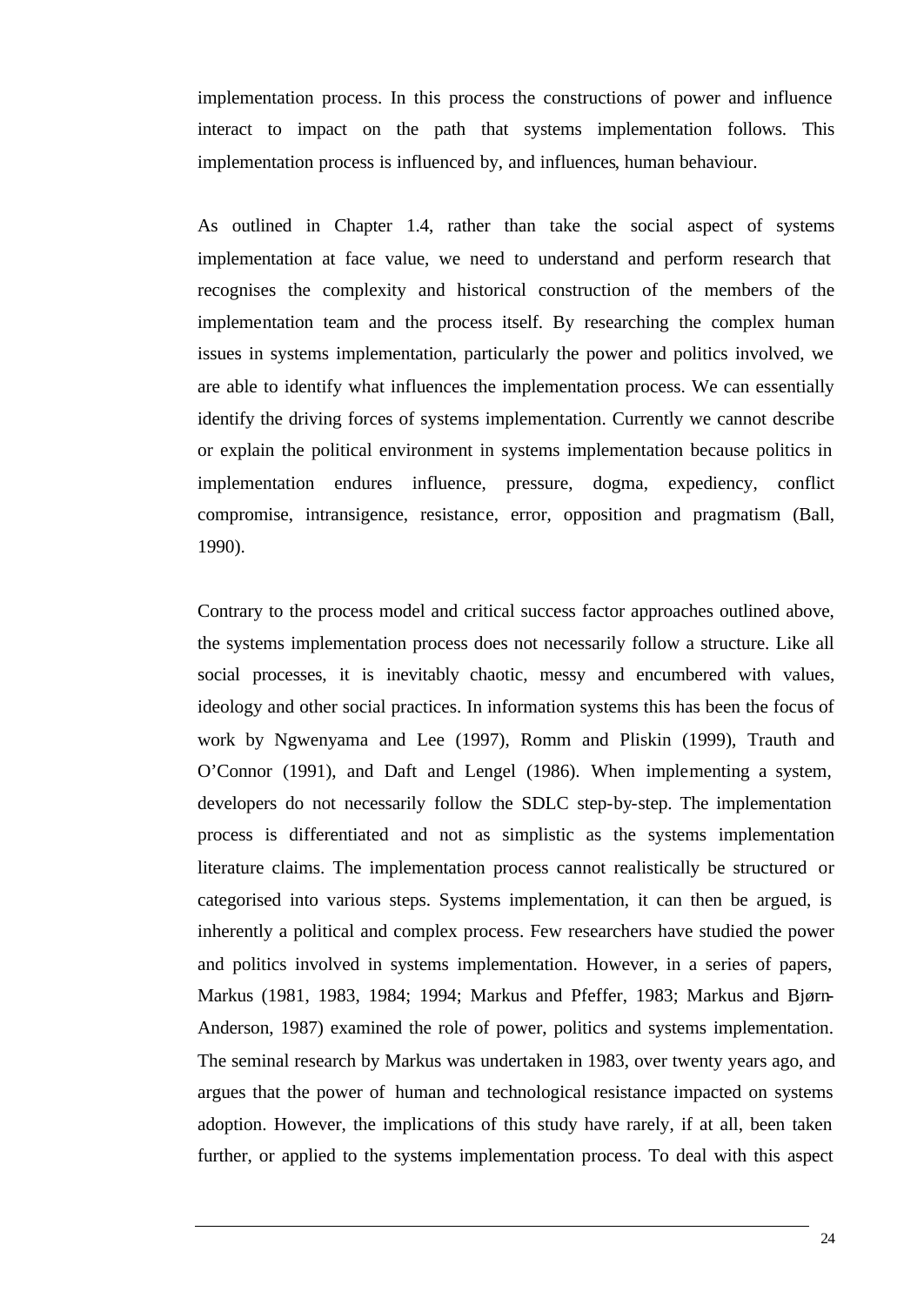more fully, there is a need to  $\mathbf{r}$ -examine the nature of power and discuss the apparent influence of power on systems implementation.

## *2.6 The Social Impact of Power*

As Parsons (1963, p. 232) stated, there is a "notable lack of agreement both about its specific definition, and about many features of the conceptual context in which it should be placed." It is not only Parsons (1963) that reflects on the lack of agreement on the definition of power, as authors such as Pfeffer (1981) and Galbraith (1984) have also highlighted this issue. What further complicates this issue is, as Galbraith (1984) states, "the reader or listener is assumed to know what it [the term 'power'] means" (p. 1). This section provides a brief summary of the work on power by initially discussing the classical view of power as proposed by Dahl (1957) and his method of analysing power (Dahl, 1968). An analysis of Dahl's work in the management discipline will be provided and critiqued via Lukes (1974), which then leads into a discussion of power-based studies in the Information Systems discipline.

Dahl (1957, p. 202) provides a classic view of power suggesting that "*A* has power over *B* to the extent that he can get *B* to do something that *B* would not otherwise do." Dahl (1957) referred to power as the controlling of someone else's behaviour and/or actions. This view is shared by Russell (1975, p. 25), who argued that "power over human beings may be classified by the manner of influencing individuals." However, Russell (1975) described how individuals may influence or be influenced by the use of power, for example by:

- direct physical power over an opponent's body which refers to physical damage via the use of a weapon to get their way;
- rewards and punishments as inducements the use of incentives, such as monetary reward or punishment by removing privileges; and
- influence on opinion the use of propaganda to modify an opponent's mindset.

Through later work, Dahl (1968) suggested four key characteristics to analyse power: magnitude; distribution; scope; and domain. Magnitude equates to the amount of power someone is presumed to possess. Dahl claims that this is a difficult characteristic to identify. The example provided by Dahl (1968) related to the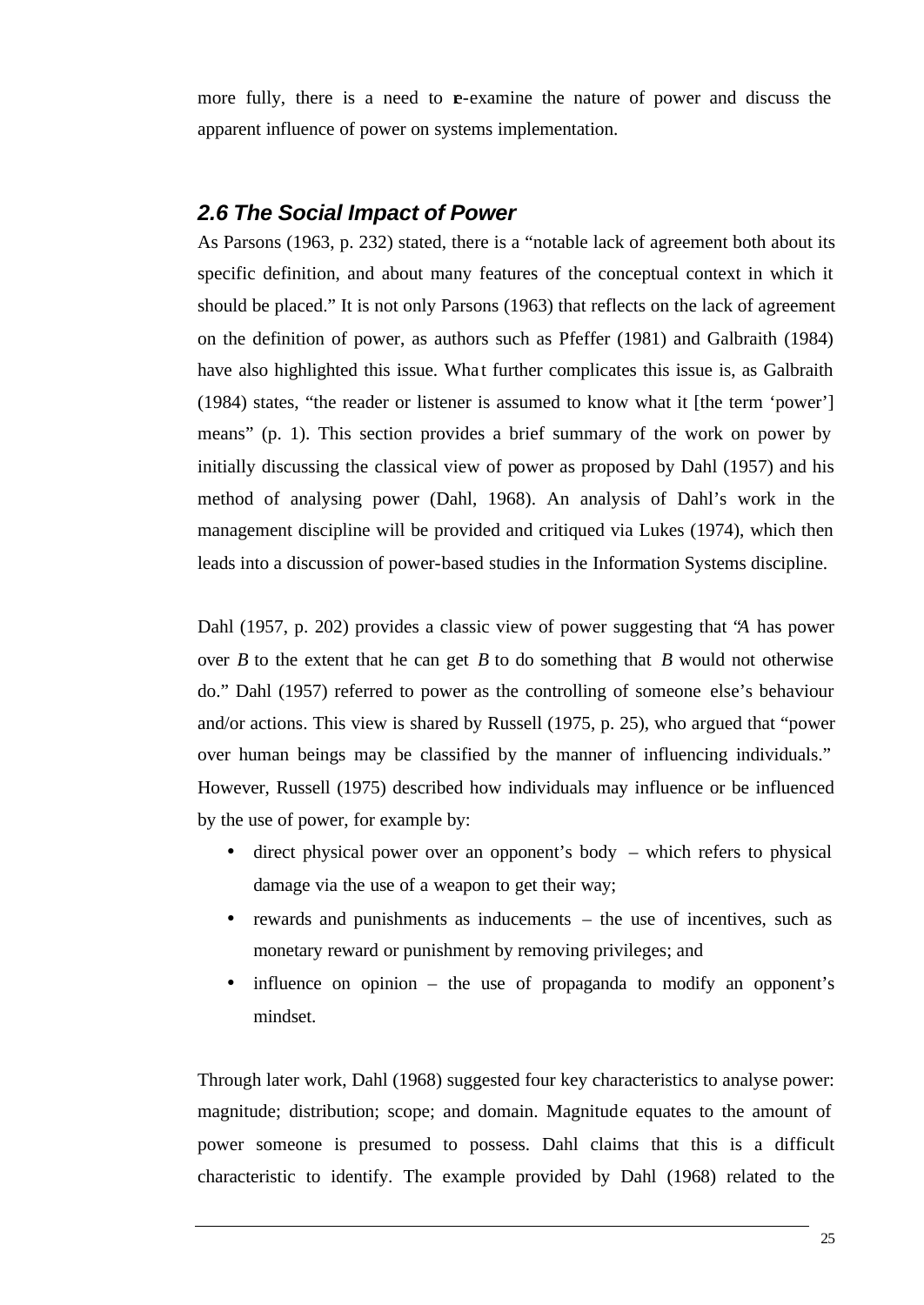magnitude of the power *A* has with respect to *B* (in the sense that *A* has power over *B*). This power is thought to be able to be measured via an interval scale.

Distribution relates to the classification and description of the most common allocations and patterns of power relations. Dahl (1968) suggested some of the typical questions raised in terms of distribution:

- What are the characteristics of *A* (where *A* is the powerful figure in the relationship), and what are the characteristics of *B* (where *B* is less powerful compared to *A*); and
- Do they come from different classes, strata, regions or other groups, such as culture?

Dahl's (1968) view of scope contests the view that individuals or groups may be powerful with respect to one kind of activity, but weak with respect to others. In other words, power need not be generalised, instead power may be specialised (Dahl, 1968). Is power generalised over many scopes or is it specialised? This is the typical question raised in regards to scope for Dahl (1968), There is a need to specify the power of *A* with respect to some class of *B*'s activities, the scope.

In domain, the fourth characteristic, power is limited to certain individuals (Dahl, 1968). Domain links back to scope in that individuals may have power in regards to specialised areas, or domains. Who appears to have more power in the relationship and what are their characteristics? These are some of the questions Dahl (1968) has raised. The characteristics considered include class, strata, region and culture of individuals.

Four underlying explanations were used to explain why magnitude, distribution, scope and domain are important for analysing power: resources; skill; motivation; and costs. Resources relates to the differences attributed to the distribution of resources. If you increase resources, you increase power. Resources for Lasswell and Kaplan (1963, p. 87) included "power (which can serve as a base for more power), respect, moral standing, affection, well-being, wealth, skill and enlightenment."

Skill refers to the different skills an individual may possess (Dahl, 1968), and leads to the fact that power is not generalised, it is specialised, relating to the domain of the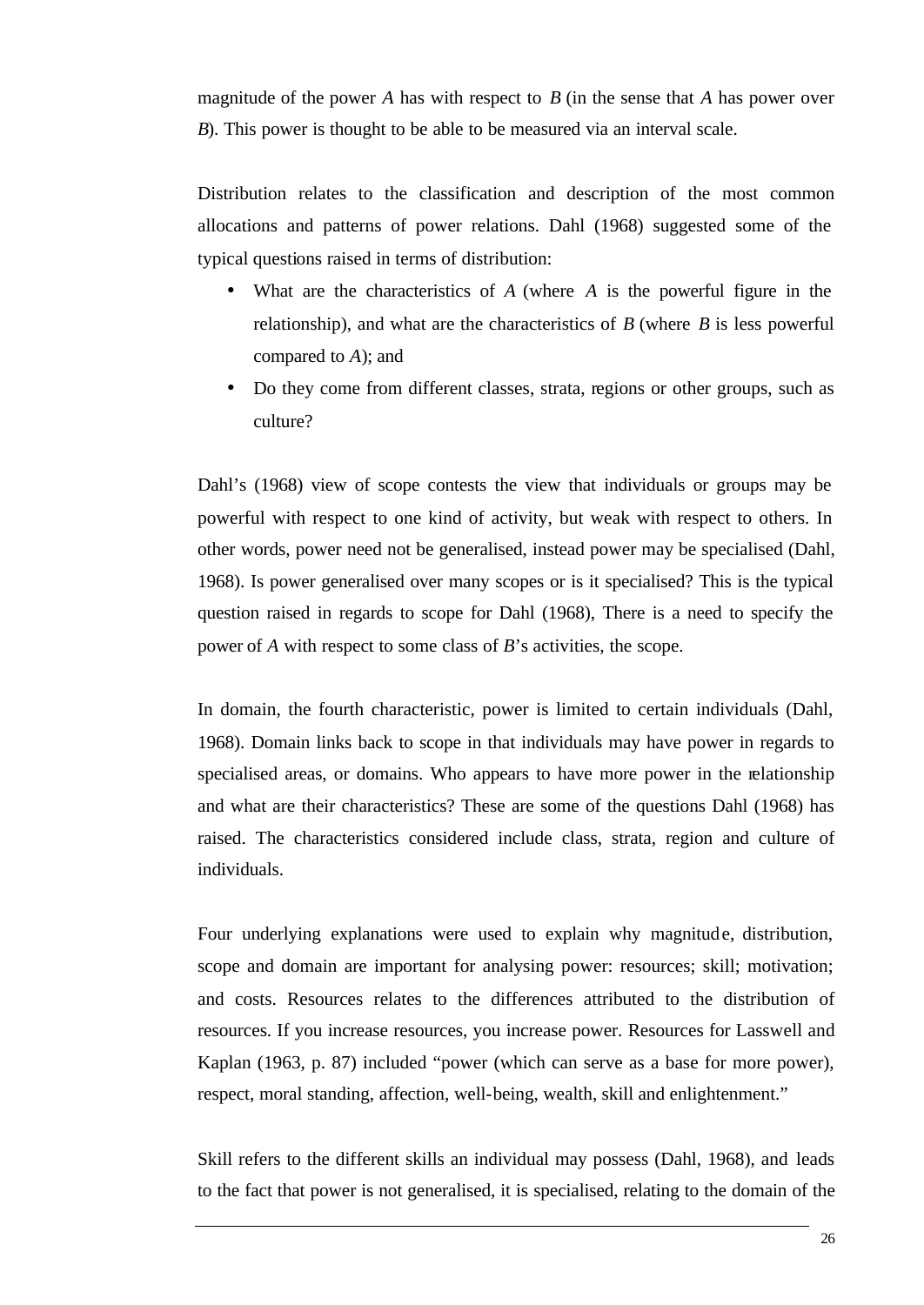individual. Two individuals may have the same resources (and skills), but may differ in terms of motivation (Dahl, 1968). For example, *A* may have the motivation to choose resources to increase his or her power as opposed to *B* who may be motivated to use his or her resources differently.

The final explanation relates to costs (Dahl, 1968). The supply of resources may have a bearing on how willing *A* will be in order to control *B*, in other words, the opportunity costs involved. Will *A* invest a lot of his or her resources if the return does not exceed the costs involved? As this is unlikely, there is a trade-off in regards to the costs involved of investing the resources and how much of a gain they will make.

This is a structuralist approach to analysing power, reducing power to the ability to allocate or give power to a particular individual or group. As structuralist as this work is, this classic view of power is influential in business. For example, research by French and Raven (1958) claims that power can take on multiple forms in organisational behaviour:

- Coercive Power a person reacts to this power out of fear of the negative ramifications that might result if they fail to comply.
- Reward Power compliance achieved based on the ability to distribute rewards that others view as valuable.
- Legitimate Power the power a person receives as a result of their position in the formal hierarchy of an organisation.
- Expert Power influence based on special skills or knowledge.
- Referent Power influence based on possession by an individual of desirable resources or personal traits.

Rather than treating power as a property of the individual, as Dahl (1957; 1968) does, French and Raven (1958) believe that power is a property of the relationship between an individual and others (Buchanan and Badham, 1999). This approach enables a researcher to categorise the type of power and role someone may have in the organisation. The research by French and Raven (1958) has influenced the work of Benfari et al. (1986), who identified eight bases of power. These include the five from French and Raven (1958), plus information, affiliation and group power. Furthermore, Benfari et al. (1986) continues the classical, structuralist and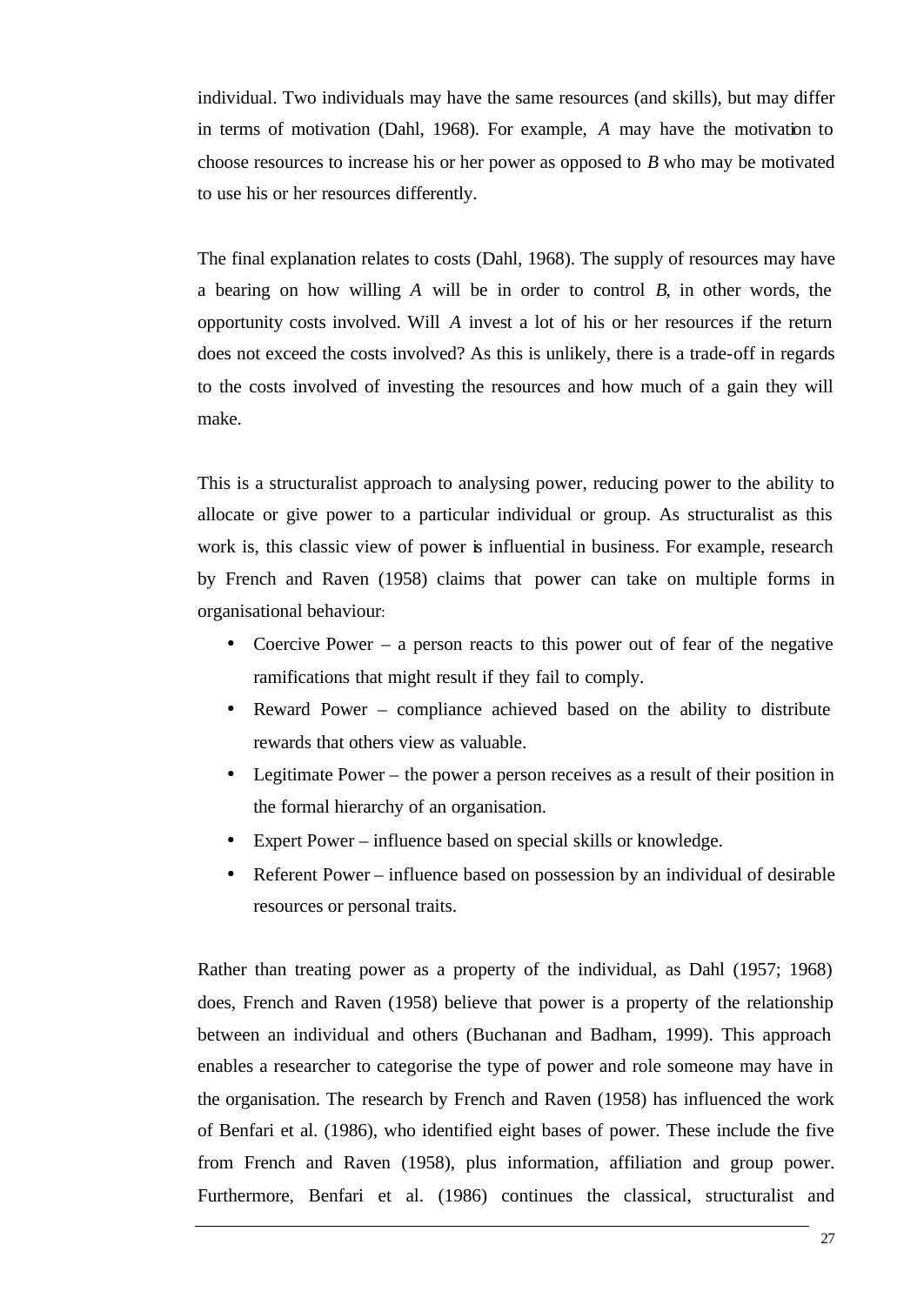categorical view of power by providing both a positive and a negative exercise of power depending on the circumstances. This treatment of power has been criticised by Buchanan and Badham (1999). This method of treating power as a property of a relationship do not distinguish power-related behaviour from other forms of organisational behaviour, therefore creating a generic concept of power, which has limited analytical appeal (Buchanan and Badham, 1999). More importantly, this treatment of power presents a surface view of power (Buchanan and Badham, 1999), enabling the analyst to categorise power into five or eight bases of power. In other words, this treatment of power is essentially structuralist in nature and misses the messiness and complexities involved with power.

In the management literature, Pfeffer (1981) examined organisational behaviour and outlined one method to help assess power in organisations. According to Pfeffer (1981), there is a need to identify political actors in the organisation, we need to identify the relevant units for analysis. Pfeffer (1981, p. 36) stated that "in most cases it [identifying political actors] will require judgement to assess whether or not the appropriate units of analysis have been identified." A direct, or binary approach (straight yes or no answer) is ineffective in this type of scenario. For example, the typical question asked is "is this actor political in the environment or group they belong to and work in?" A binary approach would answer "yes" or "no". Such an approach cannot be adopted for a study of power. Pfeffer (1981, p. 37) further adds that "it is important to recognise that the identification of meaningful political units will change over time and be dependent on the particular set of issues at hand." In conjunction with the transforming issues Pfeffer (1981) referred to, actors may also have multiple memberships, relationships and interests that are crosscut in a variety of different ways.

One way of analysing and measuring power is by its visible symbols. For Pfeffer (1981), such symbols include titles, special parking places and office size. However, one can only read so much into these symbols, and thinking that one can derive a precise measure of power, based on certain symbols is naïve and simplistic. There is no proof that specific, visible symbols, provide a perfect correlation to the amount of power an actor possesses.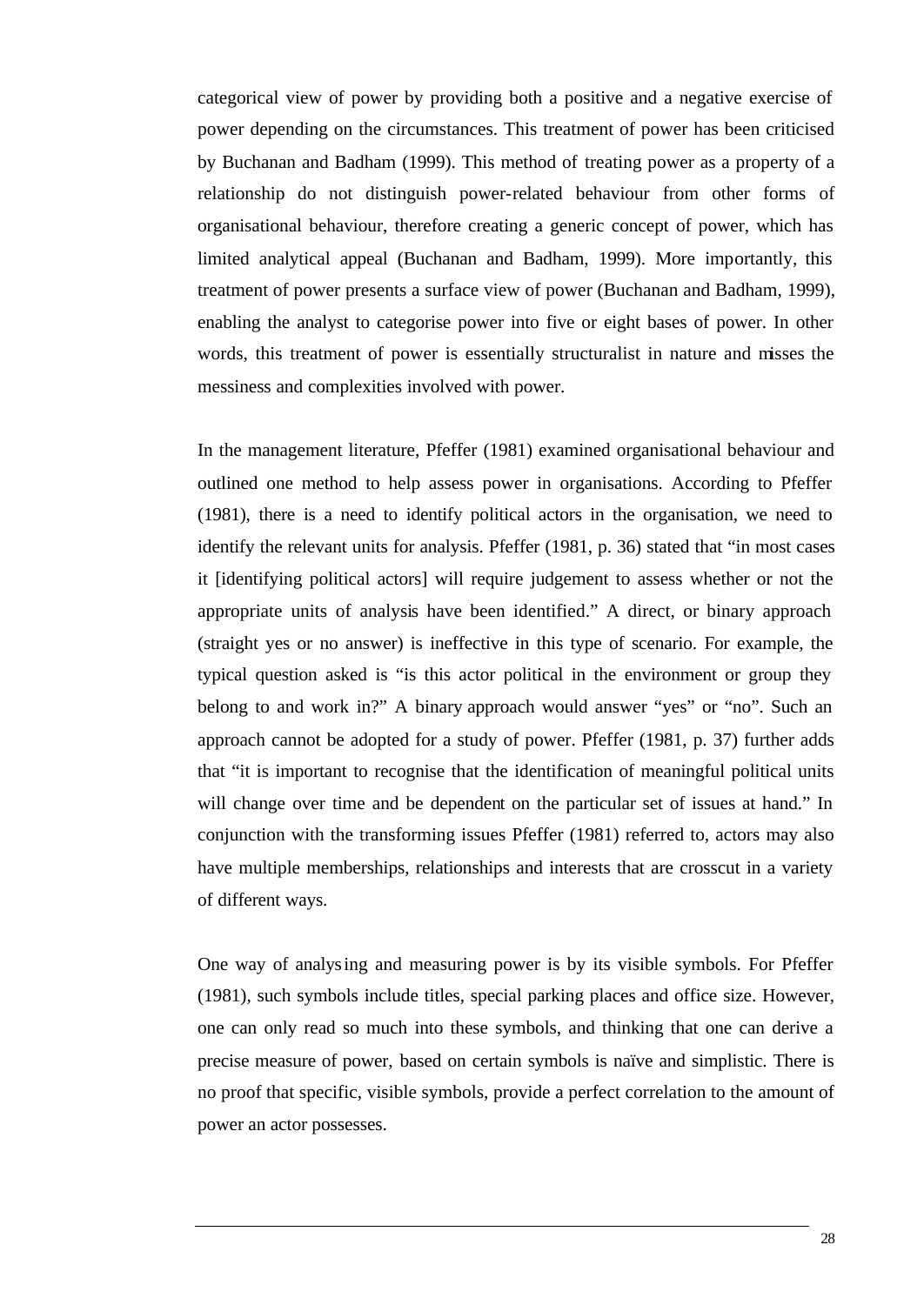Another way of finding out who possesses power is to ask people within the decision-making group. This is known as reputational indicators of power (Pfeffer, 1981), which requires members of an organisation to rate and rank departments and subunits to assess the relative power each unit possesses. However, informants may be unwilling to tell you what they know about the power distribution within the unit, or simply that they do not have the knowledge about power within the unit. Pfeffer (1981, p. 45) added that identifying the powerful "requires observation of the various social actors prior to the decision-making event, as well as a knowledge of their preferences before the political activity began. If one knows the initial preferences, the attempts at influence undertaken, and then the final decision, power can be more reliably diagnosed." One cannot simply administer a questionnaire or survey to identify the power actors possess within the unit, nor can one use specific symbols or interviews to assess the power within the unit.

Pfeffer (1981) further suggested that power can be analysed by recognising specific symbols (such as title and office size) and by asking individuals to rate or rank other individuals and units in regards to perceived power. However, both of these methods have serious flaws, such as being overly simplistic and containing bias, as individuals would rank according to their preference and not to what the appropriate ranks are. Pfeffer (1981, p. 45) noted this and suggested that analysing power "requires observation of the various social actors prior to the decision-making event."

The implication of this approach is that power can be measured, a positivist and structuralist approach. It is believed that this approach to power misses the intricacy of what power is and how it operates in the organisation and system selection and implementation process. In other words, power has typically been represented as something that can be measured. Under the classical view of power, there is a structuralist understanding that power can be reduced to categories (French and Raven, 1958), and characteristics (Dahl, 1968). Power, by the definition employed in this study, is not a concrete term or concept. The definition of power is abstract in the sense that power is a social human behaviour and cannot be measured using a psychological scale. Power does not reside in, or is not an attribute of, people.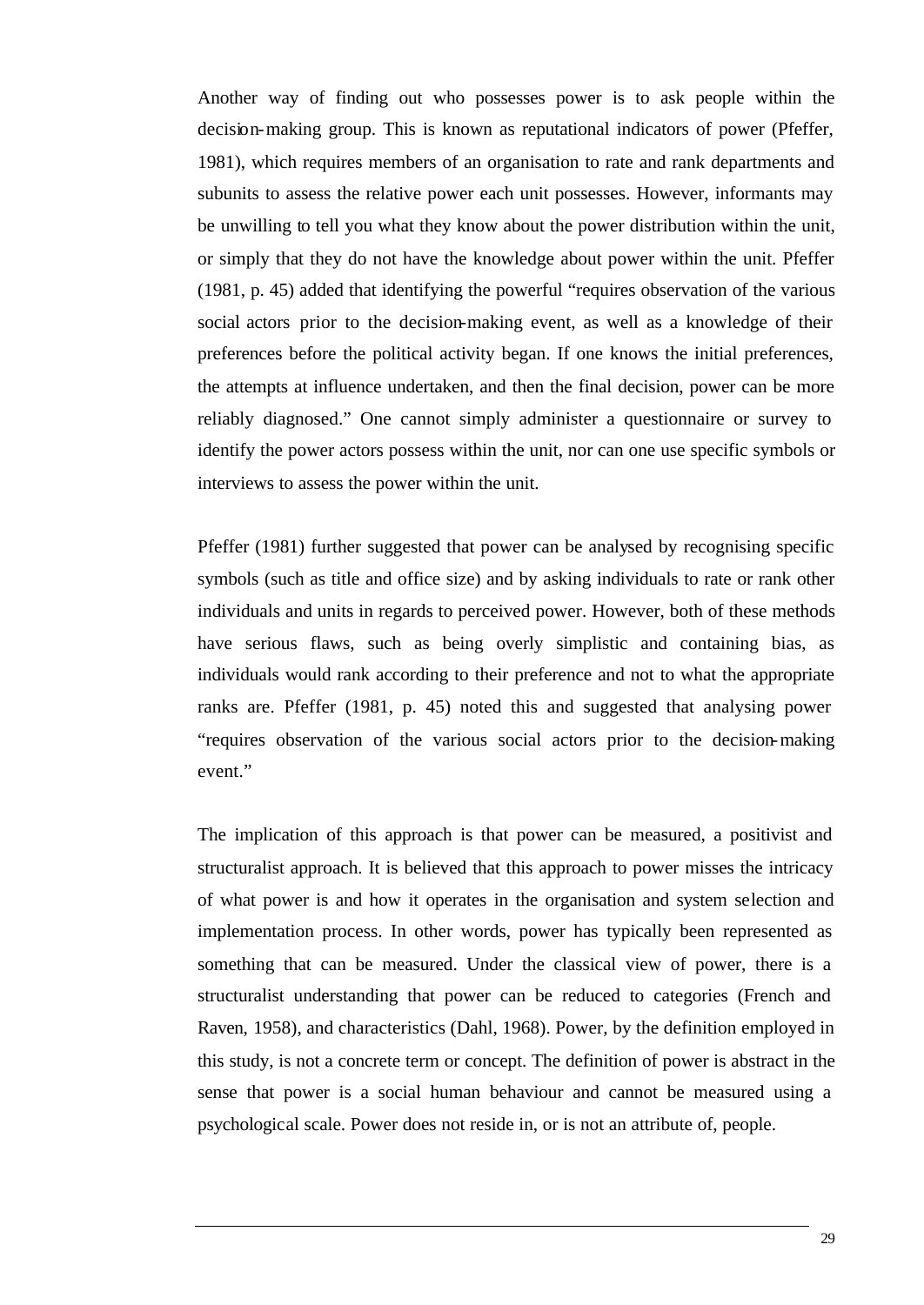It is through this work that Lukes (1974) developed a seminal contribution to studies of power. Lukes (1974) developed a valuable link between what he sees as the behaviourist orientation of many organisational theorists and the views of other social theorists. His work provides an influential summary of earlier writings on power. Having studied and critiqued two previous conceptions of power by Dahl (1957) and Bachrach and Baratz (1962), which he distinguishes as the onedimensional view of the American pluralists and the two dimensional view of Bachrach and Baratz, Lukes (1974) then develops his own dimension - the third dimension of power.

The first dimension as discussed by Lukes (1974) implies an intentional agency theory. This is the same view as Dahl (1957, p. 202), whereby "*A* has power over *B* to the extent that he can get *B* to do something that *B* would not otherwise do." Dahl referred to power as the controlling of someone else's behaviour and/or actions, called 'episodic power'. The focus in the first dimension is on the observable activities of members, "seeking proof of power in processes" (Thompson and McHugh, 2002, p. 123). Fundamentally the exercise of power entails conflict. More specifically, the process of power works through the realm of decision-making, with the winner prevailing through the possession of superior resources, acumen, or both (Lukes 1974). In other words, power can be easily identified and measured.

Lukes (1974) also discusses a 'second-dimension' to power, proposed by Bachrach and Baratz (1962). The second dimension includes the notion of mobilizing bias and non-decision making. Essentially, the use of power can be seen not only in the overt attempts to influence decision-making, but also in the more subtle ways that issues put forward for decision making are selected and presented, in such a way as to head off the mere possibility of conflict. An example includes the professor who attends a meeting and decides not to make a proposal (Introna, 1997). However, this still concentrates on the observable nature of power. As Lukes (1974, p. 20) states, "the two-dimensional view of power involves a *qualified* critique of the *behavioural* focus of the first view…and it allows for consideration of the ways in which decisions are prevented from being taken on *potential* issues over which there is an observable *conflict* of…*interests*, seen as embodied in express policy preferences and subpolitical grievances" (original authors emphasis). Lukes (1974) acknowledges that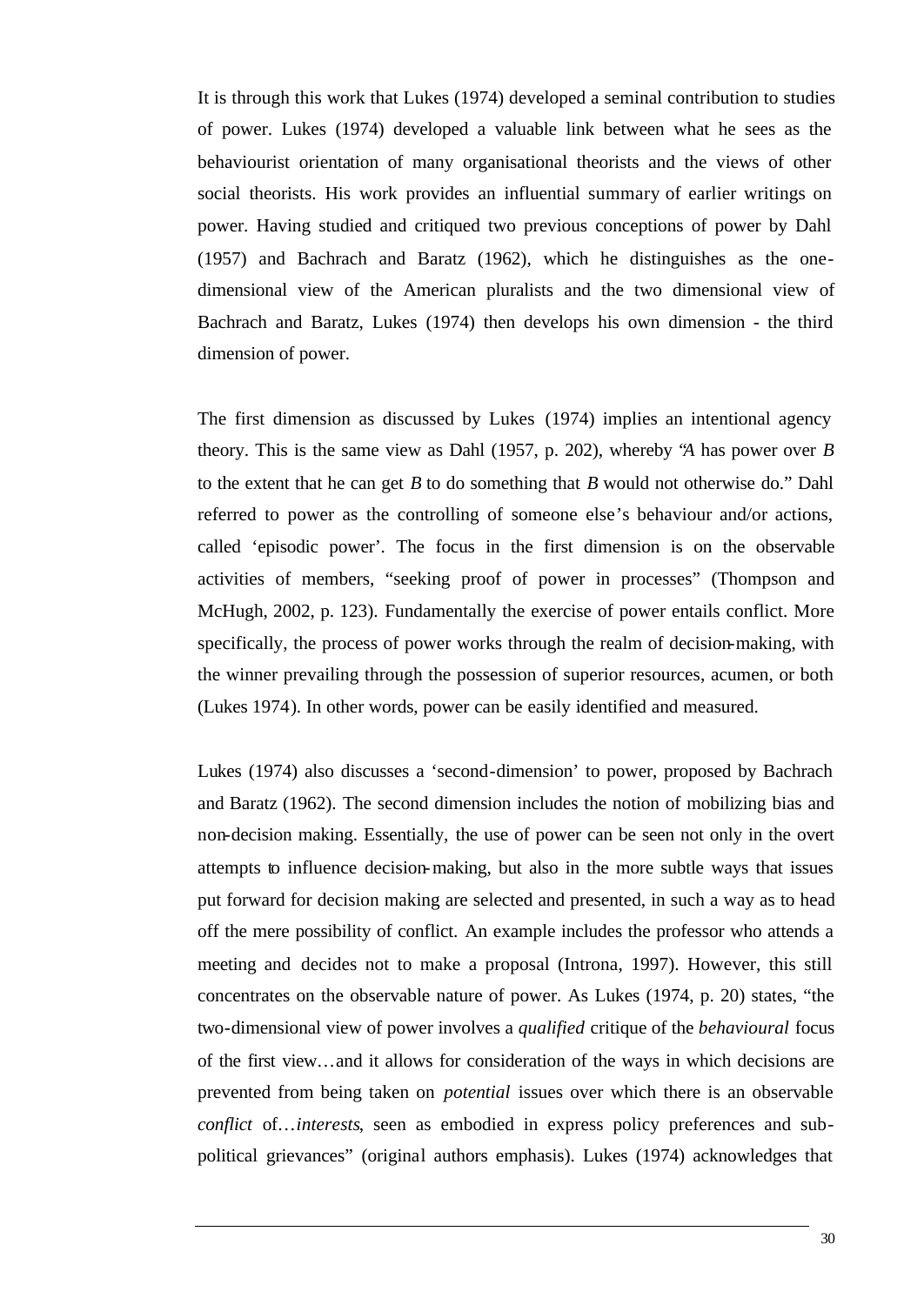there are hidden agendas of power and that ownership of resources sets the grounds upon which these agendas are set.

Where Lukes (1974) differentiates himself from other researchers on power, is his third dimension, people's interests. Lukes (1974, p. 27) defined power as: "*A* exercises power over *B* when *A* affects *B* in a manner contrary to *B*'s interests." Furthermore, Lukes (1984) believed and acknowledged that processes cannot be measured, but the outcomes, in terms of the structuralist inequalities between groups can. Lukes (1974, p. 284) acknowledges that this is a hidden conflict, "which consists of a contradiction between the interests of those exercising power and the *real* interests of those they exc lude" (original authors emphasis). Power, for Lukes (1974), is vested in the ability to define reality for others, so that they internalise the existing order as 'divinely ordained and beneficial', or at least acquiesce in it because they can 'imagine no alternative' to it. Lukes (1974) proposes that power elites manage not only the first two dimensions of power but also this third, more subtle, dimension.

Giddens (1979, 1984), Clegg (1989), Hardy (1996) and Thompson and McHugh (2002) are amongst Lukes' critics. Hardy (1996) argues that Lukes' (1974) third dimension of power sees power solely as being exercised in a 'top-down' manner, that the possibility of the less powerful being capable of influence is explicitly denied. Consequently Hardy refined Lukes' model to include a 'bottom-up' aspect to each of the three dimensions. Further criticism of Lukes' work is that there is an inadequate resolution of the dilemma between defining what power is and where it is located (Thompson and McHugh, 2002; Giddens, 1979, 1984). The difficulty lies in identifying whether it is culture, social groups, gender or race that determines power; or whether power depends on our will and responsibility.

### *2.7 Power in Information Systems Research*

Lynne Markus was the first person to introduce power-based research into the Information Systems discipline via an arguably positivist (Lee, 1989) and interpretive perspective (Walsham, 1993; Lee, et al., 2000). The web version of the Social Science Citation Index shows that "over 200 other published studies have cited Markus' classic paper since 1993 (the earliest year covered by the web version of SSCI)" (Lee, et al., 2000, p. 724). Markus (1983) based her work on Kling (1980),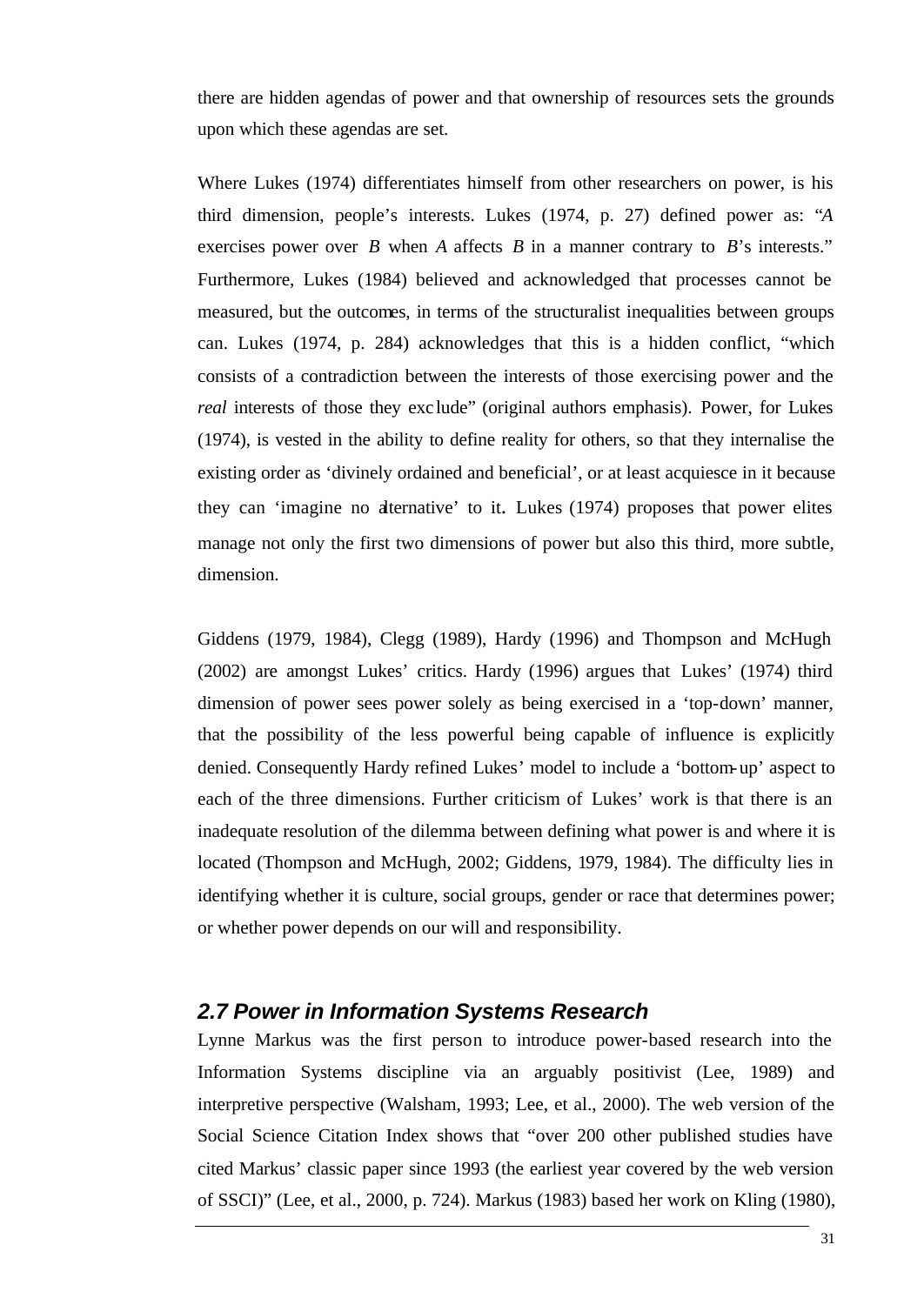who examined the role of politics and power in systems deve lopment through the social aspect of resistance to the diffusion of information technologies. Kling suggested that resistance can be viewed in a number of ways, from the rational to the structuralist, from human relations to an interactionist perspective, and from both an organisational and class political perspective. According to Romm and Plisken (1998, p. 83) these perspectives differed on a variety of dimensions, including "their view of technology, the social setting into which it is introduced, and the implications for the dynamics of the diffusion process." By adopting these dimensions, Kling (1980) introduced a structuralist view of politics into the diffusion of information technology literature. Kling (1980) believed that the complex issues could be simplified and reduced into various categories, measurable by correlations between variables. Social activities and concepts however, are naturally messy and complex (Ball, 1990; Corbitt, 1995) and thus it is difficult to categorise their impact.

By extending the work of Kling, Markus (1983) discussed the social aspects involved in Management Information Systems (MIS) implementation. Markus (1983) defined three major categories of resistance to diffusion: people-determined, systemdetermined and interactionalist. However, Markus' paper deals only with the obvious – an interpretative or positivist view about the role of influence, politics and agendas within organisations dealing with information systems. In her work, Markus focused her argument on a variant of interaction theory. Furthermore, Markus (1983, p. 431) argued that "here, resistance is explained as a product of the interaction of system design features with the intraorganisational distribution of power, defined either objectively, in terms of horizontal or vertical power dimensions, or subjectively, in terms of symbolism."

Information Systems research in the 1980's and early 1990's adopted the work of Kling (1980) and Markus (1983) as studies that were then completed investigating the strategies and tactics used by stakeholders to influence the information systems development process to their favour (Franz and Robey, 1984; Lyytinen and Hirschheim, 1987; Markus and Robey, 1983; Robey, 1984; Robey and Markus, 1984; Robey, et al., 1993; Newman and Robey, 1992). However, the majority of these authors adopted the work of the structuralist, Dahl (1957), moving away from a post-structuralist view of power and politics in systems implementation, and towards a categorical and measurable positivist-based understanding of power. Romm and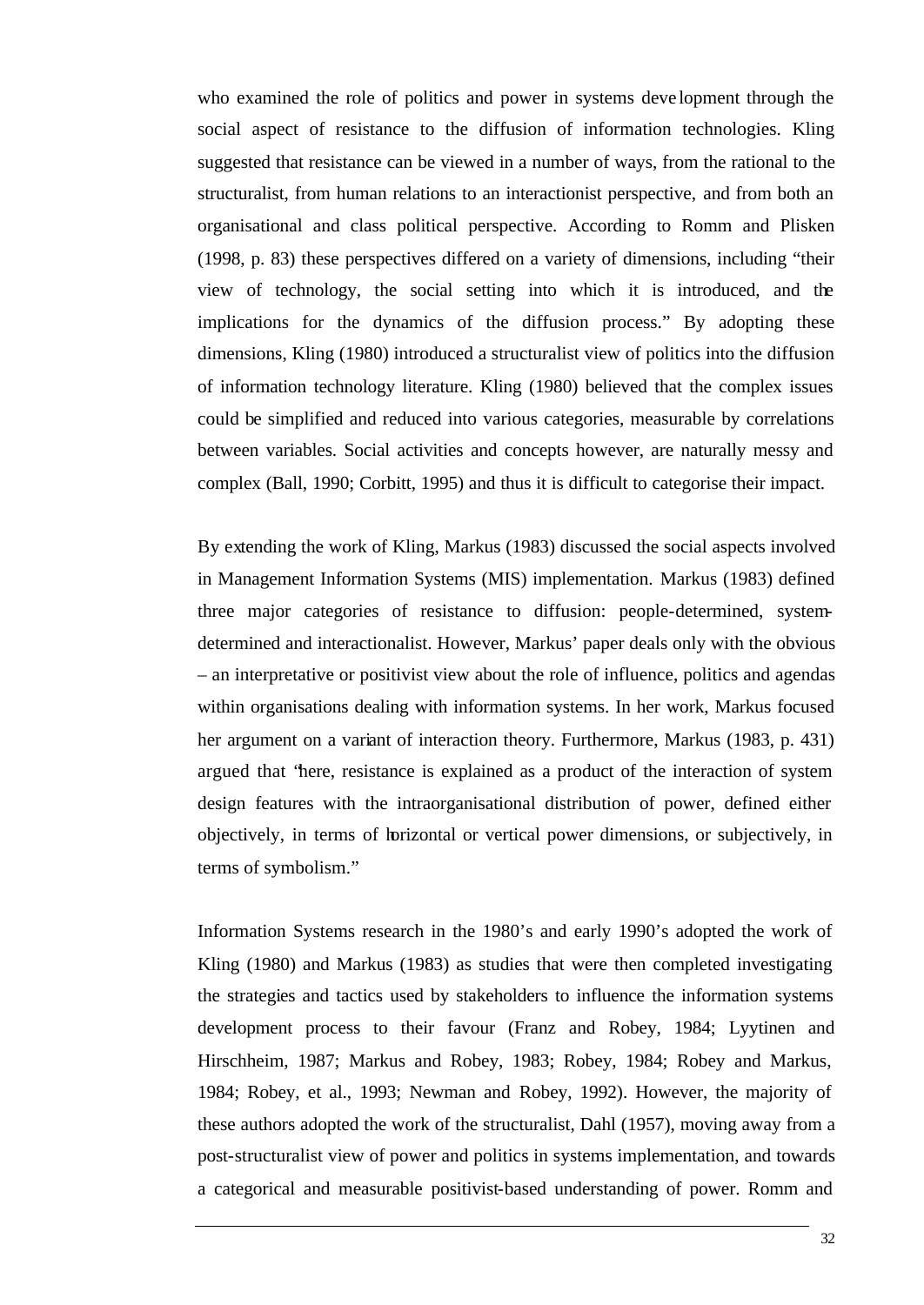Pliskin (1998; 1999) recognised the positivist view of power in Information Systems and suggested that there is more complexity involved behind the "seemingly simple definitions" (Romm and Pliskin, 1998, p. 82). As a result, Romm and Pliskin (1998, p. 82) discussed two different approaches to power utilised in information systems research: "the Marxist, or critical voice, and the functionalist, or managerialist voice." Power-based research in the Information Systems discipline either follows the critical voice or the managerialist voice.

Examples of research adopting a managerialist voice includes work by Robey (1984), who utilised the "zero-sum" game, where one party "wins" and the "losses" are suffered by other parties in conflict. This utilisation adopts a binary view of power, similar to Dahl (1957), where *A* has power over *B*. Later research by Robey (1984; Robey and Farrow, 1982; Robey, et al., 1989) developed a model to investigate conflict involved in information systems development. This model consists of four variables: participation; influence; conflict; and conflict resolution (Robey, Smith and Vijayasarathy, 1993). In simplifying the conflict and conflict resolution process, Robey (1984) noted that "participation is treated as a determinant of influence, and influence is treated as a determinant of both conflict and conflict resolution" (Robey, et al., 1993, p. 125). This model has also been tested empirically (Robey and Farrow, 1982; Robey, et al., 1989).

Research by Robey and Markus (1984) acknowledged that information systems implementation imposes both a technical and social change in an organisation. However, Robey and Markus (1984, p. 5) treated the political aspect of information systems implementation as ritual, or "symbolic behaviours that reinforce the prevailing belief system in an organisation." There was no attempt to understand the inherent complexity of the political process in systems implementation.

In an attempt to move away from the managerialist view, Markus and Bjørn-Anderson (1987) extended previous work of power in Information Systems focusing on power relations. However, this is only in regards to "the professional/user power relation: the power of IS professionals over systems users" (Markus and Bjørn-Anderson, 1987, p. 298). In essence, they investigated only one aspect of power relations. They categorised the exercise of power, taking into account the context and target of the power exercised. They categorised the exercise of power as: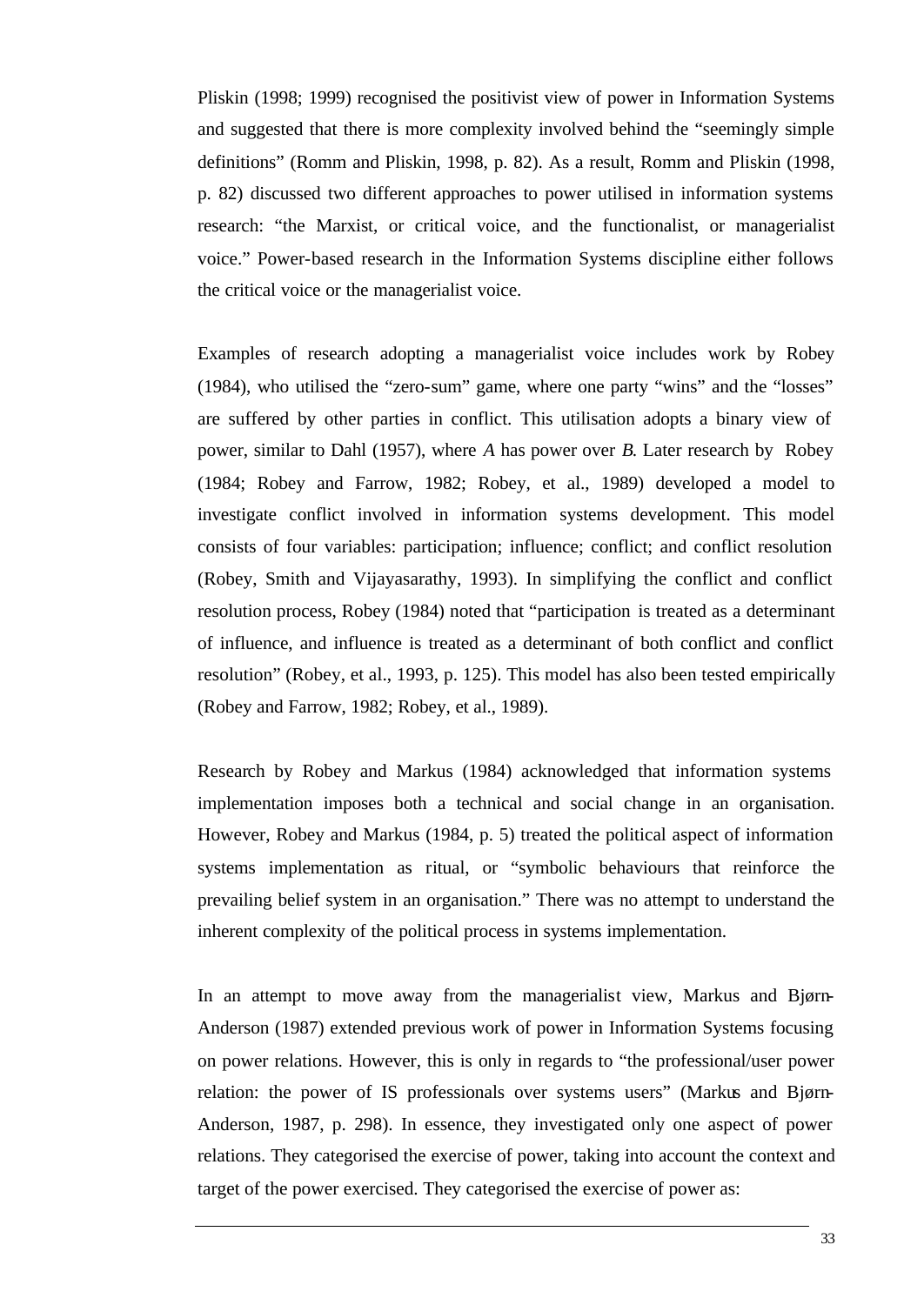- technical, where information systems professionals exercise power over users when system design features are selected and users will initially explicitly object;
- structural, where the exercise of power is done by the "creation of organisational structures and routine operating procedures that give them formal authority over users or foster user dependence on them for important resources (Markus and Bjørn-Anderson, 1987, p. 500);
- conceptual, by selecting objectives the information system will serve; and
- symbolic, where users' desires and values are shaped outside the context of the individual development effort.

The focus of these power relationships is the interaction between the system designer and system user. In essence, this does not deal with the problem of power relations within the organisational context of systems implementation. Although Markus and Bjørn-Anderson (1987) attempted to move away from the managerialist approach to power, they adopted a categorical approach of the exercise of power in their study, arguing that power could be structured and placed into various categories, depending on how that power is exercised.

In a further attempt at deepening the understanding of the role of power in systems development, and ultimately moving away from the managerialist approach to power, Hirschheim and Klein (1994) reviewed Mumford's (1983) information systems development methodology – ETHICS – and proposed a different methodological approach to the more common structuralist method. In this different approach, Hirschheim and Klein (1994) discuss the concept of 'neohumanism', which according to Hirschheim and Klein (1994, p. 84), "insists that [user participation in the analysis, design, and implementation of an information system] is even more important for social sense-making to create ethical imperatives of work arrangements, in a democratic society." Neohumanism utilises the structuralist approach and extends it to include emancipatory ideals and principles. By modifying Mumford's (1983) ETHICS methodology to incorporate the neohumanism ideals, Hirschheim and Klein (1994) suggested how emancipation can be achieved through systems development.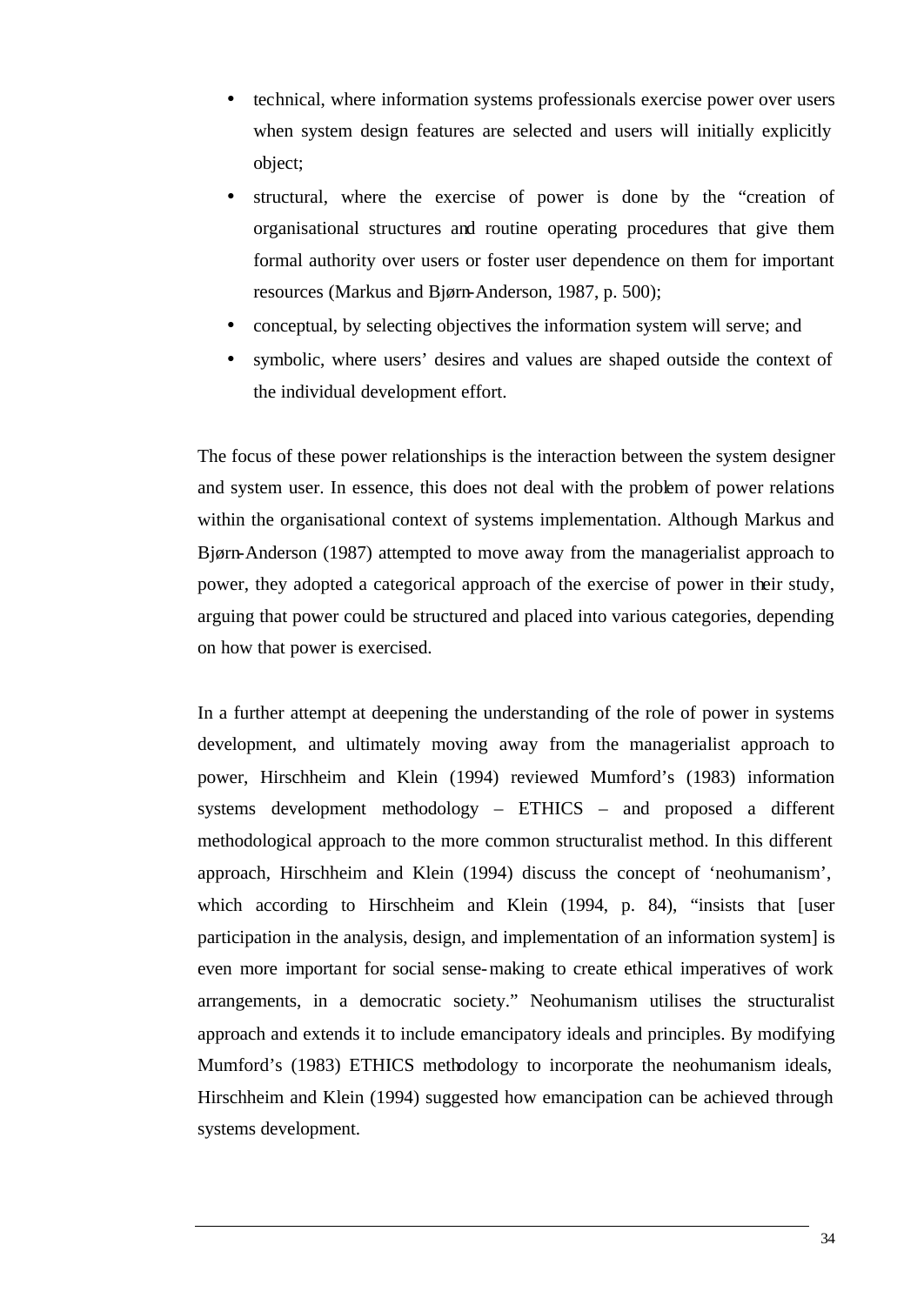Essentially, emancipation is concerned with remedies to overcome the communicative distortions, such as weaknesses of human personality including wilful unresponsiveness by an individual or information inequalities resulting from legitimate division of labour (Hirschheim and Klein, 1994) present in a given situation in systems implementation. In order to do this:

- all members of the organisation must have an equal opportunity to raise issues by asking questions, making speeches, or giving rebuttals to questions and speeches of others;
- members must be in an equal position to give and refuse orders, diffusing the distorting effects of power amongst members of the organisation;
- members must be in an equal position to call into question the truth, correctness, appropriateness, or sincerity of what is said, helping to maximise the chances that the best available evidence is used to test factual truth; and
- members must be in an equal position to express their attitudes, feelings, concerns and doubts, maximising the chances that illusions and deceptions are uncovered.

This approach recognises the rich perspectives within systems implementation that are created by and create the systems implementation process, and recognise the importance of power and power relations in that process.

Moving further away from the managerialist perspective, Myers and Young (1997) investigated the role of hidden agendas and power in managerial assumptions in information systems development. Myers and Young (1997) identified the need for research on social issues such as power and politics in systems implementation, by adapting Broadbent, et al.'s (1991) adaptation of Habermas' (1984) model of societal development. Myers and Young (1997) examined how hidden agendas and power can be deeply embedded within information systems development projects. An ethnographic study explored an information system for mental health services in an organisation in New Zealand. The implementation of the system contained hidden agendas of management and more broadly of the New Zealand Government. Furthermore, the study by Myers and Young (1997) discussed the extent to which hidden agendas, power centres and managerial assumptions inhibit, repress and constrain user participation.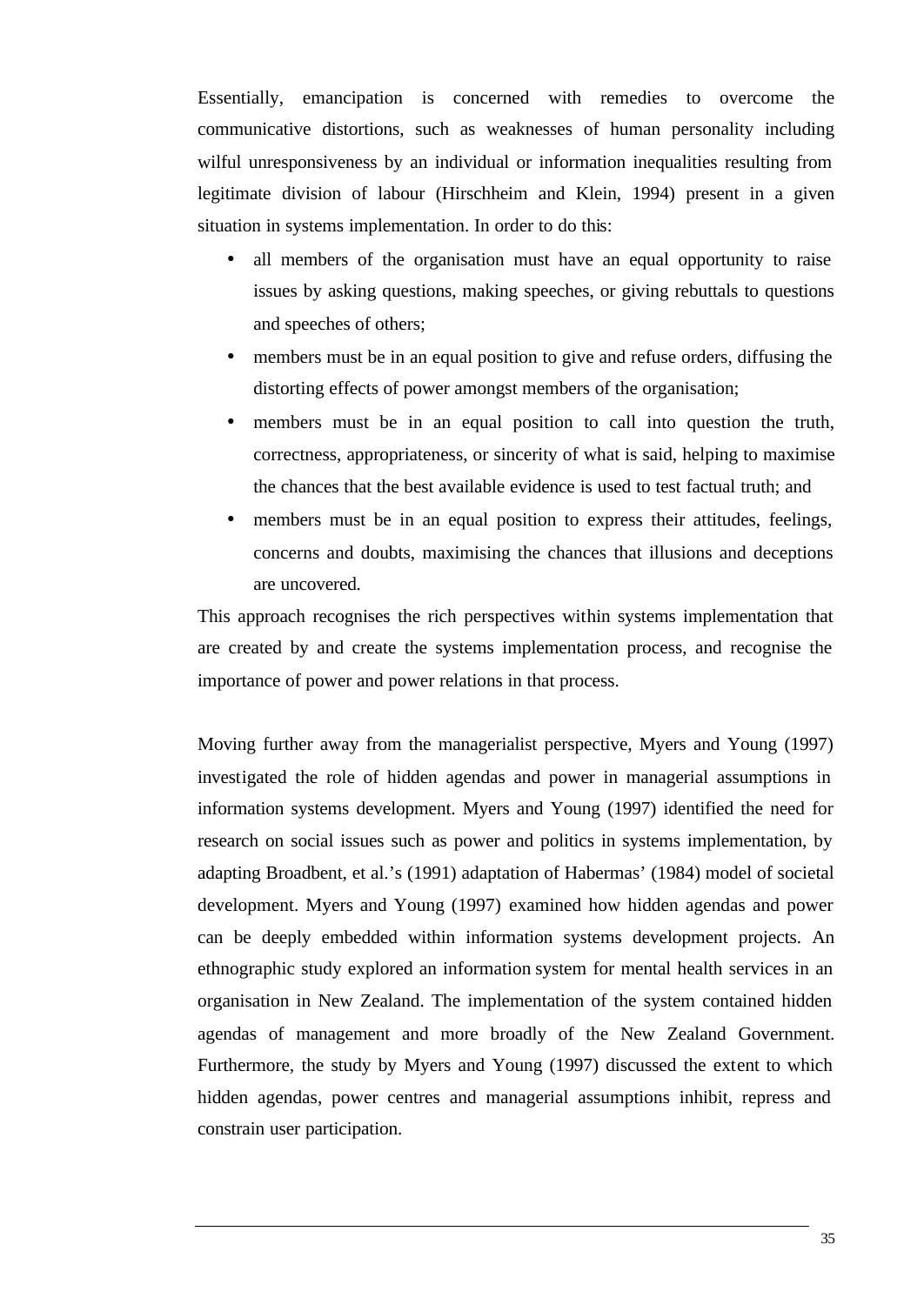Building on research by Drory and Romm (1990), Romm and Pliskin (1998, 1999) adopted the framework of organisational politics combining three aspects: influence attempts; conflict; and informal means, and incorporate conflict into the "mainstream literature on organisation politics" (Romm and Pliskin, 1998, p. 83). They concluded that the use of email and its features, such as speed, multiple addressability, recordability, processing and routing, facilitate its use for political purposes. As has been argued previously, this view of power misses the complexities involved with power and politics, preferring an easy to measure and observe approach.

In a more recent paper, Dhillon (2004) attempted to investigate power and information systems implementation utilising post-structuralist work by authors such as Lukes (1974) and Foucault (1976; 1977; 1978; 1980; 1982). However, in an attempt to interpret power, Dhillon (2004) reverts to the managerialist, structuralist view of power, adopting Hardy's (1996) four dimensions of power, resource, process, meaning, and system-based power. Specifically, Dhillon (2004, p. 637) argued that successful implementation of an information system will occur when power residing in the resources, processes, and meaning can be effectively leveraged. By exploring the implementation of an information system at the Nevada Department of Motor Vehicles (DMV) and Public Safety, Dhillon (2004, p. 643) concluded that it is "important to understand the human behavioural aspects of analysis, design and management of systems. In particular, an understanding of power in the resources, processes, and meanings needed to align changes in the structure, systems, people, and culture." Furthermore, three lessons were discussed from the implementation of the information system:

- an understanding of resources, processes, and the meaning of power is a precursor to successful information systems implementation;
- in addition to understanding the dimensions of power, there is a need to address various alignment questions pertaining to the changes in structure, systems, people, and the culture; and
- an adequate consideration and understanding of power vested in the system is essential for any successful information systems implementation.

Power, by the definition employed in the Information Systems discipline, is a managerialist and structuralist concept, seeking a category to group the exercise of power in systems selection and implementation. However, as Dhillon (2004)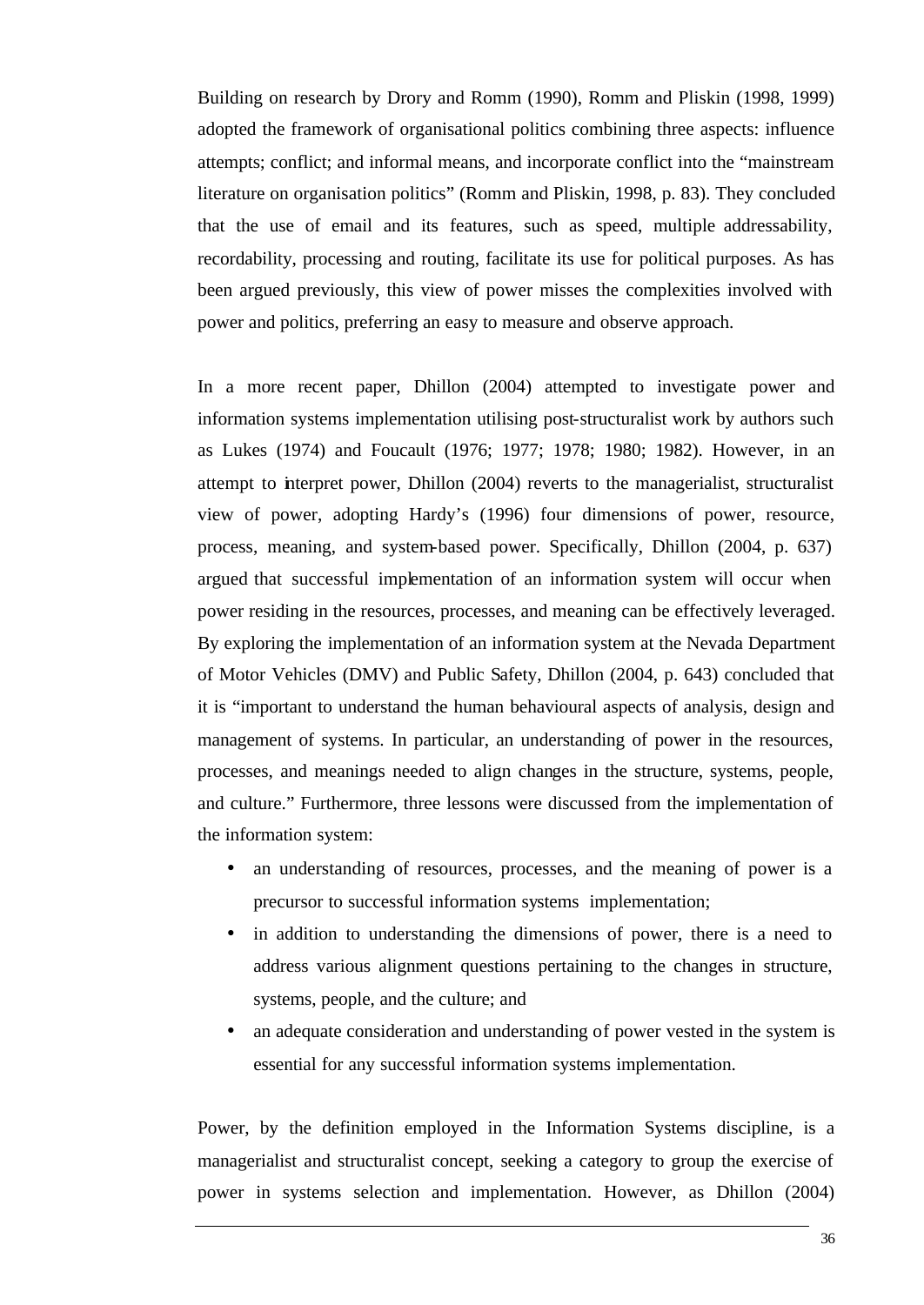foreshadowed, there is an alternative perspective to power. It is abstract in the sense that it is a social human behaviour and cannot be simply measured using Likert scales. On the other hand Foucault (1980, p. 98) suggested that power must be analysed as

something which circulates, or rather as something which only functions in the form of a chain. It is never localised here or there, never in anybody's hands, never appropriated as a commodity or piece of wealth. Power is employed and exercised through a net-like organisation. And not only do individuals circulate between its threads, they are always in the position of simultaneously undergoing and exercising this power…individuals are the vehicles of power, not its points of application.

In other words, power, for Foucault, is non-static, fluid and exercised, rather than something that can be possessed by managers and those seeking power. It is to this approach that we now turn.

#### *2.8 The post-structuralist view of power*

According to Buchanan and Badham (1999) no contemporary treatment of power is complete without reference to the French philosopher Michel Foucault. Foucault (1976; 1977; 1978; 1980; 1982) was concerned with the development of the human sciences, specifically the evolution of forms of discipline and control. Foucault's work is argued to be both post-structuralist and post modern, despite him not accepting this label. Foucault does not hold that any essential or "real" structure underpins particular "events" (McHoul and Grace, 1993). This viewpoint opposes that of the classical, positivist view adopted in studies of power in the Information Systems literature. Rather than view power as episodic and structuralist, as the traditional view of power is, Foucault theorised a post-structuralist view of power.

For Foucault (1976; 1977; 1978; 1980; 1982), power relations consist of two dimensions, bio-power and disciplinary power. Bio-power operates through establishing and defining what is normal or abnormal, and consequently what is socially deviant or acceptable in thought and behaviour (Buchanan and Badham, 1999). This is achieved through the use of discourse. As a result, organisational culture, or culture of the systems implementation team, plays a significant role in sustaining and altering what we conceive as socially normal or deviant. Through this, we can challenge the power and discourse by questioning what is normal, rather than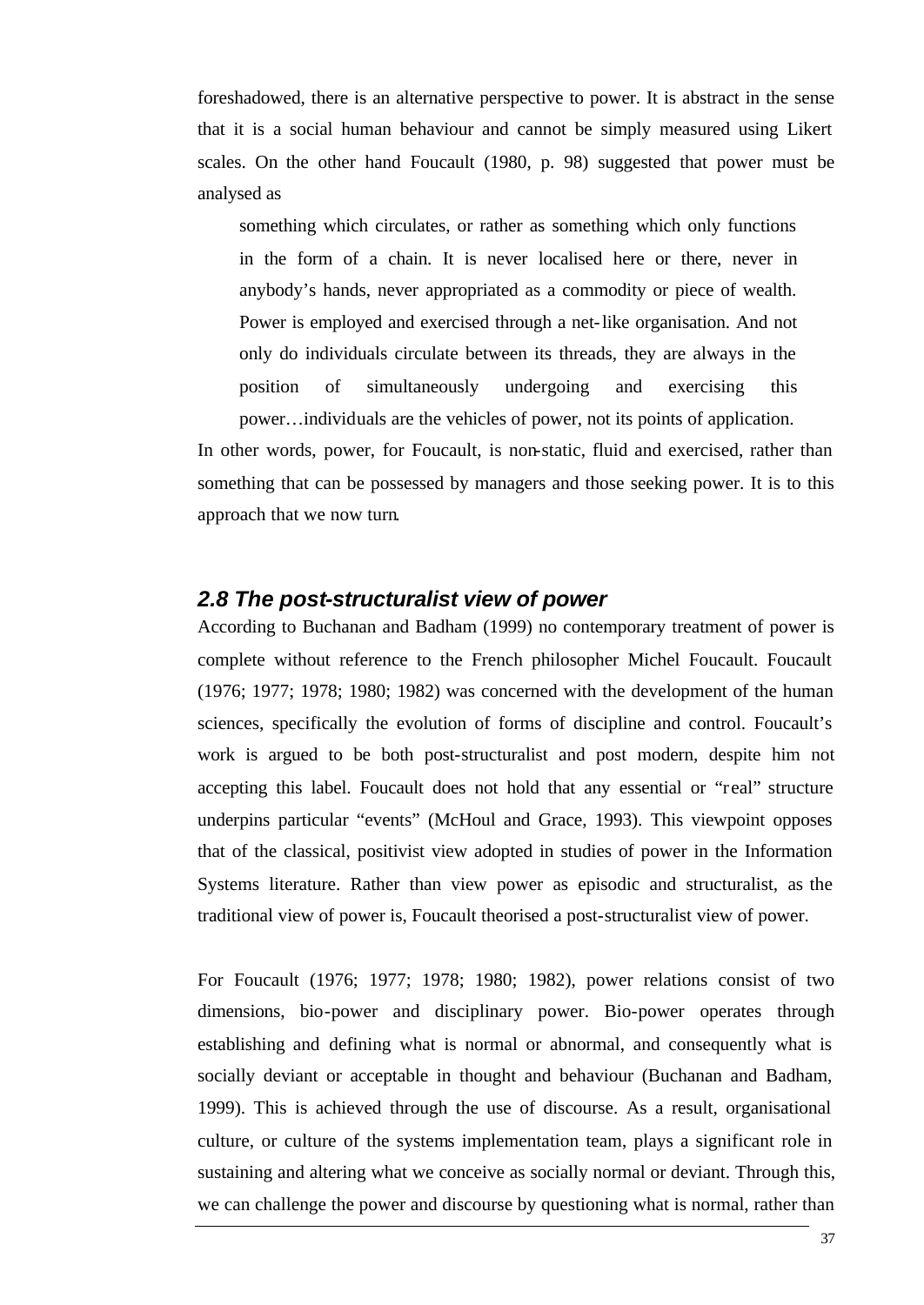accept the status quo, or the current and taken for granted definitions and representations.

The other form of power that Foucault (1976; 1977; 1978; 1980; 1982) identified was that of disciplinary power. Disciplinary power operates through the construction of social and organisational routine, targeting individuals and groups (Foucault, 1977). Power is therefore established through a set of techniques whose effects are achieved via disciplinary practices, the tools of surveillance and assessment to control and regiment individuals (Buchanan and Badham, 1999). This was based on Jeremy Bentham's concept of the *panopticon*, a devise that was developed to constantly keep an eye on prisoners. A watchtower is established in the middle of a collection of cells. Each cell is observed from the central watchtower, but no cell can see into another cell. Prisoners could also not escape from being seen and no prisoner could tell if they were being watched or not. As a result, this affects their behaviour with the knowledge that they *may* be being watched. The prisoner would act under the assumption that they are indeed being watched. Similarly to bio-power, the structure of the *panopticon* encourages self-discipline (Buchanan and Badham, 1999). Foucault (1977) concluded that the *panopticon* serves as a metaphor, claiming that disciplinary and bio-power, tacitly influence and constantly control our behaviour through our own self-monitoring.

Foucault (1978, p. 94) claimed that "power comes from below; that is, there is no binary and all-encompassing opposition between rulers and ruled at the root of power relations, and serving as a general matrix." Rather than power being an absolute term, whereby someone has power all of the time, Foucault's notion of power is in the form of power relations. As Foucault (1978, p. 92) stated

Power must be understood in the first instance as the multiplicity of force relations immanent in the sphere in which they operate and which constitute their own organisation; as the process which, through ceaseless struggles and confrontations, transforms, strengthens, or reverses them, as the support which these force relations find in one another, thus forming a chain or a system, or on the contrary, the disjunctions and contradictions which isolate them from one another; and lastly, as the strategies in which they take effect, whose general design or institutional crystallisation is embodied in the state apparatus, in the formulation of the law, in the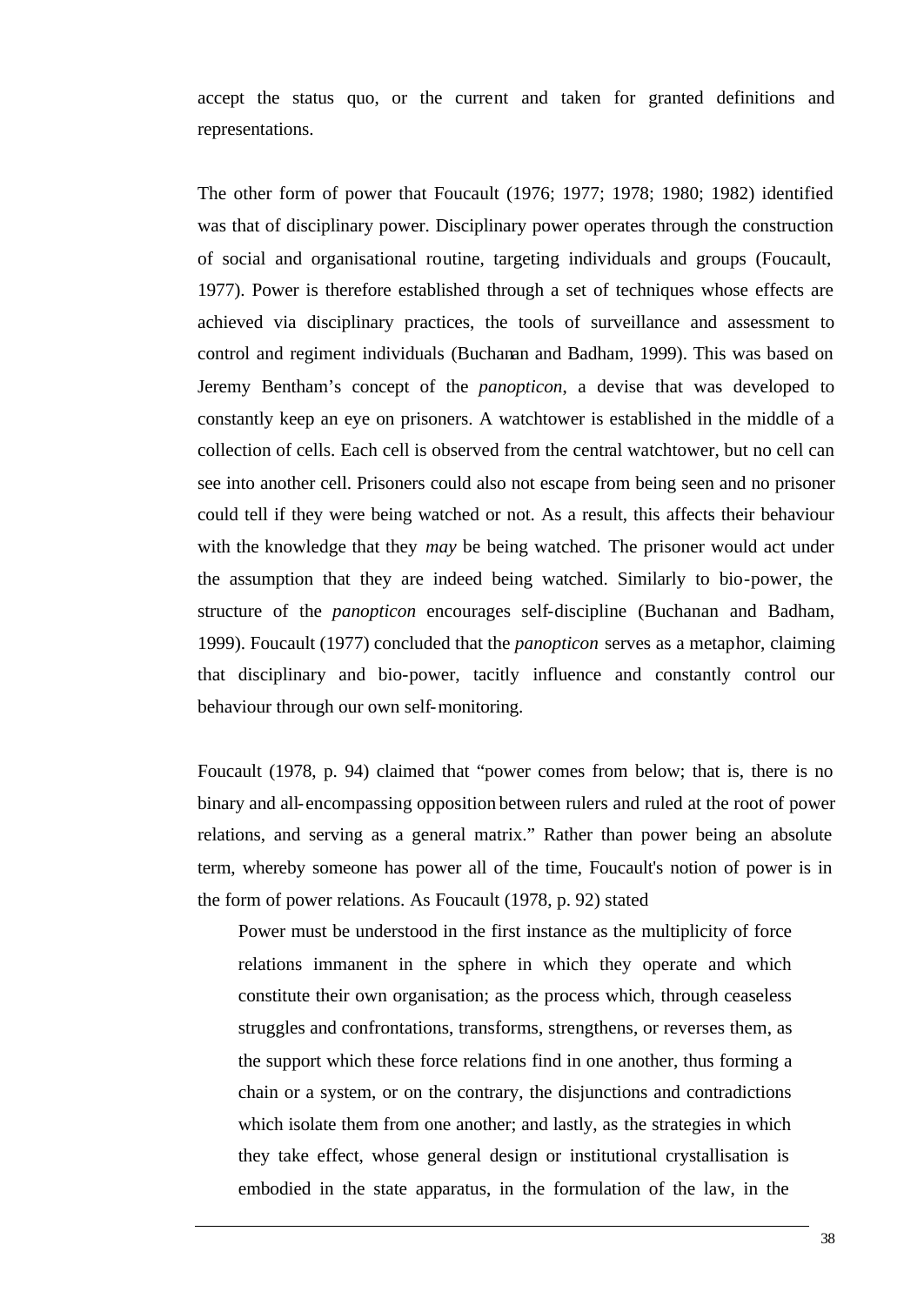various social hegemonies…one needs to be nominalistic, no doubt: power is not an institution, and not a structure; neither is it a certain strength we are endowed with; it is the name that one attributes to a complex strategical situation in a particular society.

In one of his later works, Foucault (1982, p. 220) noted that "what defines a relationship of power is that it is a mode of action, or mode of conduct, which does not act immediately and directly on others. Instead it acts upon their actions: an action upon an action, on existing actions or on those which may arise in the present or future." In other words, power is not something that is possessed by individuals, but power is exercised upon the actions of others, thus breaking away from the classical and structuralist view of power as adopted by Dahl (1957).

Deleuze (1988, p. 73) supported Foucault, claiming that power relations are Simultaneously local, unstable and diffuse, [power relations] do not emanate from a central point or unique locus of sovereignty, but at each moment move from one point to another, in a field of forces, making inflections, resistances, twists and turns, when one changes direction, or retraces one's steps, this is why they are not 'localized' at any given moment.

Power relations change from one moment to the next. They are never static, never standing still. It should be noted however, that people do not 'have' power implicitly; rather, power is a technique or action that individuals can engage in. Power should not be viewed as an entity, but rather a process. In other words, power is not possessed, it is exercised. A power relation only occurs where there is the potentiality for resistance, that is to say it may arise between two individuals each of whom has the potential to influence the actions of the other and to present resistance to this influence, the action upon an action as described above. Understanding power in this manner highlights the differences between the structuralist view of power and that of the post-structuralist, Foucault. For example, under the structuralist view, power is episodic, visible, observable in action, deployed intermittently, and is absent except when exercised, whereas through Foucault's (1976; 1977; 1978; 1980; 1982) view, power is present in its absence, discreet, operating through taken-for-granted daily routines and modes of living.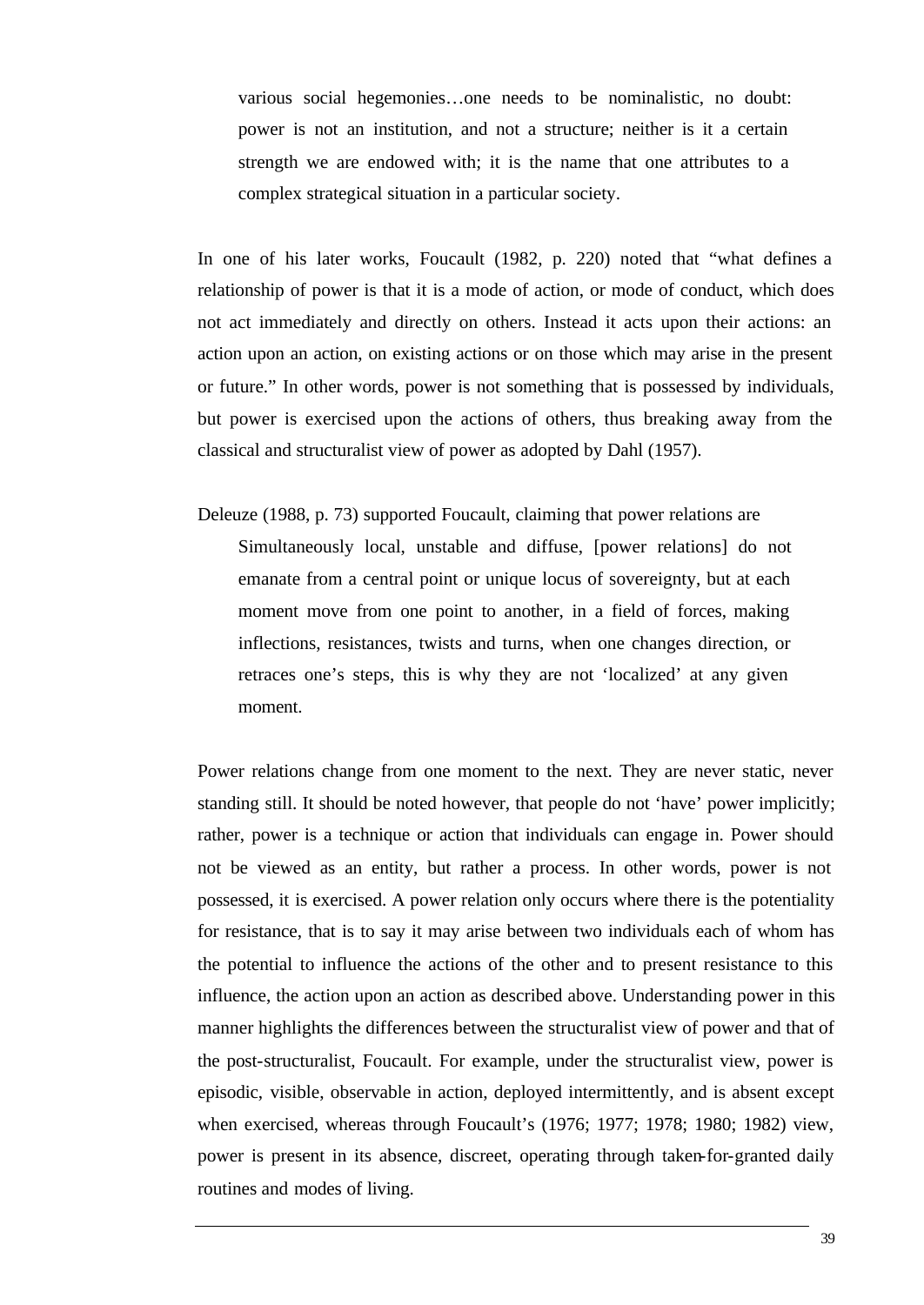We are not born with power, but we come into power. Foucault (1978, p. 94) argued that "power is not something that is acquired, seized or shared, something that one holds onto or allows to slip away." These power relations are dynamic, transforming and constantly changing (McNay, 1994). Foucault claimed that power is transformable, that we may have power at one point in our life and then at another point in our life have no power. Foucault (1978, p. 93) stated that power "is produced from one moment to the next, at every point, or rather in every relation from one point to another. Power is everywhere; not because it embraces everything, but because it comes from everywhere." That is, power is instantiated in action.

People look at what forces are at their disposal to get the obvious next step to be one that will serve the interests that they are concerned with in order to exercise power (Introna, 1997). However, people cannot predict what forces and power relations are in play since they are mobile and continually changing. Instead, people will draw upon those forces and power relations as they arise. Going further, every act, every communication by every person simultaneously reconfigures power; sometimes in a minute way and sometimes in a big way (Introna, 1997). In this sense then, power is imbued in the complexity of social agency. Its dynamic nature changes and alters the power relations that emerge. Inevitably this power is constructed by knowledge.

In systems implementation, Dhillon (2004, p. 637) argued that "a properly planned implementation does result in shifting/modifying the power, however the success rates of such rationally planned approaches are rather dismal." Additionally, there is a need in systems implementation to consider how the end-user resists the implementation of a system and how management imposes that system upon the enduser. Work by Zuboff (1988) analysed the managerial techniques of control and surveillance, claiming that because of systems implementation and the power vested in these systems, the divide between the managers and employees increases, the former become increasingly isolated while the latter become suspicious.

McNay (1994, p. 101) criticised Foucault because in Foucault's writing, "power relations are only examined from the perspective of how they are installed in institutions and not considered from the point of view of those subject to power." McNay claimed that Foucault is only discussing power from one point-of-view, the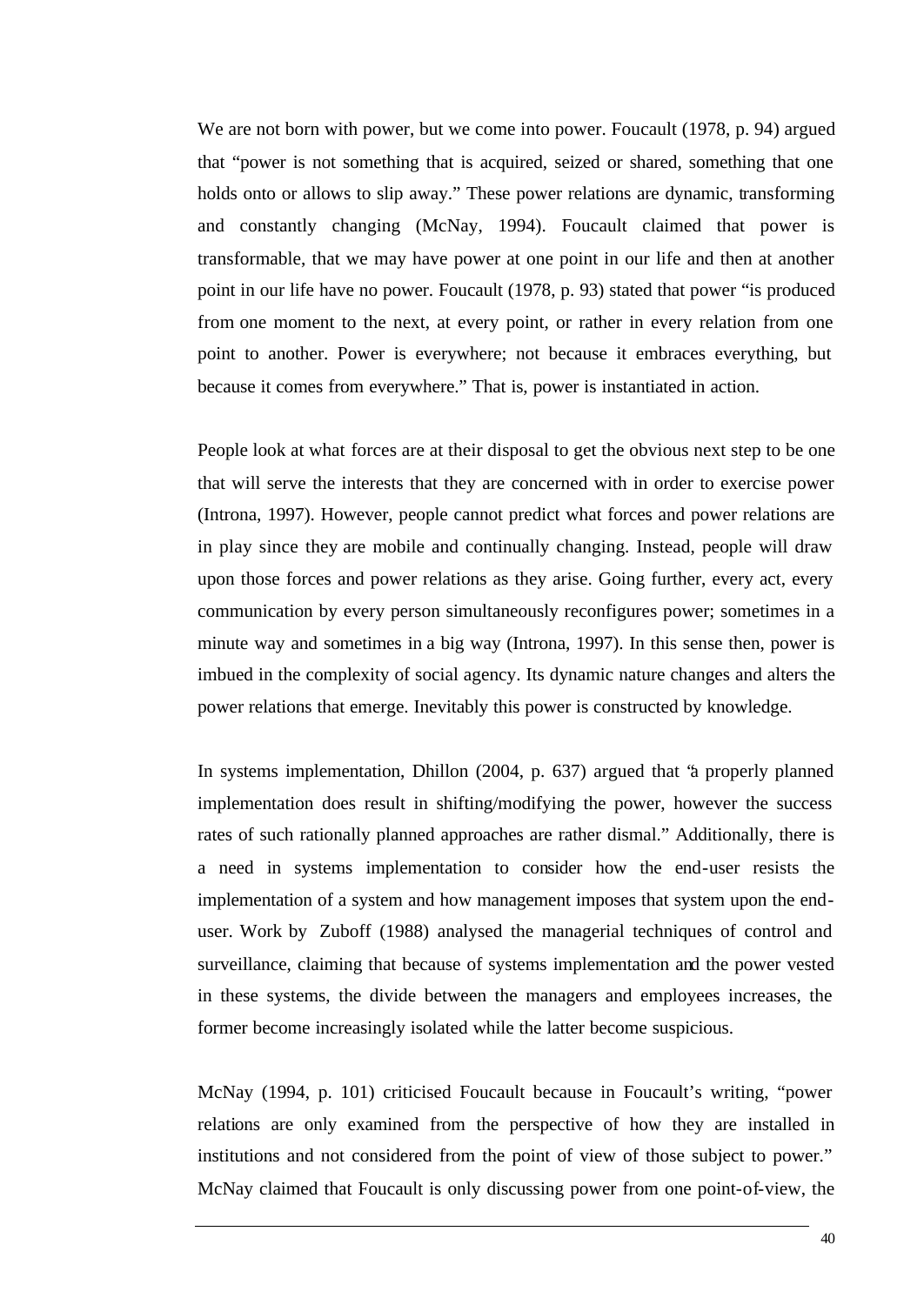institution. To provide a balanced discussion, McNay believed that Foucault needed to consider the power relation of those subject to overriding power, the less powerful, to see how they succumb and resist to the more powerful. In order to get a better understanding of the power relations operating in the system implementation process, the various actors need to be identified, from the managerial level to the end-user level in order to provide a more balanced discussion.

Through the metaphor of the *panopticon*, Foucault (1977) argued that power is established and maintained not by overt legalistic control but, rather, by subtle forms of discipline. Disciplinary instruments of hierarchical observation, normalising and examinations are used. These serve to identify deviation from the norm or are overtly used for individuals "to become part of the 'web of control' of the state bureaucracy" (Kenway, 1990, p. 175). The influence of the larger social, political and economic contexts, and the history of the social drama acted out over time within specific arenas. Hatcher and Troyna (1994, p. 167) argued that "struggles over policy take place on a terrain already structured by power and above all by the power of the state," or in this context an organisation and/or of ownership or governance structures.

Hatcher and Troyna (1994) criticised Foucault, arguing that he underplays the coercive dimension of power of the state, and suggested that the state often uses force in implementation (cf McNay, 1994). It is an apparent simplification of what Foucault (1977) said to suggest that the organisation has no power. Rather, Foucault (1980) suggested that power is constituted by social relations and that when such a social relationship is created, the relationship can be challenged and/or modified. Social relationships he argued, not only exist as attraction but also generate resistance.

The role of the organisation in systems implementation is accepted both as an influential parameter and as an influence affected by the recontextualisation of the situation of the information system in its organisational context (Corbitt 1997). Futhermore, in the realm of information systems implementation, it is argued that within an organisation actors are both empowered and disempowered and that it is by studying the immediate, the personal and the ordinary that the various levels of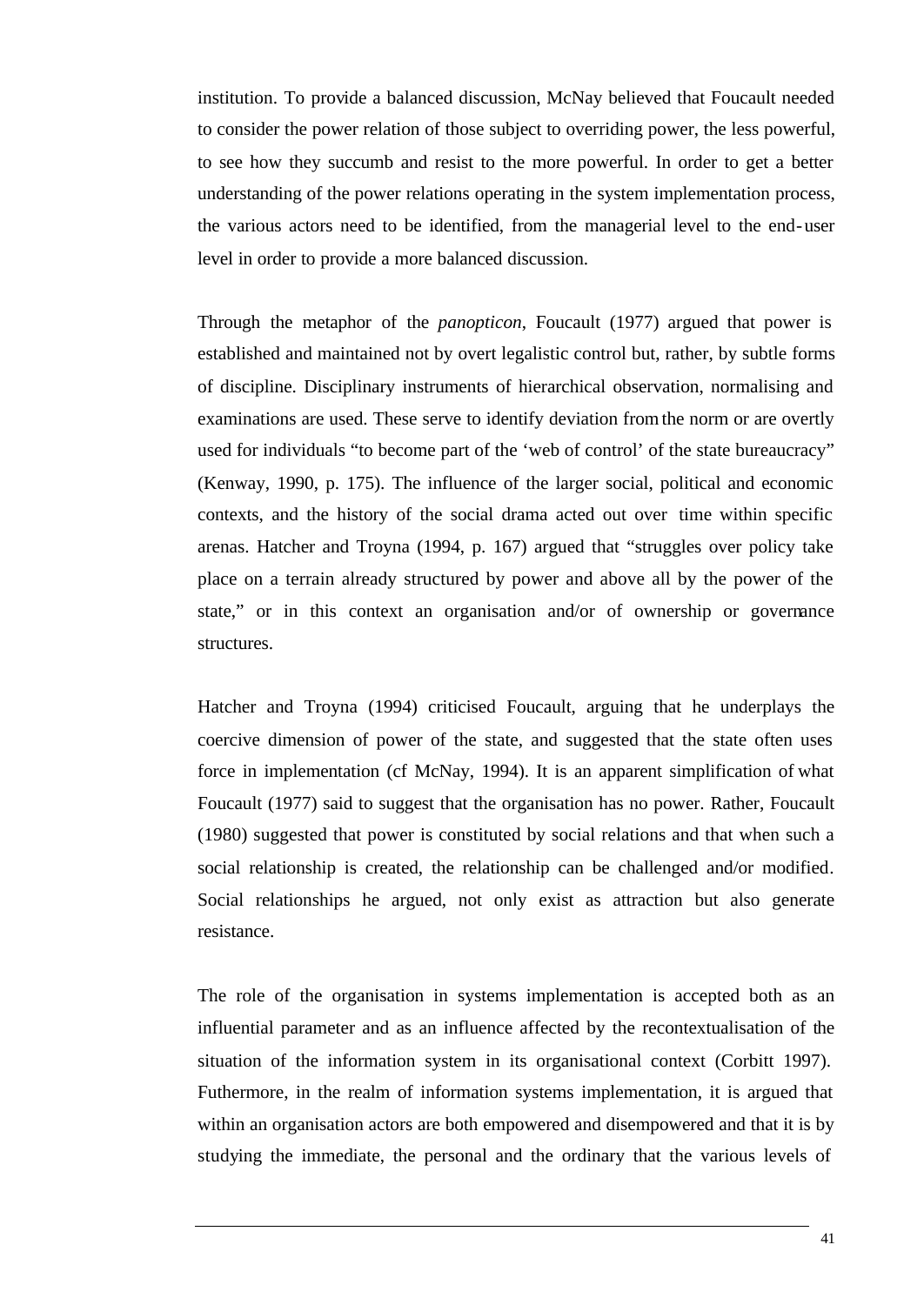resistance, empowerment and disempowerment can be recognised in the systems implementation process.

By adopting Foucault's (1976; 1977; 1978; 1980; 1982) notion of power relations, we are forced to pay attention to the myriad of mundane, transparent, taken-forgranted, daily routines that continually shape our thinking and behaviour, and that of others (Buchanan and Badham, 1999). As Foucault (1976; 1977; 1978; 1980; 1982) argued - and it is believed that this is relevant in the realm of systems implementation - these power relations are constantly shifting, as they are open to challenge and dispute. It is through viewing systems selection and implementation from the perspective of various stakeholders, ranging from managers through to end-users over a period of time, that we are able to appreciate the dynamic nature of power relations. Furthermore, it is through knowledge that we are able to recognise the opportunities to find these areas of dispute or appropriate points of resistance and proactively challenge and achieve power.

Foucault's (1976; 1977; 1978; 1980; 1982) perspective of power relations served to remove the obscurity of the political role in controlling and regimenting individuals, opening up the practices of challenge and resistance (Buchanan and Badham, 1999). Essentially, as Foucault (1978, p. 95) suggested, "where there is power, there is resistance." According to Ashforth and Mael (1998), resistance implies opposition against something, typically power and the attempt to influence or control an organisational member. They contended that power and resistance are embedded in a dynamic relationship, that one force triggers the other and vice versa.

This contrasts with the classical use of resistance in Information Systems research. For example, Markus (1983, p. 432) viewed resistance as "a product of the interaction of system design features with the intra-organisational distribution of power, defined either objective ly, in terms of horizontal or vertical power dimensions, or subjectively, in terms of symbolism." That is, potential users would resist information systems if "they cause a re-distribution of power that either conflicts with the organisational structure (objective definition) or with the interests of individuals who are likely to lose power as a result of the implementation (subjective definition)" (Romm and Pliskin, 1999, p. 28). Markus (1983) claimed that resistance typically falls into these categories. Krovi (1993) reproduced the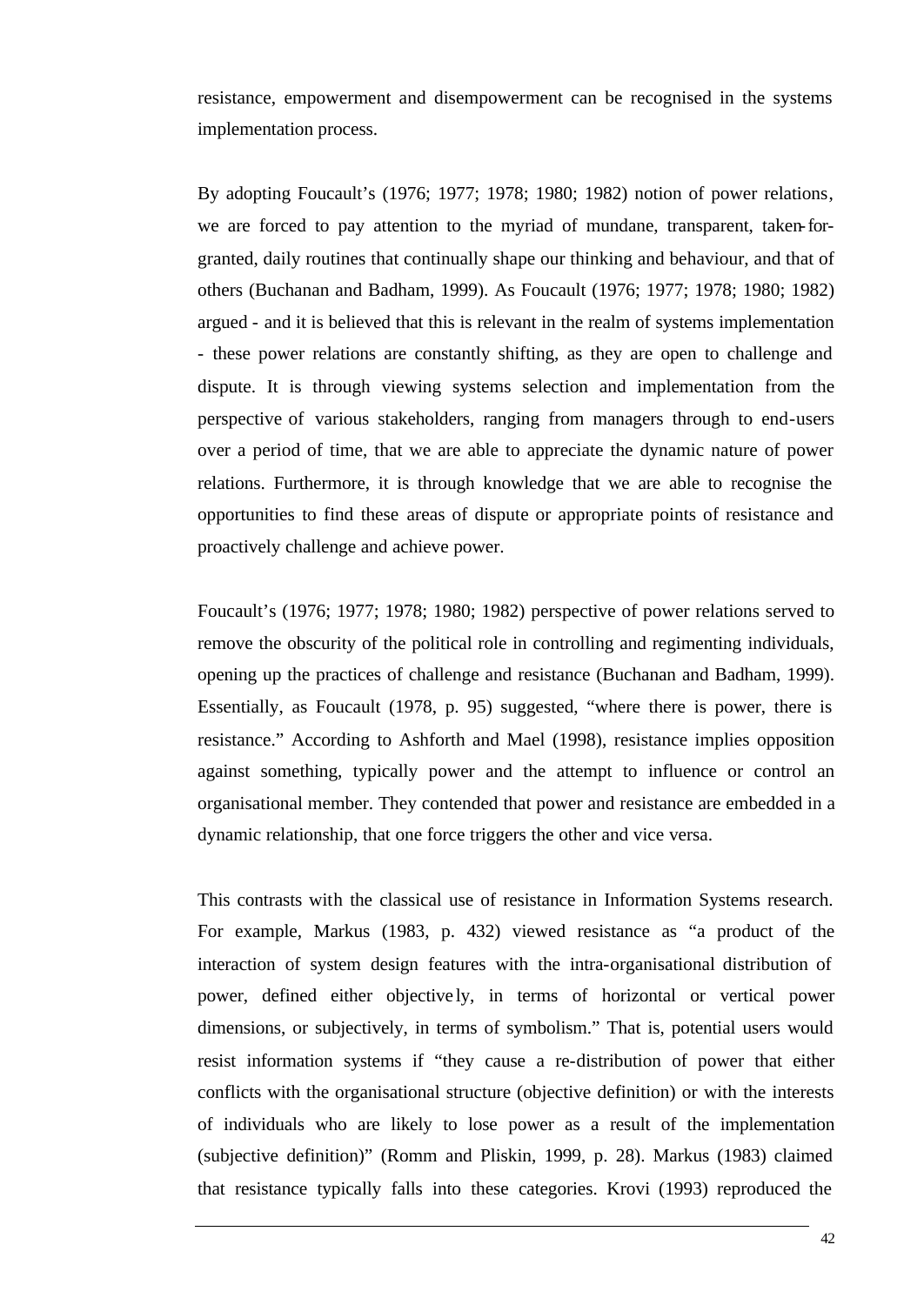structuralist construction of resistance in information systems implementation, analysing the causes of this resistance. Change, he argued, is closely related to resistance (McKenna, 1994; Krovi, 1993; Markus, 1983).

According to Mitchell (2004), to overcome resistance, problematic people either need to be replaced or co-opted into the development process. Furthermore, people resist due to factors inbuilt into the system being implemented. Careful selection of, or attention to software quality, will reduce the levels of user resistance. Finally, resistance is a product of the interaction between personal characteristics and system characteristics. There is a greater focus on issues like organisational setting and the impact on distributions of power, or more specifically, the mismatch between existing patterns of behaviour and new patterns introduced by the system (Mitchell, 2004). By employing greater user participation, we may be able to overcome the issues of resistance that Markus (1983) suggested and remove the structuralist imposition of that approach. Peszynski and Corbitt (2003) argue that power is more diffuse and non-systematic than Markus (1983) had argued. Peszynski and Corbitt (2003) argued that power within organisations in systems implementation results from and creates subjugation of one group to another, thus creating a power shift.

Furthermore, the systems implementation process is people-influenced rather than people-determined. Determinism suggests that power exists as some quantifiable whole and is ingrained and objective. Power in reality is intersubjective. It is, and is becoming, rather than exists unmoved or unchanged. Power changes and is changed. It forms and reforms as the context in which it is created or displayed and is recontextualised by the actors operating within it. The sub group leaders in the organisation described gained their ability to resist from reputation gained and respect imbued in their legitimate power. Power is enacted by subterfuge, containment, disruption, challenge and radical action. Power is not static but dynamic and enforced through challenge rather than hierarchy or organisational structure, as argued in the more interpretive/positivist paper of Markus in 1983, it is through discourse in which power is exercised.

Power by means of discourse gives rise to regimes of truth. Truth, being knowledge that is held to be true, is produced in discontinuous, unstable and mobile political discourses that function as the "general politics of truth." Each institution or society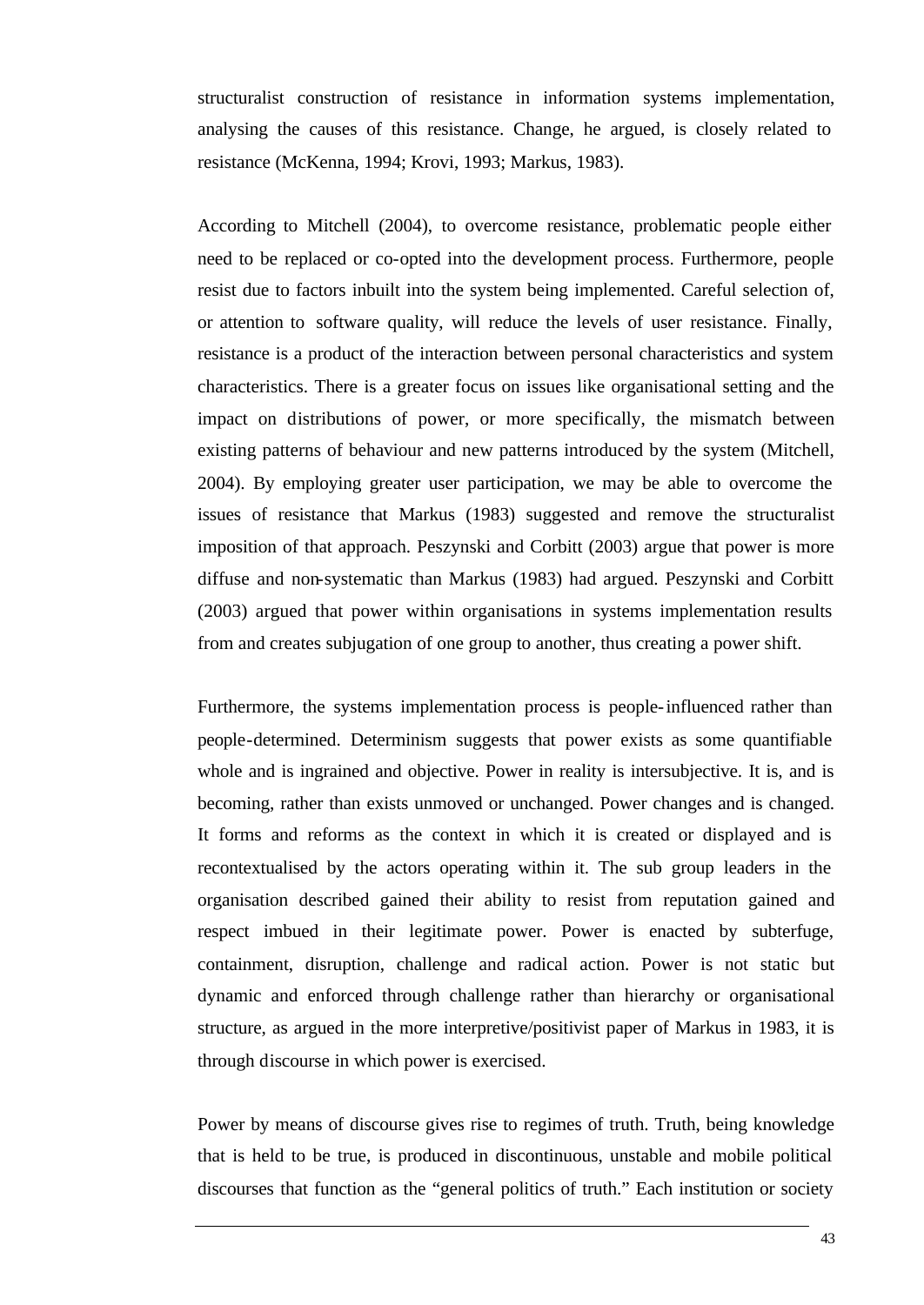has its "regimes of truth, its 'general politics' of truth: that is, the types of discourse which it accepts and makes function as true; the mechanisms and instances that enable one to distinguish true and false statements, the means by which each is sanctioned; the techniques and procedures accorded value in the acquisition of truth; the states of those who are changed with saying what counts as true" (Foucault, 1977, p. 131). Part of the post-structuralist emphasis on decentring the subject is via discourse (Thompson and McHugh, 2002).

Discourses are "about what can be said, and thought, and also about who can speak, when, where and with what authority" (Ball, 1990, p. 17). Discourses represent meaning and social relationships; they form both subjectivity and power relations. Discourses are also the practices of talk, text and argument that continuously form that which actors speak. Foucault's disciplinary practices produce knowledge that is inseparable from power (Thompson and McHugh, 2002). Foucault (1978, p. 101) claimed that "we must make allowance for the complex and unstable process whereby discourse can be both an instrument and an effect of power, but also a hindrance, a stumbling block, a point of resistance and a starting point for an opposing strategy. Discourse transmits and produces power; it reinforces it, but also undermines and exposes it, renders it fragile and makes it possible to thwart it." There is a double side to discourse. On one side, discourse liberates and links knowledge to power, it creates power. However, on the other side, discourse exposes our lack of knowledge or weakness, therefore allowing other (more knowledgeable people) to gain the upper hand (and hence more power). For Foucault (1980, p. 119) power "traverses and produces things, it induces pleasures, forms knowledge, produces discourse." Power structures discourse in a discontinuous and diffused manner.

Haidar and Rodriguez (1995, p. 120) suggested that "discursive practices are understood as happenings which essentially fall into the production and reproduction of social, historical and cultural life manifesting not only linguistic mechanisms but also devices of a different order, such as those that reproduce ideology and contribute to maintaining existing power structures." The link between how discourses are created and the power relations is supported by the ideologies of the group or individual members. Foucault (1980, p. 102) argued that: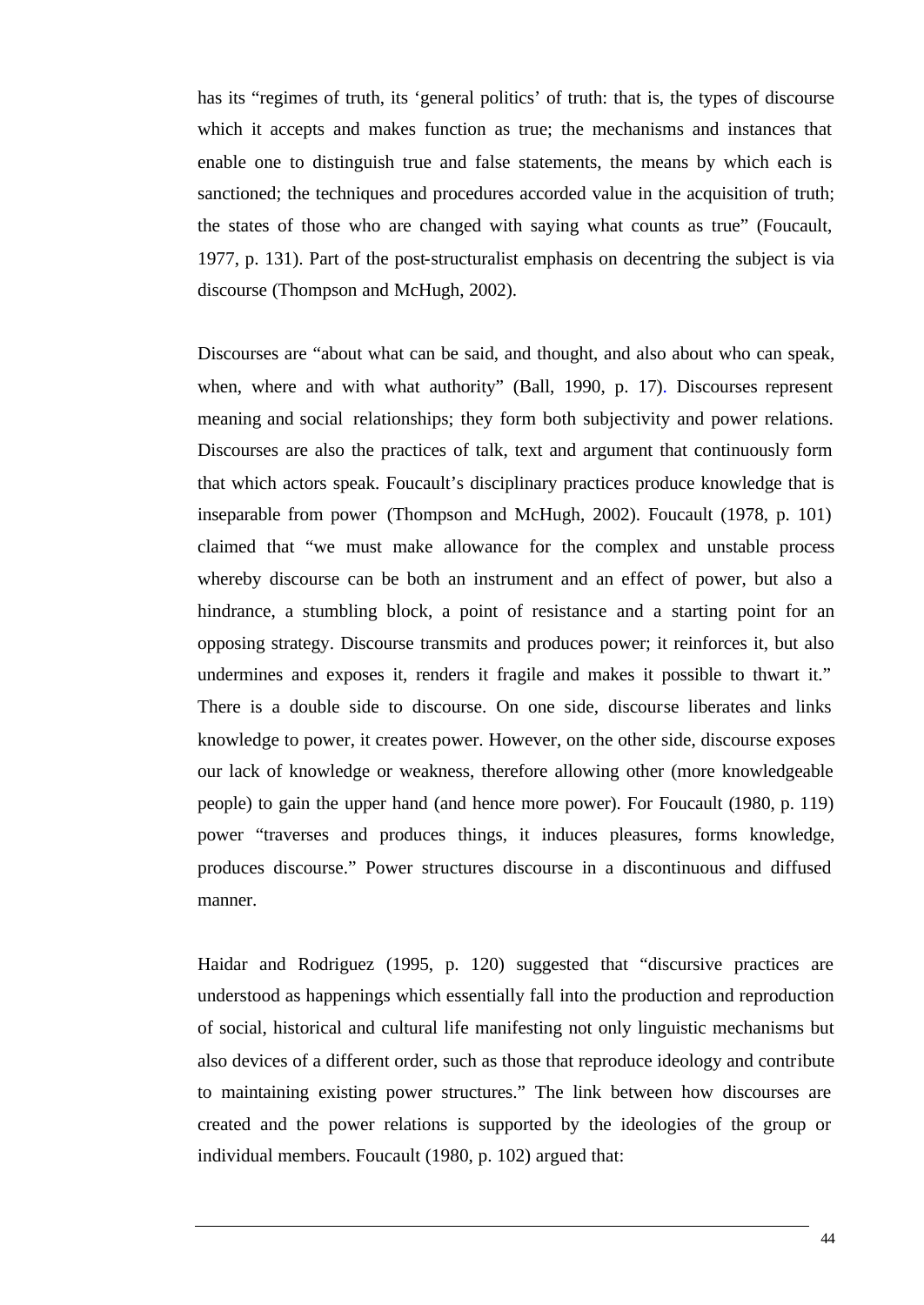The major mechanisms of power have been accompanied by ideological productions…basically I believe that what has taken place can be said to be ideological. It is both much more and much less than ideology. It is the production of effective instruments for the formation and accumulation of knowledge – methods of observation, techniques of registration, procedures for investigation and research, apparatuses of control. All this means that power, when it is exercised through these subtle mechanisms, cannot but evolve, organise and put into circulation a knowledge, or rather apparatuses of knowledge, which are not ideological constructs.

By utilising discourse, members are able to challenge the existing power relations and in effect, establish a new power relation. Members of the implementation team rely on their ideologies to create their discourse, and as a result, define the power relations inside the systems implementation team. Ideologies are the "basic frameworks for organizing the social cognitions shared by members of social groups, organisations or institutions…ideologies are both cognitive and social. They essentially function as the 'interface' between the cognitive representations and processes underlying discourse and action, on the one hand, and the societal position and interests of social groups, on the other hand" (Van Dijk, 1995, p. 18).

Westwood and Clegg (2003) claimed that all discourses are in a constant state of change, as the interactional and textual work that sustains them ebbs and flows. Discourses broaden, develop, and strengthen, but they also wither, decay and die and are reconstituted as they synthesize, bifurcate, coalesce, and fragment. Westwood and Clegg (2003, p. 1) stated "discourses vary in terms of their longevity, coherence and power effects."

Discourses inside systems implementation constantly change as they are challenged, re-created, challenged again and so forth. The discourses surrounding the power relations reflect the dynamic nature of the power relations. The discourse is established in the exercise of power of individuals or groups. It is through resistance that these power relations are challenged. As the power relation is challenged, so to is the discourse. A new discourse is established as an outcome and this discourse continues until the next challenge. As I have previously argued, systems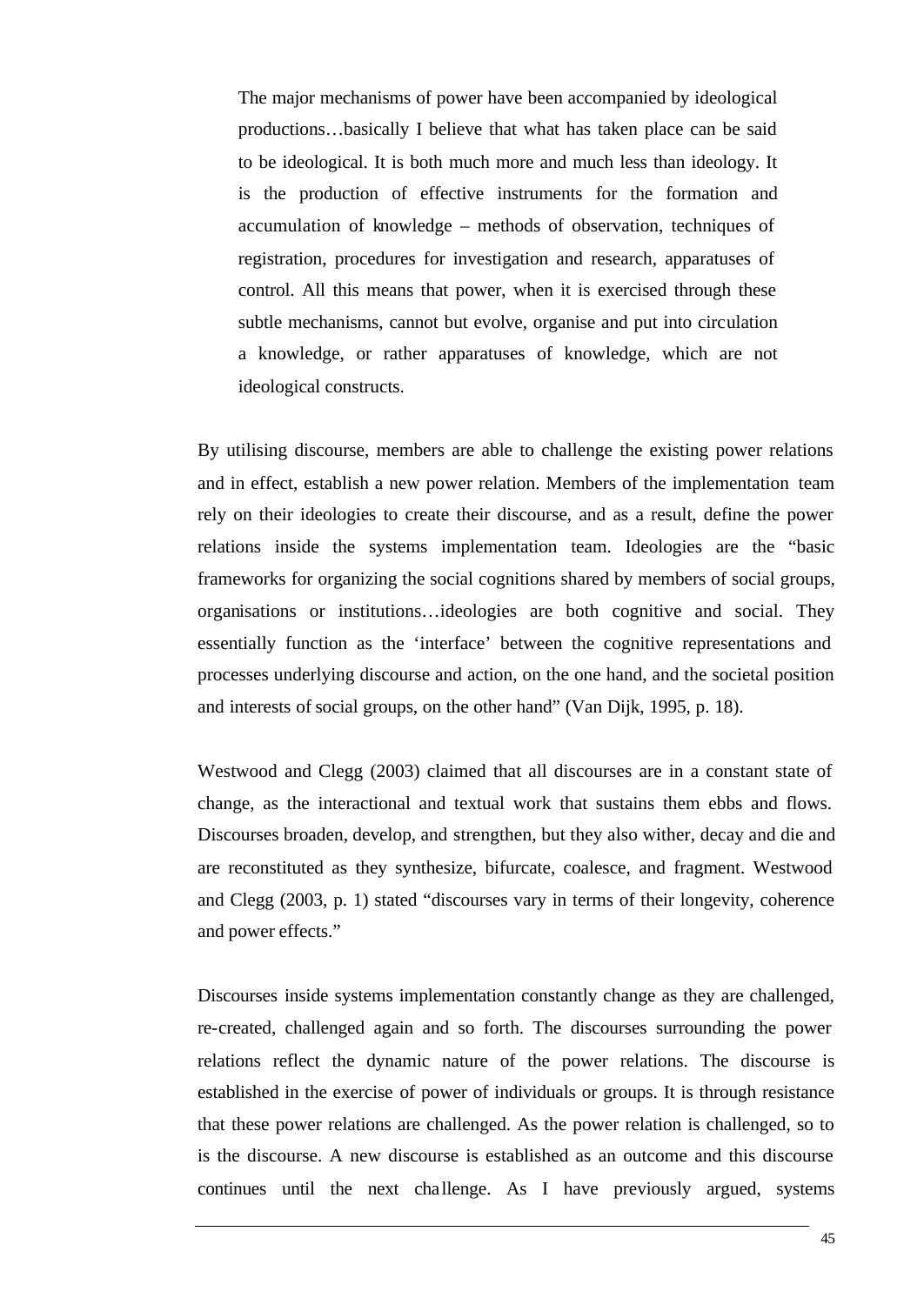implementation is a complex process due to the human factors involved, specifically the power and the politics. Discourses allow us to interpret or observe these changing power relations. However, as has been noted, discourse is the hidden dimension of power and politics systems implementation. This hidden dimension co-exists and is both derived from and determines a more obvious position, that of policy.

In order to legitimise power, it can be argued that policy is required. By implementing policy, those with power are able to further legitimise their position and effectively create disciplinary power, requiring the individual to comply with their policy. Hogwood and Gunn (1984, p. 13-18) confirm this by stating that policy is used "as an expression of general purpose or desired state of affairs; as decisions of governments; as formal authorisation." Policy essentially gives the ability to appropriate legitimacy and therefore power. Silver (1990, p. 7) confirms this by suggesting that policy is about "relationships of communication, power, exploitation, consensus, co-operation, competition, and structures, which are formed by those relationships and which impact upon them."

There is currently no literature exploring the use of policy in system selection and implementation, which has highlighted a significant weakness and gap in the literature. However, research by Corbitt and Thanasankit (2002, p. 42), has investigated the role of policy in eCommerce development, highlighting the issue that concepts such as power, control and legitimacy "affect the perceptions and ideology underpinning the policy, and the perceptions of its meanings of those to whom the policy is directed." As a result, policy development is essentially viewed as political and non-rational. That is, bureaucrats and elected officials play a central and complex role in the policy process and cannot be separated from politics (Portney, 1986; Nakamura and Smallwood, 1980). Rather, policy is "influenced by pluralistic inequality associated with sectional interests, power and factions" (Corbitt, 2000, p. 311). Prunty (1984, p. 5), further stated that policy "serves to highlight the issues of power, control, legitimacy, privilege, equity, justice, and above all, values so embedded in the concept of policy."

Corbitt and Thanasankit (2002) claim that power is not limited to existence. It is also related to leadership and acceptance. Peszynski and Corbitt (2003) argue that power and hegemony change and are changed. They form and reform as the context in which it is created or displayed and is recontextualised by the actors operating within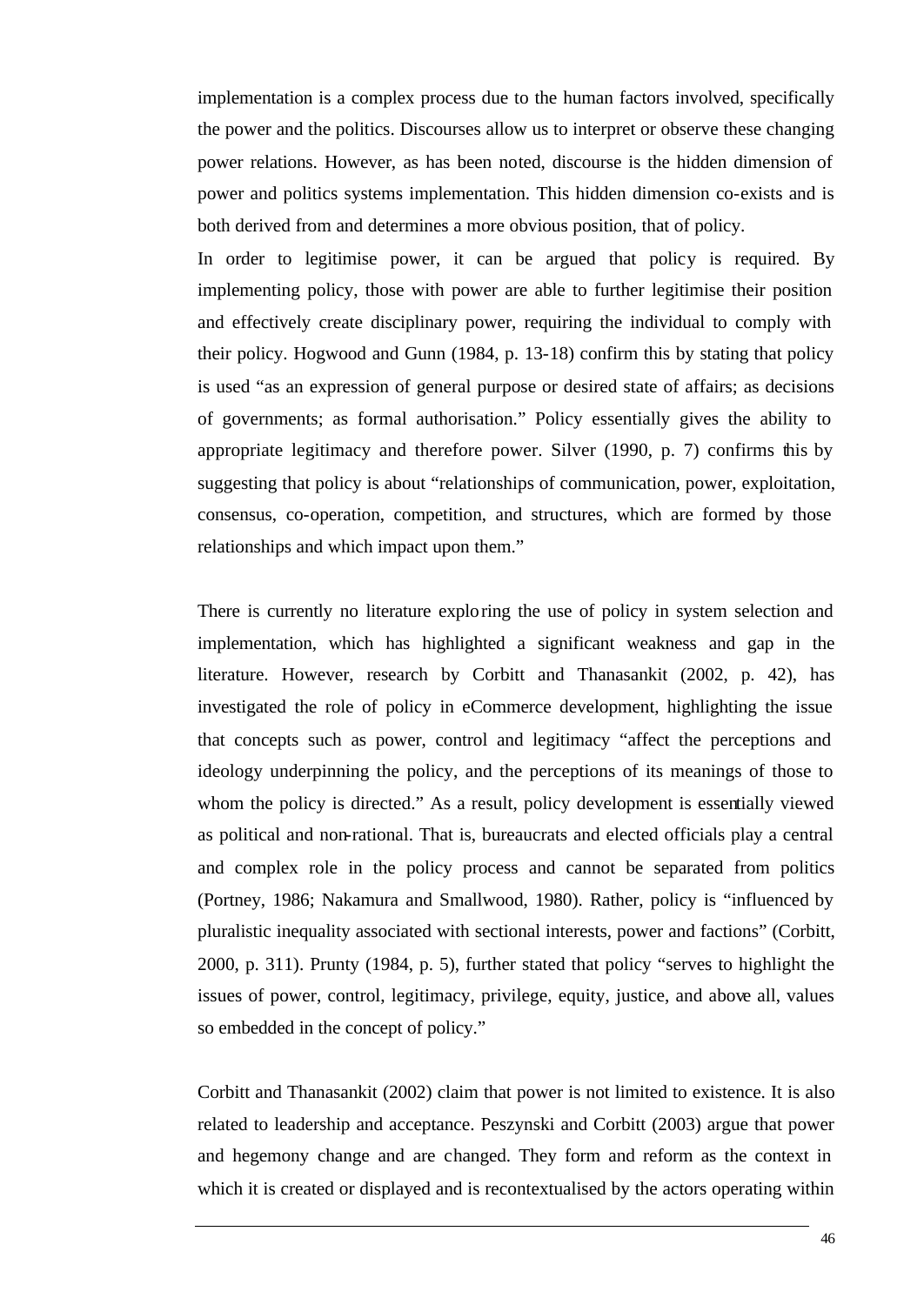it. Hegemony is existential, created by previous experiences, and influenced by current experiences. According to Gramsci (1971, cited in Strinati, 1995, p. 165), hegemony is a phenomenon whereby "dominant groups in society, including fundamentally, but not exclusively, the ruling class, maintain their dominance by securing the 'spontaneous consent' of subordinate groups, including the working class, through the negotiated construction of a political and ideological consensus which incorporates both dominant and dominated groups." Essentially, hegemony manifests the role of a dominant government in policy, reflecting the relationship between the stakeholders and frames the way political influences affect policy development (Corbitt and Thanasankit, 2002; Corbitt, 2000).

Power relations and hegemony, due to their existential nature are dynamic, transforming and constantly changing. We create our hegemony, discourses and power relations at the same time that we are created by them – similar to Giddens' view of society under Structuration Theory (1979; 1984). This approach also extends Lukes' (1974) third dimension of power, in which the agency and its effects remain hidden. However, Foucault's disciplinary power entirely removes the controlling relationship between the subject and the object (Thompson and McHugh, 2002). By adopting the concept of the panopticon, disciplinary power encourages selfdiscipline, where prisoners would change their actions in order to comply with the watchtower. Similarly, individuals would change their behaviour and actions in order to comply with the discourse and hegemony established, overcoming resistance and ultimately challenges to the power relations operating.

## *2.9 Conceptual Lens*

As has been argued previously, systems implementation literature has typically been structuralist in nature. There is a view that if systems analysts ensure adherence to certain factors, then implementation of a system will be successful. However, the reality is more complex due to the power and politics that exist through the implementation process. In order to make sense of these complex issues, we need to adopt an argument that allows the researcher to observe and make sense of these issues. Foucault's (1976; 1977; 1978; 1980; 1982) concept of power relations is appropriate because it has been acknowledged that power is non-static, that power relations constantly ebb and flow, and is exercised through discourse. In addition, processes like systems implementation are dynamic. At one phase of systems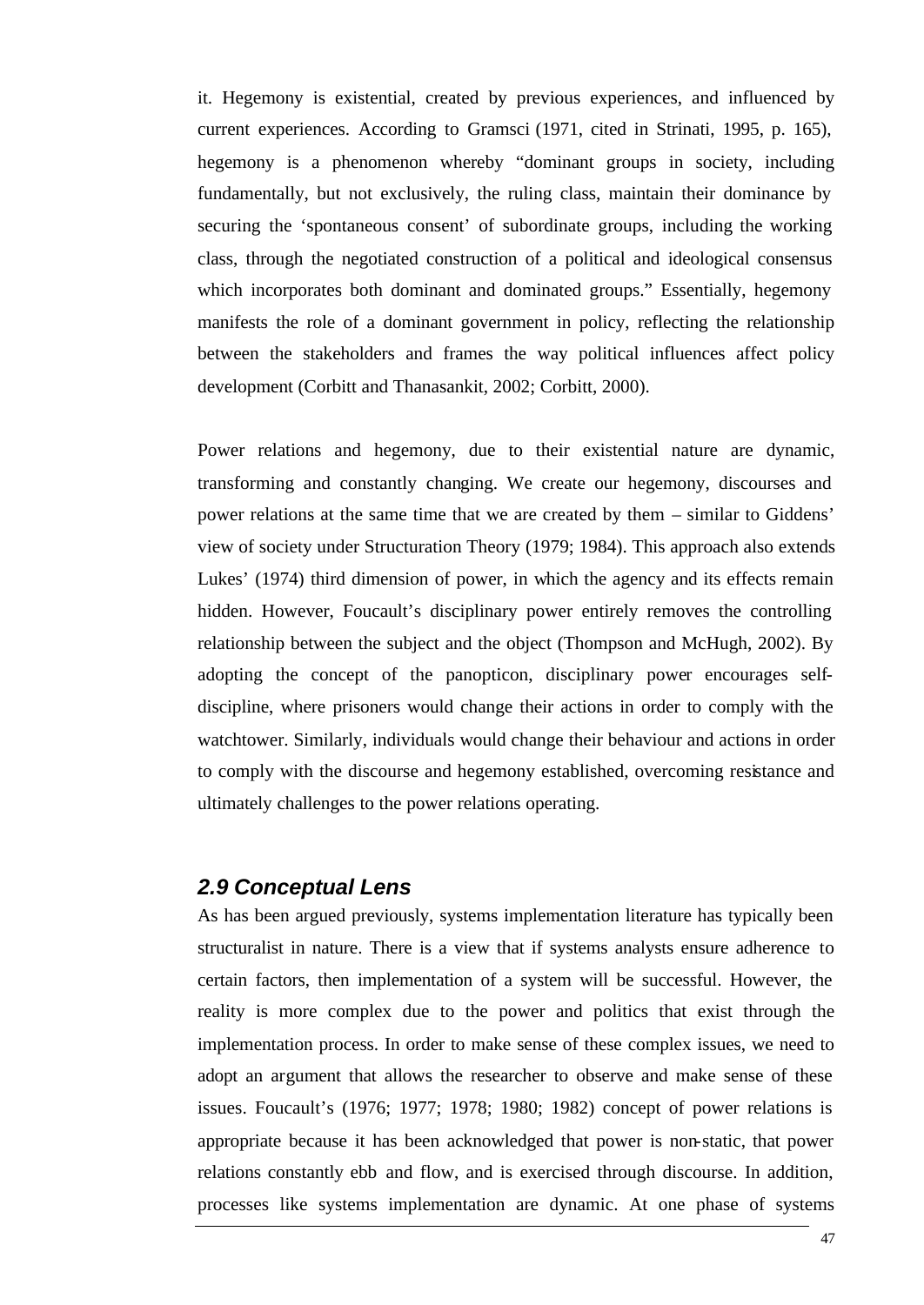implementation, certain individuals or groups may have power. In the next phase, that power may be challenged and new power relations established. As has been argued throughout this chapter, this understanding of power pushes our understanding beyond the positivist perspective adopted in such studies, categorising the various aspects of power.

In this thesis, the non-structuralist view of power as both an obvious and hidden concept provides a lens through which the researcher can observe an implementation process. Rather than focusing on the obvious stages of systems implementation, which have been well documented, the paradigm used in this research enables the observation and extraction of rich data, which will expose the emancipatory levels of influence, such that the realms of power, specifically the concept of power relations, are exposed.

This will enable a deeper understanding of the processes involved in systems implementation and enable the complexity in that process to be made explicit. Rather than viewing power as a possession and adopting a structuralist perspective, this study will observe the various stakeholders of the organisation over a period of time, promoting the post-structuralist view of power. In the case study that is the focus of this thesis, the meaning of the obvious process of systems implementation and the stages of that implementation are deconstructed to expose the hegemonic nature of policy, the reproduction of organisational culture, the emancipation within discourse, and the nature of resistance and power. What this will do is enable the researcher to unravel the complexity, expose intent and enrich our understanding of the systems implementation process.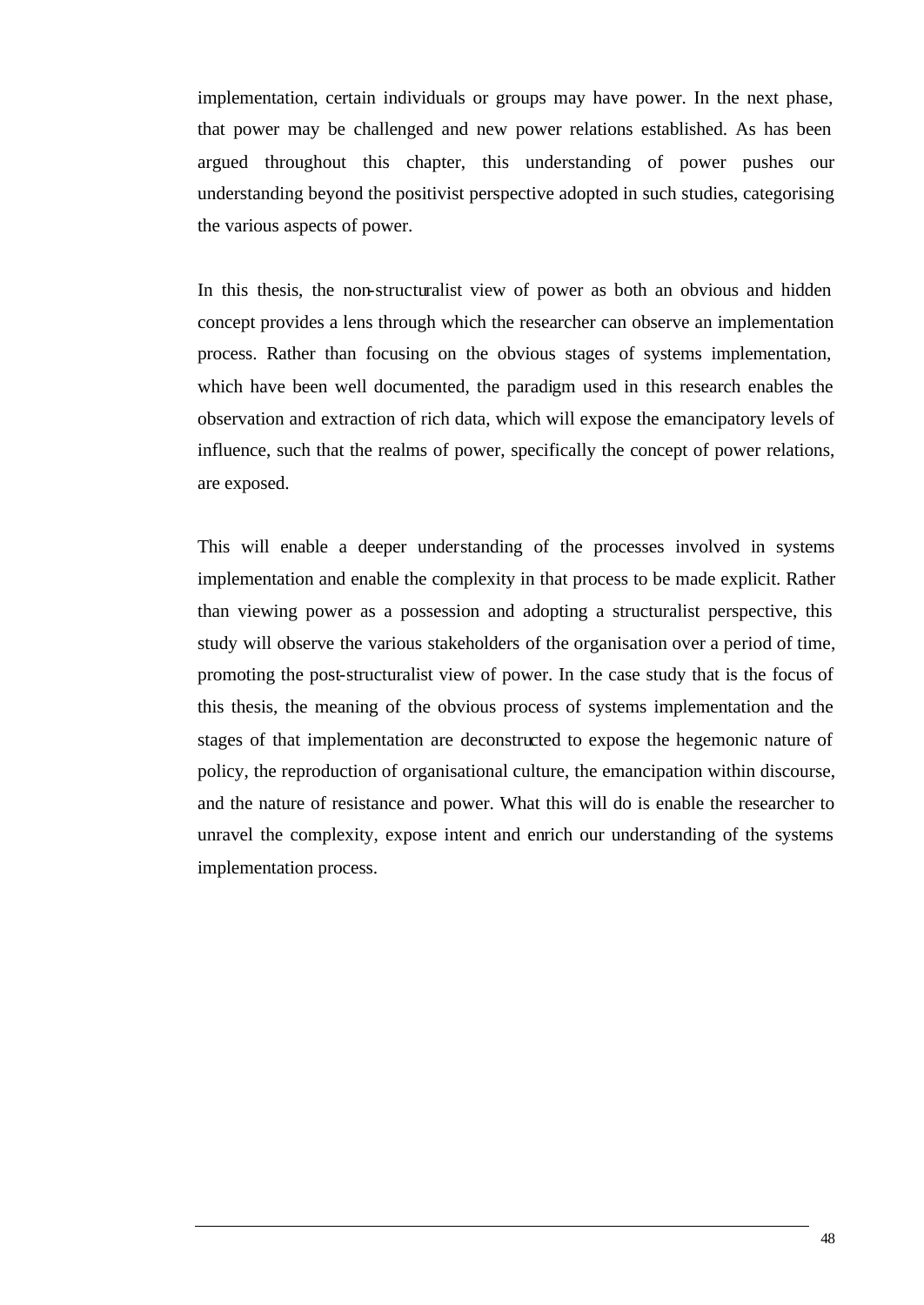# **Chapter Three – Research Methodology**

#### *3.1 Introduction*

This chapter outlines the methodological approach taken in this study. Previous studies in systems implementation have traditionally adopted a positivist approach. This approach has also extended into studies exploring power in systems implementation, which treats power as a possession and attempts to categorise power (Chapters 2.7). This research however, has adopted a post-structuralist view of power, whereby power is exercised and constantly transforming action upon action. As a post-structuralist view of power has been adopted, in conjunction with the concept of power relations theorised by the anti-positivist Foucault (Chapter 2.8), a post-positivist methodological approach is required. This approach enables the researcher to provide a rich understanding of systems implementation by exploring the hegemonic nature of policy, the reproduction of organisational culture, the emancipation within discourse, and the nature of resistance and power in systems implementation. This approach therefore allows the researcher to answer the question "how is power and politics an integral part of the systems selection and implementation process?"

This chapter provides justification for the research approach used in this study. Adopting a post-positivist methodological approach precludes the quantitative research approach. Section 3.2 therefore discusses the adoption of the qualitative research approach, highlighting its use in studies where meaning of the phenomenon is created through members and their perception of the world. Section 3.3 discusses the adoption of the critical epistemology and how it is used to answer the research question.

Sections 3.4 through 3.6 discuss and justify the data collection and data analysis methods. Data was collected via a case study with interviews of members of the selection and implementation team of an enterprise-wide learning management system at the University of Australia. Myers (1997), citing the work of others, claims that case study research can be positivist (Yin, 1994), interpretive (Walsham, 1993), or critical. As a result, data was analysed under the critical epistemology with a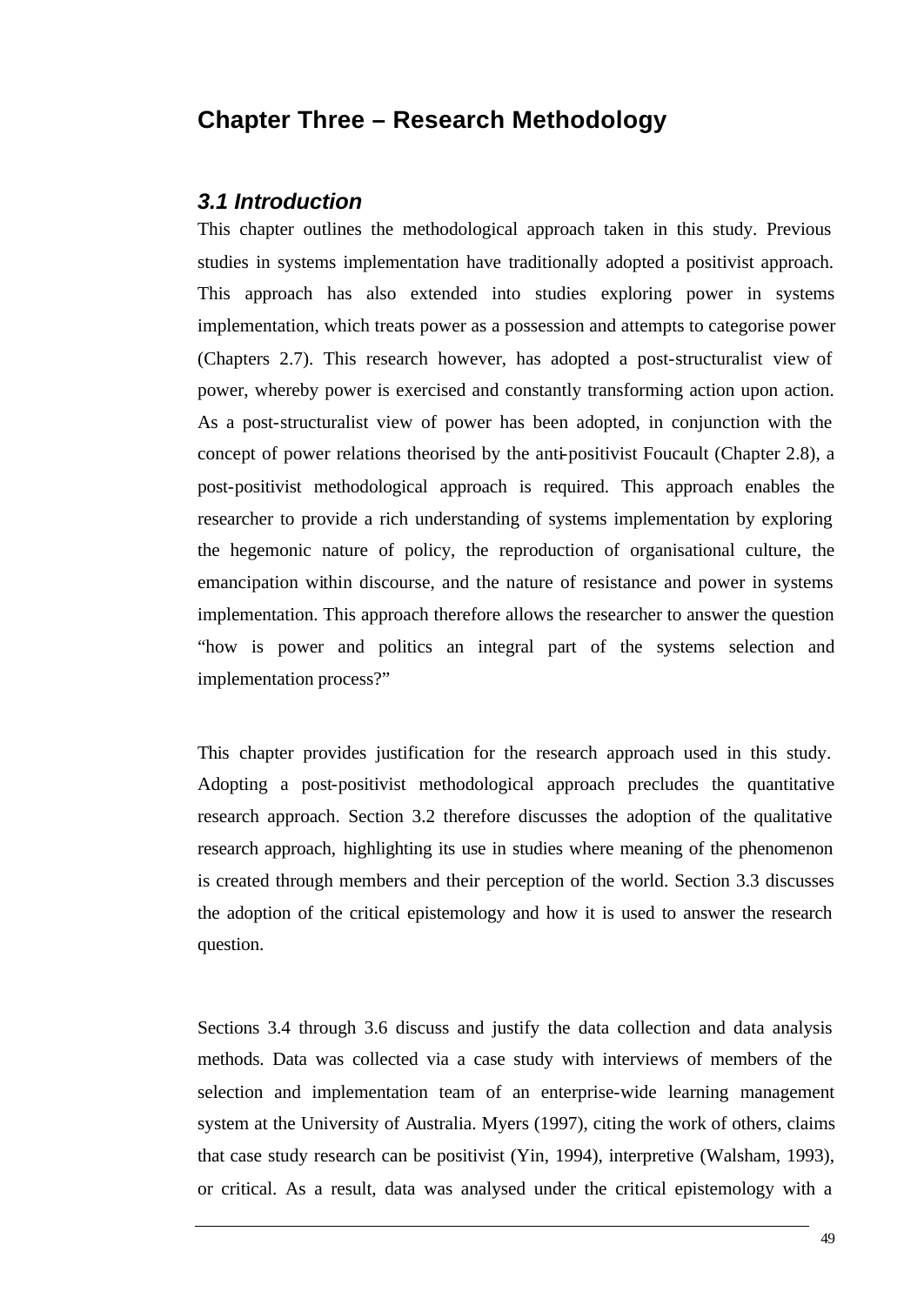combination of discourse analysis and social dramas, which identifies key events in the selection and implementation of the learning management system.

Section 3.7 outlines issues of validity associated with the research. As this research adopts a critical epistemology and data was collected via interviews, issues of truth and knowledge of the data collected and of the analysis are raised. Such issues need to be overcome to ensure that any findings are valid and credible. Section 3.8 will provide a summary to this chapter.

#### *3.2 Research Approach*

The nature of the problem partially determines why a researcher should select a particular methodology (Creswell, 1994). For a quantitative study, other researchers have previously studied the problem and, as a result, a body of literature exists, the variables are already known and theories already exist. This differs for a qualitative study whereby the study is of an exploratory nature, the variables are unknown, the context is important and there is a lack of theory. Qualitative research also has different aims from quantitative research. It answers questions about what is happening in a particular situation. It gives an impression and feeling that can describe in detail what is happening in a community or in a conversation and includes the meaning of the message, feelings, and effects (Bouma and Ling, 2004).

In qualitative research, what people say is captured and interpreted to understand the participants' point-of-view of a particular event or phenomenon (Burns, 2000). The qualitative approach is appropriate when it is used to answer questions about the nature of a phenomenon with the purpose of describing and understanding the phenomenon from the member's point of view (Leedy, 1997; Orlikowski and Baroudi, 1991). Ongoing interaction with participants and continuous reflection are needed to be able to collect more data to support the findings and give opportunity for the researcher to learn more from the subject or participants. Therefore, in qualitative research, the researcher is more interactive with the participants than in quantitative research (Bouma and Ling, 2004).

A qualitative approach was adopted for this study as qualitative research includes the notion that the qualitative researcher is interested in meaning, how people make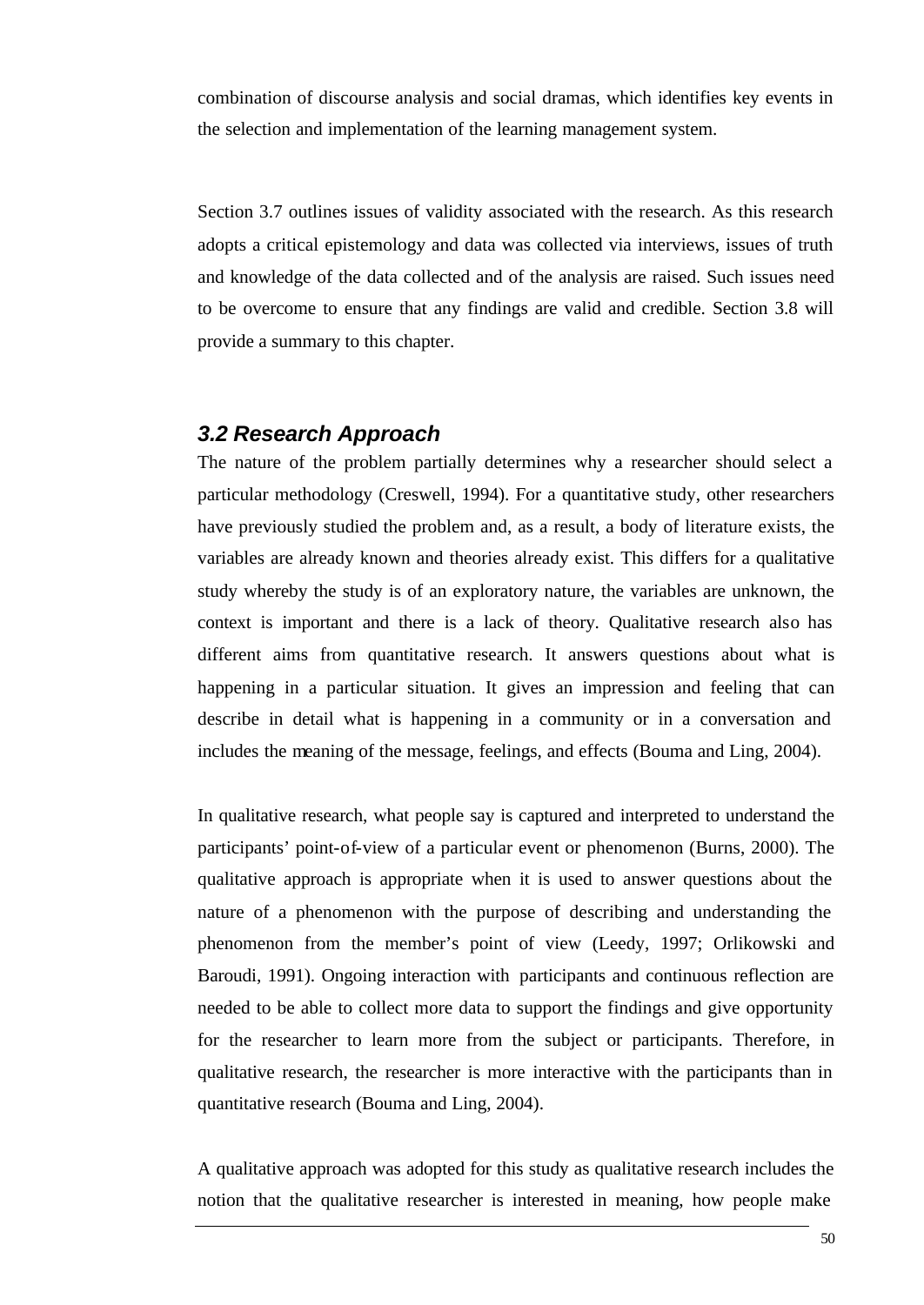sense of their lives, experiences, and their structures of the world. Creswell (1994) claimed that the qualitative researcher is the primary instrument for data collection and analysis. Data is collected and analysed through this human instrument, rather than through inventories, questionnaires or machines. Qualitative research is descriptive in that the researcher is interested in process, meaning and understanding gained through words or pictures (Leedy, 1997). Morse (1991, p. 120) highlights particular characteristics of qualitative research, claiming that such research is appropriate if "(a) the concept is "immature" due to a conspicuous lack of theory and previous research; (b) a notion that the available theory may be inaccurate, inappropriate, incorrect or biased; (c) a need exists to explore and describe the phenomenon and to develop theory; or (d) the nature of the phenomenon may not be suited to quantitative measure."

Although systems implementation has received significant attention, there has been little research adopting a post-structuralist view of power and politics in systems implementation. Earlier research in the systems implementation process does not tell us the "why," or provide rich insights into the social phenomena of systems implementation. Instead, researchers have been exploring the steps involved with systems implementation and the critical success factors used to classify a system as being successfully implemented. This approach has been critiqued throughout Chapter Two as being positivist. A qualitative approach is therefore required for this research as it enables the researcher to understand the events involved in systems implementation, through the eyes of the members of the implementation team.

#### *3.3 Critical Perspective*

Just because a study is qualitative, it does not mean that an interpretive perspective is automatically adopted (Orlikowski and Baroudi, 1991). Klein and Myers (1999) explicitly state that the word 'qualitative' is not a synonym for 'interpretive' and that the perspective of the researcher depends upon the underlying philosophical assumptions of the researcher. Chua (1986) described three categories in which a researcher's perspective is based: positivist, interpretive and critical. Positivists generally assume that reality is objectively given and can be described by measurable properties, which are independent of the researcher and his or her instruments. Positivist studies generally attempt to test theory in an attempt to increase the predictive understanding of phenomena (Chua, 1986). Previous studies in both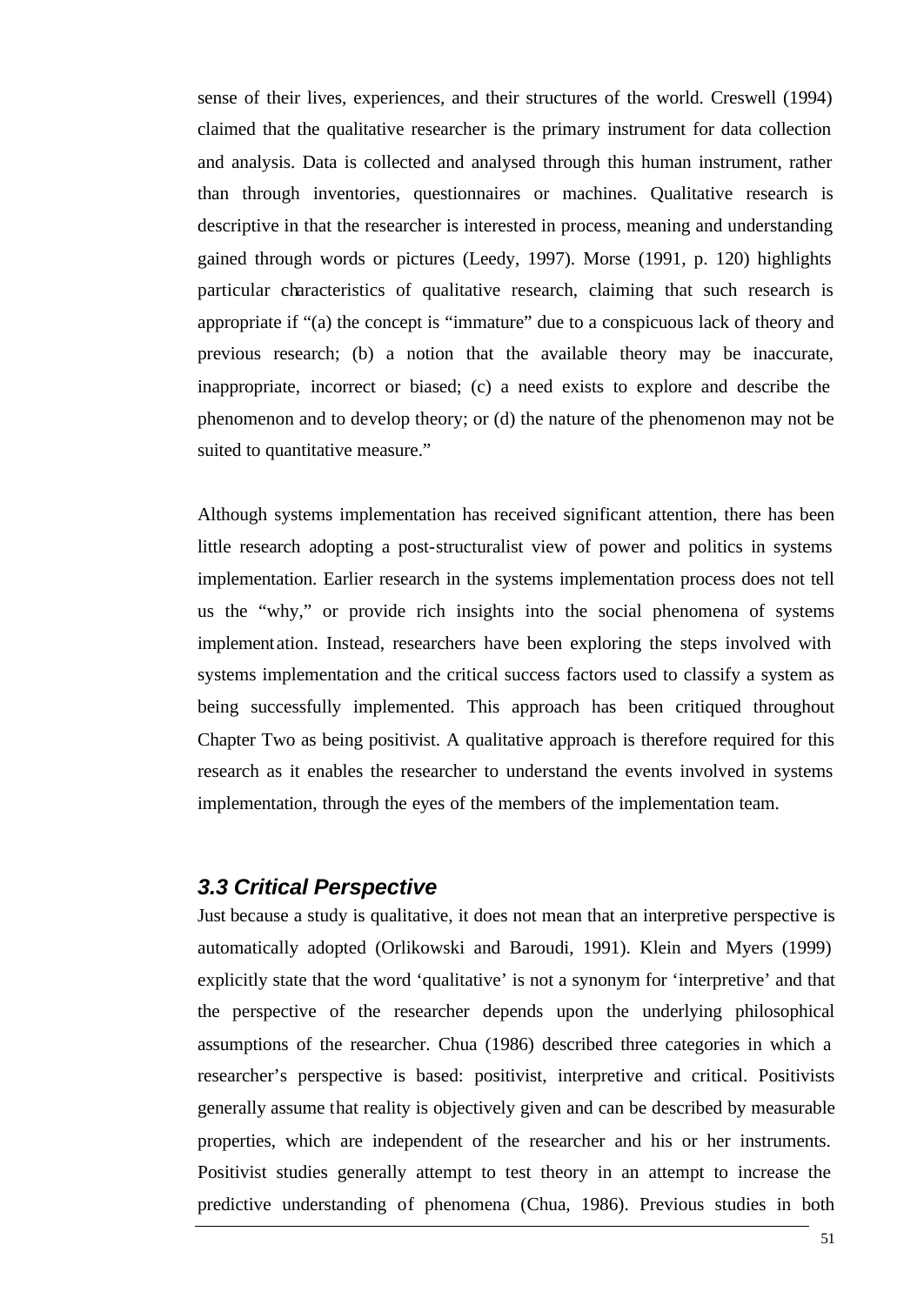systems implementation and power in an information systems context have adopted a positivist approach. The positivist approach lacks the depth and detail of what actually occurs in the system implementation process.

Information Systems research can be classified as interpretive if it is assumed that our knowledge of reality is gained only through social constructions such as language, shared meanings, documents, and other artefacts. Interpretive research focuses on the complexity of human sense making as the situation emerges. It attempts to understand phenomena through the meanings that people assign to them (Walsham, 1995). As described in Chapter 2.7, the majority of early work exploring power in information systems has adopted a functionalist or managerialist view. The attempt to move towards an interpretive epistemology came in the late 1980's with work by Markus and Bjørn-Anderson (1987) and Hirschheim and Klein (1994). The interpretive epistemology became more accessible in the late 1990's with work by Myers and Young (1997) and Romm and Pliskin (1998, 1999).

A third research perspective is the critical approach. Critical researchers assume that social reality is historically constituted and that t is produced and reproduced by people. Although people can consciously act to change their social and economic circumstances, critical researchers recognise that their ability to do so is constrained by various forms of social, cultural and political domination (Chua, 1986). Critical research focuses on the opposition, conflict and contradiction in contemporary society, seeking to eliminate the causes of these inconsistencies (Orlikowski and Baroudi, 1991).

Unlike the positivist approach to Information Systems research, the critical approach observes people "not as passive receptacles of whatever data or information that is transported to them, but as intelligent actors who assess the truthfulness, completeness, sincerity, and contextuality of the messages they receive" (Ngwenyama and Lee, 1997, p. 153). The critical approach also differs from the interpretive approach as the critical approach "requires the researcher to attend to not only the matter of mutual understanding, but also the matter of the emancipation of organisational actors from false or unwarranted beliefs, assumptions and constraints" (Ngwenyama and Lee, 1997, p. 153-154).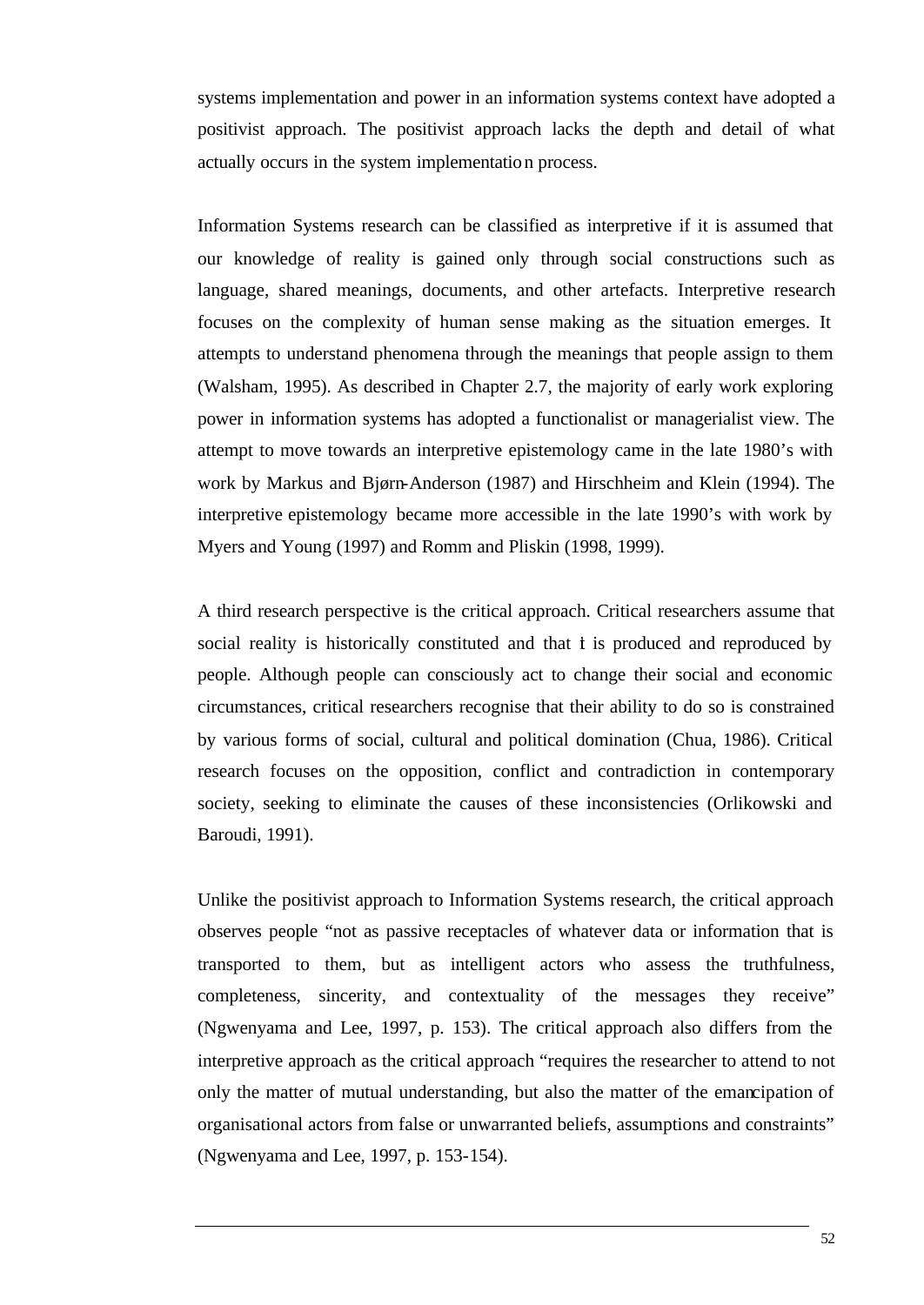According to Kinchelow and McLaren (2000, p. 281), critical researchers are concerned with "issues of power and justice and the ways that the economy, matters of race, class and gender, ideologies, discourses, education and other social institutions, and cultural dynamics interact to construct a social system." The researcher is interested in analysing competing power interests between groups and individuals within society, identifying who gains and who loses in specific situations, which Kinchelow and McLaren (2000) claimed is a central focus of critical research. Furthermore, the critical researcher is "concerned with critiquing existing social systems and revealing any contradictions and conflicts that may adhere within their structures" (Bernstein 1978, p. 181). The researcher tried to create awareness and understanding of the various forms of social domination, ultimately, so that people can act to eliminate them. The critical epistemology is best suited for this research as, in tradition with the anti-positivist work of Foucault, a positivist or interpretive epistemology would lack the ability to focus on the oppositions, conflicts and contradictions in contemporary society, which the critical epistemology provides (Myers, 1997).

Orlikowski and Baroudi (1991, p. 19) added that in critical research "social reality is understood to be produced and reproduced by humans, but also as possessing properties which tend to dominate human experience…the critical research philosophy emphasises the processual development of phenomena. Social relations are not posited as stable and orderly, but as constantly undergoing change." This fits with the perspective of the current study and is post-positivist, thus sharing Foucault's anti-positivist epistemology.

A critical theory approach has been adopted for this study as it is believed that critical theory will create awareness and understanding, for the researcher, of the various forms of social domination. By using critical theory, the researcher is able to critically assess the social reality being studied – power and politics in systems implementation. The problem remains about how to analyse power and undertake this type of research.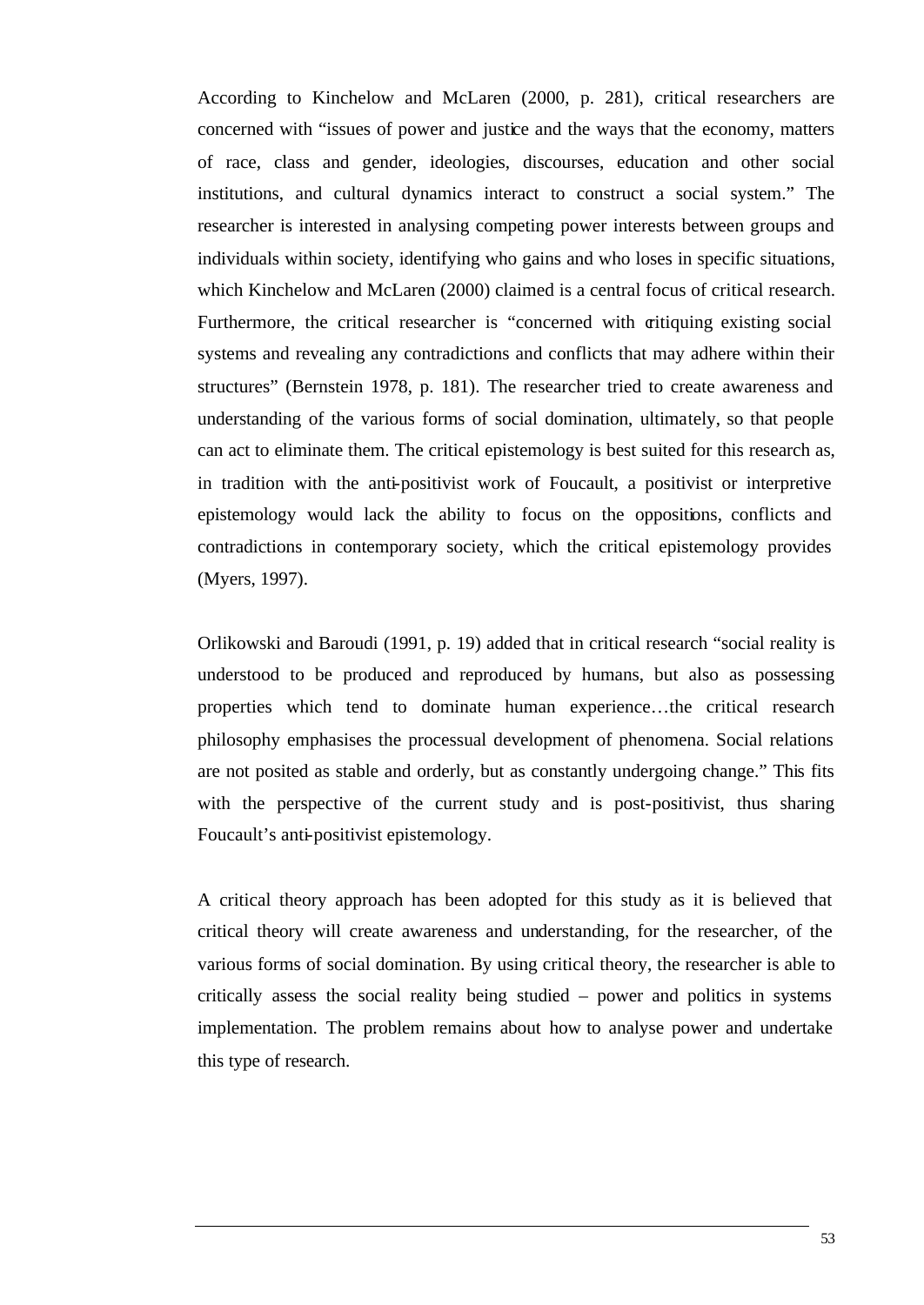#### *3.4 Data Collection Method*

In qualitative research, there are different research methods available to collect and analyse information. The choice of research method informs the way in which the researcher collects data. Specific research methods also imply different skills, assumptions and research practices (Creswell, 1994). The objective of this research is to provide a rich understanding of the power and politics involved in systems implementation. As a qualitative approach has been adopted for this research, the researcher wishes to tell the story of the selection and implementation of an enterprise-wide learning management system at the University of Australia. The ability of telling this story can be either by being a participant and reporting the story as it unfolds, or as an observer, interviewing members of the selection and implementation team re-telling the story from the members' perspective. Both approaches will be discussed.

Creswell (1994, p. 11) stated that the ethnographic researcher "studies an intact cultural group in a natural setting during a prolonged period of time by collecting, primarily, observational data." This is supported by Leedy (1997) who noted that the ethnographic method focuses itself on "discovering cultural patterns in human behaviour; describing the perspective of members of the culture; and studying the natural settings in which culture is manifested" (Gall et al., cited in Leedy, 1997, p. 159). As the researcher was not a member of the organisation or the systems implementation team an ethnographic approach cannot be adopted for this study; as the researcher was unable to study the implementation process over a period of time.

The alternate data collection method is the case study. According to Benbasat et al (1987, p. 370), a case study is an examination of "a phenomenon in its natural setting, employing multiple methods of data collection to gather information from one or a few entities." Yin (1994) further added that the case study method is an appropriate strategy when the research tries to answer "how?" or "why?" questions, when the researcher has little control over the events being observed, and when the object is a contemporary phenomenon within some real life context.

The work by Yin (1994) can be seen as positivist, which the researcher acknowledges. However, as Myers (1997) states, "case study research can be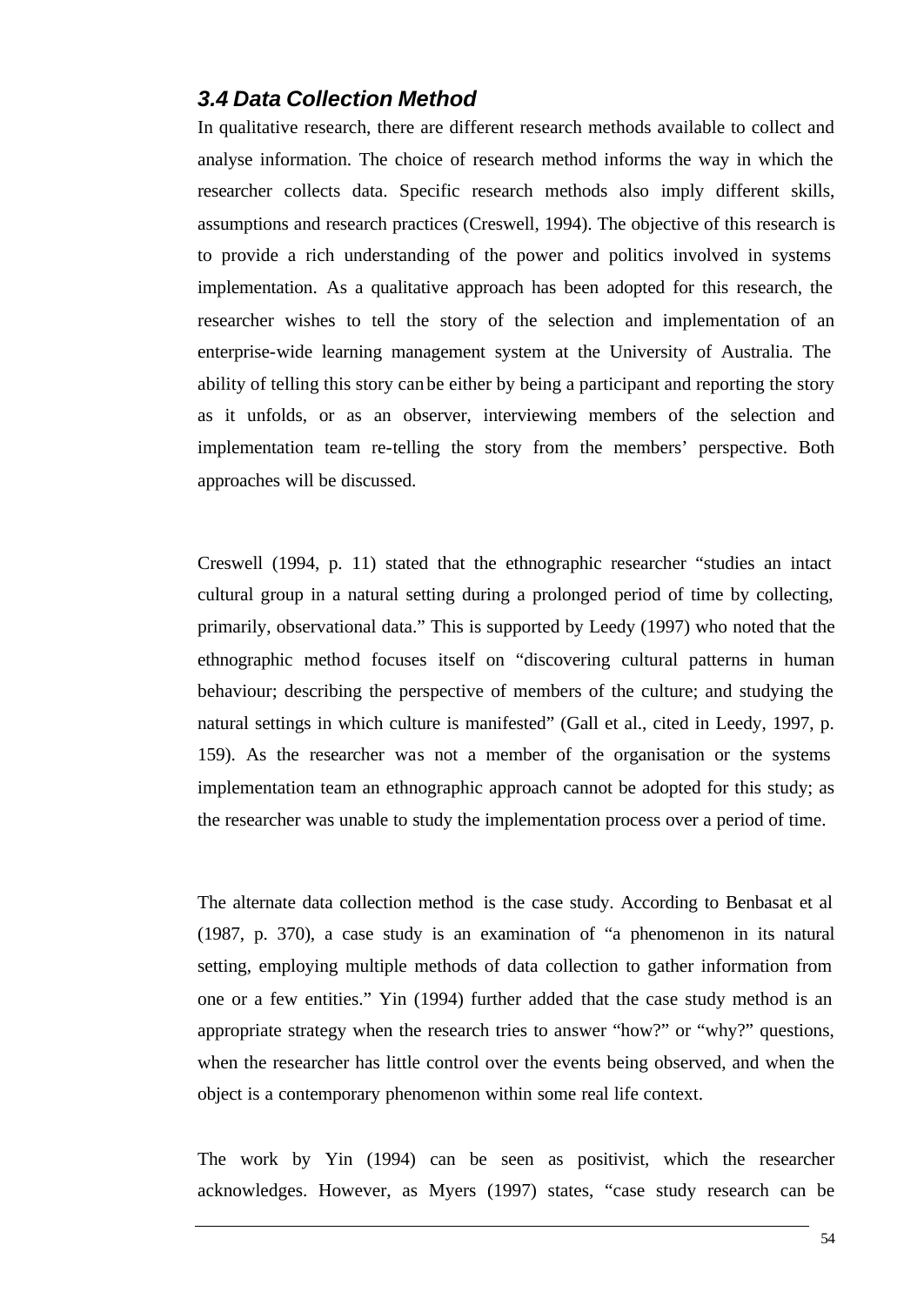positivist, interpretive, or critical, depending upon the underlying philosophical assumptions of the researcher" The work by Yin (1994) has been used under a positivist epistemology (Yin, 1994; Benbasat et al., 1987). Work by Walsham (1993) has highlighted an interpretive in-depth use of case study research. The researcher wishes to further advance this in-depth use via the critical epistemology, as acknowledged by Myers (1997).

Yin (1994, p. 13) claimed that the case study method is "an empirical inquiry that investigates a contemporary phenomenon within its real-life context, especially when the boundaries between phenomenon and context are not clearly evident." In other words, the case study needs boundaries to limit the scope of the research, otherwise the case can go into other phenomena and can not create distinct identity in what the researcher is trying to find. The case study needs boundaries that are sufficiently clear and obvious to help the researcher to see what is included within the case and what is excluded from the case (Denscombe, 1998).

Yin (1994, p. 13) further argued that case study inquiry "copes with the technically distinctive situation in which there will be many more variables of interest than data points, and as one result relies on multiple sources of evidence, with data needing to converge in a triangulating fashion, and as another result benefit from the prior development of theoretical propositions to guide data collection and analysis." Although this approach is positivist, through the nature of variables, the idea that multiple sources of data should be collected increases the validity and reliability of any particular study. There is a need to have multiple sources of data in this research in order to enhance and validate the re-telling of the selection and implementation of the enterprise-wide learning management system by the researcher (Section 3.7). However, the advantage of a case study is that there is no specific data collection and analysis method, rather a variety of collection and analysis methods that can be used in conjunction with one another to provide triangulation and rigour to the research. This makes the case study a comprehensive research strategy (Stake, 1994; Yin, 1994). Data from different sources can also be cross examined to see the consistence of the findings to support the analysis (Denscombe, 1998). Data was collected via interviews with members of the implementation team and supporting documents (Section 3.5).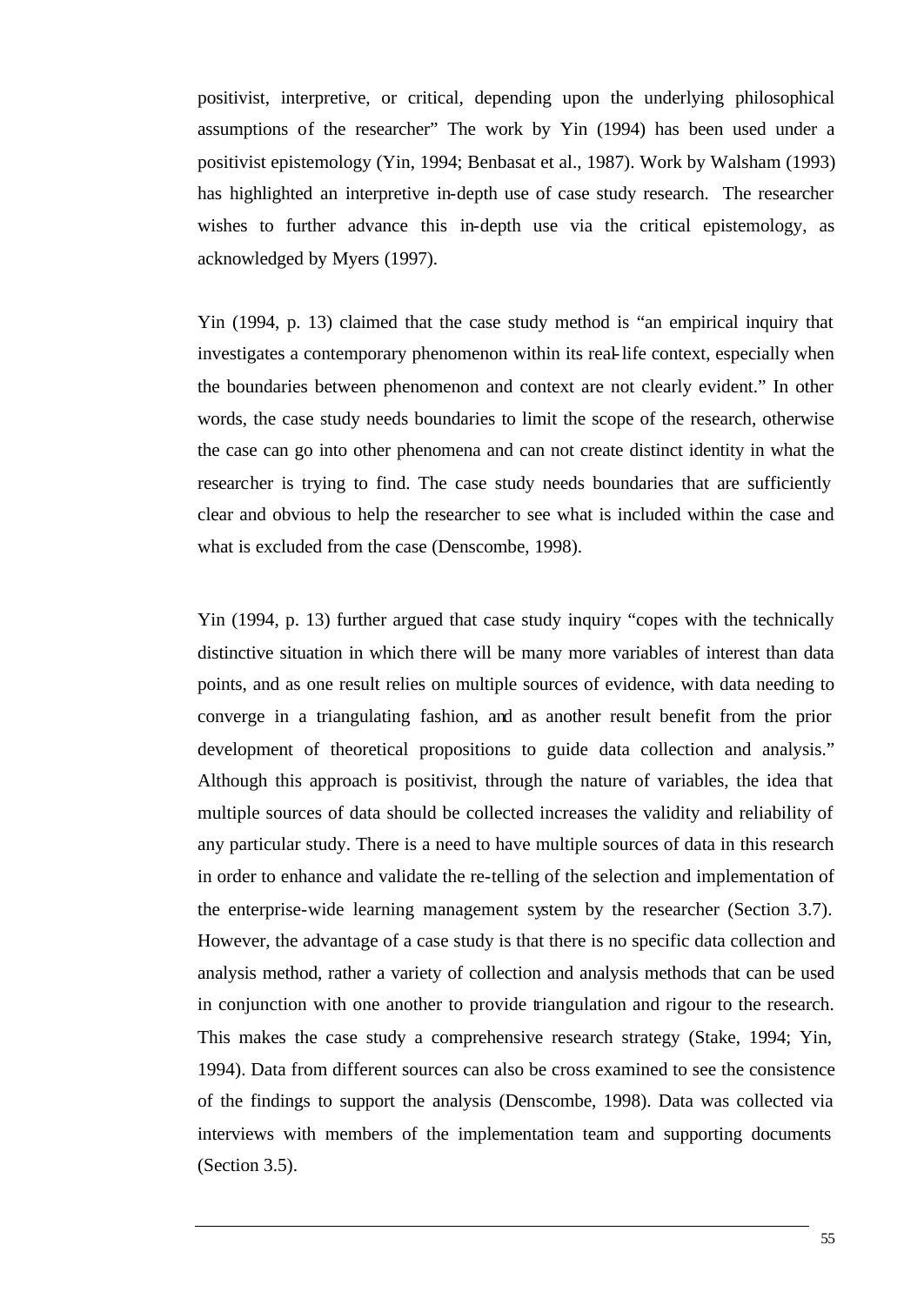Lee (1989) stated that there is a strong case-study tradition in the academic field of information systems citing the work of Benbasat, et al. (1987), Fulk and Dutton (1984), Kling (1978), Kling and Iacono (1984), Kraemer, et al. (1987), Laudon (1974), Leonard-Barton (1987) and Markus (1983). Benbasat, et al. (1987) argued that case study research is well-suited to information systems research not only because "the researcher can study information systems in a natural setting, learn about the state of art, and generate theories from practice" (Benbasat, et al., p. 381), but also "to understand the nature and complexity of the processes taking place" (Benbasat, et al., p. 381). Although this work is dated, it does show the usefulness, significance and acceptance of the case study method for performing research in the information systems discipline.

There are disadvantages of using case study as the research method (Denscombe, 1998). As the case study method uses only a few examples to represent a wider range of examples that are being investigated, the credibility of generalisation made from the findings is easily criticised (Yin, 1994; Borg and Gall, 1989; Denscombe, 1998). However, Orlikowski and Baroudi (1989, pp. 13-14, cited in Walsham, 1993, p. 15) argued in favour for the use of case studies in post-positivist information systems research, claiming that "the argument of non-generalisability is often raised…[however] every particular social relation is the product of generative forces or mechanisms operating at a more global level, and hence the [post-positivist] analysis is an induction from the concrete situation to the social totality beyond the individual case." The findings in a case study should not be limited to just the one case, instead being generalised to similar cases because there are the same "generative forces" influencing the social relationships. Drawing upon the argument of Stake (2000) and Lincoln and Guba (1985, p. 111), they believed that the term "generalisation" is extreme, claiming that "when a generalisation has been devised, no member of that class, kind, or order can escape its pervasive influence." There is a notion in the Information Systems discipline that craves for a theory that attempts to explain large categories of phenomena, a grand theory. Rather than focusing on these grand theories, it is believed that theories should be developed that are based on either substantive theories or middle-range theories. Substantive theories are restricted to a particular setting such as group, time, population, or problem whereas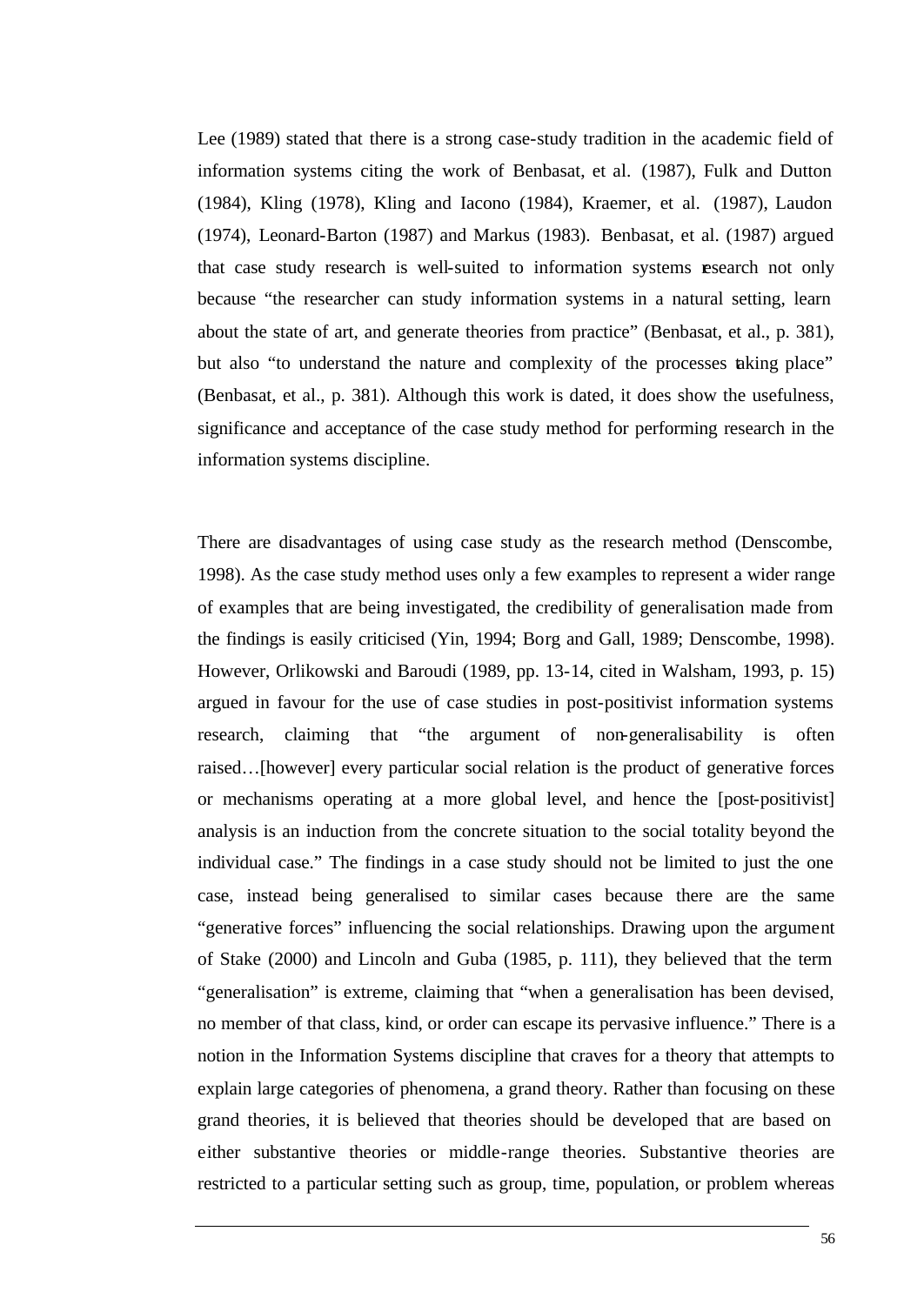middle-range theories fall between minor working hypotheses of everyday life and the all-inclusive grand theories (Creswell, 1994; Merriam, 1988). Stake (2000, p. 439) states that "generalisation should not be emphasised in all research."

It is difficult to define boundaries to limit the scope of the case (Denscombe, 1998). If the definitions of the boundaries are not clear enough, the case becomes easy to be influenced by other factors outside the scope. On the other hand, if the boundaries are too inflexible, the case becomes impervious to reflect the nature of boundaries (Denscombe, 1998). Benbasat et al. (1987) stated that the boundaries in case study research are not clearly obvious, therefore it is easy for the case to be influenced by other factors outside the scope. Stake (2000) therefore advises the researcher to decide which factors should be included in the research and which factors should be ignored; otherwise, it is difficult to state what the case is.

A conceptual lens has been provided in Chapter 2.9, which, in conjunction with the post-positivist and post-structuralist critical approach outlined above, highlights the need for a rich understanding of systems implementation, taking into consideration the hegemonic nature of policy, the reproduction of organisational culture, the emancipation within discourse, and the nature of resistance and power. The case study of University of Australia is an in-depth case study, investigating the implementation of an enterprise-wide learning management system, spanning five years (Chapter 4.2).

## *3.5 Data collection procedures*

Case studies accept and encourage multiple methods of data collection procedures, in order to increase the rigour and credibility, offering triangulation amongst the collected data. Data was collected for this research with:

- Interviews "Open-response questions to obtain data of member meanings how individuals conceive their world and how they explain or 'make sense' of the important events in their lives" (McMillan and Schumacher, 1993 cited in Leedy, 1997, p. 159).
- Document Collection The collection of documents including letters, personnel files, memos, annual reports and objects such as posters to supplement the other information collection methods.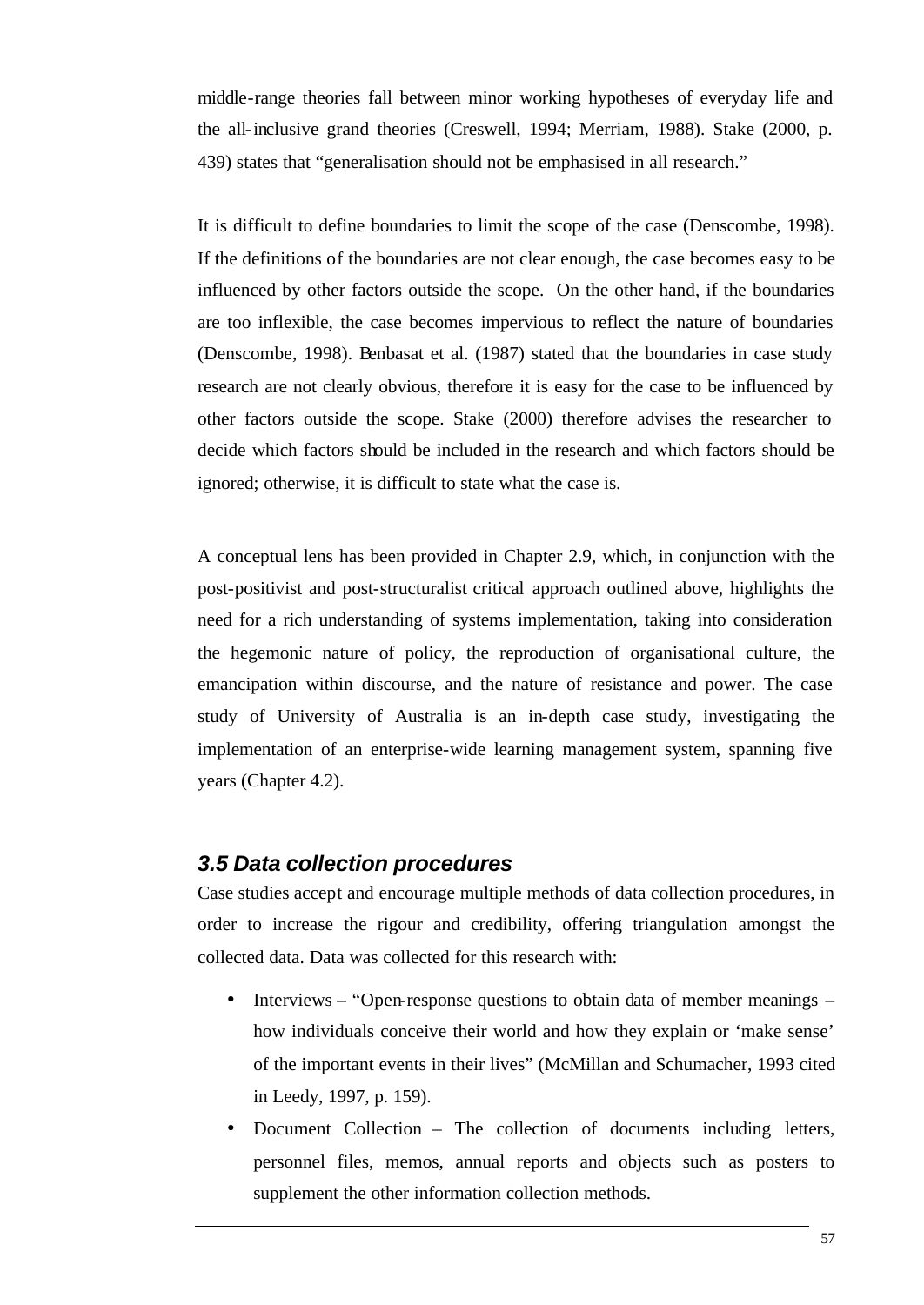• Twenty face-to-face, one-on-one, interviews were conducted with the members outlined in Table 3.1 below. This method was selected as, according to Daft and Lengel (1986, p. 560) it is the "richest medium because it provides immediate feedback so that interpretation can be checked. It also provides multiple cues via body language and tone of voice."

The information was collected via written notes made by the researcher, and, with the permission of each member, an audiotape-recorder was used in each interview. After each interview, a transcription of the interview was made. Notes were also made during the interview, including reflective notes and demographic information such as the time, date and location of the interview. These aided in providing an audit trail if such a study were to be replicated.

As with most types of qualitative research, the style of interviewing changed with each interview. The researcher used what has been referred to as 'reflection-onexperience' (Boud, 1993; Schön, 1987; Yoong, 1999), which involves "the trainee [interviewer] revisiting the experience [first and subsequent interviews]… The interviewer re-evaluates the experience, makes connections with prior experience, and plans the appropriate strategy to deal with similar events in the future [in this case, modifying the questions in order to achieve the appropriate answer to the research question, or further identify issues that arose in the first interview]" (Yoong, 1999, p. 94).

As a result the questionnaire was modified slightly for each interview. This method was used as it allowed the researcher to probe further on issues identified in interviews conducted with members of the systems implementation team. However, most interviews were in the form of, and used derivatives of, the following questions, "could you please tell me the story of the systems implementation?", "what type of role did you play in the systems implementation?", and "where there any obstacles in your way, in your position (project manager/project champion/end user) during the systems implementation process?" The questions changed to reflect the observations made of the systems implementation group. The final interview schedule is attached in Appendix A. Each interview lasted between sixty and ninety minutes.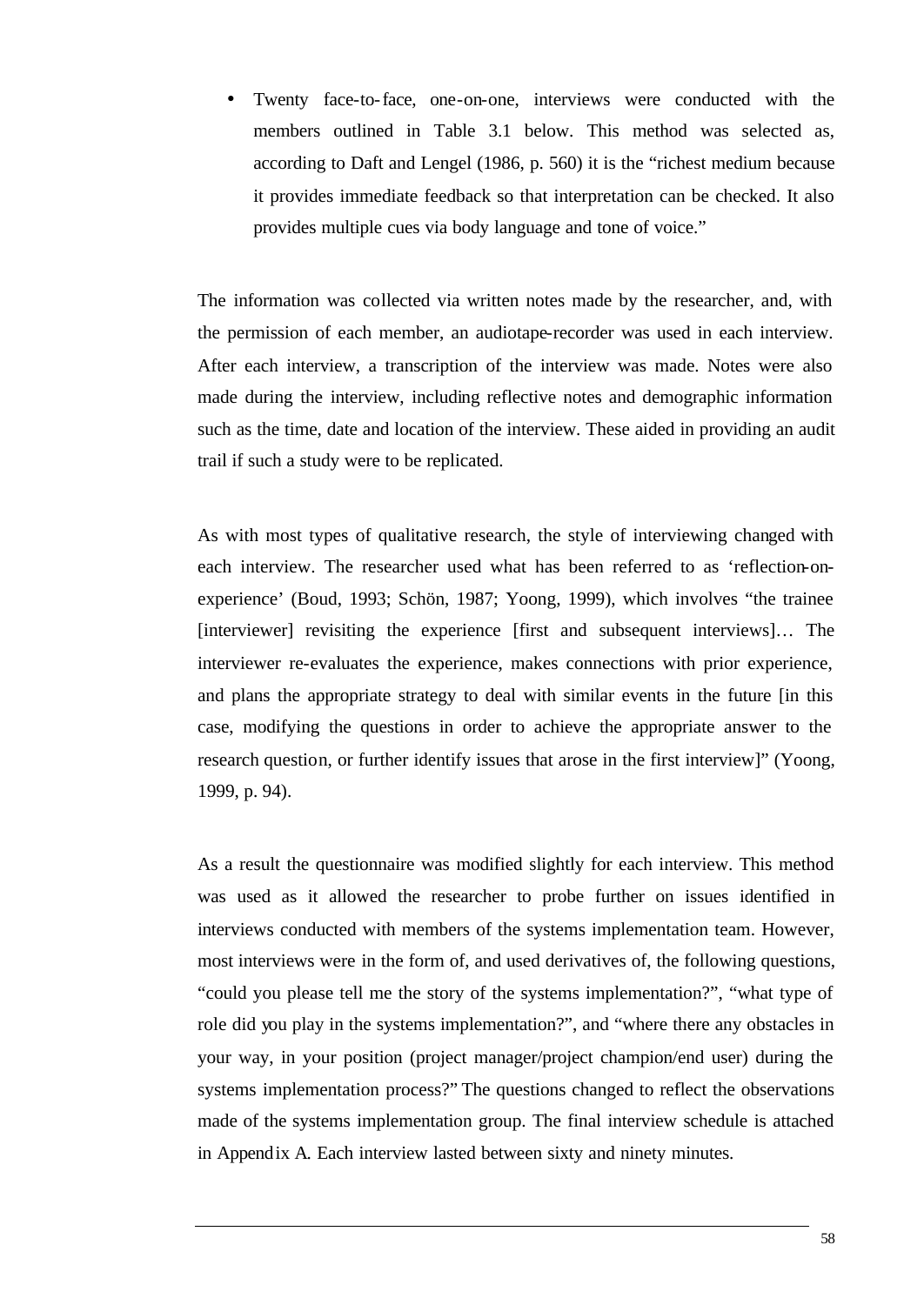Once the interview was conducted, a transcript of the interview was written and sent to the member interviewed in order for them to check the interview and provide changes if information was taken out of context (Section 3.7). Minor changes were made to some questions, particularly to obtain more information or focus on a particular event. Questions were also modified for each representative from different faculties or divisions. For example, there would be no point asking a representative from the Division of Teaching and Learning what specifically happened in the Faculty of Commerce and Administration. Therefore questions pertinent to the Division of Teaching and Learning were asked.

The other source of data collection was in the form of documents, which included collecting publicly available information such as books reporting the history of the University of Australia, conference and journal papers relating to distance education and learning management systems at the University of Australia, action and project plans relating to the selection and implementation of the latter enterprise-wide learning management system, and available minutes of meetings from the meetings relating to the selection and implementation of the latter enterprise-wide learning management system. The time period these documents spanned ranged from a recollection of the previous 25 years of the University of Australia, published in 2002, through to minutes of over 50 meetings held between 2002 and 2004. Although the minutes of meetings may be seen as sanitised, the contents of those meetings were used in order to support the chronological order of events of the selection and implementation process of the enterprise-wide learning management system in the University of Australia.

The benefits of collecting documents as a method of data collection according to Yin (1994, p. 80) are that the information contained in documents are:

- stable, and can be reviewed repeatedly;
- unobtrusive, as they are not created by members of the organisation for the purpose of the research;
- exact, as the information contains exact names, references and details of events;
- broad in coverage, spanning a long period of time; and
- able to corroborate and augment details given in interviews.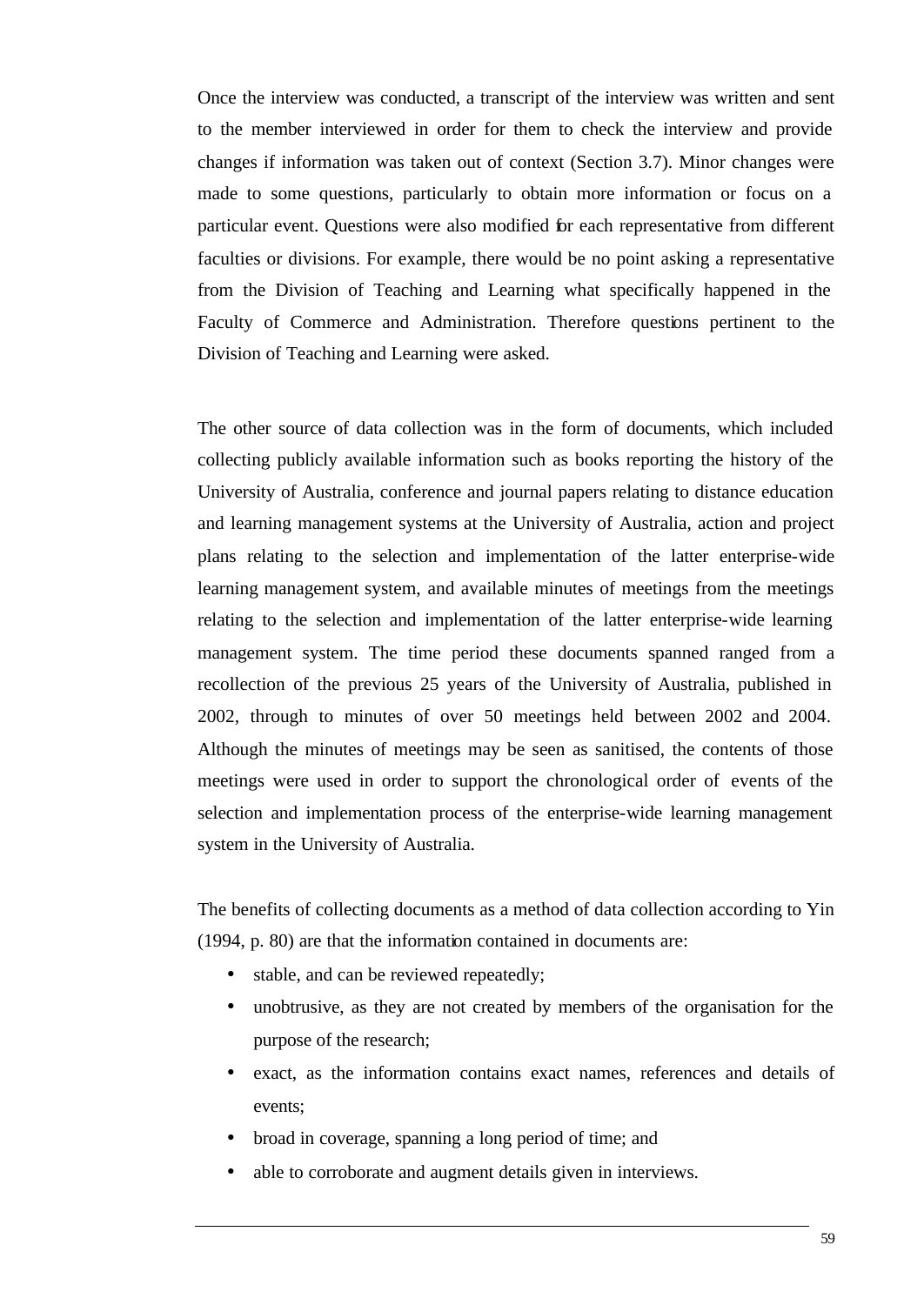It was anticipated that this would help the researcher in obtaining information on how power relations are created or transformed during the periods or social dramas of the systems implementation group. Obtaining access to these documents helped the researcher to validate and verify what members of the selection and implementation have said. This in turn creates a richer picture of the systems implementation group and how they operated during the implementation process.

In order to collect the data, the researcher has adopted the metaphor of the traveller, as discussed in Kvale (1996). The researcher can then report what has been described by the members and what has been supplemented by the documents collected. The researcher is then able to reconstruct a story of the implementation of the enterprisewide learning management system by the stories given by the members interviewed. Essentially, the researcher is providing their interpretation on the narratives provided by the members interviewed. This is similar to the 'traveller metaphor' as discussed by Kvlae (1996). This metaphor holds that "the interviewer is a traveller on a journey that leads to a tale to be told upon returning home. The interviewer-traveller wanders through the landscape and enters into conversations with the people encountered…what the travelling reporter hears and sees is described quantitatively and is reconstructed as stories to be told to the people of the interviewer's own country" (Kvale, 1996, p. 4). Meanings of the narratives provided by the members may be differentiated, raising issues of validity and reliability, which are discussed in Section 3.7. It is acknowledged that if other researchers were replicating this study, different interpretations may be obtained.

Sixteen members of the systems implementation team were involved in this research out of 23 potential members. The Deputy Vice-Chancellor delegated the selection of members of the Executive Group and Evaluation Group to the Head of the Division of Teaching and Learning. The Executive Group consisted of six members and oversaw the Evaluation Group, which consisted of 17 members. As the Head of the Division of Teaching and Learning, Helen<sup>2</sup>, recalled, "*I put forward what the Executive Group and Evaluation Group should look like by writing to the Deans of each faculty asking for their nomination. However I would suggest X and Y, so I was going to end up with the people that I insisted on one way or another.*" The

l

 $2$  Pseudonyms have been provided for all people, places and other identifiable names in order to keep anonymity of members.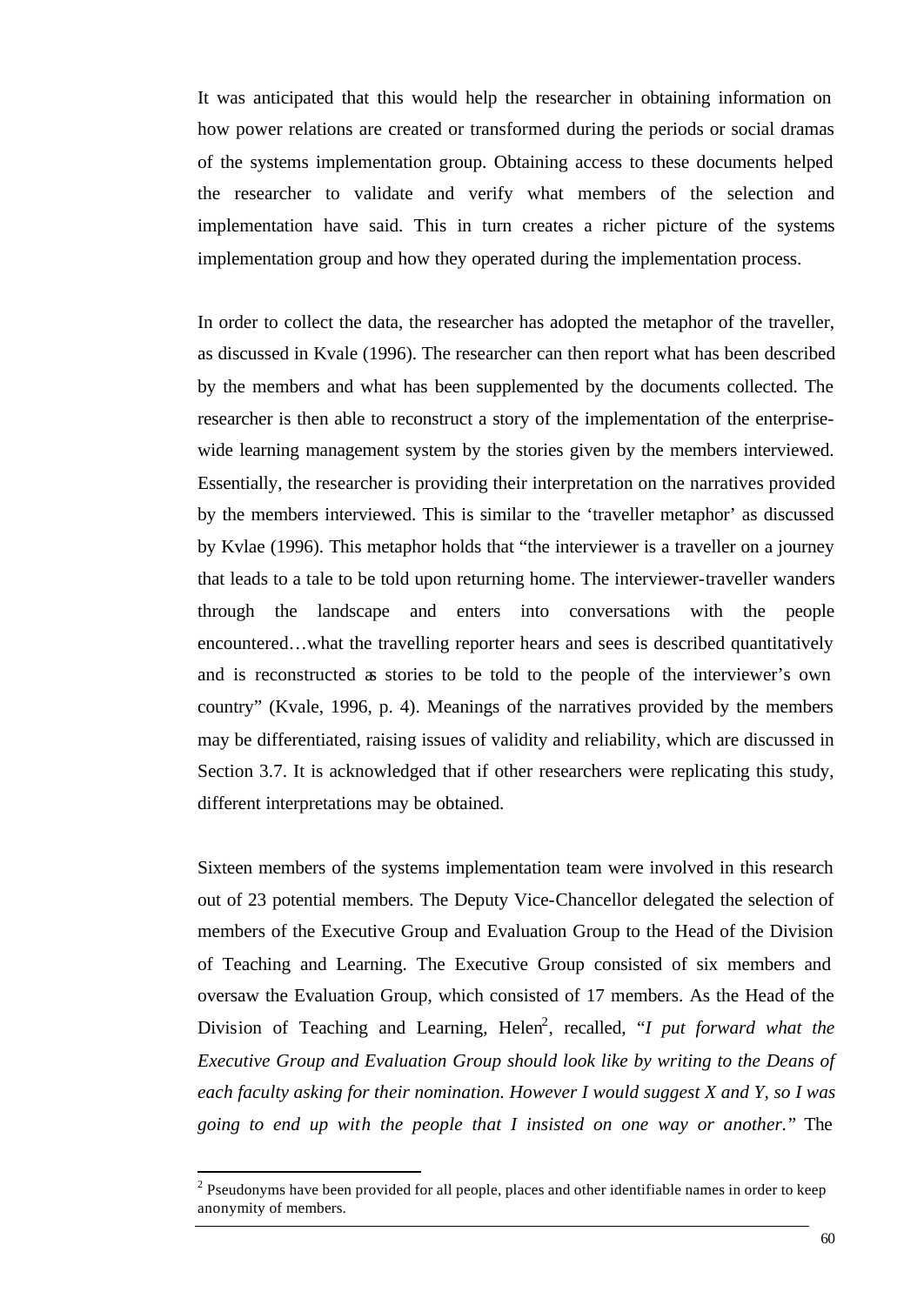researcher selected the sixteen members based on a careful evaluation of the meeting minutes and asking other interviewed members to identify key members of the selection and implementation team.

It was important to get a broad cross-section of each faculty and division affected by the implementation of the enterprise-wide learning management system. There was at least one member from each faculty (Commerce and Administration; Medical and Health Sciences; Creative Arts; Education; and Technology) involved in this study, members from the National Tertiary Education Union (NTEU), members of the Senior Executive of the university and representatives of the two major services divisions involved (the Division of Teaching and Learning and the Division of IT). By having such a broad cross-section, it increases the plausibility of the story, getting each view from each affected faculty or division. This also allows the researcher to verify the selection and implementation process from the points-of-view of various entities involved, thus increasing the reliability of the narrative as told by the researcher. All members interviewed are listed in Table 3.1 and represent a broad spectrum of the selection and implementation team.

Table 3.1. Members of the University of Australia Enterprise-wide Learning Management System Selection and Implementation Team

| <b>Name</b>            | <b>Position</b>           | Area                         |
|------------------------|---------------------------|------------------------------|
| Prof. John Clement     | Pro-Vice<br>Chancellor    | Vice<br>Chancellor<br>and    |
|                        | (Distance Education)      | President                    |
| Prof. Elizabeth Reeder | of<br>Online<br>Professor | Vice<br>Chancellor<br>and    |
|                        | Learning                  | President                    |
| Dr. Samantha Davies    | Senior Lecturer           | <b>Faculty of Technology</b> |
| Ms Helen Paige         | Head of Division          | Division of Teaching and     |
|                        |                           | Learning                     |
| Mr Martin Nichols      | Project Manager           | Division of IT               |
| Mr Simon Price         | <b>IT</b> Manager         | Division of Teaching and     |
|                        |                           | Learning                     |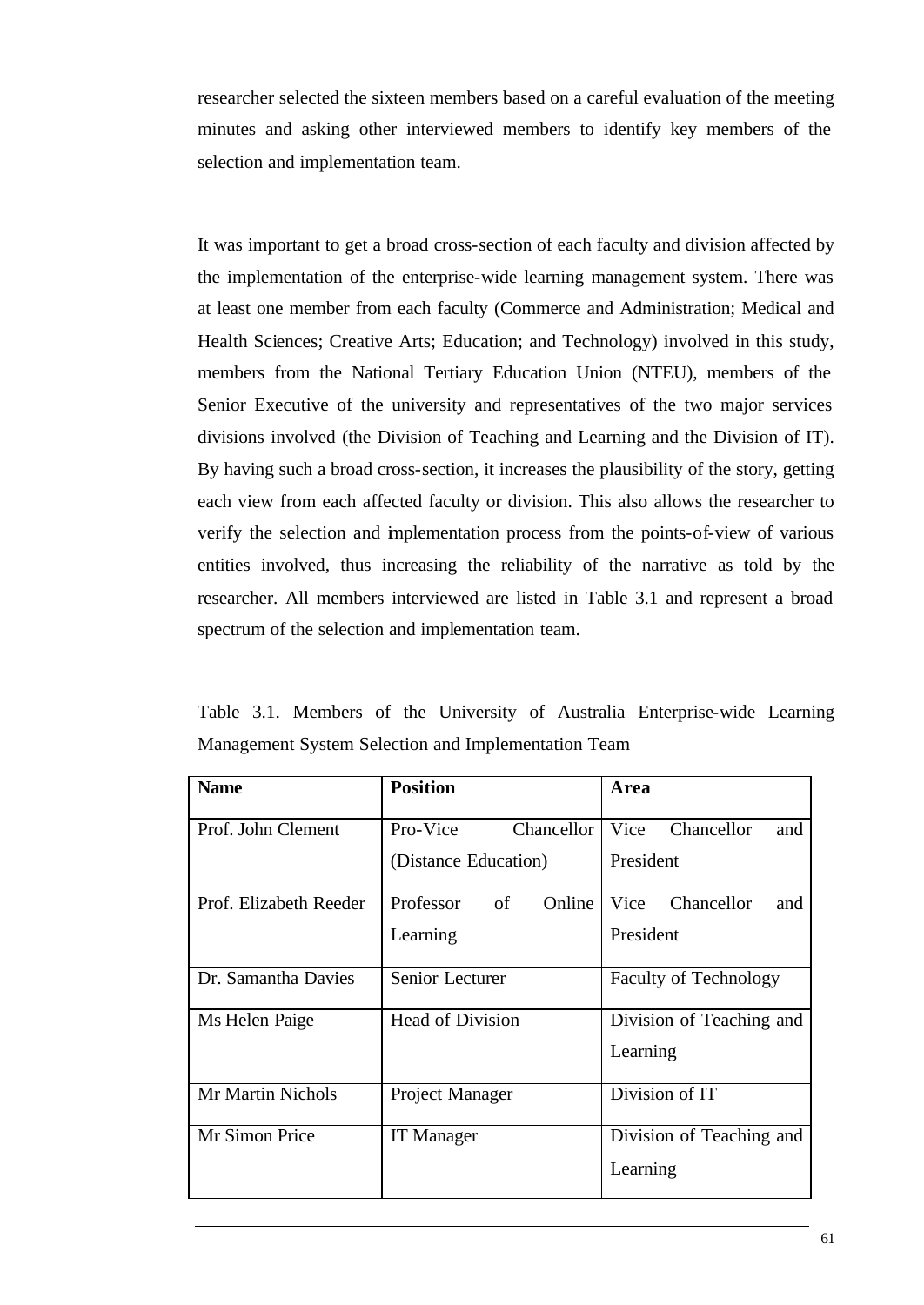| Ms Rose O'Leary      | Publishing<br>Desktop          | Faculty of Commerce             |
|----------------------|--------------------------------|---------------------------------|
|                      | Manager                        | and Administration              |
| Mr Sebastian Abbott  | <b>Head of Division</b>        | Division of IT                  |
| Dr. Peter Quirk      | Communication<br>Online        | Division of Teaching and        |
|                      | Manager                        | Learning                        |
| Ms Norma Little      | IT Manager                     | Faculty of Commerce             |
|                      |                                | and Administration              |
| Mr Paul Foxcroft     | Lecturer                       | Faculty of Commerce             |
|                      |                                | and Administration              |
| Mr Nick Jansen       | Library Website Designer       | Division of Teaching and        |
|                      |                                | Learning                        |
| Ms Diane Johnston    | Head of Teaching<br>and        | Division of Teaching and        |
|                      | <b>Learning Support</b>        | Learning                        |
| Ms Lara Lawson       | <b>Online Learning Manager</b> | <b>Faculty of Creative Arts</b> |
| Dr. Christopher Bing | Online<br>Teaching<br>and      | Faculty of Education            |
|                      | <b>Learning Manager</b>        |                                 |
| Dr. Sean Parkinson   | <b>Online Learning Manager</b> | Faculty of Medical and          |
|                      |                                | <b>Health Sciences</b>          |

This distribution of key informants was considered sufficient for triangulation in providing an accurate story of the implementation process, which will be discussed in greater detail in Chapters 4, 5 and 6. Multiple members were interviewed from the Faculty of Commerce and Administration and the Division of Teaching and Learning as these were the major entities involved. The Division of Teaching and Learning was responsible for the teaching component of the University and therefore have vested interests in the selection and implementation of the enterprise-wide learning management system. The Faculty of Commerce and Administration, as described in Chapter 4.2 was involved with an early learning management system, EasyTeach, and had vested interests in the selection and implementation of a new learning management system. Both of these entities also had greater representatives on the Executive and Evaluation Groups compared with the other faculties and divisions.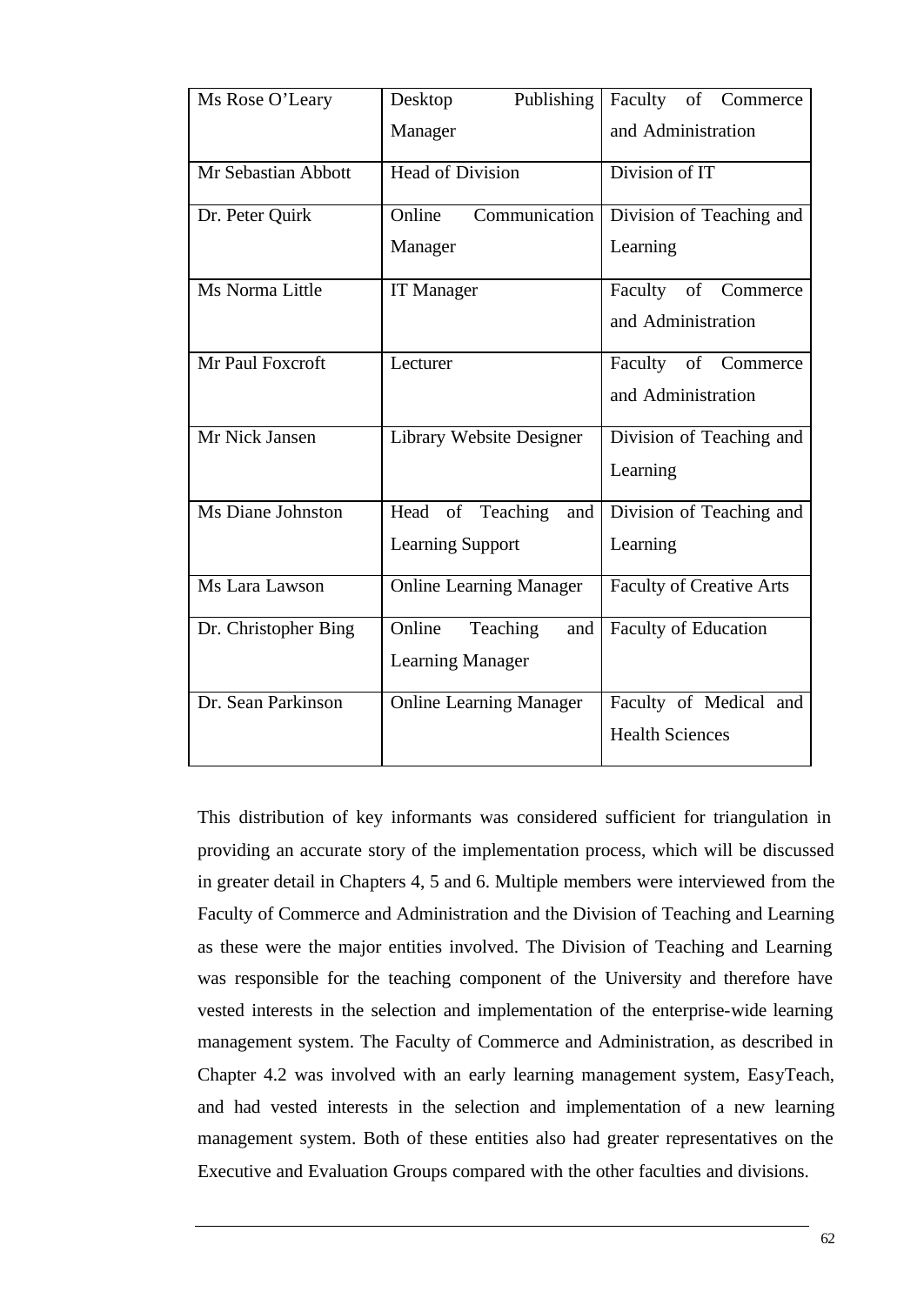### *3.6 Data Analysis*

As stated in Chapter 1.5, this study has utilised the narrative form of telling the story of the selection and implementation process of an enterprise-wide learning management system at the University of Australia. Citing the work of Polkinghorne (1988) and Mishler (1991), Kvale (1996, p. 2000) states that a narrative "contains a *temporal* sequence, a patterning of happenings. It has a *social* dimension, someone is telling something to someone. And it has a *meaning*, a plot giving the story a point and a unity…the narratives of a group contribute to constituting the group's identity." Furthermore, "the stories are reconstructed with regard to the main points the researcher wants to communicate…Narratives provide a powerful access to the temporal dimension of human existence" (Kvale, 1996, p. 274).

This study also used a reiterative analytical technique of taking the literature review, the conceptual framework and the ideological preconceptions of the researcher and applying it to the data collected. Judgements were made on the data and referrals were made to the literature review to substantiate the author's personal judgements. Such a technique is termed 'hermeneutics'. Hermeneutics is primarily concerned with the meaning of text. According to Myers (1997) and Klein and Myers (1999), the basic question is: what is the meaning of text?

Myers (1997), Klein and Myers (1999), drawing on the work of Gadamer (1976) claimed that the hermeneutic cycle helps us in the understanding of the text as a whole and the interpretation of its part, in which descriptions are guided by anticipated explanations. Text is interpreted based on iterations of the researchers own experience and existing literature and research. These interpretations are used to make judgements about text, creating further reiterations and interpretations of that text until conclusions or theorising suggests further reinterpretation. This cycle is shown below in Figure 3.1. The use of the hermeneutic cycle indicates the impact of the researcher on the analysis of the data. As discussed in Section 3.5, the story told in Chapters 4, 5 and 6 is the researcher's narrative of the story told by the members interviewed. This influences how the story is told and acknowledges that other researchers may have different findings. However, the literature also influences the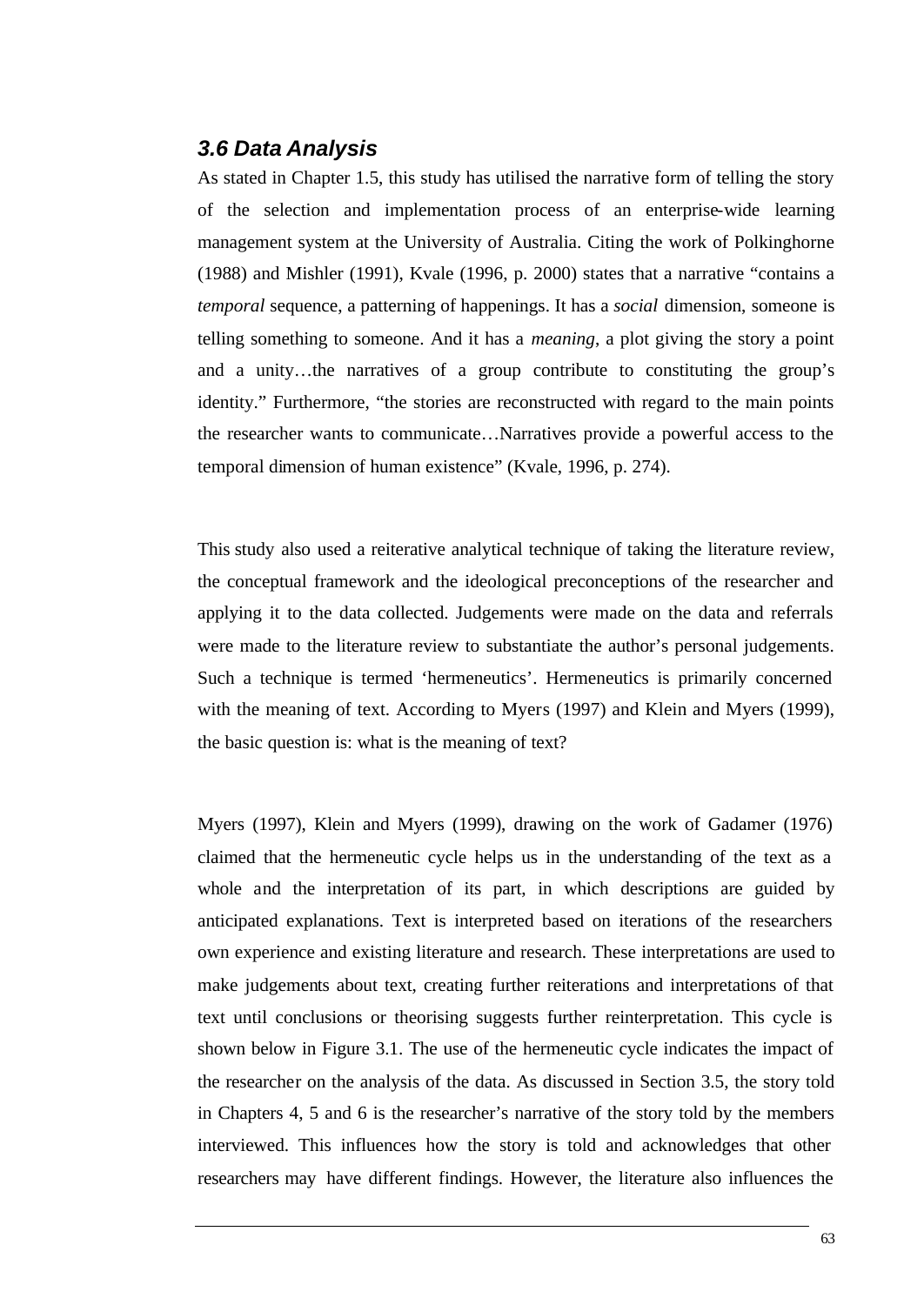researcher and the way they interpret and analyse the story, based on the existing literature.



Figure 3.1: The Hermeneutic Circle (Thanasankit, 1999)

Linked into the concept of the hermeneutic circle, discourse analysis was also employed to make sense of, and analyse the collected interviews and documents. According to Howarth and Stavrakakis (2000, p. 4), discourse analysis refers to "the practice of analysing empirical raw materials and information as discursive forms. This means that discourse analysts treat a wide range of linguistic and non-linguistic data – speeches, reports, manifestos, historical events, interviews, policies, ideas, even organisations and institutions – as 'texts' or 'writings'." In other words, discourse analysis puts words into work, giving them meaning, constructing perceptions and formulating understanding and ongoing courses of interaction (Gubrium and Holstein, 2000).

According to Fairclough (2001, p. 25) discourse analysis "has a common concern with how language interconnects with other elements of social life, and especially a concern with how language figures in unequal relations of power, in processes of exploitation and domination of some people by others." Discourse analysis allows the researcher to understand the language and authority of members involved with the study. By utilising discourse analysis as a method to analyse, it is noted that the researcher does not start discourse analysis from texts and interactions, but from social issues and problems, problems which face people in their social lives, issues,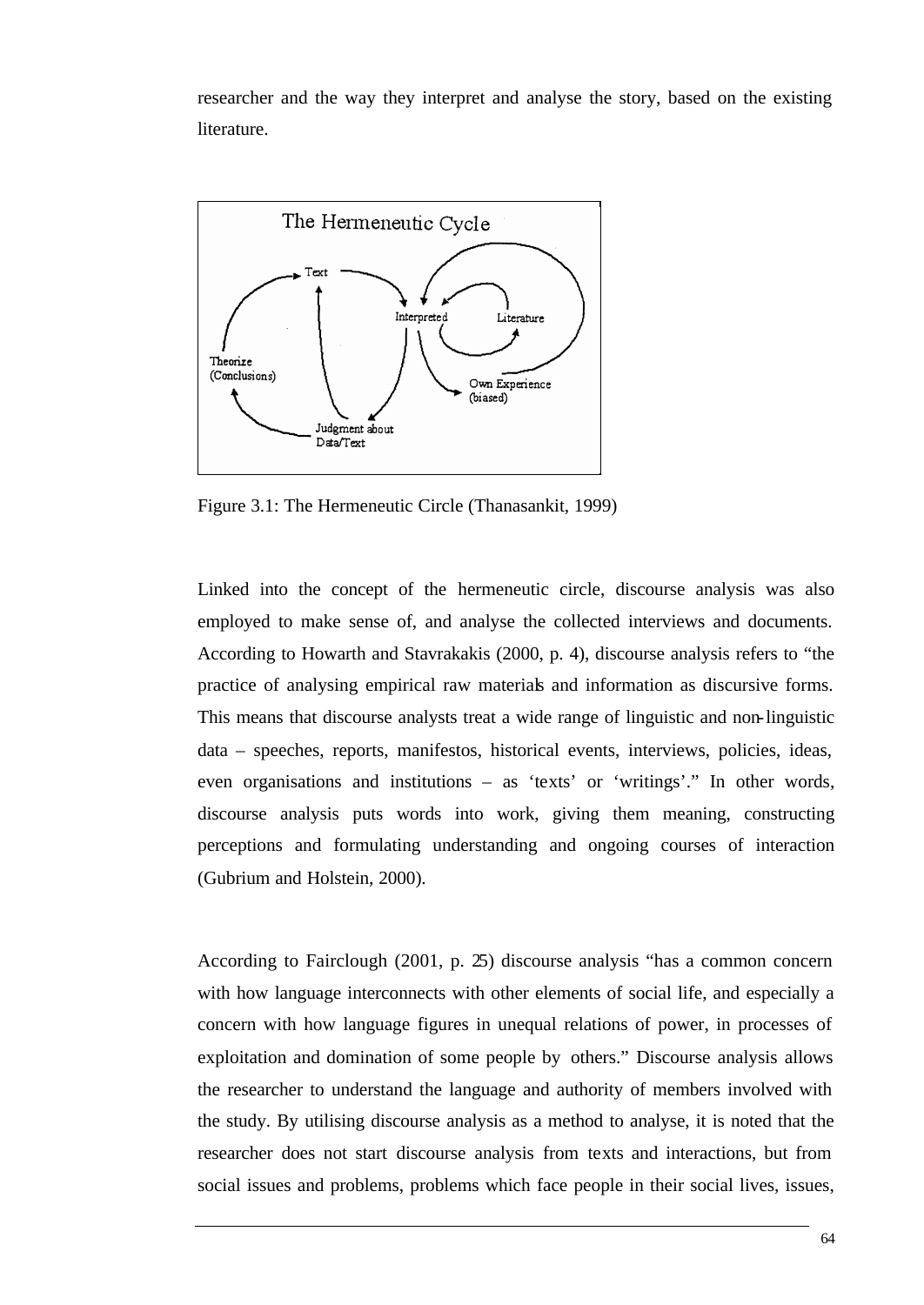according to Fairclough (2001), which are taken up within sociology, political science and/or cultural studies. To perform discourse analysis, "empirical data are viewed as sets of signifying practices that constitute a 'discourse' and its 'reality', thus providing the conditions which enable subjects to experience the world of objects, words and practices" (Howarth and Stavrakakis, 2000, p. 4).

As discussed in Chapter 2.8, power is a fluid and non-static technique or action that individuals can engage in and is exercised rather than possessed, or, as Foucault (1978, p. 92) states, power "is the name that one attributes to a complex strategical situation in a particular society". By understanding power from this perspective, power can be seen as integral to the outcomes and processes of system selection and implementation. Previous studies have adopted a positivist approach, where power is measured and analysed via a psychological measuring scale or other easily identifiable characteristic, which is structuralist and simplistic and does not provide rich detail of the power and politics in the system selection and implementation process. An interpretive understanding of power has also been utilised in information systems research, but again, this research fails to appreciate the complexities of power, adopting the definition by Dahl (1957, p. 202), where "*A* has power over *B* to the extent that he can get *B* to do something that *B* would not otherwise do," which again is simplistic and structuralist.

Instead, power needs to be observed in the environment in which all actors operate. In other words, to view power and politics in systems implementation, the researcher needs to discuss the implementation process with key players, highlighting any political moves. One way of examining social relations and the role of power in a social context can be examined through social dramas, based on the conceptual approach used by Corbitt (1995; 1997).

The concept of social dramas maintains that a social system and the inherent social relations of people or groups establishes and re-establishes a social equilibrium (Turner, 1957). However, balances are typically disrupted through political, cultural and social challenges. As a result, social disequilibrium or imbalance occurs. Readjustments need to happen in order to restore the balance. As Turner (1957) argued, when readjustments are made "profound modifications" may occur. In other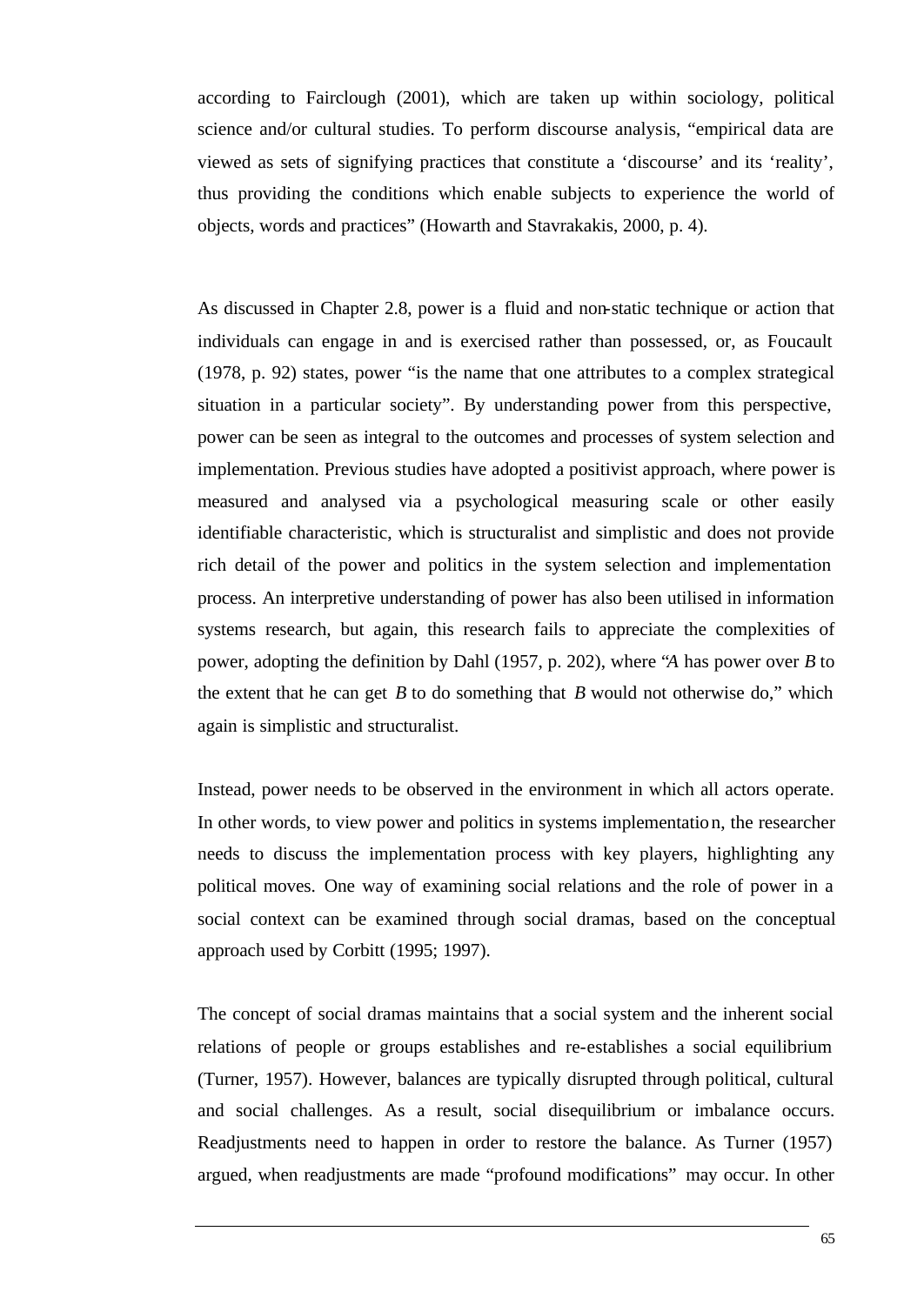words, the new social equilibrium is rarely a replica of the old equilibrium. By viewing systems implementation as social drama, we are able to vividly observe how social movements operate in practice (Turner, 1980). According to Turner (1957, p. 161), "the interests of certain persons or groups may have gained at the expense of others…certain relations between persons and groups may have increased in intensity, while others may have diminished." We are essentially seeing challenging and political movements inside the social system. People, or groups object to one another, initiating a social drama.

The concept of a social drama refers to a series of events in which there are shifts in power, views or opinions, and changes in social groups in which the social drama is operating (Turner, 1957, 1974, 1980, 1982; Corbitt, 1995, 1997). Social dramas occur within groups of persons who "share values and interests and who have a real or alleged common history" (Turner, 1980, p. 149). As an idea is contested it leads to a challenging of what currently exists. The actors act out social dramas by developing their interpretation of what has happened and what should happen. Social dramas occur in a context that is defined geographically by location (arenas) and by the underlying values, social constructs and meanings attached to statements and action by each of the actors involved. In the implementation of a system there appears to be a series of events, contestations, struggles, discourse setting, crises or 'social dramas,' which the actors in the implementation process go through (Corbitt, 1997). It is argued that implementation is rarely an ordered or sequential process. Actors within implementation contest and reconstruct the system to achieve their goals, to maintain their ideologies, to change programs, to change existing ideologies or to shift real power.

A post-structuralist application of the concept of social dramas can provide a useful tool for the systems analyst to describe these events and crises that occur throughout the systems implementation process. Corbitt (1995) argued that the concept of social drama needs to be remoulded, removing the structuralist approach given by Turner (1957). Rather than identifying order and structure in the social drama, the researcher needs to provide a framework to identify patterns and the unstructured and unordered nature of human social relations (Corbitt, 1995). The researcher intends to use the concept of the social drama as a means of dealing with, and making sense of, the complexity involved with systems implementation. This will allow the systems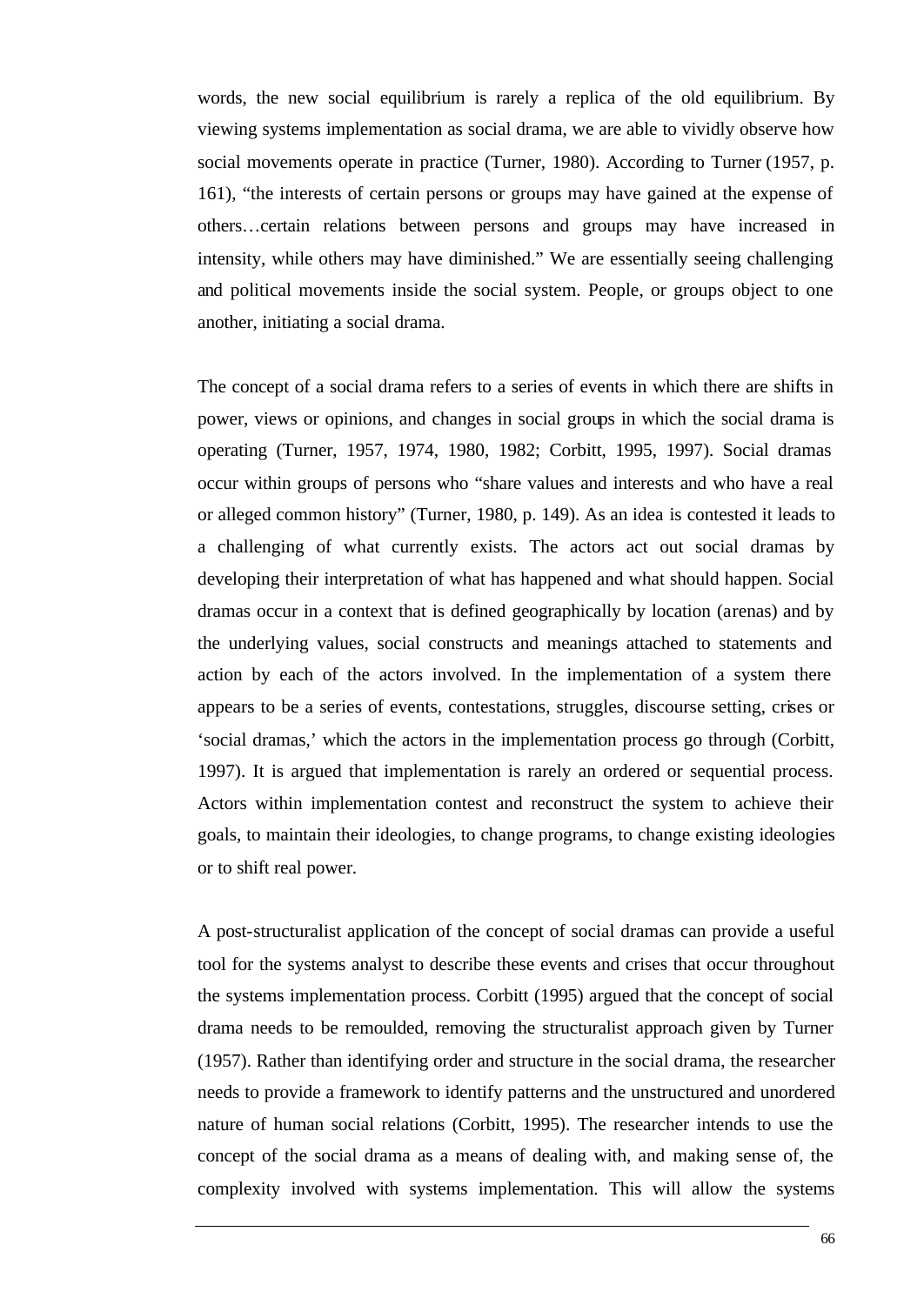analyst to look at the process itself rather than just at the inputs and outputs, or the interactions and contestations of the process (Corbitt, et al., 2005). Similar to the traveller metaphor offered by Kvale (1996) for data collection, the use of social dramas is only an analogy used in this research to identify key events that occurred in the system selection and implementation process.

In similar vein, the researcher wishes to draw upon the work of Turner (1979), who adopted the work by Goffman (1959; Goffman, et al., 1997) suggesting that actors in organisations act in a manner of calculated performance. Providing the analogy of a stage, actors prepare backstage (behind the scene or social setting) acting in an unconcealed way expressing reservations. Actors in this setting are often critical of others or of what they are to do. In a systems implementation context, the actors could be critical of those handing down, developing or implementing the changing policy or could be critical of the policy texts. Actors then move to the front stage (within the social setting), where they are more conforming. Those actors involved in implementing a system, when confronted with the authors of policy texts or those charged to ensure implementation can become less critical and ameliorative towards the policy. Life, Turner (1957) argued, is a series of dramas acted out in social settings. When conflict or crisis arises in the process, there are shifts in the policy, and a state of flux is created. Again, the researcher wishes to use the analogy of the frontstage and backstage of system selection and implementation in order to identify the obvious exercise of power and the hidden exercise of power, which, as discussed in Chapters 2.8 and 2.9, is developed through discourse.

Turner (1974; 1982; 1985) accepted that a social drama is essentially a power play however his exploration of what power is limited. To strengthen the analytical value of social dramas, more refinement of the role of power is needed (Corbitt, 1995; 1997). According to Forester (1989), drawing on the work of Foucault (1976; 1977; 1978; 1980; 1982), claims that power may be exercised in a number of ways including decision-making, agenda setting, and in the shaping of felt needs. In the implementation process, power can be exercised through misinformation and resistance. The communication of information and arguments can be distorted in the implementation process by the use of ambiguity, deceit, insincerity, misinterpretation, confusion, unresponsiveness, withholding information, manipulation, lack of accountability, mystification and complexity, and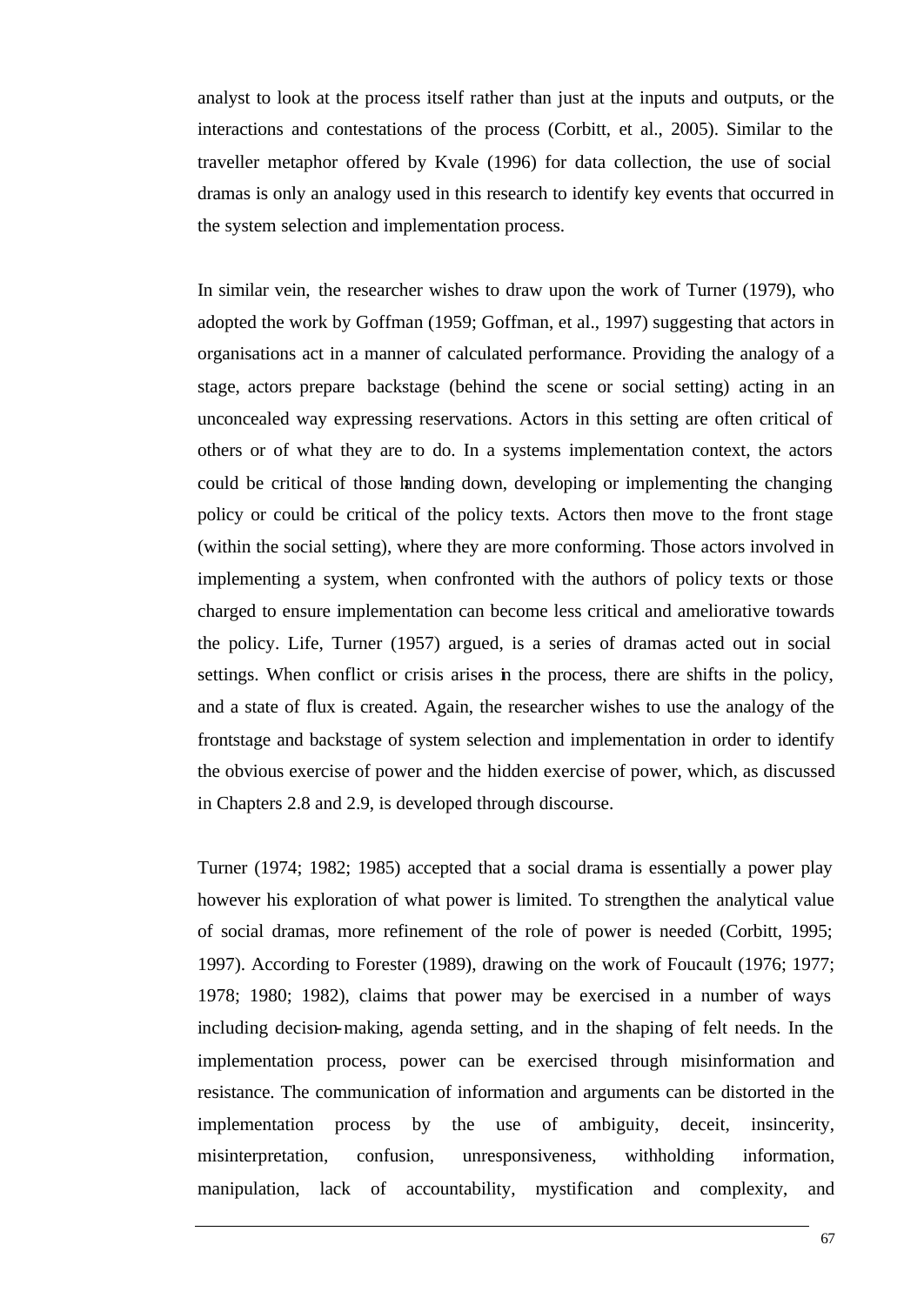misrepresentation (Forester, 1989). Forester (1989, p. 45) ultimately saw power as political communication and concludes that:

Power works through the management of competence, or obfuscation; or trust, or false assurance; of consent, or manipulated agreement; and of knowledge or misrepresentation. Each of the three modes of power works in this way, either to thwart articulate democratic participation and encourage positivity, or to encourage articulate political action and the rationalization of a democratic planning (policy) process.

The social drama concept has been adopted in this study as it allows the researcher to create a framework to view the political nature of the systems implementation process. By ultimately breaking down the public episodes of tensional irruption into smaller periods, the researcher can examine the power relations and political nature of that period through the eyes of the members involved in the study. By employing the technique of social dramas, the researcher can also note the transforming power relations, according to Foucault (1976; 1977; 1978; 1980; 1982) from period to period.

The role of the researcher in this study is to effectively collect information needed from the members to be studied. The researcher will analyse the interviews and secondary data (in the form of artefacts such as memos and meeting minutes) in an attempt to interpret the data into a meaningful result.

#### *3.7 Issues of Reliability and Validity*

Neuman (2000) raises an important consideration for any type of qualitative research, the need for high quality data. Qualitative data, by its nature is subjective, whereby members subjectively interpret their experiences within a social context. However, the researcher cannot remove subjective views to collect quality data, rather, the members descriptions are required to enable the researchers to immerse themselves in the study and obtain authentic experiences in the social world of members.

Validity in all qualitative studies relates to the rigor of the description and the credibility of the explanation (Boje, 2000). There are two main types of validity in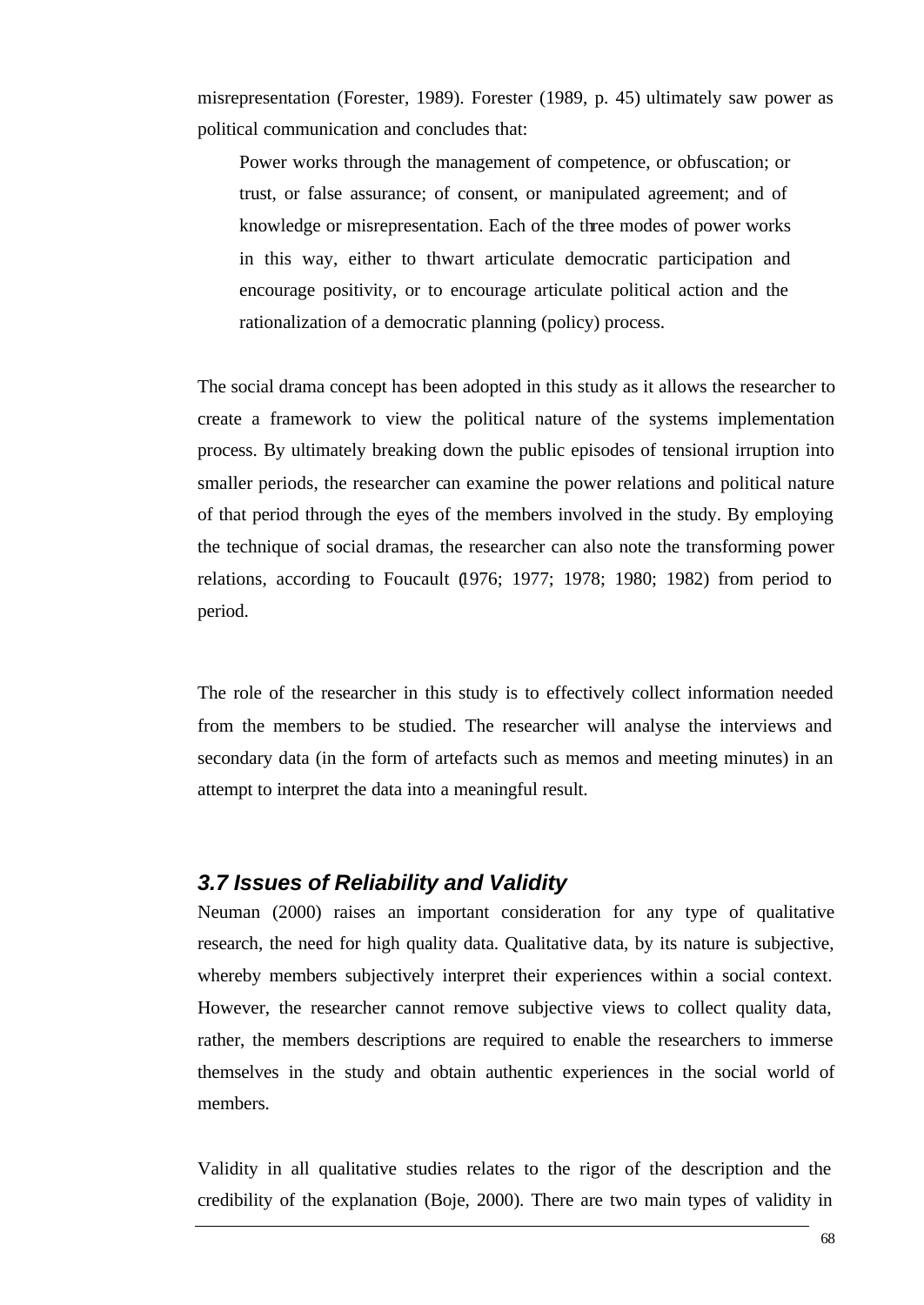case study research, internal validity and external validity. The former, internal validity, questions whether the findings or conclusions correctly map the experience. Does the research get at the substance of the story to be told? According to Trochim (2000), internal validity is only relevant in studies that try to establish a causal relationship. It is not relevant in most observational or descriptive studies, for instance, but for studies that assess the effects of social programs or interventions, internal validity is perhaps the primary consideration. The latter, external validity, questions the degree to which findings are credible and can be generalized to other settings similar to the one in which the study occurred.

According to Lincoln and Guba (1985), Kvale (1996) and Neuman (2000), there are activities that can increase the validity of a study. One such activity is prolonged engagement, the investment of sufficient time to learn the 'culture', test for misinformation introduced by distortions, either by the researcher of the members and to build trust. The researchers attempt to familiarise themselves with the members of the implementation team, and speak in the terminology that members would be familiar with, such as discussing previous systems and particular acronyms. Interviews were also conducted at a time that was suitable for them, and in an environment that was familiar to the member being interviewed, typically their office. This made the member feel comfortable and encouraged them to discuss their role and the story of the selection and implementation of the enterprise-wide learning management system at Deakin University.

The other activity performed to increase the validity of a study is through member checks (Neuman, 2000). This activity ensures that members are given the opportunity to provide the ability to dispute or add their own truth to the findings derived from the study by the researcher, and challenge what are perceived to be wrong interpretations. Two member checks were performed in this study. When members of the implementation team were approached, a consent form and plain language statement was given. This informed members of the objectives of the study and addressed any ethical issues. Members were also asked if the researcher could tape record the interviews, which would then be transcribed. The first member check involved the researcher sending each member a copy of the transcript of each interview as soon as it had been transcribed. This allowed members to change their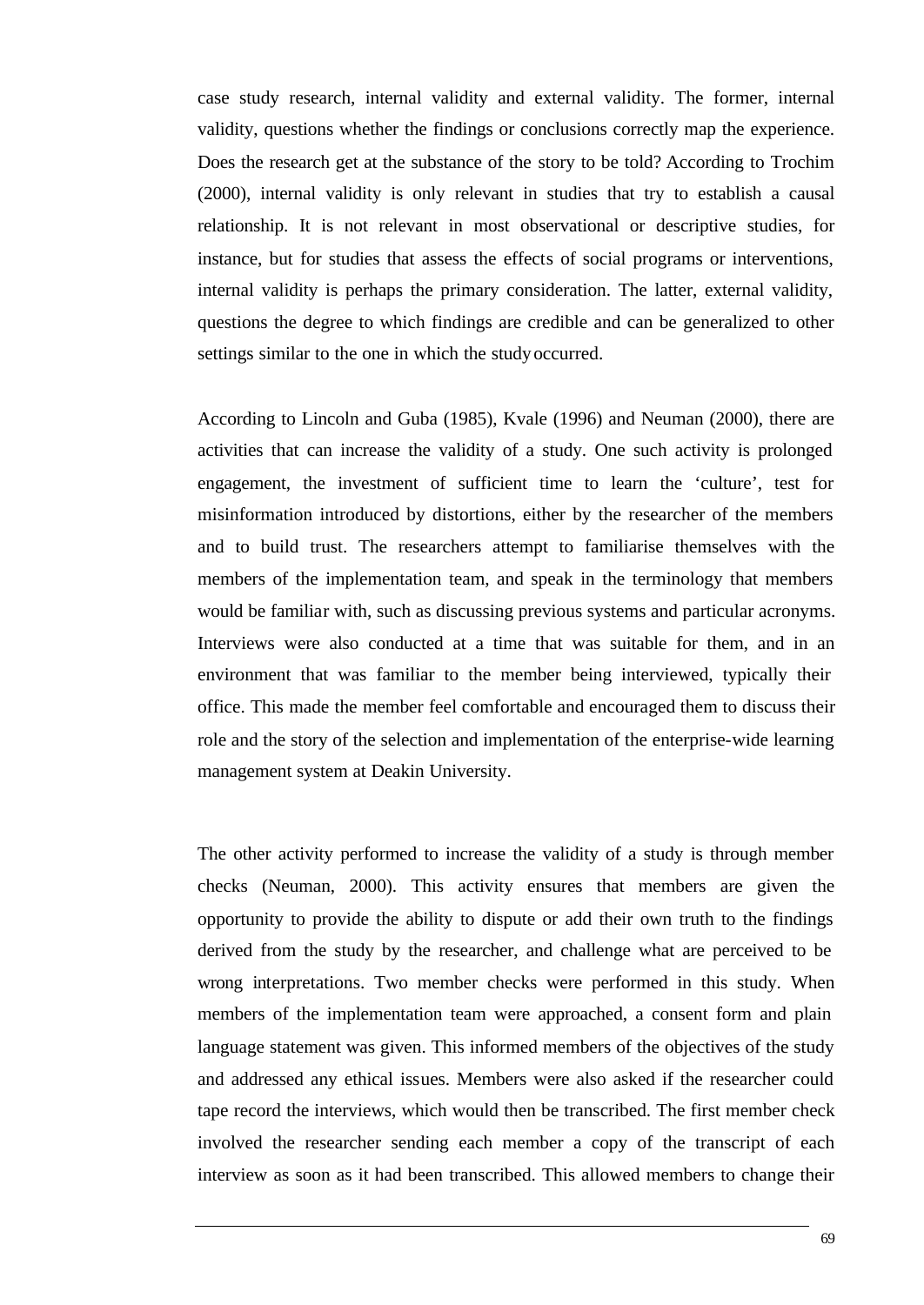transcript if desired, including typographical errors and errors by the researcher misinterpreting the recording of the interview. The second member check was performed at the completion of the results chapter. This involved the researcher sending each member a copy of chapters 4, 5 and 6 allowing members the opportunity to provide more information, and specifically, their side of the story or truth to anything that they may have said that the researcher took in the wrong context, or provide further information that is relevant to the case study. Changes resulting from the member checks were minimal and typically involved the researcher fixing small typographical errors, however, some members wished to add further detail to their story, providing another perspective or truth on a particular phenomenon. These changes did not affect the analysis of the story.

Issues of reliability refer to whether the findings by the researcher about the members and events are either internally or externally consistent (Neuman, 2000; Kvale, 1996). Internal consistency questions if the data given is plausible, eliminates human deception and ensures that the story given fits into a coherent picture. By interviewing seventeen members of the selection and implementation team, the researcher believed that an accurate story was given by all members, as they all gave similar accounts of the selection and implementation process of the enterprise-wide learning management system. By the time the researcher interviewed the final member, the researcher was able to recount the story of the implementation process verbatim, due to the consistency provided by the members interviewed.

External consistency refers to the ability to cross-check observations and stories given by members interviewed with other, divergent sources of data (Neuman, 2000; Kvale, 1996). The researcher used document collection as a method to supplement information given by members interviewed to verify what they had said against established and recognised documents. This increased the triangulation of the study, ensuring that the information given by members was accurate, minimising the misinformation, evasions, lies and fronts potentially given by members interviewed (Neuman, 2000; Kvale, 1996).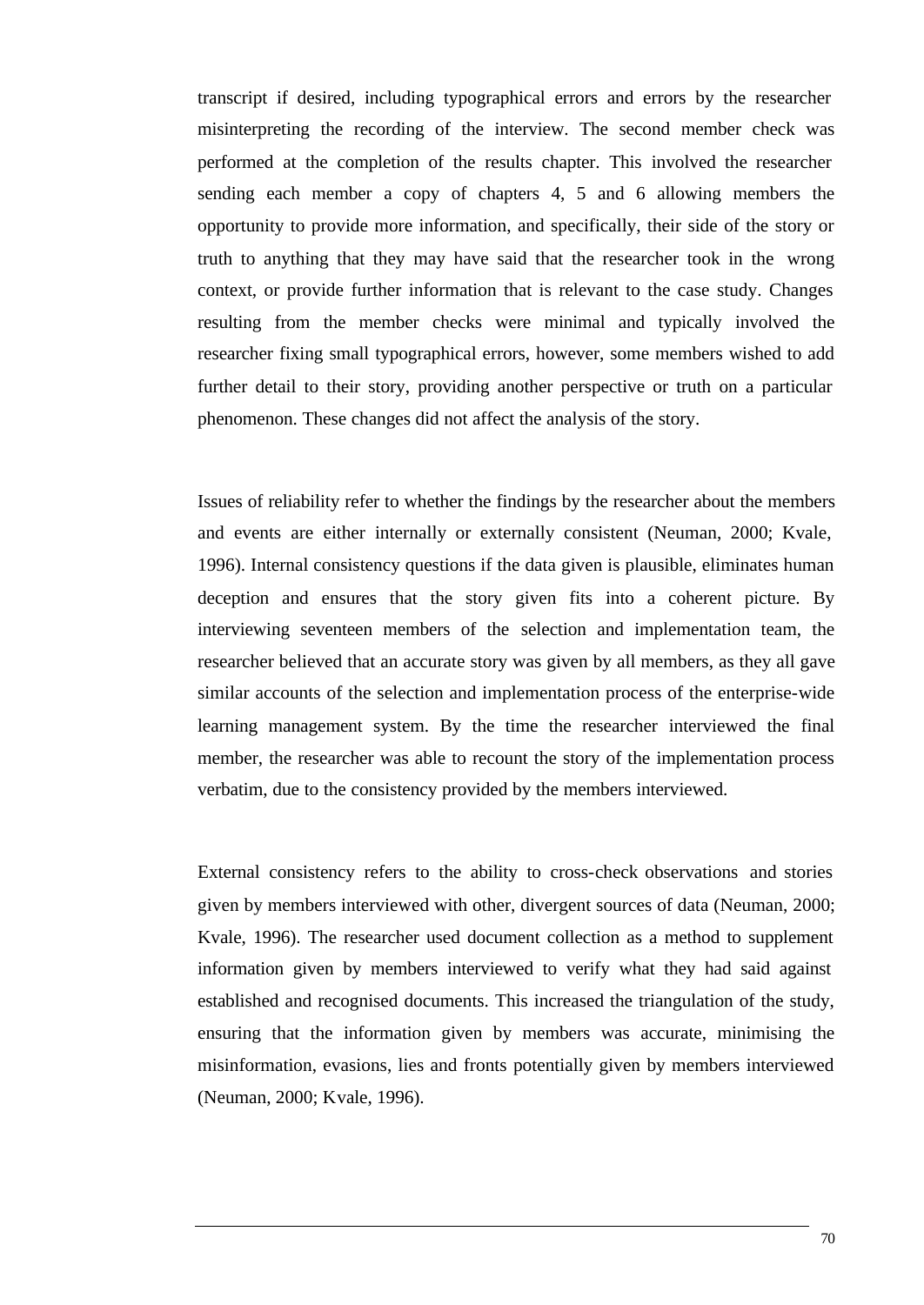#### *3.8 Summary*

This chapter has outlined the research methodology utilised in this study. A qualitative approach was adopted using critical social theory as the research epistemology. By taking such a perspective, the researcher acknowledges that the social history is created and represented by people, social actors in the systems implementation process.

A case study methodology was employed, enabling the researcher to get inside the organisation and conduct multiple interviews and document collection in order to increase the rigour and credibility of the research. This approach also enabled the researcher to describe the organisation from the members point-of-view, reducing the distance between the researcher and the members of the study. By being immersed in the organisational activities, the researcher can gain richer information as to how power relations are created and how they may transform over time for the systems implementation group.

Data was analysed using a combination of hermeneutics and discourse analysis. The researcher read the complete transcript of each interview and document before analysing the transcript for the creation and transformation of power relations within the systems implementation group. Data was initially coded into as many categories as possible focusing on the "events" as the appropriate unit of analysis (Marshall and Rossman, 1989; Creswell, 1994; Leedy, 1997). The researcher then analysed the collected data via a discourse analysis, in order to identify the hidden aspects of discourse and the power and politics involved in systems implementation.

The next chapter will further establish the context of the research as well as tell the story of the systems implementation process.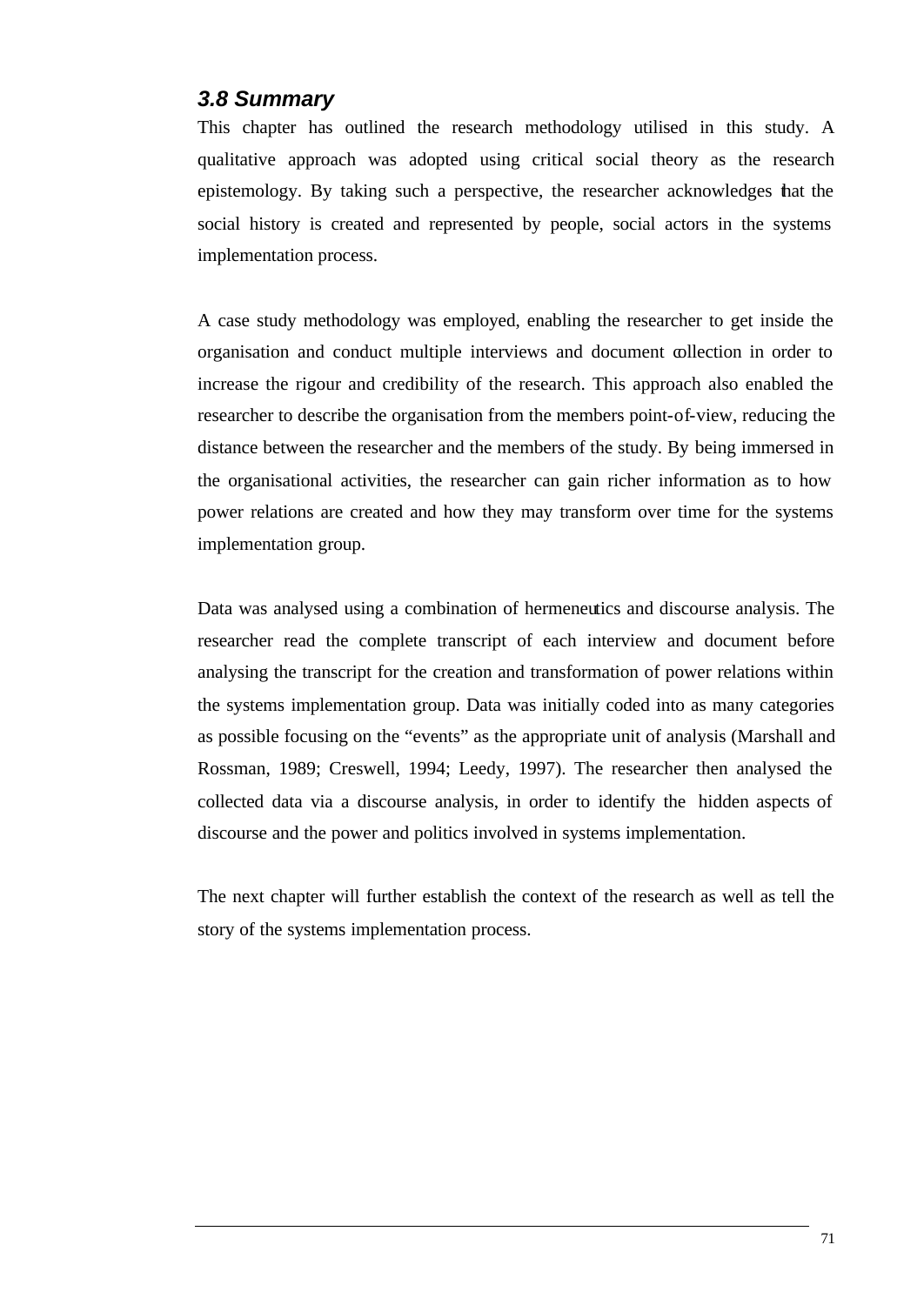# **Chapter Four – A Story of Systems Implementation – Part 1 – Precursor to the enterprise-wide learning management system**

## *4.1 Introduction*

The following chapters (Chapters 4, 5 and 6) tell a story of the implementation of an enterprise-wide learning management system (LMS) at the University of Australia. What follows in the three chapters is in the words of the implementation team, an "emotional," "complex," and "heart-breaking" story. The objective of this study is to explore the question, "how is power and politics an integral part of the systems selection and implementation process?" In order to do this, a post-structuralist view of power is adopted (Chapter 2.8 and 2.9). The observation and extraction of rich data will expose, as Foucault (1978) argues, the "complex strategical situations" that influence the system selection and implementation process, such that the realms of power, specifically the concept of power relations, are exposed. The meaning of the obvious process of systems implementation and the stages of the selection and implementation of the enterprise-wide LMS are deconstructed to expose the hegemonic nature of policy, the emancipation within discourse and the nature of resistance and power. This enables the researcher to attempt to unravel the complexity of system selection and implementation and enhance our understanding of the systems implementation process.

To avoid overwhelming the reader, the story is presented in three chapters, each relating to a major step in the implementation process. This chapter describes the lead-up to the decision to have one LMS and focuses on a number of key events, or social dramas (Chapter 3.6). These social dramas provide the focus for the chapter and relate to important aspects of the University of Australia and the use of online technologies in teaching and learning. The use of social dramas in reporting the key events of the selection and implementation of an enterprise-wide learning management system is to allow the researcher to tell a transparent and unbiased narrative as opposed to the fine details of how and why the University of Australia was established.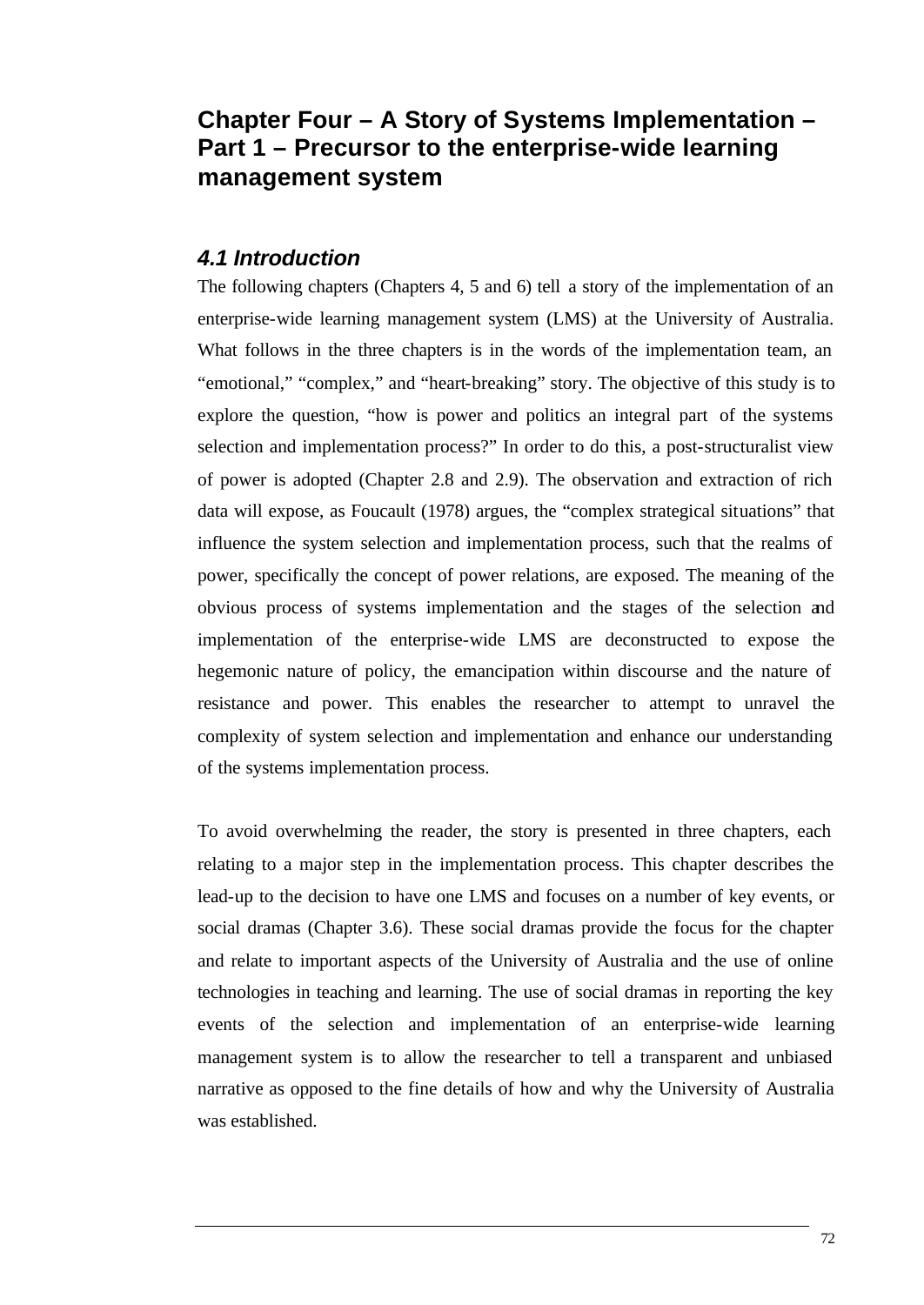Chapter 5 describes the initial conceptualisation of an enterprise LMS through to the decision. The third chapter, Chapter 6, describes the implementation of the new system. At the conclusion of each chapter, there is an analysis of the social dramas that occurred in that step of the implementation process based on the theoretical framework described in Chapter 2.9. Names of all people, places and other identifiable tags have been removed or modified in order to provide confidentiality and anonymity to the members interviewed and the organisation.

As was outlined in Chapter 3.5, sixteen face-to-face, one-on-one interviews were held with the members of the implementation team for the LMS at the University of Australia. These members came from various faculties and divisions within the university. These interviews, together with existing documents from university committees will enable the telling of this story, validating incidents highlighted in the story. The story is supplemented by the official history of the University of Australia, The True History of the University of Australia<sup>3</sup> (Stewart and Strider, 2002), and through a multitude of documents including minutes of meetings and university plans and reports. As discussed in Chapter 3.6, the story told here is the narrative of the researcher, based on the narratives given by members interviewed. Different interpretations and analysis may be obtained if this study were to be replicated by different researchers. The study of the decision made, accompanying documents and the rich data collected will enable the researcher to address the research question.

## *4.2 Background to the Case Exemplar*

l

Like most Australian universities in the 1970's, the University of Australia was created through the combination of multiple higher education institutions. The University of Australia was originally based in Rivendale<sup>4</sup>, a remote town based in the state of Hutt Peak. Many of the universities in the 1970's attempted to identify and target a niche or growing market. The University of Australia targeted distance education as being a large component of the potential students that would only grow in the future, which followed the trend of other universities.

 $3$  This is not the real title of the book or authors, which have been modified in order to preserve the anonymity of the institution, however, upon request to the authors, details can be disclosed. <sup>4</sup> As stated in Chapter 3.5, pseudonyms have been provided for all people, places and other identifiable names in order to provide anonymity of members.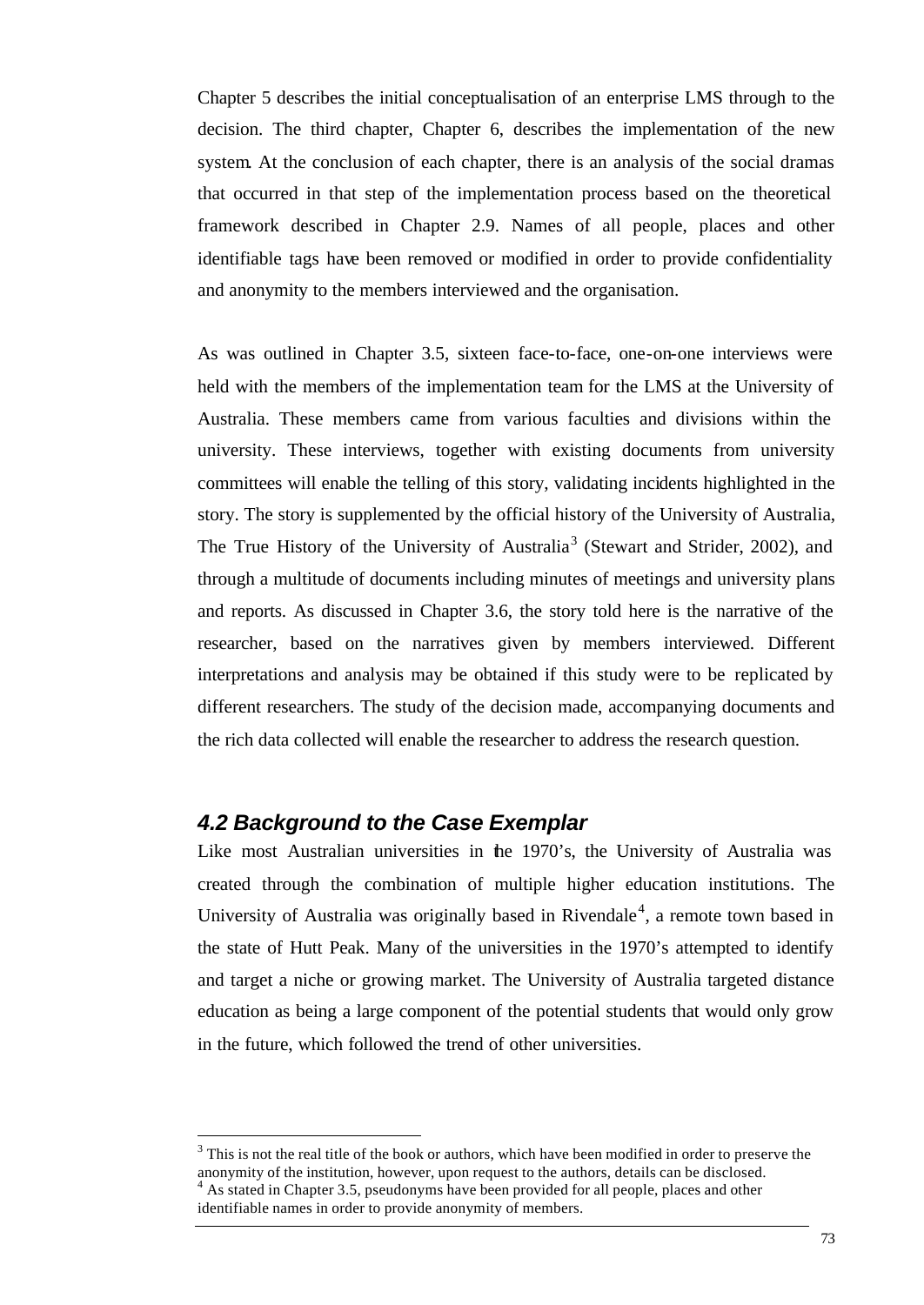The University of Australia prided itself primarily on the large number of courses and programmes offered to students studying off-campus, although there was a minor on-campus presence in the original campus. The inspiration for the delivery of distance education came from the Open University in the United Kingdom, allowing students to study on-campus or off-campus as their circumstances permitted.

In the late 1980's, the Australian Federal Government introduced a series of initiatives in an attempt to rationalise the higher education system in Australia (Australia. Dept. of Employment Education and Training, and Dawkins, 1988). Due to the high number of universities and tertiary institutions in Australia and the high number of unmet demand for higher education, the Minister for Employment, Education and Training, John Dawkins, created a policy to create a unified national system of educational providers. This initiative was referred to as the Dawkins Reforms, which forced the University of Australia to merge with two other higher education institutions in Hutt Peak. The first institution to merge with the University of Australia was the rural-based Johnsonville University. Johnsonville University had a similar focus to the University of Australia, that of off-campus students. By being based in rural Hutt Peak, and having a low number of students, it was believed by the Vice-Chancellor of the University of Australia that merging with Johnsonville University could potentially increase its market share in an already competitive environment.

The second merger under the Dawkins Reforms was with a city-based institute, the University of Erewhon. The focus of this university was much more on-campus as opposed to the off-campus focus of Johnsonville University and the University of Australia. The University of Erewhon had a high number of students compared with the merged University of Australia and therefore increased overall student numbers to over 15000 students, and increased presence by having three campuses across the state of Hutt Peak. The structure of the newly merged University of Australia can be seen in Figure 4.1.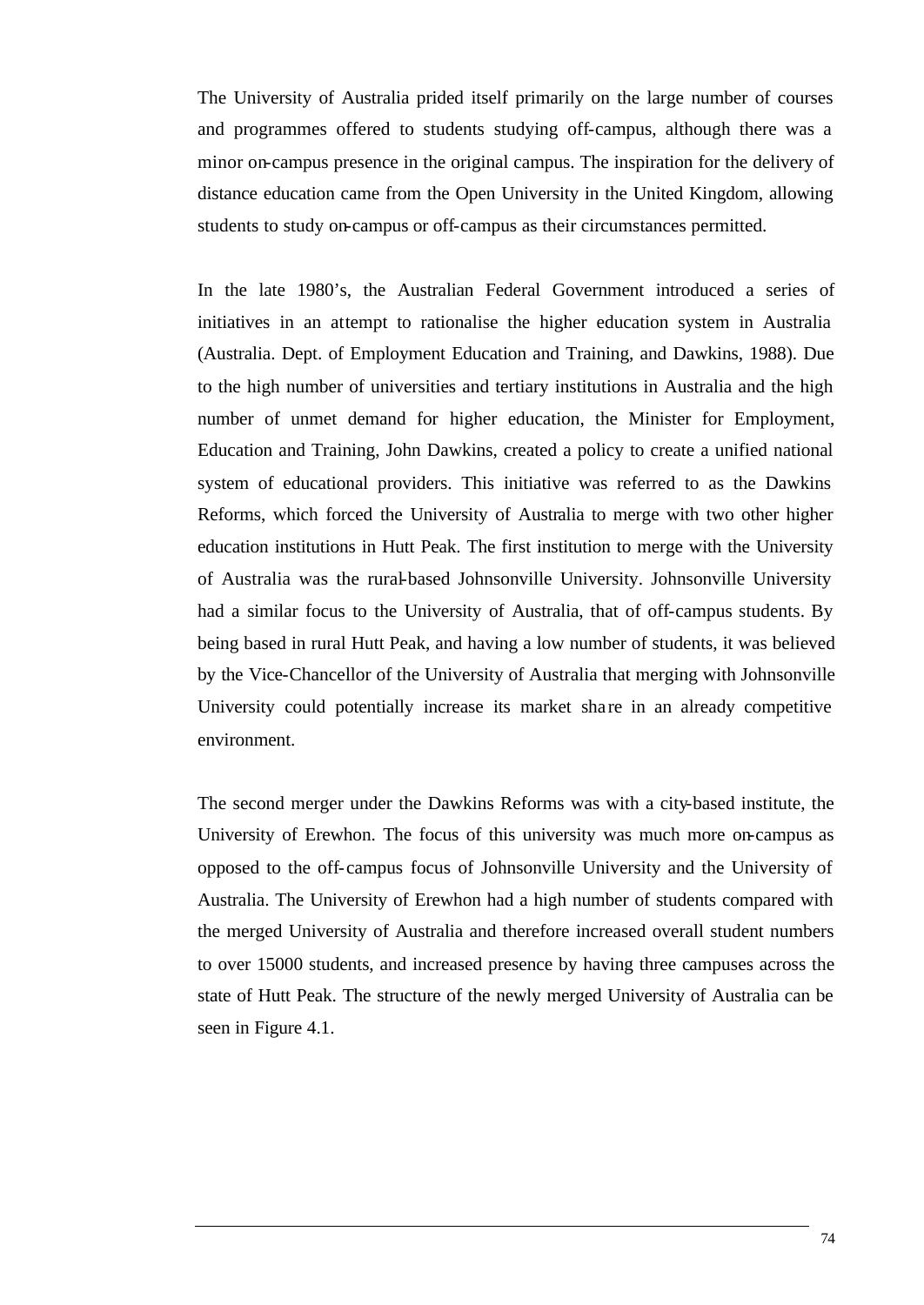

Figure 4.1: The structure of the University of Australia after the mergers with the University of Erewhon and Johnsonville University.

A Senior Executive committee sits at the top of the decision-making structure and consists of the Vice-Chancellor, the Deputy Vice-Chancellor who is responsible for academic aspects of the university, the Vice-President who is responsible for the administrative aspects of the university, and the Pro Vice-Chancellor, who is responsible for the research aspects of the university. Each senior member of the university is responsible for and oversees issues pertaining to their particular focus of the university. In other words, the Deputy Vice-Chancellor oversees academic issues in the faculties, the library, the Division of Communications and the Division of Course Development. The Vice-President is responsible for the Division of Administrative Services, the Division of Information Technology, the Division of Buildings and Ground Services, the Division of Financial and Business Services, the Division of Human Resource Services and Division of Campus and Student Services.

One outcome of the mergers was the development of conflict between the campuses. When Johnsonville University and the University of Australia merged, there were no problems because both campuses had been involved with distance education and knew what was involved. However, once the University of Erewhon merger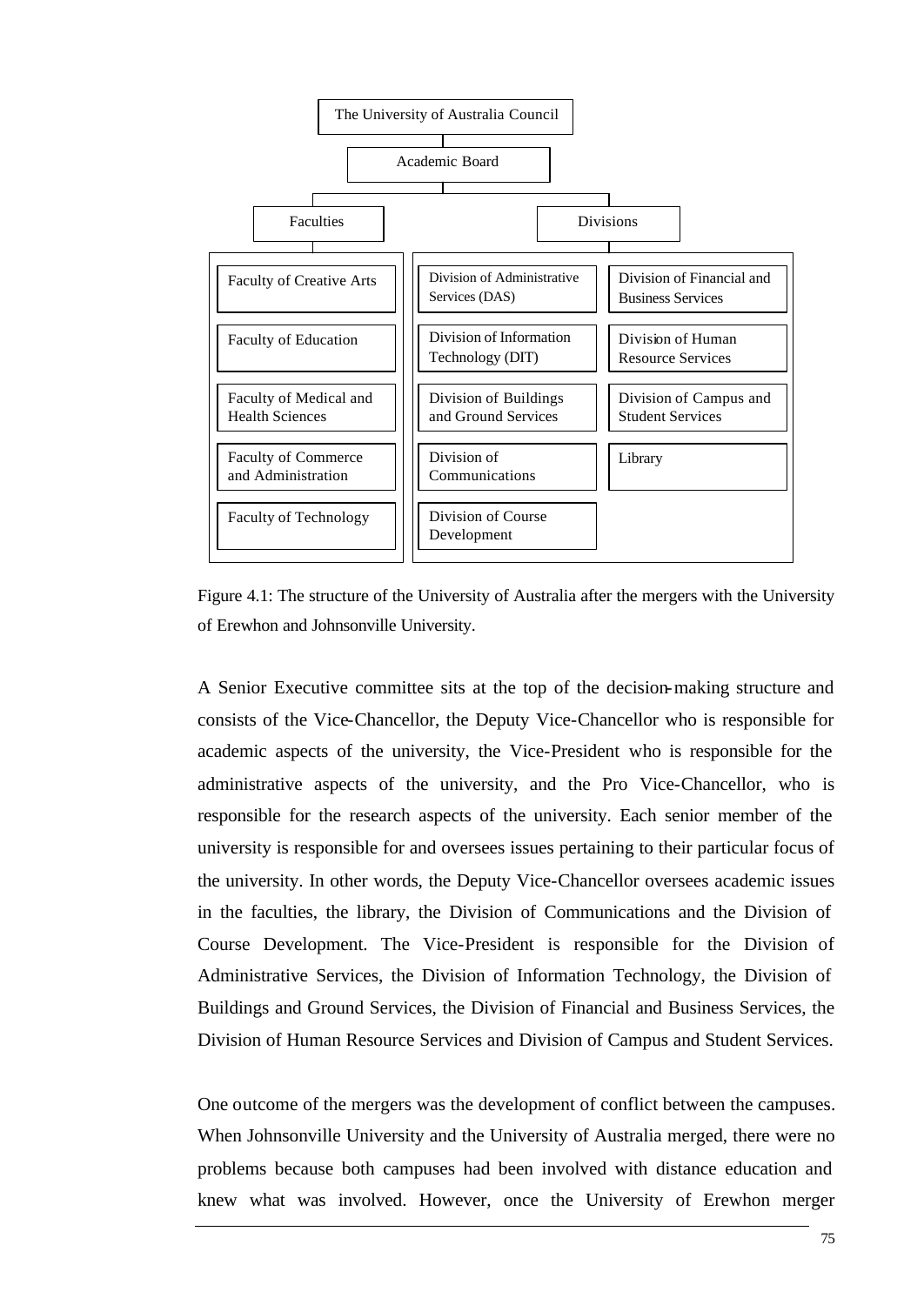occurred, there was resentment by the University of Australia and Johnsonville University, as the University of Erewhon was solely an on-campus provider and had more students than the other campuses. The University of Erewhon was a strong advocate of, and pushed for more on-campus classes as that had been their focus, as opposed to the off-campus based University of Australia and Johnsonville University, who were still focusing on and driving off-campus classes. In discussing the mergers, Paul, a Lecturer in the Faculty of Commerce and Administration based in Rivendale, believed that the merger between the University of Australian and Johnsonville University was beneficial to both institutions as "*we were both distance education providers, so we had common goals and common views.*"

According to a number of members interviewed (Rose, Paul, Elisabeth, Peter), academics were divided into those who contributed to the promotion of distance education and those who continued focusing on the low number of on-campus students. Members of the university were divided into the two different teaching methods – those who believed that on-campus students were more important than the off-campus students, and vice versa – which mirrored the focus of the mergers, with those from the University of Erewhon promoting on-campus education and the other universities promoting distance education.

Many members from the different campuses believe that there are still remnants of the strong campus identity, affecting the way that units are taught, either on-campus or off-campus (Rose, Paul, Peter, Elizabeth). From the interviews, it became apparent that members from the former University of Australia and former Johnsonville University believed that the University of Erewhon staff still did not take distance education as seriously as the other campuses, primarily on the basis that the University of Erewhon had the highest number of on-campus students and had no history of any distance education provision.

The legacy left by the first Vice-Chancellor of focusing on distance education drove the strategic plan, with the university providing large numbers of courses and programmes via distance education. Academic staff, either those supporting distance education or not, had to develop units for off-campus students. Four of the five faculties were largely involved in distance education. The push for more distance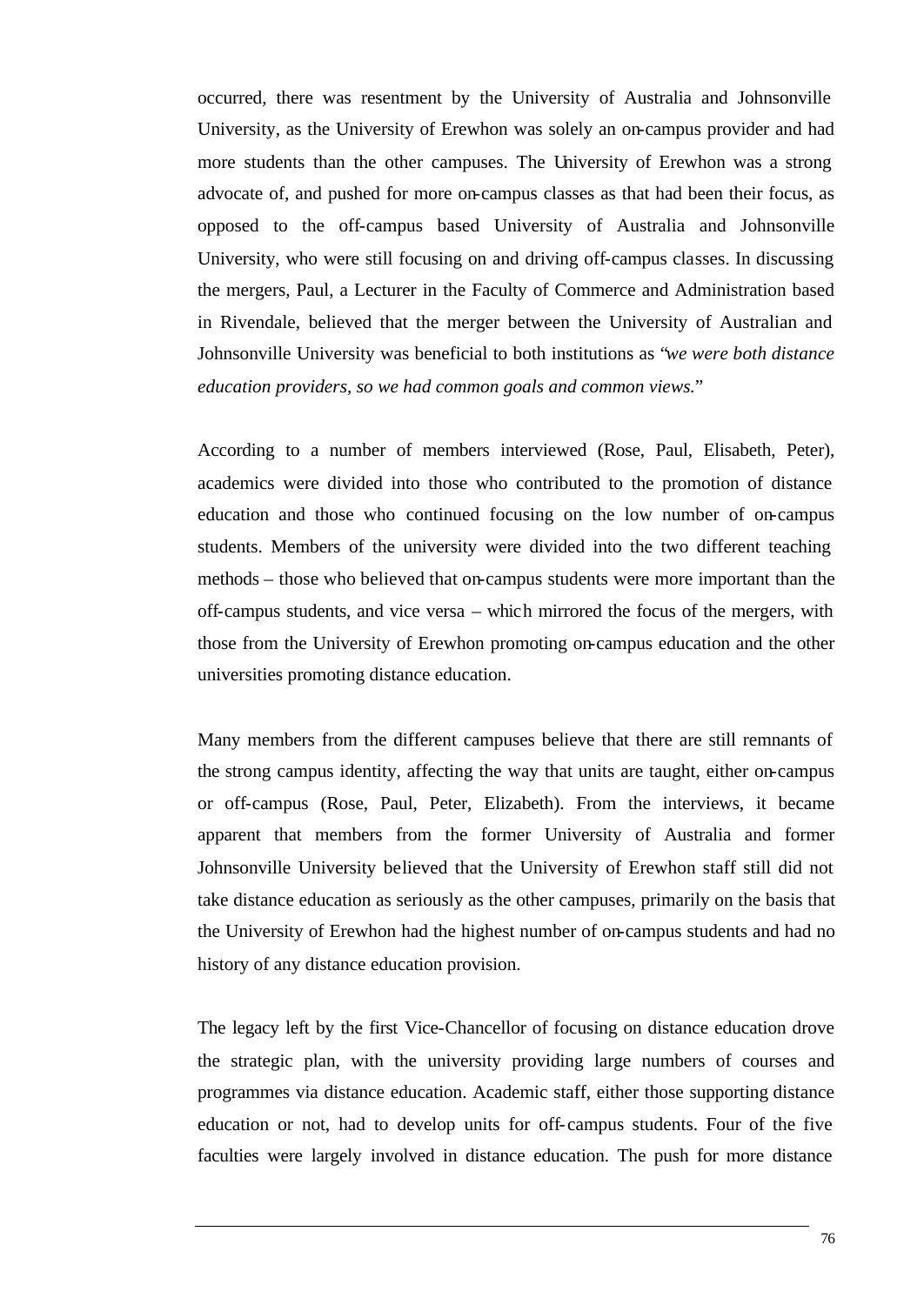education in courses and programmes continued throughout the 1980's, continuing the focus of distance education in the University of Australia.

The delivery of distance education was primarily by print-based materials, which concerned the distance education supporters, as there were other Australian-based universities experimenting with '*teletutorials*', the ability to conduct a tutorial with multiple students and an academic staff member via telephones. The University of Australia therefore borrowed the ideas of the Australian universities and the Open University of the United Kingdom, offering teletutorials in conjunction with printbased and non-print-based methods such as audio and video-recordings. The University of Australia was now experimenting with other forms of providing distance education in order to supplement the commonly-used print-based materials.

In summary, what occurred in the early years of the University of Australia was a focus on off-campus students. Under Government policy, the University of Australia was forced to merge with another off-campus focused university and a large oncampus provider of tertiary education. This created tensions amongst staff members and divided members of the university into those that supported distance education and those that focused on the larger on-campus cohort. However, through cooperation with experimentation of technologies for distance education by the Open University of the United Kingdom and other Australian universities, the Vice Chancellor incorporated the use of technologies such as teletutorials and audio- and video-recordings into the strategic plan of the university to extend the educational value of the existing print-based materials.

## *4.3 Early Learning Management Systems*

In the early 1990's, members of the university experimenting with online technologies became concerned that the University of Australia was "*being stereotyped as a predominately print-based operation*" (Peter). Their belief was that despite the University of Australia having a large off-campus cohort, these students were primarily being served with print-based material, with few units having access to the teletutorials. Another supporter of online technologies, Rose, highlighted the issue off-campus students faced when only using print-based material to study. She said, "*when you're a distance education university, there is no attempt to improve the retention rate of remote students, who can be isolated in a big country and global*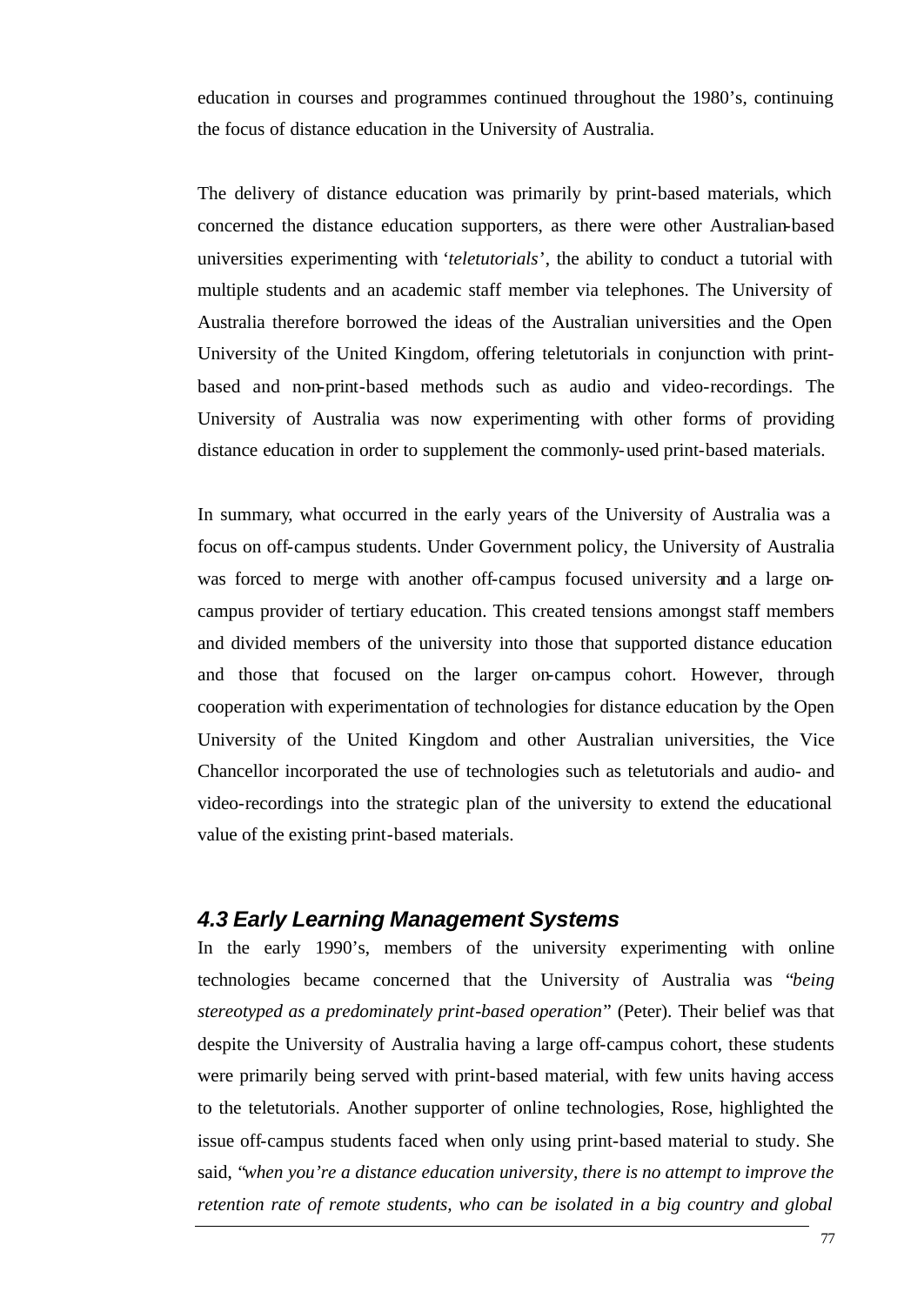*context. They* [the off-campus students] *experience a lack of social support and the provision of traditional student services is problematic.*" The advocates of online learning argued that there was little communication with fellow classmates and with teaching staff, apart from using the telephone. They believed that the off-campus students felt isolated as they were essentially studying by themselves. Numbers reflected this sentiment as there was a tendency for off-campus students to withdraw from their studies.

Paul, another supporter of online teaching, from the Faculty of Commerce and Administration, further added that "*the major need was for collaborative learning, to be able to communicate, because that's what the students don't get in print. The distance education correspondent's work alone, there's no contact with anybody.*" There was a perceived need by those experimenting with online teaching that the University of Australia needed to have a communication channel, where students (particularly, but not necessarily restricted to, off-campus students) could talk synchronously or asynchronously and have a sense of belonging to the University of Australia in a classroom environment, interacting with fellow class members and reducing the distance remote students often felt.

The first online learning management system (LMS) originated as a local development inside the largest faculty in the university, the Faculty of Commerce and Administration. This system was known as the ETS (Electronic Tutorial System) and was a Unix-based, text-oriented system that provided dial-in network access to email, bulletin boards, the University of Australia library catalogue, and to an online book ordering service. The ETS was an online text-based system housed on the University of Australia's central computers and accessed via terminal emulation software. The ETS was developed in an attempt to bridge the gap between oncampus and off-campus students, reducing the isolation that off-campus students felt.

Over time, the ETS was refined and additional services were added, enabling tailored versions to be implemented to support other units, both undergraduate and postgraduate, across the university, such as Engineering, Education, Work Place Education, Psychology and Instructional Design. The ETS, according to the Professor of Online Learning, Elizabeth Reeder, was never a university-wide initiative and as a result never received recurrent funding. Instead, what sustained the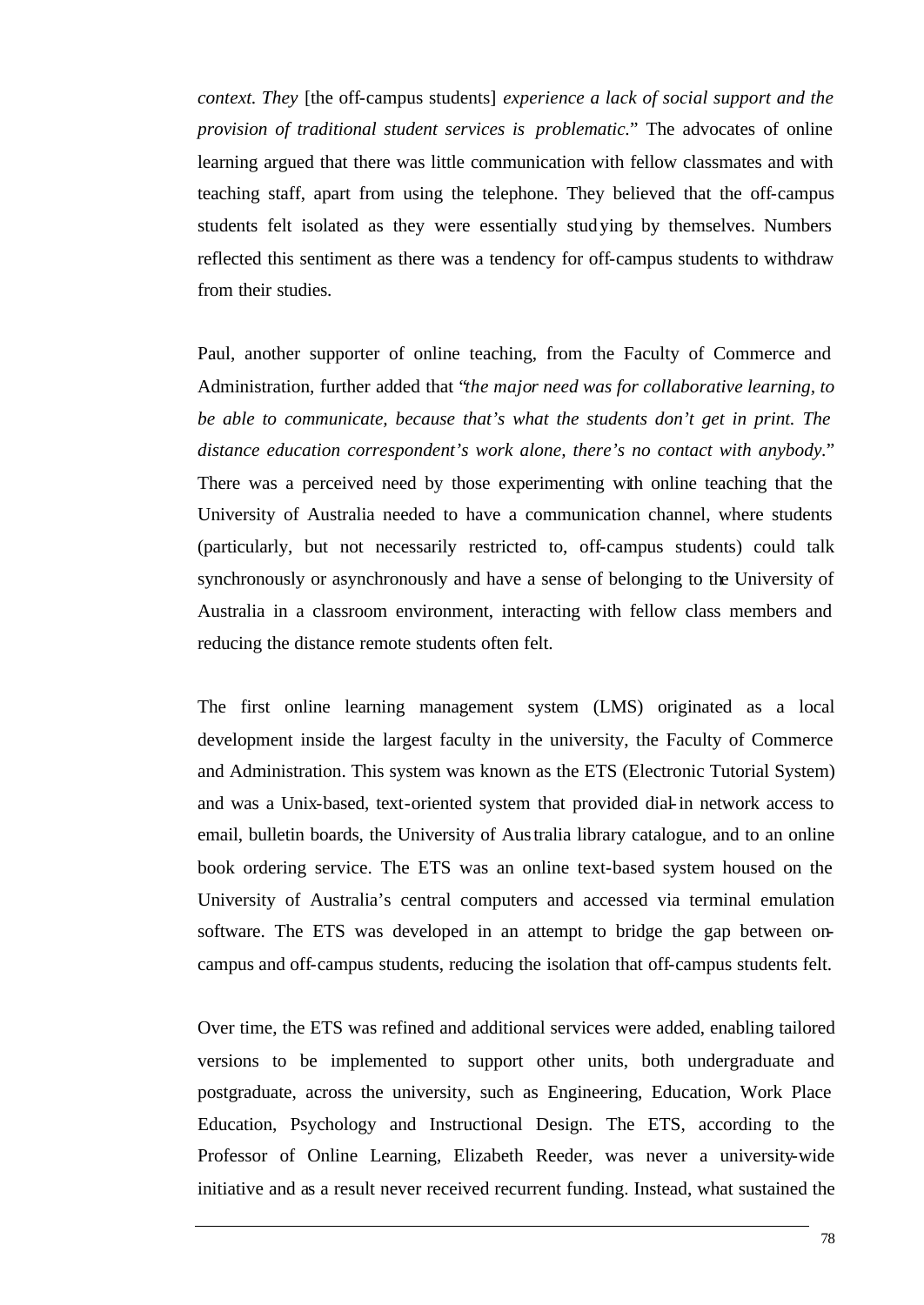use of the ETS was the experimentation and enthusiasm of users of distance education technologies, primarily in the Faculty of Commerce and Administration and the Department of Teaching and Learning Development. By doing this supporters of online teaching were now able to promote their skill-set in helping the University of Australia enhance the current print-based method of teaching offcampus students.

Users, both students and academic staff, found the text-based interface difficult to use and often dropped out of tutorials due to the speed of modems. Paul revealed that the ETS "*was pretty flaky in those days with modems…if it dropped out after you're halfway through a big message, you lost the lot…it was frustrating.*" Rose recalled that the system was "*pretty primitive…it took pretty dedicated people using pretty slow modems to use it.*" Although there was initiative to develop electronic systems within the university, the technologies were antiquated, often causing more frustration for developers than bringing the off-campus and on-campus students together.

In the mid-1990's, online LMS technologies started to develop. Groups within the university using the ETS were becoming more interested in using the Internet and the World Wide Web as a potential method of teaching rather than just the Unix-based command system. One particular group leading the development of online technologies for teaching and learning was the Department of Teaching and Learning Development, a sub-unit within the Division of Course Development. The Head of the Department of Teaching and Learning Development reported to the Director of the Division of Course Development, who in turn reported to the Deputy Vice-Chancellor, who oversaw the development of online technologies for teaching and learning.

The Head of the Department of Teaching and Learning Development, Peter, claimed that their department was responsible for educational development of courses, professional development and training with the new technologies of the time, and research and evaluation on the impact of these technologies. It was through this development and the demonstrations to academic staff that members of the university "*started to see the rise of the web and web-based applications being the future, not necessarily only stand-alone applications*" (Peter). There was recognition that the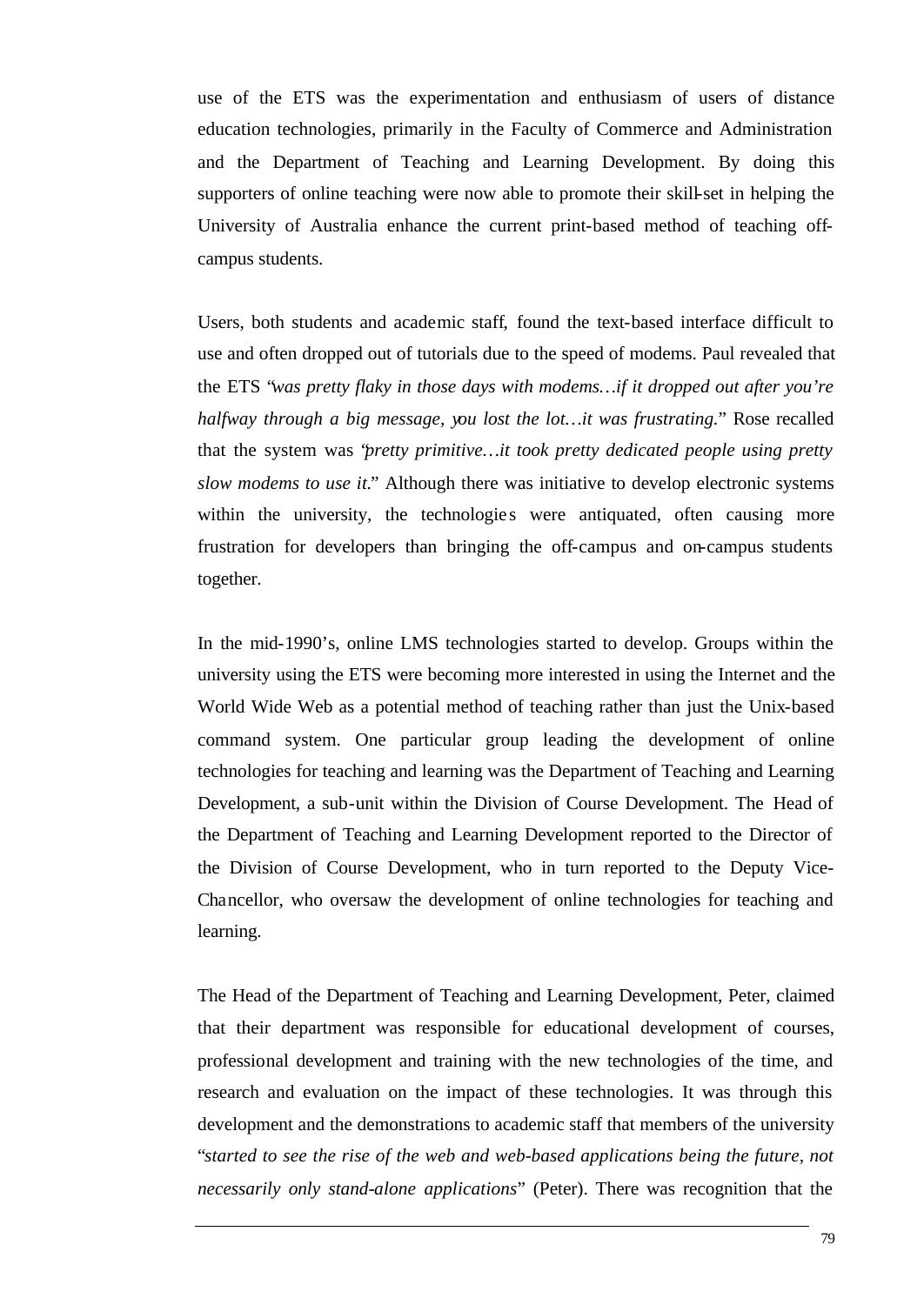Internet could be a worthwhile tool to help reduce the negative effects of distance often experienced by off-campus students and the issues involved with ETS. Under the guidance of the Deputy Vice-Chancellor, the Department of Teaching and Learning Development, started to undertake a significant amount of web-based development.

It was at this time that differences and tensions emerged between the Department of Teaching and Learning Development and the Division of IT. The Division of IT staff were developing a student record information system to be used in the university and were concerned about the technological aspects of that system. Decisions were made solely by the Division of IT, which affected other divisions and other systems that would be implemented in the future. According to Peter, the Division of IT "*determined, amongst themselves, that databases were to be developed in Oracle.*"

The decision for databases to be developed in Oracle was made by the Division of IT and "*related to an earlier decision* [by the Division of IT] *to support the Unix operating system, which included Sun Solaris and Oracle for database systems*" (Martin). This decision was also influenced by the Vice-President, who controlled the administrative aspects of the University of Australia, and oversaw the Division of IT. The Vice-President believed that Australian universities were moving towards a centralised structure, and that the University of Australia should move in the same direction in an attempt to work more efficiently and effectively, and be more competitive compared the other Australian universities (Sebastian). Through making this decision, it was made clear by the Division of IT that Windows-based systems would not be supported. This impacted on any system using Microsoft Windows environments and systems using Microsoft infrastructure, such as the Microsoft email system, the Microsoft web server and the Microsoft database. The Unix/Oracle decision altered the teaching and learning aspect within the University of Australia as various schools had internally developed requirements to be able to teach via Microsoft technologies.

This decision to move towards a centralised system was made purely on technological grounds by the Vice-President and the Head of the Division of IT. In providing reasoning for this technological focus, the Head of the Division of IT, Sebastion, saw that they had to "*ensure that whatever product we acquired would*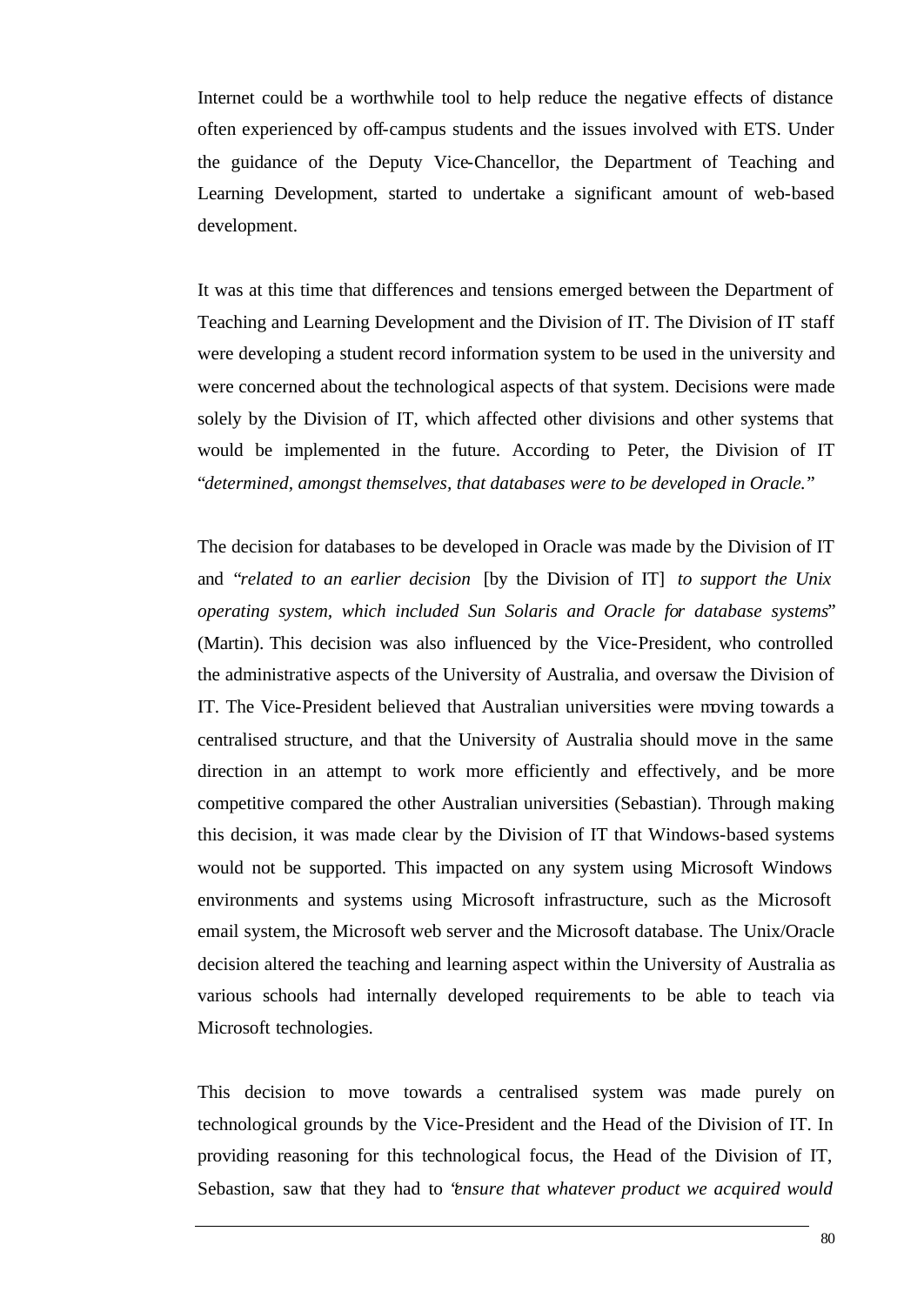*run on a technology that is in line with our key strategic direction. The functional requirements from a teaching and learning perspective is not my core competence and I am more than happy to leave it to staff with responsibilities in those areas. I'd rather be respected for what we are good in, don't tell me how to run IT, and I won't tell you how to run the teaching and learning.*" The Division of IT claimed that they were only responsible for monitoring the technologies used in the University of Australia. This claim neglected the use of technology in teaching and learning. As a result, decisions about technology that affected the teaching and learning inside the university were made apparently with little or no consultation, leading to what some interviewees saw as potentially poor decisions that could seriously affect teaching and learning inside the University of Australia.

Furthermore, the Head of the Division of IT noted that "*the Division of IT's role is purely about the IT infrastructure, that is, from the outside looking in. It's the IT network infrastructure, the microwave, the optical fibre, right down to what students and staff receive on their desktop.*" By policy, the Division of IT supports hardware or software. Through this policy, it was expected that, all divisions would be responsible for the data inside databases and other applications. Furthermore, as the Division of IT were concerned only with the technological infrastructure of the university, they had not considered, it seems, the implications for teaching and learning of the decision to use Oracle to develop systems (cf Winner, 1986; 1992).

In talking with the Head of the Department of Teaching and Learning Development, Peter claimed that his department started developing applications via the Internet and the World Wide Web to help provide and support the distance education programs. In this development phase, it was claimed by Peter that there was little input from the Division of IT. As there was little communication between the two divisions, the Department of Teaching and Learning Development believed that they "*pragmatically went with the full suite of Microsoft development tools as these tools were currently available within the university*" (Peter). The Department of Teaching and Learning Development therefore thought that they were right in choosing the Microsoft development tools as these tools were available and accessible. The Department of Teaching and Learning Development claimed that they were not aware that the Division of IT had made the decision to build systems and applications only with Oracle.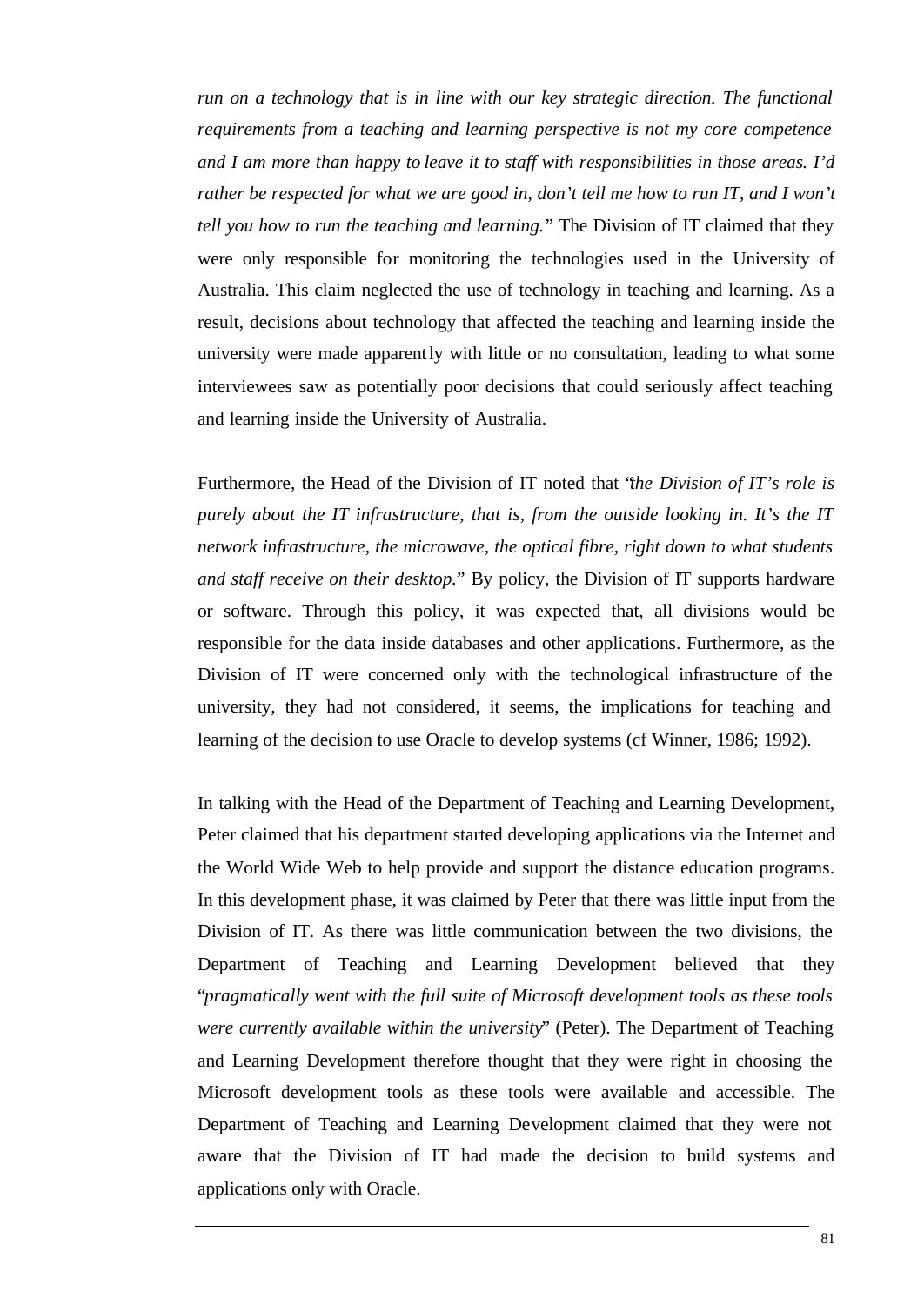Once the decision by the Division of IT about the use of Oracle databases was announced, the Department of Teaching and Learning Development then tried to "*negotiate with the Division of IT around open data connections…gaining access to Oracle to link in the database used for teaching and learning applications to the student record information system*" (Peter). However, this proved to be difficult. "*The Division of IT started to argue that although they controlled the infrastructure, they didn't control the data and the student information system was controlled by the Division of Administrative Services* [a separate division]*. We were getting the runaround there*" (Peter). Although the link required by the Department of Teaching and Learning Development was fairly easy to create, the Division of IT , it seems, did not want to do this. They made it explicitly clear that their role was to oversee the technological infrastructure of the university. At the time, there was an apparent gap emerging between the Division of IT and the Division of Administrative Services and other divisions within the university. This gap also seems to have extended to academic users, whereby the Division of IT and the Division of Administrative Services were limiting the potential choices of academic staff.

According to the interviewees, the attitude of the Division of IT did not sit well with all other divisions of the university, except the Division of Administrative Services. Peter, from the Department of Teaching and Learning Development was still pushing for Microsoft-based systems taking the view that, although those using the Microsoft tools were traditionally "*academic individualist and hobbyist,*" there were still a large number of people interested in creating useful applications that "*work really well for them.*" However, when these people wanted to upscale their application, enabling it to work across the university, they were "*doomed to failure*" because *"the university would not accept any Microsoft solution as being part of a corporate infrastructure*" (Peter). Peter admitted that there was potential for Unix-based applications inside the university. However, based on the discussions of members interviewed, it was apparent that they believed that the Division of IT were being stubborn and controlling in terms of the decisions relating to the technologies that the University of Australia would be using for systems and applications. There was a belief at the time, expressed by many of the interviewees, that there would be many difficulties if the university decided to reject any Microsoft-based systems for teaching and learning applications.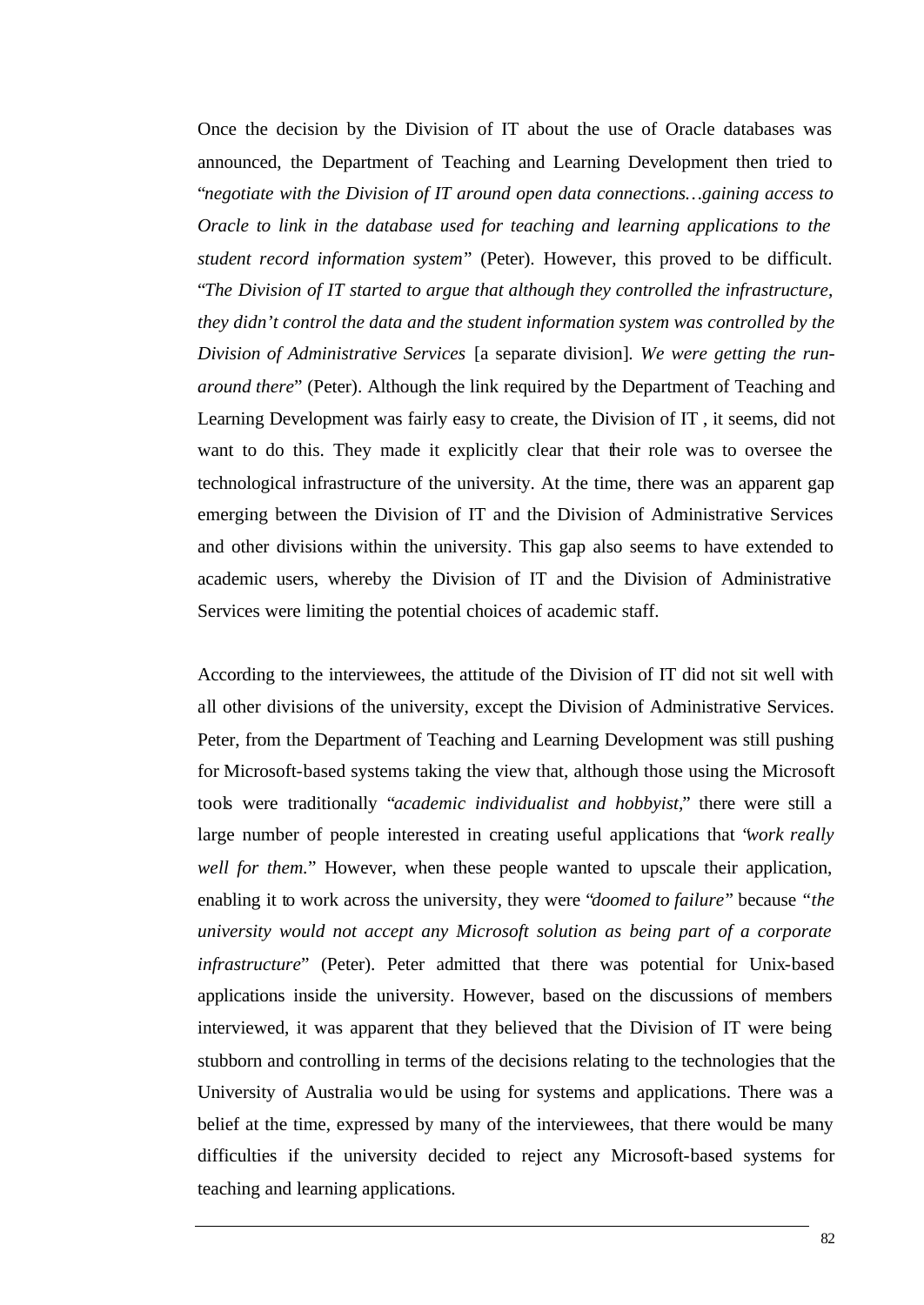As a result of the decision to develop the university's IT infrastructure in Unix/Oracle only, policy was implemented by the Vice-President and the Division of IT requiring all systems to run on Unix and Oracle (cf Winner, 1986; 1992). The impact this had on other areas of the university was fairly significant. Systems had already been built, or were in the process of being built on different platforms, such as Microsoft Windows and Mac OS. Through this policy, the developers of previously built Windows and Mac OS systems were required to modify their applications and ensure that their system could be transferable to the Oracle system. The Head of the Department of Teaching and Learning Development believed that this was a poor decision as the teaching and learning components had not been considered when the decision to use Oracle was made.

Although there was a belief by the Vice-President and the Head of the Division of IT that, by moving towards a central system, efficiency within the university would increase. However, academic staff seldom used the Oracle database. Instead, the Oracle database was utilised by the administrative divisions such as Finance, Human Resources and the Division of Administrative Services. It was apparent from the interviews that the academic staff in the university believe that there was little benefit for academic staff in this decision to select and implement systems that ran only on the Unix and Oracle platform.

Whilst the technological infrastructure debate between the Department of Teaching and Learning Development and the Division of IT was going on, the use of the ETS by academic staff spread from the Faculty of Commerce and Administration and was being used in the Faculty of Creative Arts and in some units inside the Faculty of Medical and Health Sciences. Use of the early online learning management system was starting to grow organically throughout the university. As use increased throughout the university, members within the Faculty of Commerce and Administration decided to "*see what was available commercially, because we couldn't keep up with trying to adapt and modify the ETS ourselves, and we knew it was the wrong path to go down*" (Paul). Rather than spend time and resources trying to build a system, whose use had increased exponentially, it was thought that an external company could offer a better solution that could handle the high number of users within the university.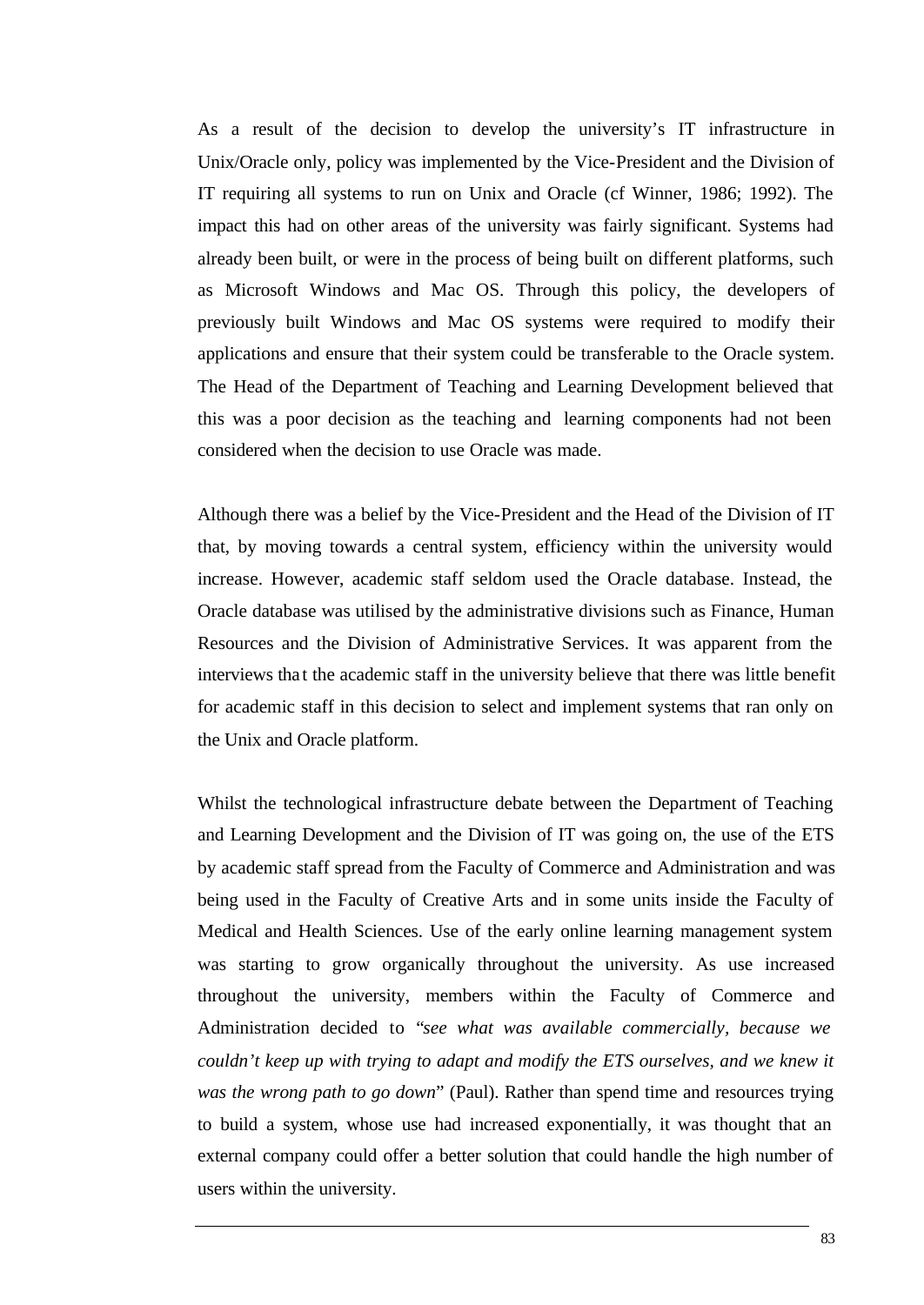In 1994, the University of Australia obtained a grant of over two million dollars from the Australia Research Council (ARC) to fund an information and communication technology enhancement program. There were four specific objectives derived from the information and communication technology enhancement program<sup>5</sup>. The first objective was to enhance and expand the telecommunications options for effective interactive teaching and learning though the development of the computer-mediated communications system, incorporating sophisticated multimedia capabilities to improve affordable access for large numbers of students. The second objective of the program was to investigate new forms of multimedia interactions with students through the use of desktop conferencing. The third objective was to extend electronic interactions with offshore students, particularly the Asia and Pacific region. The fourth objective of the information and communication technology enhancement program was to further develop computer-based LMS's for multi-platform environments, incorporating teaching and associated administrative functions.

One specific project of interest to this research was the development of a computerbased LMS. Money was allocated to the Faculty of Technology, who would acquire, adapt and implement a LMS within their faculty. According to Peter, "*the faculty trialled this in 1996-1997 and it didn't quite work. In the end, they just gave up on it.*" The interviewees reported that as the Faculty of Technology could not deliver the LMS, the Department of Teaching and Learning Development took it upon themselves to develop the LMS. However, as reported earlier, the Department of Teaching and Learning Development utilised Microsoft development tools. It was apparent from the interviews that this action had the effect of enhancing the conflict between the Department of Teaching and Learning Development and the Division of IT.

Although money was allocated to the Faculty of Technology, the remaining four faculties saw the opportunity to receive extra funding and were starting to develop or purchase and implement their own LMS, incorporating computer-based technologies to provide distance education via the Internet. The Faculty of Commerce and Administration and schools within the Faculty of Creative Arts and the Faculty of

l

 $<sup>5</sup>$  The final report of the information and communication technology enhancement program (October</sup> 1997)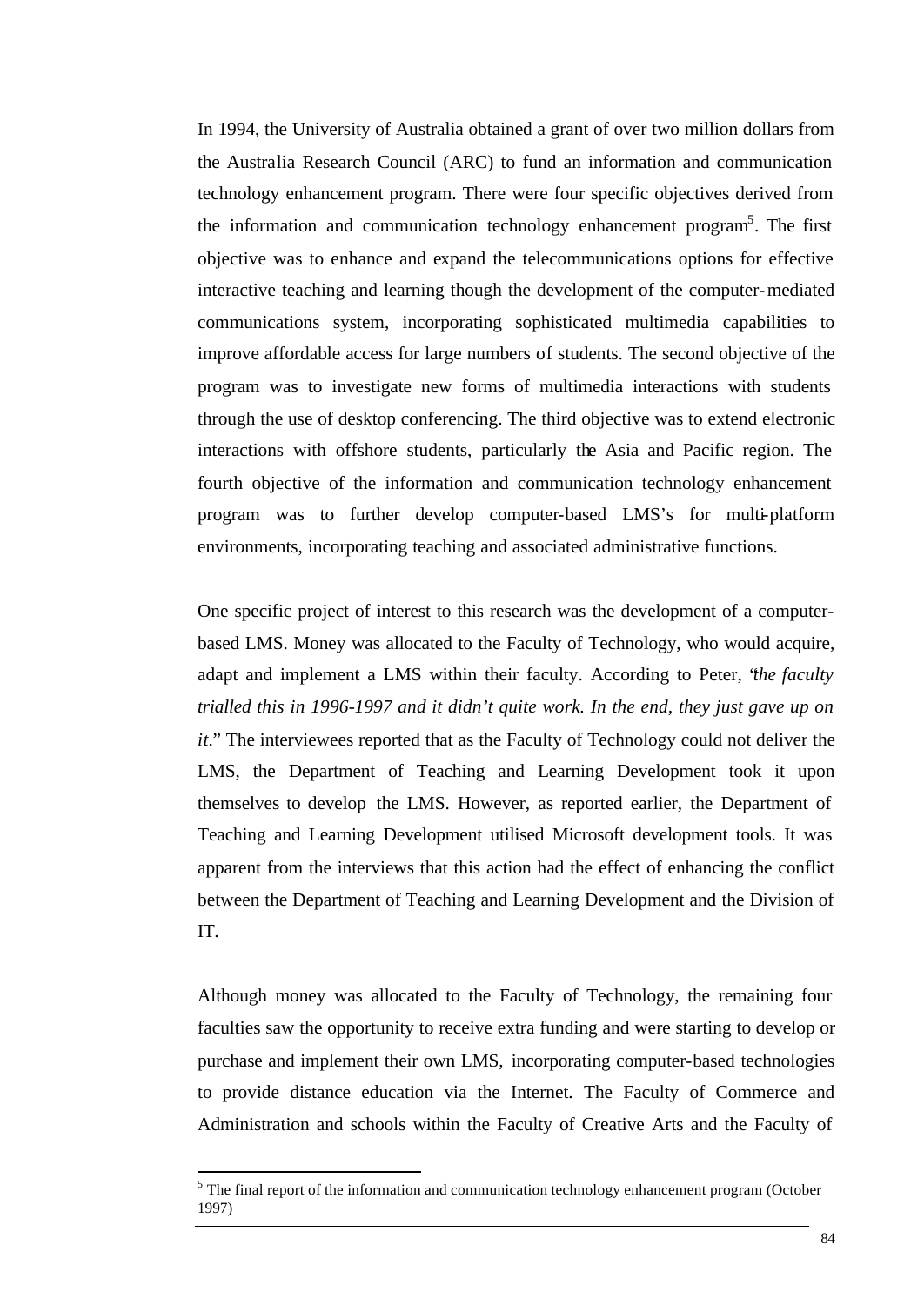Medical and Health Sciences continued using ETS. Other schools within the Faculty of Medical and Health Sciences and the Faculty of Education were using an internally developed computer-mediated communication system and internally developed websites respectively.

Because of the diverse computer-based learning management systems operating within the university, the development of technologies and the increasing complexity of the work of the Department of Teaching and Learning Development, the Senior Executive decided to restructure the department in an attempt to improve efficiency (Peter). It was decided to split the Department of Teaching and Learning Development into the Department of Teaching and Learning Resources and the Division of Academic Development (DAD). The Department of Teaching and Learning Resources was now responsible for delivering print, audio, video and printing services. The Division of Academic Development were responsible for education design, evaluation and research, technology/software development and the university's academic professional development focusing on experimenting with and developing the new educational technology agenda, specifically computer-mediated communication, computer-assisted learning, multimedia and computer managed learning systems. Both newly formed groups reported to the Deputy Vice-Chancellor.

In late 1994, the University of Australia was recognised by the Australia Federal Government for its innovative use of technology in providing distance education. This recognition was due to the advances in technology used to provide computerbased learning management systems within the university, albeit in a diverse manner with each faculty operating their own learning management system, and in some cases, different schools within each faculty running their own system. Upon receiving this recognition, the Faculty of Commerce and Administration decided to explore the commercial technologies available to enable better provision of distance education online.

As a result, the Faculty of Commerce and Administration acquired a commercial LMS, EasyTeach, in 1995. EasyTeach is an Internet communications system that provided group conferencing, email, real-time chat, a community directory and filesharing, as well as the ability to facilitate inter-group and inter-personal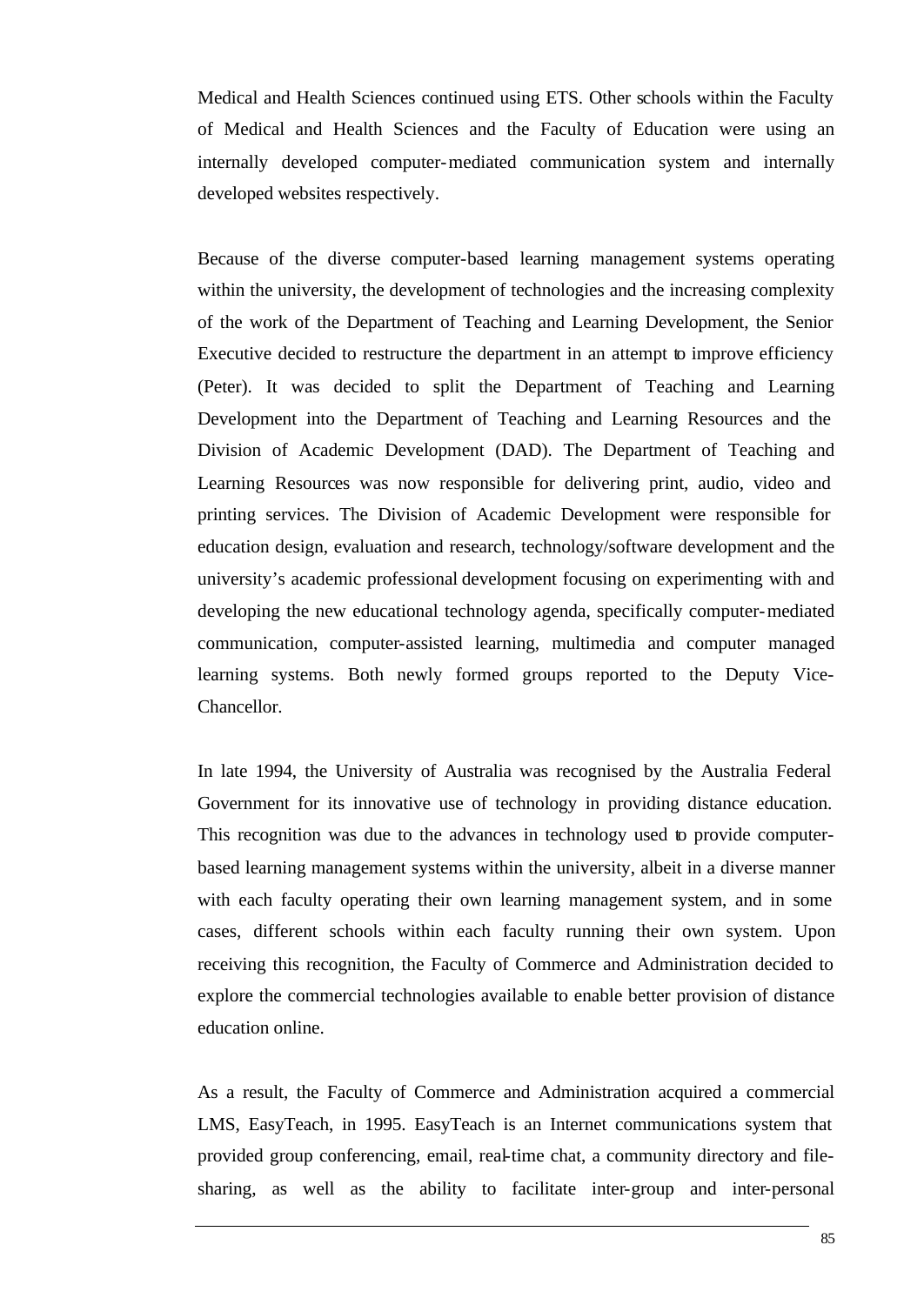communication through both messaging and real-time chat. The Professor of Online Learning added that in her view, "*this allowed the University of Australia students and staff from all around the globe to meet online and engage with peers, classrooms, services and support around the clock.*" According to many interviewees who had used this system, EasyTeach further closed the gap between on- and offcampus students, encouraging students to interact with one another, regardless of their location.

Like other online technologies used for distance education, the use of EasyTeach increased rapidly within the Faculty of Commerce and Administration as members of the faculty became aware of the capabilities of EasyTeach. Paul, a lecturer in the Faculty of Commerce and Administration, recalls, "*pretty soon we had just about all units, or major units, off-campus units, then we spread it to the BCA* [Bachelor of Commerce and Administration] *and this was a quantum leap, because nobody had tried to do it large scale.*"

Furthermore, as EasyTeach usage increased within the Faculty of Commerce and Administration, demand across the university increased. According to the interviewees, EasyTeach was receiving wide recognition across the university for its capabilities and potential in online education, and other academic staff were willing to adopt it for their units. Usage increased exponentially each year from approximately 19,700 students in 2000 to a projected  $32,000$  users in  $2003^6$ . Rose, the Desktop Publishing Manager for the Faculty of Commerce and Administration, believed that usage grew "*because it was used for a whole range of other things apart from direct teaching and learning, it was also for support for off-campus students.*" Apart from individual units having their own area in EasyTeach, there was an area dedicated to general discussions, where students could post messages and discuss anything from music through to politics, which "*all students had access to, for support and peer networking*" (Rose).

One of the advantages of using EasyTeach was that EasyTeach "*was a client server*" (Paul). Academic staff and students could essentially work offline. Users could log on, download all the necessary information, files and messages, logoff and work on

l

 $6$  The University of Australia's EasyTeach environment, Upgrade and expansion proposal 2000-2003, (Rose)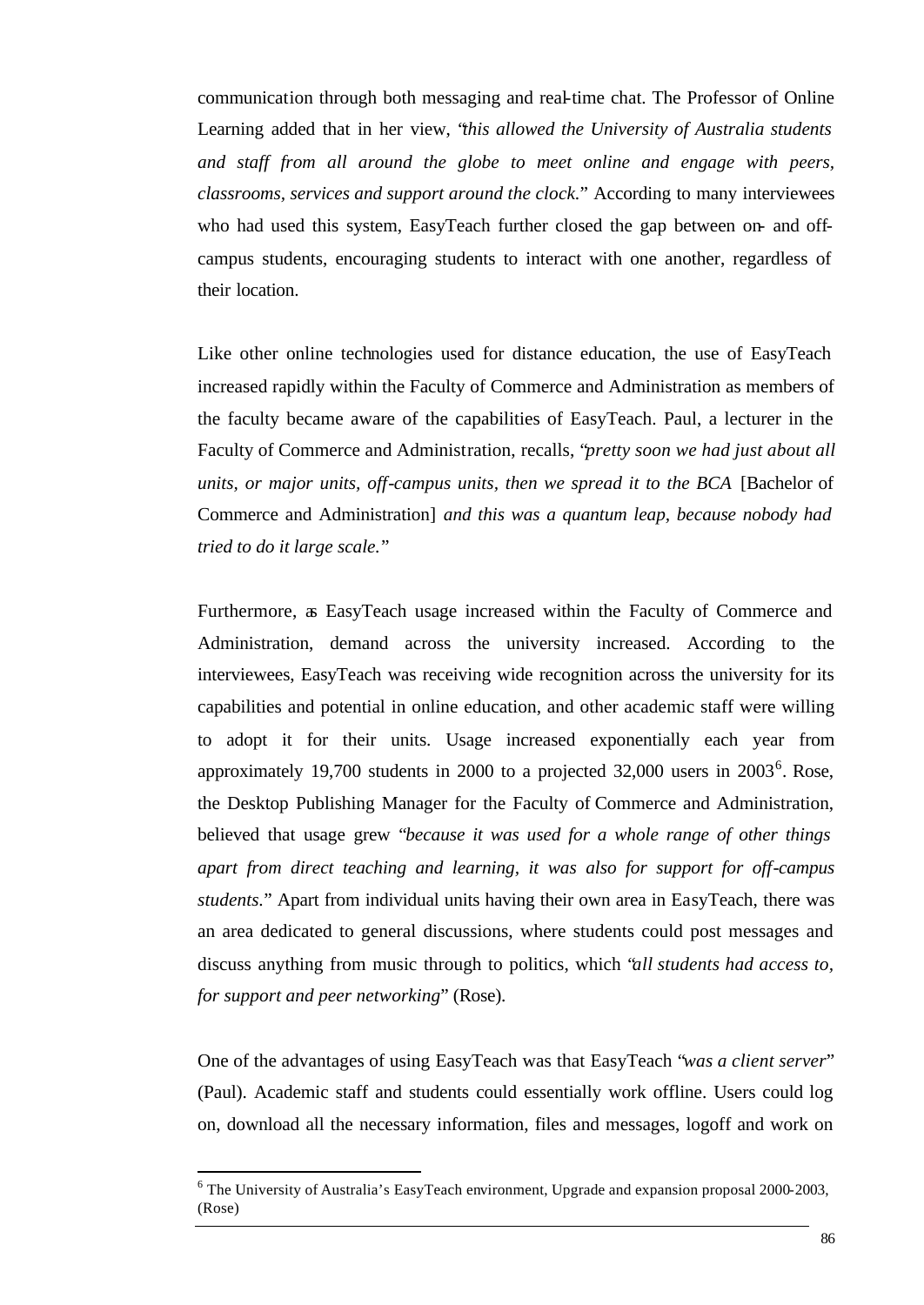their local computer. Once they had completed their work, they could log on again and upload their responses. There would be no apparent disadvantages if students had a slow connection. They could work just like an on-campus student, downloading and uploading all necessary information. According to Norma, the IT Manager for the Faculty of Commerce and Administration, the academic staff members believed that EasyTeach was "*particularly good for content. You can take a whole set of different sorts of formatted files on different protocols and just drag and drop them in.*" According to users interviewed in this study, setting up the teaching area in EasyTeach was easy to do and a matter of 'drag and drop', regardless of the operating system. Staff members found this particularly easy to do, even if they were not technologically skilled. They knew what information they had to upload and how to do it.

According to key informants, the use of EasyTeach within the university created tensions with the Division of IT. The Division of IT were not happy providing support for EasyTeach users, primarily, "*because, the technology wasn't consistent with the overall IT architecture that was the university's corporate standard*" (Helen). EasyTeach did not comply with the Unix and Oracle infrastructure as established by the Vice-President and the Division of IT, and as a result, the Head of the Division of IT claimed that EasyTeach was quite unstable. The Head of the Division of IT said that as a result they reduced the support for the use of EasyTeach across the University, primarily because "*the Division of IT were being forced to support EasyTeach in an environment that did not suit them*" (Helen).

The use of online technologies for teaching and learning began in an attempt to supplement the large amount of print-based materials used to support off-campus students in their studies. The academic and support staff believed that the use of online technologies for teaching and learning would minimise the isolation of offcampus students. The interviewees noted that various groups of academics within the university were developing their own systems in an attempt to solve this issue. This in turn, it was revealed, created tensions amongst divisions, departments and faculties. The Division of IT, working with the Vice-President, promoted the policy requiring all systems in the university to operate on a Unix and Oracle infrastructure. Apparently, departments and faculties were not consulted in this decision and continued to develop systems on different platforms.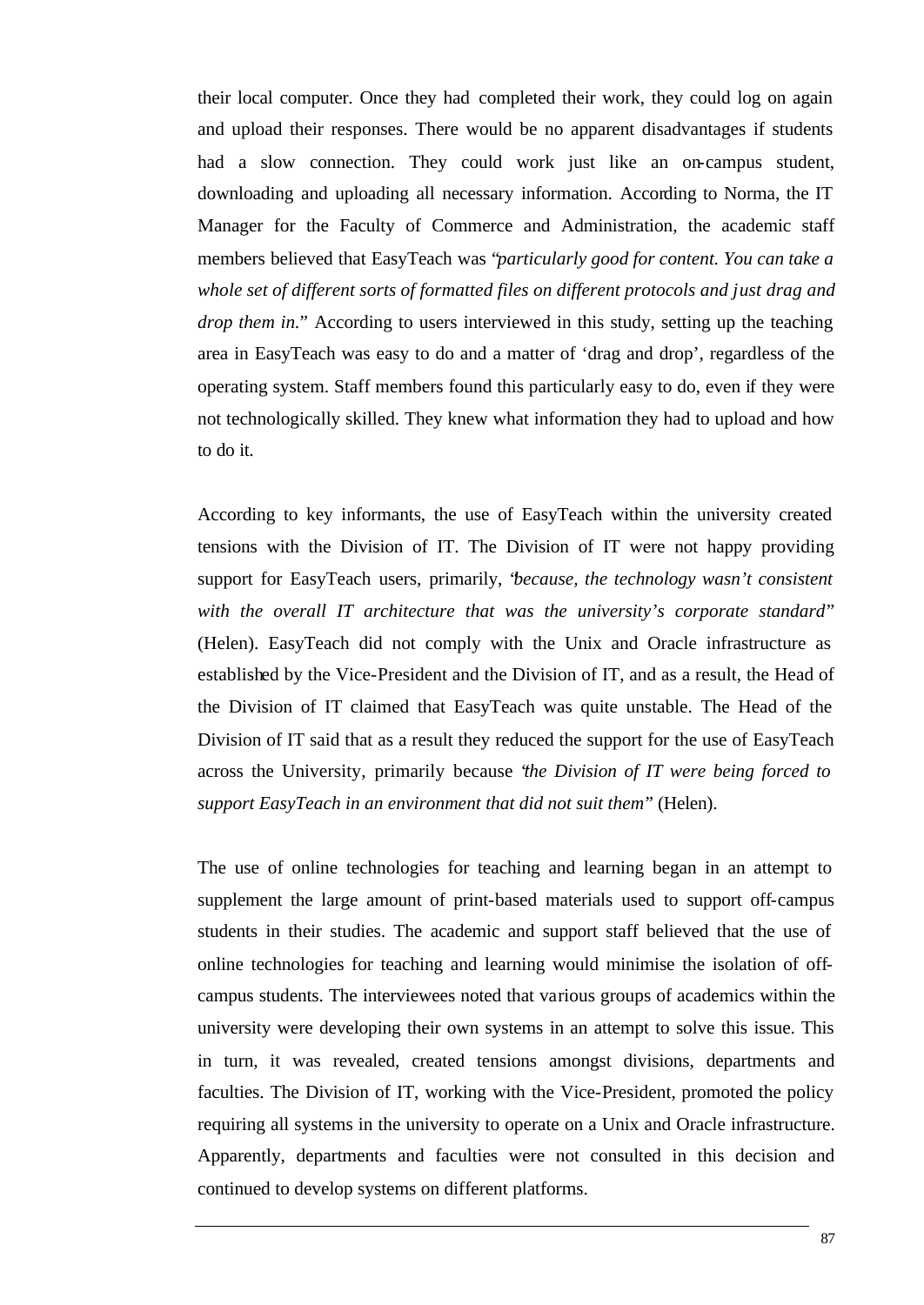Between 1995 and 1998 academic staff continually developed online teaching and learning systems across all five faculties in an attempt to receive funding from the ARC grant awarded for an information and communication technology enhancement program. Online learning had accelerated in use across the entire university. However according to the interviewees, there was little co-ordination between the various faculties and their systems, leading to a diverse and complex LMS environment. Due to this complexity and diversity, division restructuring occurred, in an attempt to aid faculties in their use of online technologies for teaching and learning. Essentially, the environment had become complex and messy In 1998, the Senior Executive, and specifically the Deputy Vice-Chancellor, who was responsible for the academic aspects of the university, decided that the benefits of technological use in teaching and learning needed a university-wide perspective as opposed to the diverse number of systems operating within the university. There was a need to create uniformity across the university and bring the faculties and schools together, which would ultimately be delivered via an enterprise-wide learning management system.

## *4.4 Selecting the first enterprise-wide learning management system*

In 1998, the Senior Executive, senior members of the university including the Vice-Chancellor, the Deputy Vice-Chancellor and the Vice-President, were concerned that the University of Australia was falling behind other Australian higher education institutions offering distance education in terms of the use of technology. The Senior Executive identified that there was a lack of resources available for supporting the multiple systems operating within the University of Australia. The Head of the Teaching and Learning Division, Helen, claimed that "*a very high level decision was made that we would go and get a LMS to replace EasyTeach basically or at least get a LMS.*" It was decided by the Senior Executive that to provide efficient and effective support, the university needed "*one system to replace EasyTeach, EducateMe Standard Edition and internal websites, and get everybody into that one system*" (Peter). The university could not sustain multiple learning management systems due to the large amount of resources required to support the various systems.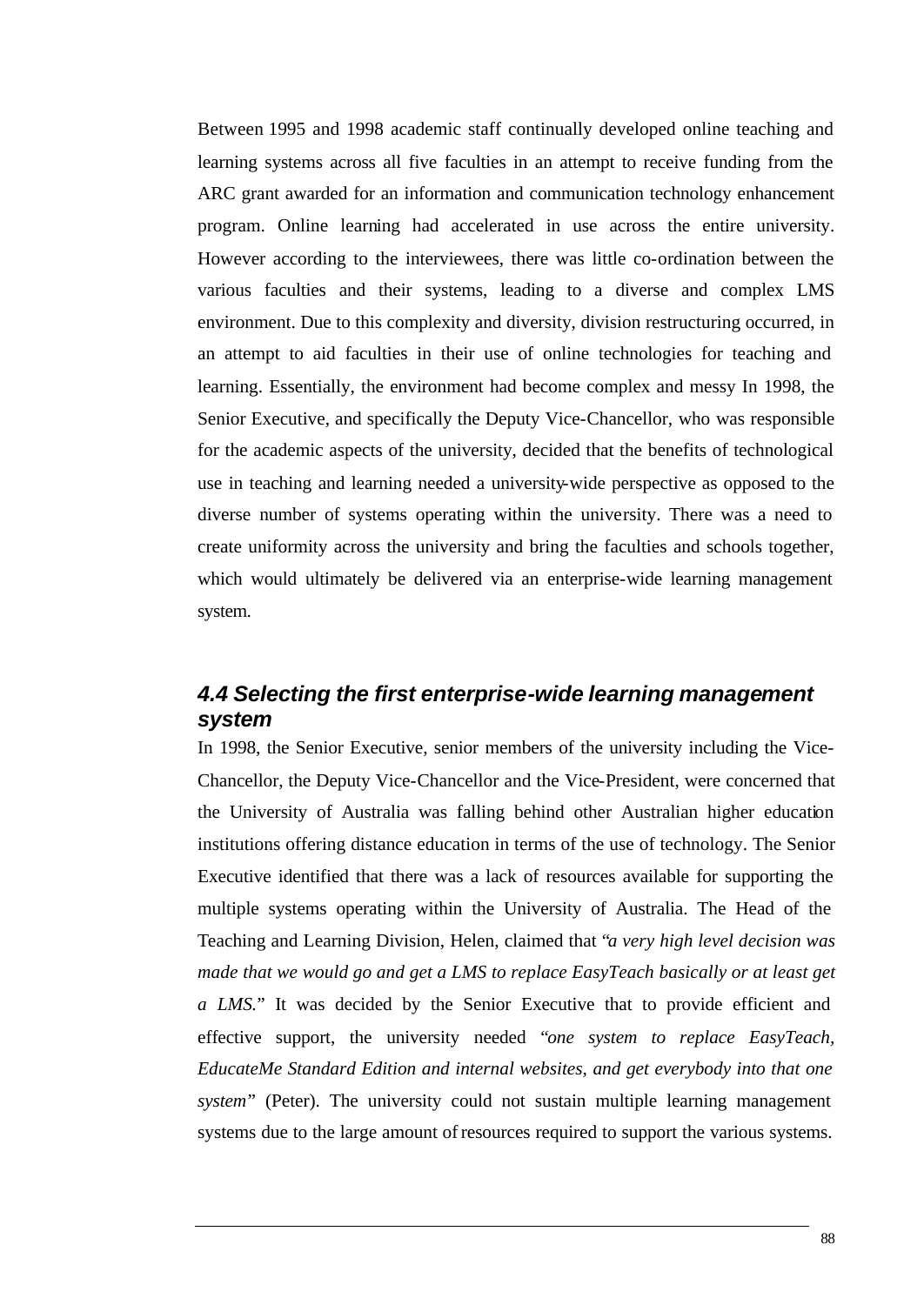The Senior Executive believed that in order to maintain its niche market of offcampus students, "*there was the notion that we needed a LMS and what was conceived of was something that didn't yet exist*" (Elizabeth). Although no specific requirements were made available, the Senior Executive decided that the University of Australia "*wanted not a campus thing but an institution-wide system*" (Elizabeth). There was the understanding that this LMS would be only one system and it would run across the multiple campuses, faculties and schools.

In order to achieve the goal of one learning management system, the then Deputy Vice-Chancellor and the Vice-President appointed a Director of Distance Education. In selecting the enterprise-wide LMS, two sub-committees were established in 1999, an educational sub-committee and a technical sub-committee. The two committees apparently worked independently, reporting back a short-listing of the best systems shown from their respective technical and education perspectives. Rose recollects, "*we got a number of organisations to do presentations: QuickLearn; something developed for Telstra; and IBM...we did an evaluation process that largely checked off boxes.*" In 1999, there were only a few organisations dealing with LMS's. According to interviewees, the selection process almost became a quantitative selection, where if the potential LMS met a certain number of criteria, then that would be deemed to be the best LMS for the University of Australia. The three products available for consideration were QuickLearn, another system developed by IBM and a third system developed for an Australian telecommunication company, which could be modified to suit a higher education institution.

According to the interviewees, when the two sub-committees met in July 1999, a recommendation was made to the Director of Distance Education that QuickLearn was the system that met most of the criteria. However, this decision came with many "*caveats, qualifications, reservations*" (Simon). QuickLearn had to deliver certain additional technical patches to improve the system, making it more stable and ensuring that it operated with a large number of users. As QuickLearn met certain requirements "on paper" it was deemed to be the best system. According to the interviewees this decision caused a degree of consternation amongst members of both sub-committees. As a result, representatives from other IT academic constituencies at the University of Australia withdrew from the selection and implementation team because, as the informants noted, they apparently had no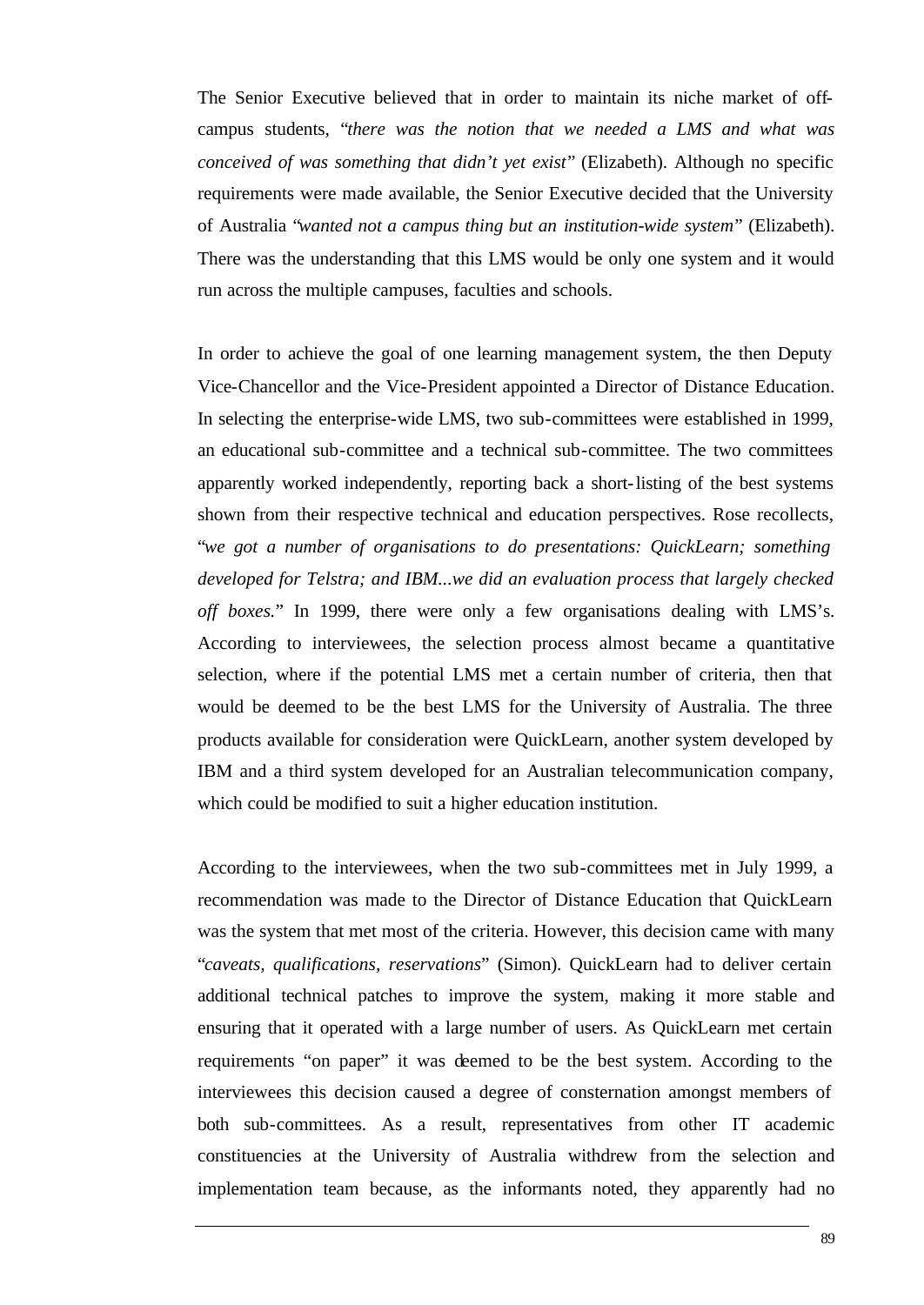confidence in the selection process. Additionally, it was said members of the wider university community were not happy with the decision because there was little input from the schools and faculties. It was also believed by the informants that there was a great deal of behind-the-scenes 'politicking' going on, in order to have QuickLearn chosen as the enterprise-wide LMS.

According to the Head of Teaching and Learning Support, Diane, QuickLearn was "*selected for all the wrong reasons because it was the only system that sat on the Oracle database.*" Peter further added that, "*the issue was that QuickLearn was selected because of the non-negotiable technical criteria that any system acquired by the University of Australia had to run on Oracle at that point…in terms of front-end functionality QuickLearn was OK but not brilliant, but it ran on Oracle.*" QuickLearn apparently was not the most user-friendly system available, but as it appeared to be the only potential system that ran on Oracle, it was selected. It was the perception of the interviewees that decision-making at the University of Australia was highly centralised with key centralised functions such as the Division of IT having a greater say than the decentralised schools and faculties.

Paul, a member of the Faculty of Commerce and Administration, and a strong supporter of EasyTeach believed that the Director of Distance Education was going to support the selection of EasyTeach, claiming that "*the Director of Distance Education was good because he thought EasyTeach was a fantastic product.*" As Paul was familiar with EasyTeach and had been a strong advocate of the system, he, like many academic staff wanted someone who would ultimately select EasyTeach as the enterprise-wide LMS. However, many of the interviewees noted that there appeared to be interference coming from a number of areas of the university. They suggested that it was coming from the office of the Vice President, the Division of IT and the University of Australia's Industry Division<sup>7</sup>. Paul continues, "*all of a sudden*, *the Director of Distance Education came out batting for QuickLearn, which was bizarre, because the QuickLearn people came in to demonstrate and staff were just there watching and standing up and asking questions and being so critical and all he*  [the Director of Distance Education] *was doing was defending the company. He was doing somebody's business.*" Norma confirmed this by adding "*there were even* 

l

 $<sup>7</sup>$  The University of Australia Industry Division is a sub-division of the University of Australia that</sup> works closely with the business community designing tailored training and education solutions for clients.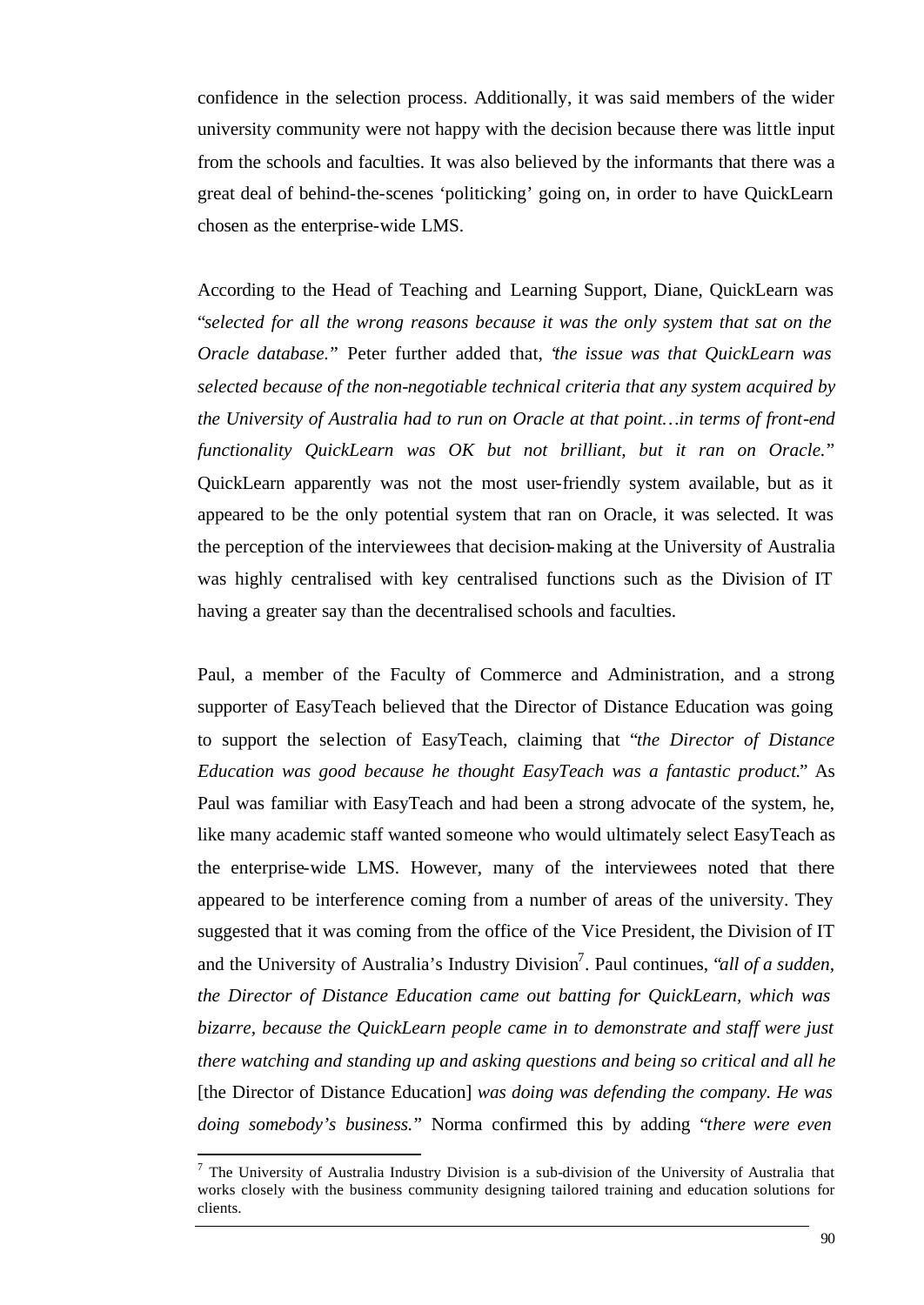*rumours at the time that the people who were charged with conducting this evaluation process actually had an agreement with the software company before they even started the process, but they were all rumours.*"

People in the distance education area, and specifically the supporters of EasyTeach and members of the Division of Academic Development were confused by the selection of QuickLearn asking "*why the selection committee did not see* [other known products of the time]*, ChalkOnline and EducateMe Standard Edition, which was being used in the Faculty of Technology. Those were the products which were being grown out of the higher ed system*" (Paul). However, because of the policy requiring systems to operate on a Unix/Oracle infrastructure, the University of Australia was apparently not interested in looking at any system unless it ran on Oracle, which, according to Peter, "*really did trip us up, eventually.*"

The supporters of EasyTeach continued to criticise the selection of QuickLearn creating rumours that the University of Australia Industry Division at that time *"had a large North American client and they desperately needed a LMS as part of that contract…so I think there was a little bit of the University of Australia Industry Division behind key university decisions*" (Peter). The decision, it was perceived, was not necessarily made by members of the sub-committees, but potentially by other divisions of the university, without consultation with the sub-committees. It was believed by members of the Faculty of Commerce and Administration and the Division of Academic Development that between July and November 1999 there was pressure on the university from the Vice-President and the Vice-Chancellor to have an enterprise-wide LMS. As QuickLearn complied with the technological infrastructure and met the majority of quantitative criteria, it was purchased and implemented.

However, upon speaking to a member of the current Senior Executive at the University of Australia, there appears to be another side of the story. The decision about which enterprise-wide LMS would be implemented at the University of Australia was ultimately made by the Vice-Chancellor. The Vice-Chancellor relied on two colleagues, the Deputy Vice-Chancellor and the Vice-President for information about making this decision. As the Deputy Vice-Chancellor at the time of this decision was only in an acting position, most of the information relating to the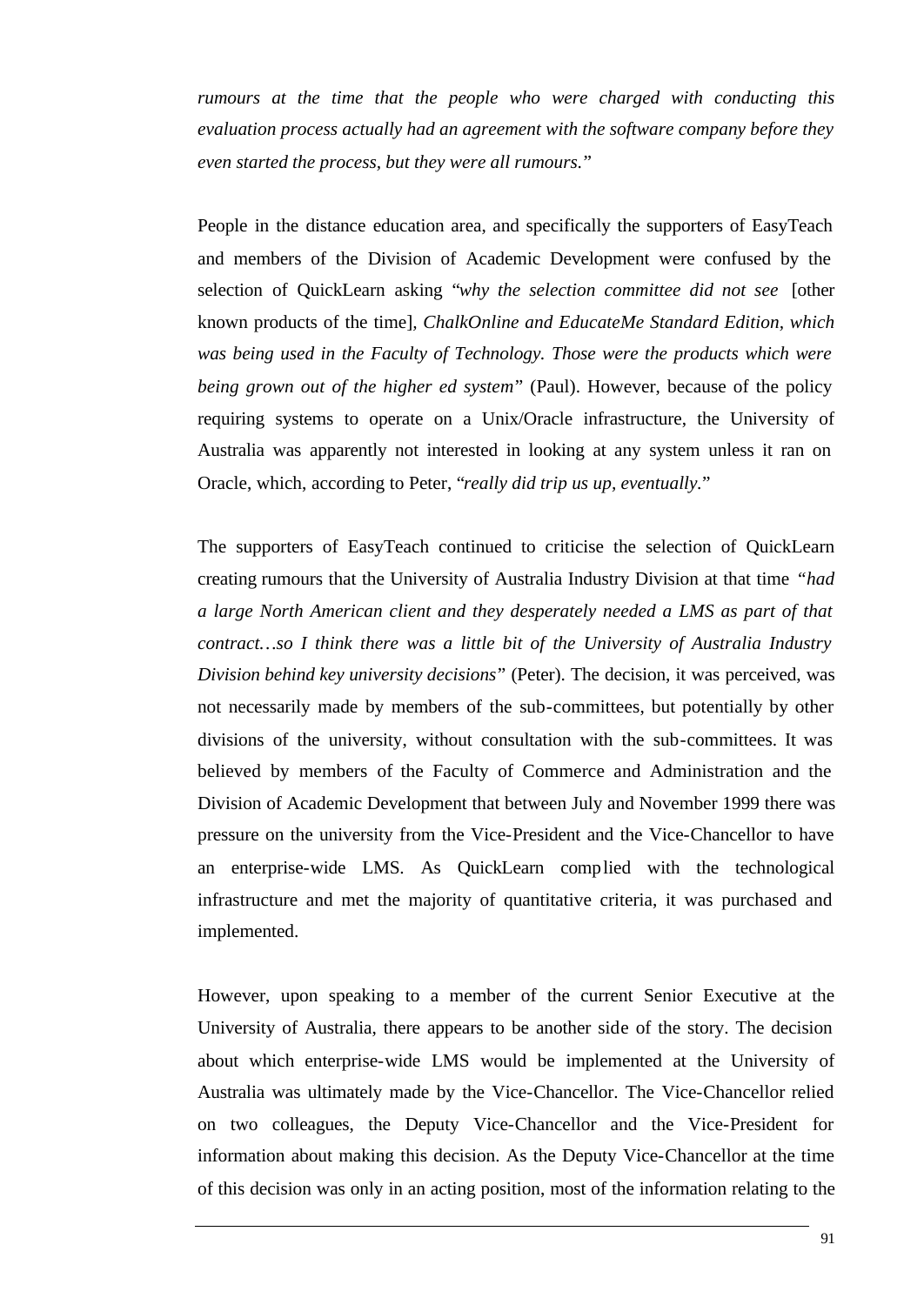decision came from the Vice-President. The Vice-President supported the policy to only implement Oracle-based systems only and therefore recommended a new LMS comply with this requirement. The Director of Online Learning was ultimately left with no choice and was, it was reported told by the Vice-President, the Vice-Chancellor and the Head of Division of IT to match the system that best fitted with the University of Australia's corporate systems. The only available system available at the time was QuickLearn.

Although the goal of choosing QuickLearn was to provide coherence within the university, there was no policy or requirement for schools and faculties to remove the systems they were currently using and adopt QuickLearn. As a result interviewees noted, there was significant reluctance to adopt QuickLearn. They also commented that due to the lack of consultation with the members of the sub-committees and the wider university community there was little 'buy-in' to QuickLearn across the university. Almost all of the interviewees noted that those academic staff members that had tried using QuickLearn for their teaching, once it had been implemented, were not overly happy with the system and both staff and students found it difficult to use. Furthermore, academic staff in the Faculty of Commerce and Administration and the Faculty of Technology vocally resisted the adoption and use of QuickLearn for their units.

Key interviewees with members from the Faculty of Commerce and Administration noted that being the largest faculty and the accepted innovators in delivering distance-education, the academic staff members of the faculty were not happy with the need to change to QuickLearn, thus resisting the change and continuing their use of EasyTeach. Even though QuickLearn was implemented and everybody in the university had access to it, "*EasyTeach continued to go, despite the new push for QuickLearn*" (Rose). Helen claimed that QuickLearn "*didn't have the same sort of functionality as EasyTeach.*" Academic staff that had used EasyTeach for their teaching claimed that QuickLearn was a step backwards, primarily because QuickLearn did not have the functionality, "*or even a resemblance to the communication functionality that EasyTeach had*" (Helen). No one in the Faculty of Commerce and Administration adopted QuickLearn due to this lack of functionality and apparently also because the academic staff of the faculty did not *want* to adopt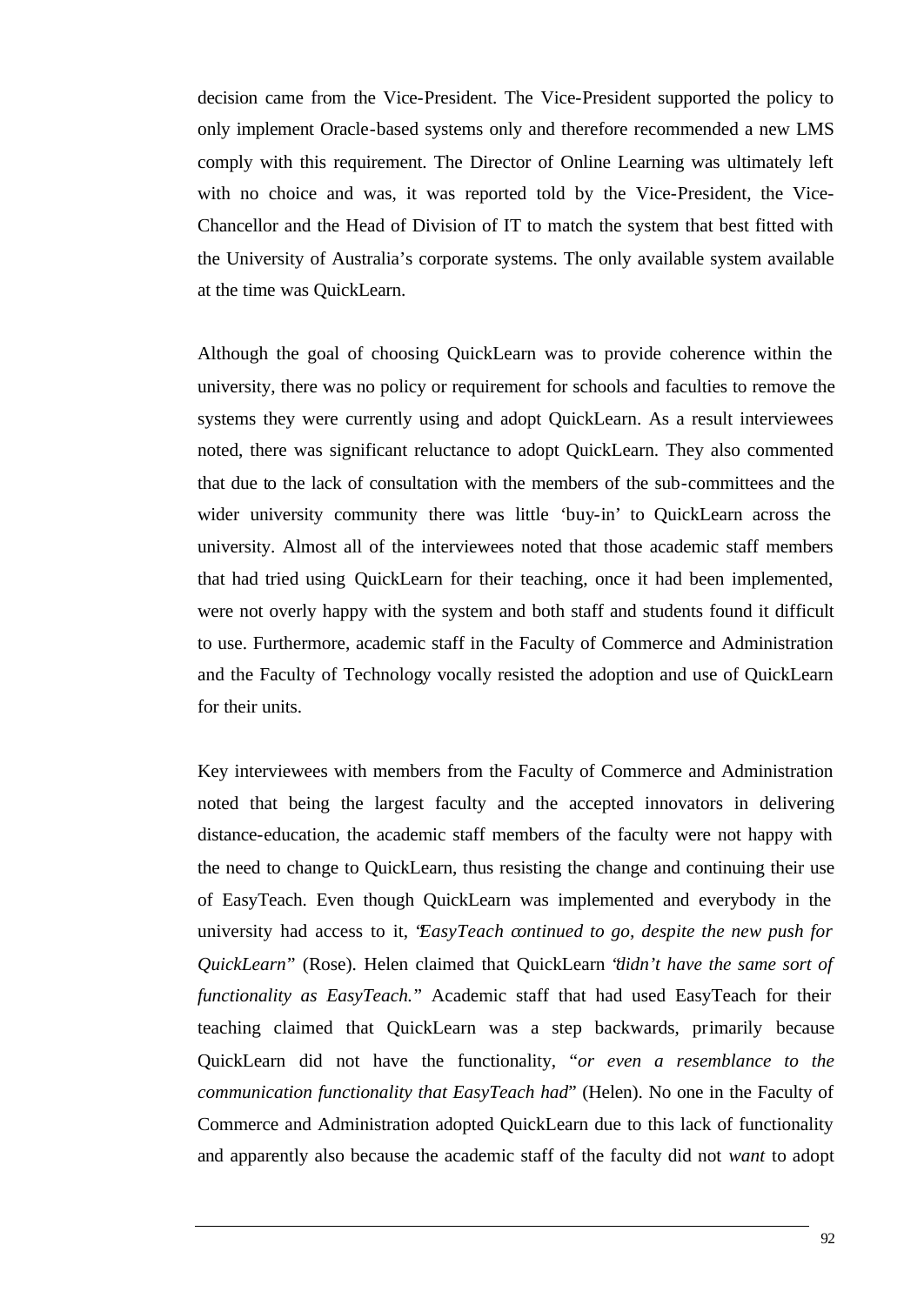the new system, and because they perceived that there were high switching costs involved with adopting the new system.

Interviewees also noted that schools within the Faculty of Technology had similar resistance to adopting QuickLearn. The majority of schools in that Faculty had been using a different system to facilitate their online teaching and learning, EducateMe Standard Edition. Diane, the Head of Teaching and Learning Support, recalled that one of the projects she worked on, implementing QuickLearn into some of the units, did not work, because "*in the process of working out what they* [the Faculty of Technology] *wanted and what QuickLearn did, we worked out that QuickLearn didn't do it* [what they wanted]." The Faculty of Technology required more than what QuickLearn could offer. They had one LMS already implemented, EducateMe Standard Edition, so they decided to use that instead of transferring across to QuickLearn.

However, there were some schools that actively adopted QuickLearn. The Online Learning Manager for the Faculty of Creative Arts stated that "*there were some units in the Faculty of Creative Arts that had applied for support* [to facilitate online teaching] *and several units, or programs within the faculty had won that support and were then used as leaders in the trialling of QuickLearn.*" However, QuickLearn was not adopted across the whole faculty. The Online Learning Manager for the Faculty of Creative Arts continued, "*we had QuickLearn units supported by the Division of Teaching and Learning doing grand and glorious things and the rest of the faculty using EasyTeach because of its communicative focus and people within the faculty picked it up very quickly and found it easy to use. EasyTeach supported their way of teaching, which involved a lot of communication between themselves and their students.*" A number of staff members did not transfer across to QuickLearn due to the lack of functionality, compared to EasyTeach, such as the ability to work offline and the easy-to-navigate structure of EasyTeach.

By late 2000 it was apparent that there were significant problems associated with the adoption of QuickLearn. In setting up the contract and agreement for adopting QuickLearn, a number of requirements were made for QuickLearn to meet, in order for them to keep the university business. As the Project Manager of the latter enterprise-wide LMS stated, QuickLearn "*had a number of requirements which the*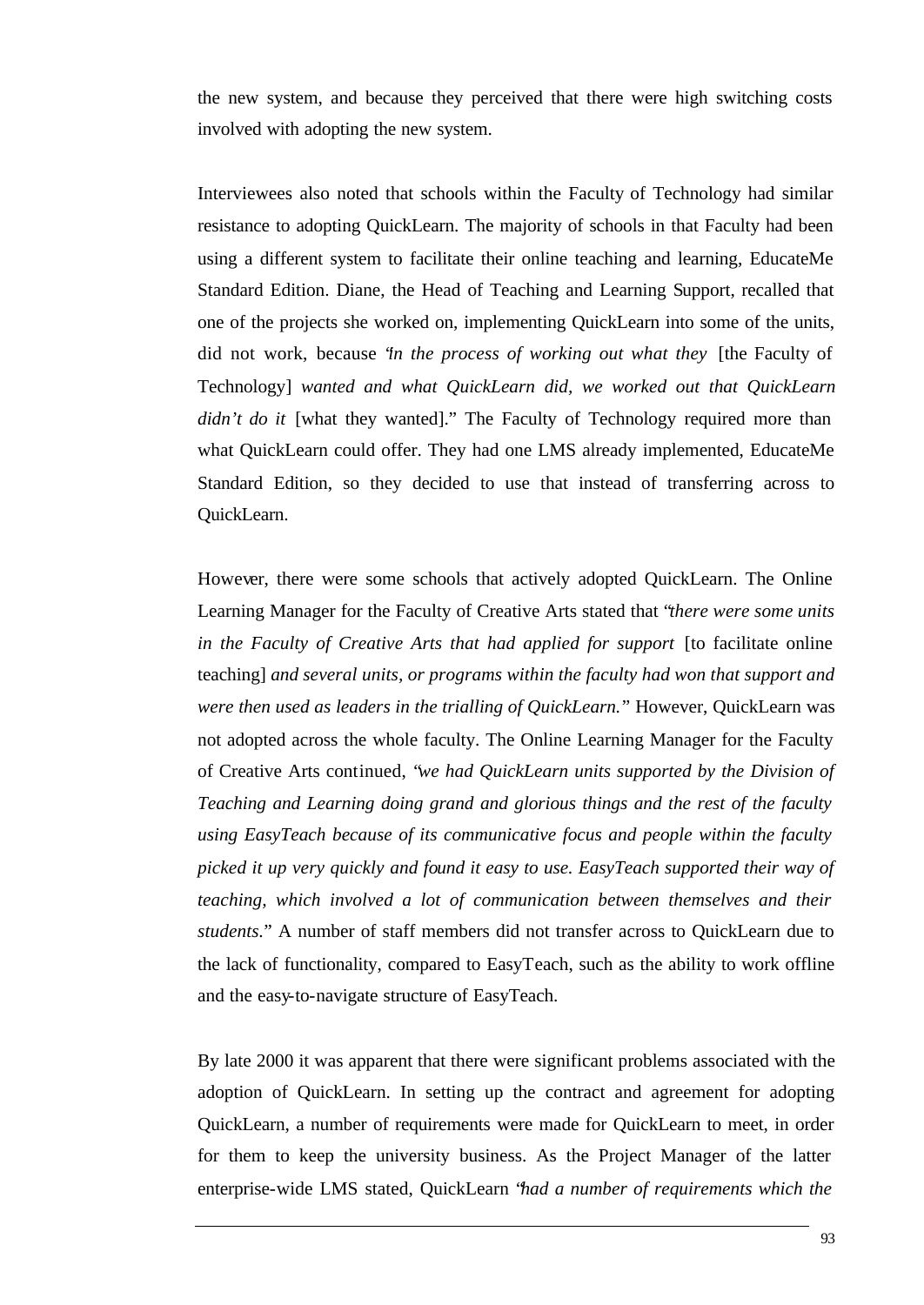*product hadn't met…it became clear that some of the requirements we thought were going to be fulfilled in this upgrade weren't going to happen.*" Interviewees noted that it was clear that QuickLearn was not going to provide the support and technical patches established in the signing of QuickLearn as the system provider.

The company providing QuickLearn announced that they were changing business direction. Instead of QuickLearn supporting and working with the University of Australia in order to provide an efficient and effe ctive LMS that would assist both lecturer and student, "*QuickLearn was heading down the track of targeting the corporate training online marketplace*" (Peter). No longer was QuickLearn promoting and supporting the higher education market, the organisation decided to head towards the corporate online training marketplace. QuickLearn was now being used to increase "*the usage and effectiveness of training programs in businesses. QuickLearn enables businesses to provide employees with a single access point to all their training needs, and streamlines the management of Instructor Led Training*   $(ILT).$ <sup>38</sup>

There was general consensus across the university that QuickLearn was not the right enterprise-wide LMS to use inside the University of Australia. QuickLearn had reneged on many of its promises of fixing and providing maintenance and general support for their LMS. According to Simon, "*one of the biggest issues was that "promised" next version of QuickLearn had taken much longer to be delivered and they had not delivered the required enhancement.*" The final push to remove QuickLearn occurred in a meeting of the Academic Board in 2000. According to Peter, "*Samantha was very critical of QuickLearn and she was thoroughly alienated. They got up at Academic Board and asked very critical questions about it, and she was really on the outer politically in that period.*" Samantha claimed that "*the forum was the perfect opportunity as it was in front of the Vice-Chancellor, the Deputy Vice-Chancellor, and other academic and administrative staff.*"

As a result, it was perceived by members of the Senior Executive that the University of Australia *"still had multiple systems operating within the university. One allegedly the Division of IT supported* [QuickLearn] *and actively not used, and you still had EasyTeach and EducateMe Standard Edition going*" (Norma). The original

l

<sup>&</sup>lt;sup>8</sup> From the Website http://www.wbtsystems.com/products/lms accessed 06-09-04.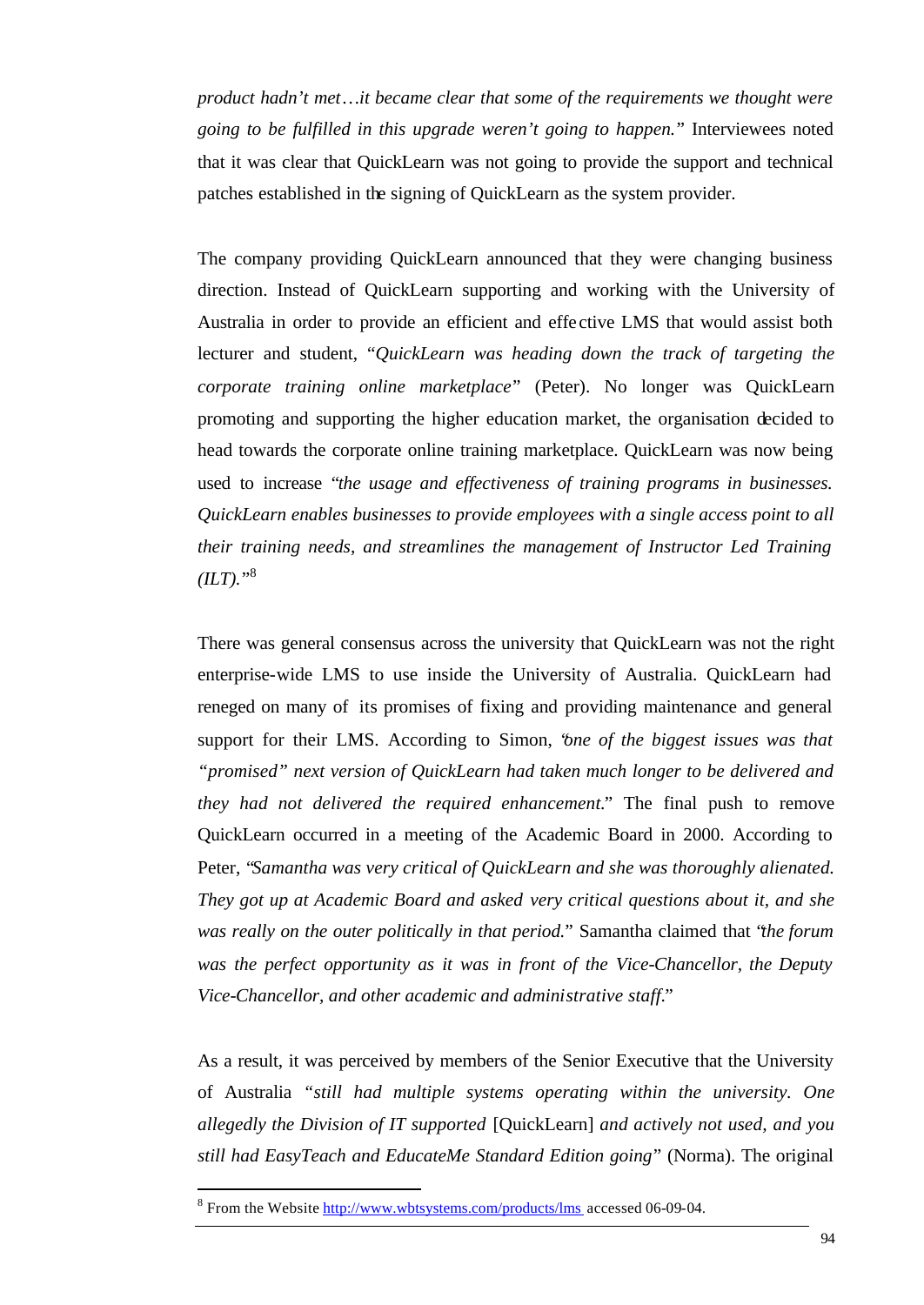goal for an enterprise-wide LMS was not achieved. The University of Australia still had more than the one LMS operating. The Division of IT would only support QuickLearn, as that was the system that adhered to the established policy on platforms. According to the head of the Division, they argued that supporting multiple systems was financially inefficient and tried to refuse to also support both EasyTeach and EducateMe Standard Edition. However, they did continue to provide IT support for EasyTeach until a new process was established because, according to the interviewees, so many staff were using that system. By mid-2000, it was obvious to the Senior Executive that this forced-implementation of an enterprise-wide LMS was not succeeding.

In addition, a number of other changes had occurred in the late 1990's as the decision to select and implement QuickLearn was made. Interviewees reported that there was a sense of confusion at the lower levels of the university about what the University of Australia was doing in terms of using technologies to deliver an enterprise-wide learning management system. At the same time as QuickLearn was being implemented, a new Deputy Vice-Chancellor was appointed and assumed the same roles and responsibilities of their predecessor. Shortly after this appointment, another re-structuring of the service divisions in the university occurred. There were concerns at several levels within the university that the Division of Academic Development was not servicing the faculties sufficiently. A restructuring in late 1999 resulted in the software development group from the Division of Academic Development being disbanded, with a large number of these members forming a new Division, the Division of Teaching and Learning. The goal of the Division of Teaching and Learning was to collaborate with the faculties and divisions of the university in order to support the university's strategic goals and operational targets. The two support areas of the Division of Teaching and Learning were the Library and teaching and learning aspects of the university. Academic development in the university was then managed by the newly appointed Deputy Vice-Chancellor.

Restructuring of the Division of Academic Development had a significant impact on the push to have one central LMS. The choice of a particular LMS, was now "*driven by a much more top down strategic view which has seen the concentration of power and decision over resources, much more strongly located at the top, and much less at the grass roots level*" (Peter). The reasoning behind this restructuring was to adhere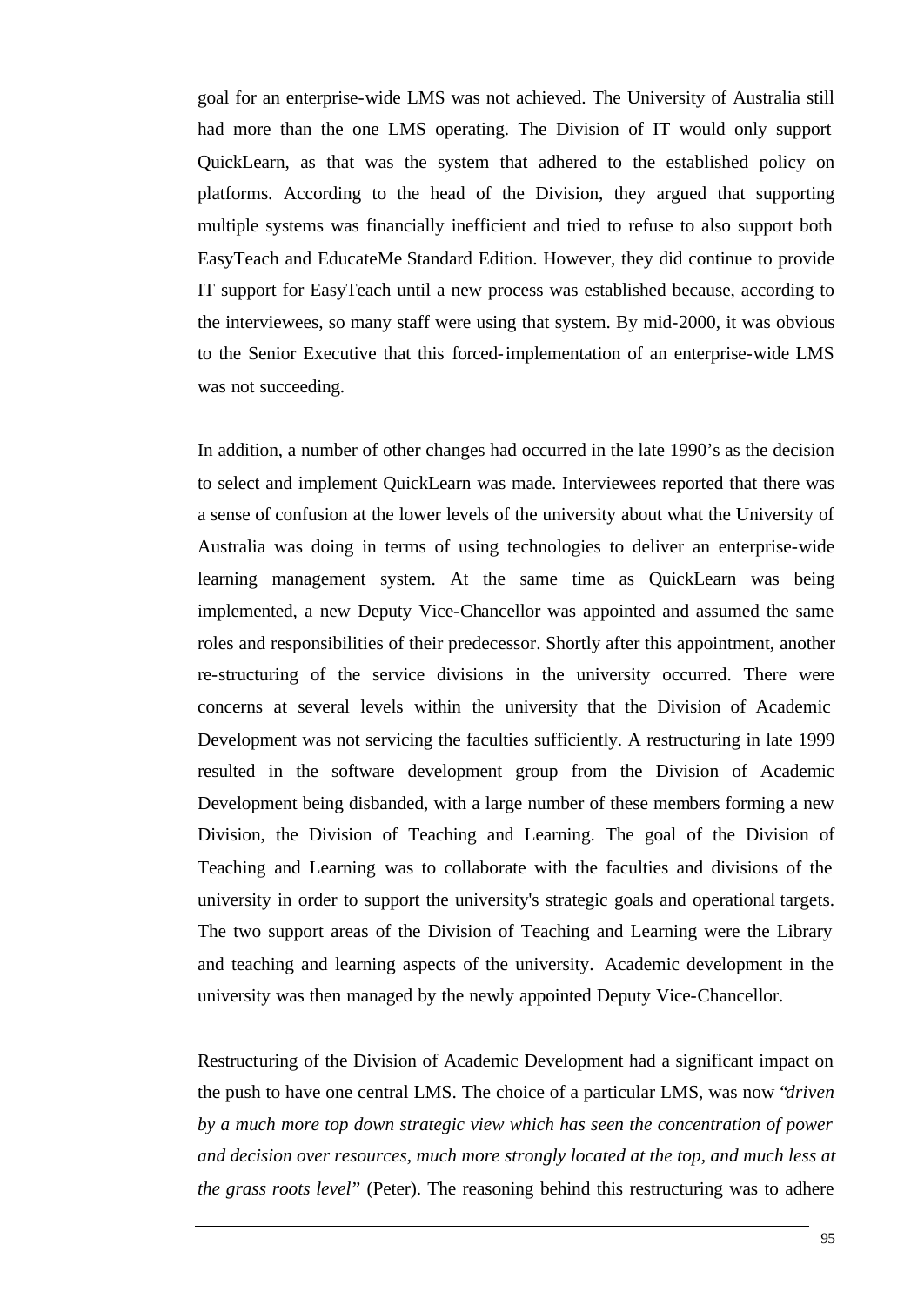to the corporate policy established in the University of Australia, to achieve a centralised structure.

The Division of Academic Development was no longer meeting the needs of the faculty or function as it needed to. The structure of the University of Australia that resulted is shown in Figure 4.2.



Figure 4.2: The structure of the University of Australia in 2004.

To achieve the goal of migrating to an enterprise-wide LMS, schools, faculties and divisions would need to centralise their processes. As a result, all schools across the university would be treated equally and have access to the same information, in the same format.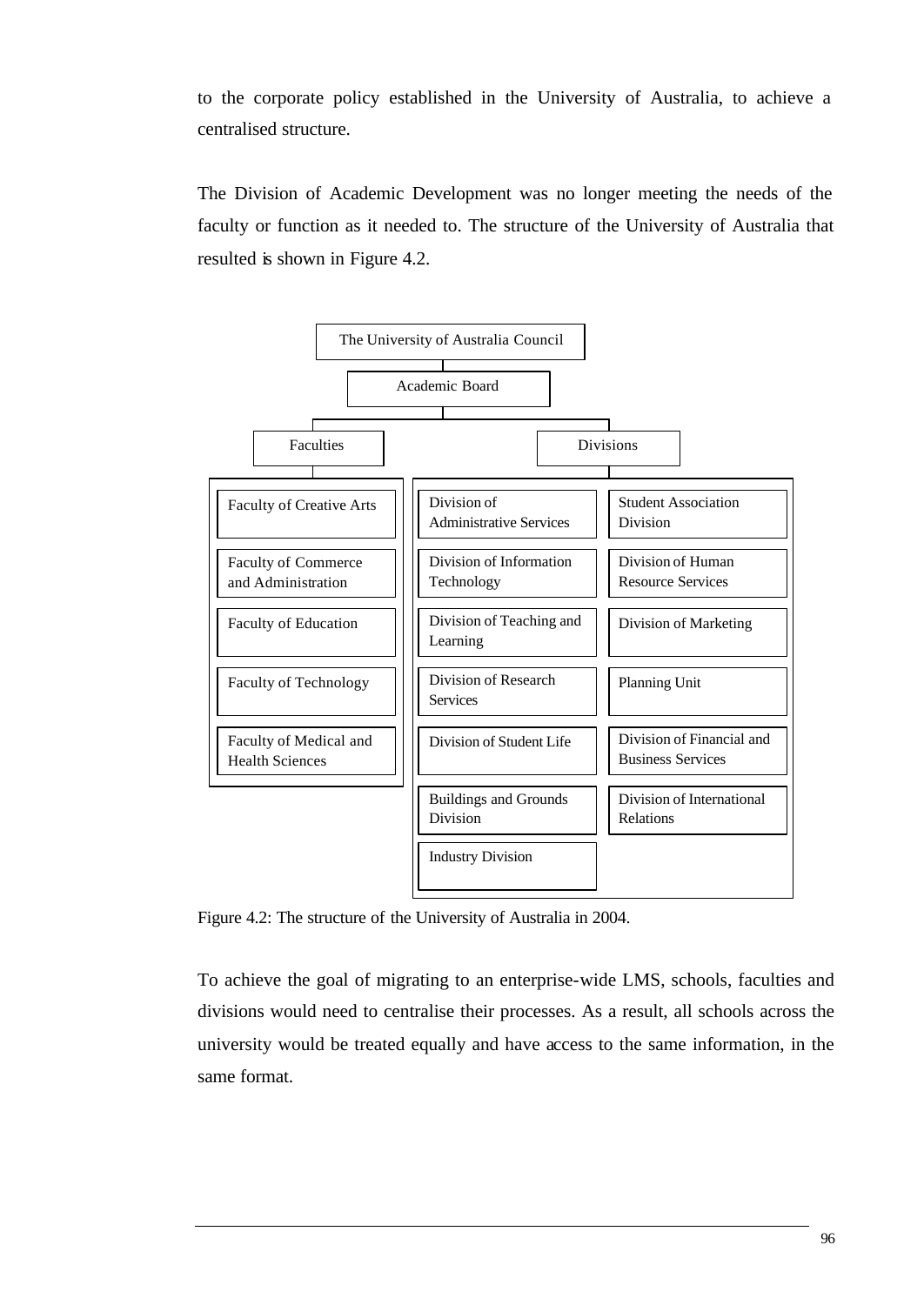#### *4.5 Analysis*

This chapter has established the context of this study, by reporting the history of University of Australia up to the decision to select a new enterprise-wide LMS, and the use of technologies for teaching and learning to service off-campus students. It is by establishing this context, that the reader is able to understand the impact of how the University of Australia was created, what its goals were and why it viewed distance education as important. Furthermore, it has been established that there were apparent disagreements amongst academic staff, particularly once the merger occurred between an off-campus-focused University of Australia and Johnsonville University campus and the on-campus-focused University of Erewhon campus, with each campus pushing for their style of teaching. There were also apparent disagreements amongst members of various divisions as decisions, which affected the structure of systems within the university, were being made without consultation with other divisions and faculties. The interviewees all have a perception that there is a centralised structure in the University of Australia, which affected the LMS selection process.

By utilising social dramas as a tool to analyse the data (Chapter 3.6), we are able to approach the themes and issues from two perspectives. The first perspective is the obvious, or what Goffman (1959) claims is, the front stage. This is what is apparent to all and is plainly visible; it is what is written in policy as text, what happens in meetings, and what happens in front of an audience. This is the context of contestation. The second perspective is the hidden, or backstage. This is where the politics and discourse lie. This is where discourse emerges, is constructed and reconstructed. In the backstage of social relations in an organisation, discourse creates the intersubjective context for the front-stage, and fosters ideologies and values that inform the politic nature of the dramas acted out in public. It is this moving from the hidden to the obvious that enables the actors, academic staff and administrators, to recontextualise and institutionalise practice and exposes the discourse underpinning action.

In a social drama, obvious issues are apparent to everyone (Turner, 1957). The obvious front stage issues that emerged in this first phase of the implementation of the enterprise-wide LMS at the University of Australia included: the introduction of an in-house developed LMS, the ETS; the winning of a substantial grant to foster and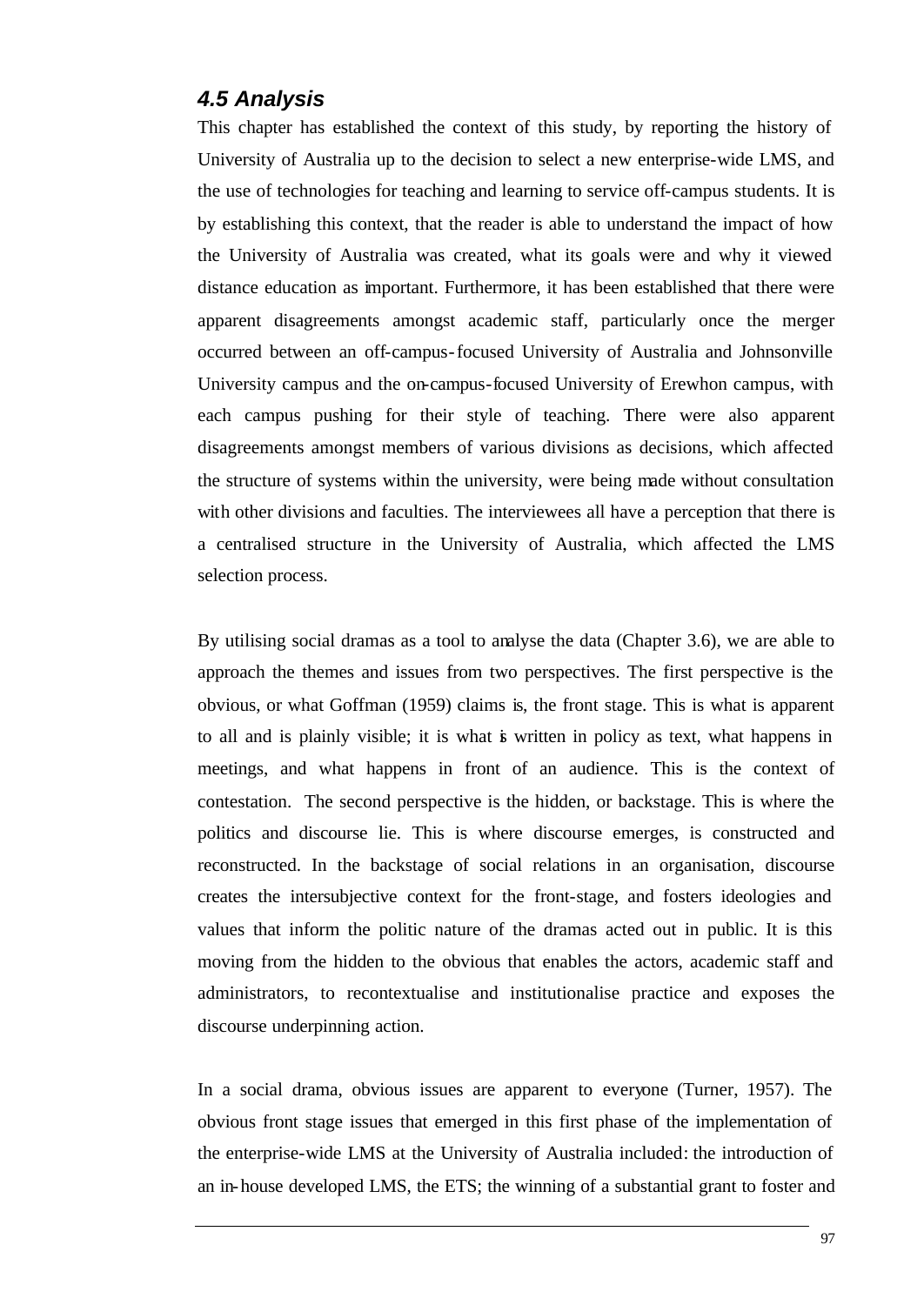promote the use of technology in teaching and learning; the adoption and use of the LMS, EasyTeach, by one faculty and of other systems in different schools and faculties; the appointment of the Director of Distance Education; the process of selecting and implementing QuickLearn; the appointment of a new Deputy Vice-Chancellor; the directive from the senior executive to implement an enterprise-wide LMS as a corporate solution to the variety of LMS's operating inside the University of Australia; two restructurings of the divisions servicing teaching and learning, from the Department of Teaching and Learning Development to the Division of Academic Development, and then from the Division of Academic Development to the Division of Teaching and Learning; and the decision to prescribe Oracle as the technological infrastructure platform of the university. Each of these issues underpinned a sequence of social dramas. Each drama was a key event that affected the social relations operating within the university. Each social drama was connected to the key directions and purpose of the university - that of being a provider of high quality distance education.

In this first stage, there were four particular social dramas that appeared to be of more significance than the others. These were firstly, the continuous debates about implementation of a policy requiring all IT systems in the university to run on an Oracle platform. Secondly, there was a drama concerning the discussions about whether the various LMS's were being supported appropriately or in any planned way. Thirdly and fourthly, there were a series of dramas associated with the appointment of senior staff to senior positions.

In the first social drama, tension emerged between the Department of Teaching and Learning Development and the Division of IT over the decision to only use Oracle as the platform for all IT systems within the University of Australia. The Division of IT did not have the resources to support the variety of systems across multiple platforms, as had been the case. Rather, the Division of IT and, through the influence of the Vice-President, the Senior Executive wanted one central system in place, bringing coherency, efficiency and cost effectiveness operationa lly to the university. The Division of IT claimed that they were specifically employed to administer the technological infrastructure of the university, not to administer the teaching and learning, so any decisions made were purely technologically-oriented. The implications for teaching and learning were considered only in the context that the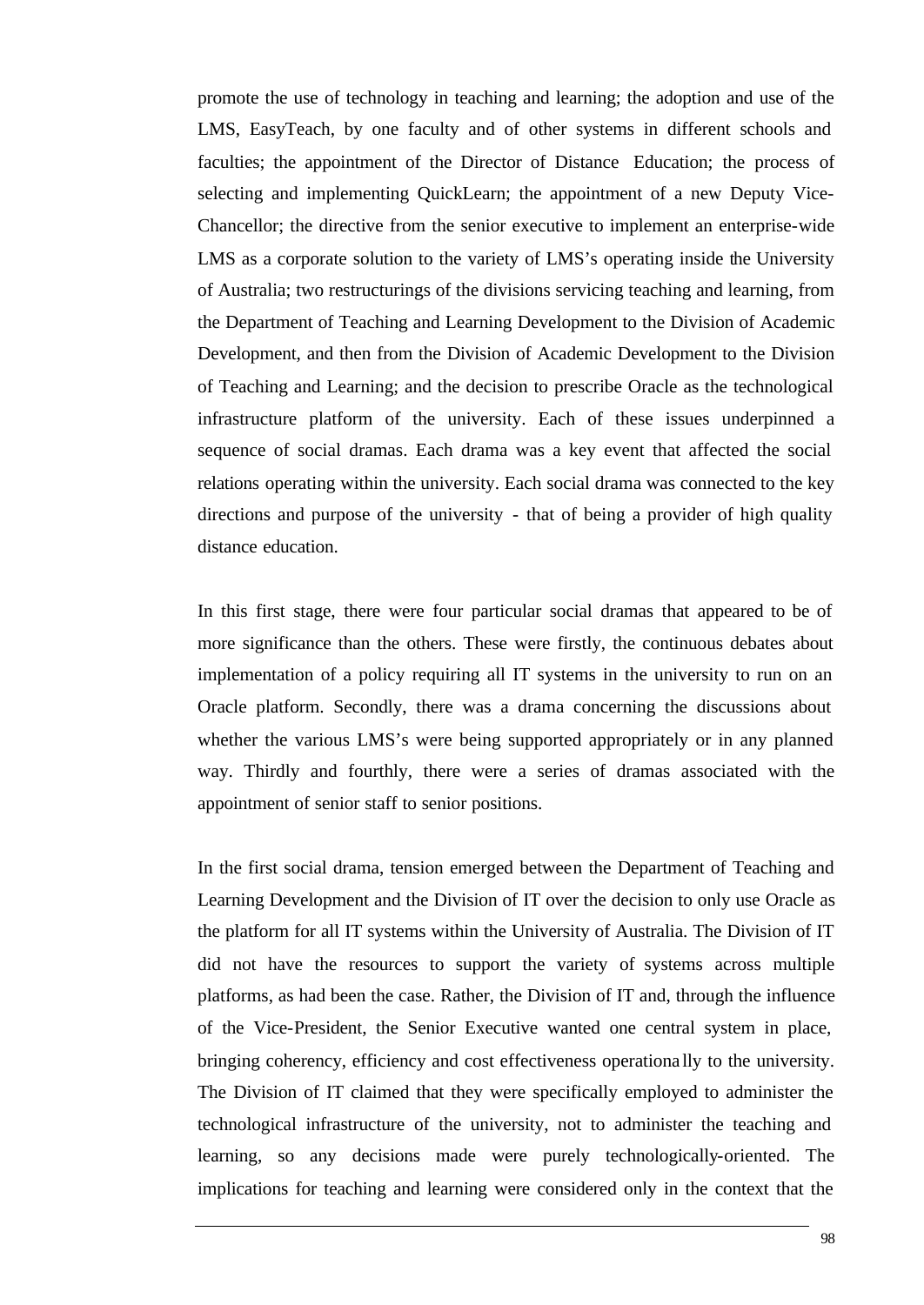chosen operating system would be the support tool for any emerging or new technologies. The Head of the Division of IT had made the decision not to support those technologies for teaching and learning which did not operate on an Oracle platform. Essentially, this issue reflected tension created by an apparent change from a distributed and decentralised system with campus autonomy, based historically in the origins of the various institutions that make up the University of Australia, to a centralised system. The previous systems were believed by academic staff to be serving their needs well. Control of the IT systems was important because the university had made a serious attempt to become as IT service driven as was possible and had invested substantially to achieve that. IT was crucial for not only the administrative processes of the university, but from the story, it is also apparent that it is very important for the distance education identity of the university resulting from the adoption of new technologies by academic staff. Who then controlled the IT was in a strong position. The interviewees noted that academics had control of teaching and learning but felt that their inability to use the systems they wanted or were used to threatened this control. Thus any attempts to remove that control were contested.

The extent of the tensions created and the public debate that ensued created a situation where a whole series of pre-existing tensions between academics and the service and support divisions of the university emerged. This created a second social drama. The drama was created by the tension between the academic staff and general staff as service provision was increasingly centralised. The interviewees had also noted tension between the academic and general staff over the way the university was being managed. Academic influence had become more limited, in their view, to philosophical debate in the Academic Board. General staff had to ensure that work was completed and processes managed that would support academic staff. However, this immediately created conflict as many of the duties general staff were undertaking had previously been under the control of academic staff. The interviewees noted that the academics were critical of the move towards centralised IT and support systems because they argued that this action limited their academic freedom in teaching and learning, an area considered 'sacred' by the academic community (Almond, 1981; Worgul, 1992; Miller, 1996**)**. Furthermore, the debate between the academic and general staff extended to what academic staff wanted and what general staff provided. Essentially, according to the interviewees, divisions such as the Department of Teaching and Learning Development were not seen as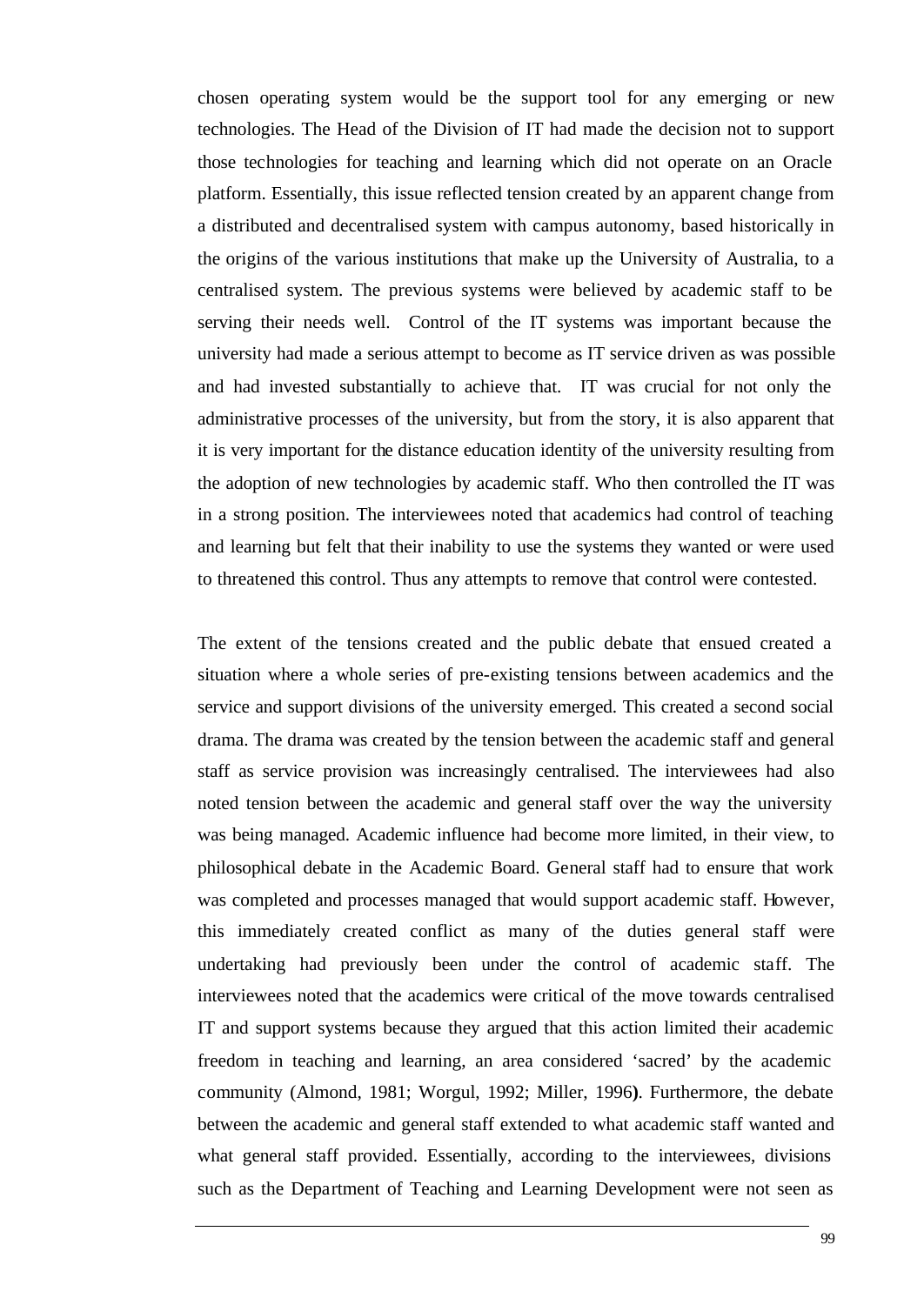doing their job effectively by the academic staff. This led to the restructuring of this department occurred (Section 4.3).

A parallel social drama emerged at the senior staff level of the university. Debates about support and centralised services, including IT infrastructure platforms, created tension between the Vice-President and the Deputy Vice-Chancellor about control of the technologies being used to support teaching and learning. The Deputy Vice-Chancellor, who led the academic interests of the university, and the Vice-President, who controlled the management and administration of the university, represented the separation of purpose and responsibility that was being acted out in Academic Board and in faculty boards. According to interviewees, academics believed that the Vice-President was trying to gain control of all aspects of the use of information technology where it affected any part of the university. The Vice-President was fixated to the notion of a single operating system, and a single data platform, Oracle, because of perceived efficiency gains and cost effectiveness.

As part of a process of quality improvement and the need to achieve efficiencies within the university, interviewees believed that the Senior Executive was determined to strengthen centralised control of IT. According to the interviewees, those areas of the university responsible for teaching and learning, the faculties and schools, contested this process. Their adherence to the policy was, it seems, at best problematic. There was agreement amongst the interviewees that academic staff perceived that it was the intention of the university administration to bring all areas under some form of centralised control, including teaching and learning, a process they claimed derived from the structures and processes put in place by the first Vice Chancellor of the amalgamated university. One way of gaining that control was to maintain a centralised, single platform, IT policy.

An acting Deputy Vice-Chancellor was selected to fill that position from 1998 to 1999 until a new Deputy Vice-Chancellor was appointed. However, this acting Deputy Vice-Chancellor apparently had little power or influence as the position was only temporary. The control the Vice-President had over the IT infrastructure determined that he had a significant impact on what could or could not be done in teaching and learning, where it depended on technologies. According to the interviewees, it was perceived that the then Vice Chancellor and the Vice-President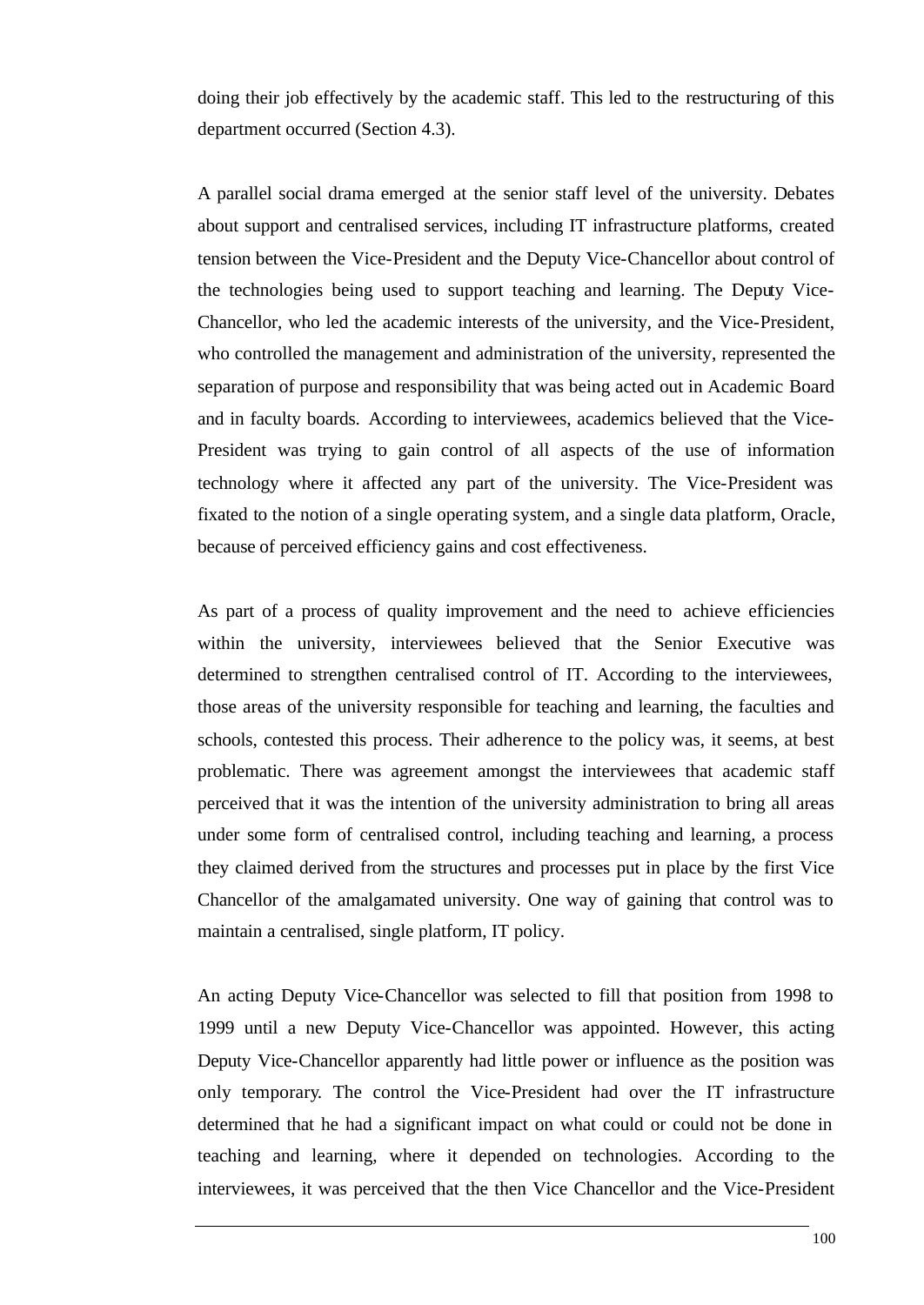used the impact of differentiated uses of technologies for teaching and learning across the university to try and force the university community to adopt one enterprise-wide LMS. To facilitate and strengthen this centralisation, the Senior Executive appointed a Director of Distance Education, reporting to the Vice-President. As was apparent in the reported story, it was perceived by academic staff that the appointee appeared to be influenced strongly to choose a system that worked with Oracle-based databases, irrespective of the desires of academic staff. The new Deputy Vice-Chancellor, when appointed was then given direct responsibility to implement a Senior Executive proposal that the university run an enterprise-wide LMS. The nature of control and the exercise of power in this context were driven by a long-standing need to bring a number of disparate institutions into one and to ensure that the delivery of services, including teaching and learning, was at *the teast* standardised across the institution. There was no sense in the interviews that this acquisition of power and the influence derived were for any purpose other than efficiency or cost effectiveness. However such moves were perceived by academic staff to challenge their responsibilities and the power that they felt was rightly theirs for teaching and learning. This perception was the root cause, it appears, of the contestation that emerged and the key formation of the social dramas that resulted.

The fourth social drama emerged once it was decided that the Deputy Vice-Chancellor would implement the newly selected enterprise-wide LMS, QuickLearn. QuickLearn was made available to all schools and faculties as the enterprise-wide LMS. It was also fully supported by the Division of IT. The Senior Executive, through the Deputy Vice-Chancellor, recommended to the Deans of the faculties that they adopt QuickLearn as their system for delivery of distance education programs. However, only the Faculty of Creative Arts and the Faculty of Education accepted this directive. The remaining faculties, it was reported by the interviewees, resisted implementing the enterprise-wide LMS solution, recontextualising the use of LMS's by arguing that their programs were already effective with the systems they were using and that changes would significantly affect students too much. Ultimately the other three faculties did not comply. Instead, the Faculty of Commerce and Administration, the Faculty of Technology and the Faculty of Medical and Health Sciences all continued using their own LMS's, EasyTeach, EducateMe Standard Edition and an internally developed system.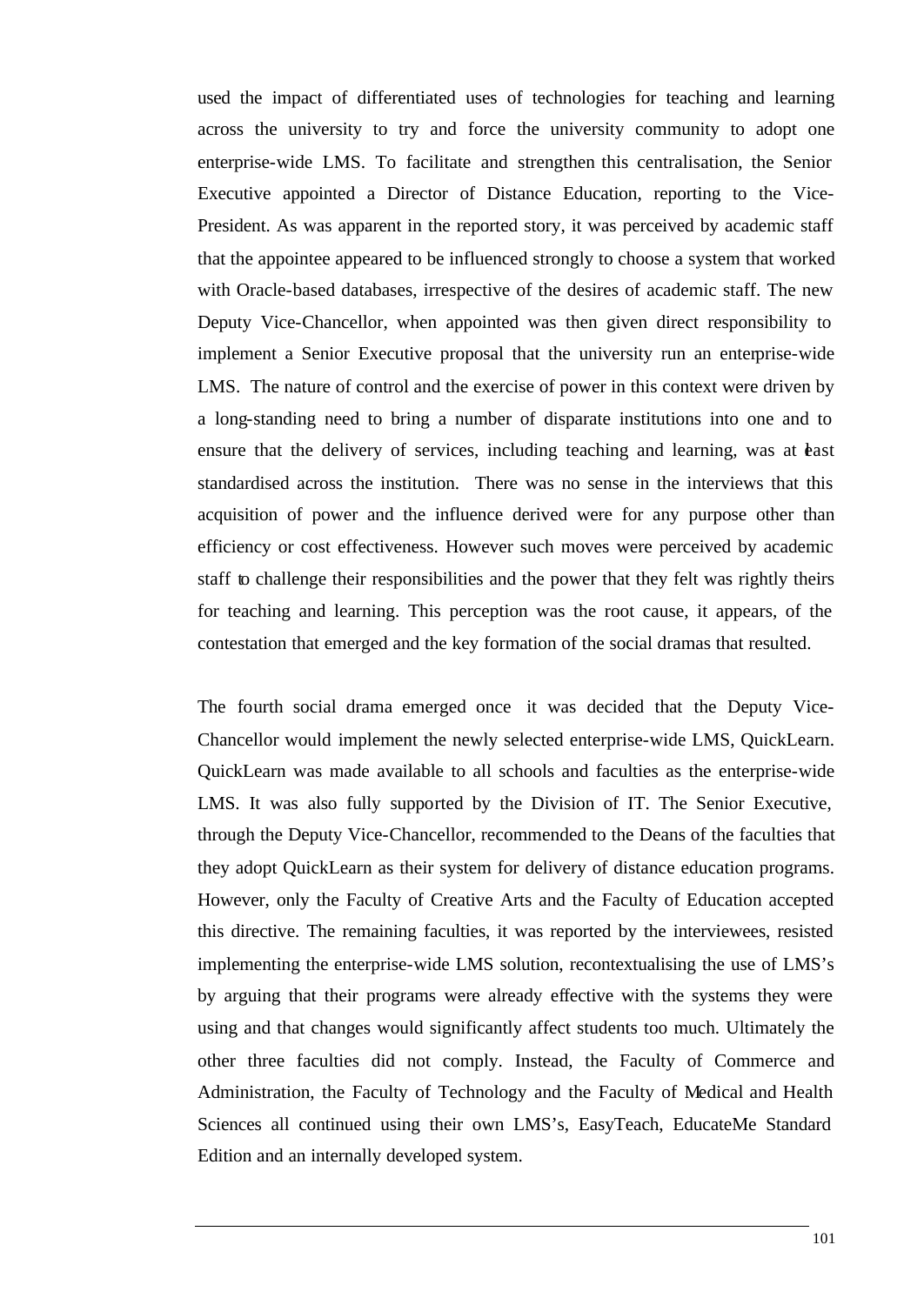Documents in the university show that the notion of having one enterprise-wide solution was challenged openly in Academic Board, in faculty boards and at the school level. The three resisting faculties were able to continue using their own system with apparently no repercussions, excepting that they had to sustain the cost of running and supporting the technologies themselves. Effectively, although one enterprise-wide LMS had been put in place, few schools and individual academics had actually adopted the use of this system, continuing a scenario of apparently chaotic use of multiple technology systems in the university for teaching and learning. It can be suggested that the intended hegemony of the university was resisted, as were the perceived attempts to implement uniformity and control.

However, such descriptions of the obvious are in themselves limited. Whilst some explanation for crises, conflicts and dramas can be ascertained from what people say and from artefacts such as policy texts and minutes of meetings, none of these inform the researcher about the real reasons behind what is apparent. It is by identifying the reasons behind the apparent that is of interest to this research in order to uncover the social issues involved in systems selection and implementation. As was noted in Chapter Two, so much of social relations are informed by political action driven by discourse. There exists a regime of discipline which attempts to coerce and subjugate. Real emancipation from this regime can only occur through the recognition and understanding of discourse. By moving to the hidden, backstage aspect of the social dramas, the discourse that is operating can be identified and disclosed.

From an analysis of the transcripts of the interviewees and the documentary artefacts within the university, it can be argued that the key discourse operating in the university was autonomy. This created confusion through complexity, which resulted both from and in differentiation of processes inside the university. This discourse of autonomy related to an acceptance that whilst everyone was part of a single university, differences in practices and educational philosophies between campuses and between faculties were accepted as the norm. It wasn't an issue that was debated. It was acceptance in practice.

The new Deputy Vice-Chancellor, when appointed, noticed that there were discrepancies between the different campuses, even though the merger had been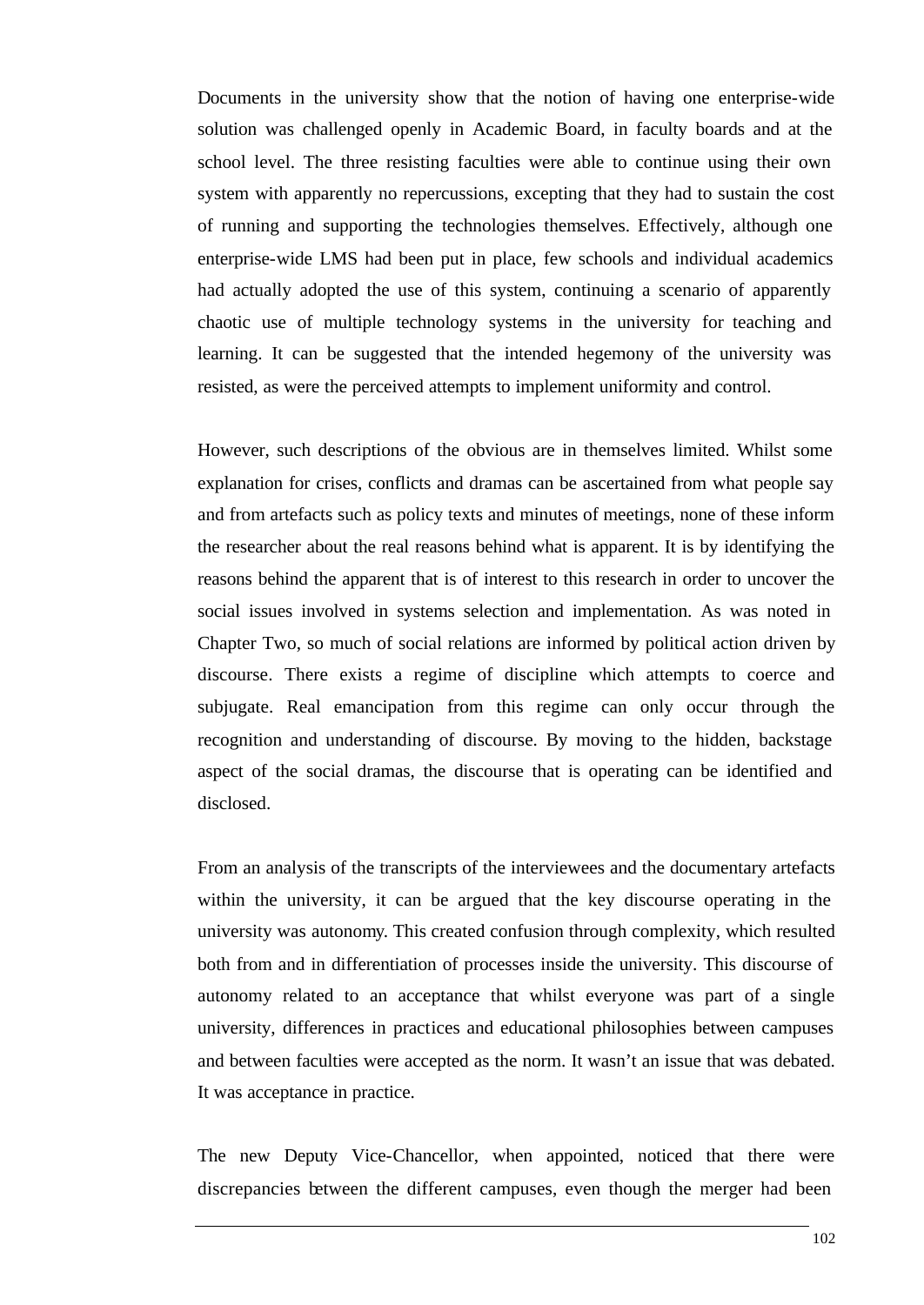created ten years earlier. This was of significant concern. There had been a constant differentiation between on-campus and off-campus students, leading to differences between face-to-face teaching and online teaching. In conjunction with this differentiated view of what a university is and who the target market of the university was, faculties, and in some cases, individual schools, were given free reign to implement any type of system they wanted. As a result, multiple systems were running, across various platforms, making the university a chaotic and differentiated environment. The then Vice-Chancellor and Senior Executive, it appears, were not concerned by this complex environment as they perceived that the university was in a strong position (Elizabeth). Morale amongst staff in the university was high, and the university had won two national awards, one in 1995 for its innovative use of technology in teaching. There was no perceived need to challenge the status quo inside the university.

However, other Australian Universities were starting to promote distance education via the Internet, providing competition to the University of Australia. Although it was early days for LMS's, the University of Australia believed they had to have one in order to remain competitive and attract a greater number of off-campus students. The perceived problem though, was that the University of Australia was still operating with its discourse of autonomy for each administrative and functional group, running multiple systems. However, this discourse of autonomy, it can be argued, was politically effective. It meant that only centrally was there any semblance of organisational coherence. It can also be argued, based on the evidence, that it was by classifying this situation as one of a lack of coherence that the Vice-President was able to centralise control of the Division of IT, and the Division of Administrative Services, thus being able to focus power in that structure and maintain control. There was an apparent acceptance that the political weakness created by differentiation should be addressed and that this offered an opportunity to centralise control and standardisation of process within the university. Documentary evidence from Academic Board shows clearly that the deputy Vice Chancellor was concerned about the differentiated academic practices within the university and expected that a more coherent, standardised approach be adopted.

In order to combat the perceived problem of multiple LMS's and the impact that this was having on the delivery of distance education programs, the Director of Distance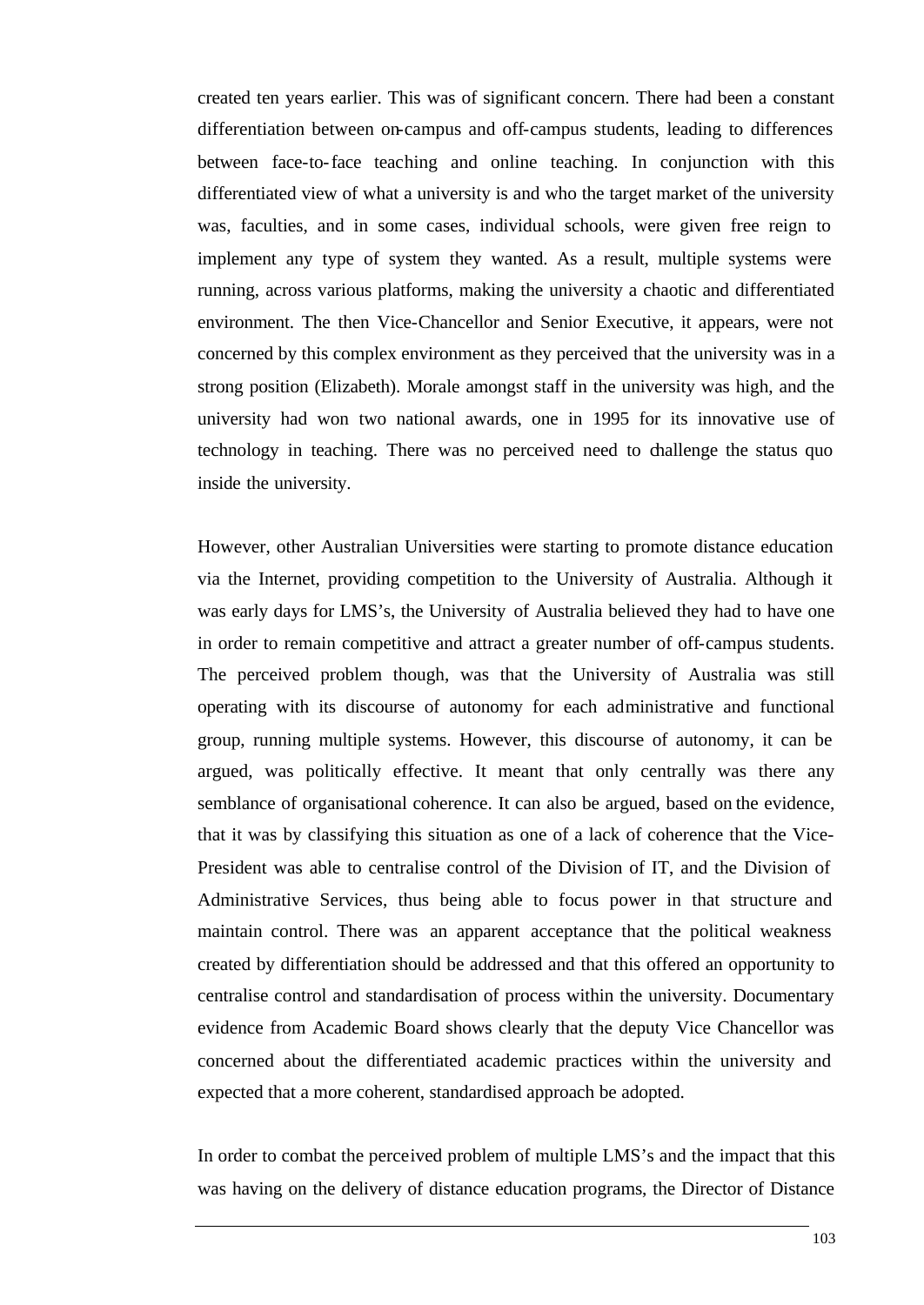Education was appointed and given the task of selecting and implementing an enterprise-wide LMS. Despite this appointment and the restructuring of divisions, there was still the perception by academic staff that the divisions were not meeting their requirements in providing assistance for teaching and learning. The obvious dramas of discontent and debate in open forums of the university were informed by a discourse of academic authority. Academic staff believed that their qualifications, expertise and experience gave them authority over and responsibility for decisions about academic matters. Their judgement was reconciled in this discourse. The accepted hegemony of teaching and learning in the university derived from that. This discourse, it can be argued then, was another root cause for academic staff trying to maintain their hegemony in contest with university decisions which were perceived to have the purpose of re-establishing the power of the university where it matters, in teaching and learning based on academic credibility. It can be argued that this was the academic staff's attempt to remove the coercion of discipline associated with centralisation and to free the academic staff to engage in 'pure' academic work. As one would expect, the ramifications of this discourse spilled into the public arena and both informed and, at times, drove public debate within the university. The level of academic freedom achieved by academic staff was significant. Three of the faculties did not change their use of specific technologies for teaching and learning and in the other two faculties the take up of the systems directed by the university for adoption was limited.

Documentary evidence from Academic board and policy documents suggests that the administration of the university believed that this autonomy by academics was out of their control and that the university was losing its focus in terms of its vision. Another discourse emerged. This was a discourse of centralisation. It was the driver to bring all academics into one system and enable control of academic matters of the university to be maintained and managed centrally. The Deputy Vice-Chancellor noted that the corporate *modus operandi* was to centralise control and ensure some degree of standardisation to assure quality. The Deputy Vice-Chancellor wanted uniformity in academic matters within the university, rather than having the different campuses, schools and faculties arguing about the best method of teaching, and how teaching and learning should be facilitated at the University of Australia.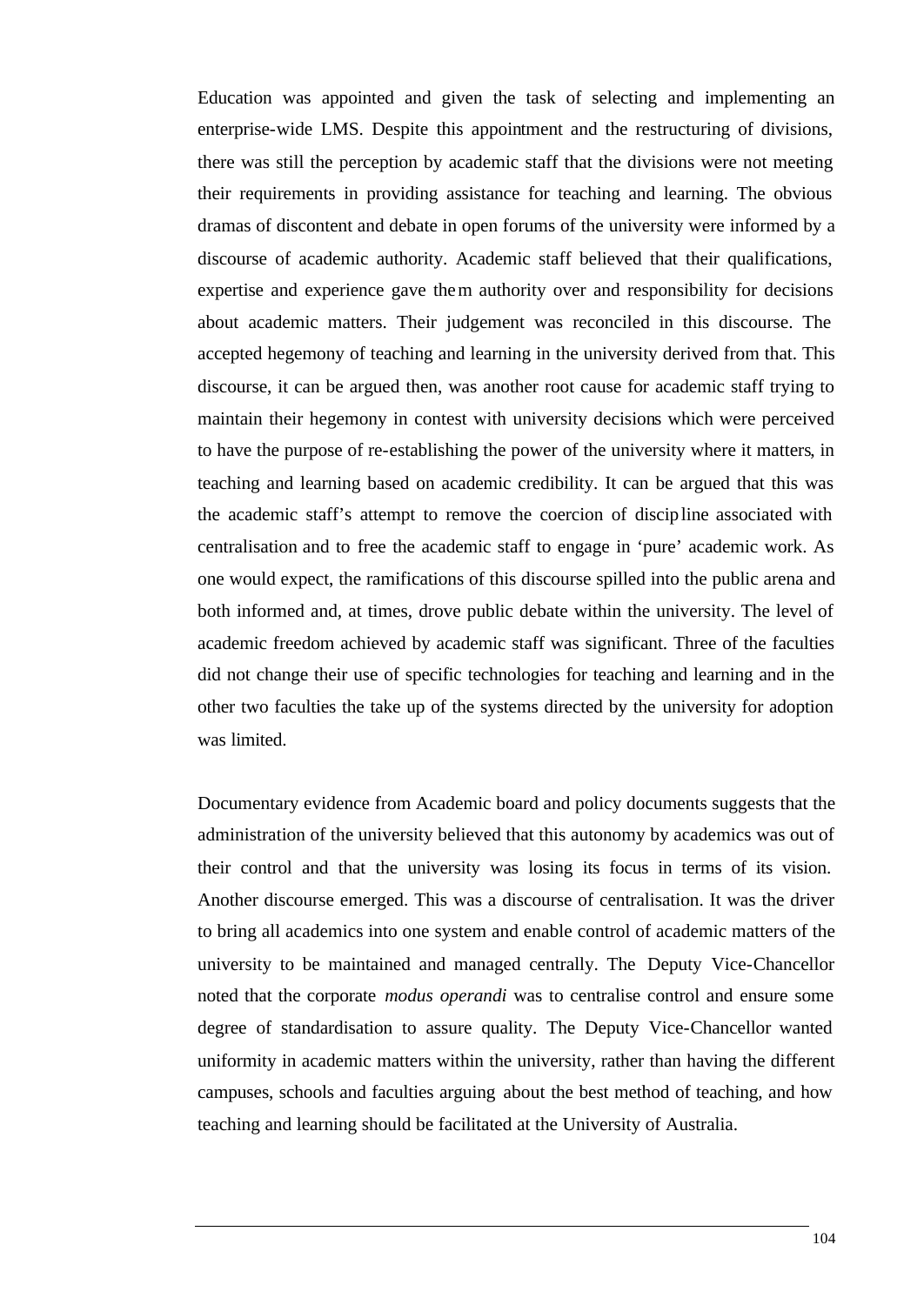The Deputy Vice-Chancellor wanted to bring the different groups together and have them work under the one label – the University of Australia – through an enterprisewide LMS, thus creating a centralised structure. However, the concept of one enterprise-wide LMS was contested. Each Faculty, apart from the Faculty of Creative Arts and the Faculty of Education, kept their existing system running, challenging the decision for one LMS, challenging the notion of centralised control, and essentially maintaining the discourse of autonomy. However, there was no resolution to the situation whe re two strong discourses were underpinning action and reaction within the university. In the next chapter the continuation of the story explores the selection process of the new enterprise-wide LMS in detail.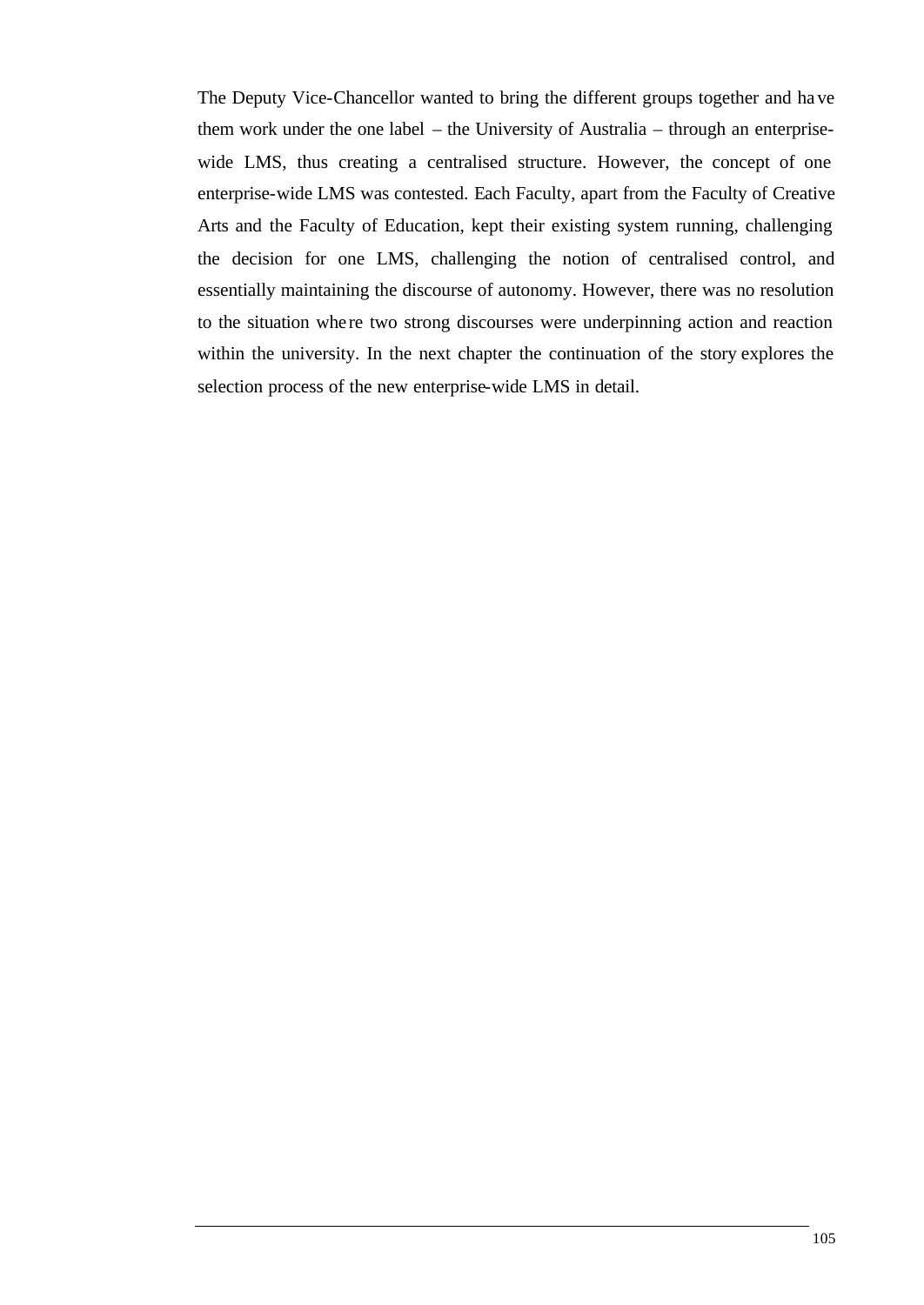# **Chapter Five – A Story of Systems Implementation – Part 2 – The selection of a new enterprise-wide learning management system**

# *5.1 Introduction*

In the previous chapter the history of the University of Australia and the use of technologies in teaching and learning was provided. Social dramas and events that occurred in that phase of the story described changes often associated with issues other than the technology-specific issues of a learning management system. This chapter continues the story of the selection and implementation of an enterprise-wide LMS at the University of Australia.

The goal of having one enterprise-wide LMS, QuickLearn, had failed. In fact, quite the opposite effect was achieved. The number of EasyTeach users had increased, particularly in the Faculty of Commerce and Administration and the majority of units in the Faculty of Creative Arts. Other systems, such as personal websites or locally developed systems were operating in the Faculty of Medical and Health Sciences. It was only the Faculty of Education, and a small number of units inside the Faculty of Creative Arts and the Faculty of Technology that were using QuickLearn.

The company responsible for QuickLearn reneged on their contract with the University of Australia in two ways – firstly, they did not deliver on any promises of updates and modifications as requested by the University of Australia, therefore breaking the contract established between the two organisations; and second, QuickLearn as an organisation, was moving into the corporate training market and away from the higher education market. The University of Australia did not renew their contract with QuickLearn and renewed the search for one LMS to be used across the university.

Despite the experience of unsuccessfully implementing an enterprise-wide learning management system, various departments, divisions and individuals were still pursuing a university-wide LMS solution. This chapter recounts the story of the process of establishing a new committee to investigate potential LMSs, as well as creating the terms of reference and responsibilities of the new committee. The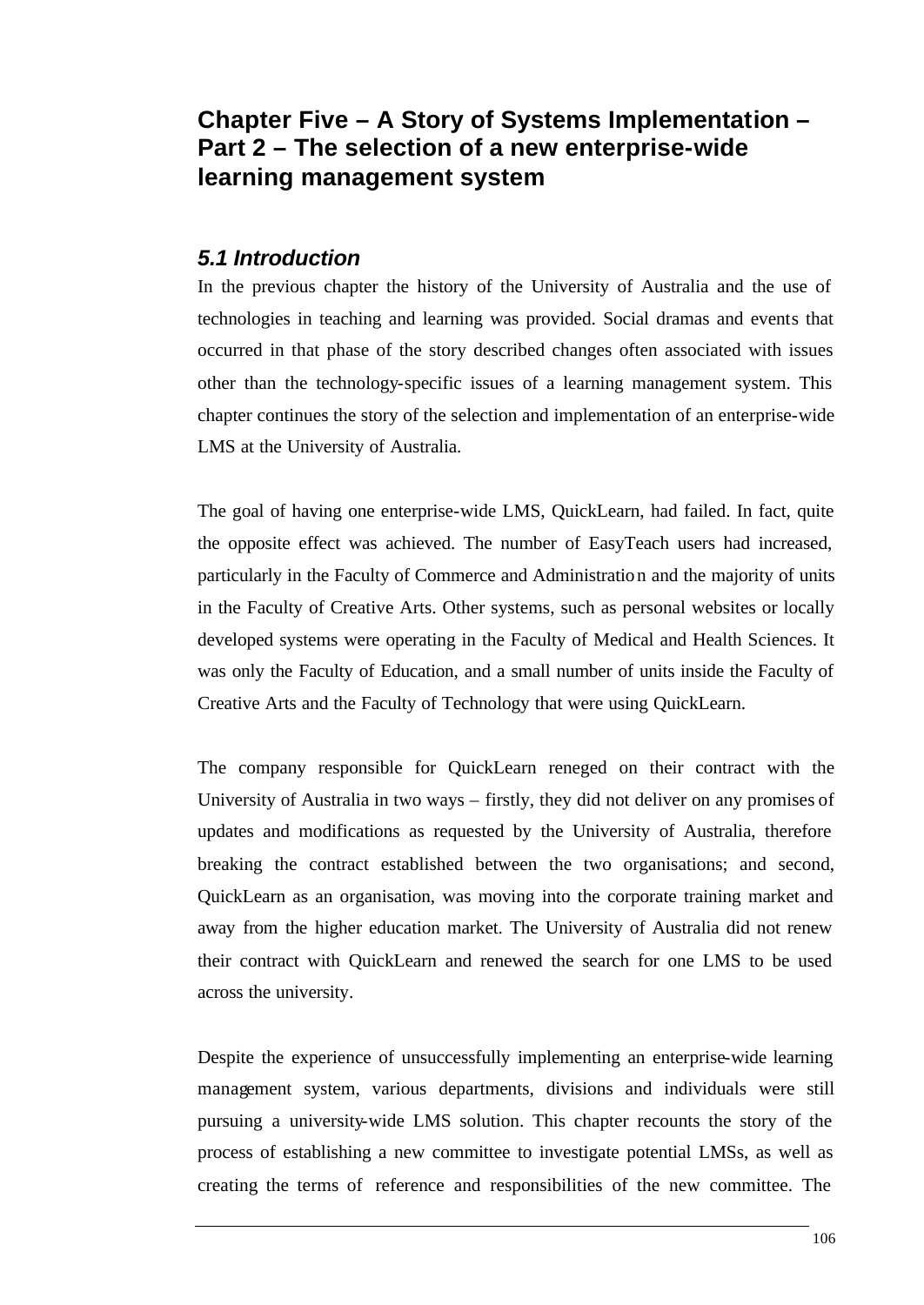process of generating a list of requirements and the cutting down of potential alternatives to the enterprise-wide LMS will be discussed, with the overall recommendation of a LMS being the final step.

#### *5.2 Setting up of a new committee*

Although the first attempt at implementing an enterprise-wide learning management system at the University of Australia failed, the directive for continuing the push for one system remained. Essentially, the desire to implement an enterprise-wide learning management system was now a directive of the university, becoming a strategic goal that *had* to be implemented. This was a position led by the Deputy Vice-Chancellor, the senior person responsible. The Deputy Vice-Chancellor delegated this selection process to Helen and the groups. However, the Deputy Vice-Chancellor was keenly interested throughout the process and offered advice where appropriate. Although the Deputy Vice-Chancellor played no part in the recommendation developed, they were essentially the real driver behind this process.

In order to start the search for a new enterprise-wide LMS, a new selection and implementation committee needed to be established. The Project Manager, Martin, provides his view of the process of removing QuickLearn and beginning the search for a new LMS. He claimed that "*we started up a new project with completely new objectives and started looking at what our requirements were for a complete enterprise teaching and learning system.*" Elizabeth further claimed that when the new selection process started, "*there was a change of players and the new players didn't want to acknowledge the old system* [QuickLearn]. *They wanted to focus on the new LMS.*" The University of Australia, and most notably, the new committee, did not want to focus too much on QuickLearn. This supposedly allowed the new committee to concentrate on potentially getting the best system for the University of Australia without having to deal with the transition from the old failed system.

A working group was formed and came to be known as the Executive Group. This group consisted of six members, the Head of the Division of Teaching and Learning (Helen); the Head of the Teaching and Learning Support Group (Diane); a Senior Lecturer from the Faculty of Technology (Samantha); the IT Manager for the Faculty of Commerce and Administration (Norma); the Head of School from the School of Information Management (John); and the Project Manager (Martin). The chair of the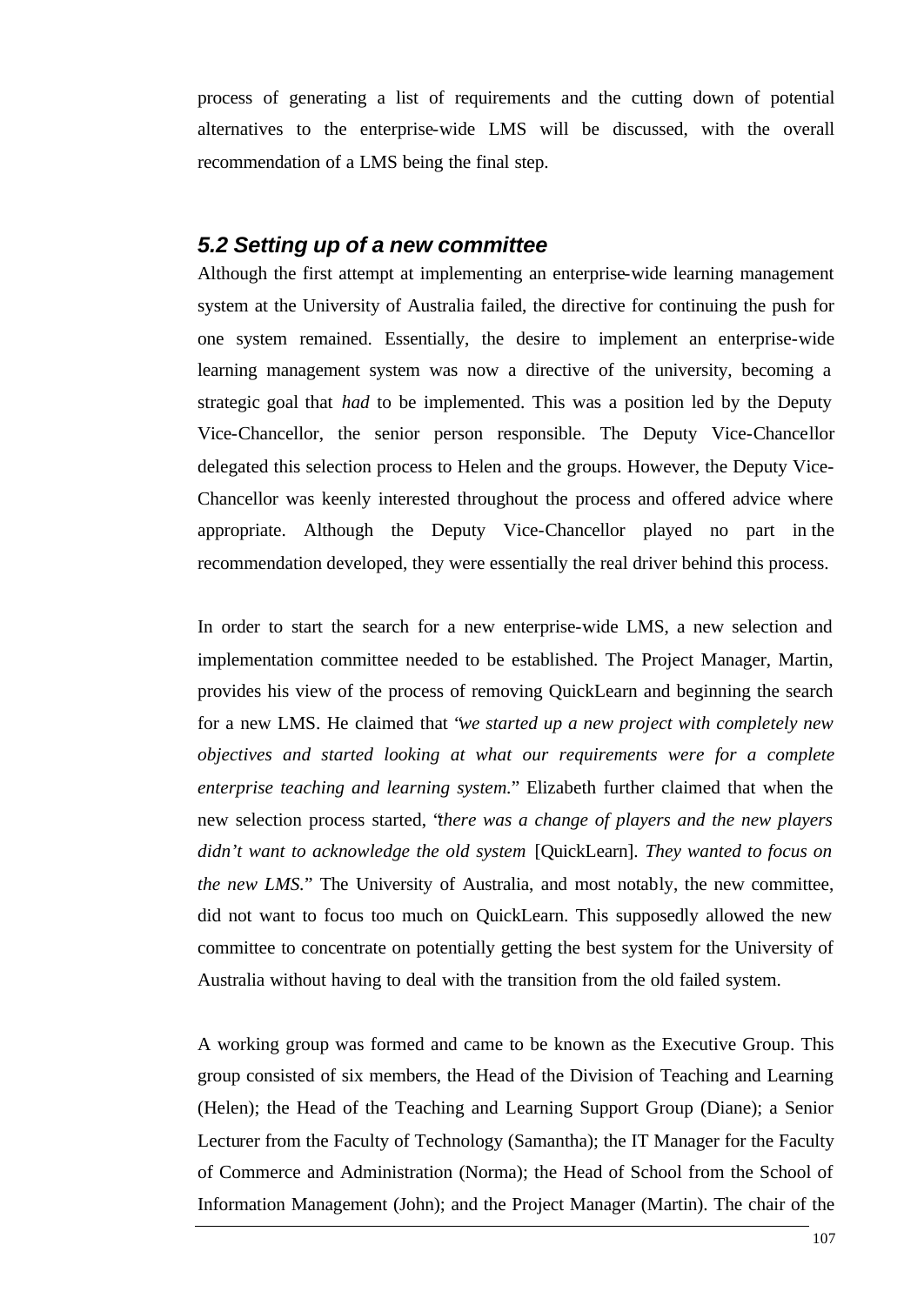Executive Group was the head of the Division of Teaching and Learning, Helen. According to the Head of the Division of IT, "*the other notable approach* [in this Executive Group as opposed to the QuickLearn selection and implementation group] *was the use of an IT project manager.*" By having a member of the Executive Group with knowledge about project management methodologies, the Executive Group believed that they were now able to work through the selection and implementation process with a methodological approach eliciting requirements from the wider university community as opposed to the quantitative "box-ticking" process used in the selection of QuickLearn.

There was a belief by members of the Faculty of Commerce and Administration that setting up the working group was done in order for the chair of the Executive Group, Helen, 'to make herself look good'. EasyTeach supporters believed that there already was a LMS solution operating within the University of Australia, EasyTeach. They did not see a need to go through the selection and implementation process again. This belief was prompted by Paul, the Lecturer from the Faculty of Commerce and Administration who claimed that "*Helen stepped in and said, "okay, you did it wrongly last time, I can do it better than that, I'll run the process of choosing a product".*"

In an interview Helen claimed that she had the best of intentions for the university to enable the University of Australia to be the best provider of distance education, and fulfil the requirements which QuickLearn had failed to do – to have one LMS and remove all other LMSs currently being used throughout the university. Having had a close involvement with the QuickLearn selection and implementation, Helen believed that she was able to identify the weaknesses in the original selection process and attempt to eliminate those weaknesses in the new selection and implementation process. In order to do this, Helen noted that "*I used my experience of the QuickLearn fiasco to drive the process* [of setting up a new LMS]*, identifying what was going to be the successful criteria and involving people seriously in the evaluation of the products and developing ownership to that decision.*"

Once the Executive Group had been established, the members then decided to "*get an Evaluation Group from different faculties together, so that we* [the Executive Group] *could have a broad spectrum of people to be involved in the whole evaluation*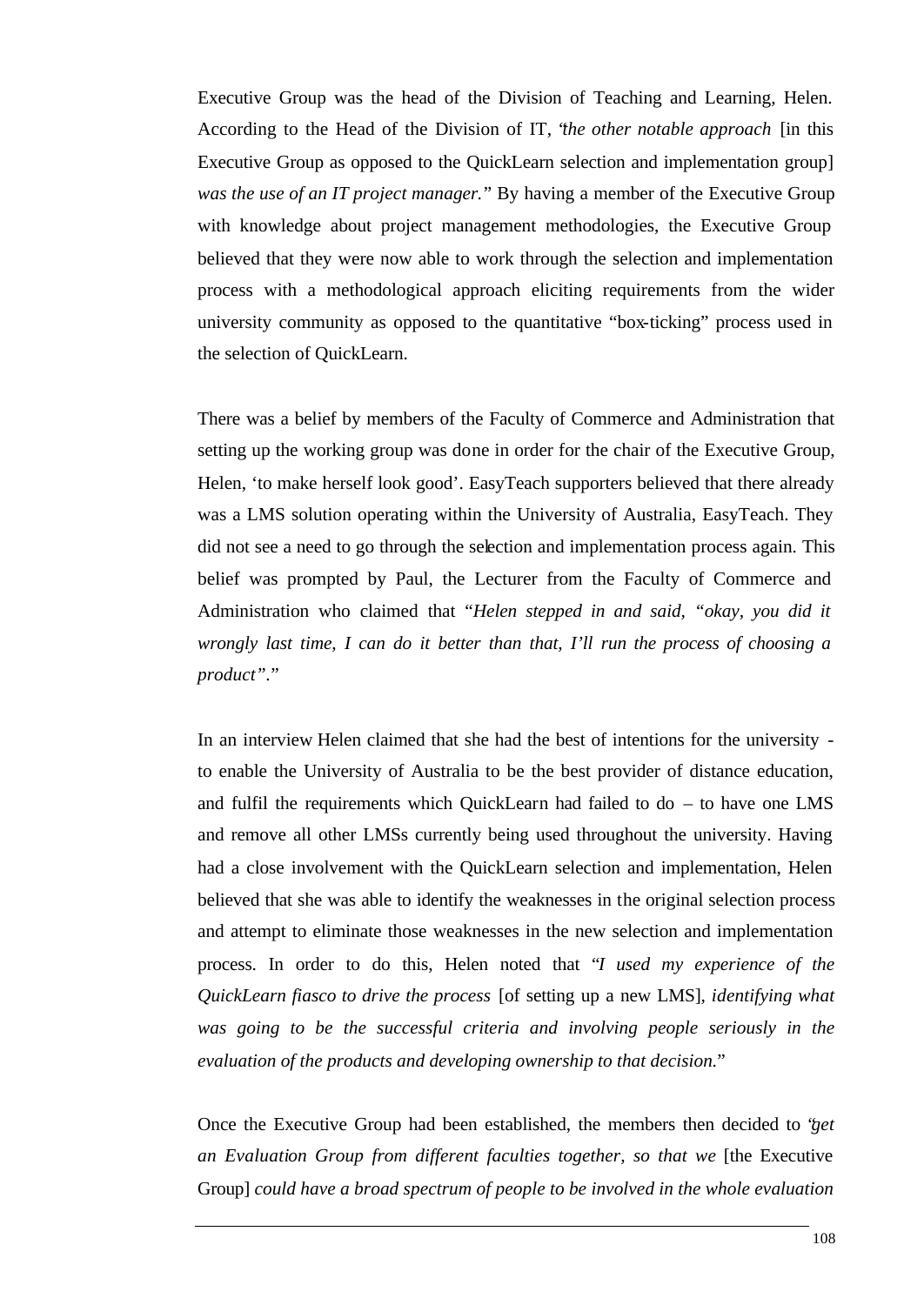*process. We built up a Evaluation group, which had about twenty-odd members with representatives from different faculties and the Student Association Division as well*" (Martin). By involving many representatives in the selection process, it was believed that the best system would be selected, as it complied with the requirements of each faculty or division. This decision locked these members into the decision-making process, and ultimately into the final recommendation.

The Chair of both the Executive Group and Evaluation Group, Helen, provided her reasoning as to why certain people were selected onto the two groups, targeting one group specifically. She said, "s*ome of the people who were on the Evaluation Group had a very big vested interest in EasyTeach. If I didn't bring them along, they could white ant* [undermine] *anything… So I needed to get the most vocal opponents potentially to be involved and to buy-in, feeling that they really had a contribution, so that they would turn into my champions to work with the other people who were going to need a little bit of cajoling* [persuading and supporting] *along.*" Helen believed that by having many people involved, especially the "vocal" ones, participation, feedback and ultimately user buy-in would increase, because those people on either group were allowed to speak their mind and the views of their respected constituency. The other reason as to why Helen pushed for EasyTeach supporters to be involved in the selection process was that the majority of EasyTeach users are in the Faculty of Commerce and Administration, the largest Faculty in the University of Australia. By having the largest faculty on her side, Helen believed that buy-in would increase, because if EasyTeach users could see the benefit of the new system, then the rest of the university would hopefully follow suite, assuring a new system was chosen. This could be perceived as a strategic move by Helen in an attempt to remove targeted criticism of the selection process from supporters of other LMS's, a view supported by the Pro-Vice Chancellor (Distance Education).

Another group Helen targeted were the students, "*and we actually got a really, really big buy-in from the students.*" By having the President and Chief Executive Officer (CEO) of the Student Association Division involved in the process, it gave the Evaluation Group the student perspective. Helen continued, "*when we* [the Evaluation Group] *wanted students to check the system, the* [student representatives] *just got piles of students, so we really did have genuine interest and participation, and I think that it made it an even more robust sort of system because the students*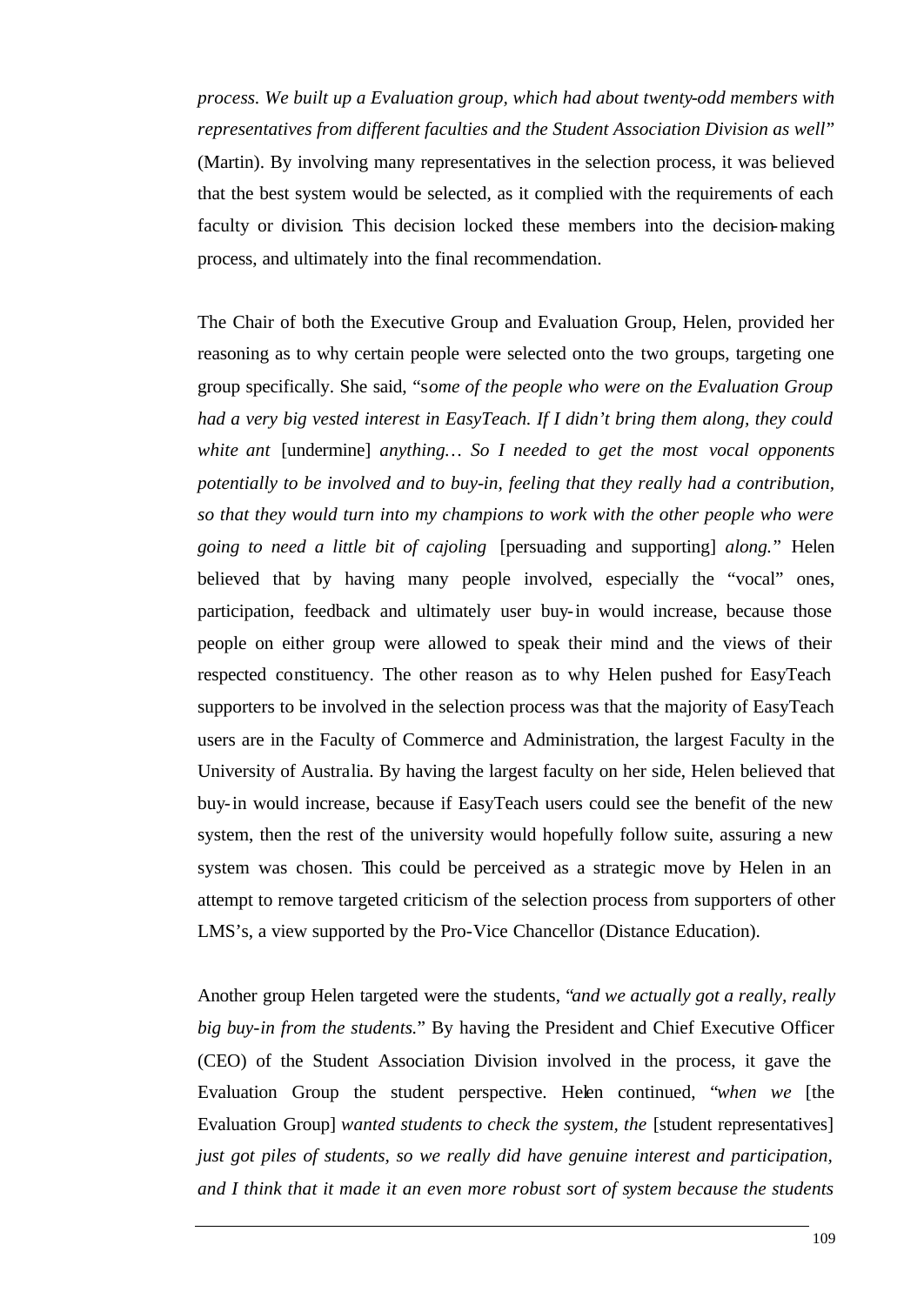*were there.*" As it was not only the teaching staff that would be using the new enterprise-wide LMS, but also students, Helen needed to ensure that students were fairly represented on the Evaluation Group, as it was important to get both their views on potential systems and also their overall buy-in.

The Evaluation Group contained the Chair of the Executive Group, the Head of the Division of Teaching and Learning, Helen, as the Chair of the Evaluation Group. All other members of the Executive Group were also members of the Evaluation Group. In addition, there were two representatives from each faculty, one academic staff member and one technical staff member. As Helen mentioned, there were two student representatives on the Evaluation Group as well as representatives from the Division of IT and the administrative divisions (the Division of Teaching and Learning and the Division of Administrative Services). There was an expectation of the representatives to consult with their respective constituencies to bring a wider experience and opinion back to the process. Some representatives communicated regularly with their respective schools, others did not provide this communication.

There was a hierarchical aspect enforced on the newly formed groups. Although the Executive Group would make the decision of what the best system for delivery of distance education and also online education at the University of Australia, the final say and overall decision would be made by the Senior Executive of the University of Australia. It was the members of the Evaluation Group, who were supposedly communicating back and forth between their respected constituencies and the Executive Group that would do the majority of the work in identifying the "best" system to recommend. This hierarchy was highlighted by Simon, the IT Manager in the Division of Teaching and Learning, who claimed that "*the decision* [of which system to recommend] *was to be made by the Executive Group, but it* [the recommended decision] *was based purely and simply on the work and the information that was coming through the Evaluation Group. It was always made clear that the decision would ultimately be made by the Executive Group, and they were going to make a recommendation to the Senior Executive, who would ultimately make the decision.*" Rather than giving the Executive Group and Evaluation Group the power to make the decision about the recommended LMS, it is suggested that the Senior Executive believed that this was a method to increase acceptance, by involving many members of the university in the recommendation process.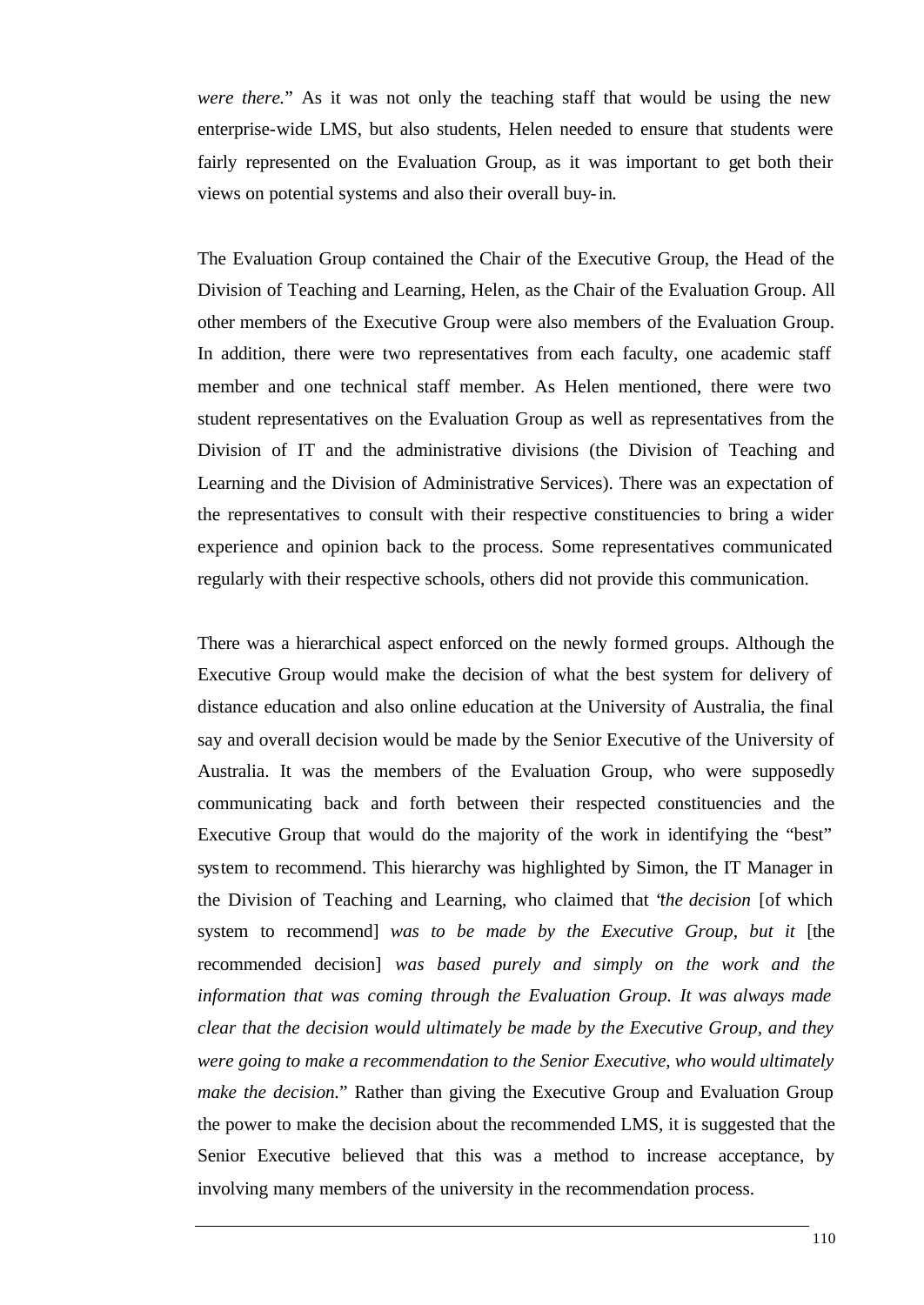Helen also had two other groups operating to the side of these two larger groups, a technical group and a corporate governance group. "*So while most of the effort had been put into getting the functionality of the product right and getting commitment from all the people who are going to be users of it, if it wasn't going to fit in with the technical environment, it wasn't going to be purchased. If the company was not something to be touched with a barge-pole according to the Head of Finance, well, we weren't going to go there*" (Helen). Although the majority of work was conducted by the Evaluation Group, there were other requirements that had to be met in order to purchase the new LMS. With strict technical requirements and problems with QuickLearn losing money, the University of Australia did not want to risk a system that could potentially cost the university millions of dollars and bad publicity. The focus of selecting and implementing the enterprise-wide LMS had shifted from that in the initial stage. The original focus was on the importance of student and staff teaching experience and uniformity of use. The new focus was on bringing the university into alignment internally. This alignment was with both the need to meet the technological management of IT systems within the university and to ensure that there was comparability across all parts of the university in terms of teaching and learning.

Once the Executive Group and the Evaluation Group were formed, the roles and responsibilities of each group had to be established. In terms of the responsibilities of the two groups, the Head of School of Information Management, John, recalled that the Executive Group "*were given management responsibilities to do a review of LMSs, with a view, as I understood it, designated by the Deputy Vice-Chancellor, to move the University of Australia from having five LMSs, to one.*" There was still a push to bring coherence to teaching and learning at the University of Australia by having one system which all teaching staff and student would participate in.

This, however, did not stop challenges from the majority of members of the Evaluation Group. The Executive Group was required to recommend one LMS system for the university and each faculty representative believed that the system they used in their faculty should be that system. There was never an option to recommend more than one LMS. In the first meeting of the Evaluation Group, Helen, the Chair of the Group, recalled that "*there was enormous opposition...it was*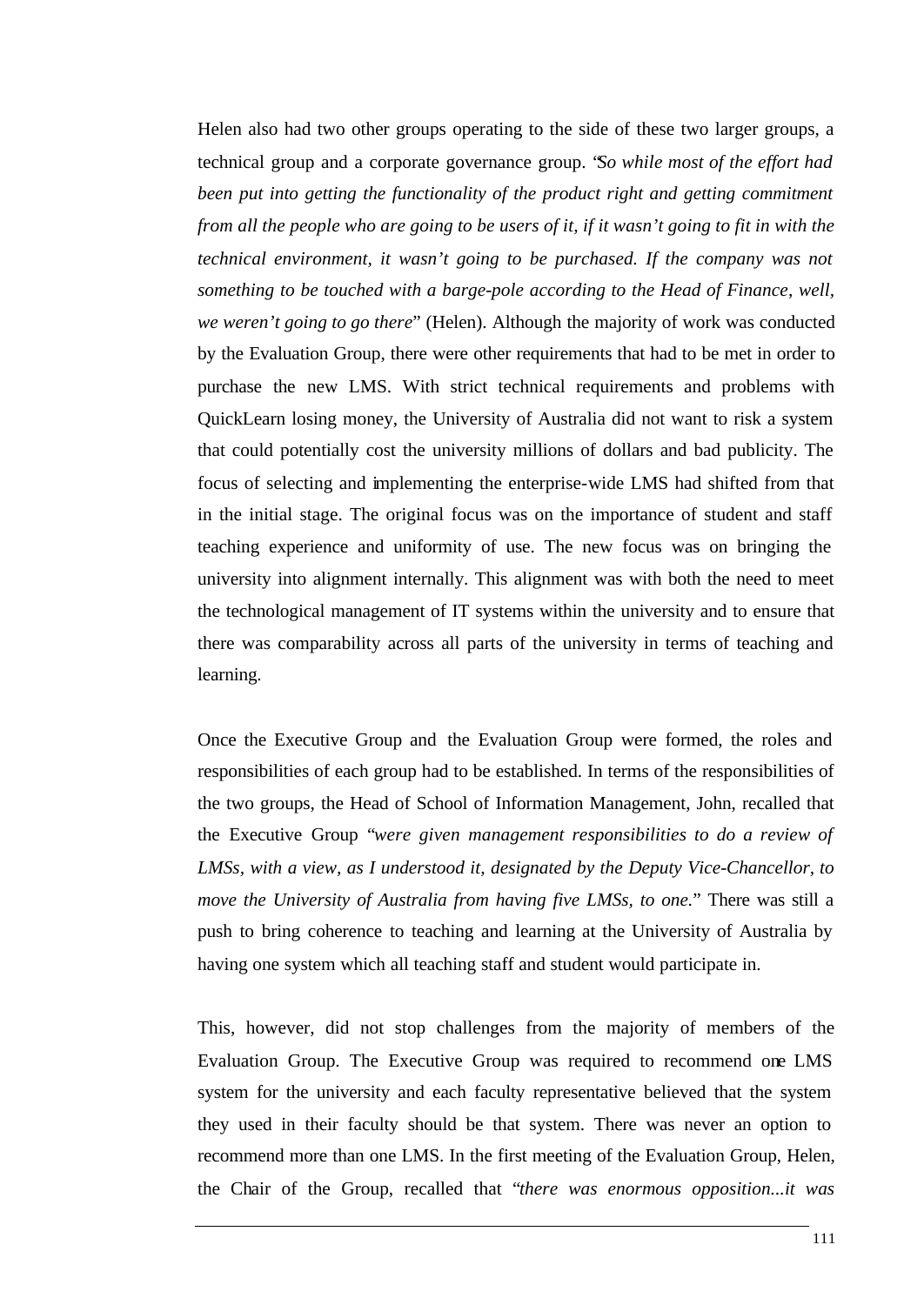*extraordinarily hostile, because I had outlined that the purpose was to end up with one corporate application, not two or any other number, and that that was the task that I had been given.*"

In order to deal with the faculty members pushing for their existing systems, the Evaluation Group were given a list of generic reasons as to why a new system was needed to give to their respective constituencies. The list of reasons included: the high cost of supporting multiple systems that were currently operating at the University of Australia – EasyTeach, QuickLearn, EducateMe Standard Edition, the cost and effort in supporting locally developed websites, and other individual staff members who were using ChalkOnline's hosted service. Technology had also improved significantly since the currently-used products were acquired and LMSs had properly arrived on the market and had become more sophisticated (Martin). There was also an emphasis strategically on an enterprise-level solution, something that could be utilised by the entire university. The new system would push to provide greater pedagogical flexibility to deliver learning environments, and there was a university move towards an integrated online learning environment. The faculties, schools and divisions appeared to have accepted this, because they could see the potential benefits of having such a system. As the decision to explore potential LMSs was accepted by the wider university community, the Executive and Evaluation Groups were able to begin their search for a new enterprise-wide LMS.

## *5.3 Eliciting the requirements and selecting the new learning management system*

Rather than using the same specifications and requirements from the QuickLearn selection process, which was a quantitative selection, the Executive Group decided that "*we should actually go to the university community and ask them what they want*" (Simon). By involving the greater university community, it was believed that the Executive Group would potentially increase the user-buy-in as academics and students would have possibly felt that they were being heard and contributing to the selection process.

As a result, the Executive Group performed a wide scale survey of staff and students, generating a list of requirements that the new enterprise-wide LMS should meet. The wider university community were invited to provide their list of functions that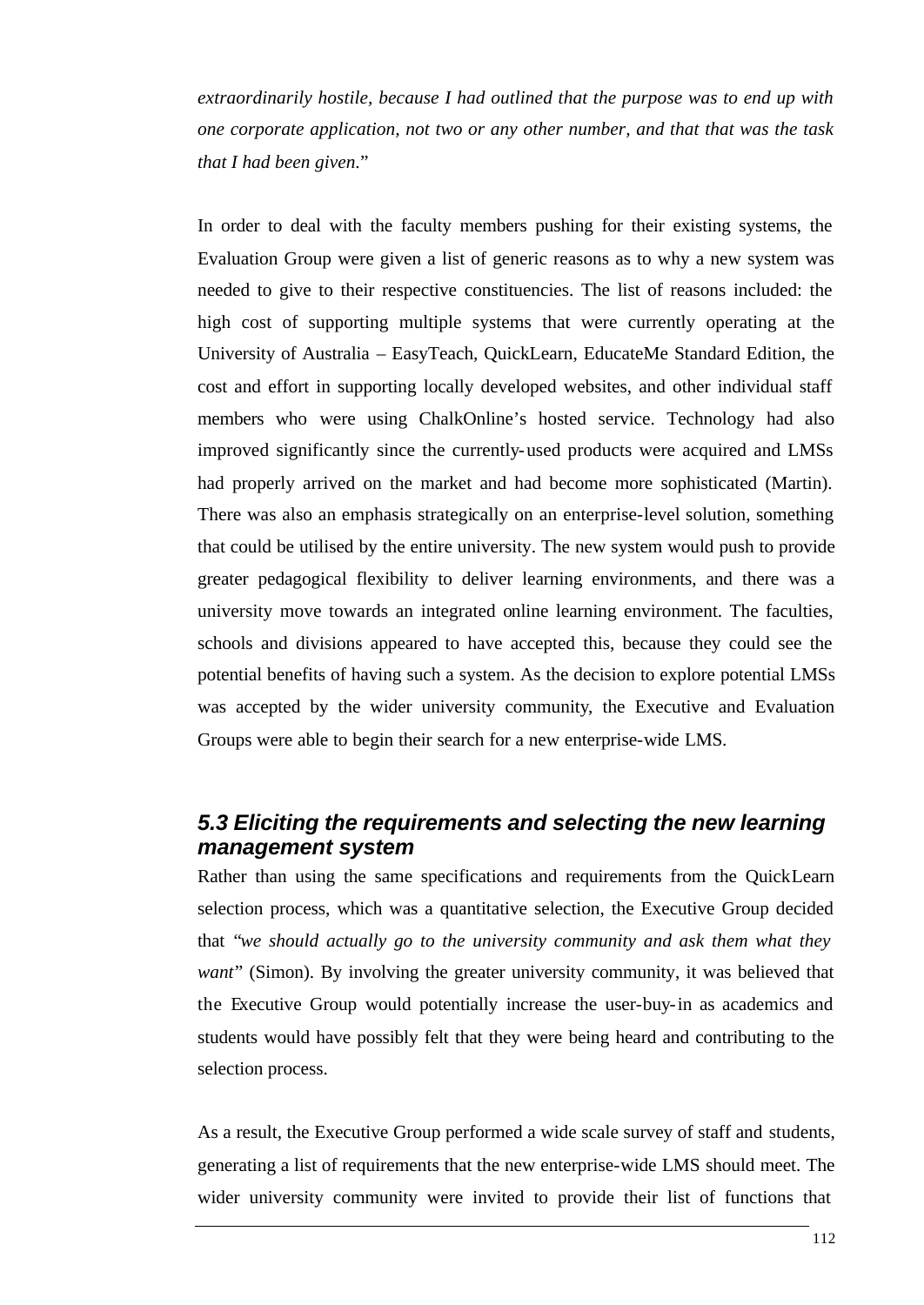individual staff members believed were necessary for them to adopt a new LMS. The Head of School of Information Management, John, further added that the Executive Group believed that the list of requirements should be "*developed by everybody*  [including the wider university community], *which was really an excellent process. It was the only probably non-political part of the whole deal, everybody had input into the list of all the functions that the new LMS should perform.*"

The IT Manager in the Division of Teaching and Learning, Simon, claimed that the Executive Group "*took a much more detailed evaluation of the university's requirements and then a look at the various products that were out in the market and tried to match these two things.*" Helen further believed that the Executive Group, "*used the methodology that the Project Manager from the Division of IT [Martin] brought, which was to have streams and various steps under the evaluation process. That is, to have focus groups to get input to creating success criteria and functionality requirements.*" A set of "must have" criteria were established in order for any potential product to be considered. Part of this set of criteria, the technical, had been imposed on the Executive and Evaluation Groups by the Division of IT. The technical criteria included the ability to scale the product across enterprise level and handle large classes as opposed to the typical small classes of 25 students that the majority of LMS were designed for. For the technological infrastructure, the new LMS had to operate on a Unix and Oracle platform, as well as have open standards. The list of criteria also included many items related to teaching, learning, use of multi-media, integration with subjects lists, integration with the students administrative systems, the ability to transfer grades, the importance of integrated chat rooms and interactive teaching and also included that the LMS owner organisation's primary market is higher education and that the organisation is sound financially. This was an identified problem with QuickLearn as the company has stated that it was moving towards the corporate training market. The organisation was also expected to have a significant market share, so that it had a good reputation across the industry $9$ . The Executive and Evaluation Groups also ensured that there was common local use and support across Australasia.

The wider university community assisted in creating the educational requirements for the new LMS. This was done via a six-step process, which Helen, as Head of the two

l

<sup>&</sup>lt;sup>9</sup> Presentation to the University of Australia staff members by Simon Price, 2001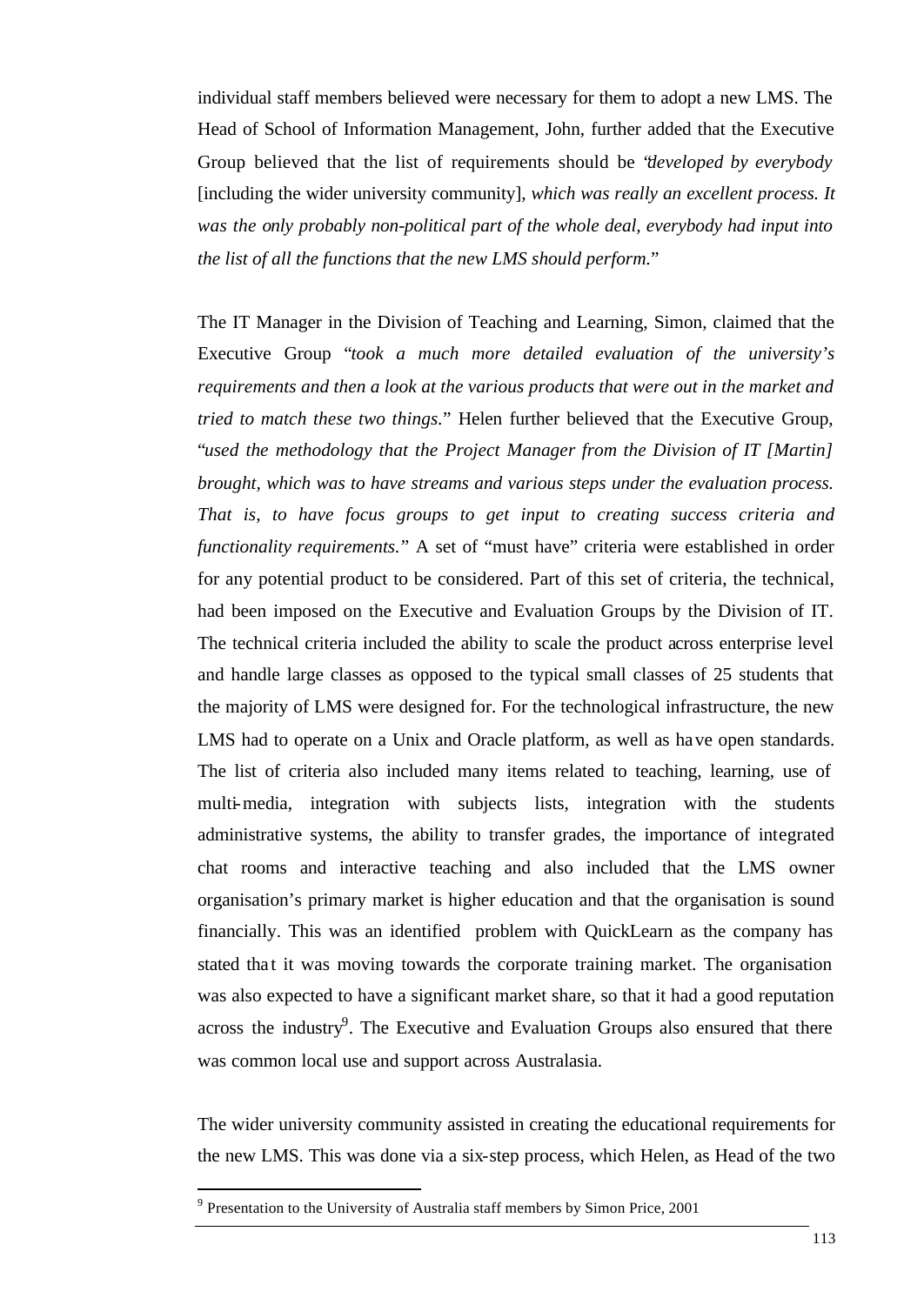groups claimed, "*was a very robust process.*" The first step was gathering requirements from focus groups of staff and students. Seven focus groups were conducted across the three campuses. One hundred and twenty members participated, which consisted of academic, technical and administrative staff, and undergraduate, postgraduate, on- and off-campus students. A total of some 75 requirements were generated in the focus groups. This was then narrowed down to eighteen key features, based on the number of times the feature appeared in the lists generated by the wider university community. The list of key requirements generated with the input from the wider university community, is shown in Table 5.1.

Table 5.1 The list of requirements generated from surveying the University of Australia's wider community<sup>10</sup>

| Ease of Use                     | Personal presence                         |
|---------------------------------|-------------------------------------------|
| Platform and browser capability | Assignment submission                     |
| Synchronous communication       | Surveys and evaluations                   |
| Asynchronous communication      | Easy course content creation              |
| Collaborative work              | Course material to suit individual styles |
| Assessment                      | Import $3rd$ party content                |
| Results management              | Groups                                    |
| Online help                     | Database driven web-pages                 |
| Customisation                   | Records management and reporting          |

An external consulting company was then employed to give the Evaluation Group a prioritisation method to identify the key requirements from the list created earlier, to which the new enterprise-wide LMS *had* to comply with. The external consulting company brought the Evaluation Group into one room and "*gave every person in the Evaluation Group a personal pad with a wireless transmitter on it, and you went through all the questions relating to the different requirements of the system, and the members of the Evaluation Group were able to allocate priorities based on what they felt and respond back through this wireless receiver system*" (Martin). This method allowed members of the Evaluation Group to allocate anonymous priorities to each requirement, allowing the Executive Group to identify what the key requirements for the new enterprise-wide LMS were*.* Results of the rankings were immediately available depicting the group rankings, allowing the members to see exactly how the l

 $10$  Presentation to the University of Australia staff members by Simon Price, 2001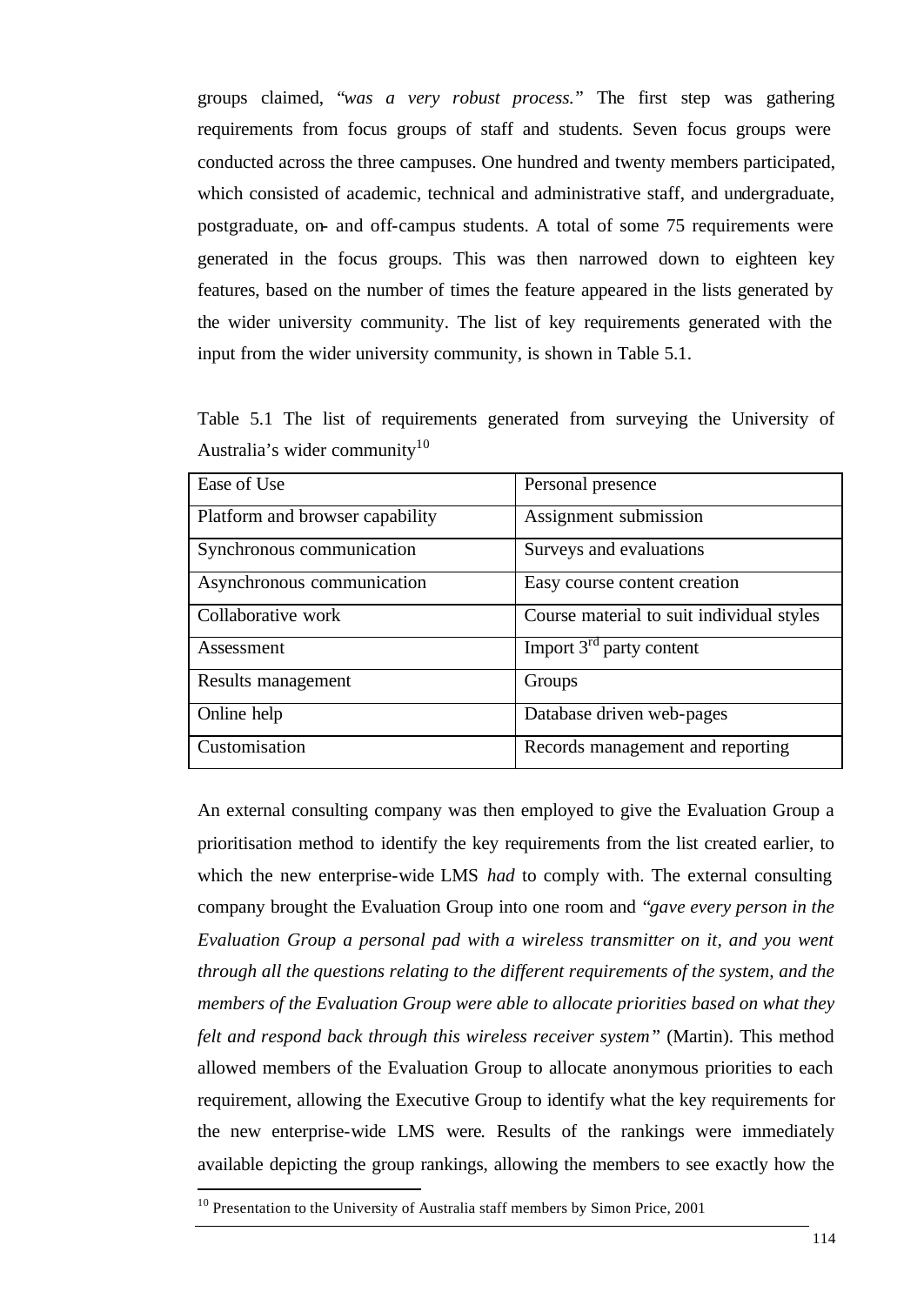rest of the group overall thought about the current requirement. Having been through that process, the Executive Group "*came out with basically a prioritised set of requirements for the system, things we felt were not negotiable, things that were really high in terms of what people required from the system*" (Martin). This process was repeated for a group of students, selected by the two Student Association Division representatives on the Evaluation Group.

Through the web survey and prioritisation process described above, the list of requirements were reduced and split into two groups, staff and students, as their perspectives would be different. There were similarities amongst the two views, as can be seen below, shown in Table 5.2.

| <b>Rank</b>    | <b>Students</b>            | <b>Staff</b>               |
|----------------|----------------------------|----------------------------|
| $\mathbf{1}$   | Ease of use                | Ease of use                |
| $\overline{2}$ | Platform compatibility     | Platform compatibility     |
| 3              | Results management         | Collaborative work         |
| $\overline{4}$ | Assignment submission      | Asynchronous communication |
| $\overline{5}$ | Collaborative work         | Assignment submission      |
| 6              | Asynchronous communication | Results management         |
| $\overline{7}$ | Assessment                 | Assessment                 |
| 8              | Synchronous communication  | Customisation              |
| 9              | Customisation              | Synchronous communication  |
| 10             | Personal presence          | Personal presences         |

Table 5.2 Priority requirements for staff and students<sup>11</sup>

l

 $11$  Easy to use - intuitive, user-friendly interface and navigation

Platform and browser compatibility - users can access the system from different computer platforms and use a range of browsers

Synchronous communication - real-time communication features such as chat, shared whiteboard, audio and video communication

Asynchronous communication - features such as threaded discussion, announcements and messaging Collaborative work - upload, download and sharing of files

Assessment including online assessment and self-assessment

Results management - tracking of student progress and performance, providing students access to their own marks

Customisation - allowing users to customise their view of the system

Personal presence - user résumés, personal websites and portfolios

Electronic assignment submission – the ability to submit assignments online

Source: Price, S., and Hodgson, T. (2002). Requirements for Online Teaching and Learning at the University of Australia: A Case Study. (Upon request to the authors, full details can be disclosed).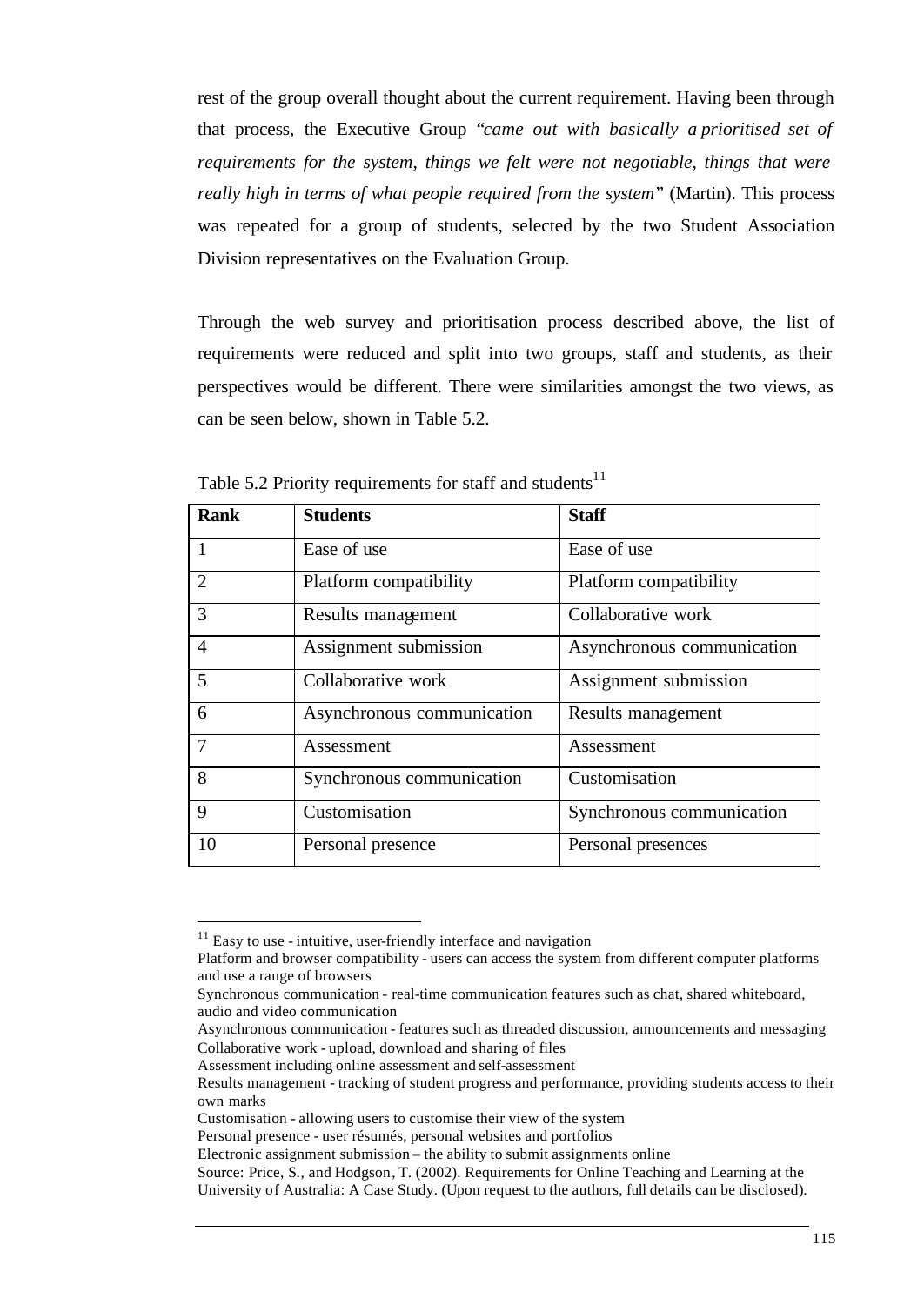As can be seen in the list, the requirements are similar, but have different priorities attached. For example, although the ability to perform collaborative work rated highly for staff, because they want students to be able to work in groups online for some assessment tasks, it was fifth on the list of students. Understandably, the students would rather have results management in order to see their results, marks and grades for assessments and units.

With the list of requirements settled, the project manager was required to "*find all the LMSs that existed…and they came up with a list of 64 potential LMSs*" (John). Knowing that the university required an enterprise-wide LMS, the Executive Group decided to identify every potential LMS, and then compare the potential systems against the list of key requirements established in order to produce a short list for intensive evaluation.

The list of 64 potential LMSs were then evaluated against the criteria established earlier in order to "*reduce them* [the list] *down to the smallest working subset*" (Simon). If the potential LMS did not meet the key requirements established earlier, they would be removed from the list. This allowed the Executive Group to condense the potential systems to a set of real contenders and a smaller subset in which the Executive Group and Evaluation Group could analyse and ultimately select one from that list.

The Executive Group reduced the set down to "*about five* [potential systems] *and started to do some fairly in-depth analysis of these five determine whether they had products that would actually suit what we had specified as to the criteria*" (Martin). The five systems were then reduced to three potential LMSs by comparing the elicited requirements from the wide university community against the potential systems. Systems that did not meet these key requirements were then eliminated. The three systems were, EasyTeach, EducateMe International, and ChalkOnline.

#### *5.4 Conflict in the selection process*

The elimination process did have problems, particularly from the staff in the Faculty of Commerce and Administration, as they were predominantly EasyTeach users. QuickLearn users, on the other hand, were already "*dissatisfied with the lack of functionality* [of QuickLearn] *…so they were almost too happy to jump in to look for*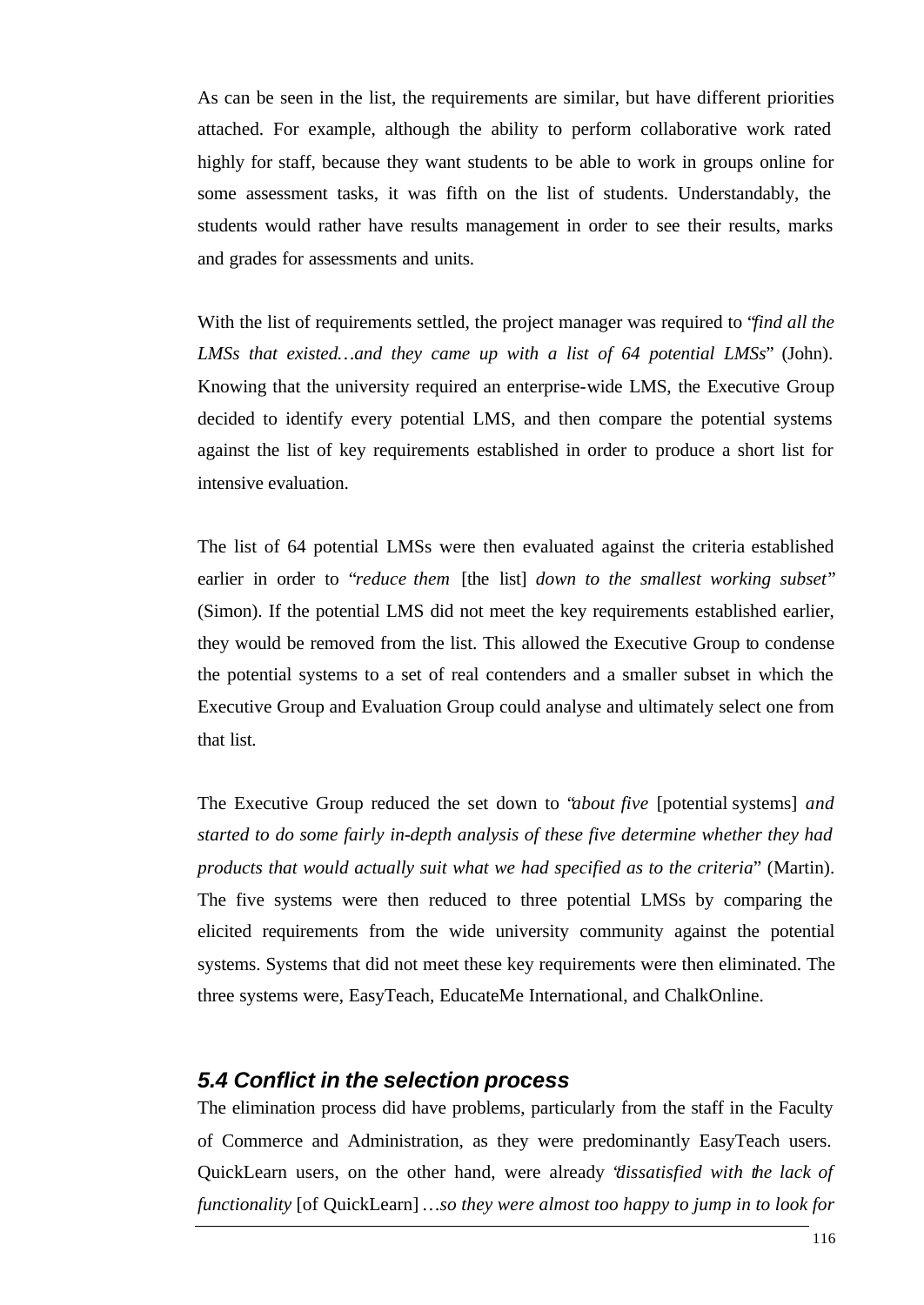*new products*" (Simon). However, users of EasyTeach claimed confusion about why EasyTeach was not considered as a serious contender as the new enterprise-wide LMS, and ultimately claimed further confusion as to why the University of Australia needed a new product.

There was on-going debate within the Evaluation Group about considering EasyTeach as a viable option for the enterprise-wide LMS. The EasyTeach supporters believed that EasyTeach should be the overall system for the University of Australia. However, EasyTeach needed further features, which became apparent in the requirements elicitation process. These features included implementing a gradebook feature, which would hold student information and could be updated with information such as marks as the semester progresses. By investing in EasyTeach, it was argued by the EasyTeach supporters that the University of Australia could implement an enterprise-wide LMS at a better price than selecting and implementing an entirely new system. An example of the claims of EasyTeach supporters can be seen in the following quote from Paul. He claimed that "*we had a product* [EasyTeach]*, it was good. We needed these additional tools to work with, but the guts of the product was really good, and we could have done it* [strengthen EasyTeach to be the overall LMS for the University of Australia] *very cheaply.*"

This debate caused "*a fair bit of angst in the Evaluation Group as there were a number of people who wanted to include EasyTeach because of the experience and the long breadth and depth of the experience they had of using the product*" (Martin). The project manager and other members of the Executive Group believed that this strength of belief in EasyTeach was due to the fact that they had used the system for at least five years and had developed a wealth of experience and knowledge in utilising EasyTeach for their teaching and learning practices.

The Executive Group considered keeping EasyTeach and running it parallel to the new enterprise-wide LMS at one stage of the selection process. This decision was due to the large number of users and the amount of experience developed in using EasyTeach over the last five years. However, the Executive Group believed that "i*t wasn't worth going down that two system approach for a number of reasons, mainly because the university decided they didn't want to continue with the EasyTeach license for commercial reasons, but just from an internal support issue, having to*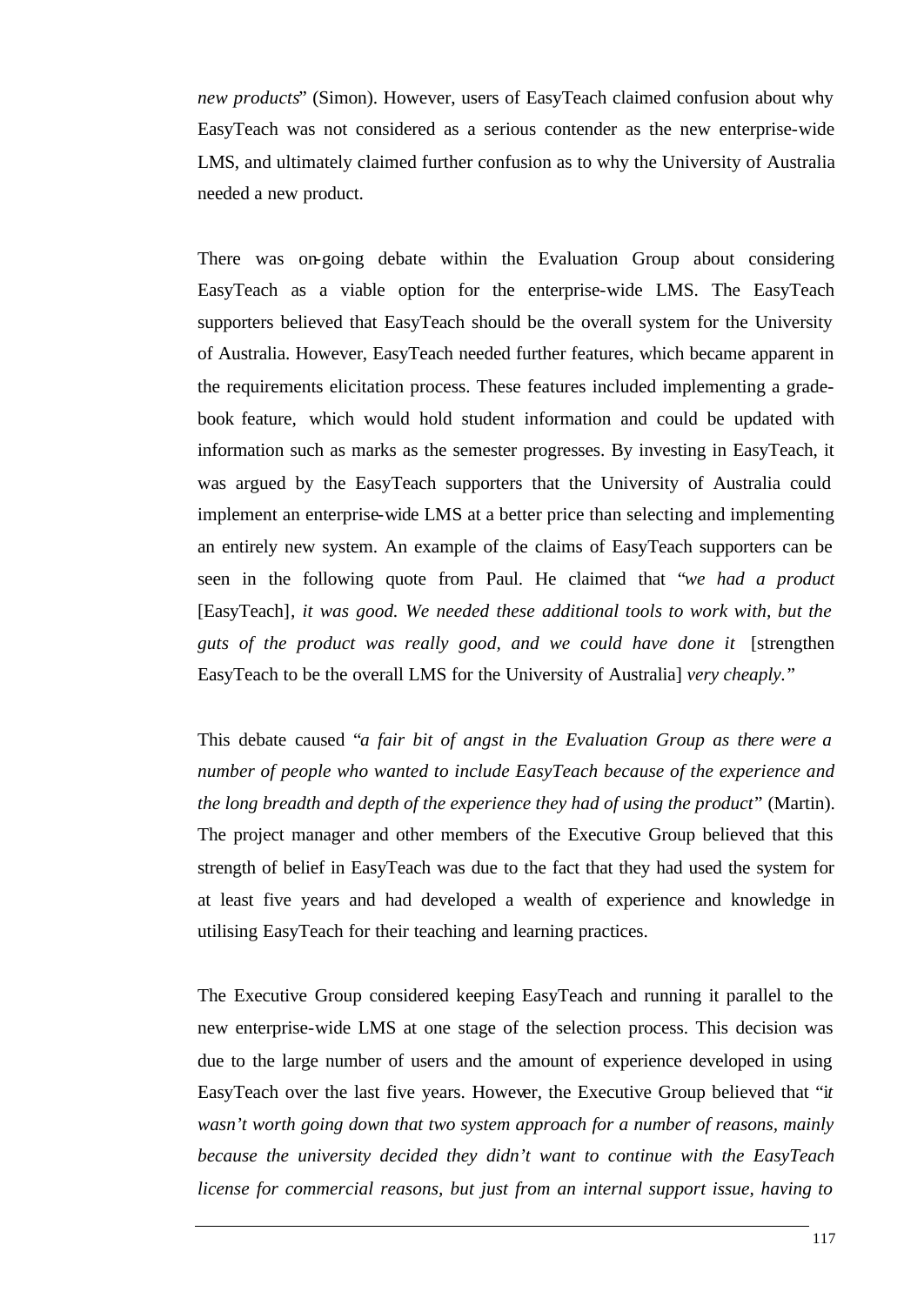*maintain two products, two support systems and so on, is just an enormous extra effort*" (Simon). Although a decision to keep EasyTeach would have kept many members of the Faculty of Commerce and Administration happy, it would have created difficulties in terms of providing adequate support through the Division of IT. It was decided by the Executive Group to eliminate the possibility of having EasyTeach as the LMS for the Faculty of Commerce and Administration and another system for the rest of the university. In addition it was noted in the Executive Group that EasyTeach did not meet the Unix/Oracle platform requirement as established in university policy for all systems.

However, this decision did not change the level of support for EasyTeach. EasyTeach was supported strongly throughout the remainder of the selection process. For example, Rose, a member of the Faculty of Commerce and Administration with responsibility for supporting academic staff with teaching and learning claimed that "*the Faculty of Commerce and Administration had been very happy with EasyTeach but there were certain things that they additionally wanted. For example, computer mediated learning, on-line assessment, and all those other features that EasyTeach didn't offer…we could put more money into EasyTeach to get those aspects of it built or possibly integrate it with other systems to provide a total solution. The modified system could have been a very powerful system, but that did not happen.*"

Supporting Rose, Paul, a Lecturer in the Faculty of Commerce and Administration believed that "*we're choosing a new product, as opposed to saying, "here is the LMS we have in place with all the investment in professional development and acceptance by the staff and students." If we're going to replace it* [EasyTeach] *with anything on the list, then it had to be pretty good, it has to clearly be superior to this product, otherwise you wouldn't bother to do it* [replace EasyTeach]*. They didn't do it that way.*" This continued to increase the tension amongst members of the Evaluation Group, particularly between the EasyTeach users and those that did not want EasyTeach as the new enterprise-wide LMS in the University of Australia. As Rose claimed, for the EasyTeach supporters, "*there was enormous frustration about the inability to put EasyTeach on the table as a legitimate contender.*"

Another perspective, offered by Simon, the IT Manager in the Division of Teaching and Learning, "*it was people who were genuinely concerned about the fact that they*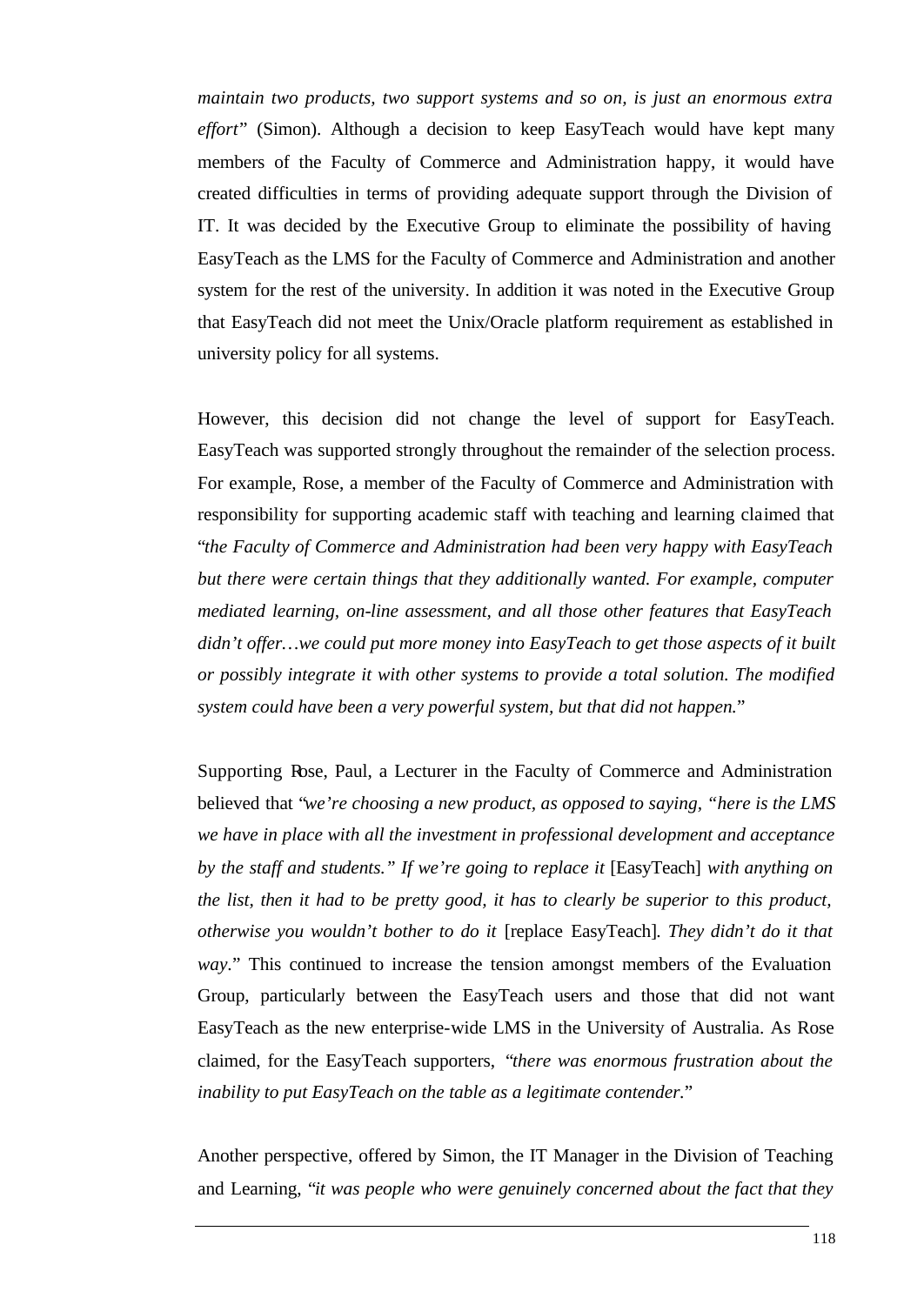*had learnt to use one product and could see that from their own selfish perspective, that moving to another LMS was going to be a step backwards, because for what they wanted to do, wasn't gaining anything to then and it was extra work required to learn how to use it.*" Martin, the Project Manager, further claimed that "*this was a pretty interesting political scenario, and I suppose if you analyse where it came from, it came from the fact that a lot of people had a lot of vested interest in it. People had a lot of experience with this product, there were a number of these people on the Evaluation Group who were administrators with EasyTeach, maybe I am selling them short, but I think a lot of them basically didn't want to change, they knew the product, they didn't want to move from it.*" Experience of using EasyTeach seemed to have been the key argument from members of the Executive Group as to why the EasyTeach users wanted to keep that system. EasyTeach was a system that had been adopted across the university and was readily used in many locations. The adoption process had been organic and gradual. Academic had adopted that systems by their own choice, They strengthened the support for the maintenance of EasyTeach..

Martin claimed that the experienced EasyTeach users knew how well EasyTeach performed communication functions, and they felt that a new system would not be able to improve on this aspect of teaching and learning. As a result, "*it wasn't just a stubbornness to change, but a belief that EasyTeach did provide something that a new product would not. This, coupled with the fact that EasyTeach was quite fast, was a compelling argument for them*" (Martin).

In terms of the technological background, EasyTeach as a LMS was based on clientserver technologies. Rather than operating just through a website, which EasyTeach was able to do, a user installed software onto their local computer and interacted with the main server through the Internet. Many arguments about speed ensued, with EasyTeach advocates claiming that EasyTeach offered students a fast communication method. Opponents of EasyTeach, however, argued that the Web was the way of the future for distance education. Martin believed that "*if you used the client* [in EasyTeach]*, it was quite fast, and there were a number of people in the Evaluation Group who felt that we wanted to try and replicate the aspects of that product. Basically, they weren't so much interested in the teaching and learning facilities it offered, they just thought it was fast and we would never be able to get anything that basically matched the speed, so they wanted to have EasyTeach as the final*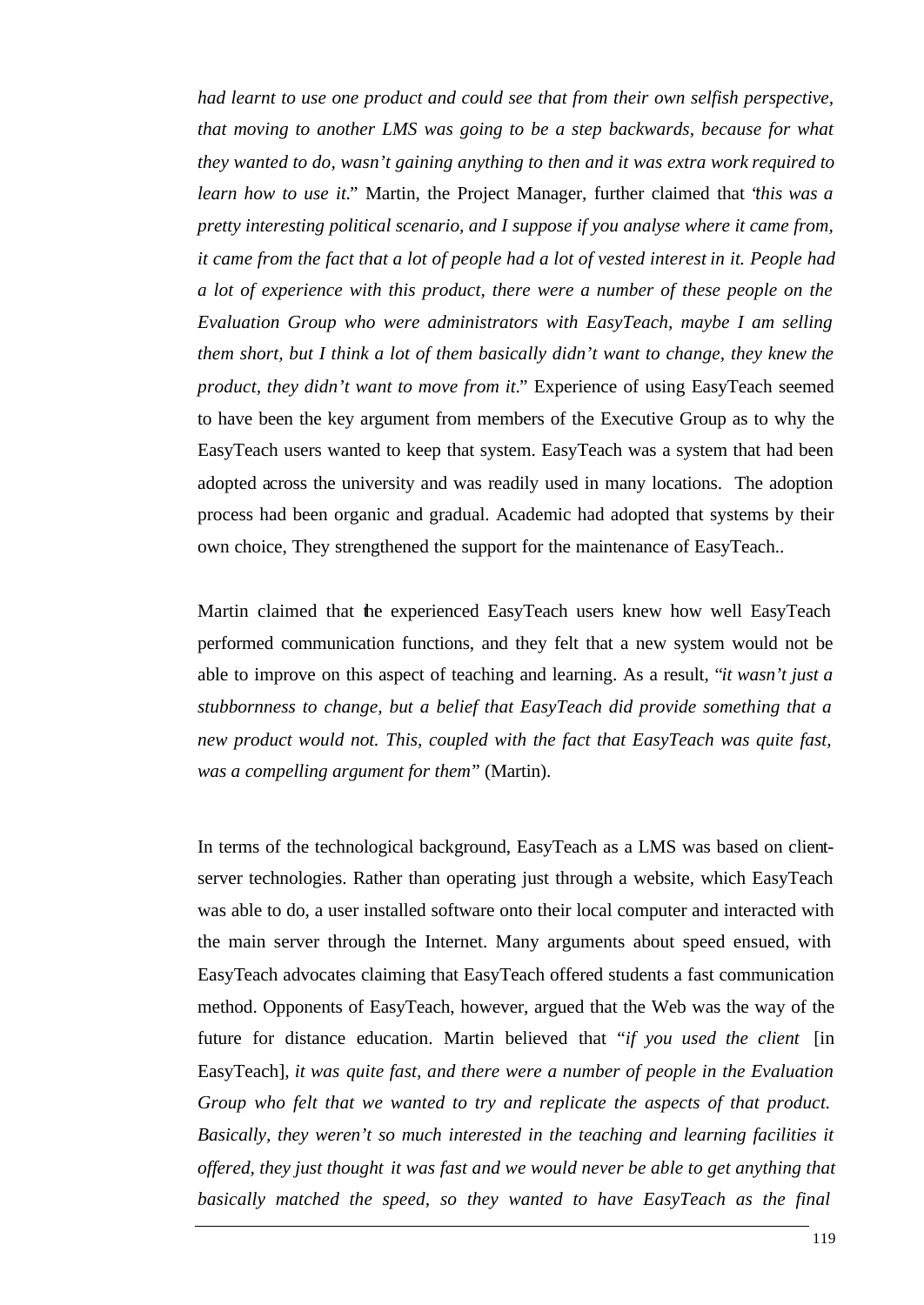*application.*" The EasyTeach advocates believed that EasyTeach offered more to users in terms of speed because of the client server setup, requiring users to install software onto a local computer in order to access the EasyTeach site. A solution that did not use client server software was going to be a slow solution, as it would require all users to interact with the World Wide Web, therefore slowing down interaction speeds, and causing frustration, depending on the connection speeds. Furthermore, the project implementation team also had a long term view. It was apparent to the project team that over time, the speed advantages offered by the EasyTeach client server software would be comparatively reduced by new technologies (Martin).

The EasyTeach supporters believed that there was 'more to this debate than what they could see'. Paul, from the Faculty of Commerce and Administration stated that, "*we heard the excuses that EasyTeach was flaky and kept falling over and everything because it can't handle numbers. We had 20,000 users on it and had very few problems. We knew there were other reasons.*" EasyTeach had been gaining momentum and use, not only in the Faculty of Commerce and Administration, where every unit was running on EasyTeach, but also in the Faculty of Creative Arts and in some parts of Education and Technology. EasyTeach advocates believed that EasyTeach could handle the user load without failing, or decreasing in speed.

The debate about including EasyTeach as a serious contender continued, with a focus on technical issues. Paul believed that the Division of IT were behind the push to remove EasyTeach from the list of potential LMSs. He believed that the reason "*I'm pretty sure, you may of heard this elsewhere, was that the Division of IT and in particular the Head of the Division of IT didn't accept anything that wasn't Unix based, and this wasn't Unix based, that's one reason, so he wanted to get rid of it.*" As EasyTeach was not running on a Unix platform, it did not fit the corporate policy of the university, requiring all systems to run on Unix and Oracle.

What emerged from this was the belief by EasyTeach supporters that control of information technology platforms was an issue affecting which enterprise-wide LMS was to be selected. Paul believed that "*the Division of IT wanted control over the sorts of technology, they didn't understand the educational aspect and didn't care I don't think. Their concern was to have the Unix -based stuff that they want with all their products. Anything we go outside of that, anything Windows or anything else,*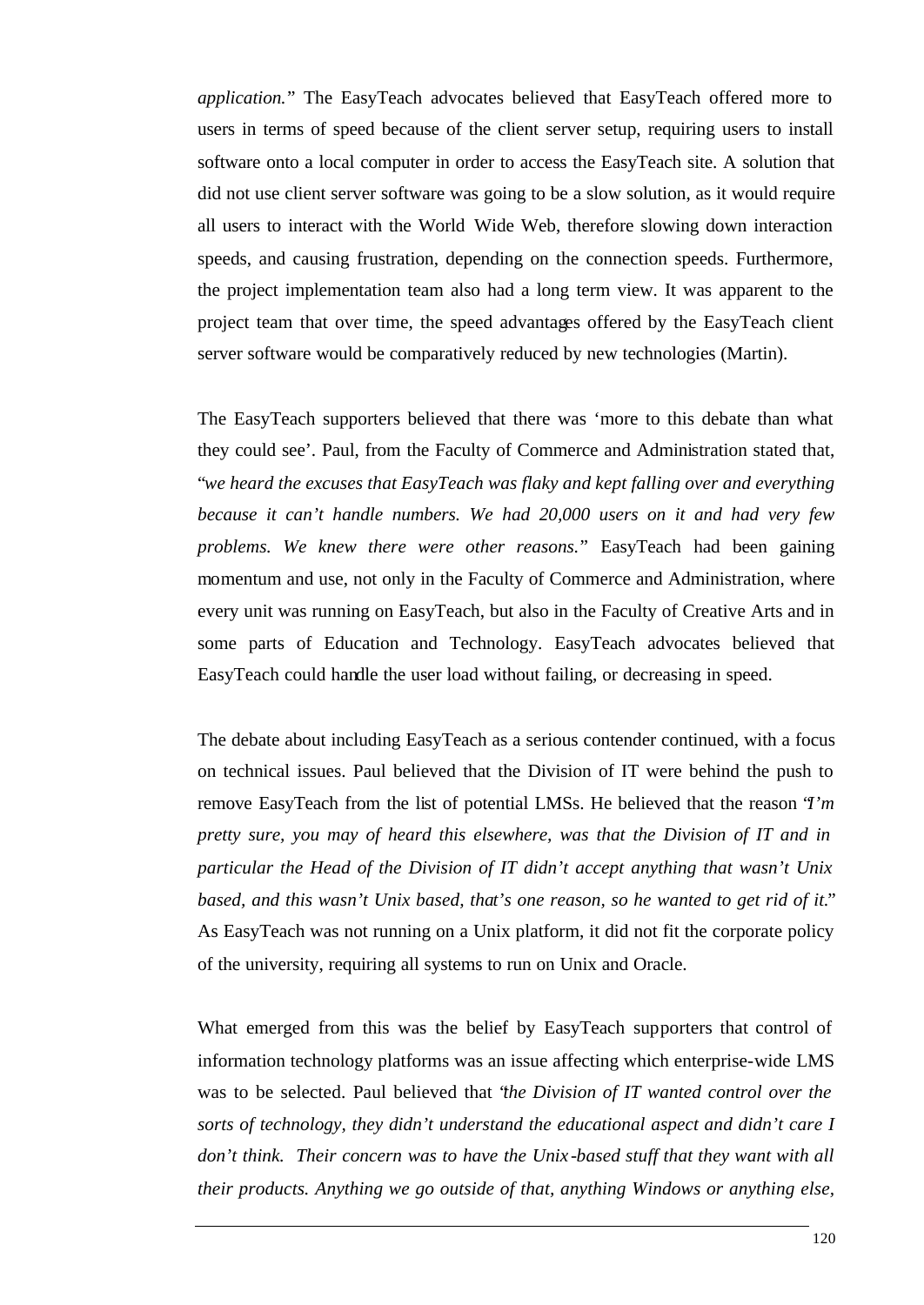*they didn't want to know, no go, can't have that product you've got to come back here, so to some extent that technology is driving the way people teach or in conflict with the way they are teaching which neither is very healthy.*" By adhering to university policy, the Division of IT were able to eliminate any products that did not comply or run on Unix and Oracle. EasyTeach advocates believed that this was a poor decision and reminiscent of the debate between the Department of Teaching and Learning Development and the Division of IT in the early 1990's. By accepting only one platform, the Division of IT was limiting potential solutions.

However, there were also rumours that EasyTeach was not considered a serious contender for the enterprise-wide LMS because of some technical difficulties experienced. As Norma, the IT Manager for the Faculty of Commerce and Administration believed, "*the Division of IT had actually set EasyTeach up incorrectly the first time by creating an administrator set up, and then later on the system crashed and needed to be upgraded to a new server. A second administrator was set up, which created conflict because the rights were assigned from the original setup to the new setup and when they went to clean things out at one point, we had a big crash.*" By creating two administrator roles, the system could not handle the various permissions set up, creating conflict in the system and ultimately crashing. Students and academic staff were affected by this crash and were dissatisfied with the poor service provided as the teaching resources they relied on were lost.

The Head of the Division of IT believed that "*there was substantial tension between the Division of IT and the faculties running EasyTeach. The people from EasyTeach were not really investing money in the development of the software and as such it had quite a few very serious bugs and this directly impacted on the quality of the EasyTeach services that was being experienced by the students.*" The technical difficulties, according to the Division of IT, were because not enough money was invested into developing and maintaining EasyTeach. The Division of IT would not offer support because EasyTeach did not fit the corporate policy of running on Oracle, and they were already providing support for the initial enterprise-wide LMS, QuickLearn. As a result, 'bugs' in the system ultimately affected the way the system ran, and this affected the teaching and learning of staff and students, leading to a number of disgruntled students, the ones paying for the teaching and learning.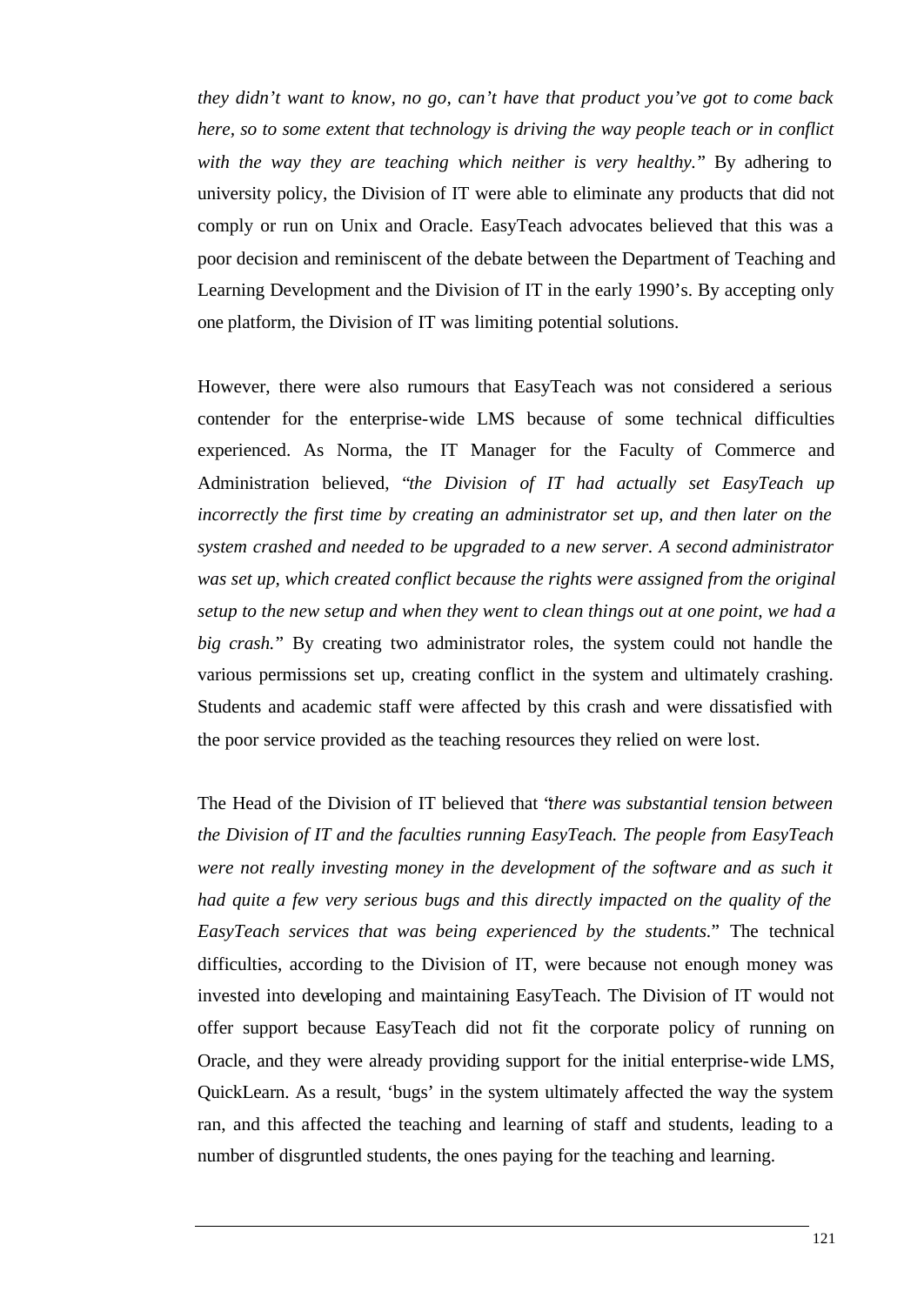It was no secret that the Head of the Division of IT stated, "*were very, very happy to move off EasyTeach.*" Although EasyTeach did not fit the corporate line of the university, the Division of IT were required, or expected to support the system, as many staff believed that was the Division of IT's role. However, the Project Manager, Martin, believed that the "*EasyTeach users certainly didn't understand the Division of IT's perspective in terms of what they were willing to support and why they wanted to support it because it's a cost to maintain.*" As there were high costs involved with supporting multiple systems, the Division of IT claimed that they were placed under considerable strain as they could not provide adequate enough resources to provide support for multiple systems. It was therefore believed by the Division of IT that if there was a possibility of removing EasyTeach indefinitely and thus eliminating the need for support, then the Division of IT were happy to support that. As Martin further claimed, "*I don't think people, including the EasyTeach users, necessary knew all the ins and outs of some of those issues.*"

The EasyTeach group was not succeeding in getting support via the technical issues arguments, by the long-time use argument, and by the growing number of users' argument, so they attempted to debate the educational aspects of EasyTeach. This debate focused on an argument about pedagogy. As Rose, from the Faculty of Commerce and Administration believed, "*a lot of people saw the essence for teaching and learning as communication and alongside that we also see that you've got to have computer mediated learning, and you've got to have interactive activity and all those sorts of things which are all the bells and whistles, but fundamentally, it's about communication.*" There was little disagreement that EasyTeach provided excellent communication. Essentially, the new LMS would be about pedagogy, which was the last hope for EasyTeach supporters to continue to push for their adopted LMS.

Users of EducateMe Advanced Edition, in the Faculty of Technology, believed that the new LMS should "*revolve around a technology delivery of databases*" (John). Members of the Faculty of Technology believed that the new system should be set up around the delivery of database information. However, members from other faculties were not as interested in a technological solution as the Faculty of Technology and were not willing to operate a database-driven system.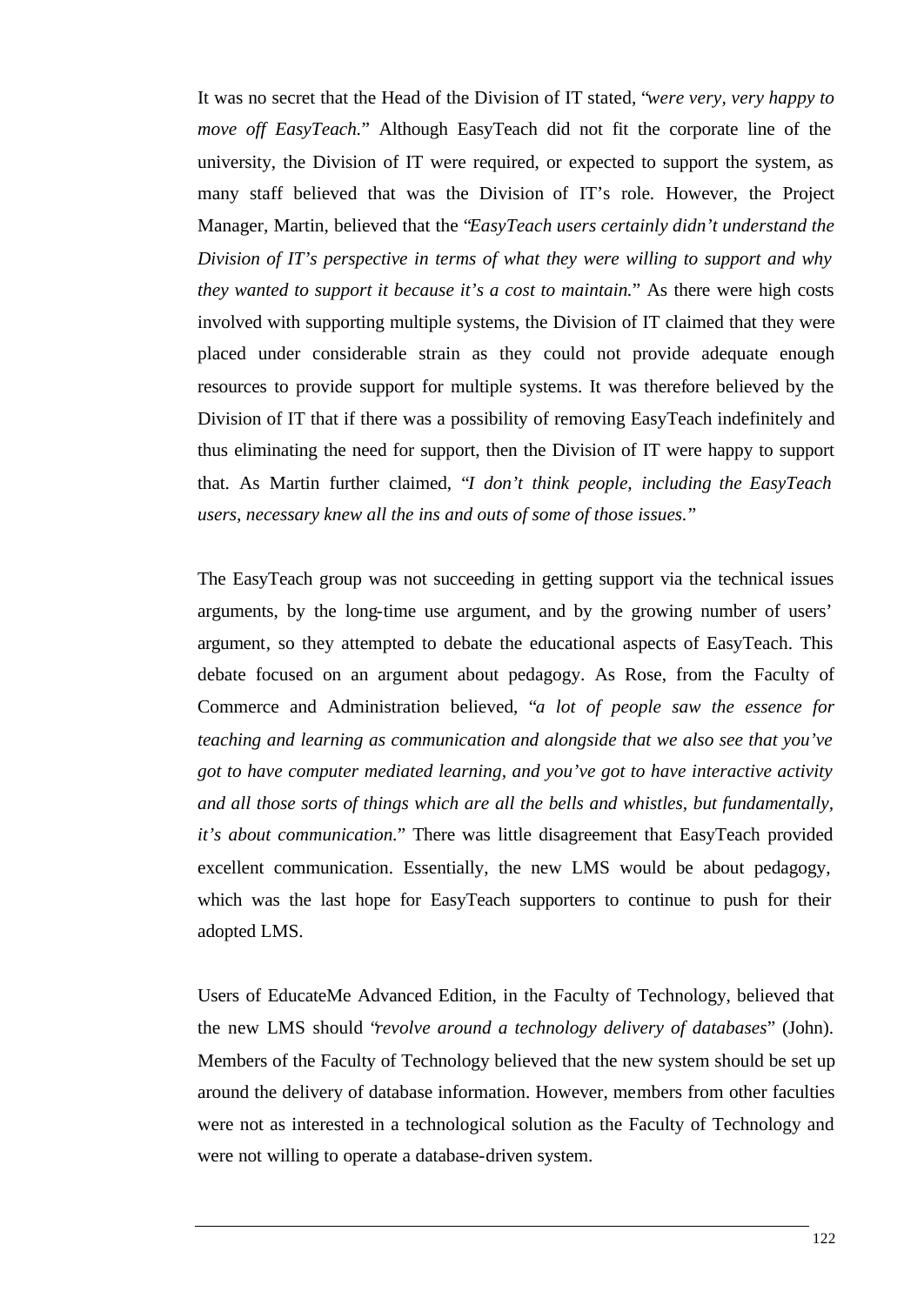A third group of uncommitted users of technology in teaching and learning believed that the system should incorporate aspects of communication and databases but should not rely solely on those technologies. Essentially, the new enterprise-wide LMS should "*revolve around teaching and the delivery of teaching*" (John)*.* The Chair of the Executive Group, Helen, believed that "*there was an educational debate going on about communication versus technology versus teaching itself or pedagogy, a word that everybody uses and there was no-one winning the debate at all*."

This debate created extra tension in the Evaluation Group and Paul claimed that "*those meetings were really tense because the EasyTeach advocates were never listened to. In fact, one staff member said that they just felt so sick going to those meetings she couldn't come, because no one's listening, it was too tense.*" The EasyTeach supporters would not accept any argument against EasyTeach as being the chosen system for the University of Australia, even though they were not winning any of the debates or arguments, believing that they were not being listened to.

It was not until a significant piece of information regarding EasyTeach was revealed that the decision was made to totally eliminate EasyTeach from contention. Martin, the Project Manager, claimed that, "*we got our finance division to do an evaluation of the financial viability of the company which owned EasyTeach. It quickly became clear that the company had major financial problems. It turned out that the company had a major cash flow problem and the Head of Finance in the University of Australia said "we are not going with this company, full stop, I'm not going to support buying this product, or proceeding with it any further." So the Evaluation Group were given an ultimatum by the finance department basically which said take this off your short list… that solved a big issue for us.*" Upon further clarification from other members interviewed, the finance group were seen by the members interviewed, to evaluate the three companies, EasyTeach, ChalkOnline and EducateMe International, independently of the Executive and Evaluation Group. The finance group were not aware of the politicking occurring in the selection process, and were asked to perform a financial evaluation and report back to the Executive and Evaluation Groups. Essentially, there was legitimacy behind the financial evaluation and no system was going to be accepted had it failed the evaluation. This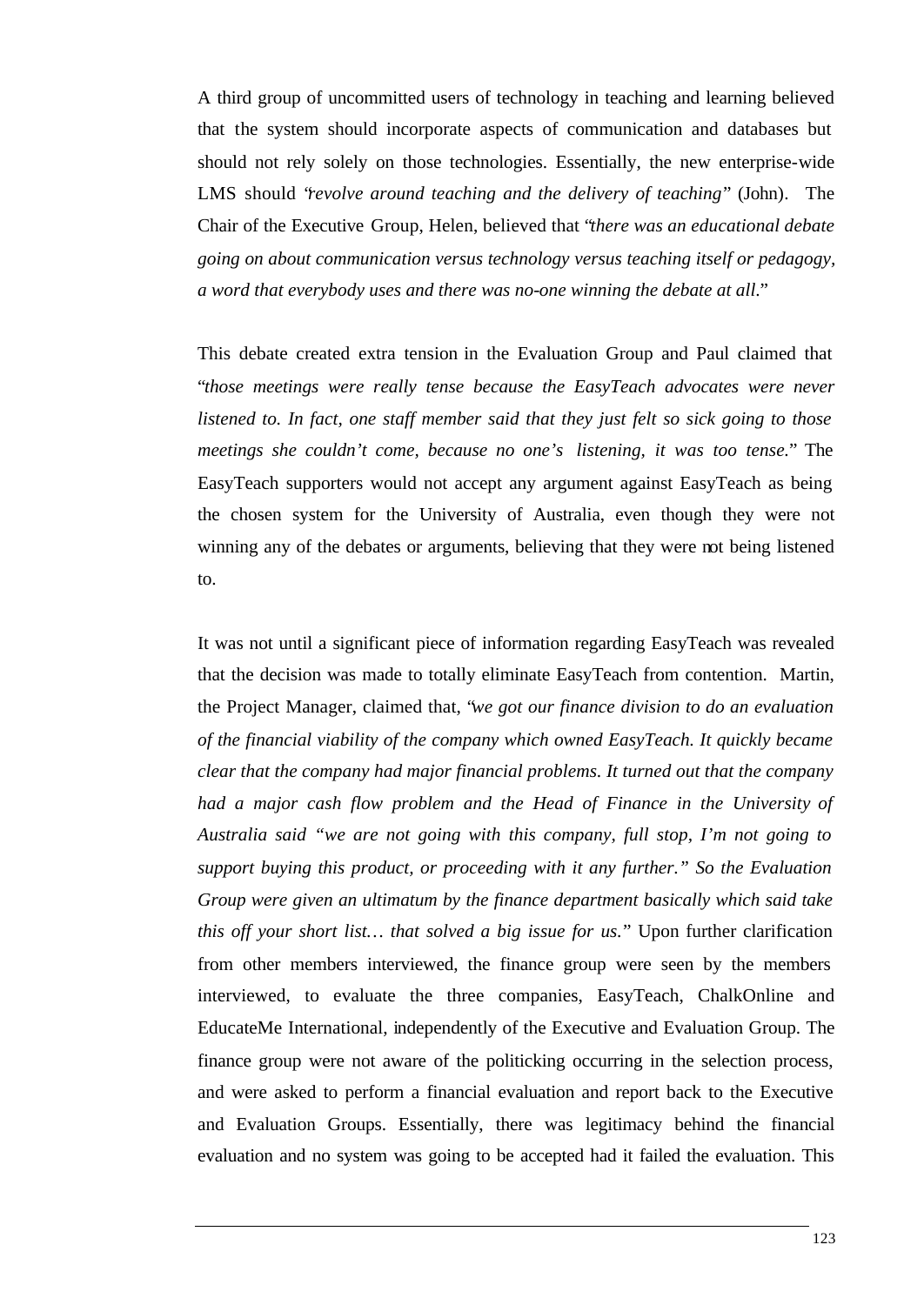could potentially mean that EducateMe International and ChalkOnline could have been eliminated, had it failed the financial eva luation.

Lara, the Online Learning Manager in the Faculty of Creative Arts, agreed with this reasoning, believing that "*EasyTeach was out of the running because somebody from the financial area had examined the business plan of EasyTeach (company) and decided that they weren't good at responding to the University of Australia's needs and didn't provide adequate support and that was probably true and that they were aiming for a market for a more commercial market rather than an education market and as such that would constitute a risk for the University of Australia to be going for a product that may not continue to be responsive to our educational needs.*"

EasyTeach was ultimately eliminated from selection contention due to perceived financial difficulties identified by the financial group within the university. In conjunction with concerns about poor cash flow, EasyTeach was recognised as not being able to provide adequate support for the higher education market. It was believed that EasyTeach was going to follow the direction of QuickLearn and move into the corporate training market, which would have left the University of Australia with a system that would not be supported by the vendor. The University of Australia had already been down that path with QuickLearn and did not want to be in that position again. Therefore the decision was made by the Executive Group to eliminate EasyTeach as a contender for the new enterprise-wide LMS.

The Head of School of Information Management, John, claimed that the announcement that EasyTeach was not financially viable and potentially moving out of the higher education market, and ultimately eliminated from contention was made to the Evaluation Group. This in turn "*caused a lot of consternation. In fact* [one member] *burst into tears in the meeting… it meant that was the end of EasyTeach, it wasn't even going to get down to the last two and it was a difficult decision but it came about essentially because of that meeting*" (John). There was very little that the EasyTeach advocates could do now, as ultimately, they "*couldn't come back on the financial thing*" (Paul). The announcement to drop EasyTeach was emotional and heart-breaking as many advocates had spent a lot of time training and gaining the knowledge and experience to effectively run EasyTeach. There was also very little the EasyTeach advocates could do in terms of the financial announcement because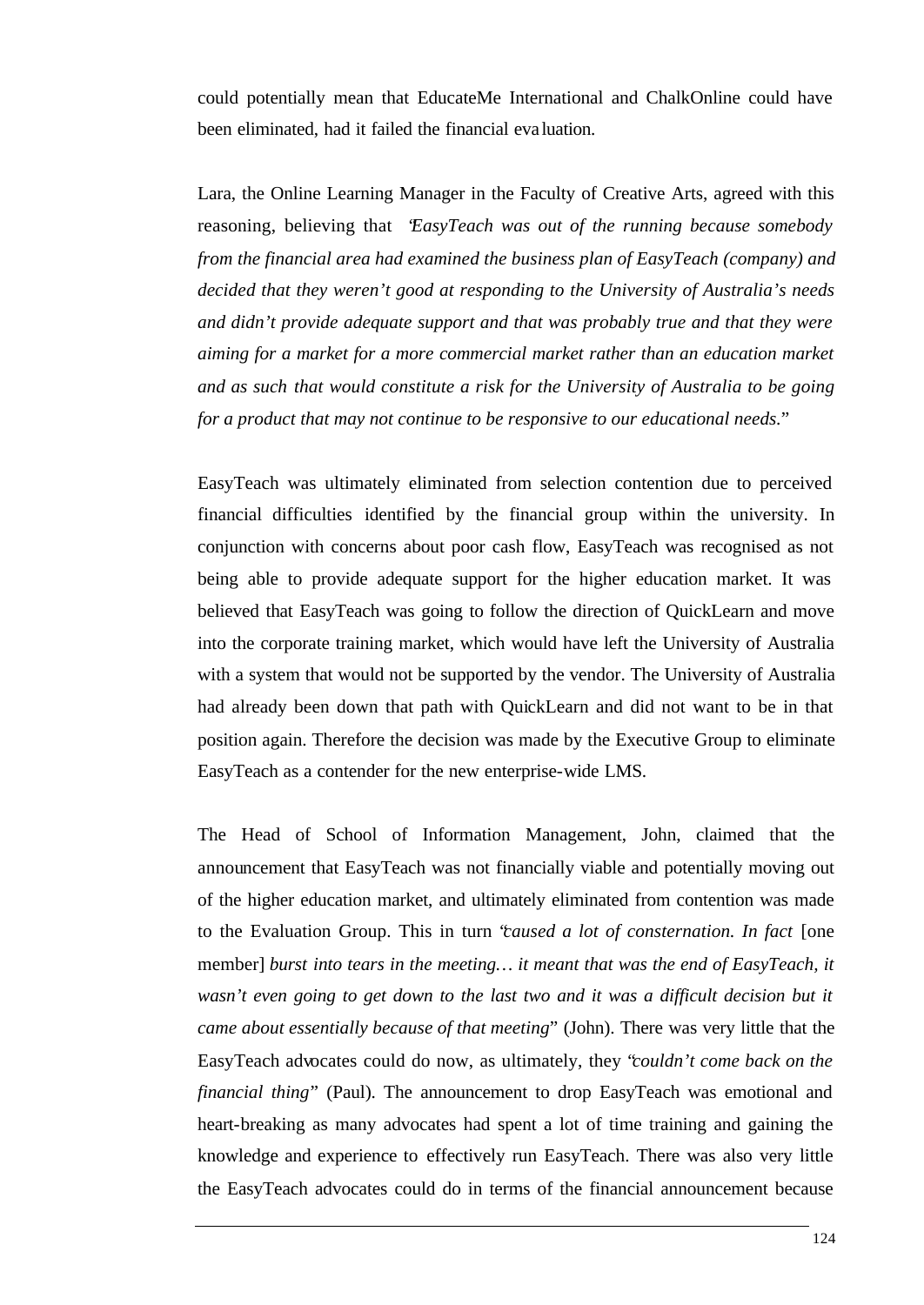they did not have access to the same information that the finance group did. Only the report was available to members of the Executive and Evaluation Group.

However, even staunch supporters of EasyTeach, such as Rose from the Faculty of Commerce and Administration, believed that by removing EasyTeach from contention, there was a possibility that a better system could be found. She claimed that "*there was a recognition that you had to go a few steps backwards to go a few steps forward. People were very optimistic that there would be benefits, longer term however.*" The decision to eliminate EasyTeach from contention ultimately left the Executive Group and the Evaluation Group with "*two potential LMSs, ChalkOnline and EducateMe International*" (Martin).

## *5.5 Selecting the enterprise-wide learning management system*

Having started with a list of requirements and 64 potential LMSs, the Evaluation Group had reduced the list of potential systems to two. The Chair of the Executive Group and Evaluation Group, Helen, organised for both companies to come to the university and give presentations on their products to members of the Evaluation Group.

The Project Manager retells his perspective of the two presentations. "*ChalkOnline came in and did some very good demonstrations, I think that the picture you got from the demonstrations was that this product was very well developed in terms of it's user interface, very simple to use but was probably a little inflexible in the way that it could be used by teaching staff and probably didn't have all the bells and whistles that we'd like to see in terms of our requirements.*" Those that saw the ChalkOnline demonstration were impressed because it seemed to be an easy system to use. It appeared to members of the Executive and Evaluation Group that ChalkOnline would require very little training as it had a good user interface, where staff could update their area, and students could interact and access the necessary resources for the unit.

EducateMe International, on the other hand, performed, what the Project Manager believed as "*the most dismal demonstration that I have ever seen in my life.*" The reasoning behind this description was due to the fact that EducateMe International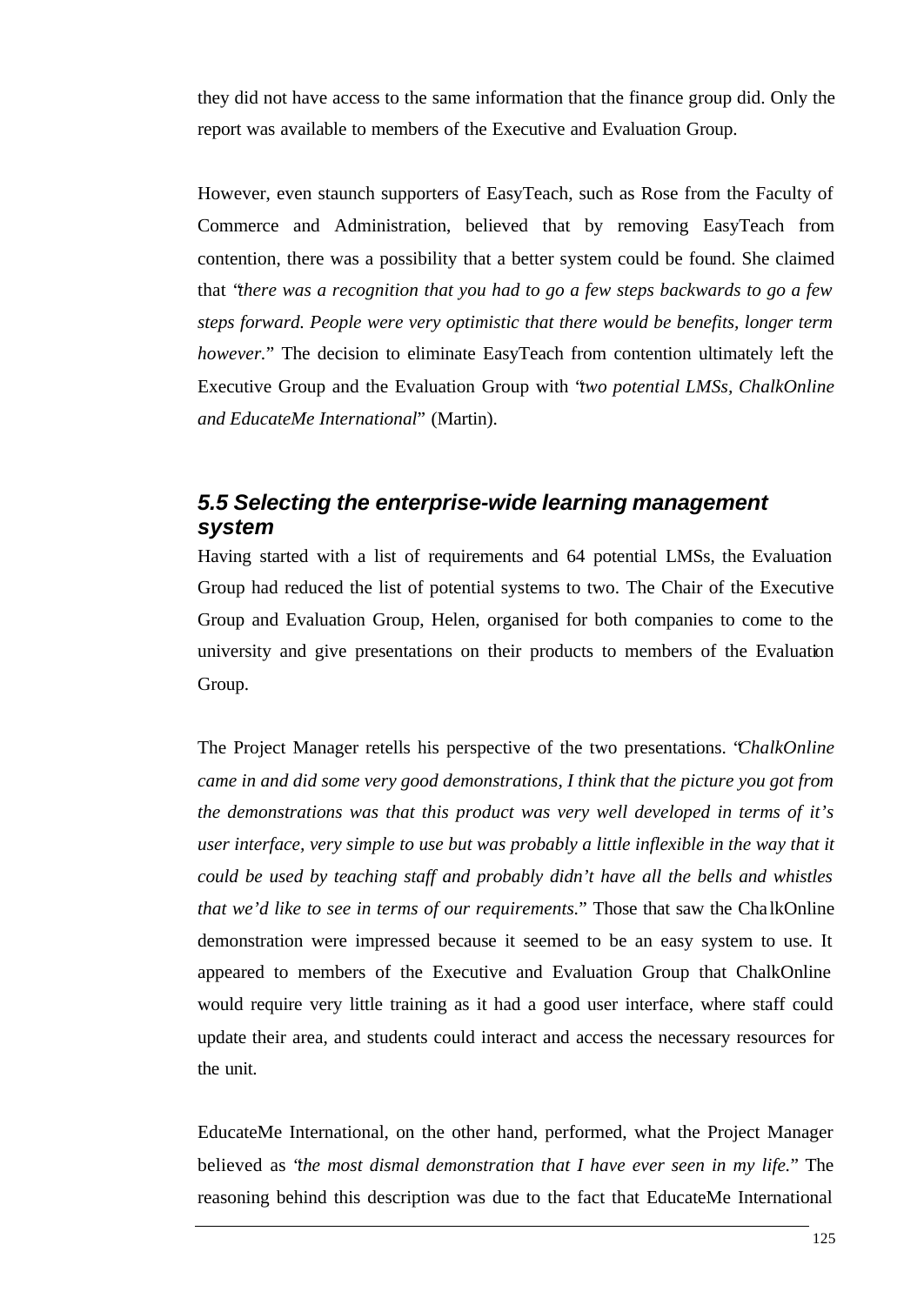was still a new product, essentially being "*in alpha state and not a beta version*" (Simon). The product was green and this came across in the presentation, as the Australian representative for EducateMe International "*ended up using his mobile to talk to one of the people in the States while he was actually trying to set up the demonstration. He started the demonstration up, and things started falling over*" (Martin). As the product was still in its early days, there were still many bugs in the system and this affected the way members of the Executive Group and the Evaluation Group perceived the reliability and usefulness of EducateMe International. This led a negative perception, and many of the members were surprised that EducateMe International made it to the final short list of two potential systems.

As EducateMe International fitted the criteria earlier, they were still in contention. As a result, EducateMe International were determined to fix its mistakes and get the contract. To do this, they sacked the representative that gave the demonstration. This indicated to the Executive Group and the Evaluation Group "*how serious EducateMe were about actually trying to get our business because they were so upset by the way things had happened that they were willing to actually sack their Australian rep*" (Martin). By sacking their Australian representative EducateMe International demonstrated that they were willing to do anything and everything to work with the University of Australia, ensuring that the University of Australia would receive the best support and service.

EducateMe International was given a second chance to improve their presentation. There was considerable discussion about the presentations at both the Executive and Evaluation Group meetings. It was decided that there had to be a choice in the evaluation process and since there two LMS systems on paper, were the only two that came anywhere near meeting the university's list of requirements, it was considered important to bring them back again. As the Project Manager recalls, "*so we went back to EducateMe and said look this thing was an absolute cock -up, if we are going to keep you on the shortlist you've got to basically do something to prove it. They got somebody else on board, and then they, you know, pulled out all the stops to try and negotiate with us to help us see that yes EducateMe International did have a product, it was, well in the running. The second demonst ration indicated that the product looked a whole lot more flexible than ChalkOnline's product from a*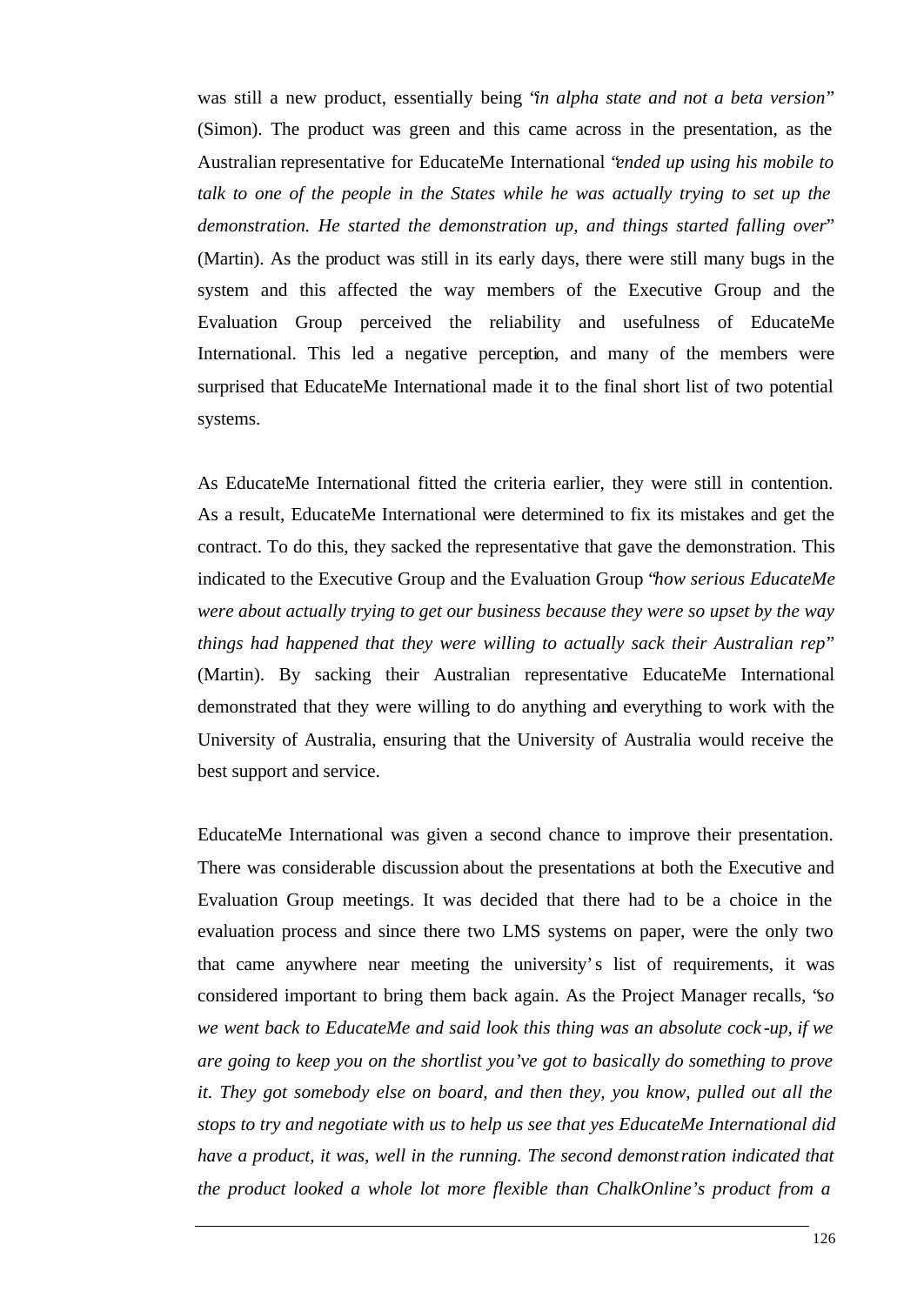*teaching and learning perspective.*" Through this second opportunity, EducateMe International was able to indicate that they had a competitive product that not only rivalled ChalkOnline, but had greater flexibility in the ability to provide a variety of resources such as audio-streaming, e-whiteboards and the ability to upgrade features to enhance teaching and learning. Although ChalkOnline may have been easier to use, it was perceived to be limited in what users could and could not do. EducateMe International, on the other hand, was perceived to be able to provide more flexibility to further enhance and improve the richness of teaching and learning.

Despite the issue of flexibility, EasyTeach advocates continually criticised both EducateMe International and ChalkOnline in terms of speed. These members were comparing EasyTeach, which runs on client server software therefore requiring less intensive interaction via the Internet, with EducateMe International and ChalkOnline, both of which run via the Internet. The IT Manager for the Division of Teaching and Learning made it clear that the Executive Group and Evaluation Group knew that any web-based system would be slower than a client-server based system. As Simon said, "*speed was part of our evaluation criteria and ultimately, we recognised that the advantages of going with a purely web-based product far outweigh the disadvantage of speed.*" It was believed by members of the Executive and Evaluation Group that by being a web-based system, staff and students can access the system from anywhere around the world, provided they have a connection to the Internet. This would supposedly make accessing the system easier as staff and students were not required to install software, which they would have to do with EasyTeach.

Many of the EasyTeach supported believed that having a slow system can turn a lot of current and potential students away from the University of Australia. Arguments for a client-based LMS included the ability to keep distance education students in close connection with other students as well as on-campus students, effectively reducing the gap between the two cohorts. EasyTeach supporters on the Evaluation Group believed this would not happen with EducateMe International or ChalkOnline. Typical of the criticism of the new system in the evaluation stage was this comment from Paul, from the Faculty of Commerce and Administration mentioned, "*the web based system is just slow and clunky, not very nice to use. So students don't feel like using it. They think if I go in there I'm going to spend another bloody half an hour in there at home and I haven't got time for that.*" As a result, "*in terms of our strategic*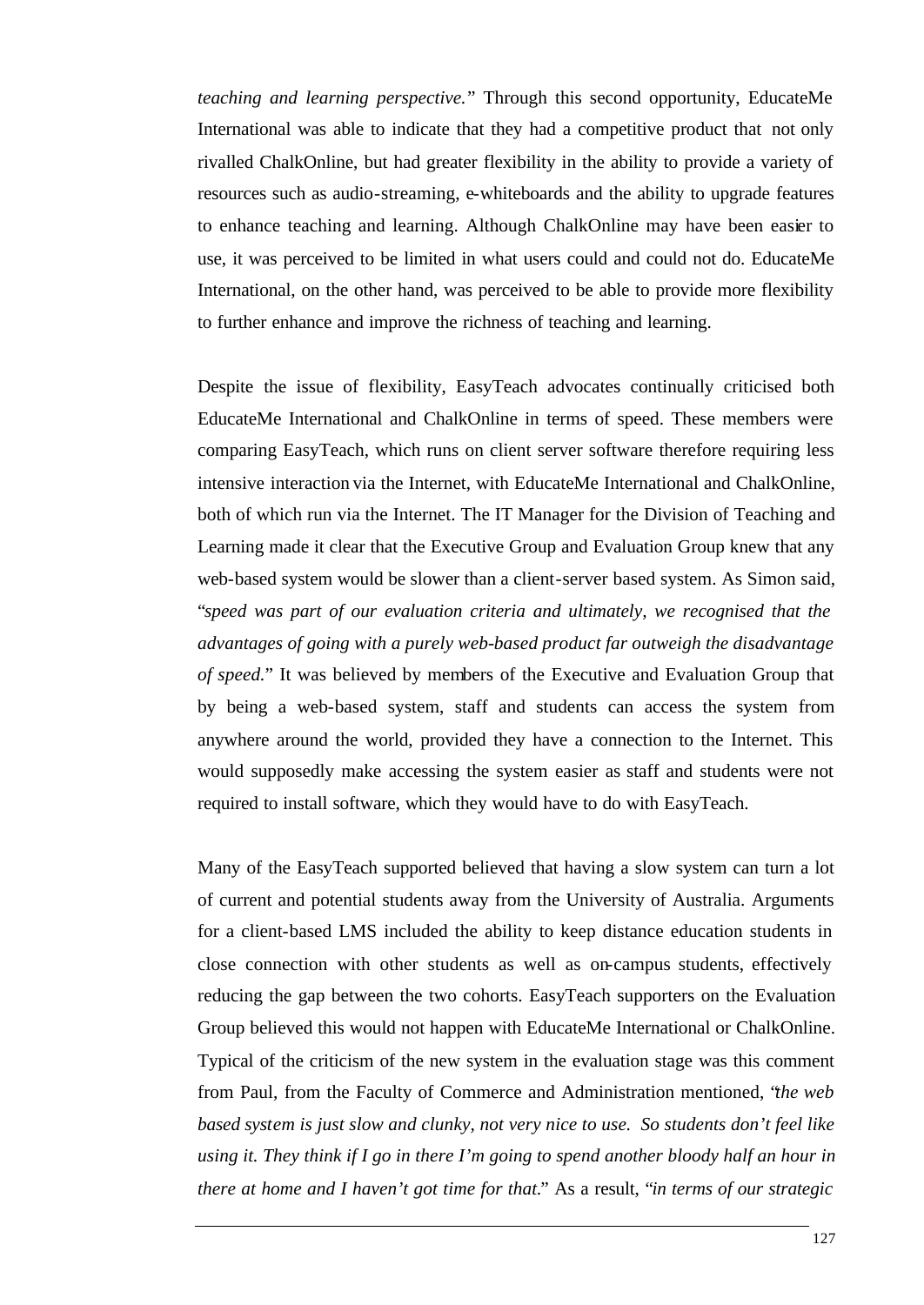*priority of being a world class distance educator, I think the technology can actually destroy that, but nobody listens*." However, there were implications of having a webbased system from the user perspective. A fast connection to the Internet and World Wide Web would be necessary for accessing some of the content in the enterprisewide LMS. Not all users have access to broadband, limiting their accessibility of online content.

When comparing the two systems, ChalkOnline and EducateMe International, members of the Evaluation Group recognised that EducateMe International had advantages over ChalkOnline, particularly in regards to product flexibility. EducateMe International was seen as being easier to modify in terms of the way the front-end design could be modified to incorporate the latest technologies, such as video- and audio- streaming and flash animation. The back-end hardware of EducateMe International was also easier to adjust if need be. For example, an increase in student numbers would require another server for an increased load. This could be implemented easily, requiring little downtime or numerous software patches. For students the flexibility of EducateMe International would not make a great deal of difference but for people on the development side, such as building courses, EducateMe International was significantly easier and more flexible to modify. As Diane, the Head of the Teaching and Learning Support Group, said, "*It was the flexibility for the academics being able to teach using EducateMe International which was the sort of overriding deciding factor.*" The IT Manager, also from the Division of Teaching and Learning, supported Diane's comments, "*EducateMe International was chosen because of its pedagogical flexibility. The fact that EducateMe International allowed me to do much more flexible things with the product than some of the other systems was a major advantage. The Evaluation Group almost unanimously decided that ChalkOnline was far less flexible. It may have been much easier to use because it was less flexible, but people went for pedagogical flexibility rather than easy use.*"

The members of the Evaluation Group felt that EducateMe International gave teaching staff a greater set of tools and options, which they could use to enhance their teaching abilities. ChalkOnline, although it gave staff tools such as a gradebook to monitor student progress throughout the semester, the ability to incorporate flash animations and video- and audio-streaming, to enhance their teaching, did not offer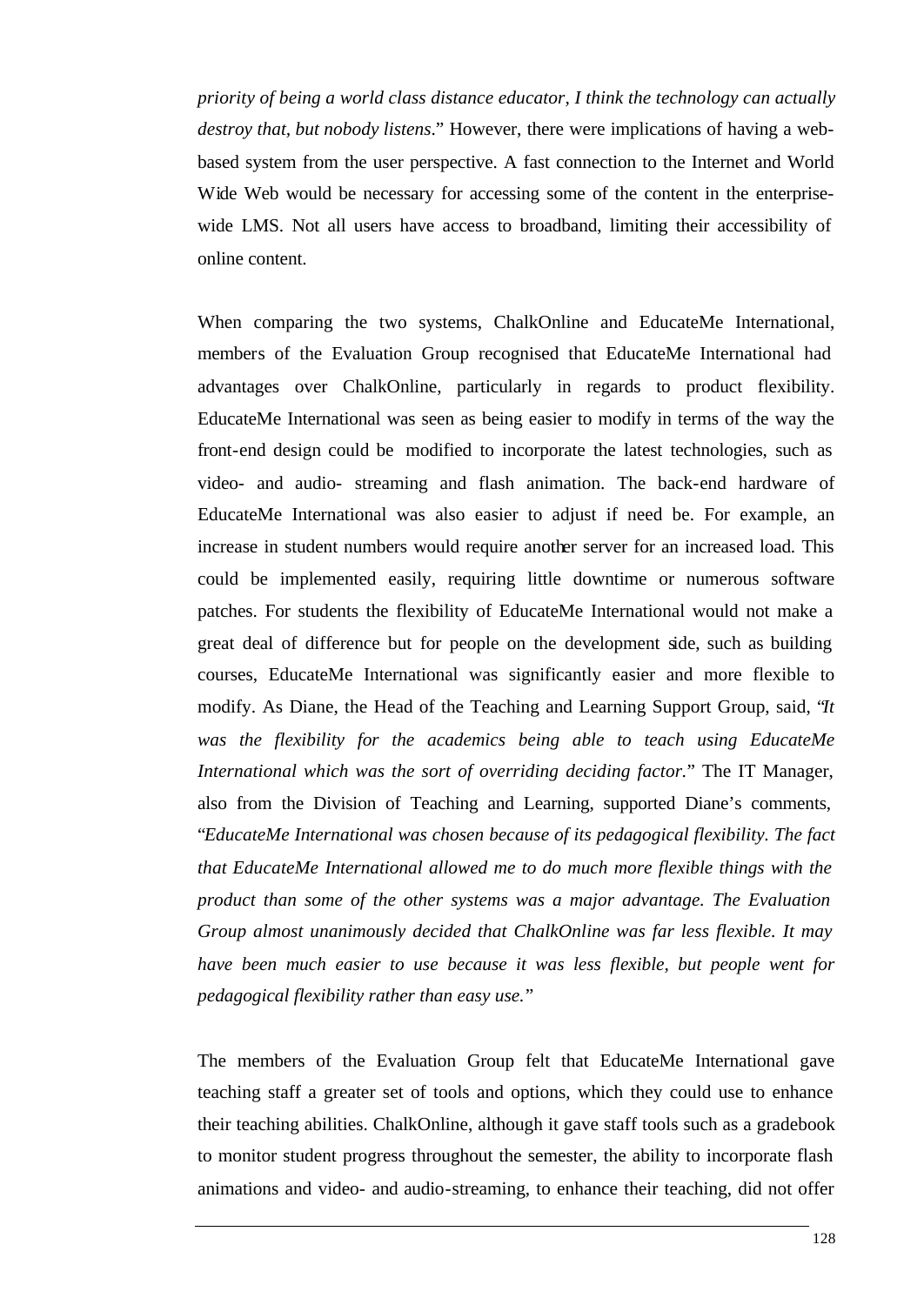as much as EducateMe International in terms of future additions or modifications to the product. As a result, the Evaluation Group believed that EducateMe International would be the better product to implement as the enterprise-wide LMS.

However, with greater flexibility comes greater difficulty in actually learning how to use the product to enhance teaching and learning. Diane recalls the predicament that the Evaluation Group were in. She said, "*the biggest negative of the decision to select EducateMe International is that it is much harder to learn, so we knew we were in for a much bigger training staff development support load by selecting EducateMe International, but it was decided that it was worth it.*" Should the Evaluation Group select a system that is recognised in the selection phase that is difficult to learn, but offers greater flexibility? Or should the group select a system that has less flexibility, but is ultimately easier to use? By selecting a system that is more difficult to learn how to use, the Division of Teaching and Learning recognised that greater support and training staff would have to be supplied,

After the conclusion of approximately 50 meetings the members of the Evaluation Group met to make their recommendation based on the requirements analysis, the testing of both products within the university, the financial analysis and the opinions of other academic staff they had consulted with. There was significant support for EducateMe International but the members of the group were not entirely convinced. It took a very persuasive argument by the Faculty of Technology representative Samantha, a passionate advocate of EducateMe International, to move the group. Samantha was a senior lecturer in the Faculty of Technology, a faculty that had already used EducateMe International. She advocated that of the two systems under consideration only EducateMe International offered the university the flexibility it needed for the LMS to be adopted in the various distinct ways each faculty wanted. She discussed each of the requirements noting how similar the systems were in many ways. However she advocated that what the university community wanted was the ability to deal with differences in style and approach to teaching. She argued that only the flexibility in EducateMe International offered that.

The final meeting was filled with both exasperation about the exclusion of EasyTeach and acceptance by those same people about accepting EducateMe International. It was only the consistency of the argument by Samantha that forced a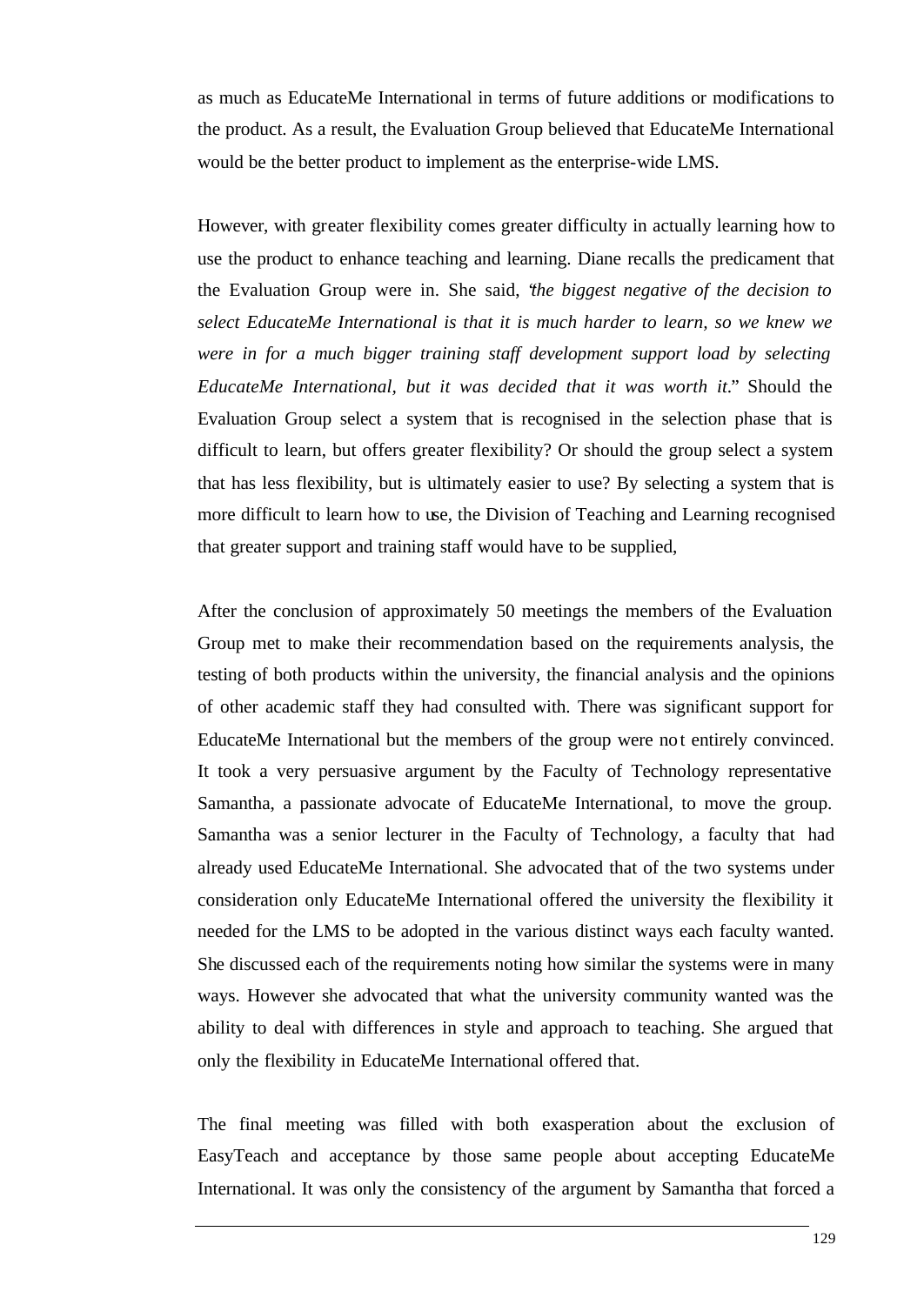final deliberation. Only one member of the group remained an advocate of ChalkOnline. The finality of the decision was accepted. For example, Rose noted that, "*there was pretty overwhelming support for EducateMe International.*" EducateMe International met the technological requirements of running on an Oracle system, and the majority of members on the Evaluation Group believed that EducateMe International provided a greater flexibility for enhancing teaching and learning for both staff and students. Although the company initially gave a poor presentation, members of the Executive Group "*did a lot of talking to existing customers and found out that they had a pretty good interaction with the company and they were very happy with their maintenance and support, so we started to get a much better feel for how the company would operate with us*" (Martin). By talking to other users of EducateMe International, the Executive Group got a better idea of how EducateMe International actually interacts with their customers. The outcome of this selection process was to recommend EducateMe International to the Senior Executive of the university as the best solution according to the Executive and Evaluation Groups.

Once the decision was made to recommend EducateMe International, some members from the Faculty of Creative Arts, Commerce and Administration, Medical and Health Sciences, and Education believed that the Faculty of Technology were being favoured, as they were already using a version of EducateMe, whereas the other faculties would have to learn from the beginning on how to use EducateMe International. However the proposed new enterprise-wide LMS, EducateMe International, was different to the EducateMe version being used by the Faculty of Technology (EducateMe Standard Edition). Martin, the Project Manager, explains, "*there was a fairly major group already using a EducateMe product internally, but we weren't looking at campus edition, we were looking at a completely new product that EducateMe had been developing which was an enterprise teaching and learning product, which had been completely redesigned and re-architected from the ground up.*" So although some members of the University had been using EducateMe, it was the EducateMe Standard Edition, which was then upgraded to the EducateMe Advanced Edition. There were differences between the two products (Advanced Edition and International), meaning that training was required for someone who has used EducateMe Standard or Advanced Edition, to switch over to EducateMe International. Effectively, those who had been using EducateMe Standard or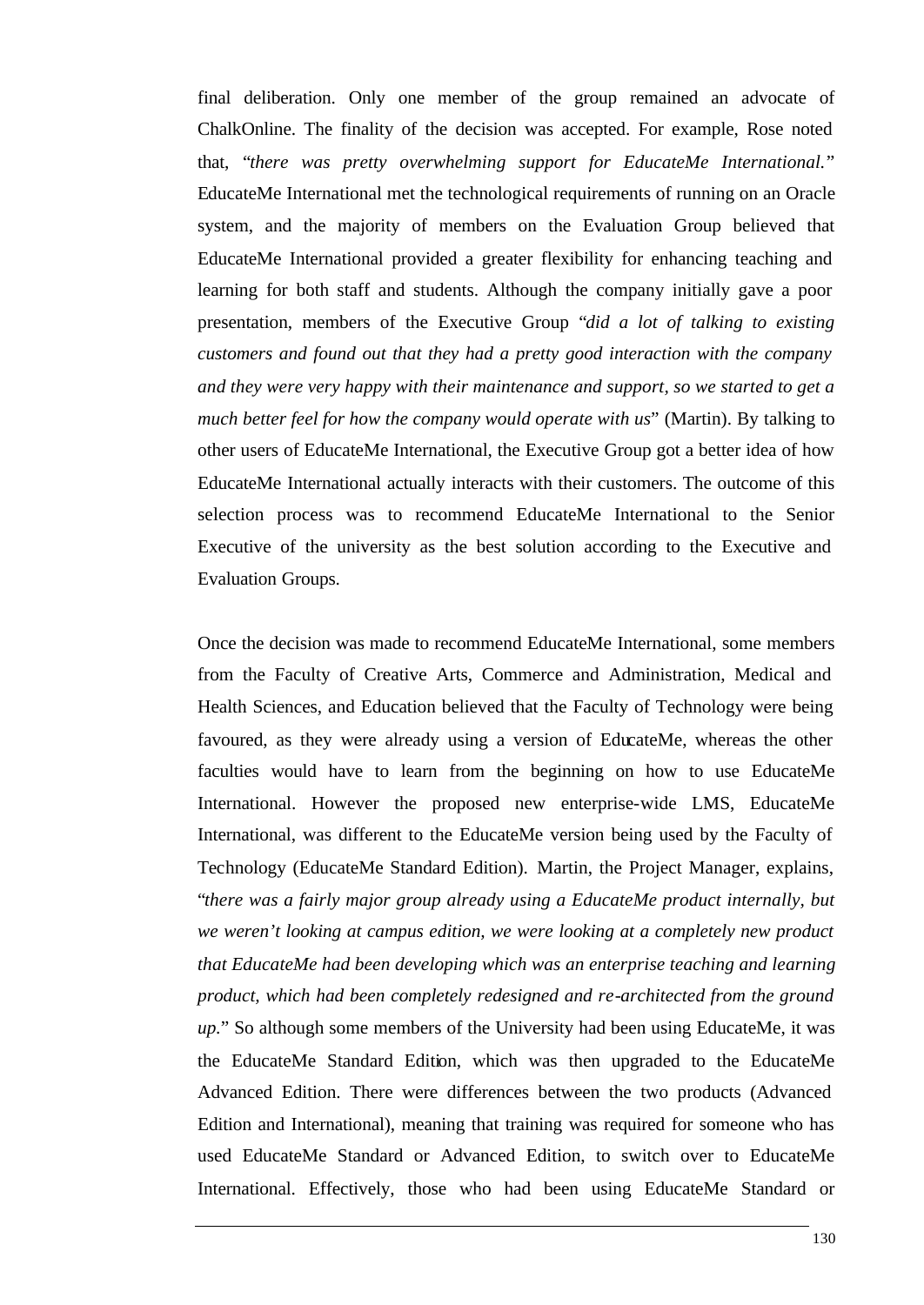Advanced Edition, still had the same amount to learn as someone who used QuickLearn, EasyTeach or individually developed LMSs, thereby placing all staff and students on in equal position in terms of training and previous system knowledge (Simon).

After a lengthy process, with a lot of discussion and arguments, the Evaluation Group had reached its decision that would then be passed onto the Executive Group and the University Council. The Chair of the Evaluation Group and the Executive Group, Helen, recalls when the decision was made, "*the Evaluation Group were unanimous in their choice, even students. I remember students saying, well, it might take longer to get to know how to use it, but it will be better in the end…it was unanimous and they* [the Group] *wanted the decision NOW. So that was an absolute turnaround from the first meeting, with, "Helen, you are dead meat, we hate your guts because you are doing this to us," to, "come on, we've got this recommendation, can we get on with it please?" There were tears, people were so relieved at the process, and it was an extraordinarily emotional thing.*"

The main difference between the two systems was that EducateMe International was perceived to have had greater product flexibility in terms of modifying the system to incorporate new hardware and software to assist the delivery of teaching and learning materials than ChalkOnline. This difference ultimately gave EducateMe International the approval as being the system to recommend to the Senior Executive.

The Evaluation Group had made its recommendation to the Executive Group and now it was time for the Executive Group to put the recommendation to the Senior Executive of the university. This recommendation had been through an arduous journey that took approximately one year to come to the conclusion that EducateMe International was the best product based on the list of criteria and list of functionality established by the Evaluation Group and the wider university community. As the Chair of the Executive Group and the Evaluation Group, Helen, recapped, "*it took a long time, but it was worth the process because this is the corporate system of the university. Despite the process, we'll still have people who whinge, but we couldn't really have gotten to where we are without having had significant political justification. It was a "so many of your colleagues have recommended this" sort of thing. So it had legitimacy at the faculty level.*" Although it had been through a year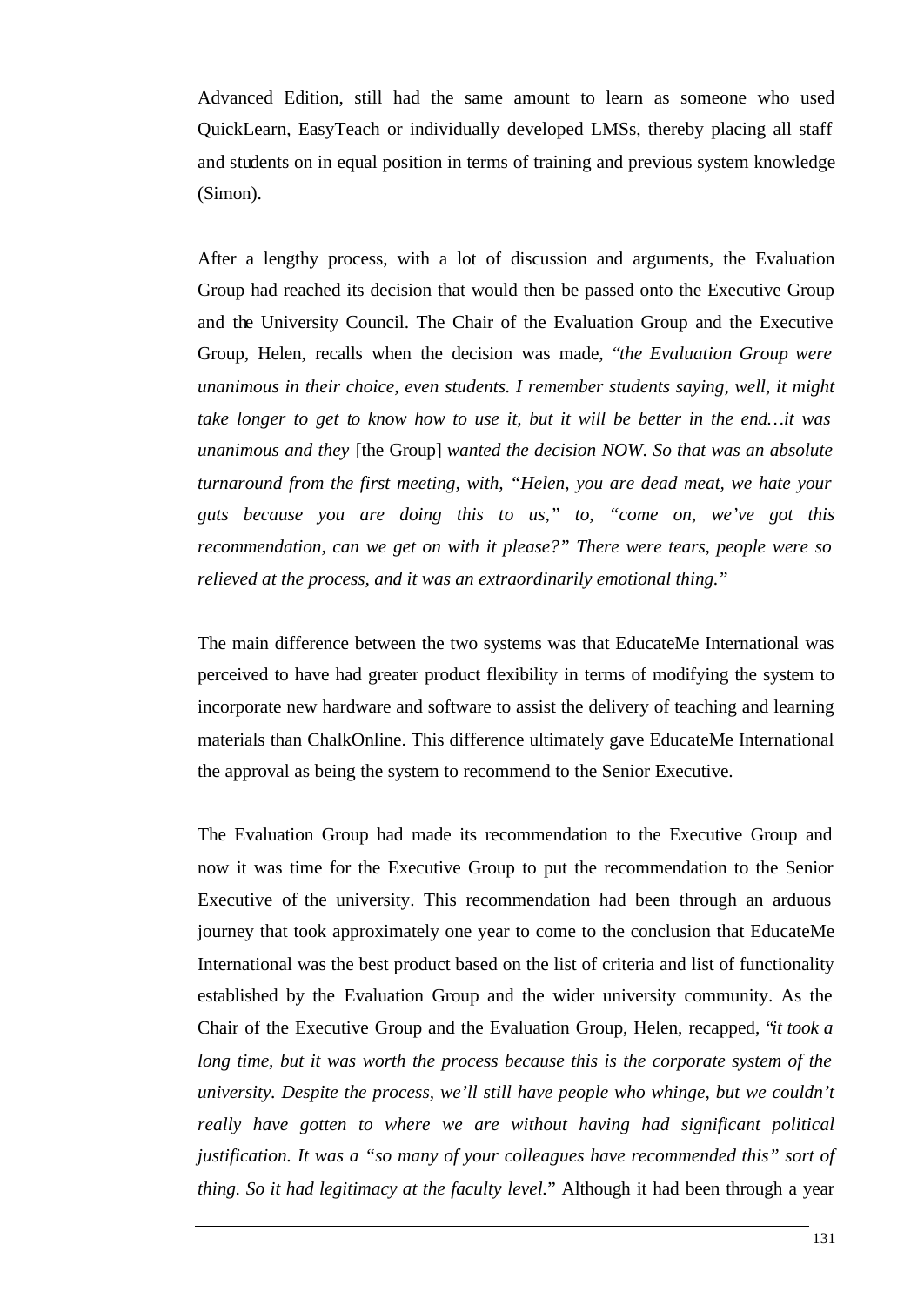long and intense process, the decision was viewed as legitimate, because there was so much involvement from the various schools, faculties and various divisions.

All that was left for the Executive Group to do was now provide the recommendation to Senior Executive. The Head of School of Information Management, John, recalls that the meeting with the Senior Executive *"was actually a very calm meeting if I remember rightly and people just accepted that was the decision. It was accepted by the Vice-Chancellor and the go-ahead was given.*" Because the support was provided by the wider university community, members of the Senior Executive were happy with the recommendation.

The Project Manager, provided more detail as to what was included in the recommendation made to the Senior Executive, "*We actually put the recommendation up to the Executive April 2002 and the recommendation said, EducateMe International has the functional requirements that we need or will have in certain time frames they'd given us certain guarantees, in fact part of our contract negotiation was that they had to provide certain functionality within certain periods of time, or penalties would be incurred.*" Although EducateMe International was practically brand new on the market, the Executive Group wanted the University of Australia to take the risk and implement this new product. The justification given to the Senior Executive was that the software is cutting edge, and with promises set up in the negotiation stage, EducateMe International would deliver the "viable teaching and learning system." There was also the added advantage that EducateMe International was more flexible in terms of delivering content than any of its competitors. As a result, EducateMe met more functional requirements than its competitors and was the "must-have" system.

One other potential difficulty encountered with the recommendation related to budgetary restrictions. As the Project Manager explains, "w*hen we put the recommendation up to the Senior Executive, we put together a complete budget, a five-year plan to implement EducateMe International. Twelve and a half million dollars over five years for initial implementation including support and maintenance of the product, faculty staff input to development of unit teaching online. The response we got from Executive was that you can't have that much but you've got to implement it anyway, literally.*" In order to implement EducateMe International, a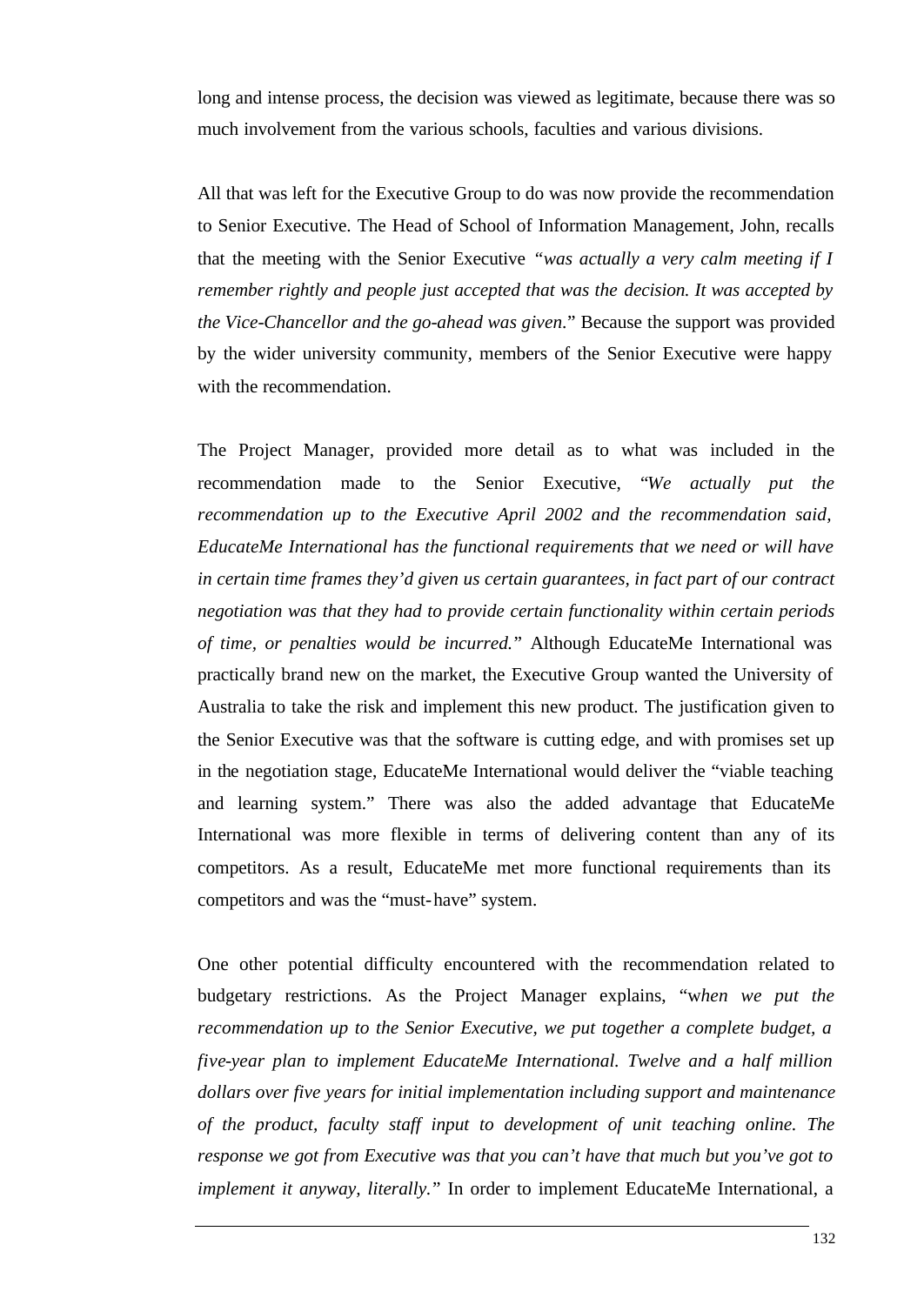significant budget was required. The bulk of the \$12.5 million was recognition of the faculty requirements to train and support staff in the new environment. As Martin claims, "*when the Senior Executive ignored this request, they effectively marginalised the capability of the project implementation team to manage the faculty-related issues well. A lot of work was subsequently put into providing "workarounds" to resolve these issues.*" The Head of the Division of IT claimed that "*the University of Australia typically recognised that for the implementation of the EducateMe International system to be successful, adequate planning and resources would need to be budgeted for.*" Not only does the system need to be purchased, there were also issues of training and further support to ensure that EducateMe International would be a successful LMS.

The Senior Executive gave the Executive Group "*two-thirds of the budget that we needed to do the initial implementation and they said that we want you to take all of the faculty costs out of the equation completely, so forget about your five year plan, and forget about all of the costs of faculty staff. All we want to know about is what it's going to cost you to actually implement this product quote unquote*" (Diane). As a result, some of the money was provided, the rest had to be borrowed from various areas of the university budget. As the full 12.5 million dollars could not be granted by the Senior Executive, staff in the Division of Teaching and Learning noted that inadequate training and implementation would probably occur, which was frustrating to members of the Executive and Evaluation Groups, because so much time and effort had gone into doing an exhaustive analysis of what the university required, what was commercially available and what was deemed to be the best system. Rather than holding off the decision and exploring the market for potential new systems that were more affordable, the Executive Group attempted to get the extra money by using money from other areas of the ir sections, particularly the Division of Teaching and Learning. With that the project was moved into the implementation phase.

In this chapter, the focus has been very much on a requirements elicitation and evaluation process, followed by a selection process based on the set requirements. The whole of the university issues and appointment processes, so obvious in the previous chapter were not as obvious. However there is clear evidence that what was going on backstage was certainly extant.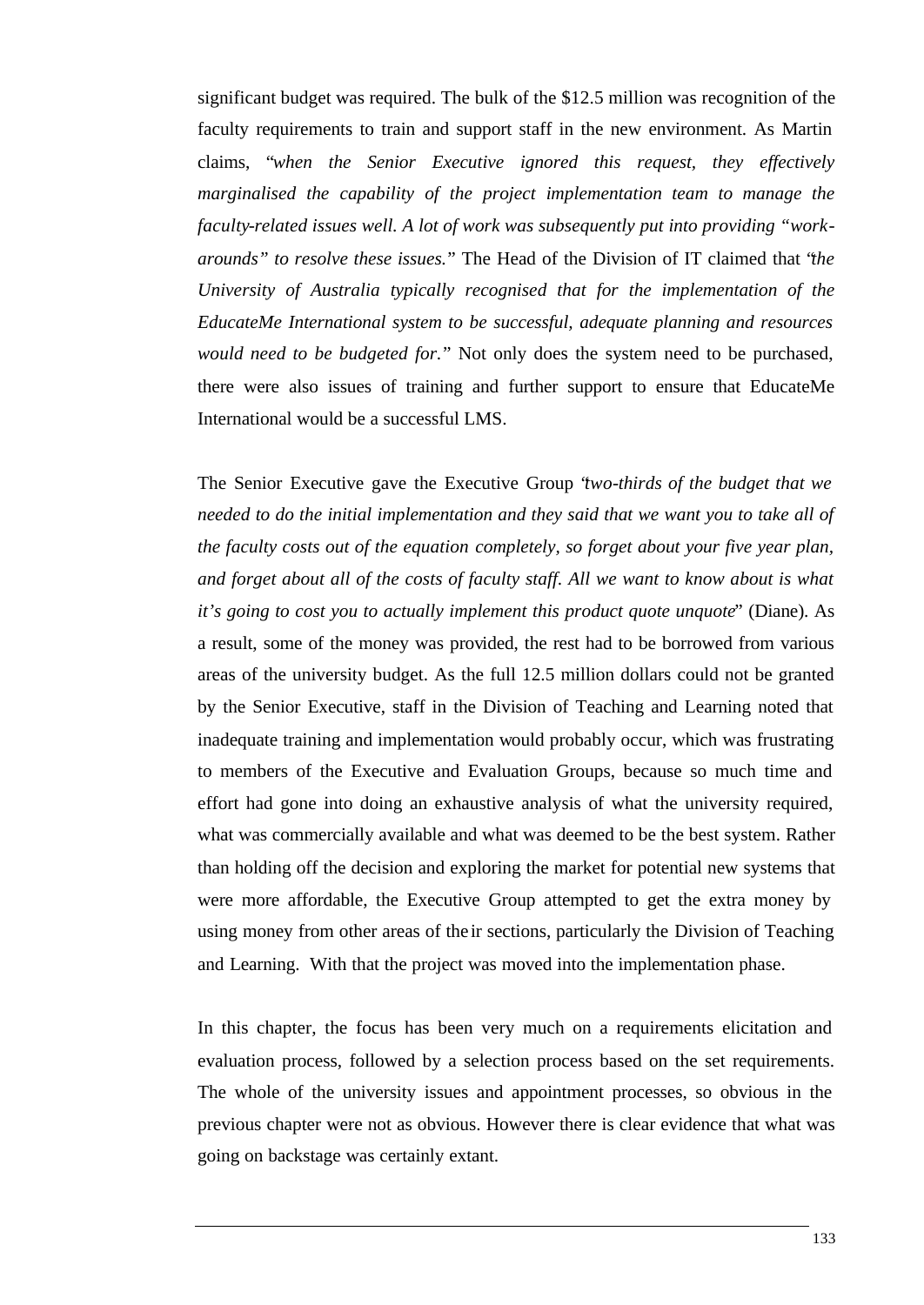#### *5.6 Analysis*

The social dramas (Chapter 3.6) that emerged in this second phase of the systems selection and implementation of the enterprise-wide LMS at the University of Australia included the formation of the Executive Group; the establishment of the Evaluation Group; the elicitation of requirements from users, including academic staff and students; making the decision and putting forward that recommendation to the Senior Executive.

In the first social drama, tension initially emerged about the composition of the Executive Group. The Deputy Vice-Chancellor gave the Head of the Division of Teaching and Learning responsibility to establish the Executive Group and, in consultation with her, its composition. The Head of the Division of Teaching and Learning was aware that the previous process was flawed, that there was a significant difference of opinion about LMSs within the university and that both pedagogical and technical issues had to be addressed. She was also aware that vested interest existed in various stakeholders groups within the university and their influence was deeply set within the teaching and learning practices of the university. Each stakeholder group expected representation but that would have created a huge committee. The Head of the Division of Teaching and Learning decided that the Executive Group would be kept small and that to enable representation a larger Evaluation Group would be established. The more vocal academic staff members involved in the use of technologies for teaching and learning believed that the Head of the Division of Teaching and Learning was trying to refocus teaching and learning development within the Division of Teaching and Learning out of the faculties. Their response was to act out their disapproval in faculty boards and at school meetings. They also argued for their case to be taken up by each of the relevant Deans. This did not have any impact as the Deans reported to and were appraised by the Deputy Vice-Chancellor and they were expected to follow university policy.

Similarly, the second social drama emerged over the composition of the Evaluation Group. It was openly argued that all stakeholder groups be represented. Subsequently, staff that had a vested interest in LMSs were appointed to this group, together with students. Once established it became obvious that this drama merged with other tensions over the criteria for selection of the LMS, and over the continually argued existing strength of EasyTeach. There was contestation amongst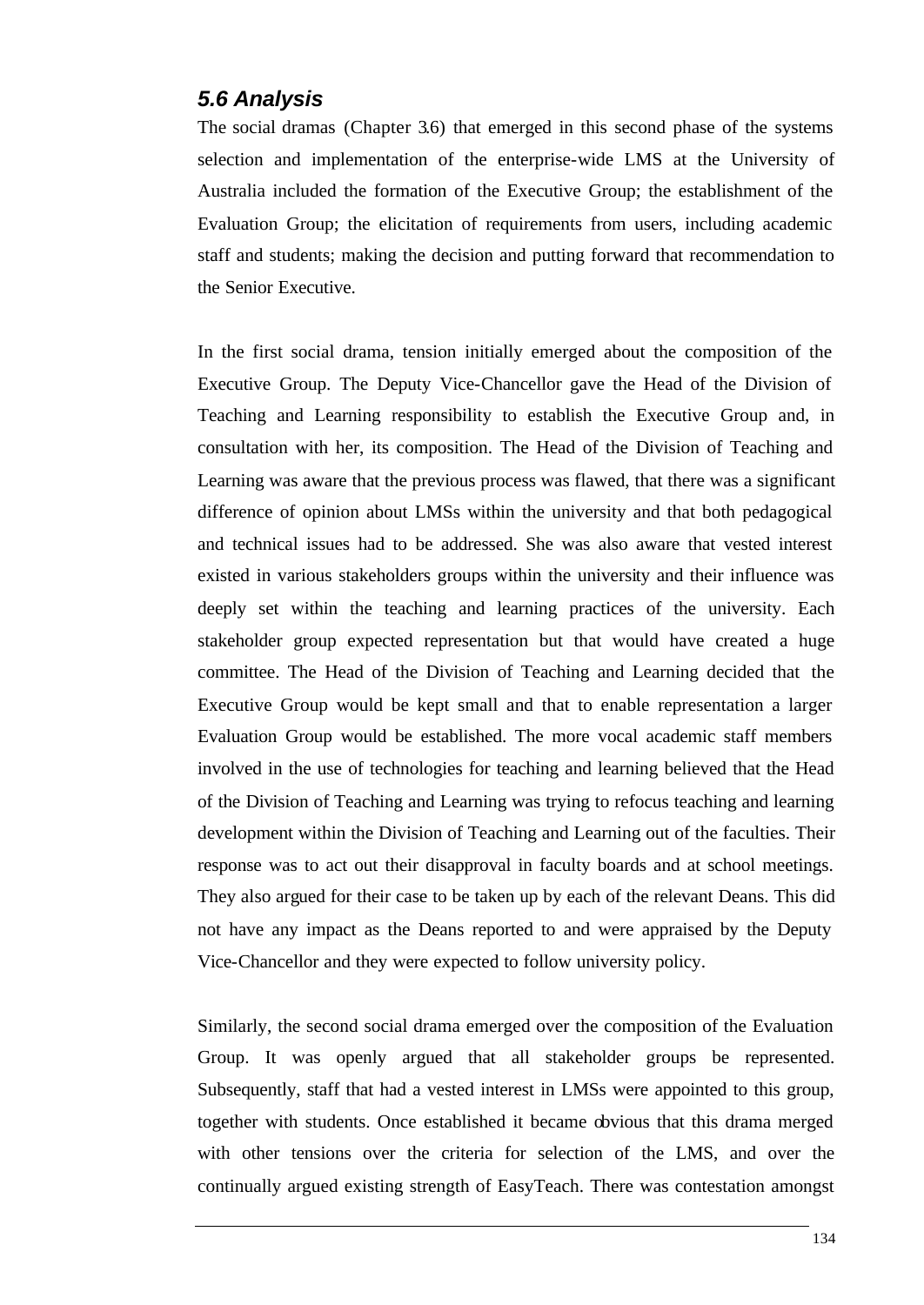members of the Evaluation Group about which system should be selected. There was also continual debate over the importance of each requirement that was listed as important and especially debate over the technology parameters that had to be met. The obvious extent of concerns about various LMSs emerged during these meetings when participation in testing occurred, following presentations by vendors.

The most serious social drama in this phase of the selection process emerged when the Evaluation Group had to recommend a decision. Initially, tension focused on whether EasyTeach should be considered a serious contender as the enterprise-wide LMS at the University of Australia. The EasyTeach advocates were initially confused as to why the University of Australia was looking for a new LMS, as they believed that EasyTeach was the obvious choice, based on their criteria. However, the requirements process had produced a more comprehensive list that included criteria that EasyTeach was not able to meet. The apparent narrow focus in EasyTeach on communications was the source of the tension that emerged and which was challenged by the list of requirements that emerged from the university-wide elicitation process. As a result, the various groups of stakeholders and technologyuser factions contested each others sets of requirements. Ultimately, when EducateMe International was recommended by the Evaluation Group, it was selected on the comprehensive list of requirements, including pedagogy, technology and financial, that had been evaluated by all groups and tested on each alternative LMSs.

Three sets of criteria were contested publicly in this process, pedagogy, for which there was never going to be a consensus as different stakeholder groups had differing opinions; technology, about which there was a deep, long-held dispute already reported in Chapter Four, concerning IT support for a specific university-wide infrastructure based on Oracle. This too was never going to be resolved as the argument was long held and unresolved; and the financial viability of the companies providing the software. It was the last criteria that forced the supporters of EasyTeach to accept that it was not a viable alternative. It was the sustained advocacy of one member of the Evaluation Group that persuaded the decision to recommend EducateMe International. However, these obvious deliberations were being informed by political processes and the wielding of power that was set within more substantial discourse.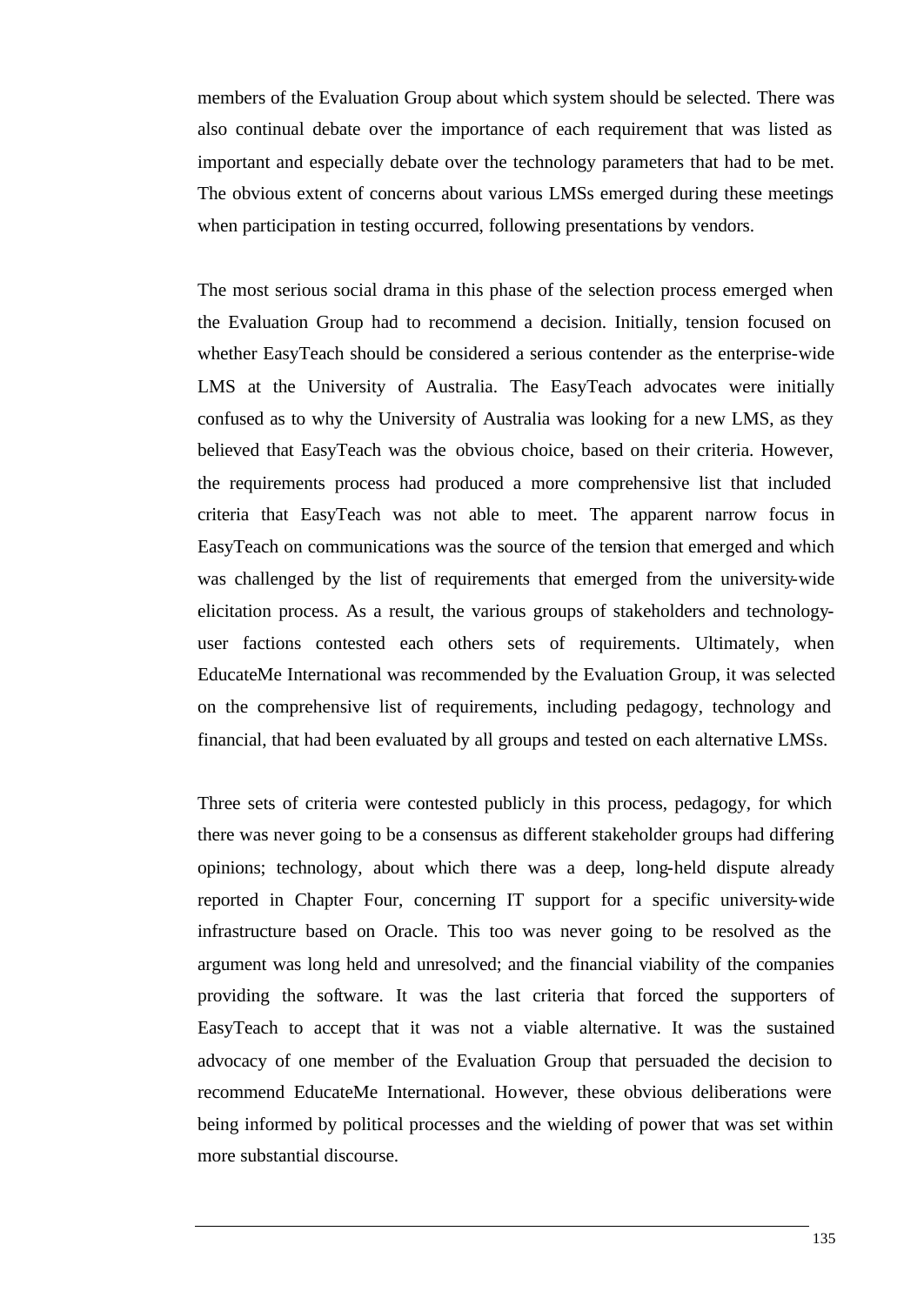The discourse of discipline appeared to be still underpinning the decisions taken in the creation and composition of the Executive Group and the Evaluation Group. By incorporating advocates of other LMSs, the Deputy Vice-Chancellor and the Head of the Division of Teaching and Learning wanted to coerce the advocates of other systems into the new enterprise-wide LMS. Politically, it was important that the university objectives of centralisation and uniformity were achieved. The discourse of centralised rather than differentiated control was now foremost in the actions of the Senior Executive of the university and senior managers. The discourse of differentiation and diversity, so much a part of the early university, was being replaced by a discourse of integration and sameness. This was most probably a response to the policies of the Federal Government who were demanding compliance with new directions in Australian Higher Education, based on a discourse of free market competition and graduate outcomes directed to economic rather than social goals (Lingard, 1991, 1993; Lingard, et al., 1993; Corbitt, 1995; Angus, 1984, 1988). The State was attempting to coerce universities to 'toe a corporate line' and meet the demands of business, challenging the traditional discourse of universities of intellectual freedom and the betterment of society (Davis, 2004).

Although the advocates of other LMSs were members of the Evaluation Group, there was still an element of confusion and disintegration amongst academic staff. There was no clear statement from the Senior Executive about what type of university the University of Australia is. Staff were still confused as to whether the University of Australia was an on-campus university, providing some units to off-campus students, or whether the university was still targeting off-campus students as its prime market. There was still a focus politically on the academic emancipation. Academics sought emancipation from the directed policies of both the university Senior Executive and the heavily criticised policies of the Federal Government, where there was a discourse of sameness and uniformity, enforced by compliance requirements through reporting to the Department of Education, Science and Training.

The Senior Executive was attempting to modify and limit academic emancipation by centralising processes and systems inside the university. The academic staff were still working individually; still working to their individual agendas and not towards the strategic goals of the university. Essentially, it could be argued that the Senior Executive wanted to coerce staff politically to comply with the requirements of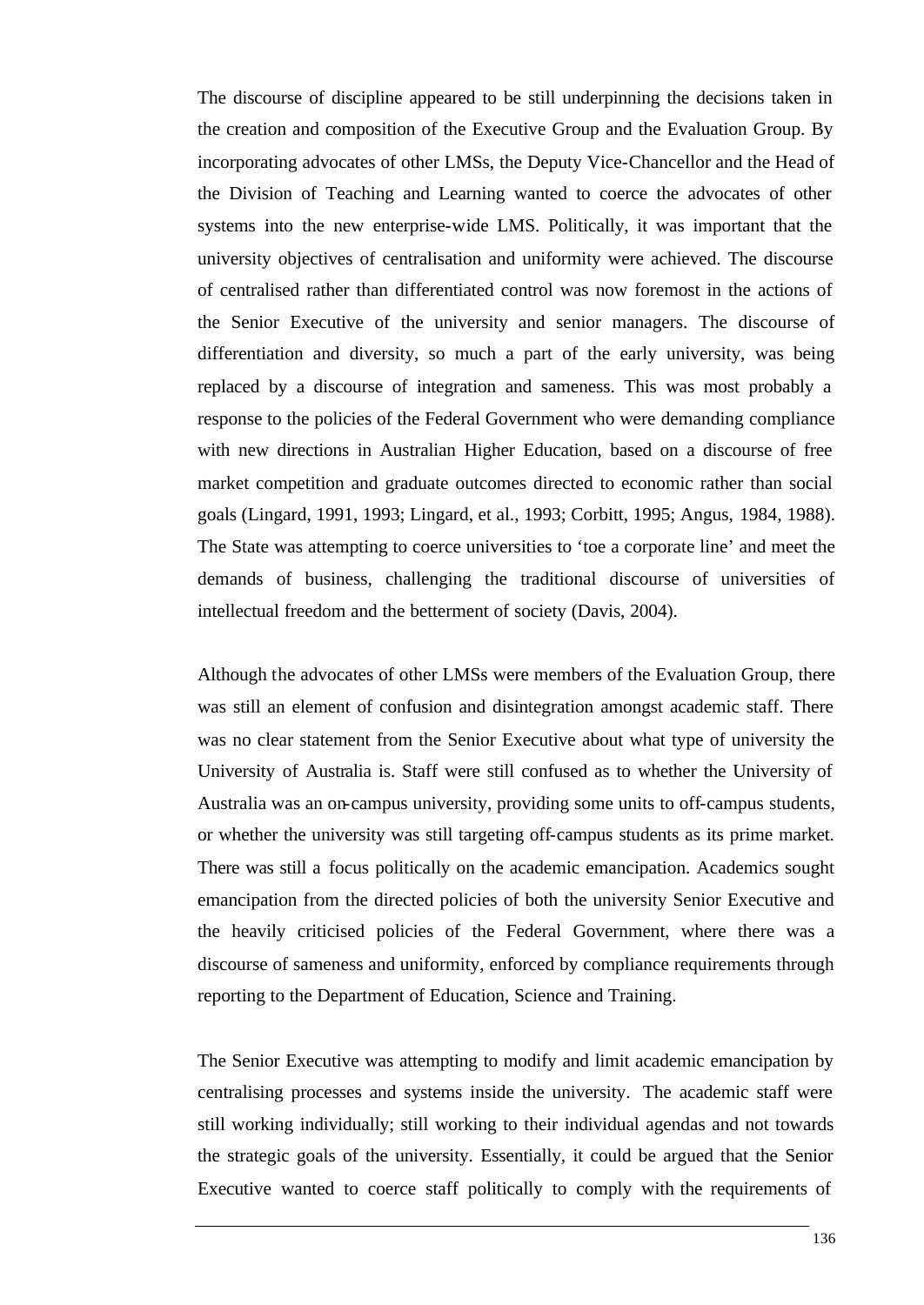government policy as the government had attached disciplinary penalties to noncompliance. However, the Senior Executive did not directly drive this. They were required to adhere to government requirements, which had flow on effects for the academic and general staff within the University of Australia. It is through these flow-on effects that academic staff end up with less power than general staff and the Senior Executive. The academic staff were required to adhere to requests by members of the divisions operating within the university.

However, most academic staff objected to being forced into one central system. This was brought into the front stage in this process through the resistance offered by the EasyTeach advocates who resisted any attempt to lose the LMS they were already using. Compliance with requirements to have one system only, they believed, eliminated their academic emancipation. The discourse of standardisation driving the actions of the Senior Executive was perceived by the academic staff to be disempowering of their responsibilities as academics. Thus they contested this with a discourse of academic emancipation and differentiated choice, expressed openly as debate about pedagogy, about technological compliance and about what LMS best suited their individual and faculty needs. Politically, there were two distinct discourses in operations within the university during this time. The bases of the contest were fundamental to both sides in the debate and thus the debates in meetings and forums of the university were intense and emotional. There was an essential contest of the driving ideology of the university and about what had served the university well to this stage in its history.

These challenges were ultimately overturned, as the Senior Executive strongly believed that academic staff needed to be using one central system. The Deputy Vice-Chancellor continued the drive to achieve standardisation in teaching and learning across the university. The Senior Executive wanted to create an environment of all staff, academic and general, working together towards the same goal, pushing the requirement for academic staff to comply with the newly selected enterprise-wide LMS and create uniformity and ultimately control over the academic staff. Thus, at the point of implementation of an enterprise-wide LMS, the discourses contested in the open forums of the university were to have a significant impact. It is to this final part of the story that we now turn.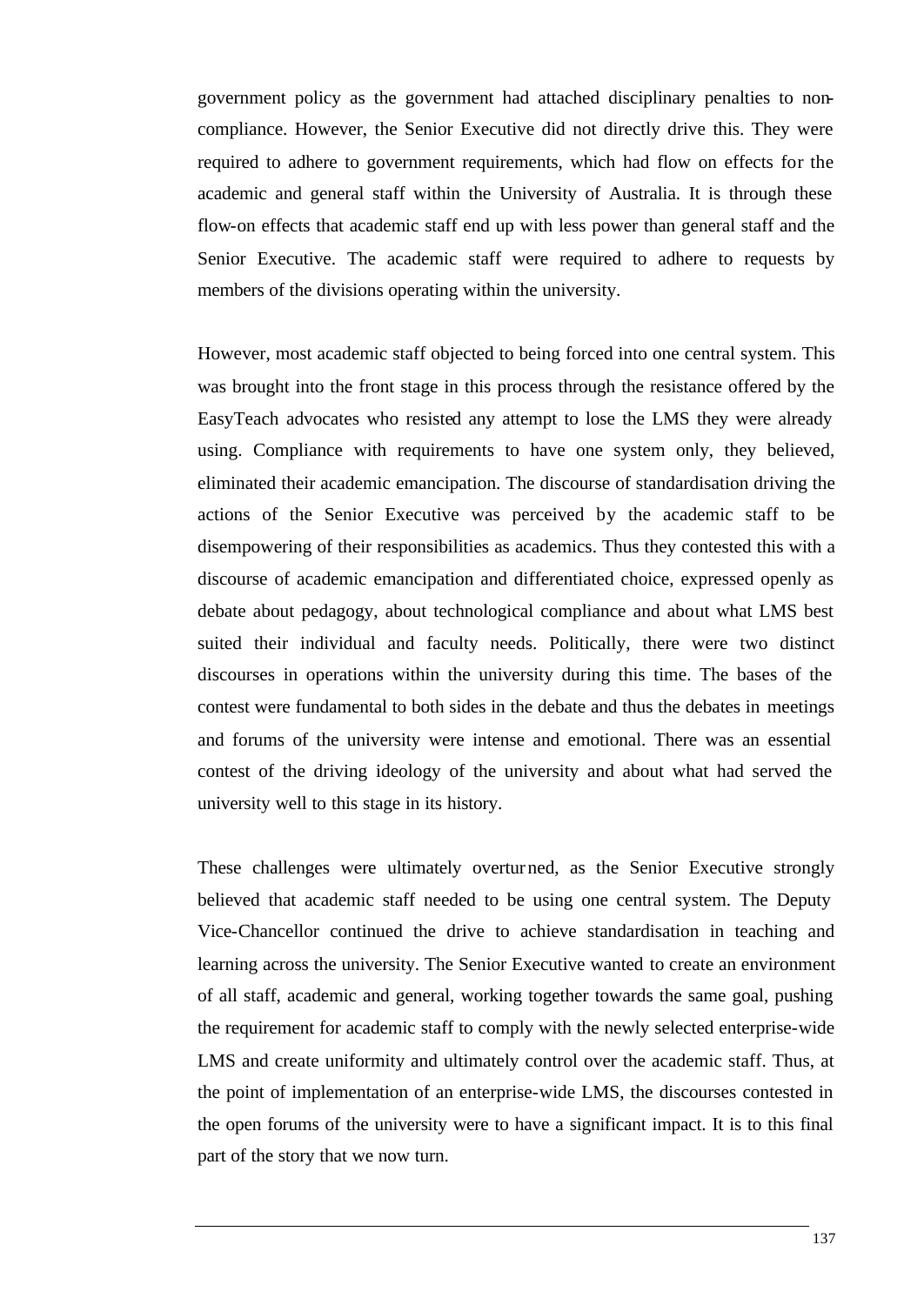# **Chapter Six – A Story of Systems Implementation – Part 3 – Implementing the enterprise-wide learning management system**

### *6.1 Introduction*

The previous two chapters have described the process leading to the decision to recommend EducateMe International as the enterprise-wide LMS at the University of Australia. This chapter provides the story of the implementation of that new enterprise-wide LMS. Following acceptance of the recommendation from the Executive Group by the Senior Executive, a plan was developed to purchase the software and begin an initial pilot implementation of the LMS.

## *6.2 Key Events Impacting the Implementation of EducateMe International*

During this phase of the implementation of EducateMe International, a number of key events occurred. The process started with the implementation of EducateMe International in November 2002. Four significant changes to staff in the Senior Executive occurred in early 2003. The Vice-Chancellor retired after being involved with the University of Australia for seven years and a new Vice-Chancellor was appointed, to begin in January 2003. In February 2003, the Deputy Vice-Chancellor resigned. John, who was on the Executive Group and the Evaluation Group and the Head of School of Information Management, was promoted to the position of Pro Vice-Chancellor (Distance Education) in February 2003. A review of Academic Board occurred in March 2003. The online teaching and learning policy was developed and implemented in May 2003. A new Deputy Vice-Chancellor was appointed in June 2003.

The resignation of the Vice-Chancellor, appointment of the new Vice-Chancellor, appointment of the Pro Vice-Chancellor (Distance Education), the resignation of the then Deputy-Vice Chancellor and appointment of a new Deputy Vice-Chancellor changed the role of faculties and divisions. These changes, signalled to some members of the University of Australia that there was a change in role and direction of the university. For example, Paul believed that "*the new Vice-Chancellor believes strongly in the role of the Academic Board, as it is the academic who should be*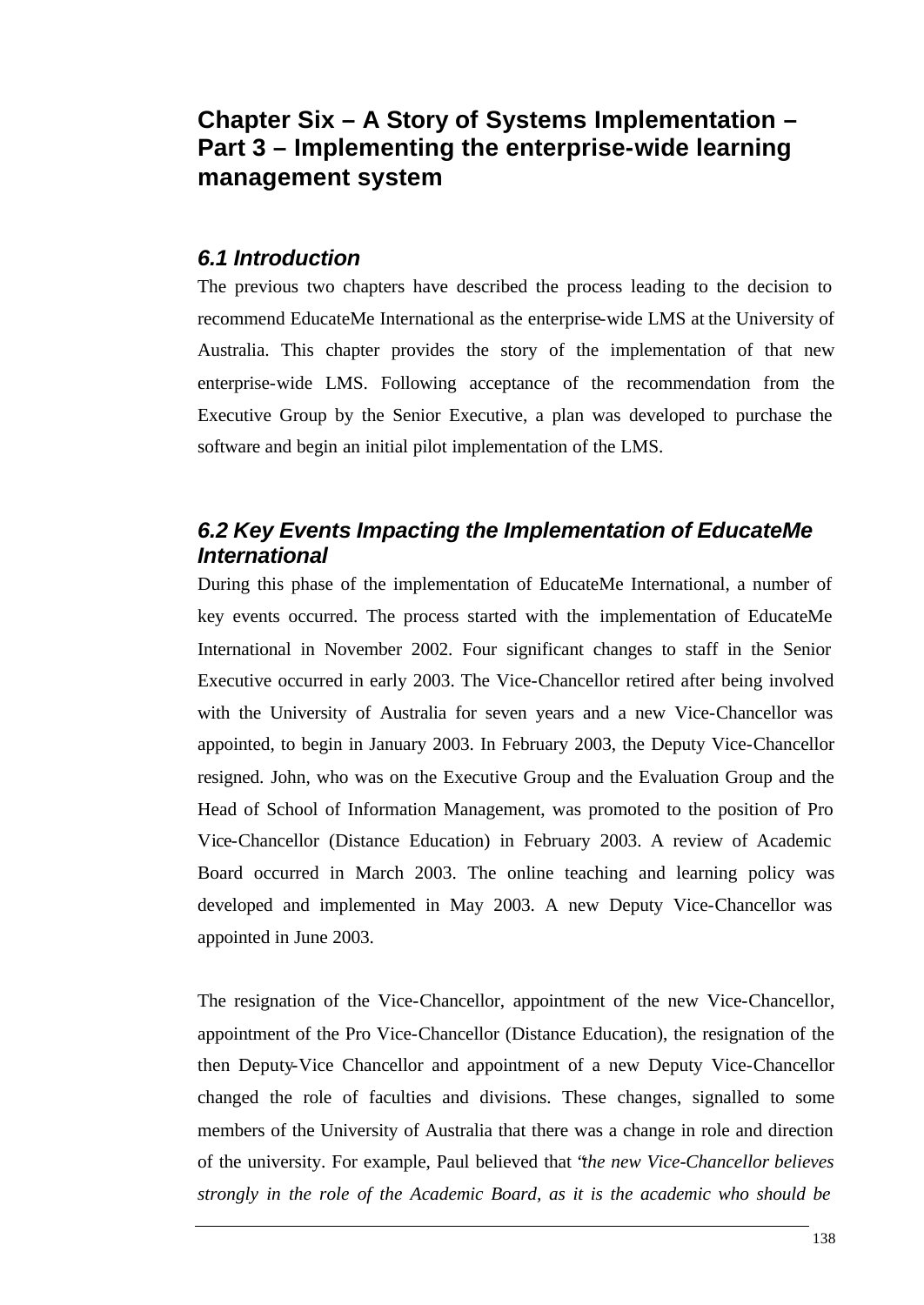*making the decisions. The Division of Teaching and Learning and the Division of IT would have been told what to do... the Vice-Chancellor noticed straight away that it was the administrative units and divisions ignoring the faculties and calling the shots for the faculties.*"

Due to the complexities involved in telling this story in a chronological order, there are moments of repetition. These have been provided to keep as close to the implementation timeline as possible

### *6.3 Incorporating Online Services into the University Structure*

Once the decision to implement EducateMe International was made by the Senior Executive in 2002, the Executive Group were ready to bring the Evaluation Group to an end, replacing this group with an Implementation Group. The Executive Group believed that they needed to remove the Evaluation Group and establish a new group to oversee the implementation of EducateMe International. The reasoning was about both the intensity of the work done by the previous Evaluation Group and the need to reinvigorate the process with additional new faces replacing some former members of the Evaluation Group. As the IT Manager in the Division of Teaching and Learning claimed, "*we wound up the Evaluation Group saying, 'thanks very much you've done a fantastic job, now we appreciate that you've spent a year doing this, we'll let you off the hook now and we'll go out and get another bunch of people to work on the implementation'.*"

The Evaluation Group members wanted to continue their involvement in the implementation of EducateMe International, because so much of their time had been devoted to evaluating and recommending the potentially best system (Chapter 5). They wanted to see this project finalised. As Simon continued, "*the Evaluation Group was unanimous in saying 'no, no, no we've got this far, we're demanding to continue in the involvement in the implementation' and so even the people who were sort of anti during some of this thing had decided that it was actually worth continuing with and persisting into that implementation phase. We effectively had buy-in by having a consultative process during the evaluation*." Members of the Executive Group were pleased with this enthusiasm shared by the Evaluation Group and believed that user buy-in would increase due to these members wanting to be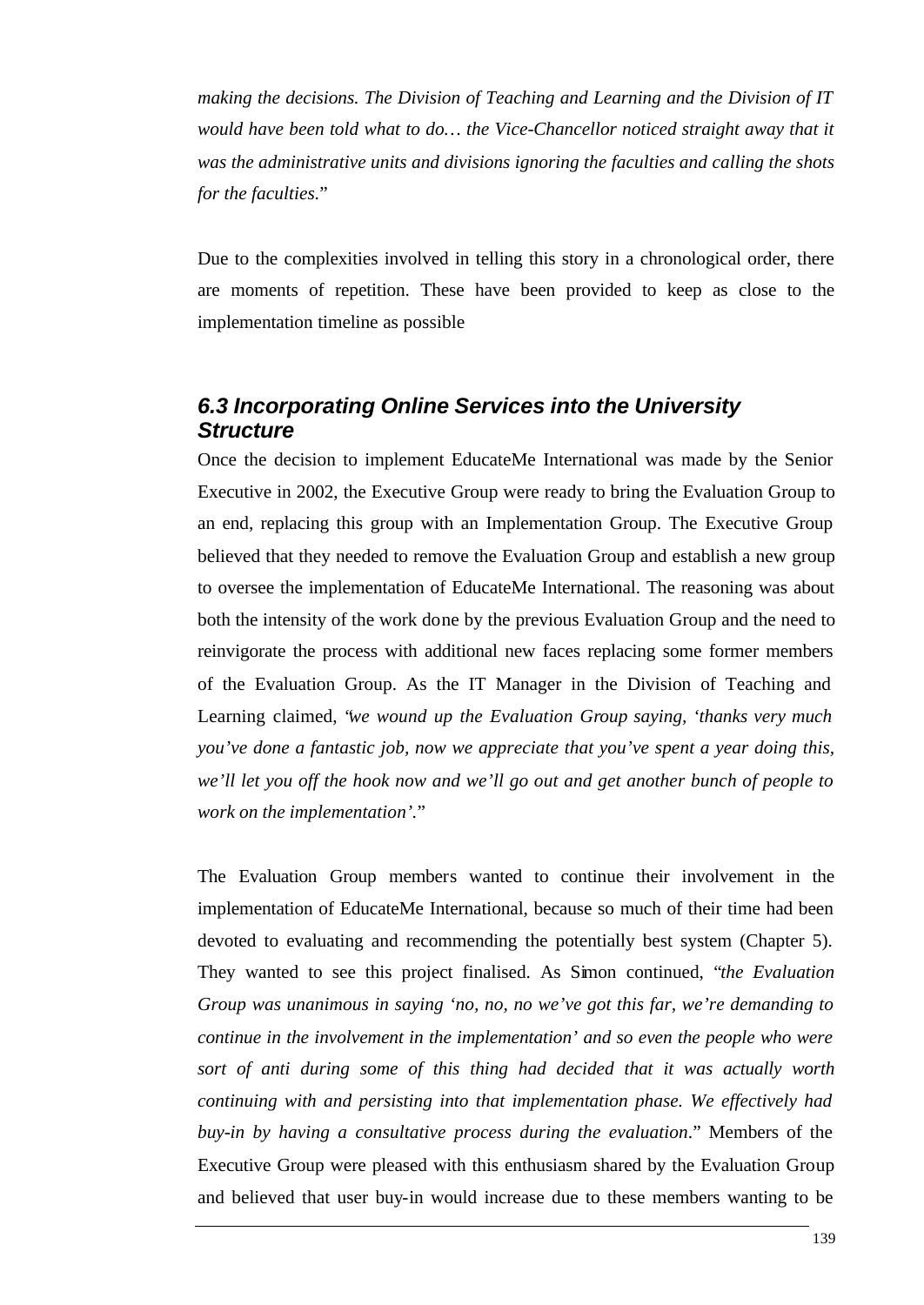involved right through to the end. The Evaluation Group now became the Implementation Group and members would effectively be the ones promoting the use of EducateMe International and encourage other members of their respective division and faculty to use EducateMe International for their teaching and learning.

Before the position of Pro Vice-Chancellor (Distance Education) was created, the Head of School of Information Management created an online services structure, as seen in Figure 6.1, incorporating the Evaluation/Implementation Group and the Executive Group.



Figure 6.1: The structure of the office of the Pro Vice-Chancellor (Distance Education), the Deputy Vice-Chancellor and the Vice-President.

In this structure, the Pro Vice-Chancellor (Distance Education) would report to the Vice-Chancellor, similar to the Deputy Vice-Chancellor and the Vice-President. The online services structure contained three groups:

• The University of Australia Online Support Group, which managed the LMS, the university portal and the student record information system, and reviews the implementation of any University of Australia online project, suggest changes and innovation to existing University of Australia online projects, provide feedback on University of Australia online projects from a teaching and learning perspective, and report on the impact of University of Australia online projects in faculties and divisions.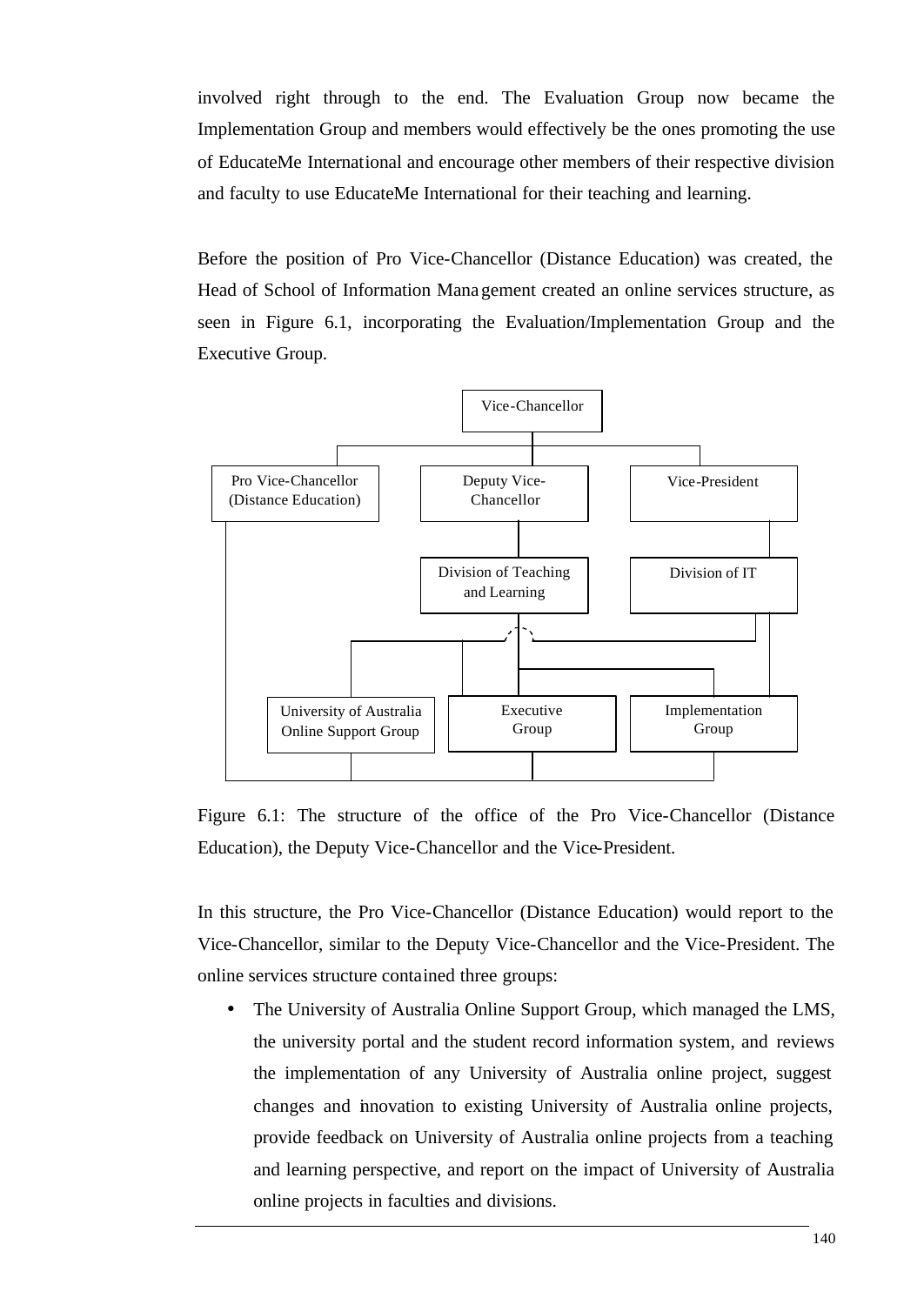- Executive Group, which leads planning, such as goal and strategy setting of EducateMe International, draft proposed policy to support EducateMe International for the Senior Executive, identify issues that need to be raised within the university context to meet the goals of EducateMe International and monitor university-wide planning and implementation of the adoption of online technologies.
- Implementation Group, which replaced the Evaluation Group and planned the implementation of EducateMe International, monitoring and evaluating the implementation of EducateMe International, identify problems with the integration of EducateMe International with other university systems, and propose policy to support EducateMe International to Senior Executive.

The Division of Teaching and Learning linked in and provided support for issues relating to the Executive and Implementation Group, and the Division of IT linked in and supported all three online services groups.

Once the structure of the online services in the University of Australia was decided, the Executive Group created a timeline for the implementation of EducateMe International. Implementation would begin in July 2002 with existing QuickLearn Units only being transferred to EducateMe International and then all other units offered across the university would be phased-in having an online presence on EducateMe International by January 2005. As the Head of the Division of IT claimed, "*our approach was to slowly ramp up the use of EducateMe International and set out to acquire the skills required at the same time through the piloting of EducateMe International for selected units. The idea was to isolate and identify operational and performance issues, if any, so that they could be worked on and addressed. It is easier to have issues with a smaller number of units than to contend with all the units in a given semester.*" This approach also enabled some staff to move across without being forced onto the one system straight away. With such a large number of units offered each semester, it was considered by members of the Senior Executive that it would be commercial suicide if the University of Australia decided to switch off all existing LMSs and turn on EducateMe International. As a result, a phase-in and parallel implementation process was adopted, in order to minimise the impact of 'bugs', fixing up those problems before releasing all units online, where there is much more at risk.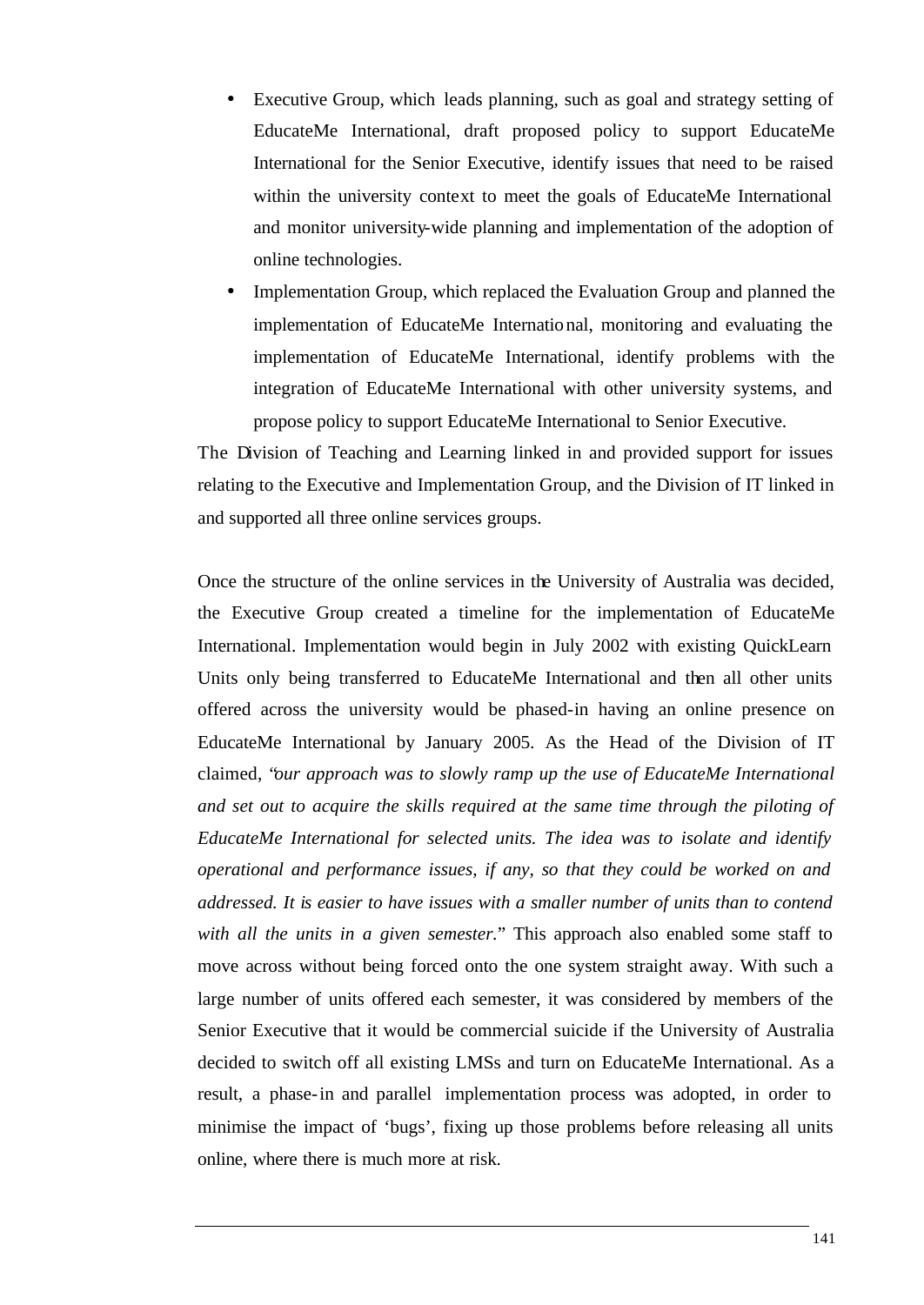It was believed by some members of the university's academic staff that the University of Australia was going to shut off the old system and turn on the new one. There was confusion between members of the Executive and Implementation Groups and the wider university community. Some members of the university community believed that the University of Australia was going to adopt a poor implementation methodology by putting all users onto the new system in one go. This turned out to be not the case. This confusion was explained by John, the Pro Vice-Chancellor (Distance Education) who claimed that "*there were perpetrators around the university who spun the story that we were going to introduce EducateMe International full stop, and that this was wrong project management and that we were doing everything wrong. I sent emails through to these staff members where I said, 'no, we're not doing that, we are running a pilot study of EducateMe International in first and second semester and the summer semester of 2003,' and that's what we did.*"

Those members of the university that were spreading rumours about a poor implementation process also highlighted that EducateMe International was originally developed and typically used by American universities for the delivery of online tutorials. EducateMe International was developed for smaller class sizes of thirty to forty students. The University of Australia had class sizes that ranged from thirty students to 1,400 students. The Head of the Teaching and Learning Support Group believed that, "*the way that we're using EducateMe International is not what it was designed to do, they designed it for an American market and the first thing we did was say we want to have 35,000 users in a section.*" This was a new product being tested outside of its typical class size. The potential for something going wrong was there.

Ultimately, the push to implement the pilot of EducateMe International now came from the Senior Executive rather than the Executive Committee that recommended EducateMe International, regardless of what members of the university were saying. Members of the Division of IT and the Division of Teaching and Learning expected that people would not be happy being forced to use this new system. As the Head of the Division of IT claimed, "*I adopt a simplistic view of the world where I believe you cannot please everyone all the time and so you've got to do the best with what*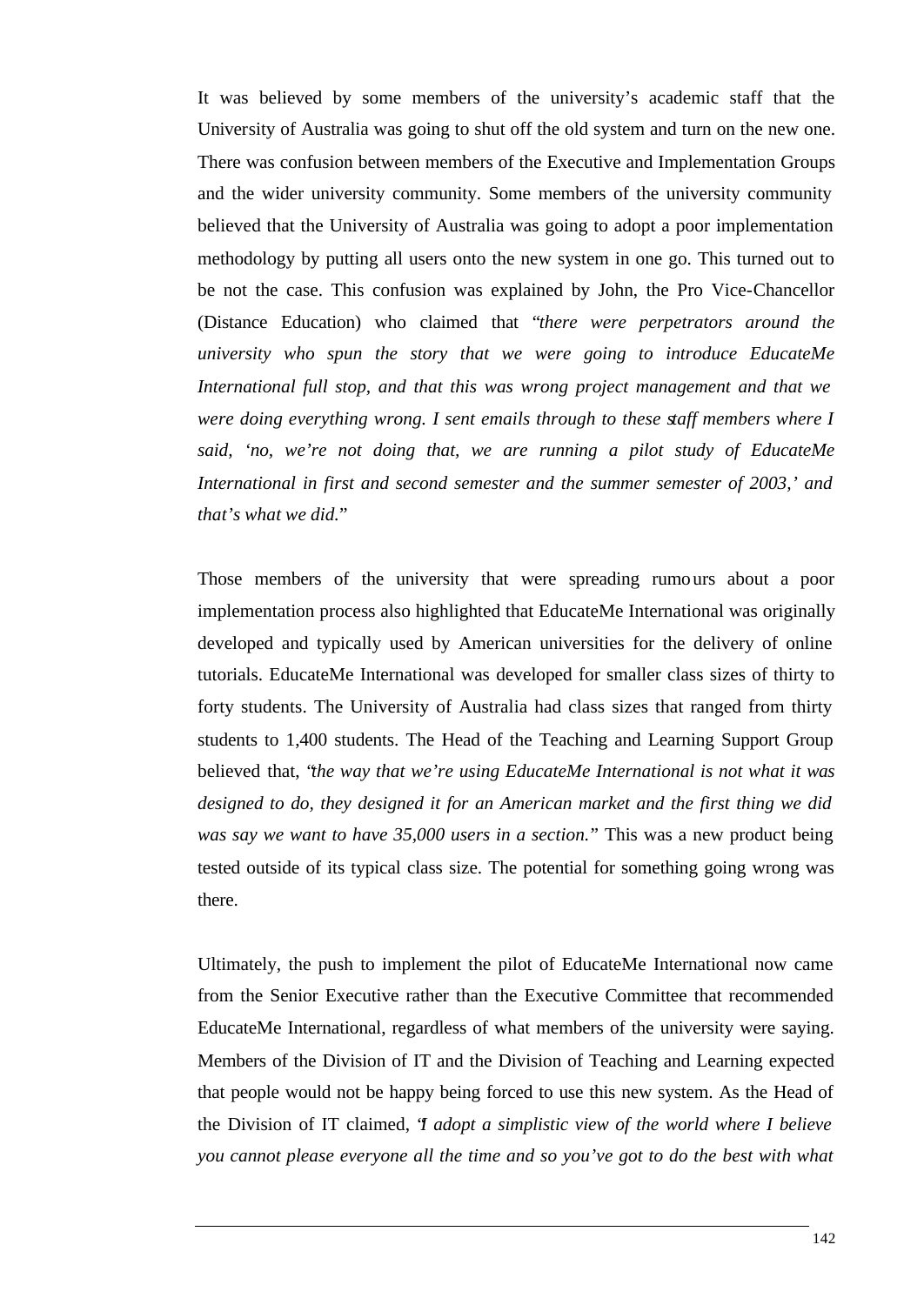*you have got. Set up a process and run it as best you can and consider it a success if you are able to satisfy a majority need of the university.*"

Forcing users to use EducateMe International was going to be an issue from the Division of IT and the Division of Teaching and Learning point-of-view, primarily because it required a re-evaluation of their current teaching practices, and a reconceptualisation of how an enterprise-wide LMS would affect and enhance their teaching. It was recognised immediately that pleasing everyone would not be possible and that the implementation team should aim to support and work with the majority of the wider university community. This was exemplified by the quote from Helen, the Head of the Division of Teaching and Learning, who believed that "*most academic staff are appointed because of their research skills…they've not done any teaching, so we throw them in front of a class and we expect them to teach. In conjunction with this, academics need to reconceptualise how to use a tool such as a LMS, to change their pedagogical approach, to think of engaging the learner in totally different ways.*"

Although there would still be people resisting the adoption of the new system, the University of Australia Online Support Group, the Division of Teaching and Learning and the Division of IT believed that there was a need to implement EducateMe International in order to start migrating users across from existing LMS, and create exemplar units to spread and promote the use of EducateMe International across the university.

#### *6.4 Installing EducateMe International*

Ten teams were established to start implementing EducateMe International and transferring units across from the existing LMSs to EducateMe International (Figure 6.2). These teams were established to manage one specific area of the implementation process and reported operationally to the Head of the Division of Teaching and Learning. These teams were: application builders, who were responsible for the interfaces of the EducateMe International and how users would interact with the LMS; technical builders, who were responsible for setting up the hardware platforms and making sure they could support and run the EducateMe International software and the expected user load; the academic teaching and learning planning stream, who were responsible for policies relating to EducateMe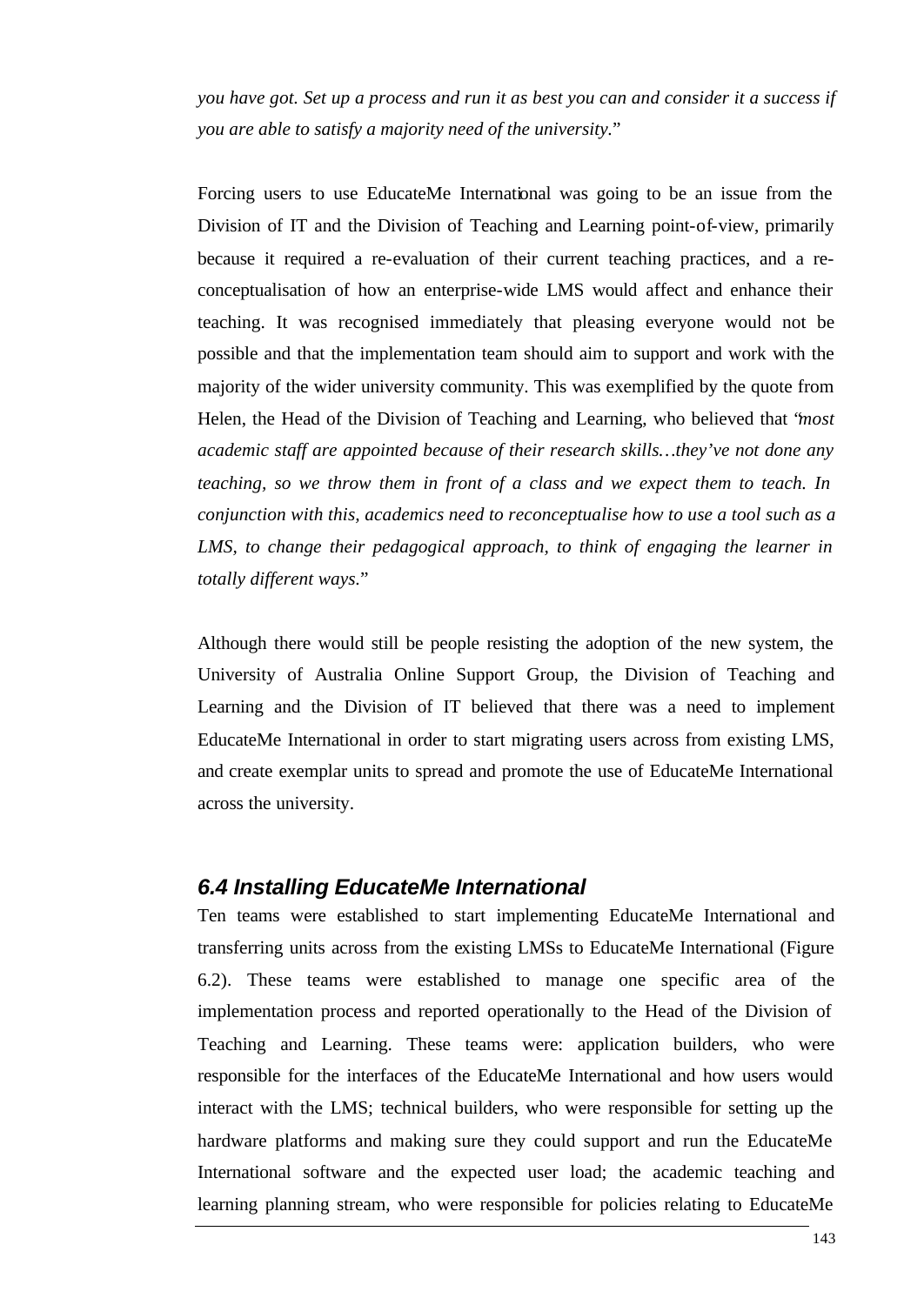International (such as the online presence policy outlined earlier), and change management issues; unit migration and development, who were responsible for getting users out of their old system, into the new; administration access, who were responsible for making sure people were authorised to use the system and what sort of privileges those users were allowed to have; implementation planning, which were primarily the project managers; training development, who were responsible for training users, making sure they would be able to use the system, at least in its basic form; support planning, who were responsible for issues of support to the staff and students at the University of Australia; communication strategy and delivery, who were responsible for conveying messages and important information relating to EducateMe International; and vendor/contract management, who were responsible for communications and negotiations between the University of Australia and the company, EducateMe International. The relationship between the Head of the Division of Teaching and Learning, the Pro Vice-Chancellor (Distance Education) and the created teams is shown in Figure 6.2.



Figure 6.2: The structure of the ten teams and the office of the Pro Vice-Chancellor (Distance Education)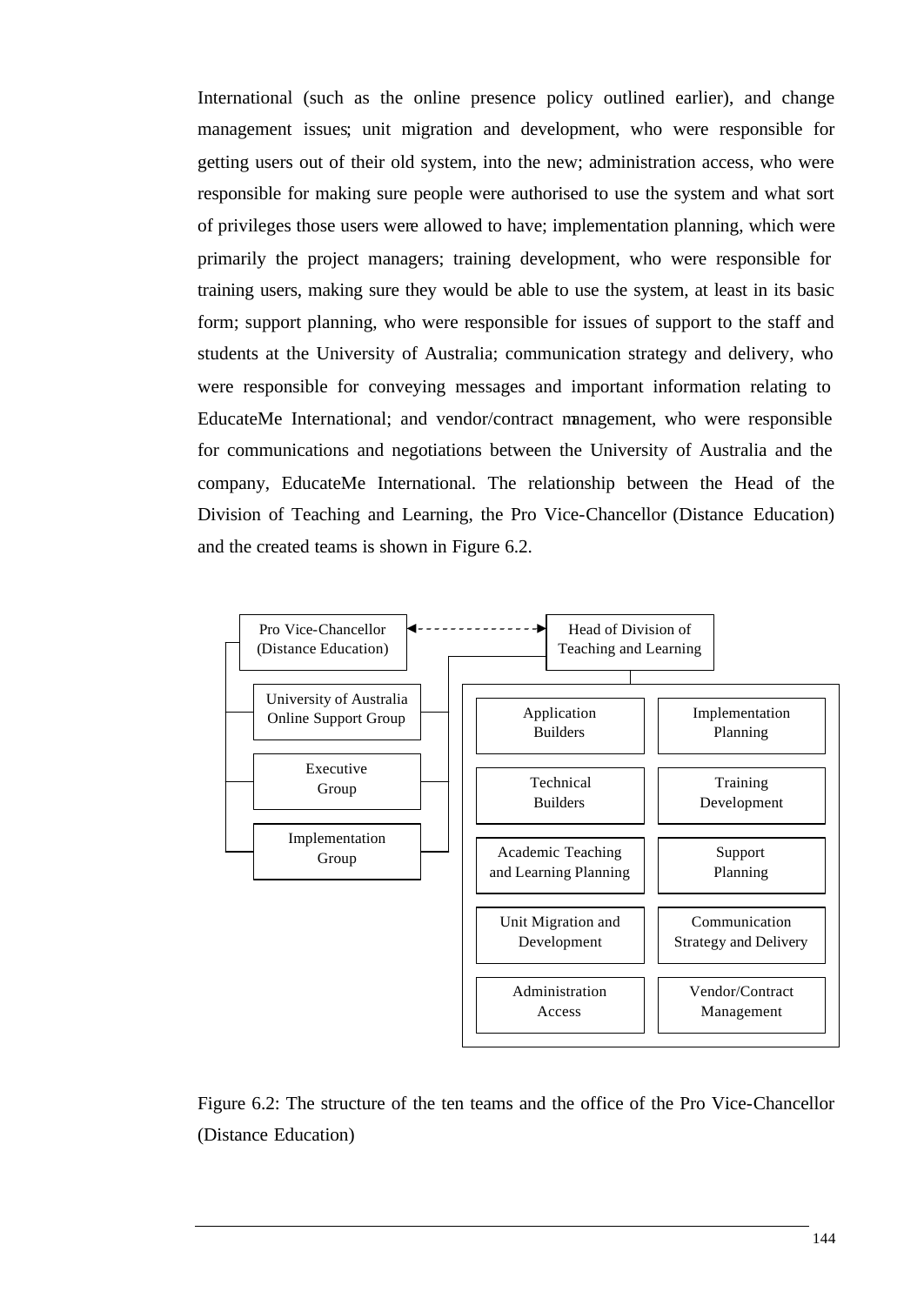The Pro Vice-Chancellor (Distance Education) worked in conjunction with the Head of the Division of Teaching and Learning and was responsible for the University of Australia Online Support Group, the Executive Group and the Implementation Group. The Head of the Division of Teaching and Learning was responsible for the ten tens implementing and migrating units across from old LMSs to EducateMe International. The ten teams all reported back to the Head of the Division of Teaching and Learning.

It was perceived that representatives of the wider university community needed to be on these teams to provide information from each faculty and division. This would ensure that people had the opportunity to express opinions about the software and about implementation and ultimately have a sense of ownership of the system. This was supported by Diane, who believed that with a number of these teams, "*we had representatives from all the faculties and divisions, relevant divisions, and those streams were mostly seen to be making decisions so that we had the faculty buy-in to how we set up the interfaces, how we ran training.*"

Another important step in creating ownership in this process was by the establishment of the Online Educational Managers in March 2003. The Online Educational Managers were sponsored by the Deputy Vice-Chancellor and the faculties and were involved in training in the use of EducateMe International, collaborating with members of other faculties and the Division of Teaching and Learning, providing mentoring and professional development for other academic staff in their faculties, and conducting a project resulting in an exemplar in the use of EducateMe International<sup>12</sup>. Diane believed these Online Educational Managers had a great influence in promoting EducateMe International to their colleagues. She claimed that, "*we had them on board and I think they, as much as anybody else, started being able to talk in the tearoom about EducateMe International…they had more information than lots of other academics about what we were desperately trying to do, so they started saying, 'yeah, the Division of Teaching and Learning and the Division of IT are working really hard to get EducateMe International working in order for you to use it in 2004'.*" By establishing the Online Educational Managers, it was believed by the Division of Teaching and Learning and the

l

<sup>&</sup>lt;sup>12</sup> The Online Educational Management Program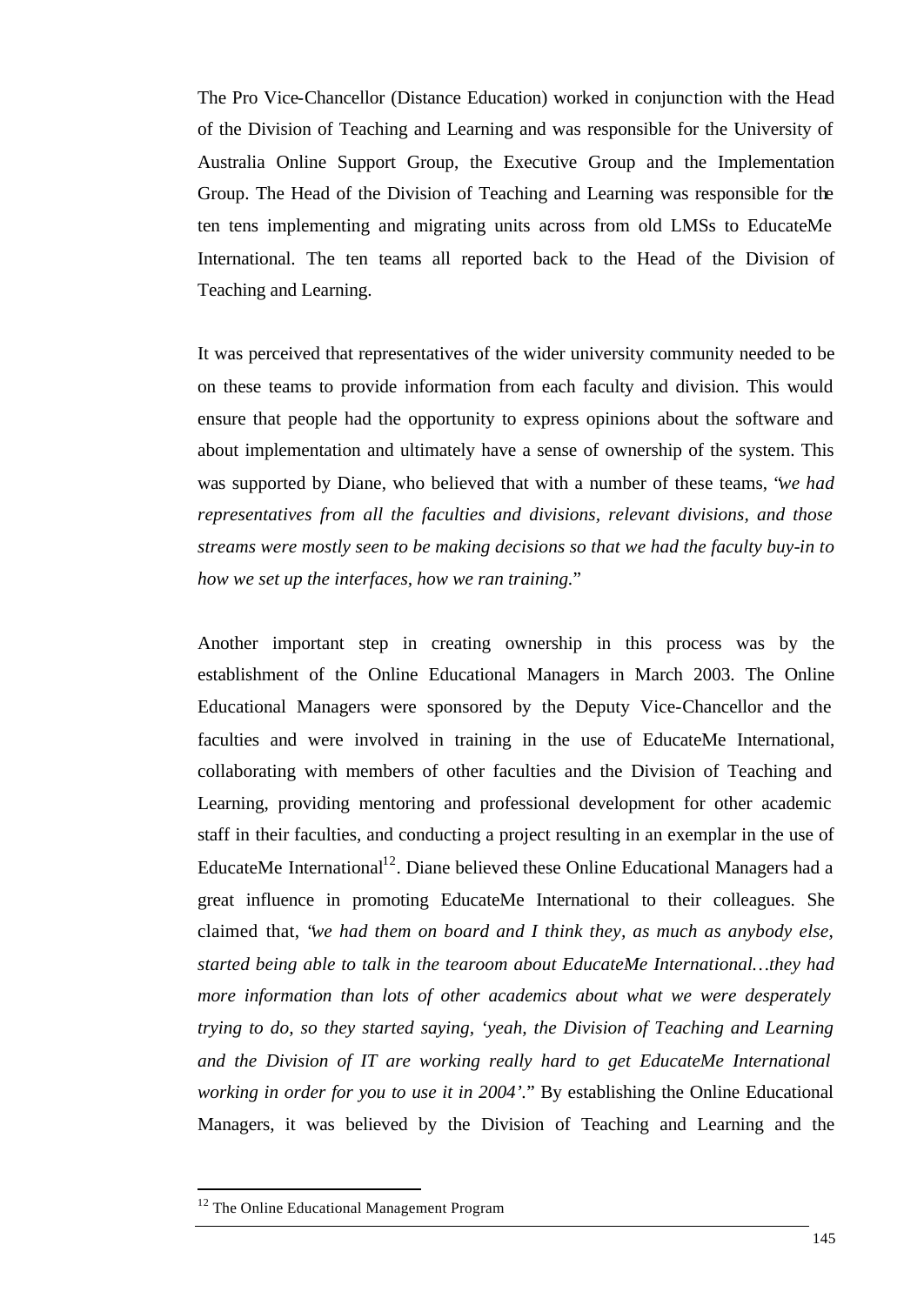Executive Group that they were able to have supporters and contact people throughout the faculties.

By slowly phasing in aspects of the enterprise-wide LMS, any bugs would be identified early on and removed. According to the Head of the Learning Support Group another advantage of the phased-in approach was that the Executive Group "*had good feedback and good representation from all the faculties, staff and students. It really gave us a good idea of what was going to be accepted and not accepted. I think the objections have come out in the piloting phase.*" Not only would any hardware and software 'bugs' be identified, but the Executive Group were able to identify any user issues and objections of having to teach their unit with a basic online presence and resolve these before all units had to go online. The Head of the Division of IT claimed that *"success is very much dependent on the software working with not too many bugs and the availability of adequately configured hardware to handle the load."*

This phased-in approach brought a significant issue with users to the notice of the Executive Group that EducateMe International ran entirely on the Internet. Many of the old EasyTeach users were still familiar with, and identified a perceived benefit of, client-server software that enabled quick transactions and interactions with the central server. It was clearly acknowledged by the Executive and Implementation Groups that the system would be slower than previous systems, regardless of which enterprise-wide learning management was selected. This belied was supported by Diane who believed that "*people are happy to conceptualise it, but then when they face reality you know you've hit a problem as soon as they say, it's web-based… It's not EasyTeach, and it's not going to be, and it's never going to be that fast, there's just no way. We could have chosen ChalkOnline and we would have had exactly the same problems. They're both web-based systems.*"

In order to install EducateMe International, new hardware was required. However, when the Executive Group submitted their recommendation to implement EducateMe International as the enterprise-wide LMS, they received a limited budget. As a result, there were difficulties getting the hardware to run the system well. The Project Manager claimed that "*we had a lot of problems with actually getting the hardware we needed because we didn't have the budget to meet the requirements we*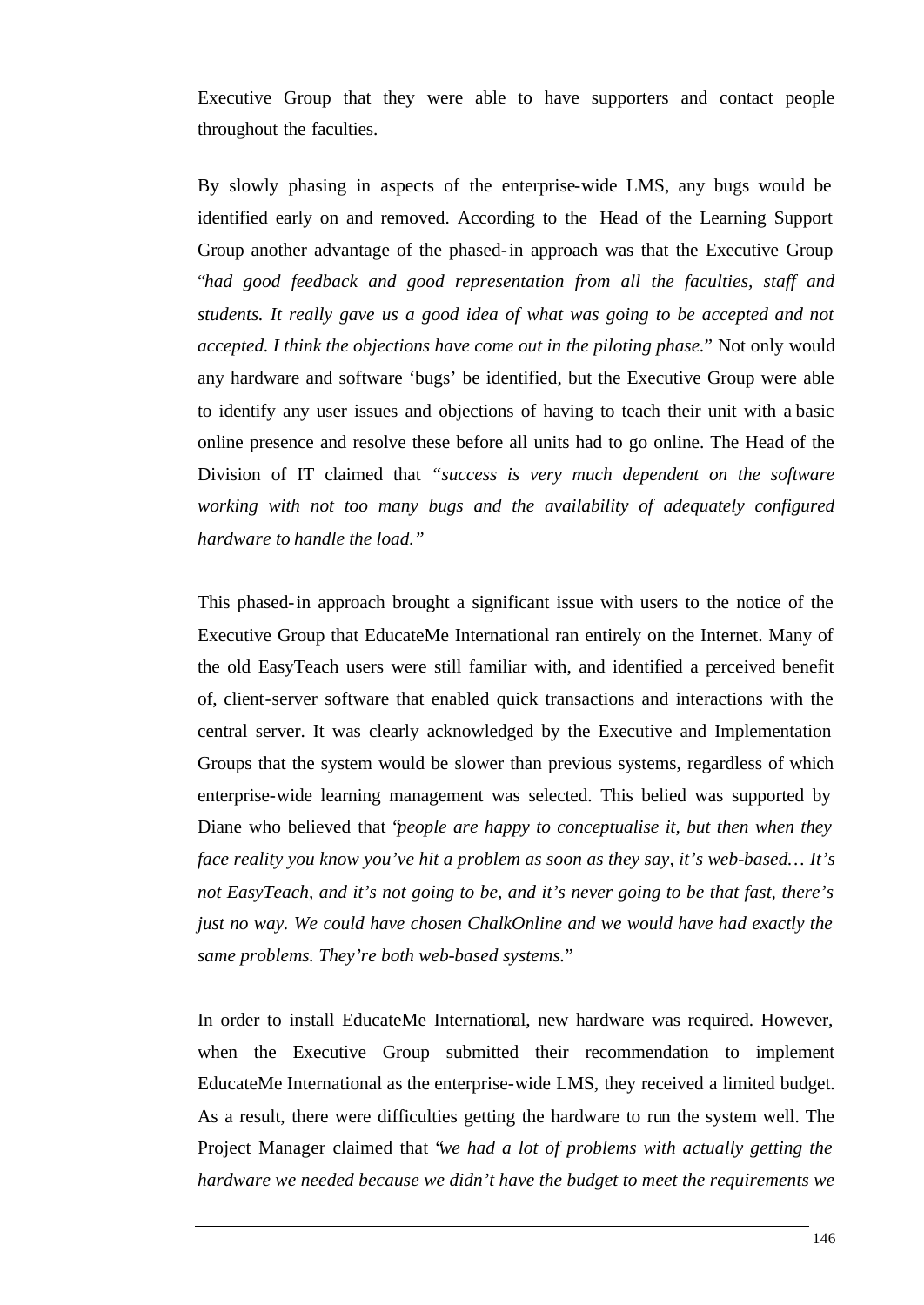*had set.*" The Executive Group set EducateMe International up on test hardware, but needed to bring in completely new hardware in order to have a full-scale implementation across the university. As the Head of the Learning Support Group stated, "*we said to the Senior Executive, 'we need to put in new hardware for all this stuff to successfully work and it's going to cost us in the vicinity of \$1.4 million to do it'…we eventually managed to get the Vice-President to agree to spending the money.*" Having trialled the use of EducateMe International on test hardware, the Executive Group knew what type of infrastructure was needed in order to have a university-wide implementation. By approaching the Senior Executive and in particular the Vice-President, the Executive Group was able to obtain the money required for the implementation.

Once the hardware infrastructure was established, issues arose in regards to the software supplied by EducateMe International. The Project Manager claimed that "*EducateMe International started off with a beta version of a product back in the end of 2002. Once we started off with the beta version they gave us version one of the product to implement for semester one 2003, then quickly decided that there were problems and gave us version 1.01 and then started applying patches every couple of weeks to apply to this product because they were finding problems with it, obviously it hadn't been tested.*" Once the software was implemented, bugs appeared. The EducateMe International company provided appropriate patches and upgrades to the product in order to make it successfully work on the infrastructure. The Head of the Division of IT further believed that these software problems were experienced during the teaching semester. He said, "*during the first semester in 2003 we came up with major problems, students lost assignments and emails disappeared from the system which caused us a fair bit of heartache. Ultimately, it was nothing that we couldn't resolve but they were some fairly intense issues at the time.*" Although these problems could be resolved, there was a sense by a vocal minority of the university from various faculties, typically EasyTeach supporters, that perhaps the product was released too early and that the University of Australia should have waited a little longer for the 'bugs' to be fixed, rather than relying on EducateMe International to continually provide updates and patches.

In summary, the technical implementation of EducateMe International was driven fundamentally by an interaction between the vendor and the university. The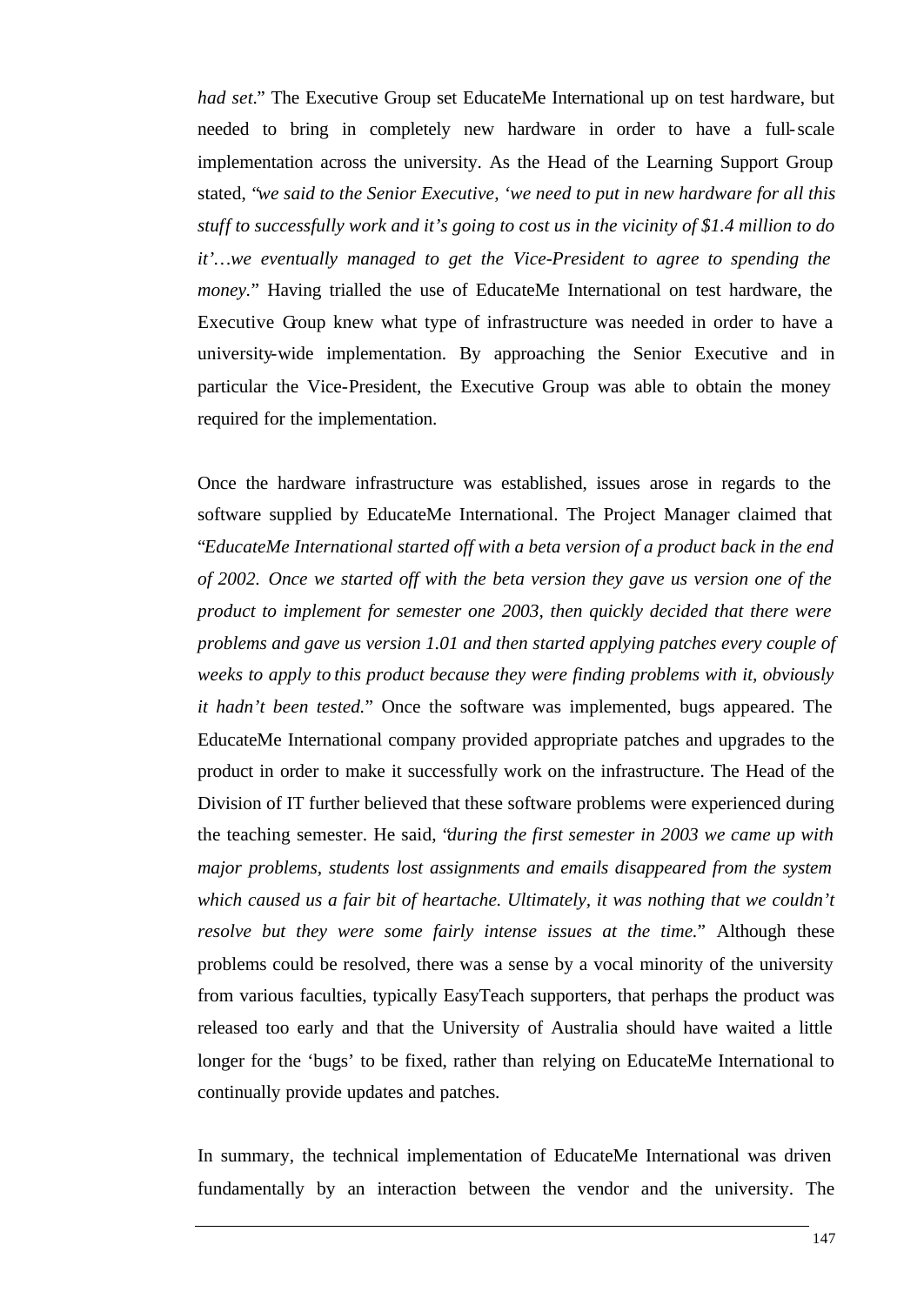implementation of the enterprise-wide LMS was run by the Division of IT and followed a typical project management (Martin). According to the Project Manager, "*the structure of the software user interface was actually determined by the policy, it determined what was actually going to be in the system. So the interfaces that the IT guys had to put in place were all related to what the policy said they should or shouldn't do.*" After the first trial implementation, an interesting outcome occurred. Technically the software seemed to work, however, with the operation of one particular trial of one function the whole system failed. Furthermore, there were a number of small technical bugs that needed to be put in place (Simon).

The outcome of this was to change the structure of the implementation. According to the Pro Vice-Chancellor (Distance Education), "*the technical structure was driven by one extremely large server, which had the capacity to run four or five applications but because of the way EducateMe International sent queries to its databases, it was overloading the server and slowing the whole process down to the point where it actually stopped when there were very large numbers of concurrent users.*" The University of Australia in conjunction with the vendor decided to trial, in the second phase, a clustered arrangement of servers to see if that would improve the query processing from the system to the databases. That decision was fundamentally made between the vendor and the Division of IT, driven by the Pro Vice-Chancellor (Distance Education), who was concerned that the system was getting a bad reputation from a technical perspective (John). The decision proved to be successful.

During the second phase, more units were migrated across to EducateMe International. However, the other LMSs running in the university were still running for most units. Furthermore, some units were running both systems. Technical issues decreased dramatically in the second phase, and as a result, a higher load testing was undertaken with 30,000 simultaneous users tested (Martin).

In February 2004, all four of the old LMSs were turned off and on March  $1<sup>st</sup>$  2004, the EducateMe International became fully operational with all of the required units being put in place. Throughout the technical implementation, there was a typical process of trial and error on different infrastructure, initially using one large server, which was purchased specifically for this purpose. That had not worked as well as it was hoped, so to deal with the technical problems associa ted with queries to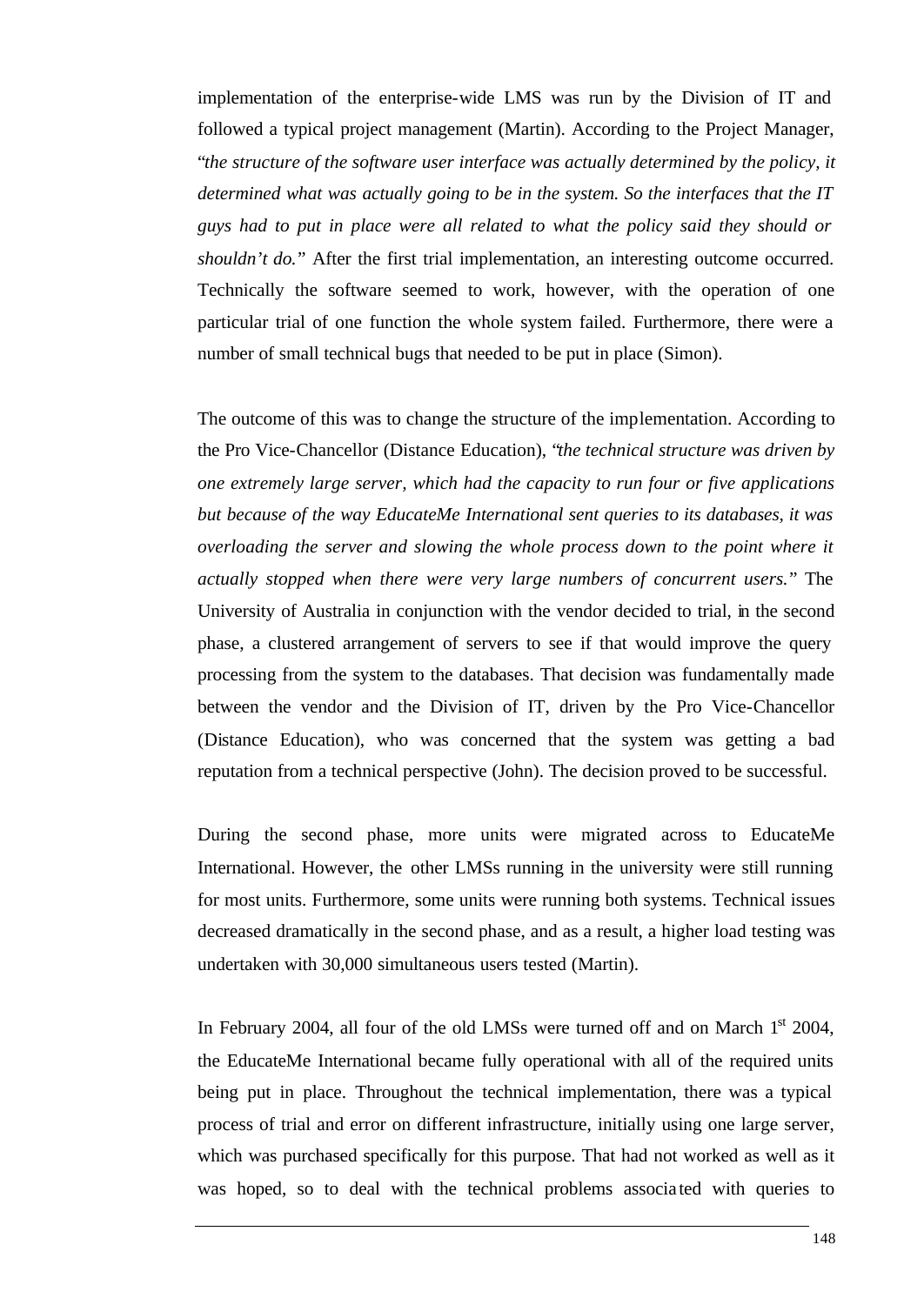databases, which was slowing it down, the move to a cluster of servers solved the problem (John).

At the same time as this technical implementation was occurring, with dedicated resources given to it by the Division of IT, all under the guidance of the Project Manager reporting to the Pro Vice-Chancellor (Distance Education), there was constant evaluation with the vendor about technical issues. Meetings were arranged for every Wednesday morning to facilitate the evaluation process. Every Wednesday afternoon there was a meeting of the Implementation Group, which monitored all aspects of the implementation, from November 2002 through to November 2004. This group dealt with problems, strategies to overcome problems and comprised of academic staff, technical staff from the Division of IT, administrative staff from the Division of Teaching and Learning and was headed by the Pro Vice-Chancellor (Distance Education). The success of the technical implementation can be determined by statistics ga thered between March 2004 and November 2004, where the system uptime for EducateMe International was 99.98%. There were issues occasionally with slowness, which were associated with Internet and Web problems, but the system itself didn't seem to have any technical problems at all (John). This implementation process can be seen in Figure 6.3 below.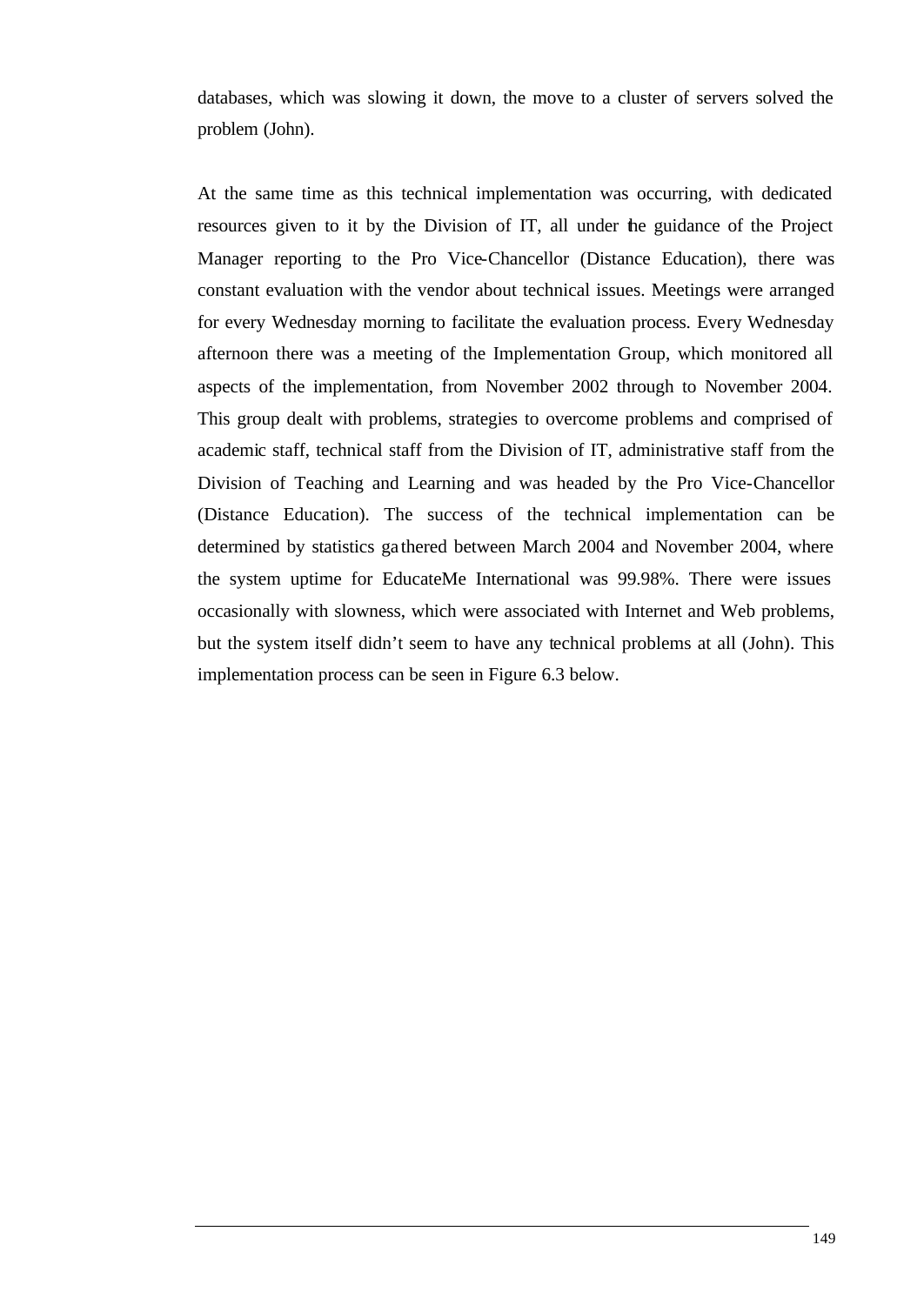THIS PAGE SHOULD BE BLANK AND WILL BE REPLACED BY DIAGRAM 6.3 WHICH IS IN ANOTHER FILE (DIAGRAM OF IMPLEMENTATION) AND IS IN A3 FORMAT.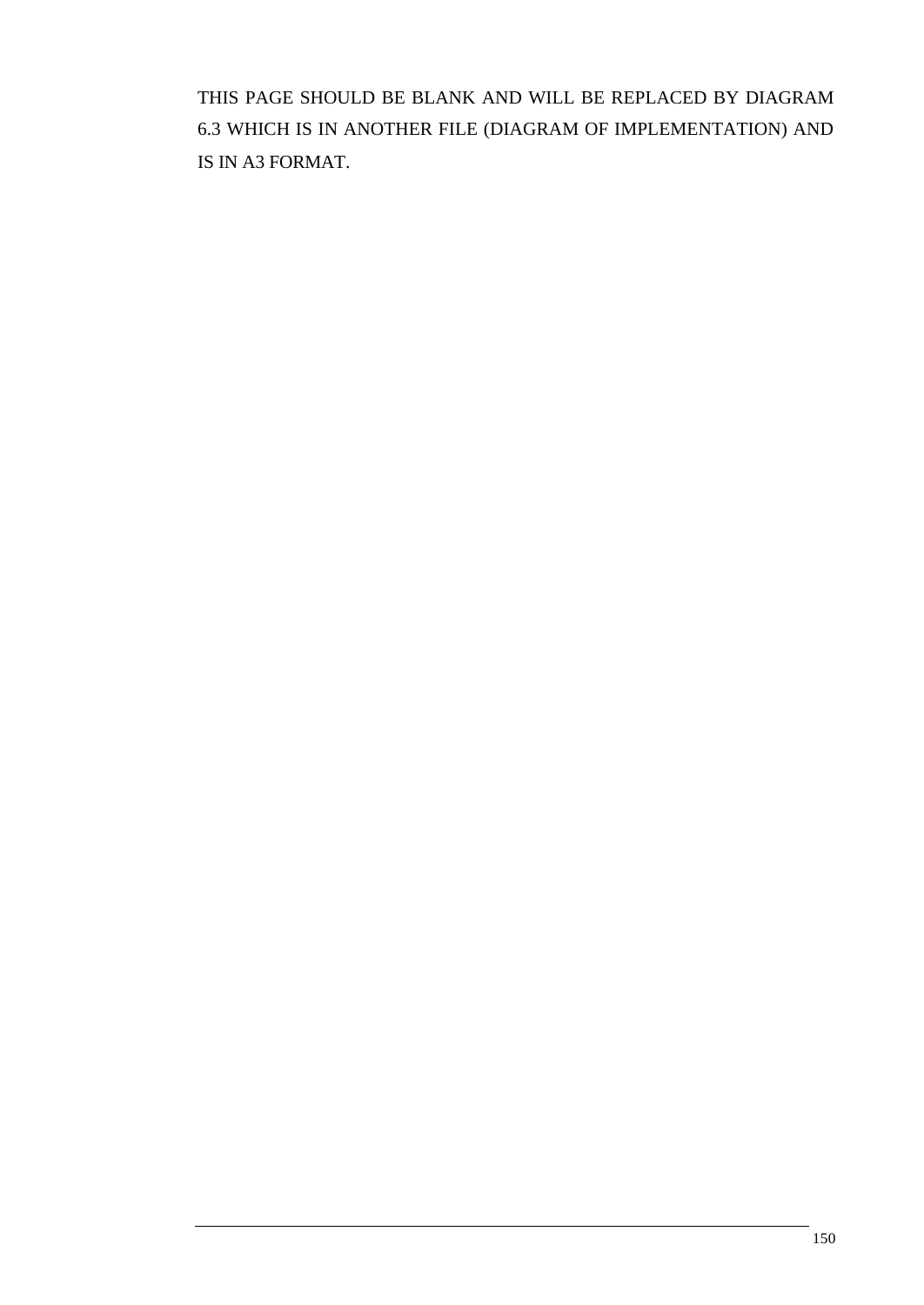During the negotiation of the contract between the University of Australia and EducateMe International, the University of Australia negotiated a chair on the EducateMe International Product Advisory Board. As the IT Manager in the Division of Teaching and Learning claimed, "*when we negotiated the contract with EducateMe International, we negotiated that the Head of the Division of Teaching and Learning should sit on the product advisory board for the first 18 months of the contract.*" This helped resolve software issues with EducateMe International a lot quicker than normal. According to the Head of the Division of Teaching and Learning, "*we could directly say this is what is happening with our system in a meeting with a number of other representatives from the US institutions, so that was quite good because it meant that we could basically say it like it really was in the ears of other people who were either buying or had bought the product with their executive.*" By having this relationship with EducateMe International, the University of Australia through the Head of the Division of Teaching and Learning, was able to have a say in which direction EducateMe International would go, as well as highlight any problems with the actual product, leading to a quicker response from EducateMe International.

This close working relationship helped identify and resolve issues with the software. The Head of the Division of IT believed that having someone on the EducateMe International board, "*was extremely beneficial to the University of Australia because it gave the people from EducateMe International an understanding that our staff are very competent and knowledgeable. This then led to the establishment of trust and credibility.*" Not only did the University of Australia have the Head of the Division of Teaching and Learning on the advisory board at EducateMe International, but also EducateMe International visited the University of Australia to provide some assistance. Additionally, the University of Australia was also able to send two staff members over to work closely with EducateMe International and build a technical relationship. As the Head of the Division of Teaching and Learning claimed, "*David and Andrew have been really, really instrumental in helping us develop an extraordinary professional close technical relationship with EducateMe International…We sent them over for a couple of weeks and they worked in the development office and talked to them about the problems we were having and got inside the code. I don't believe any other customer has done that, or been allowed to*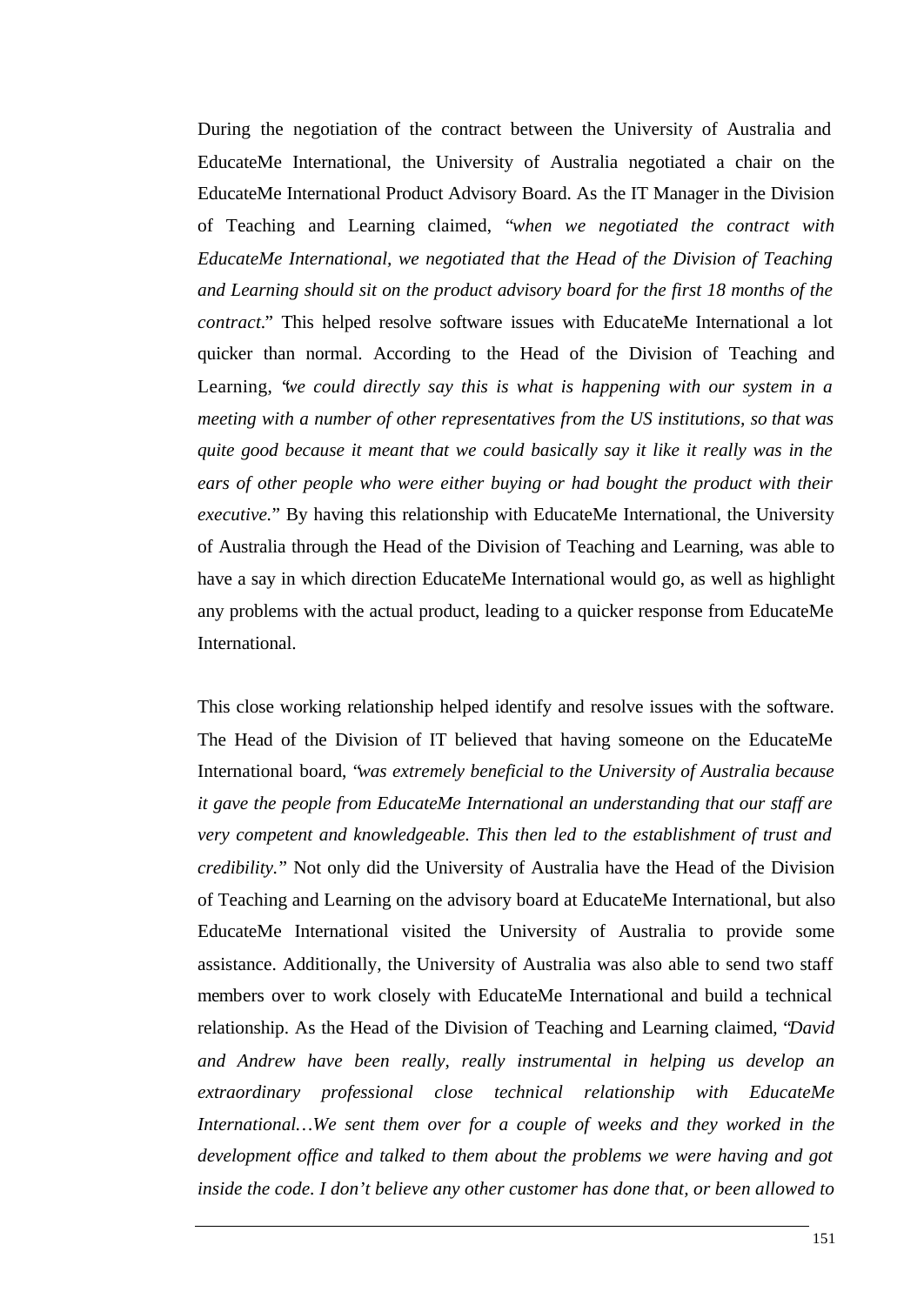*do that, but we now have a mutual respect.*" The University of Australia was in a close working relationship with EducateMe International, which helped resolve any problems and 'bugs' identified in the system. As the original design of EducateMe International had been based in smaller classes, EducateMe International valued this interaction as it helped them experiment closely and improve their product with a large institution.

Although the speeding up of the implementation timeline impacted the delivery of the product, the Head of the Learning Support Group believed that the system would not have worked if this close working relationship with EducateMe International had not been possible. Diane believed that she "*didn't think it was actually possible for software vendors to be that supportive, but really every time the University of Australia said 'jump' they said 'how high and how far?' We were getting the best support we could possibly buy in terms of actually making it work for this year.*" The close relationship with EducateMe International helped implement the system in the required timeframe, minimising problems with hardware and software.

#### *6.5 Migrating and transferring from five learning management systems to one*

As the 'bugs' in EducateMe International were being minimised, teaching staff were starting to transfer their units across from their respective old LMSs to EducateMe International. The Faculty of Commerce and Administration previously used EasyTeach. As a result, there was a bit of resistance in migrating across to EducateMe International. As Rose believed, "*the Faculty of Commerce and Administration had been through more angst than anybody else in terms of when EasyTeach went down.*" As was outlined in Chapters Four and Five, the Faculty of Commerce and Administration had a lot of experience invested in EasyTeach and therefore had a lot to lose as a completely new enterprise-wide LMS was selected. The EasyTeach advocates in particular felt that they were being treated unfairly because EasyTeach was never considered as a solution by the Executive Group in the previous phase to the enterprise-wide LMS. As a result, EasyTeach users were one of the last groups to be migrated across to EducateMe International. The Faculty of Commerce and Administration also had established methods of teaching online through the extensive use of EasyTeach. Staff in this faculty knew what it meant to teach online as well as work around problems encountered and maximise the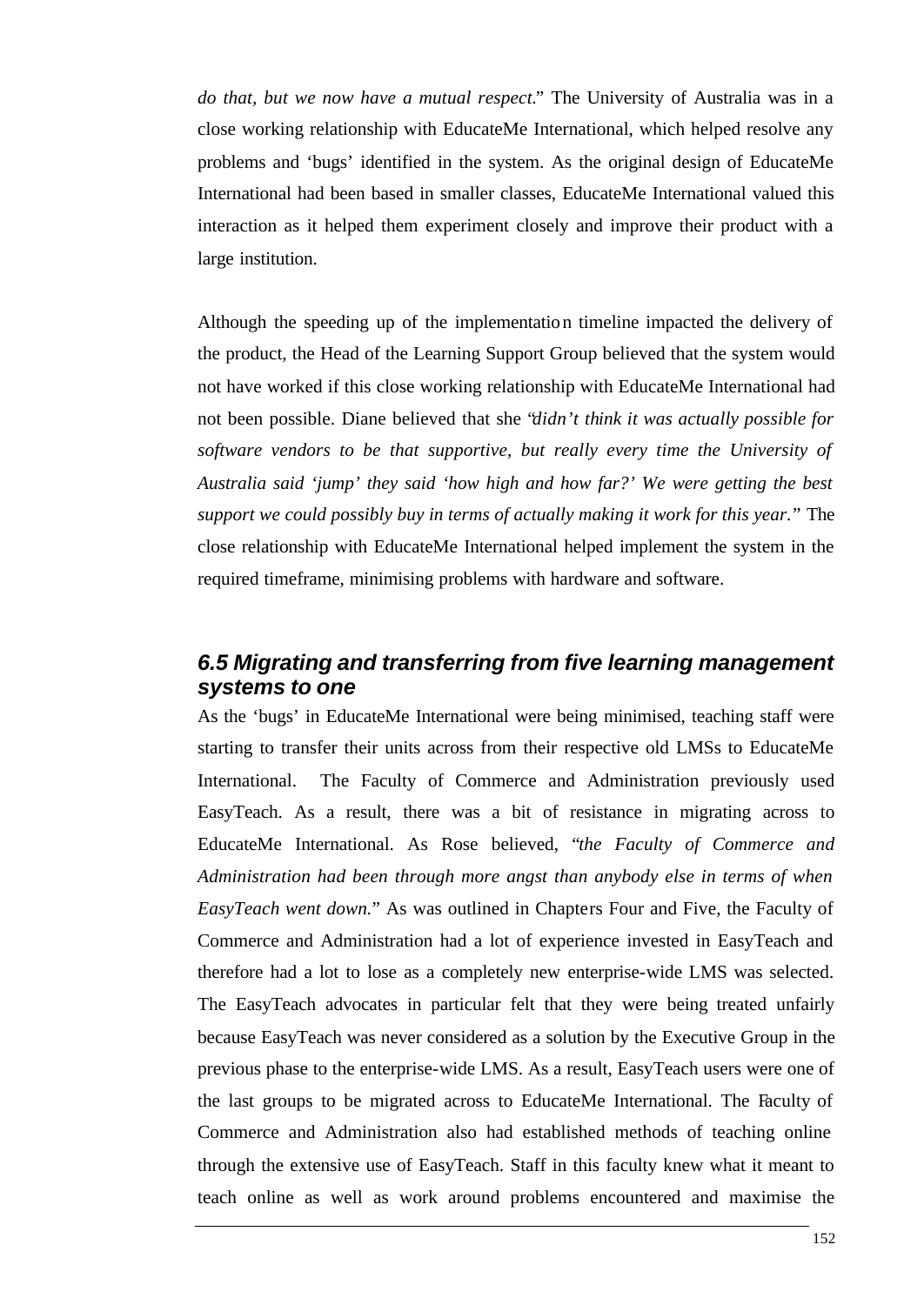advantages of EasyTeach to the extent that they were utilising EasyTeach to its greatest ability. The faculty were now migrating to a new system where they perceived that they did not have the same abilities in EducateMe International and their expectations were high.

Another driving factor for the decision to slowly migrate users from EasyTeach across to EducateMe International was that the licence for EasyTeach expired in September 2003. Rather than rushing people from EasyTeach onto EducateMe International, it was perceived by the Executive Group that it would be better to slowly migrate people across from EasyTeach to EducateMe International. As the IT Manager for the Division of Teaching and Learning claimed, "*although the license to EasyTeach ran out in September 2003, we continued that license till the end of 2003 because it made no sense to finish in the middle of semester. So it was already decided that at the end of second semester 2003 is when EasyTeach will wind down so that gave us a full year to migrate people off that.*" This would also stop the problem of large number of units simultaneously transferring to EducateMe International. The Head of the Learning Support Group stated that the "*long phase-in process actually helped as it gave people the opportunity to have a look at EducateMe International, and see how other people were using it.*"

Being such a large faculty, it was fairly important to get their units across to the new system, so exemplars could be created to show the rest of the faculty that it was not difficult to transfer across to EducateMe International. As a result, the Pro Vice-Chancellor (Distance Education) believed that the faculty migration to EducateMe International was too slow. He believed that the Faculty of Commerce and Administration "*were too slow to adopt it, sitting back and waiting for other people to make mistakes. That was a bad error on their part, we would of certainly have changed that.*"

As a result, the Pro Vice-Chancellor (Distance Education) put pressure on the Dean of the Faculty of Commerce and Administration to get units offered by the faculty to migrate across to EducateMe International. Norma, the IT Manager for the Faculty of Commerce and Administration, believed that the pressure from the Dean flowed down to the members of the faculty, "*there was pressure that we weren't doing enough and I felt that some people were being unjustifiably targeted for making bad*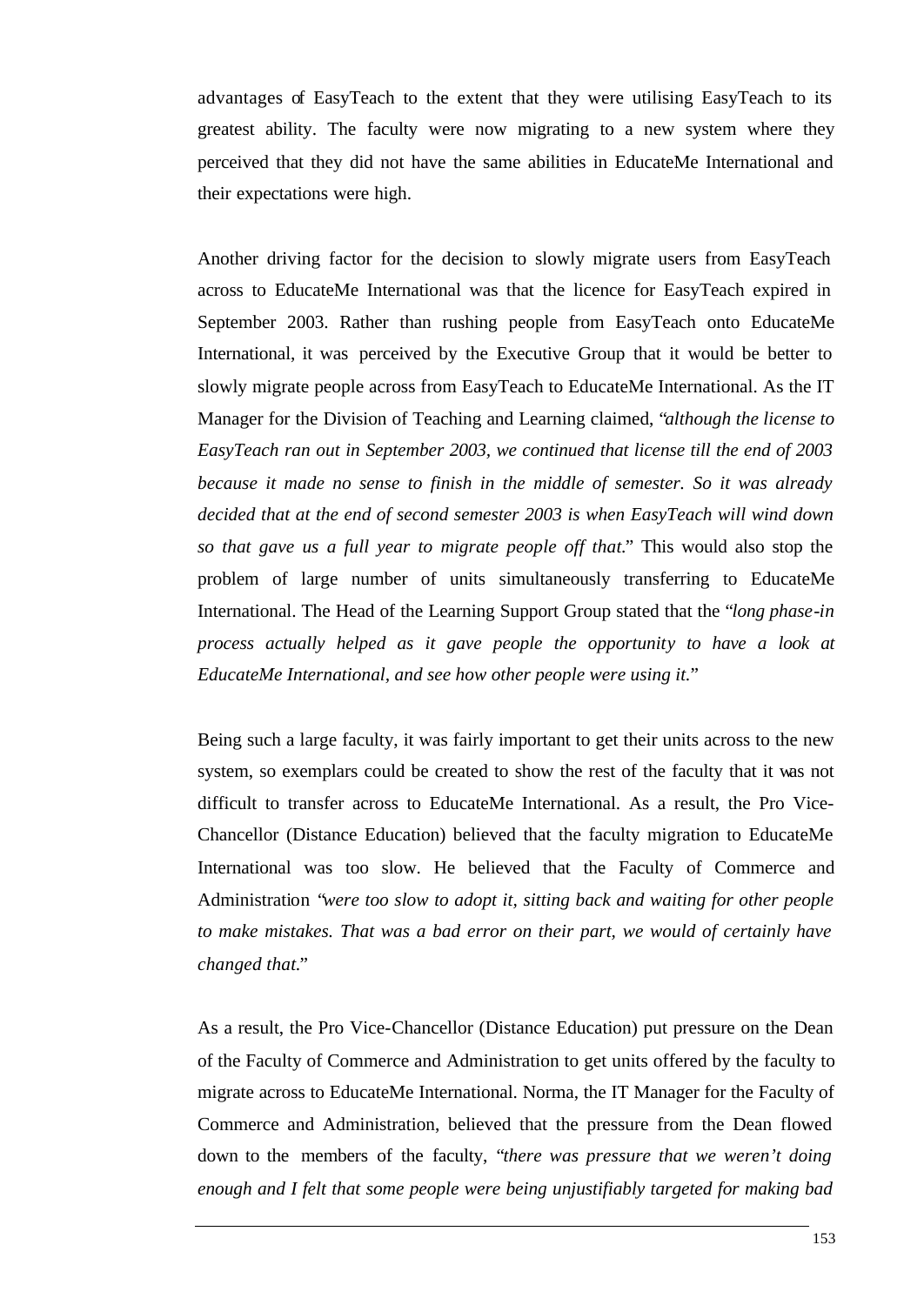*decisions when in fact are making very good decisions based on experience.*" This was further supported by Rose, who claimed that "*yes, we did get questioned why we didn't take a more mainstream rolling out of units onto EducateMe International.*" However, Paul, a Lecturer in the Faculty of Commerce and Administration claimed that, "*you have to work out where all the problems are.*" By slowly migrating units from EasyTeach across to EducateMe International, the Faculty of Commerce and Administration was able to assess what 'bugs' were in the system without affecting any units.

Fortunately for the Faculty of Commerce and Administration, every unit had been operating online via EasyTeach. As Rose from the Faculty of Commerce and Administration stated, "*many of our units had been fully online already because our Faculty had a large distance education student base.*" This sped up the process slightly, however, it was still perceived by the members of the Executive Group that the Faculty of Commerce and Administration was not migrating their units quickly enough compared to other faculties.

The Dean of the Faculty of Commerce and Administration helped support the schools, by pushing for all academic staff to attend training sessions for EducateMe International. There were some difficulties in getting some people to attend, as the Pro Vice-Chancellor (Distance Education) claimed, "*everybody complained that they didn't have the time to attend training and doing it late 2003 had an impact on staff workloads.*" By the start of 2004 only 70% of the academic staff in this faculty had attended training on EducateMe Internationa l, compared with over 95% in each of the other four faculties. This lack of response frustrated members of the Division of Teaching and Learning. The Head of the Division of Teaching and Learning suggested, "*there are people who are using EducateMe International who haven't been trained, so we've got idiots writing emails because they just don't now what to do, so they're blaming the system. We've got academic staff members who were using it probably inappropriately or not in any way that will enhance learning, they're just saying that the basic requirements are being met, but there's no deliberate educational advantage for now, having done it and they may take a little more time to be into thinking about new ways of teaching. They've been told to use it without adequate support training, so they've got their backs up.*" As some people were not properly trained in the use of EducateMe International to enhance their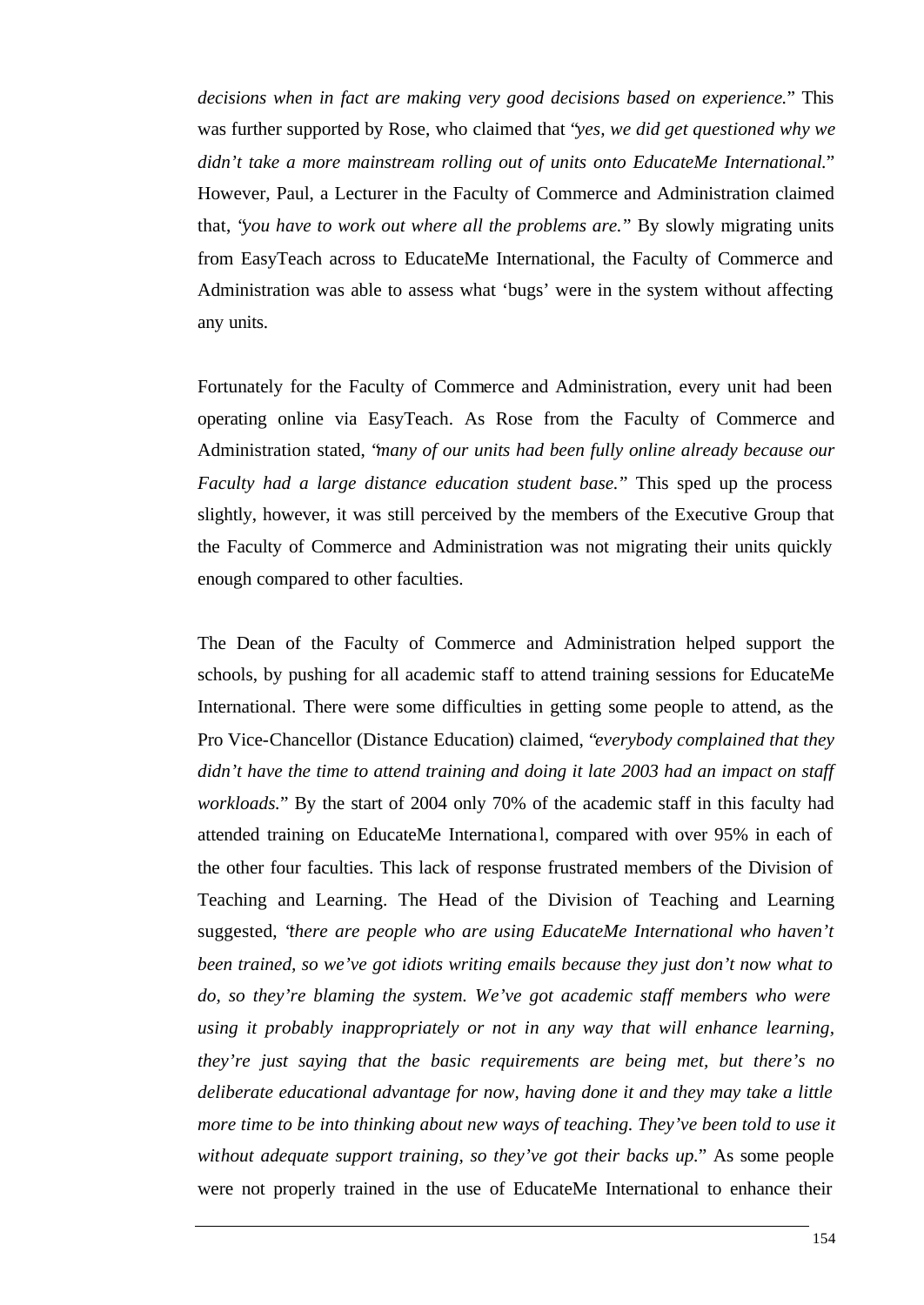teaching of distance education-based students, they took a lot of their anger out on the system.

By having a supportive Dean and extensive use of teaching online via EasyTeach, the Faculty of Commerce and Administration was able to eventually make the transition across to EducateMe International. Many members of the Executive Group believed that there would be difficulty with some members of this faculty due to their long association and experience with EasyTeach. However, through the online presence policy, they had little choice but to learn how to use EducateMe International.

The Faculty of Creative Arts were the earliest adopters of EducateMe International. This was because these staff members had little choice about what system they adopted, particularly those who had been using QuickLearn. As the IT Manager for the Division of Teaching and Learning believed, "*with QuickLearn the decision was made for us because we weren't going to continue the license and that finished at the end of 2002.*" By the end of 2002, the Faculty of Creative Arts had migrated all users off QuickLearn and into EducateMe International. Essentially, the second semester of 2002 was a pilot test of how EducateMe International would work as an enterprise-wide LMS. This enabled the Executive Group, the Division of Teaching and Learning and the Division of IT to ensure that EducateMe International was working. In 2003, the Executive Group had to turn off the QuickLearn software as the University of Australia's license with QuickLearn had expired. As Simon claimed, "*the way the license was structured, the software simply would not work after the license date, so the server didn't respond to anybody, so you didn't have a choice.*" There was little choice for those using QuickLearn in when they could migrate across to the new system.

The migrating of units from QuickLearn to EducateMe International caused problems for faculty members. According to the Online Learning Manager, "*we did not have the skills or the resources in the faculty to take those units from QuickLearn into any other format.*" When the decision was made to originally select and implement QuickLearn, the Division of Teaching and Learning had a large involvement with setting up units inside the Faculty of Creative Arts to run on QuickLearn. Due to the Online Learning Manager for the Faculty of Creative Arts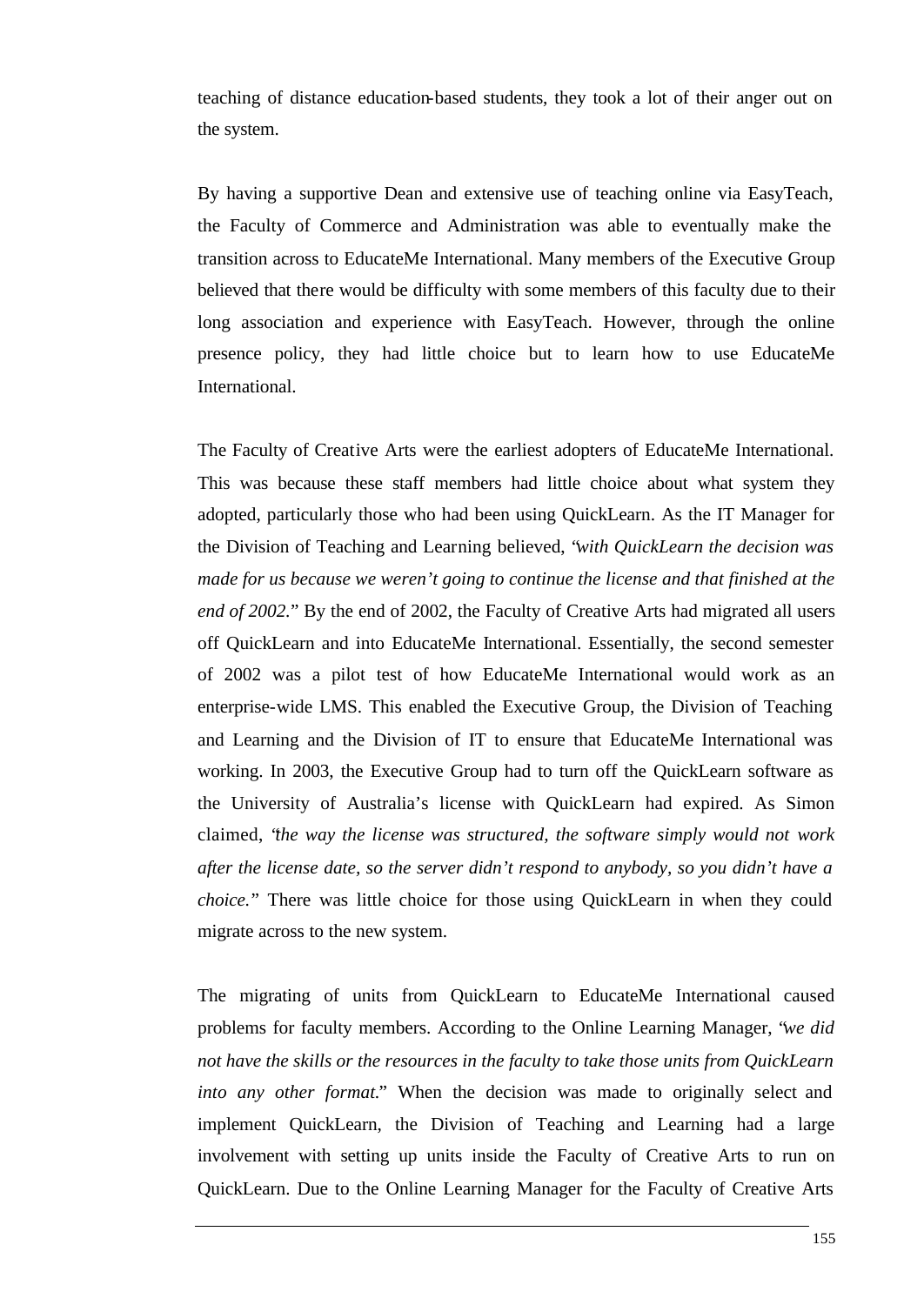not being involved in the setting up process, there was little support in terms of the skills or resources required to migrate across to EducateMe International. As the Project Manager suggested, "*the Division of Teaching and Learning had a lot of knowledge in their heads about how they had originally developed those units on QuickLearn and how they worked.*" This ultimately made the migration from QuickLearn to EducateMe International more difficult than what it should have been. The Online Learning Manager for the Faculty of Creative Arts supported this by claiming that "*the migration was quite awkward and some of the disgruntled responses that came through about EducateMe International in the early stages were largely due to the fact that that learning services were managing the piloting of EducateMe International.*"

Despite the lack of skills and resources available in the migration of Faculty of Creative Arts unit to EducateMe International, units were eventually moved across from QuickLearn to EducateMe International. In terms of the training provided, the Dean of the Faculty of Creative Arts played an instrumental role in getting 100% of faculty academic staff members to attend training for EducateMe International. As the Head of the Learning Support Group claimed that "*the Dean said that everybody had to do EducateMe International training. However, in recognition of the time put into attending training, staff would be paid in the form of marking release.*" By offering members time release for completing their training, faculty members felt this was a good incentive and participated in the training.

As the Faculty of Creative Arts were one of the early adopters of EducateMe International transferring across from QuickLearn, there was a push to migrate the remaining faculty members from EasyTeach onto EducateMe International. In the migration process, one of the early adopters developed the metaphor of pioneers and settlers. The pioneers, or early adopters, according to the IT Manager for the Division of Teaching and Learning, were able to try "*out things and finding problems. They were screaming out for help which was wonderful. Ultimately, some of our pioneers were pushing boundaries and their stories were valuable to the settlers who eventually came after the pioneers.*" The early adopters were the exemplar units, who could go to the remaining members of the faculty, the "settlers", that had not moved across to EducateMe International and say that it is not all doom and gloom and that there are ways of overcoming problems encountered. The Head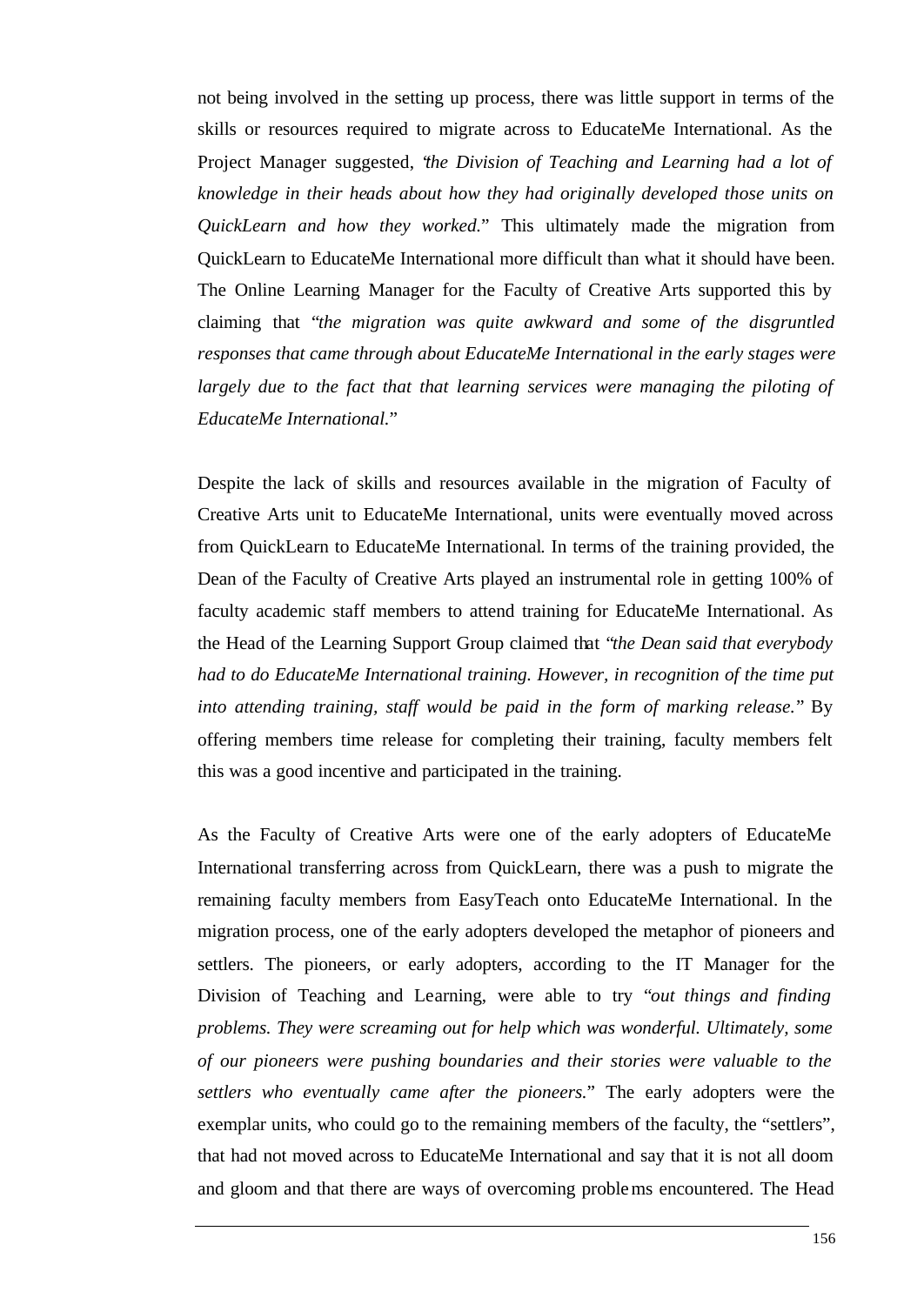of the Division of Teaching and Learning believed that "*the people who went to EducateMe International were innovators, they didn't seem to be too fussed about moving to Advanced and I think they've done some pretty amazing stuff.*" In order to increase the opportunity for success, particularly in the Faculty of Creative Arts, innovators were necessary to push the boundaries and experiment with teaching online, convincing the remaining members in the faculty that EducateMe International was a good enterprise-wide LMS and enhanced the online learning experience.

The Faculty of Technology were perhaps the easiest of the faculties to transfer across to EducateMe International. This was primarily because they had been using one version of EducateMe, the Standard Edition and had upgraded to EducateMe Advanced Edition in the early implementation stages. As Samantha, a Senior Lecturer in the Faculty of Technology suggested, "*we moved to EducateMe International because EducateMe International came with a Advanced Edition licence for free, so the Executive Group handed the free upgrade to EducateMe Advanced Edition so we didn't have to pay for EducateMe Standard Edition any more.*"

The migration process taking units from EducateMe Advanced Edition to EducateMe International was fairly easy in the Faculty of Technology compared to the other faculties. By the second semester in 2003, nearly all units were in EducateMe International. In conjunction with migrating units across to EducateMe International, the faculty had a good opportunity to review their online teaching standards. Simon, the IT Manager from the Division of Teaching and Learning believed that the Faculty of Technology "*made an initial decision that, not to use the technical solution for migrating from EducateMe Advanced Edition to EducateMe International.*" There was a simple solution to migrate units across from EducateMe Advanced Edition to EducateMe International, whereby the structure of EducateMe Advanced Edition could be taken straight out and locked into EducateMe International. Rather, the Faculty of Technology decided to get their teaching staff to review their pedagogy and understand what it means to teach online.

The Faculty of Technology made the decision to enforce all teaching staff to reevaluate their teaching pedagogy onto the online environment. The Division of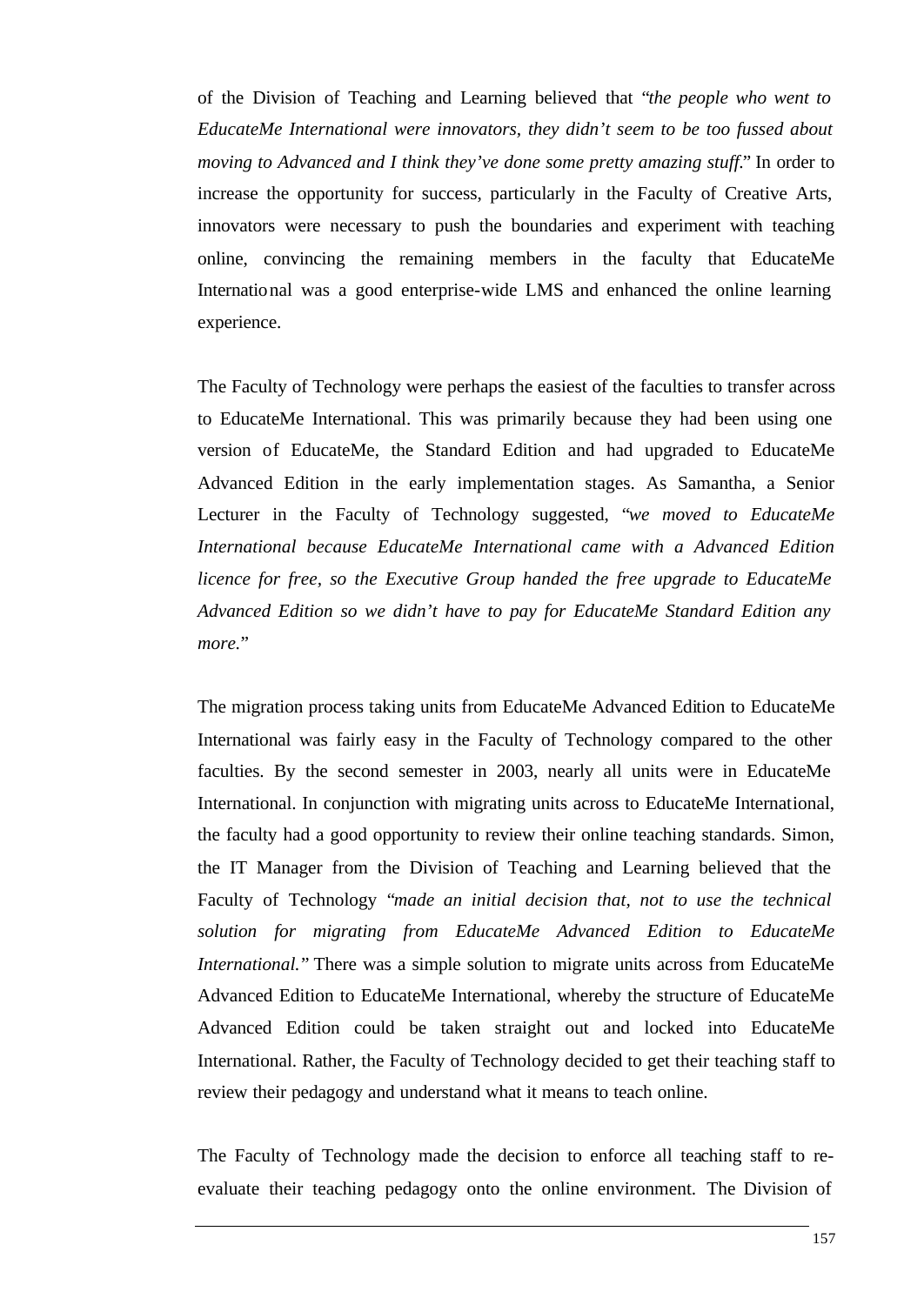Teaching and Learning was able to assist the faculty in the re-evaluation process. The Head of the Division of Teaching and Learning suggested that the Faculty of Technology "*took a long term plan rather than a short term, easy option to reevaluating and migrating units from EducateMe Advanced Edition to EducateMe International.*" Migrating across to the EducateMe International allowed the faculty to re-examine their pedagogy and update it if necessary. This action was enforced by the Dean. The faculty were keen to have people review their current online teaching system and practices and look at why they will be using it and how it could be used better.

The Faculty of Education migrated their units in a similar fashion to the Faculty of Commerce and Administration. As the Online Teaching and Learning Manager in the Faculty of Education claimed, "*there were teaching staff using EasyTeach to provide their online teaching, and they loved to go into EducateMe International, so that it wasn't a problem, they coped with the difference. However, some members of the faculty decided to keep the internally developed EducateOnline system running.*" The Faculty of Education used two LMSs to provide online teaching, EasyTeach, and the internally developed EducateOnline. Those who used EducateOnline for their teaching believed that students were given access to more information in an easy to use manner. As Diane believed, "*members of the Faculty of Education developed EducateOnline so that a student would be able to log in and have access to their whole major sequence of units whereas EducateMe International only allows a student to access units that they are currently enrolled in.*" Users in EducateOnline had access to all twenty-four units that they would have to complete in order to graduate, whereas EducateMe International only gives access to the four units the student is currently enrolled in, in a given semester. As a result, some teaching staff, and users, typically third-year students, were dissatisfied with this lack of access to major sequence information.

There were some disgruntled users in the Faculty of Education, which, according to the Head of the Division of Teaching and Learning, were the ones "*that weren't really wanting to use EducateMe International, but now have to be online as their units have to have a basic online presence.*" However, the Online Teaching and Learning Manager in the Faculty of Education suggested that "*there is a lot of support within our faculty to help with issues relating to EducateMe International.*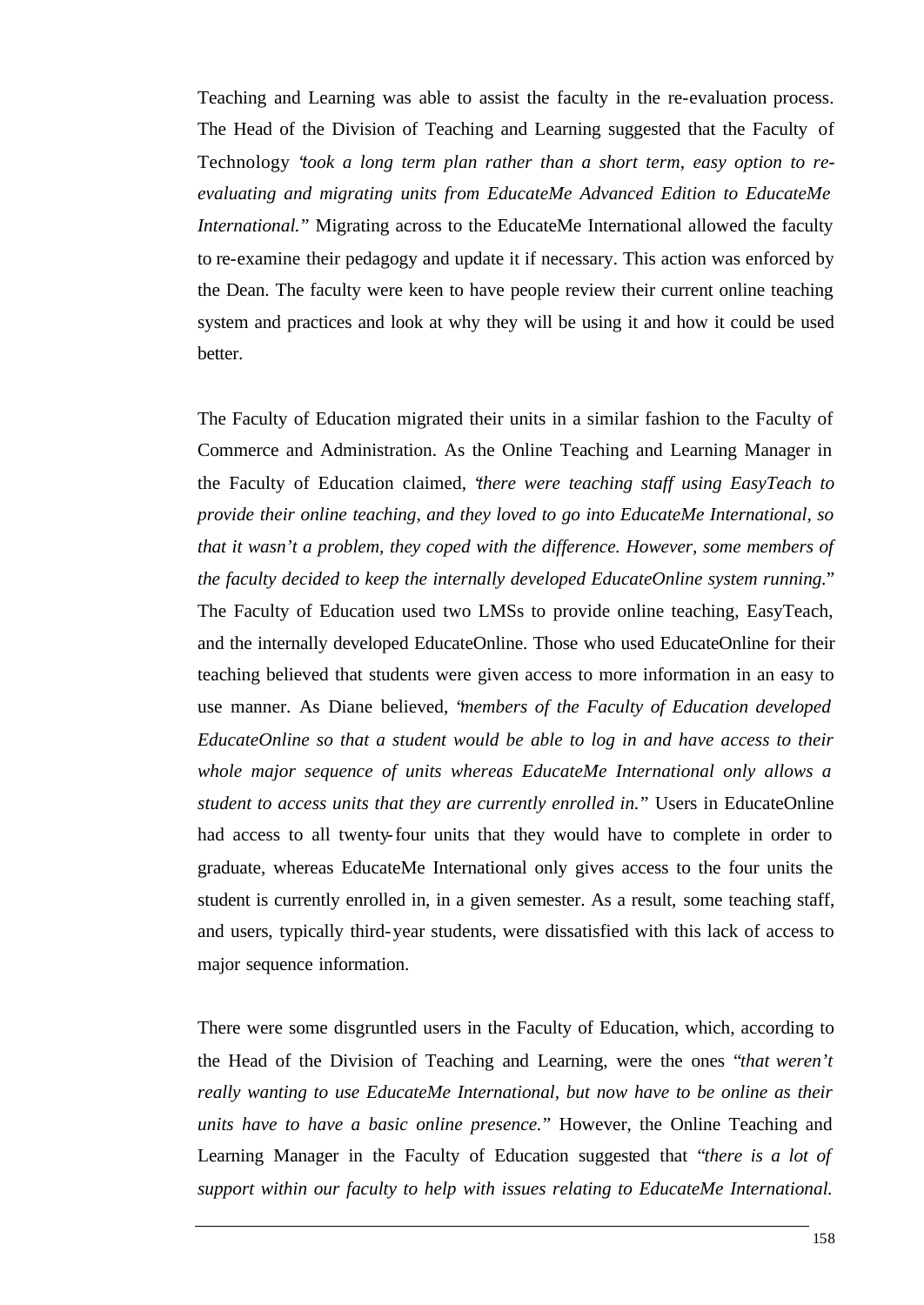*So rather than say to a colleague that they haven't done the Division of Teaching and Learning training, we let them go into the system and work it out themselves. If they get stuck, we have folk in the faculty who are able to help, we've got our Online Educational Managers who are there as well, so that was a good initiative, to have a couple of people on the ground, who are actually doing a project themselves and made themselves to help others.*" The Faculty of Education tried to adopt an organic adoption process, allowing teaching staff to migrate and experiment with EducateMe International in their own time. The Faculty of Education did not force members to attend training offered by the Division of Teaching and Learning, which other faculties utilised. As the faculty had Online Educational Managers, they had people who had good experiences with EducateMe International and were happy to push the boundaries, finding new and better ways of teaching online with the new system. The Online Educational Managers were then able to help struggling members improve their online teaching practices.

However, unlike the Faculty of Technology, the Faculty of Education did not utilise the opportunity to review their pedagogy with the shift to the new enterprise-wide LMS. As the IT Manager from the Division of Teaching and Learning suggested, "*I think the Faculty of Education could probably be a little bit more out there as far as pedagogy, what teaching and learning is all about and how online can help that, utilising different models of teaching. Unfortunately, they haven't been doing that.*" In response to this lack of review, the Online Teaching and Learning Manager in the Faculty of Education claimed that "*there are probably a few reasons for the lack of review. I think the major one is that it takes time and resources and we just haven't got that…I think it becomes a resource issue because you have to learn to use the system, so there is training involved, and people have to find time to do that.*" As other academic staff members have stated, staff workloads were a major inhibiting issue as academic staff did not have enough time to review their online teaching methods, due to other teaching commitments.

Ultimately, as the Head of the Division of Teaching and Learning stated, academic staff members in the Faculty of Education "*that made the most noise about EducateMe International were those who did not have a good experience with the new system. However, they have not done enough to have a good experience. That's my suspicion because we've had people at the same time saying that EducateMe*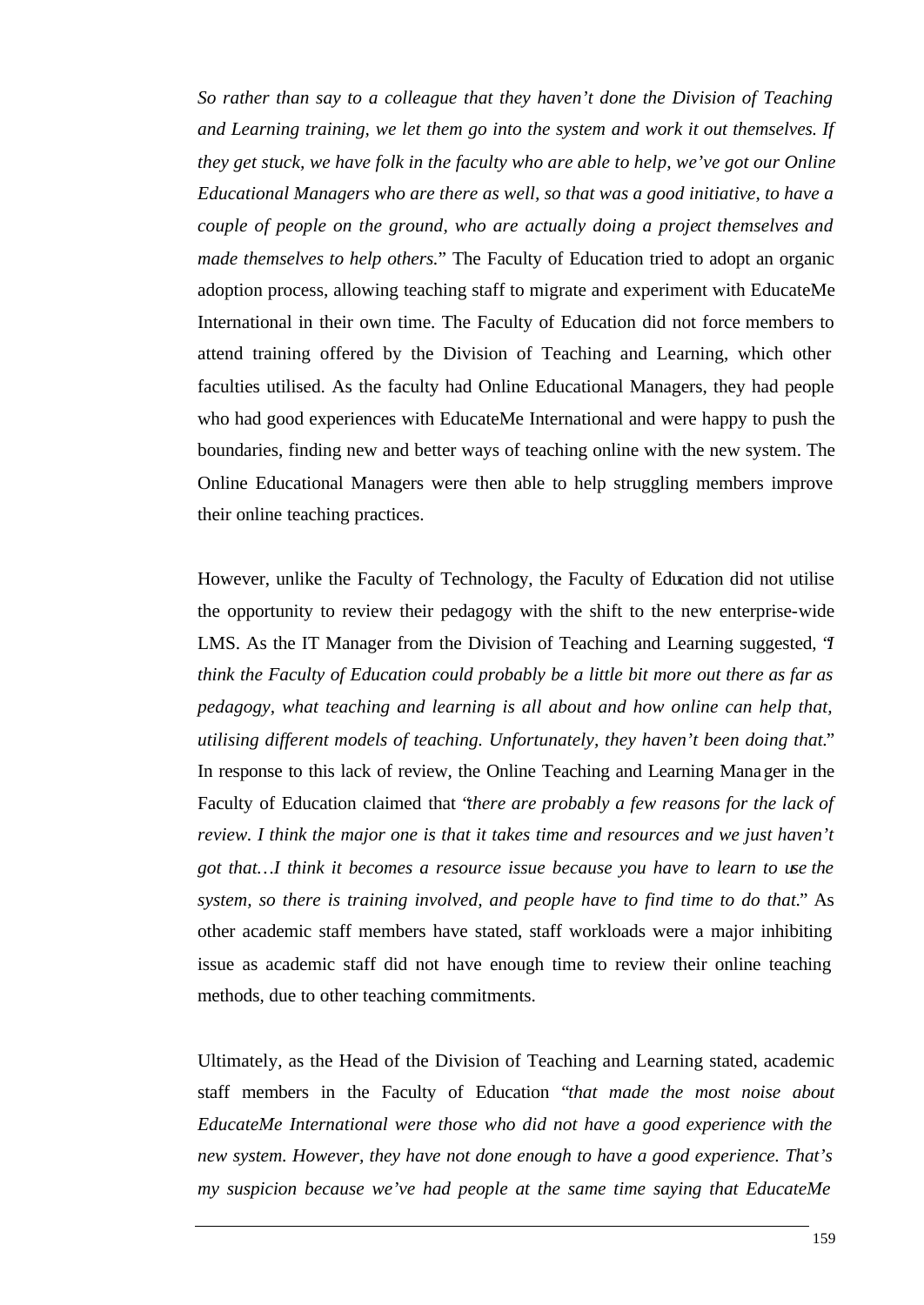*International has been fantastic.*" It was believed by the Head of the Division of Teaching and Learning, that once those Faculty members who had started experimenting with EducateMe International realised that the new LMS was not as bad as members of the university were making out, adoption and use of EducateMe International would increase.

The Faculty of Medical and Health Sciences presented challenges to the implementation team. As the Head of the Division of Teaching and Learning suggested, "*the Faculty of Medical and Health Sciences were a problem in that they were very independent of everybody in the university and tried to remain independent.*" The Faculty of Medical and Health Sciences is predominantly an oncampus faculty. The schools and units inside the school's typically offer practicalbased work, where students have to work hands on with experiments. Putting practical-based work into an online environment is extremely difficult. As a result, the Online Learning Manager for the Faculty of Medical and Health Sciences claimed that "*we had very little to do with the Division of Teaching and Learning by way of support for off-campus material and therefore for online migration.*" The Head of the Learning Support Group therefore believed that this faculty was "*probably very insular. They didn't embrace EducateMe International and the support that could have been provided by the Division of Teaching and Learning.*"

The Faculty of Medical and Health Sciences therefore chose to run training themselves. As the IT Manager for the Division of Teaching and Learning believed that "*in some ways they helped us because we didn't have to concern ourselves with their training. But at the same time it meant that we still needed to be aware of what they were doing because of the support issues.*" As the Faculty of Medical and Health Sciences was typically independent, they ran the training themselves, which, although the Division of Teaching and Learning were happy with the faculty providing their own training as it reduced their training workload, the Division of Teaching and Learning still needed to be aware of what the Faculty of Medical and Health Sciences members were learning, to ensure that no members of the university were disadvantaged when it came to training.

The reasons given as to why the Faculty of Medical and Health Sciences provided their own training, according to the Online Learning Manager in the Faculty, was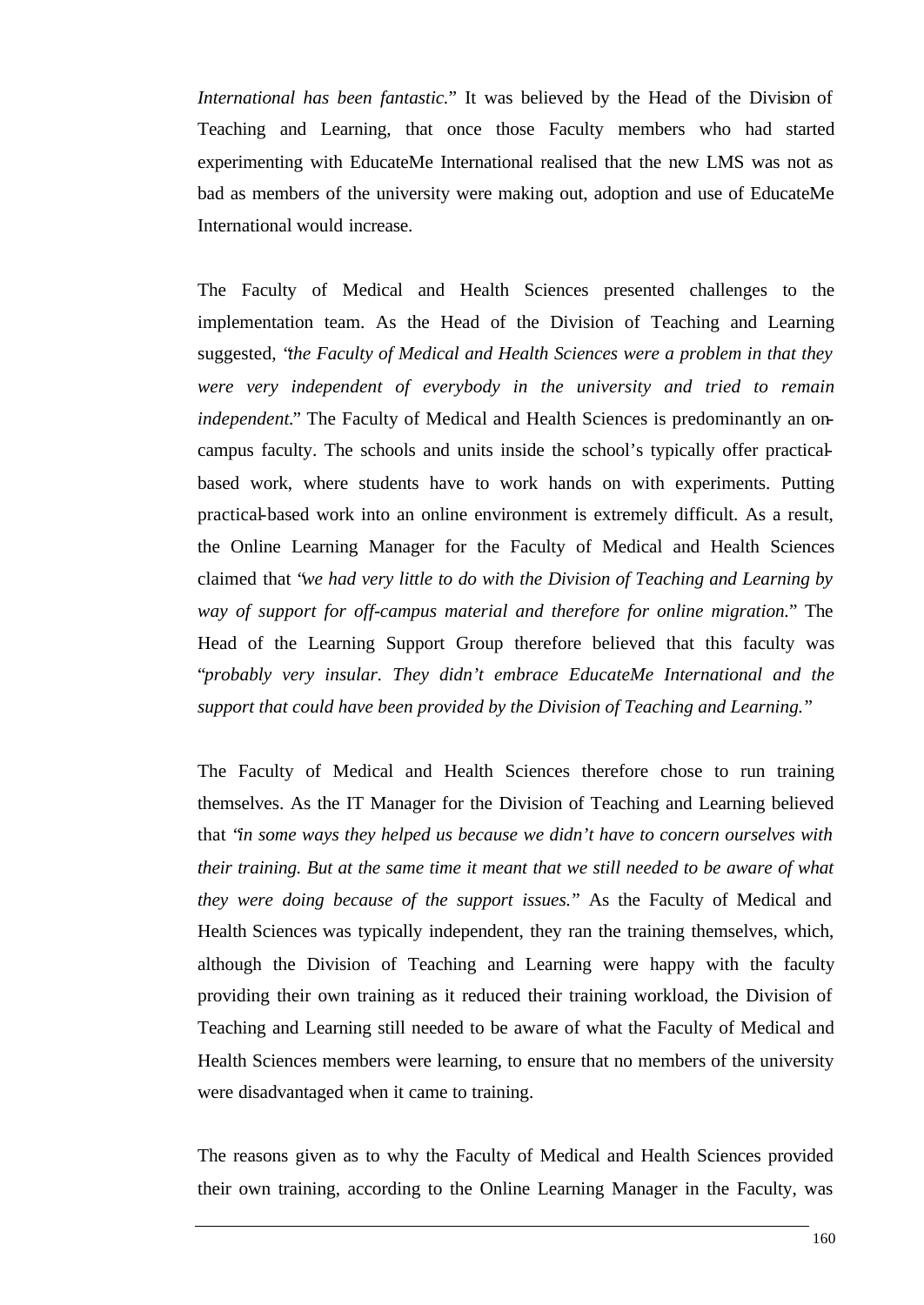that "*most of the trainers from the Division of Teaching and Learning were exeditors with no teaching experience and therefore had no experience of what academics do and ultimately were barely on top of the system they were having to teach. The decision to teach staff one-on-one was made in desperation having seen how bad the Division of Teaching and Learning trainers were and seeing how academics reacted – badly - in a group computer lab settings.*" Members of the faculty did not believe this was a conducive way to learn how to use a new system, particularly as they are a "hands-on" faculty that learns practically, by using the system. As a result, the Online Learning Manager decided to approach unit chairs and provide individual training, "*by sitting down with them in their office for two hours, stripping down the training needs to the absolute rock bottom.*" By teaching them one-on-one, staff could learn and experiment with the system with the experienced Online Learning Manager close by, offering help when the user got stuck. Although this was a slow and tiring method, it has worked and the majority of users are using EducateMe International with a basic presence to teach the ir unit.

#### *6.6 Risk Management Issues*

One issue the Pro Vice-Chancellor (Distance Education) had to deal with in his new role was an increasing focus on the risk management associated with the implementation of the new LMS. The reasoning behind the focus on risk management was that another Australian University had publicly suffered from the massively expensive (over \$50 millions) implementation failure of their student record information system, a year previously and had as a result received a great deal of bad media coverage. The University of Australia did not want to suffer the same bad press as that university. As the Head of the Division of Teaching and Learning claimed, "*the implementation at another Australian university caused such a degree of nervousness with the Vice-Chancellor that I am sure she wanted us to all swear on a pack of bibles that there would be no bugs, there would be no problems, there would be no surprises…so there's been a lot of managing on the Senior Executive trying to manage expectations to minimise uneasiness, to chill out a bit.*"

This was supported by the Online Learning Manager for the Faculty of Creative Arts, who believed that, *"Another Australian university helped us greatly in raising the issue of risk management because when you have a Vice-Chancellor splattered across the front page of the local and national newspapers, because there was a*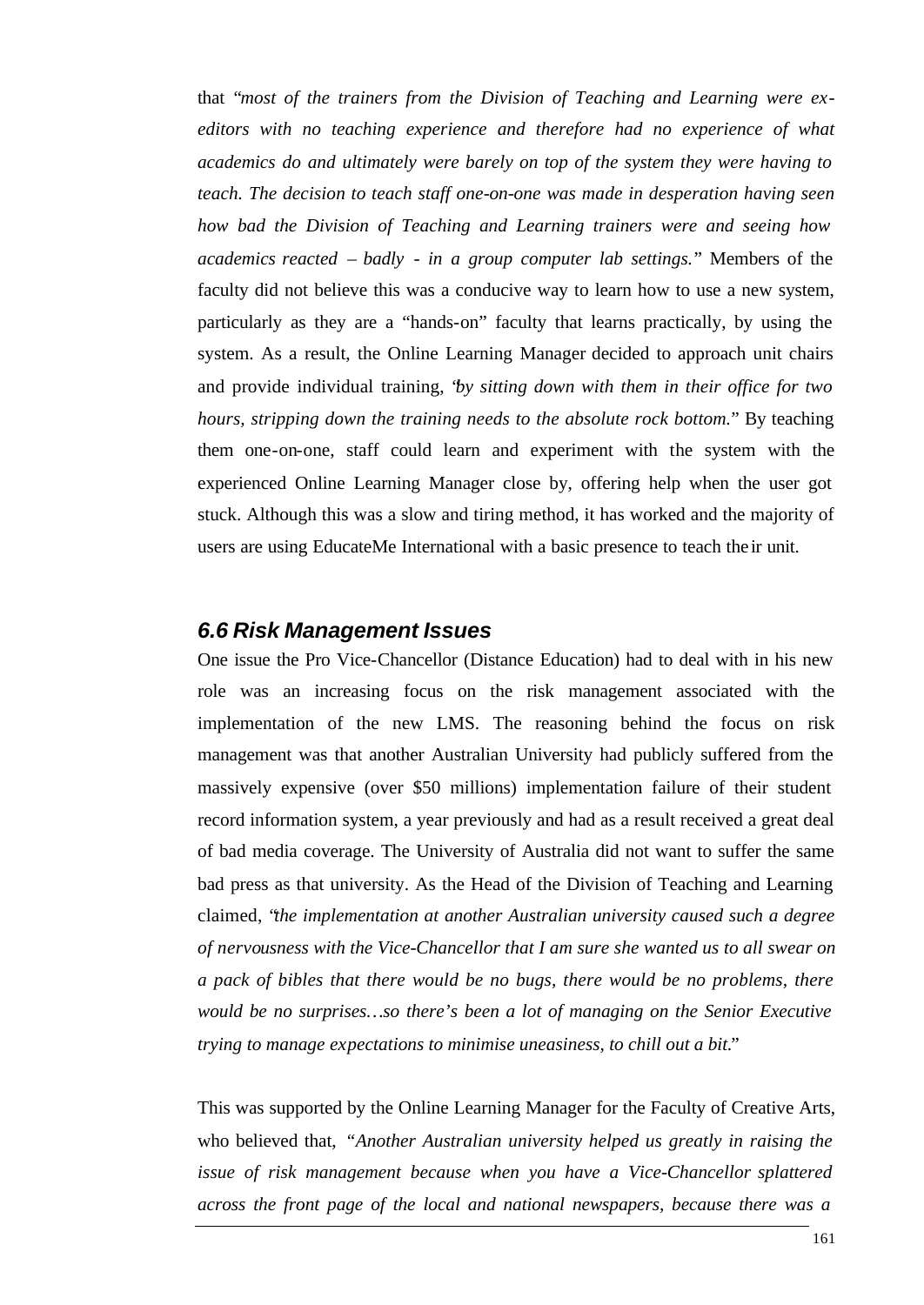*mess up with their system, that's not the kind of publicity that a new Vice-Chancellor might not want to have.*"

The Pro Vice-Chancellor (Distance Education) responded to this by claiming that the issue of risk management was blown out of proportion. According to him, EducateMe International was piloted in 2003, and "*people in the university took every opportunity to say 'well the system's no good.' We even started to hear people ask questions at Academic Board. The Union went to the Vice-Chancellor and said the systems a failure, it's going to be terrible, and she believed them, because they kept saying that question over and over again.*" The issue of risk management became significant as a vocal minority took the opportunity to criticise EducateMe International.

However, a risk management policy had been in place since the end of 2002 (John). As the Head of the Division of IT claimed, "*we actually developed two risk management plans. There's the formal risk management plan and there's the informal risk management plan. From an informal perspective the system has been recovered many, many times because we tested the experimental nature of the pilot last year. For a formal perspective two disaster recovery tests were conducted, one last month and another just last week to show we are able to successfully recover from fairly stringent disaster scenario posed.*"

The Project Manager confirmed the existence of the risk management plan, claiming that, "*the Risk Management Plan I created at the beginning of the project, actually had more than one hundred risk items and associated actions on it. We've done disaster recovery tests ensuring that the system could actually recover everything online and offline if we had to we could install yesterdays stuff within 24 hours. There's been a lot of work put in to make sure that this thing is actually very rigorous. The disaster recovery actions mentioned were only small one component of the plan. I think that the real issue with the Vice-Chancellor was that if anything, the Risk Management Plan we had in place was too detailed.*"

The Pro Vice-Chancellor (Distance Education) further confirmed that a risk management plan was in place. However, he claimed that the Vice-Chancellor failed to understand this. He believed that, "*because the Union had raised the risk*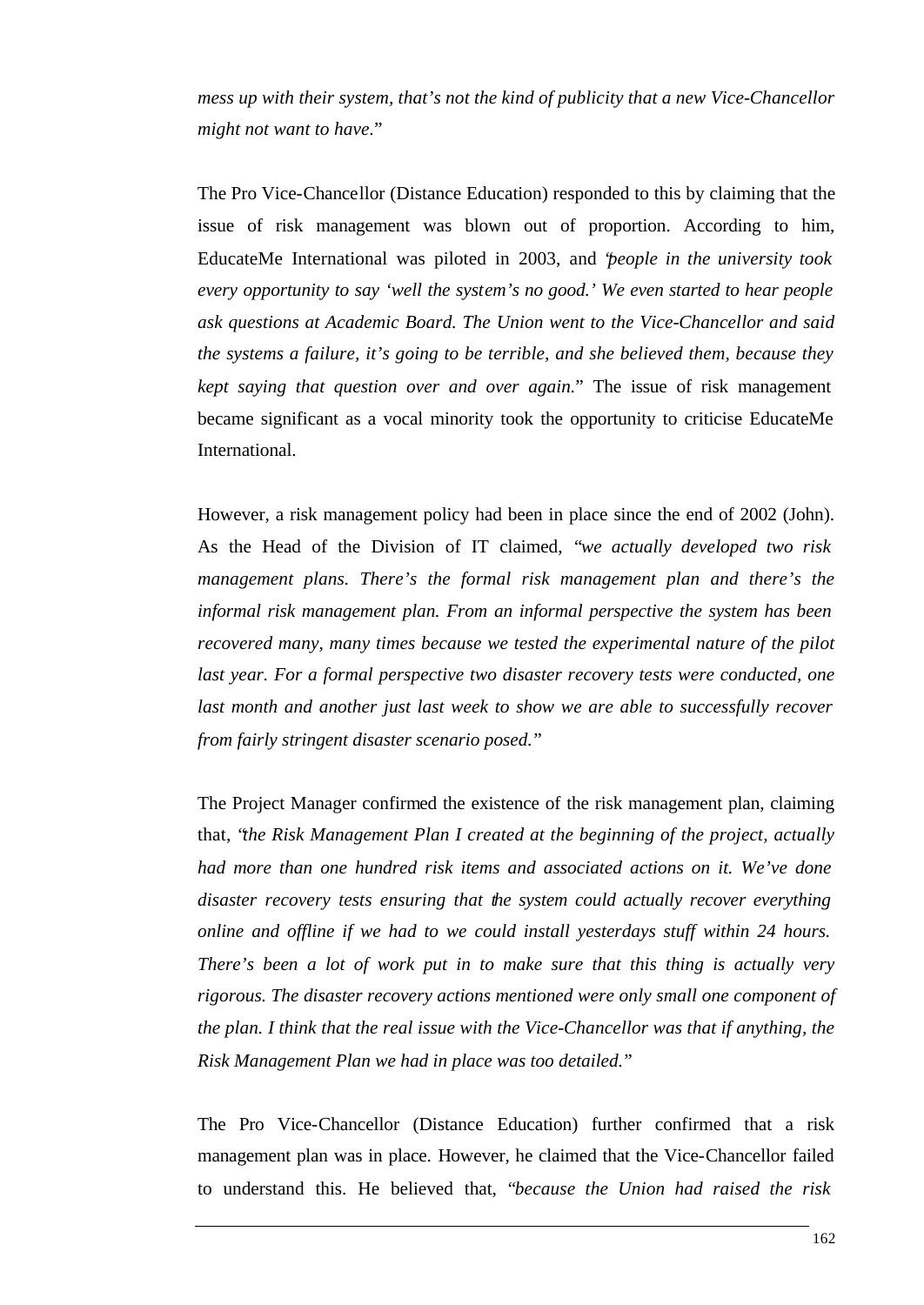*management point with the Vice-Chancellor so often, she started believing that the risk management plans were not good enough. This started a big argument between her and me and between her and the Division of IT because we said here is the risk management plan, but we had a constant debate about the accuracy because she couldn't understand the risk management plan.*"

The bad publicity received by the failure of an implementation of a student record system in another Australian University put pressure on the Pro Vice-Chancellor (Distance Education) to ensure that appropriate risk management plans were in place. Essentially, the Vice-Chancellor did not want to be put in that same situation of having a failing system and bad publicity. The Vice-Chancellor ultimately pressed the issue of risk management with the Pro Vice-Chancellor because she was being pushed by the Union to disclose the risk management plan. A risk management plan had been in place and at least two simulations had been run in order to identify any issues arose if the system failed. Both of the simulations proved to be successful. However, the Vice-Chancellor was not happy with this and still put pressure on the Pro Vice-Chancellor (Distance Education), and went so far as to request external consultants to come in and evaluate the risk management plan. These evaluations proved to be successful, confirming the depth and quality of the already developed risk management plan. Once the Vice-Chancellor understood that an appropriate risk management plan was in place, she wanted to ensure that academic staff would use the system. In order to do this, the Vice-Chancellor requested the Pro Vice-Chancellor (Distance Education) to create policy ensuring that all staff and students would use EducateMe International. With these changes to the Senior Executive and policy within the university, a decision was made by the Senior Executive to create an Online Services Division to oversee the implementation of EducateMe International.

#### *6.7 Change and Policy Directives*

The first decision of the new Vice-Chancellor was to establish an independent review of the existing Academic Board. This was conducted in March 2003. It is believed that the Vice-Chancellor wanted to strengthen and extend the role of the academics and the Academic Board. Fifty-eight recommendations were made to improve the Academic Board and covered areas including the role and functions of Academic Board; the Composition of Academic Board; the Committees of Academic Board;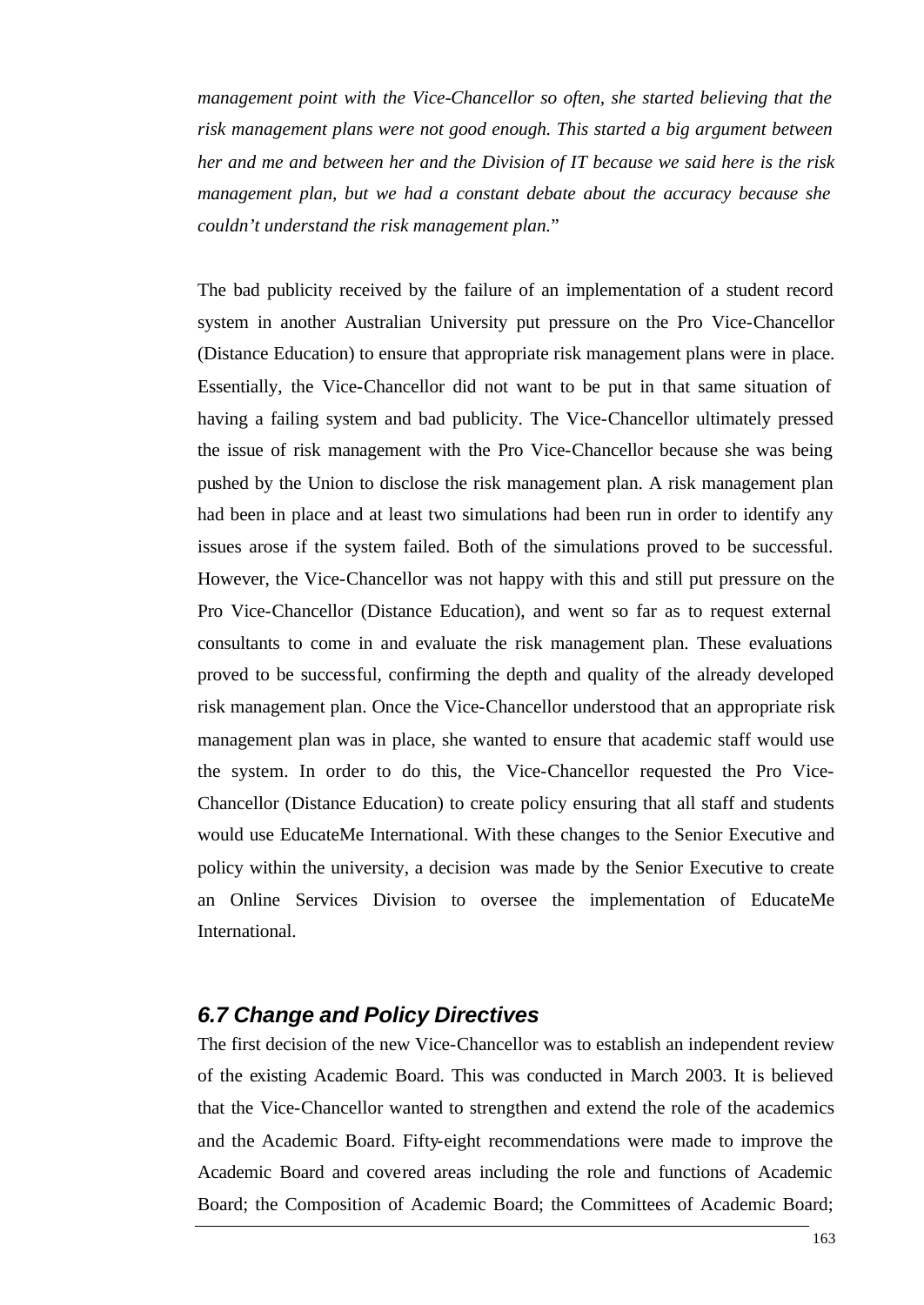the Chair and Deputy Chairs of Academic Board; the Conduct of Business of Academic Board and its committees; Interactions and Communications; and Directions of the University and Academic Board. The review panel believed that the current Committee structure was cumbersome and limited the development of an effective and responsive Academic Board. A new Academic Board was formed.

In addition to this strengthening of the Academic Board, the new Vice-Chancellor wanted to speed up the process of implementing EducateMe International and have all units online by semester one, 2004, bringing forward the implementation timeline by twelve months. The IT Manager for the Division of Teaching and Learning claimed that, "*the new* Vice-Chancellor *came on board and said, 'I want to increase the University of Australia's online presence, let's have some online presence from every unit by the start of 2004,' which was a big change to the way we specified how the project was going to work. That ramped up the ante very quickly for us.*"

Not only did the decision to speed up the implementation of EducateMe International affect the work of the implementation team, it also affected every academic user. Everyone now had six months, instead of eighteen months, to learn how to use the new system. By forcing all teaching staff and students online earlier than anticipated, it was recognised by the Executive and Evaluation Groups that any bugs that would appear would be more severe and would affect more users, because of the wider use of the LMS. This concern was voiced by the Online Learning Manager for the Faculty of Creative Arts, who believed that "*had we been aiming for the 2005 target of having all units online deadline, I'm quite confident that the bugs would have been ironed out and there would have been far less heel dragging and far less angst on the part of the people who perceived that they were being dragged from one technology to the next, through to something unknown, unwillingly.*"

Similarly, the Head of the Division of Teaching and Learning also claimed that, "*having a new Vice-Chancellor affected the implementation of EducateMe International by bringing the implementation forward by a year with six months notice that we were going to have all the units with a basic online presence for 2004. That was originally going to be first semester 2005, which absolutely threw into disarray our training program, because we were going to run concurrently pedagogical sessions about what it is to teach online and how you can do it on*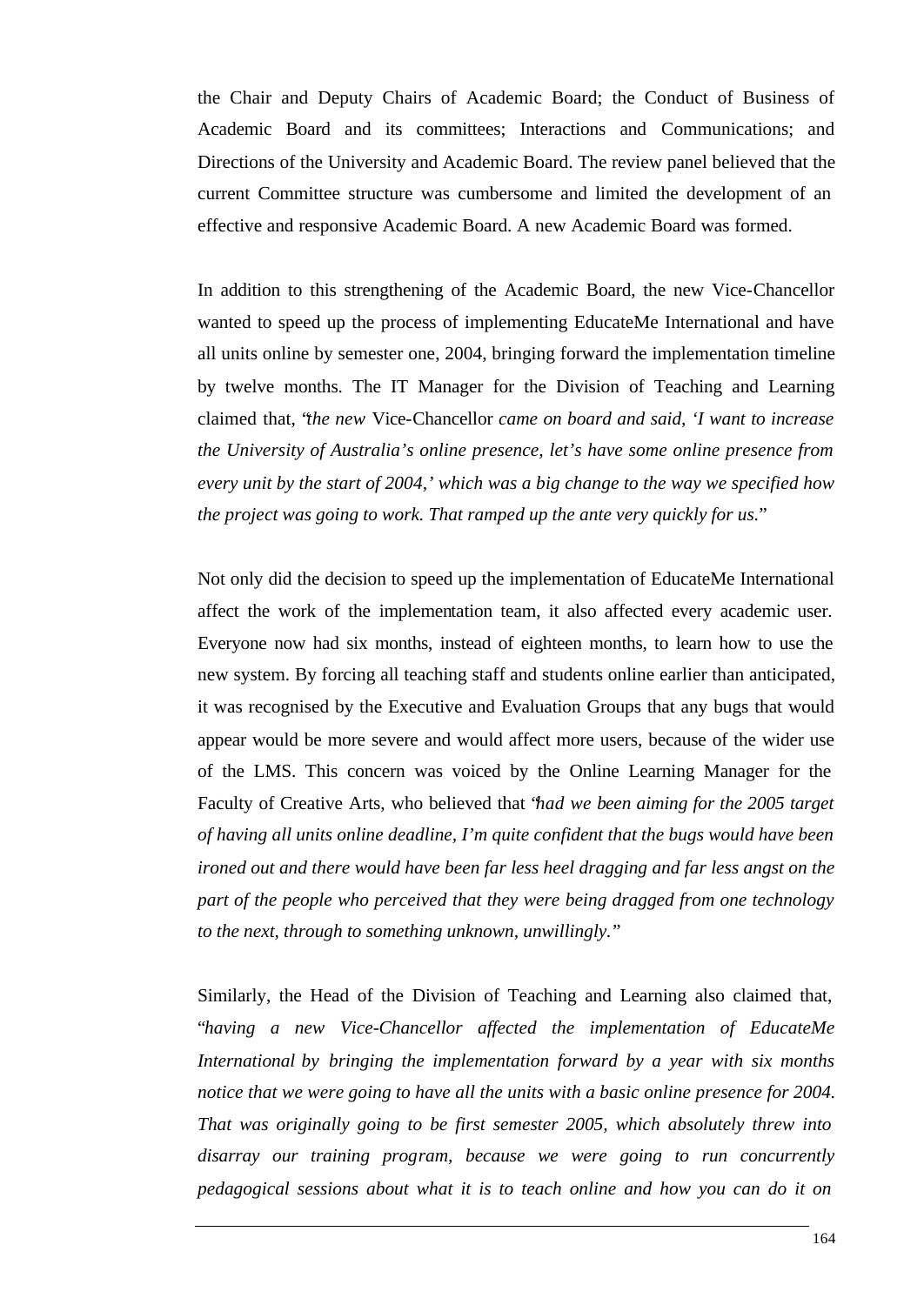*EducateMe International. Instead we just had to train 2,500 lecturers on how to use EducateMe International basic. It had a big impact and we will suffer the consequences for the next couple of years probably. I think that the decision to come forward by a year was a disaster, and we were not funded to accommodate this new timeline.*"

In order to increase user buy-in and use of EducateMe International, the Vice-Chancellor requested the Pro Vice Chancellor (Distance Education) to write a policy requiring every unit taught at the University of Australia to have one of three forms of an online presence in EducateMe International by the beginning of the academic year in  $2004<sup>13</sup>$ . According to the policy, each unit offered had to have at least a basic online presence. This required each Unit Chair, the head of a particular unit, to have a designated area in EducateMe International for their unit. In that area, there was required to be the unit guide (outline of the unit, including associated resources and unit objectives), a 'resources area' where an electronic version of the readings (if applicable) and other resources might be placed, and the opportunity for the teaching staff to communicate with students through a noticeboard (a one-to-many communication, for example, announcements). A facility for structured online interaction between teacher and students was also made available to use at the choice of the lecturers involved in the unit, with the proviso that all students in units that do not meet face-to-face had to have the opportunities for facilitated online interaction at least once per week. The Unit Chair had to be prepared to report to their unit community through the EducateMe International area established for their unit.

Units could extend themselves to be more online under two further options, also defined by the policy. These were extended online units and wholly online units<sup>14</sup>. The extended online unit stipulated that these units will have all of the components of the basic online presence plus the study guide for that unit; the unit should have additional EducateMe International options included in the unit and available for students, such as self-paced assessments; and additional resources available to students (through, for example, additional electronic content, CD ROMs with additional material, video and audio streaming).

l

 $13$  Online Technologies in Courses and Units – procedure approved by Academic Board on 25 July 2003

<sup>&</sup>lt;sup>14</sup> Online Technologies in Courses and Units – procedure approved by Academic Board on 25 July 2003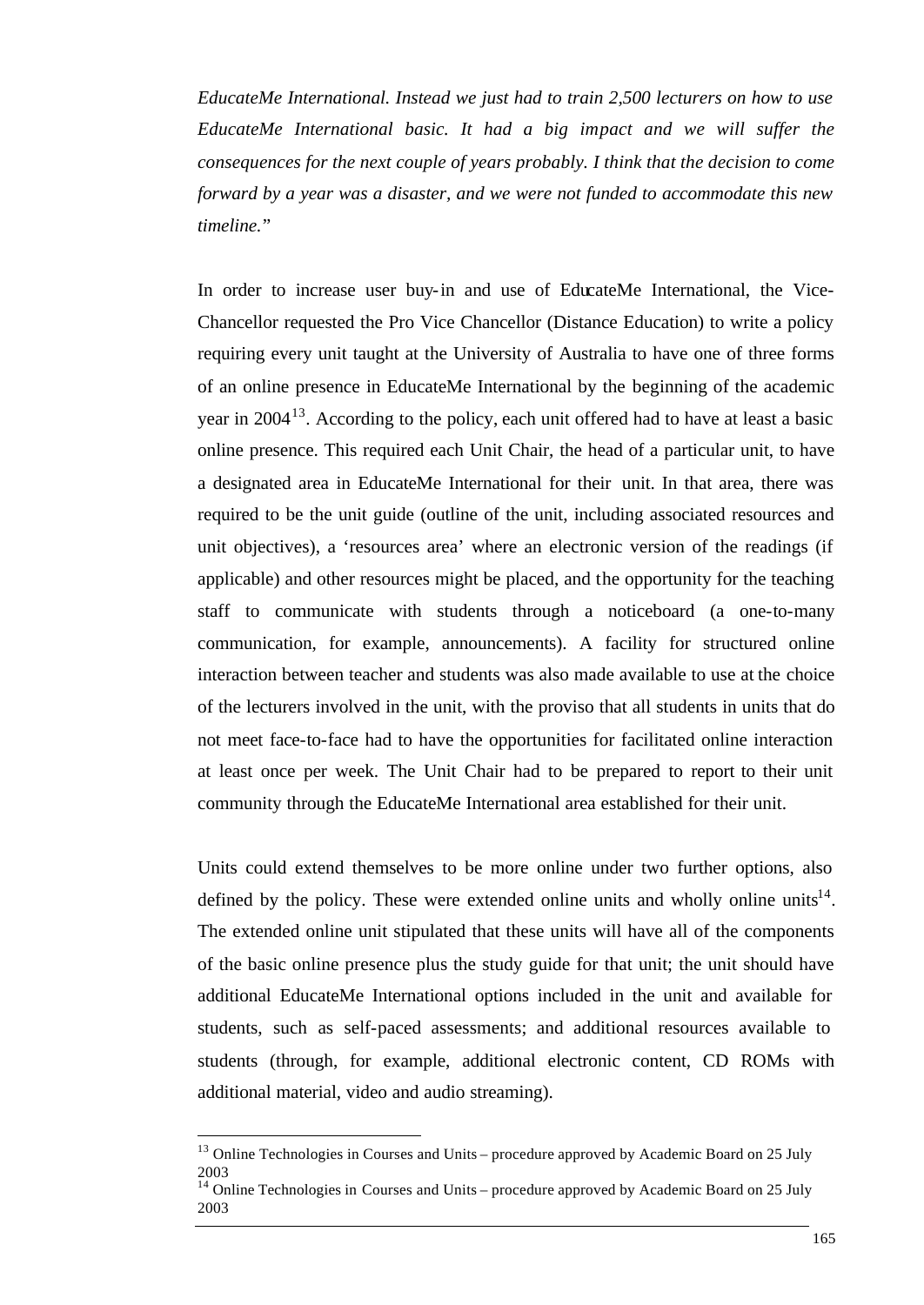The wholly online unit was to have all teaching resources online and undertake all teaching interaction online and include all content (commercial print-based textbooks or commercial e-texts could be used as supplementary material); all communication and interaction with students was to be online together with assignment submission and feedback; each unit was required to have at least one session of interactive communication (synchronous, asynchronous, or both) between teacher and students online at least weekly, or as established at the beginning of the unit. Such interactive sessions were required to have an assessable component where appropriate. As a caveat, the policy noted that "to ensure access for all students until bandwidth issues in Australia are addressed, additional resources such as video and audio will be provided on CD-ROMs for off-campus students where appropriate."

This policy was approved by Senior Executive and then the Planning and Resources Committee of the university. The policy was then sent to the Academic Board for discussion and was approved to be implemented immediately as the first decision of the new Academic Board on 25 July 2003.

The policy meant that all teaching staff had to undertake EducateMe International training before the end of December 2003. For some it was more essential as they would be using EducateMe International for their unit from the beginning of the summer semester, starting at the beginning of December 2003. The academic staff of the university were put under a lot of pressure to attend training sessions to become compliant with the policy and to have the skills to enable their unit to have a basic online presence in 2004. The sheer logistics of the decision to speed up the implementation process required the Division of Teaching and Learning to train a large number of academic staff (over 2000) and at the same time pressure the faculties to get academic staff to attend those training sessions. The IT Manager for the Division of Teaching and Learning, implementing EducateMe International and providing user training believed that they were "*hampered through their human resource capacity. We had to ramp up the team much more quickly in order to cope with that training load. I suspect it hampered the activity that was going on in the faculties, because all of a sudden people had to attend training sessions…We had 1600 staff go through training programs between June last year and January of this*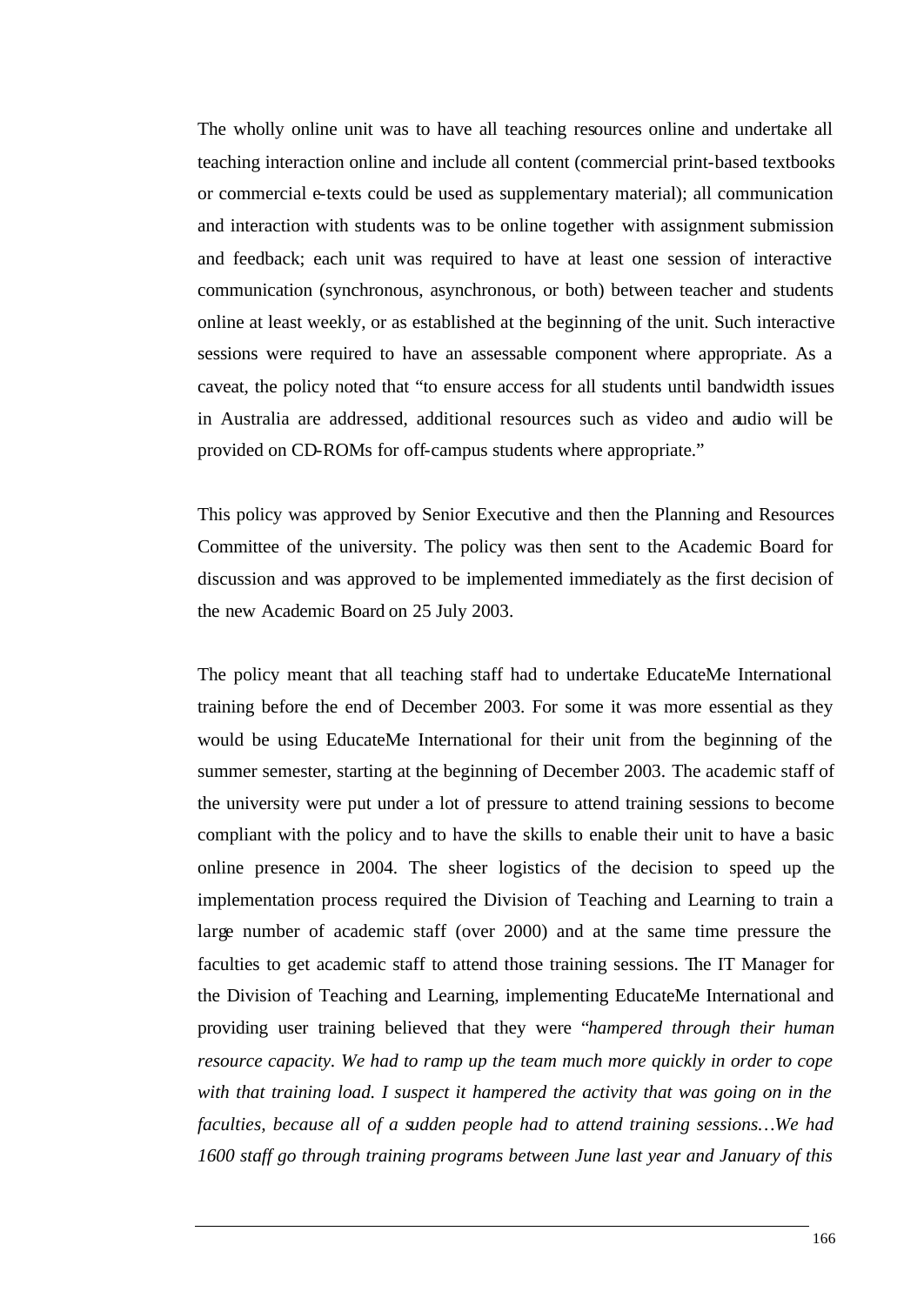*year. I think in some ways it changed the relationship that we had with the faculties as well.*"

Not only were the Division of Teaching and Learning staff members complaining about the pressures of having to deliver so many training sessions is such a short time, the demands of the Academic Board adoption of the new policy was also perceived by academic staff to be increasing their workloads. Lara, from the Faculty of Creative Arts, believed that members of the university "*perceived the new system as being a change and therefore something to resist, because they felt they had enough on their plates and workloads, you know, there still are ongoing discussions, arguments, bun fights about workloads.*"

Many members of the university community felt alienated and disappointed that they were not given a choice of using another system. As the Online Learning Manager for the Faculty of Creative Arts claims, "*there was an enormous challenge from users in terms of change management to get them to come on board and accept EducateMe International. They sort of went through those stages of grieving, there was the denial and then, you know, the anger.*" To strengthen the impact of their feelings of alienation about this issue, some members of academic staff approached the National Tertiary Education Union (NTEU) to assist those academic staff members in making sure that they were heard. In a document of issues relating to EducateMe International sent to the Senior Executive dated in early November of 2003, the issue of imposition of the new LMS system without choice was raised. The Union representative argued that, "*the all unit implementation of EducateMe International has brought with it a perception of imposition. There have been statements that academics have a choice about the use of EducateMe International, and contradictory statements that 'you can teach online or teach elsewhere!' As has been pointed out, the best implementations of online practice occur where there is no imposition.*" The Union capitalised on the previously documented growing use of EasyTeach, claiming that EasyTeach was successful as a LMS because it grew organically. No one was forced to use EasyTeach, yet members were still willing to use it for teaching and learning because they saw their colleagues use it and were happy to trial it. This was not the case with EducateMe International as all staff and students were to be forced onto this one system.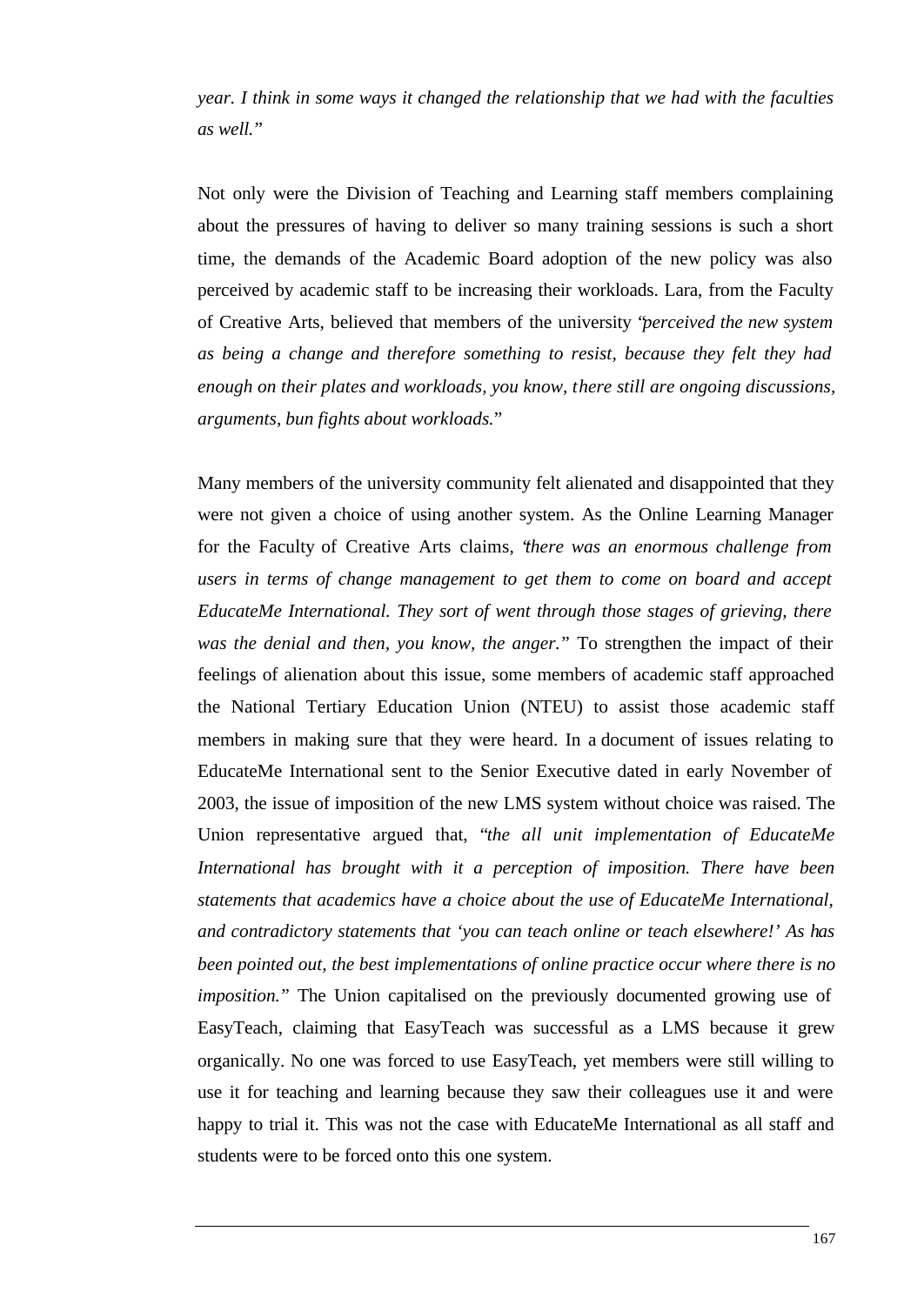The Union were also alerted to the impact on workloads and started campaigning to lighten the workload of staff. However, the Head of the Division of Teaching and Learning believed that having to learn EducateMe International and the imposition on workloads seemed to be a convenient issue to raise in the eyes of the Union with the university. They claimed that the workload issue "*was linked very closely with the fact that the University of Australia was redoing their Enterprise Bargaining Agreement and it just seemed to be a very angry hook to raise.*"

The pressures of training academic staff by the Division of Teaching and Learning exposed the service provision of the Division of Teaching and Learning to criticism by the academic staff completing the training. The Head of the Learning Support Group recalled that members of her training team "*would go to the EducateMe International training sessions and the implementation would be criticised…the facilitators of EducateMe International training were being told that the university policy of having online presence was crap.*" The training staff were being wrongly blamed for a decision that was out of their control, and affected a number of the training staff, requiring them to "*go on stress leave, they just couldn't do the training any more*" (Helen). The Head of the Division of Teaching and Learning "*sent out an email to the Deans saying 'could you please advise the staff to stop taking it out on the facilitators'.*" The faculty Deans complied and the criticism was redirected away from the training staff.

The pressures to provide a large amount of training in such a short time, and the stress on staff in the Division of Teaching and Learning being blamed by academic staff for implementing EducateMe International were eased by the appointment of the Pro Vice-Chancellor (Distance Education). It was important to have someone appointed to the Pro Vice-Chancellor (Distance Education) position, who had been involved with the selection and implementation process. This enabled the Pro Vice-Chancellor (Distance Education) to recognise those that opposed EducateMe International and encourage them to experiment with EducateMe International, enabling them to use it in their Unit and enhance their online teaching. The IT Manager for the Division of Teaching and Learning believed that "*it's been good having John in the Pro-Vice Chancellor position, because John has been involved from the beginning, understood where the process was at and who the loud people*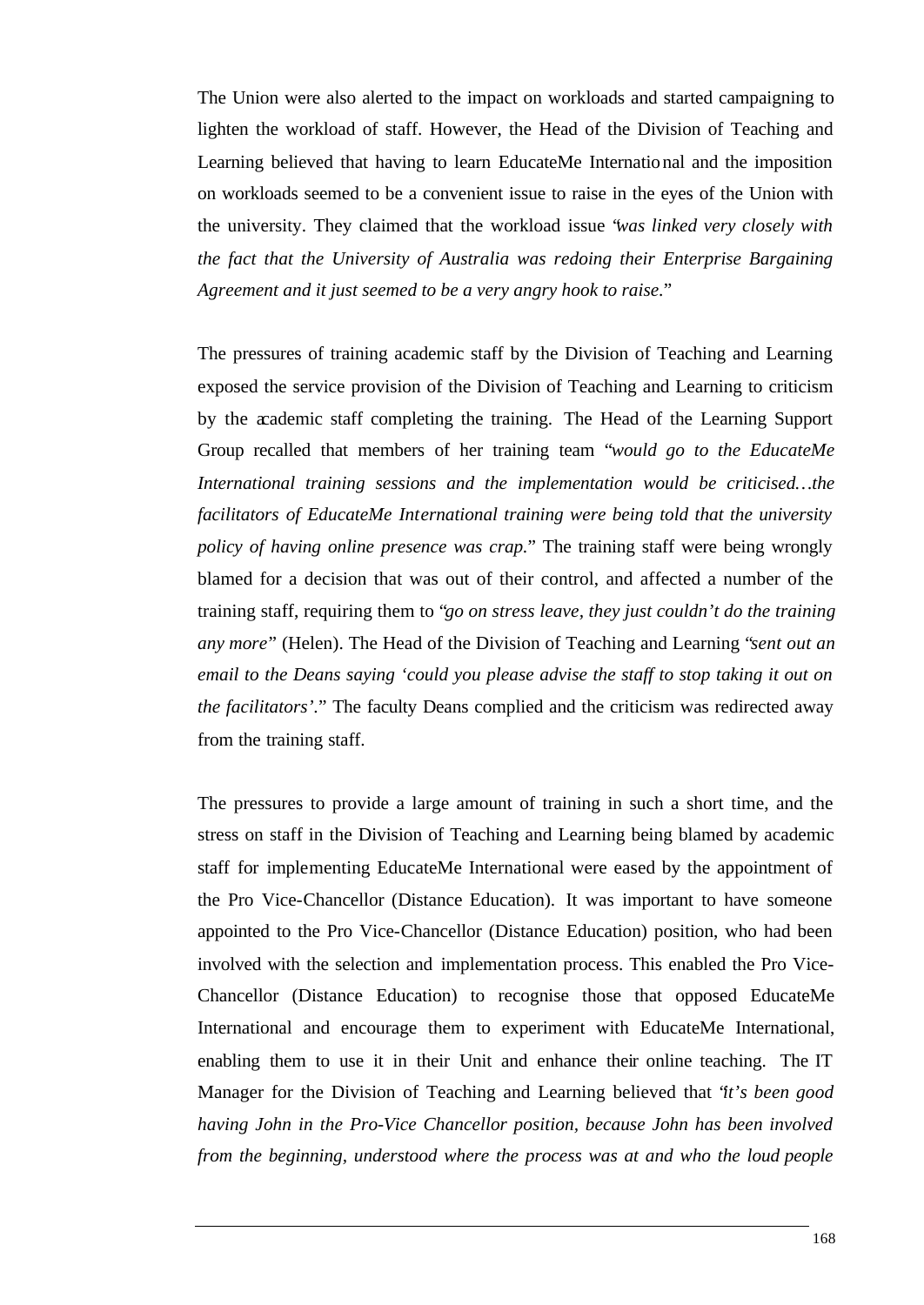*and the powerbrokers were…that's a legitimate thing, that you do have to understand who those people are in order to work with them not against them.*"

The Pro Vice-Chancellor (Distance Education) claimed that he was fundamentally the driver. This claim was made as the Pro-Vice Chancellor (Distance Education) was a member of the Senior Executive, and thus had more management and university-wide influence. The Pro-Vice Chancellor (Distance Education) was able to speak to individuals, schools and faculties about the benefits of EducateMe International with authority and the strength of the Senior Executive behind him. There was also a need by the Pro Vice-Chancellor (Distance Education) to be able to communicate the intent of the policy to teaching staff as well as to encourage staff to implement their units with a basic online presence. As John claimed, "*I am the one who had to go out and speak to people on-campus, conduct campus meetings, school meetings, and Faculty Board meetings, highlighting the strategic plan and operational plan and assuring everyone that EducateMe International is a good LMS.*"

The Pro-Vice Chancellor (Distance Education) was also responsible for establishing two groups to manage the implementation of EducateMe International. John stated that, "*we created two committees, one being the University of Australia Online Executive Group, which consisted of key stakeholders, and was a very small group. This group made sure that the implementation was driven in the direction we all wanted it to go. In other words, we overviewed performance, looked at problems, and put forward bids for funding. The other group was the University of Australia Online Implementation Group and consisted of a lot of people from the Division of Teaching and Learning, some from faculties. It's looking at what's actually happening on the ground.*" These two groups mirrored the original Executive Group and the Implementation Group used in the selection process. By having these members involved from the original selection process increased the sense of ownership of the system, as well as gave all members completion with the involvement of implementing the system.

As time went on, there was less of a need to have these two differentiated groups. According to the Project Manager, "*in 2004 we combined the two groups into one because we are in the operational stage now and we don't need to differentiate the*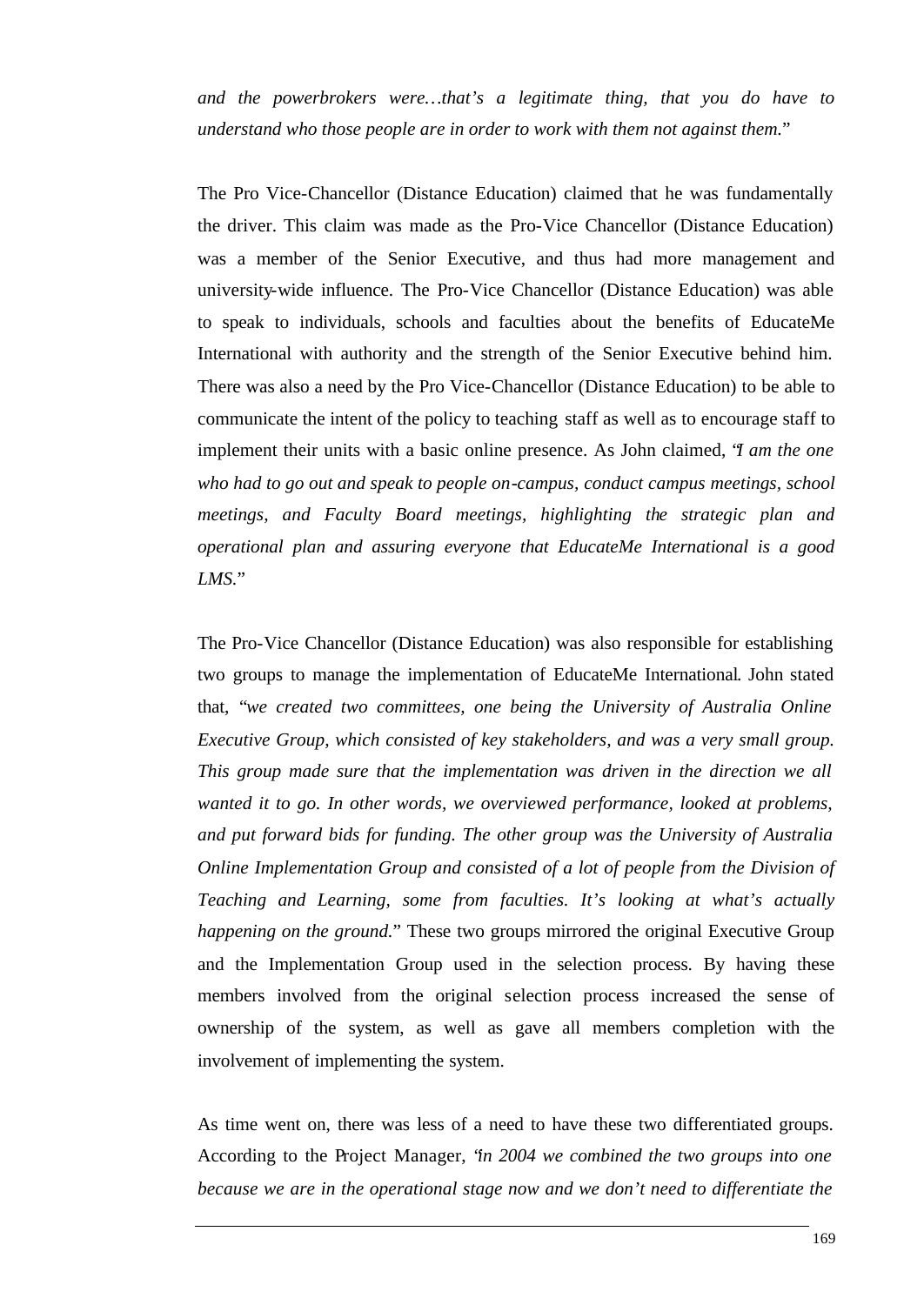*two, we've decreased the size of them and they're now put in together. We've also created a EducateMe International support group, which involves a group of teaching staff to discuss problems with EducateMe International.*" Rather than have the two groups look at fundamentally the same aspects of online teaching and EducateMe International, the Executive Group decided to merge the two groups and create a totally different support group. As the Head of the Division of Teaching and Learning claimed that, *"we wanted to give teaching staff a forum where they could just discuss it, as an implementation process. So that was one of our ways of involving as many people as we could in the university.*" By giving teaching staff the opportunity to raise problems in a specific forum, they felt that they were being listened to, and their problems would be resolved in some form, whether it is a new way of teaching, or whether a new patch is needed, the support group provided a forum for staff to vent their anger, and discuss and resolve any problems with EducateMe International and online teaching, essentially increasing user buy-in. Although these forums enabled users to voice their opinions of EducateMe International, other issues, such as risk management, were given to the Pro Vice-Chancellor (Distance Education) to resolve.

#### *6.8 The Current Situation (December 2004)*

Despite both technical and risk management issues, as well as the policy requiring the use of EducateMe International as the enterprise-wide LMS, members of the University of Australia could see the benefit of using EducateMe International for online teaching and learning. As the Online Learning Manager for the Faculty of Medical and Health Sciences claimed, "*the migration process has been a difficult time but people seem to soldier on. The University of Australia staff sometimes can go a little bit forgotten, because you can get very strategic and very political and very external and competitive. Those are the decisions made by the Senior Executive, yet it is these people who are on the ground and they're the ones thinking how does this make me a better teacher and how can I help my students learn better?*" Implementing a new system of any kind, can be a stressful time for all members involved. However, rather than keeping the selection and implementation process a hands-off experience for the teaching staff, the Online Learning Manager for the Faculty of Medical and Health Sciences argued that it is these members that need to be acknowledged as they, and the students are the end-users, the people actually using the system.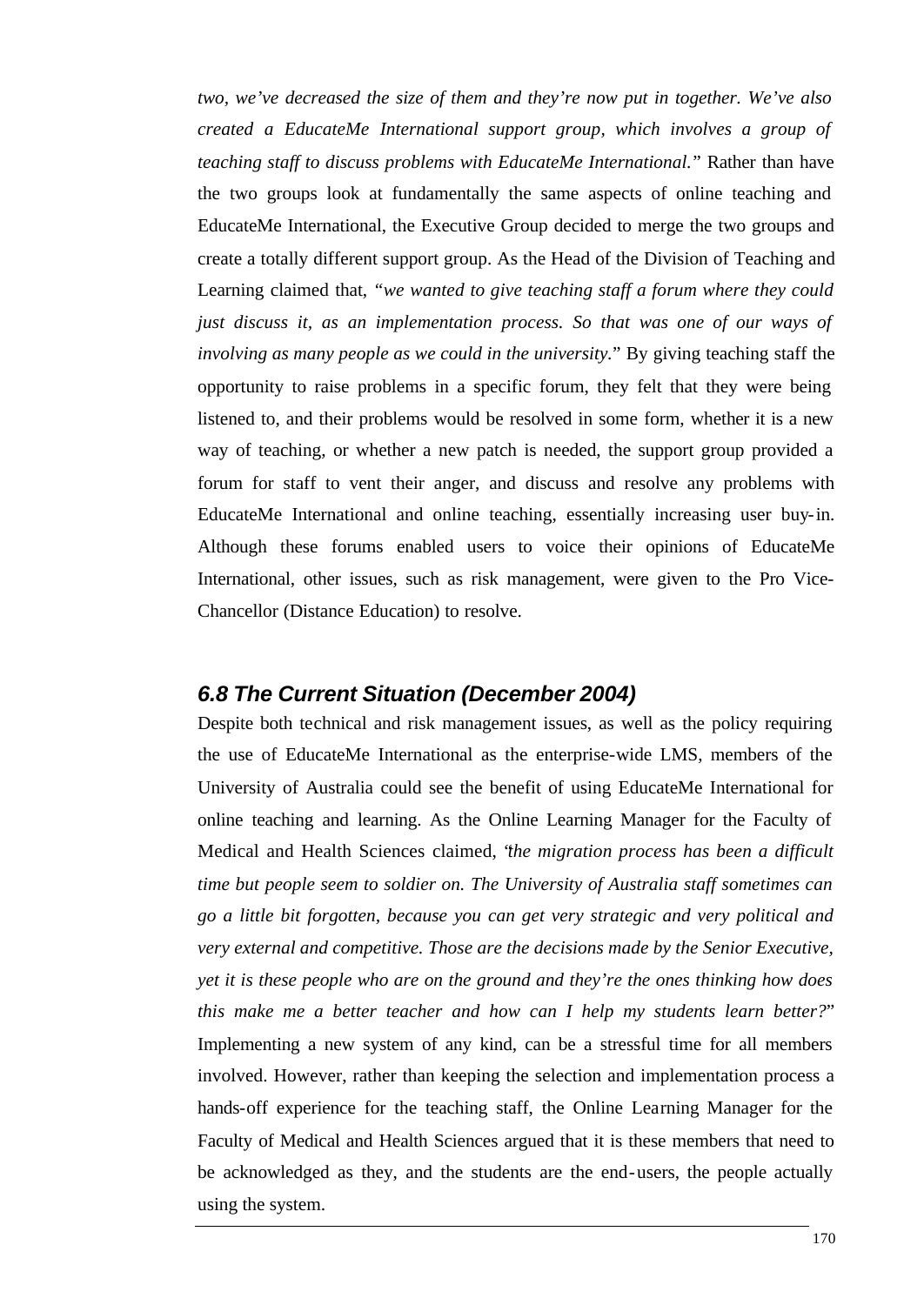By the beginning of 2004, all units offered at the University of Australia did have an online presence as required by the policy. In four of the five faculties, almost all staff had been trained to use the system. In the Faculty of Commerce and Administration it was 70% (John). In addition each faculty had put wholly online units in place so that all undergraduate students could complete at least one unit wholly online in their degrees. Each faculty had Online Educational Managers to take responsibility for online teaching and learning. Furthermore, each faculty was now concerned about how to improve the quality of their teaching, supported by the policy which had attached to it a list of quality elements for online teaching and learning, against which they could evaluate their performance. A new group of twelve Online Educational Managers was appointed in January 2004. Risk management issues were no longer an issue. The performance of EducateMe International was running at 99% uptime with no system created outages (John; Helen). The university had upgraded EducateMe International to a new version and all staff and students were using the system for all units from March 2004.

Since EducateMe International was implemented fully in 2004, the most significant issue became staff workloads. The majority of faculty members interviewed raised the issue of staff not having enough time to attend training, as they already have a full workload. Those that have been unable to attend training have heavily criticised the system, simply because they do not understand how it works (John; Helen). As has been highlighted earlier by the Head of the Division of Teaching and Learning, any problems the staff who did not attend training face, they blame the system.

The matter of workloads drew a lot of attention from the Union. One staff member from the Union argued that the Union "*is concerned about whether our members will suffer through the increased workloads and stress as they attempt to work with technology that should not have been implemented.*" When the issue of increased workload was raised with the Senior Executive, the Union represented its members, claiming that they would "*typically respond to our complaints about workload issues and so on would say 'oh it's only a level 1 that's required.' But that's simply not true. If staff were teaching on EasyTeach, which a lot of our people were, when EasyTeach disappeared, they had to substitute that with EducateMe International, that's immediately off level one.*" The Senior Executive believed that learning and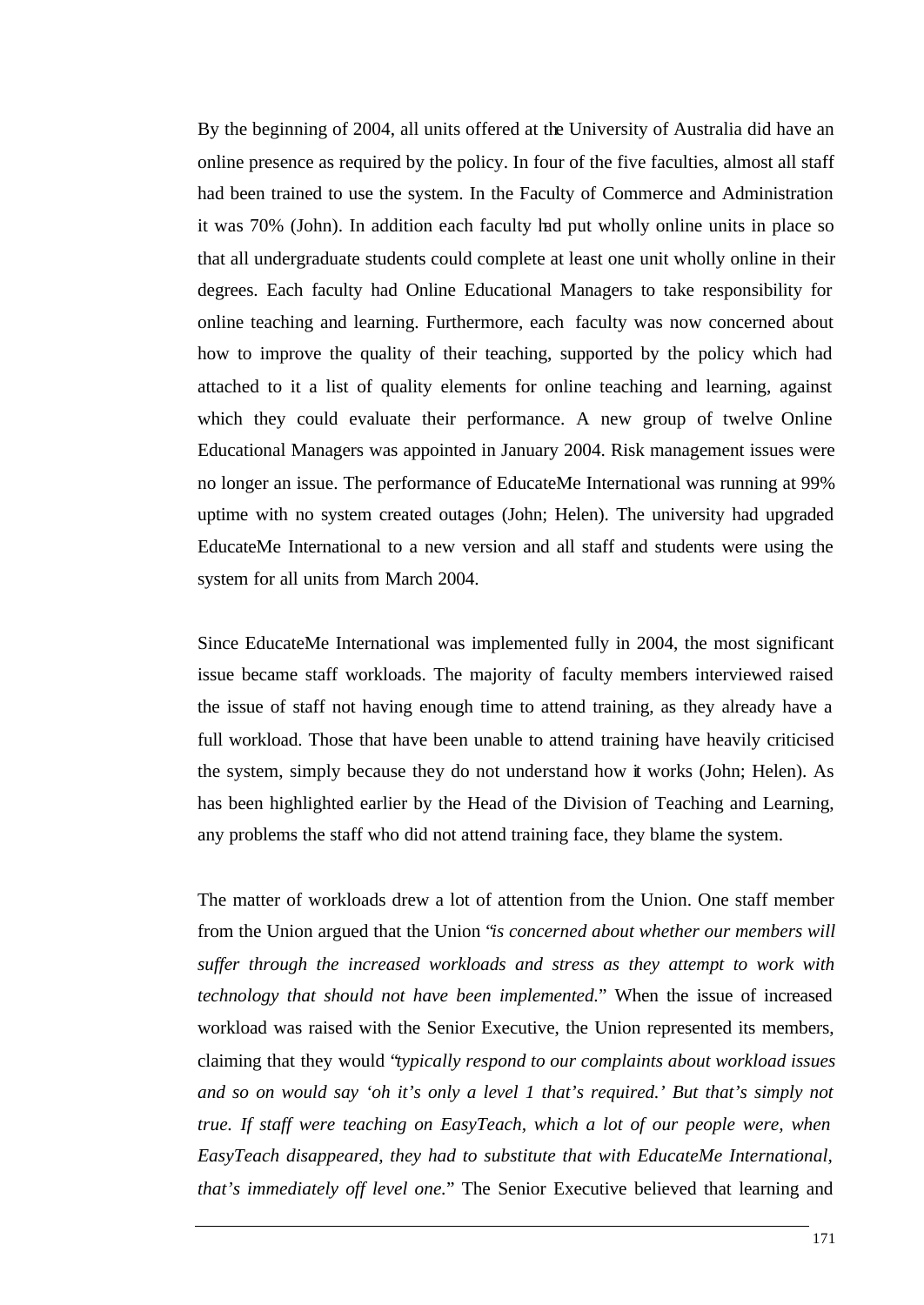adopting a new system would take time, as it had done in previous changes in technology. However, the Senior Executive believed that the implementation and training for EducateMe International required the same amount of time as previous implementations had. As all units had to have a basic online presence, all staff would have to learn the new system, as opposed to previous systems implementation when only a small number of users would have to learn the system. The implementation of EducateMe International immediately forced the teaching staff to recontextualise their teaching via the new enterprise-wide LMS and work out how that new system would enhance their teaching online.

However, the University of Australia, despite initial reservation from faculties and schools, has had EducateMe International in operation for one full year. As a result, the Implementation Group, according to the Head of the Learning Support Group, has had the opportunity to "*regroup after the implementation process and start establishing exemplar units to get a better idea of good online structures, as well as experiment with ideas to start fostering a more extended online practice.*" By getting more of these exemplar units established, the wider university community will see the benefits and capabilities of EducateMe International and see how it will help them in their teaching methods. In addition, EducateMe International is improving its product, typically based on the feedback received from the Executive Group and the Implementation Group at the University of Australia.

In conjunction with the exemplar units and the improving product, the Head of the Division of Teaching and Learning believes that time also helps, "*we'll start getting rid of people who are used to EasyTeach, we'll change the culture of about what this thing is, so some of it is just a matter of patience and some of it's a matter of working with EducateMe International.*" In order to increase the user buy-in, a further change in mindsets is required. A majority of the University of Australia teaching staff have used their own systems, in some cases for eight years. They are used to their system and know exactly how it works. Once they start working with EducateMe International for a few semesters, they will eventually become more and more familiar with the capabilities and limitations offered by the product. As a result, the teaching staff will also be able to use EducateMe International to support their teaching with the potential benefits of the LMS, such as the gradebook (Chapter 5.4).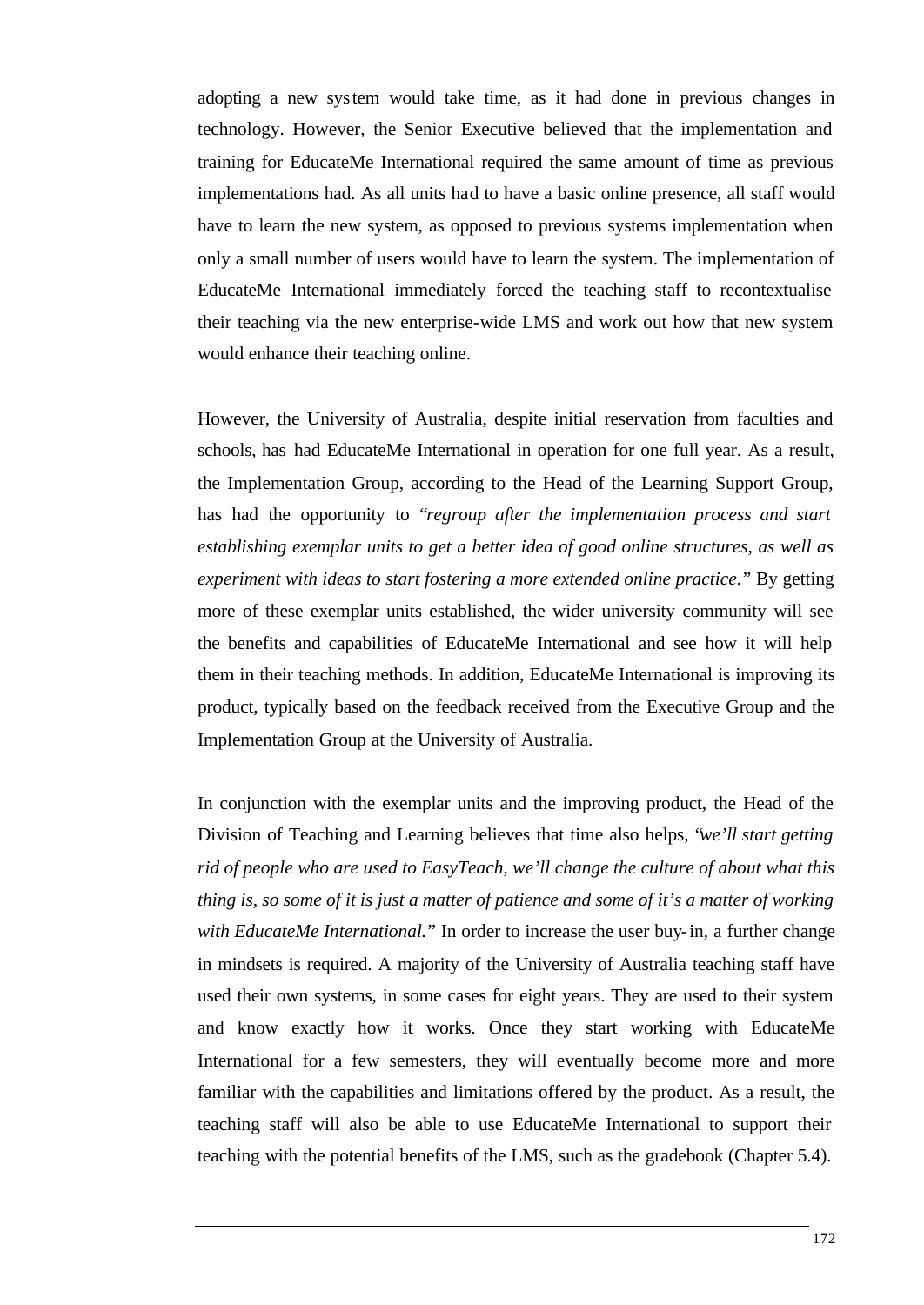Since the pilot and implementation, EducateMe International has been operating across the entire university for twelve months. There were technical and user difficulties along the way. Users, both academic and student, continually complained about the slow speed of the system, and the fact that it was not as good as previous systems they had used in various faculties and schools. However, the system has survived one full academic year with over 33,600 total users logging on during the first half of the semester<sup>15</sup>.

The Head of the Division of Teaching and Learning reported that student response has been good, particularly for off-campus students. Non first-year students have complained a bit, mainly due to the speed of the system. Ultimately time will change these perceptions, as students who have used previous systems graduate and firstyear students come in and only know of EducateMe International. The Head of the Division of Teaching and Learning claimed that "*the off-campus students have always appreciated technology, so we've got 40% of our students that are offcampus and they find it a good thing…we've had some complaint, very minimal I have to say, but from 3rd year students who say it's slower than EasyTeach, because it's web-based and not client server.*" The Project Manager agreed with this and further added that "*I think we've got a generation of students and staff who knew another system well, so we're probably going to have to graduate a few students and retire a few staff members to have the history erased.*"

To ease the transition from the old system to the new system, the Pro Vice-Chancellor (Distance Education), believed that "*we should have probably written to all of the students and said that we are introducing a new system, so there might be some variation.*" As a result, some of the students might have come in with different expectations, which EducateMe International may have met. This may have resulted in wider and quicker acceptance. However, EducateMe International is in use.

When speaking to the Head of the Learning Support Group about the future of EducateMe International, she claimed that, "*EducateMe International does not do everything that we want it to do.*" As a result, the Online Learning Manager for the Faculty of Medical and Health Sciences believes that the University of Australia now needs to "*get another product that does the things that EducateMe International* 

l

<sup>&</sup>lt;sup>15</sup> EducateMe International Newsletter Issue 2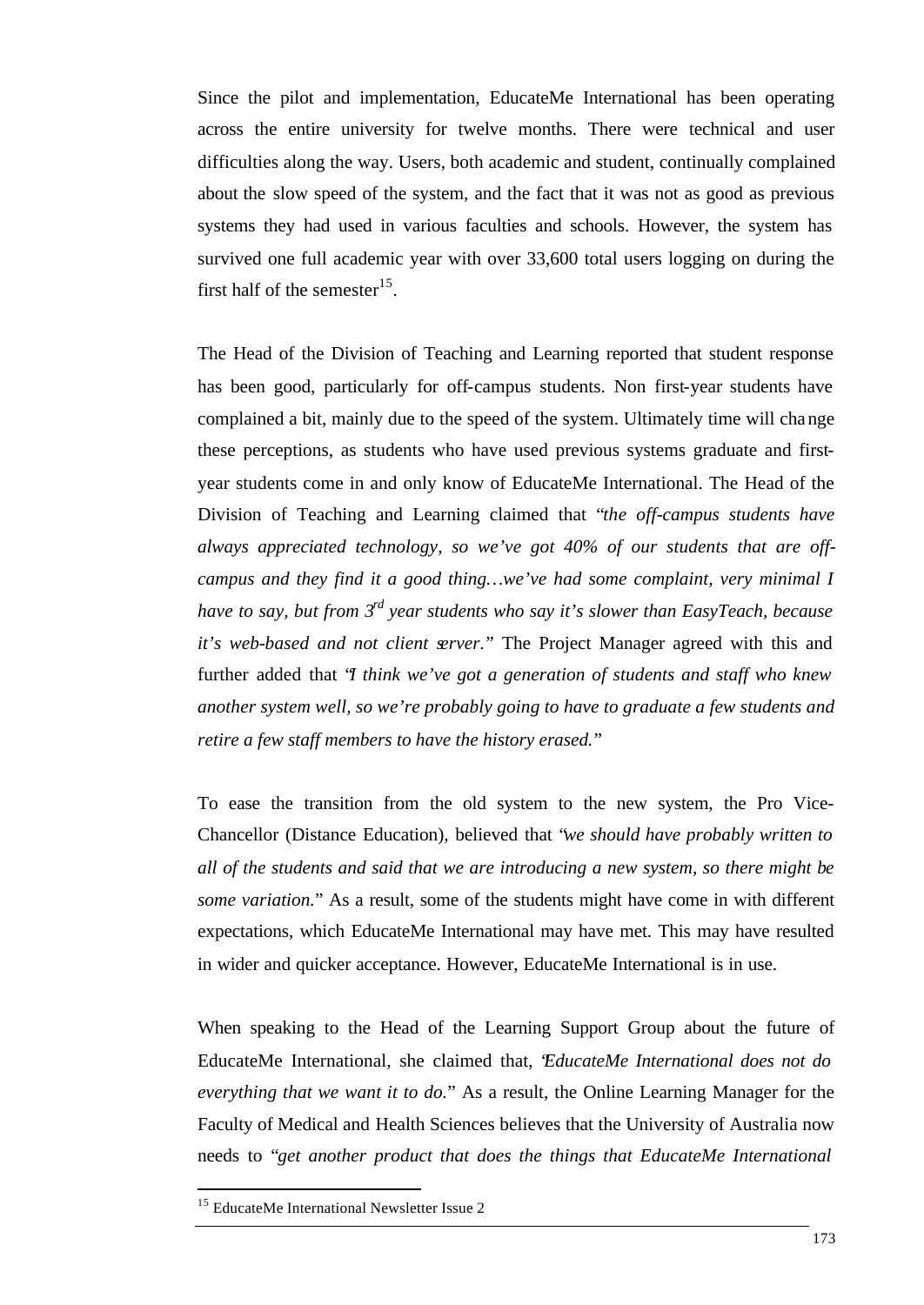*doesn't do.*" Ultimately, EducateMe International is the core system and over time, EducateMe International will be built on and supplemented with extra functionalities. As the Head of the Division of Teaching and Learning suggested, "*at the moment EducateMe International is the central system, but we are already looking for a communication tool which will plug into and enhance EducateMe International.*" This LMS is now to be supplemented with other tools and applications available on the market. By adding more to the product, the University of Australia is making EducateMe International a more robust system that increases the potentialities of teaching online and distance education. In other words, the search for the LMS that meets the majority of staff requirements is on-going.

# *6.9 Analysis*

The third phase of the systems selection and implementation of the enterprise-wide LMS at the University of Australia was marked again by a series of dramas (Chapter 3.6). These included events and decisions associated with and the impact of the new Vice-Chancellor; the process of adoption of EducateMe International by academic staff; the enactment of policy requiring all academic staff to use EducateMe International; and the process of migrating units from existing LMSs to EducateMe International. Of these social dramas, the first three were significant events and will be discussed in detail.

When the Vice-Chancellor was appointed, there were significant changes. Firstly there was a decision to review the Academic Board. The Vice-Chancellor saw a perceived imbalance of power and control held by the service divisions relative to academic staff and wanted to change this, giving academics more control over academic matters in the university. The result was a complete restructure of Academic Board, removing all members who were not academic staff. This move effectively removed power from the divisions and empowered the academic. Senior members of the divisions opposed this restructure, and some even persisted and attended the new Academic Board meetings, even though they had no input into the decisions being made.

The Vice-Chancellor now had the appropriate structure of the Academic Board in place to develop and institute policy that would change the operations of the university. The institutionalisation of policy would give the Vice-Chancellor control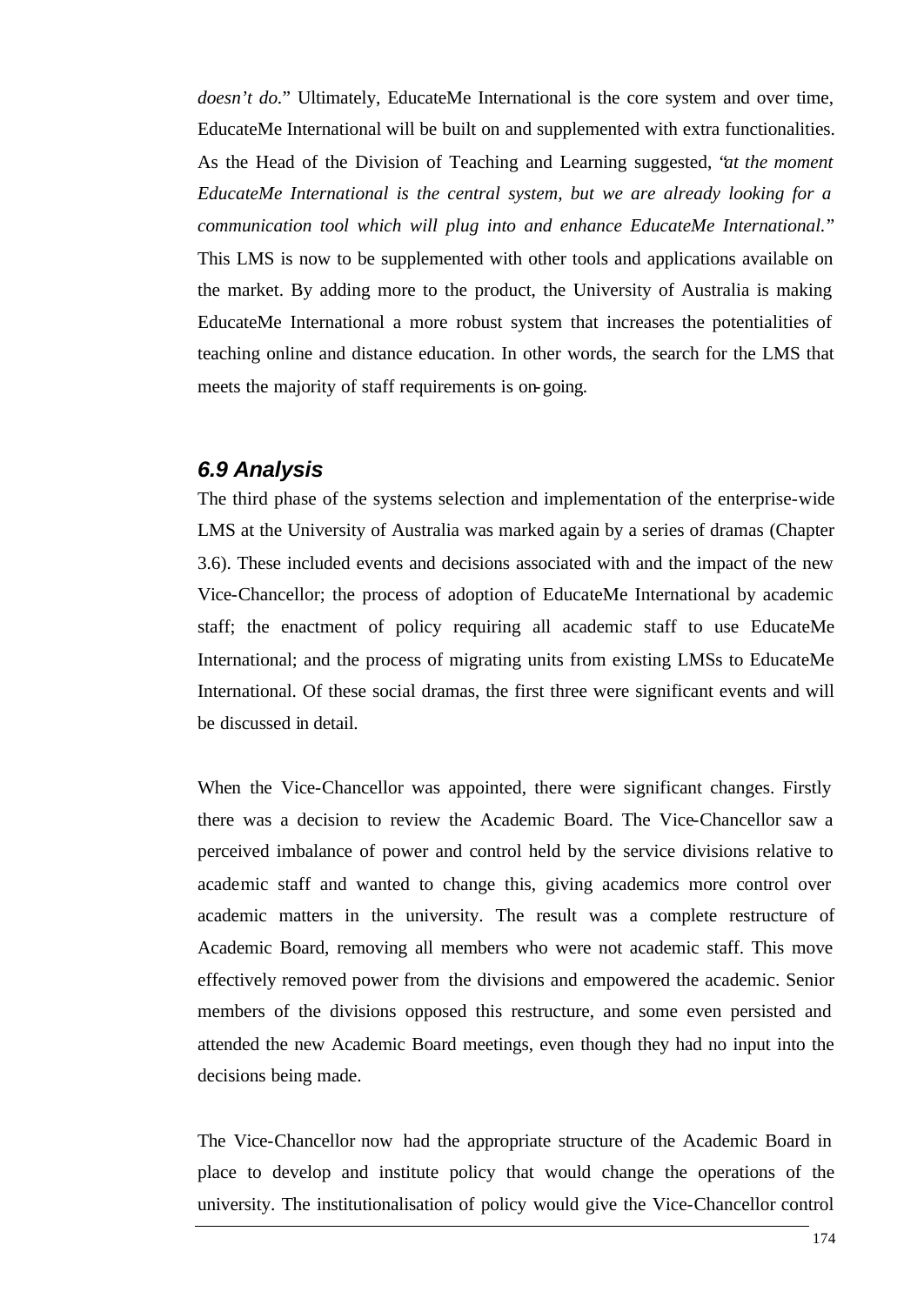of greater aspects of the university, both academic and administrative. The specific policy that had most affect in this story of systems implementation was the institutionalisation of the policy: *Online Technologies in Courses and Units*, which required all units to have an online presence on EducateMe International. With policy comes the expectation of compliance (Ball, 1990; Corbitt, 1995; 1999; Corbitt and Thanasankit, 2002). Once the policy was enacted, there were no exceptions, ensuring that the new enterprise-wide LMS was going to be used. The aim was to institutionalise practice of this policy.

One significant difference between the adoption of EducateMe International, and the previously used QuickLearn, was in the enactment of policy. Academic staff were not forced by policy to use QuickLearn. Instead, academic staff were given a choice to either migrate across to QuickLearn, or continue using other technologies. However, obvious resistance was still apparent. Debate was expressed openly in Faculty Boards, questions were asked at Academic Board, emails were sent to the Heads of Schools, Deans and the Senior Executive about the new system, complaining about its functionality (John), and staff continually approached members of the Implementation Group and the Executive Group about the new system's performance and functionality.

The adoption of EducateMe International by academic staff combined with the enactment of policy created a series of dramas contesting authority. The Union challenged the functionality of the new systems with the Vice-Chancellor, who as a result was so worried by the potential repercussions of having a non-working system, publicly informed the Pro Vice-Chancellor (Distance Education) that if EducateMe International did not work, then he would lose his job. The Pro Vice-Chancellor (Distance Education) countered the threats by the Vice-Chancellor, and the challenges from the Union and EasyTeach supporters by having a successful risk management plan in operation, supported by the Division of Teaching and Learning and the Division of IT and endorsed by an external consultant.

The enactment of the policy also produced a debate over workloads for academic staff. Members of the Union and other academic staff challenged the impact of EducateMe International on what they saw was an already difficult workload situation. This debate was focused on challenges to the Deans and occurred in the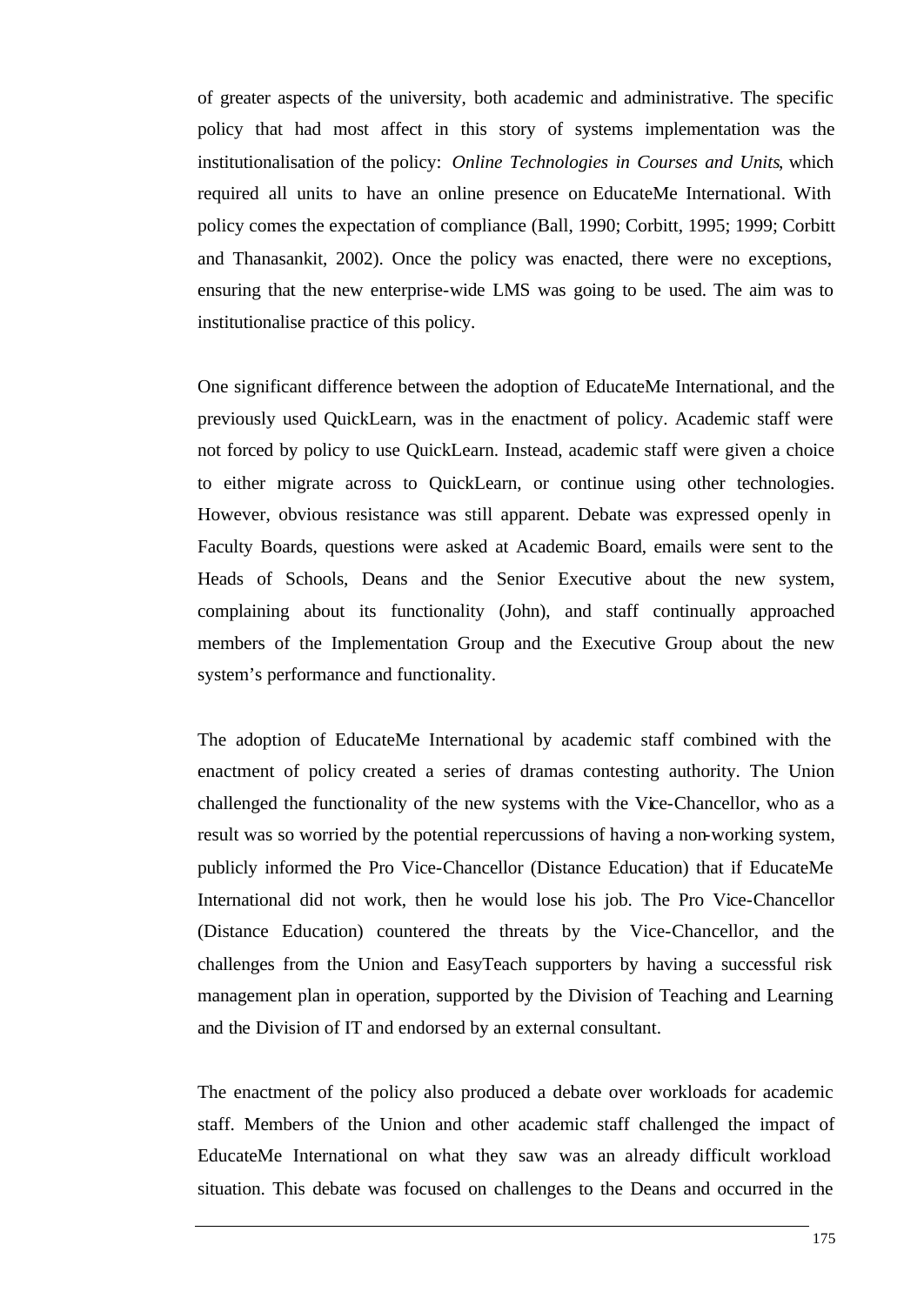Faculty Boards (John). Debate focused on impact rather than on the system itself. In adopting this tactic the Union incorporated this issue into their negotiating of the Enterprise Bargaining Agreement<sup>16</sup> bringing the issue of workloads and another issue, the time demands of EducateMe International training into a public forum.

However, the enactment and implementation of the policy of *Online Technologies in Course and Units* meant that there was a public demand for compliance which had to be reported to other academic staff in the Academic Board on a regular basis. The debate became one of the policies of human resources management and industrial relations rather than one that focused on teaching and learning. The enactment of policy was in the end done by the Academic Board, not the Vice-Chancellor. It was by academics themselves and it was to academics that compliance had to be reported. The Vice-Chancellor had, by changing the structure of the Academic Board, enabled change to be enabled by processes apparently driven by academics themselves rather than by her.

As with the previous parts of this story there were levels of discourse driving the open debate and challenges operating in the public forums of the university.

The Vice-Chancellor, most probably because in another university she had been Chair of an Academic Board, had a strong belief in academic authority. By restructuring the Academic Board and excluding the division representatives, the Vice-Chancellor was effectively reinforcing the tradition of what it means to be an academic. At the University of Australia, the intellectual and academic divide between academic and general staff had been effectively removed and replaced by a tradition of 'managerialism'. Teaching and learning had become to be seen as processes that needed to be managed. The new discourse was one that challenged this and suggested that the management should be by academics based on an older ideology of intellectualism (Hofstadter, 1963; Katchadourian, and Boli, 1985; Howley, et al., 1993), fundamentally embedded in the work of academics. It can be argued that the removing of division representatives from Academic Board re-

l

<sup>&</sup>lt;sup>16</sup> The Enterprise Bargaining Act (EBA) is an agreement between the National Tertiary Education Union and the University of Australia outlining the agreed initiatives between the parties to ensure the ongoing growth and viability of the university as well as provide improved employment conditions for staff of the university for the life of the Agreement.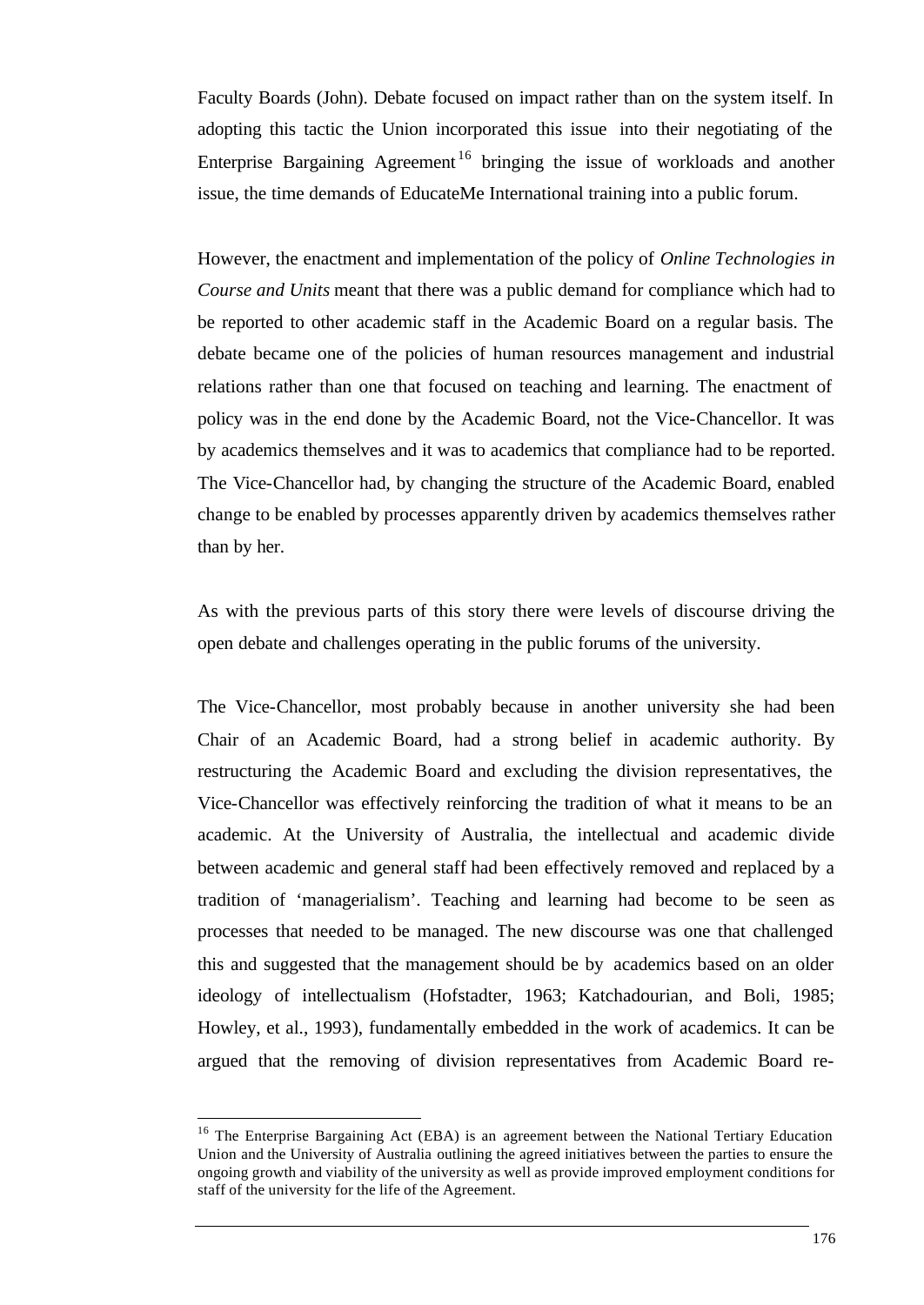established academic power, giving support to the notion that authority comes from knowledge, which implies power (Foucault, 1978).

Although academic authority was re-established in the university, the resistance to EducateMe International continued. The discourse underpinning this resistance of EducateMe International was essentially a continuation of the previous discourse identified in Chapters Four and Five, academic emancipation. Academics were still resentful that their authority to choose was being removed and that they no longer had a choice about teaching. Instead, all academic staff had to comply with the policy of teaching their units online. Academic choice in teaching and learning had been removed by policy. Academic staff wanted to maintain choice. They thus challenged in the open forums of the university, based essentially on a discourse of academic freedom and thus need to be emancipated from the discipline of policy compliance where it challenged their academic freedom.

This need for emancipation was in essence a reaction to the appearance in the university with the new Vice-Chancellor of managerial authority, or 'managerialism'. Rather than acting as an academic in an academic institution, the Vice-Chancellor adopted the role of manager/CEO in the University of Australia. By exploiting her role as Vice-Chancellor, the Vice-Chancellor was creating an authority vested in the leader. Not only did she reinforce academic authority, but as leader of the university, the Vice-Chancellor was also perceived to be able to influence the Academic Board. The Vice-Chancellor was decisive in continuing the discourse of discipline in the university and centralise the processes and systems as her predecessor had done also. Additionally, the Vice-Chancellor established processes which enabled the new discourse to drive the operations of the key forum which determined academic standards and policy, the Academic Board.

With policy comes compliance. Once a policy is enacted, it becomes a requirement to comply with that policy, at least in discourse. Of course people will challenge, people will re-contextualise and some will even reject policy, based on other discourses. But the hegemony of authority will ensure that policy compliance is widespread and it was at the University of Australia with the new enterprise-wide LMS. By enacting policy requiring all units to have at least a basic online presence in EducateMe International, the Academic Board, and thus the Vice-Chancellor, was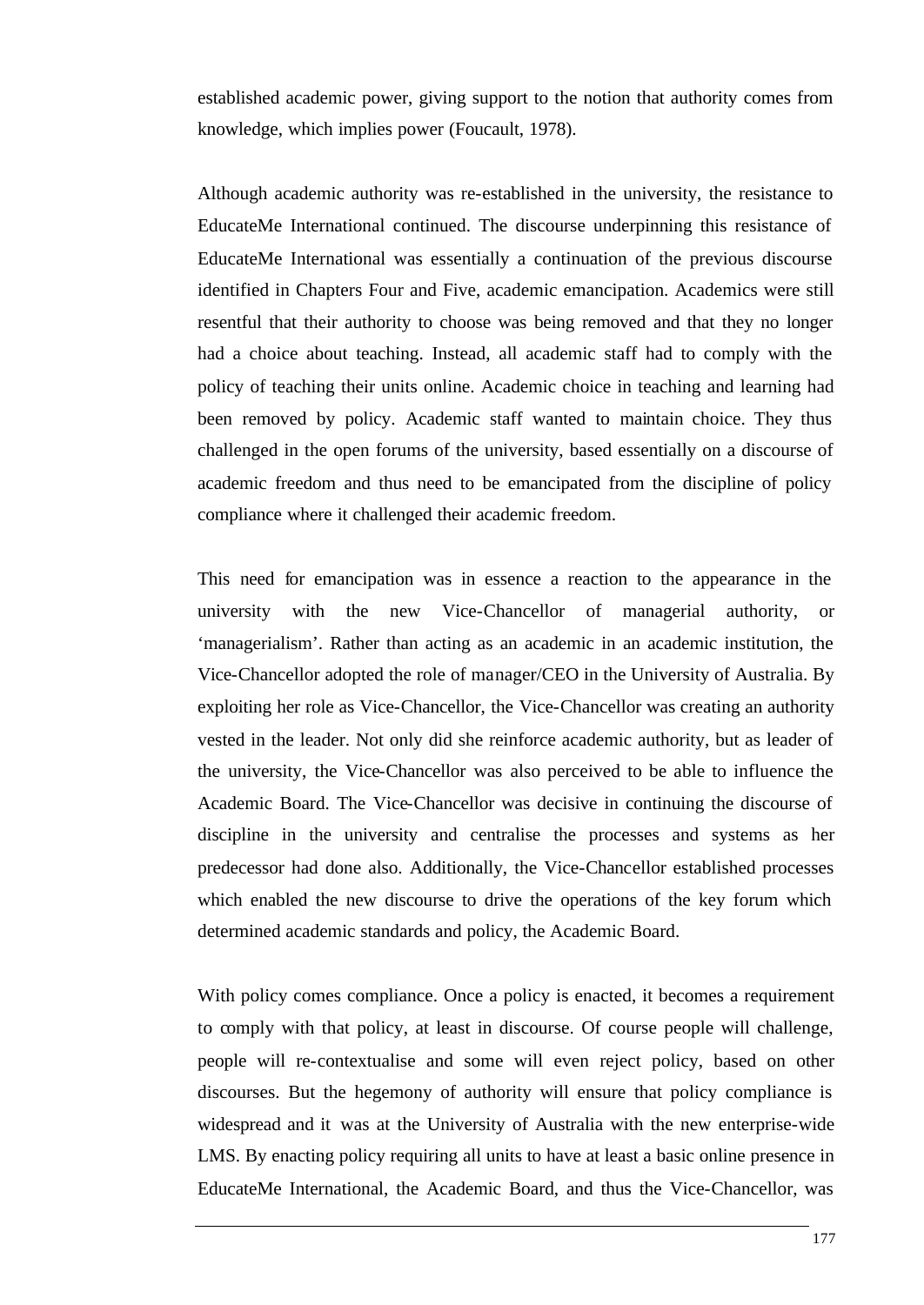able to coerce academic staff into the system, through compliance procedures. Essentially, the process was one based on discipline, as non-compliance would result in having to provide an explanation to the Vice-Chancellor. Through the creation of policy, which brings this discourse to the front stage, the Vice-Chancellor was able to establish a legitimacy and hegemony for herself in the university, further enhancing her role as the manager or leader of the organisation and giving her power and control of the university.

Managerialism was the overarching discourse in this phase of the implementation of EducateMe International. It could be argued that the Vice-Chancellor, wanted to be a strong leader of the organisation, and this process gave her the opportunity to influence other aspects of the university. Through her influence, the Vice-Chancellor was able to reinforce the principles and authority of academics, who had apparently lost their authority under the previous administration. The support divisions were now responsible for providing support for academics in their teaching, research and administration work, and had no influence in the creation or institutionalisation of policy as had previously been the case. To further enhance her position, the Vice-Chancellor was able to enforce centralisation through discipline and ultimately remove academic choice from teaching and learning.

Chapters Four, Five and Six have discussed the story of the selection and implementation of an enterprise-wide LMS at the University of Australia. The use of social dramas has enabled the researcher to investigate the events in each phase of the selection and implementation process from the front stage, reporting obvious issues in systems implementation, and from the back stage, identifying the hidden aspects of systems implementation and the underpinning discourses. The next chapter will discuss the implications of this analysis for systems selection and implementation.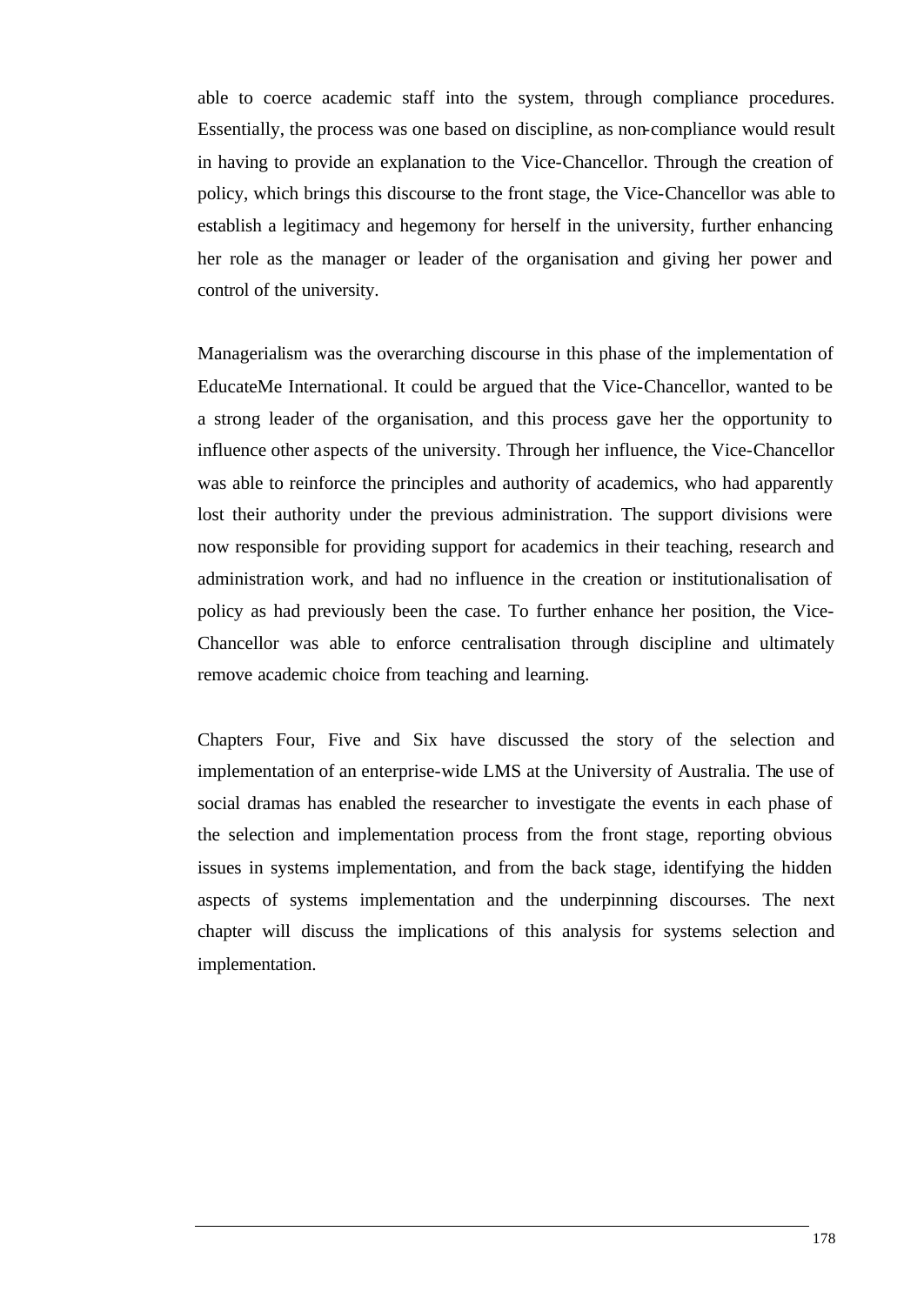# **Chapter Seven – Discussion and Conclusion**

#### *7.1 Introduction*

The methodological analogy of social dramas (Corbitt, 1995) was used in this thesis to discuss the obvious sets of events involving power and politics in the systems selection and implementation process. This chapter summarises that analysis and suggests that some dominant themes emerge which not only highlight the role of power in the systems selection and implementation process, but which also support the proposition, argued initially in Chapter 2. The actual technical implementation process is dependent as much on the organisational attributes and processes and their social construction in reality, as it is on the technical competencies of the software and the personnel undertaking the implementation and on the acceptance by users. The ensuing discussion is followed by an ana lysis of the discourse driving the organisational politics behind the systems selection and implementation process. To conclude the thesis the limitations of the study are discussed together with a discussion of the implications of the results for both practice and research and where future research might emerge as a result.

# *7.2 The construction of obvious power through discourse – the technology debate*

In the front stage (Goffman, 1959) of systems selection and implementation the role of power relations are expressed either openly, or are enforced through rules, statutes and policies. Inevitably, the intent of this study is to establish the role of discipline (Foucault, 1977), in order to understand the power relations and the role of these power relations and politics in systems selection and implementation. Policy, rules, statutes and decisions reinforce the power status of the decision maker and attempt to subjugate the actors.

In the previous three chapters, a number of front stage issues have emerged, which are illustrative of the power exercised and maintained by various actors. As this case study is based on the higher education industry, the emerging issues relate to practices the actions and dramas associated with the systems selection and implementation process as within exemplified the university. The first of these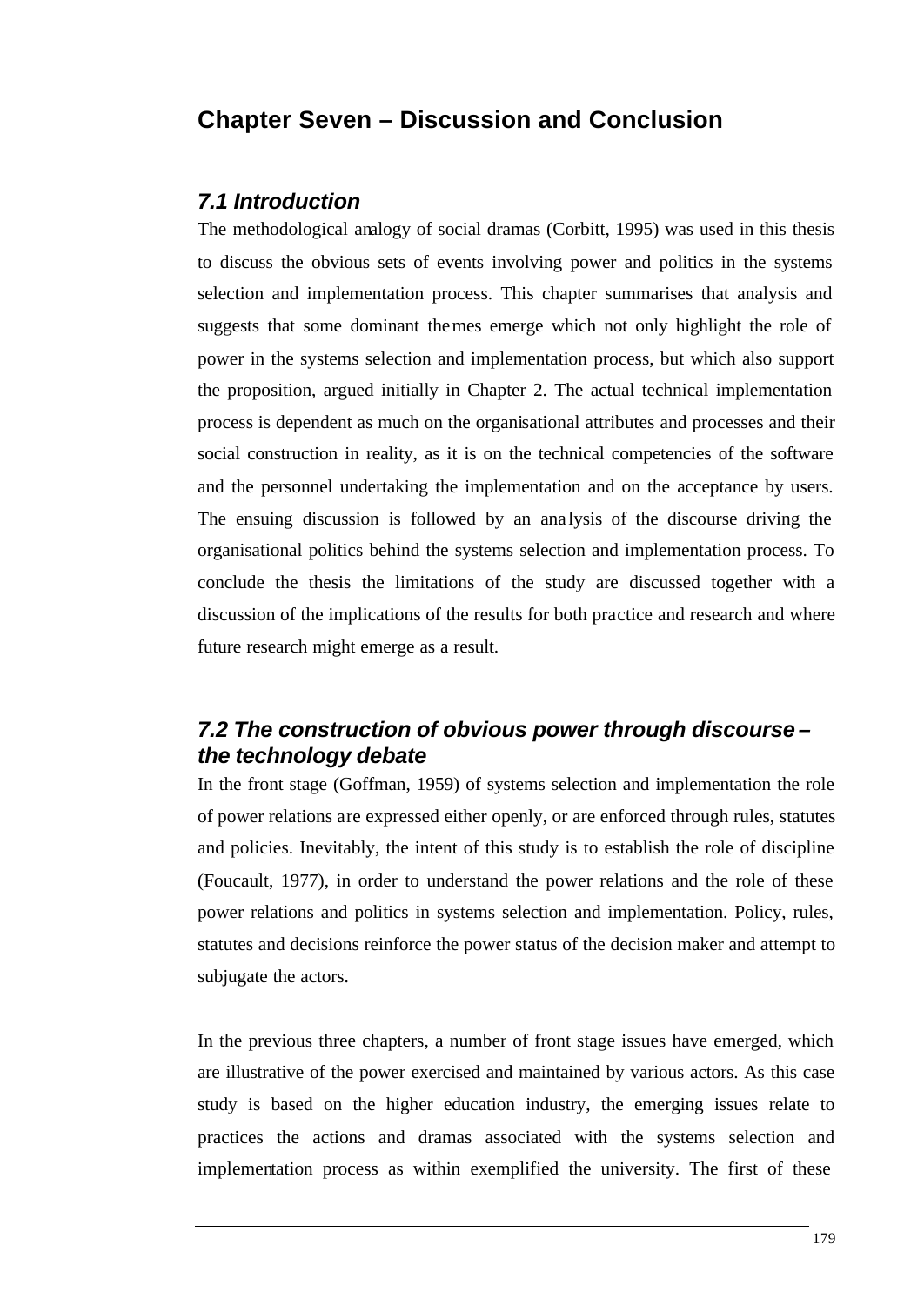related to debate and policy about what technology platform would underpin the provision of IT infrastructure within the university (Chapter 4.3).

Driving this debate was the perceived need to control the technological infrastructure of the university. In Chapter 4.6, it was argued that the Vice President of Administration was trying to create efficiencies and gain cost savings through centralisation and standardisation of IT management. He was committed to the notion of a single operating system. In the implementation of this action, through a policy enacted within the university administration, there were consequences for the use of IT in teaching and learning. In the front stage dramas, acted out in the Academic Board, in Faculty Boards, in School Meetings and through global emails across the university, the policy was challenged and contested. The apparent power vested in the policy, and therefore in its agents also, the Vice-President of Administration and ITS, was believed to counter the power academics had always had to select appropriate pedagogies, materials and teaching tools for their courses and units. This new set of standards and its policy context removed that power. The academic community, contesting the policy, challenged the applicability of the policy to real practice. They alleged that the Vice-President of Administration and the implementing division, ITS, did not have the right to interfere in what was an academic matter only and demanded the removal of the policy.

The power vested in both individuals and policy was contested openly and over a lengthy period of time. Essentially, the contestations were not only a struggle about a system, but about efficiency and administration versus academic expertise and pedagogy. Whilst the policy was never altered from its beginnings in the mid 1990s, the academics recontextualised it (Corbitt, 1997). Each faculty had separate IT sections established within the faculty offices, and in some cases, in specific schools. These groups operated the required IT platforms and enabled the continuance of five separate learning management systems to operate for over four years. The intent of standardised operational and administrative practices within the university was accepted and complied with. However, each faculty recontextualised their own practices as it related to teaching and learning through having a faculty-wide standard adopted and subsequently operated at the faculty level. As a result the power vested in academic choice over what could/should be taught, how and why,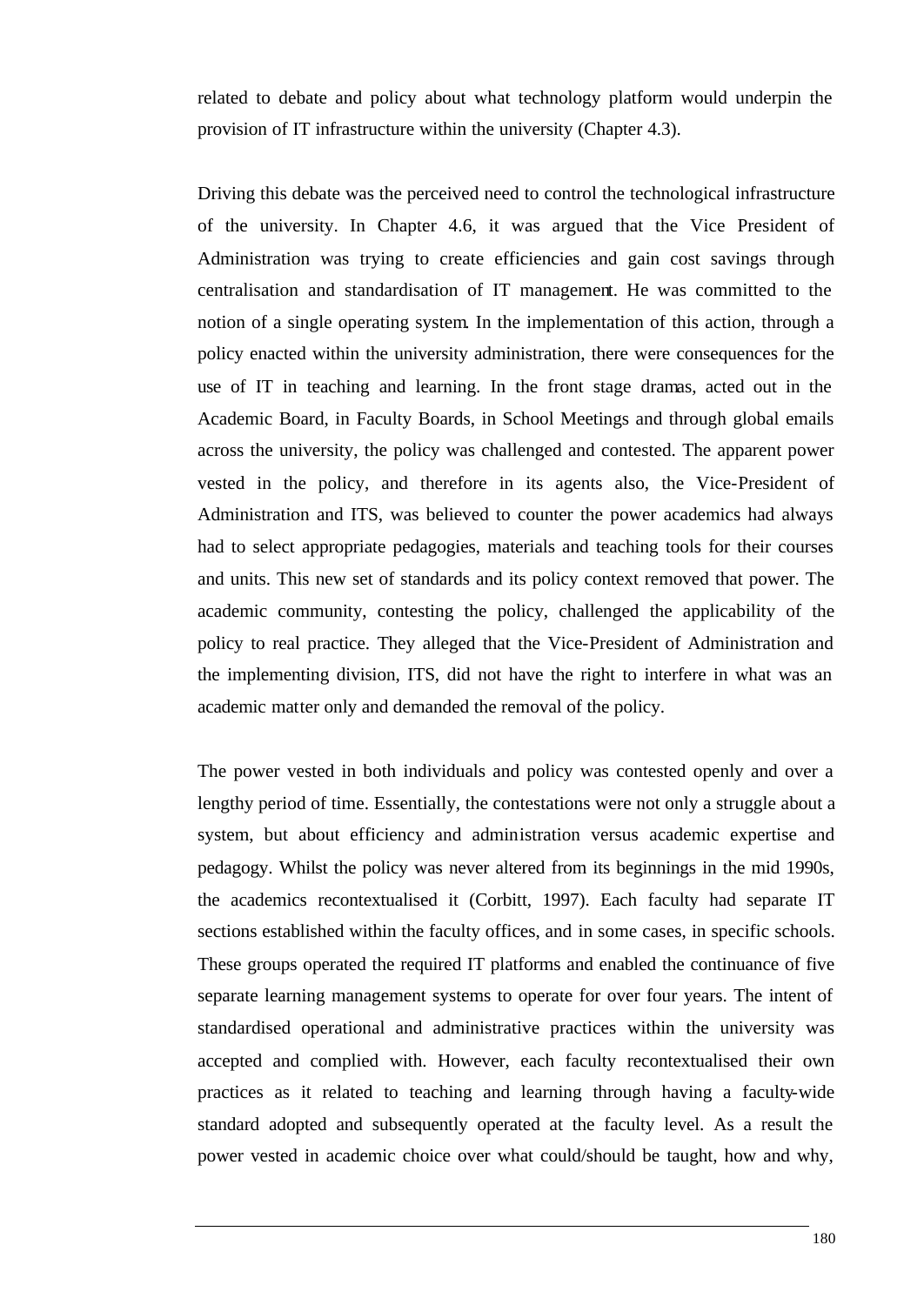remained at the faculty level and was maintained at the level of each academic. The nature of teaching and learning in the university remained decentralised.

However, throughout the story the university administration was not content with leaving this level of power in the hands of individual academics, or at faculty level, as this challenged any real attempt to centralise and standardise. Challenging this centralisation and standardisation made compliance to Federal Government requirements more difficult for the university. The challenges also made accountability and comparative assessment between units and courses even more complex and difficult. The story told in this thesis recounts two separate further attempts by the university to invest power over teaching and learning in a central authority.

In the first attempt the university through an apparent independent appointee, decided to purchase an enterprise learning management system, QuickLearn. The new Deputy Vice-Chancellor was given responsibility to implement it across all faculties (Chapter 4.4). This too failed as there was no disciplinary structure in place to ensure compliance. Academic Staff and Deans were again able to recontextualise the decision and maintain their positions of power in relation to teaching and learning. It was only through the obvious enactment of policy through a restructured Academic Board under the new Vice-Chancellor some two years later that shifted power from the faculties and academic staff to centralise control, monitored for compliance through processes enacted in the Academic Board (Chapter 6.7).

All attempts to challenge this policy and its associated shift in power were thwarted by the disciplinary powers vested in the statutes of policy enacted publicly through Academic Board. Implementation of the new system was then driven by centralised control. Power was vested in people given responsibility to ensure the standardisation of process and structure for all units and courses. These were the Deputy Vice-Chancellor and Division of Teaching and Learning, reporting to that Deputy Vice-Chancellor. Despite contesting the policy on three occasions in Academic Board and despite challenging its impact through Union-led challenges to the Vice-Chancellor about workloads, the situation remained unchanged (Chapter 6.7).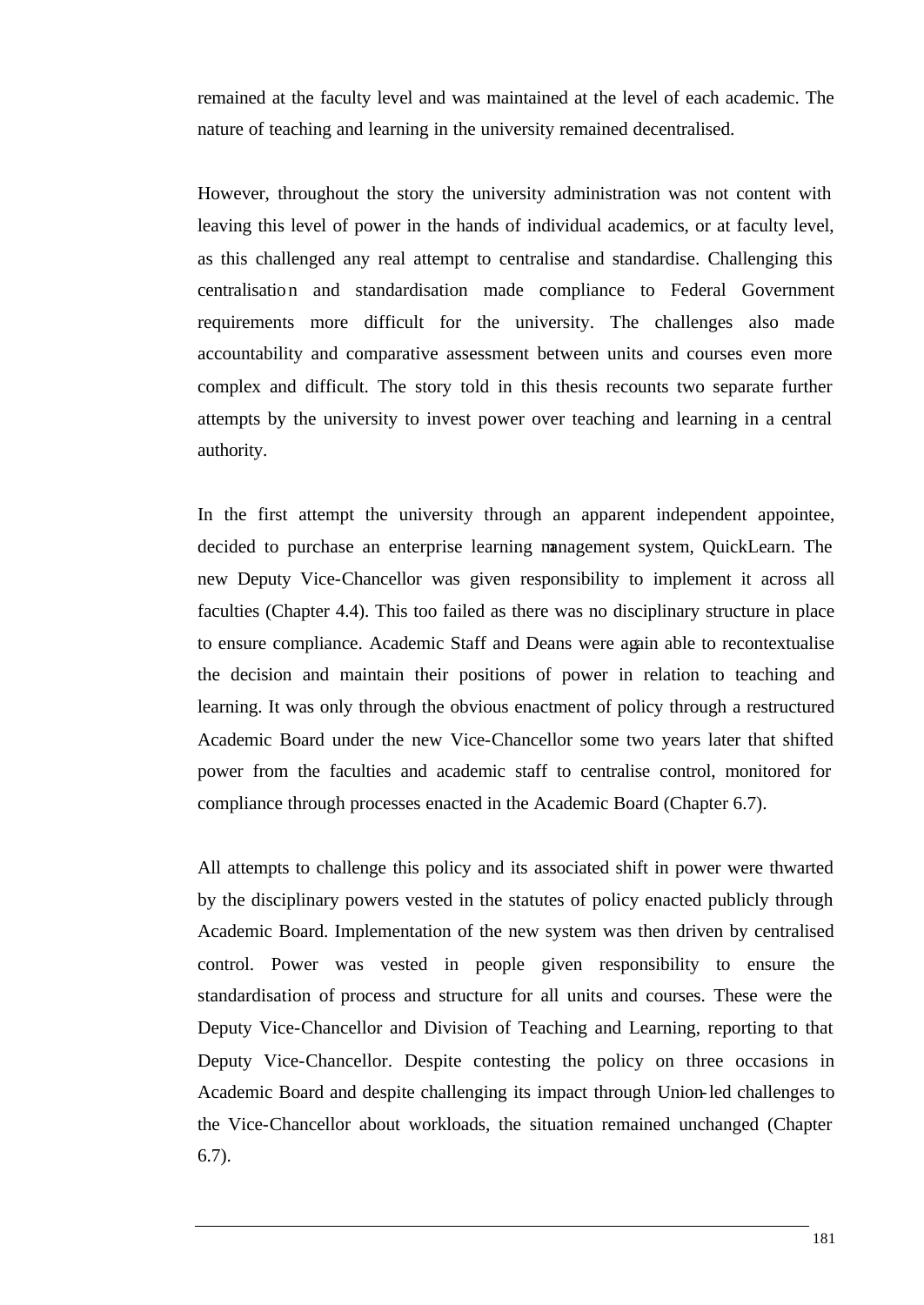In the front stage, these series of events looked like a debate over technology and the old 'Microsoft' versus everyone else debate. However there was a fundamental discourse driving this debate, the discourse of academic emancipation or freedom. The nature of a university is the promotion of intellectualism and freedom of choice (Manne, 1998; Gaita, 2004). Essentially, the academic staff were wanting to teach the way they wanted to, adopting an individualist approach, resisting the apparent direction by the Senior Executive to move teaching and learning by academic staff onto the one centralised system.

As Foucault (1978) and Ashforth and Mael (1998) argue, power relations occur where there is resistance between actors that have the ability to influence the actions of the other (Chapter 2.4). The discourse in this technological debate was a conflict driven on the one hand by the managerialism of the Senior Executive against the academic staffs' notions of academic freedom imbedded in a discourse of intellectualism (Chapters 5.6 and 6.9). With the enactment of the decision requiring academic staff to transfer to the central system, resistance occurred as their freedom of choice in teaching and learning was challenged (Chapters 4.5, 5.6 and 6.9). As was argued in Chapter 2.4, the utilisation of discourse enables members to challenge the existing power relations and in effect establish a new power relation. As raised in Chapter 2.8, Ball (1990) defines discourses as "what can be said, and thought, and also about who can speak, when, where and with what authority." The authority vested in being an academic had been challenged and resistance emerged. The academic staff contested this new form of authority, seemingly invested in the new learning management system.

The second attempt to select and implement an enterprise-wide learning management system was different. The process was accompanied by statute and policy enactment. The dramas were more vehement in their representation of opposition. Contestation reached academic and even industrial forums. The obvious challenges were about academic freedom, workloads and resistance to change. The discourse of discipline associated with the first enterprise-wide learning management system attempt was now supplemented, even surpassed in influence by managerialism. This transformation of discourses over time is not unusual. Westwood and Clegg (2003) claim that all discourses are in a constant state of change. This change reflects the new discourse of the new Vice-Chancellor. Change with new CEOs is common and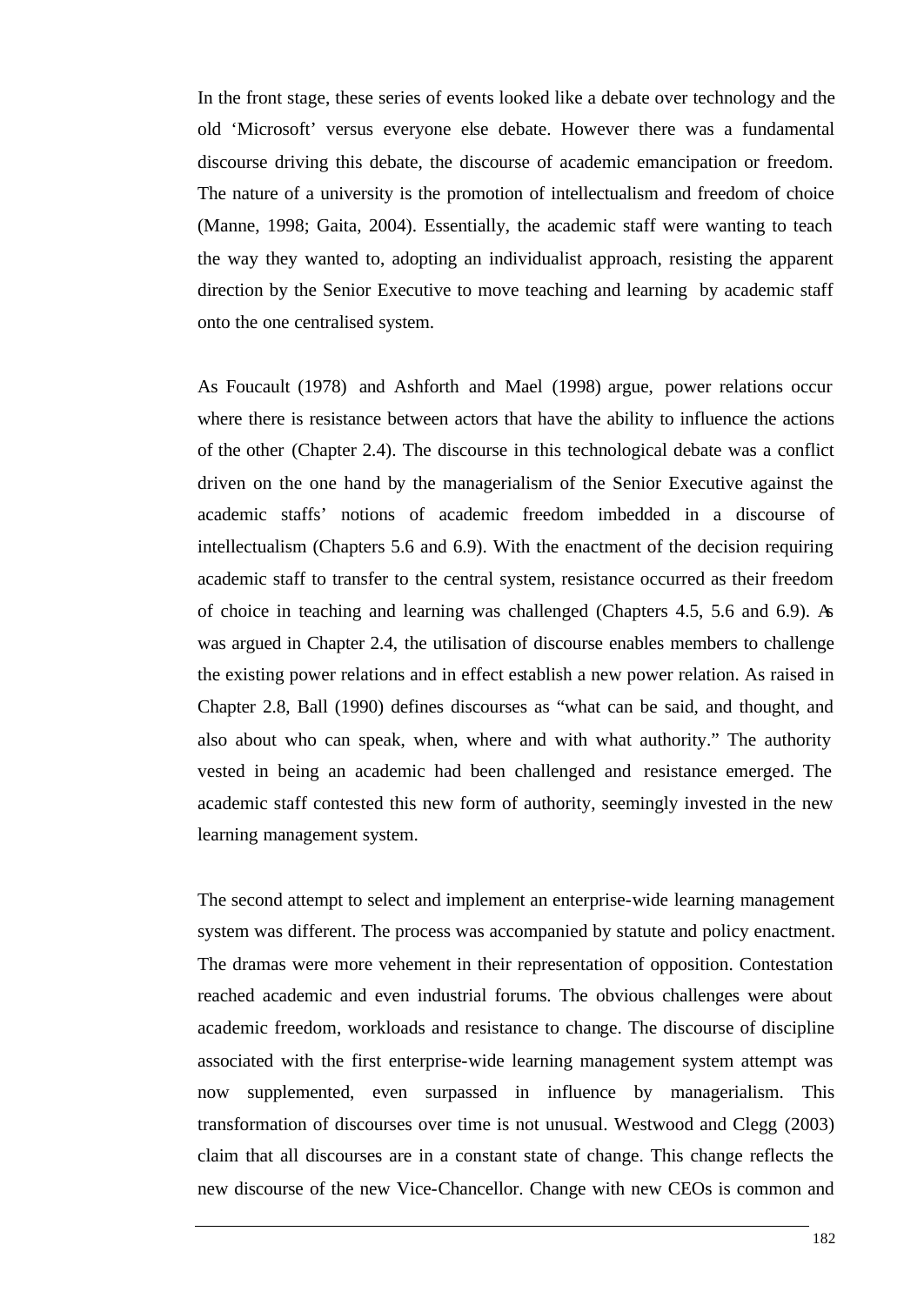often reflects a changed set of values and subsequently new practices (Buchanan and Badham, 1999; Bacharach and Lawler, 1998; Introna, 1997).

This leads, as Foucault (1978) and Buchanan and Badham (1999) argue, to new expressions of power, through new discourse, which operate through the reconstruction of existing social and organisational routines, and through targeting change in individuals and groups, in this case, the academic staff (Chapter 2.4). Enhancing the discourse of managerialism and discipline drove new policy formulation and reconstituted power through the formation of new social relations. As Corbitt (2000, p. 311) argued, policy is "influenced by pluralistic inequality associated with sectional interests, power and factions." The Vice-Chancellor, through the new Academic Board, was able to enact policy requiring academic staff to adopt EducateMe International. Through compliance associated with the policy, the use of EducateMe International became mandatory. Resistance and contestation again emerged. However, recontextualisation was not possible and the previously weak position of having no formal statute, as policy was now removed. Academics themselves had enacted the policy requiring use of the learning management system and requiring compliance. Hogwood and Gunn (1984) argue that policy is a method of legitimising power. In this example, policy was enacted to legitimise power vested in both the Vice-Chancellor and the Academic Board.

The academics in the university challenged the discourse of managerialism imposed through policy and directives to regain their emancipation from the control inherent in managerialism (Chapter 6.9). The academic staff wanted to be emancipated from the disciplinary power imposed by the managerialism of the Senior Executive and the Vice-Chancellor, in response to being forced onto one learning management system. In this case study, academic staff wanted to retain their academic authority, using their expertise in teaching and learning. They contested policy to regain control of choice in teaching and learning.

What became apparent was that similar discourse persisted throughout the system selection and implementation process, but acted out over different sets of issues in different social dramas. Academic staff used any opportunity to challenge the discourse of managerialism, which was the most consistent ideology influencing action across the university. Dramas were acted out over the selection and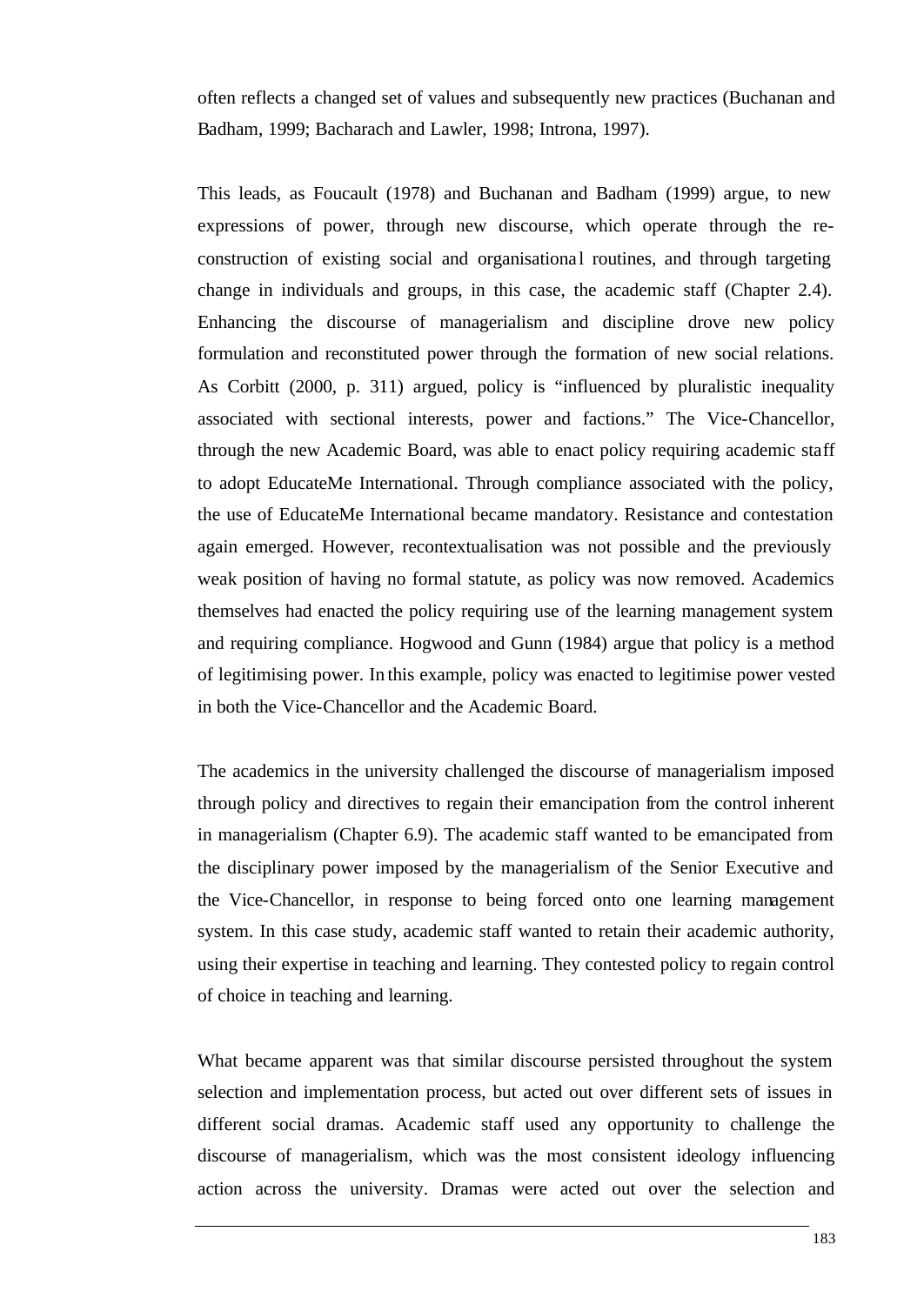implementation of QuickLearn, the selection and implementation of EducateMe International, over the requirement of academic staff to undergo training, the requirement to migrate existing systems to the new system, and in addition other issues affecting the university through this period, but not related to the implementation of EducateMe International, such as, strategic planning requirements, operational planning and target setting, budgeting, the review of all academic policies, evaluation of courses and units, and the internationalisation of the curriculum.

Power changed throughout this process. The new Vice-Chancellor recognised that in order to change university and its operation, in her words, to "achieve a quality agenda", then power relations needed to be different. It was apparent that the Vice-Chancellor perceived that there was a need to change the power vested in members of the University; that there was a need to formalise that change through policy and then build in compliance. This was achieved by the restructuring of the Academic Board giving academics academic authority. However, through the creation of the new Academic Board, power apparently shifted again from academics in schools and faculties to the central management of the university. In the first six months of the new Academic Board, eighty percent of the academic policies were changed and new ones such as the *Online Technologies in Courses and Units* policy added. The practice of managerialism though authority, statute, policy and compliance was put in place.

The transforming nature of power relations derives from Foucault's (1976; 1977; 1978; 1980; 1982) argument that power is non-static, fluid and exercised, rather than something that can be possessed by managers and those seeking power (Chapter 2.8). In this case study, power relations did shift through changes in leadership and the practice of control through policy. The new learning management system was being implemented technically throughout these changes. The stages inherent in a technical implementation were self evident (Chapter 6.4) but that process was being moulded by the changing dramas and the changes in power relations enacted in university forums. Any changes there directly changed what could be done with the learning management systems. The setting of the functionalities in the software related directly to the requirements of the policy and the associated requirements for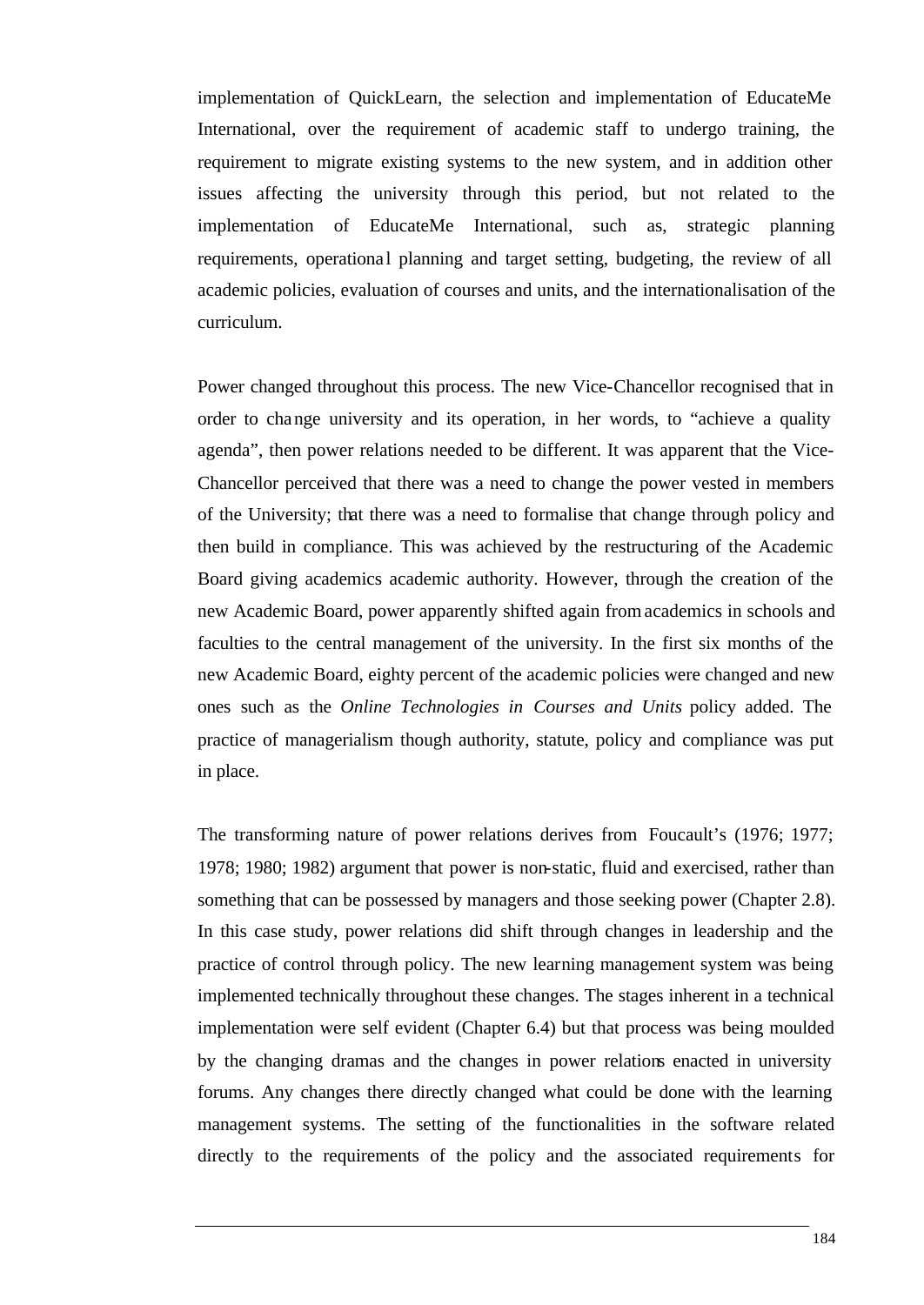compliance. This in turn affected and was affected by another continuing set of dramas about pedagogy.

# *7.3 The construction of obvious power through discourse – the pedagogical debate*

A debate emerged as a contest over praxis or practical application of pedagogy. This contest was based around direct interference with existing practice in teaching and learning. The contest reopened the debate about the relevance of technology to teaching and learning and its relevance to teaching both on and off-campus students. One of the early debates (Chapter 4.2) related to what members of the university argued about what type of university the University of Australia should be. Through the mergers that created the new university (Chapter 4.2), debate emerged about whether the target market was on or off-campus students. Confusion existed. There was no clear strategic plan. As a result, academic staff practiced teaching and learning independently, using any method they found useful. Academic staff had, through practice and a lack of direction, created and developed their academic authority.

In the selection and implementation of the first learning management system, QuickLearn (Chapter 4.3), debate emerged over what members of the university believed a learning management system should be. The power vested in academics through institutionalised practice was challenged. One system was not seen as being able to be used by everyone. The practice of differentiated pedagogies was threatened and existing power relations were being challenged. The failure of QuickLearn resulted from these attempted changes to power relations with standardisation and centralisation (Chapter 4.5). Academic staff resisted and challenged the inherent discourse of centralisation and standardisation in order to emancipate themselves from the requirement to teach in a pre-determined method. The ultimate failure of QuickLearn resulted from open challenges in Academic Board (Chapter 4.5). Publicly the praxis of the academic staff was supported and changes rejected. However, power relations were reconstituted. New systems were able to be evaluated and implemented, even to a limited extent. The extent of the changes to power relations was strong enough to enable the second attempt, a year later.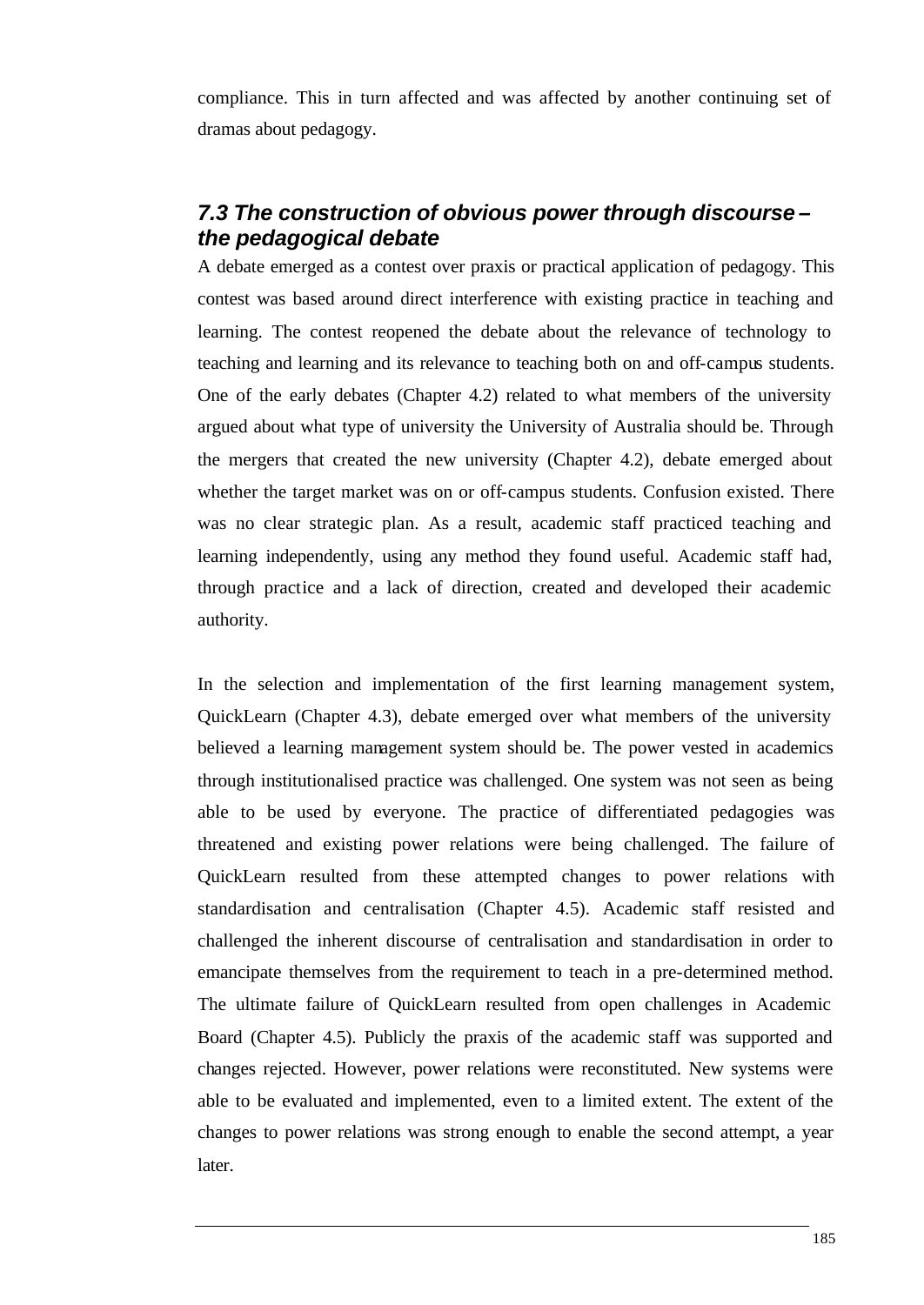A further set of dramas occurred in the selection process of members for the Steering and Consultative Groups (Chapter 5.2) and in the dramas associated with the selection of EducateMe International (Chapter 5.3). Academic staff created the dramas again because their practice and academic authority were challenged. They argued that the real demand for a new system was not necessary. They also challenged any need for a single system across the university. The university had made its reputation of what it was already doing in teaching and learning. There was no obvious reason to change that. However, the committees were established and a selection process commenced. The academic staff had to recontextualise their practice and accept that power relations about teaching and learning had been, and were again changing. Power was now vested in the selection committee and those advising it (Chapter 5.3). The differentiated set of power relations existing within the university had been usurped by directive and placed, with the authority of the Senior Executive, in the Steering Committee.

This social construction of power was about something different. The issue that was debated was not the same. However, the discourse was similar. The management's objective to centralise and control practice and ensure standards were in place, challenged the pre-existing advocacy of academic freedom (Chapter 6.9). Power relations had changed because of an earlier set of dramas over a new learning management system. Power was now re-invested in the authority given to a new committee, composed of academics and support staff from Learning Services. Responsibility had changed. A group of staff were now responsible for a decision which would impact on all academics. Power was thus vested in a centralised group. That group had the responsibility to make a recommendation, based on the views of the university community. This expectancy to include all members of the community was a direct challenge to the differentiated practice in teaching and learning decision making of the existing university. Power relations through this process were drawn inwards, rather than outwards previously.

One other discourse influenced each of these sets of social dramas and framed the underlying discourse of managerialism. The discourse of standardisation, of having a singular set of universities, driven by managerialism, meant that the universities were required to comply with Federal Government policy. The discourse of accountability and responsible expenditure of public funds was the foundation of policy which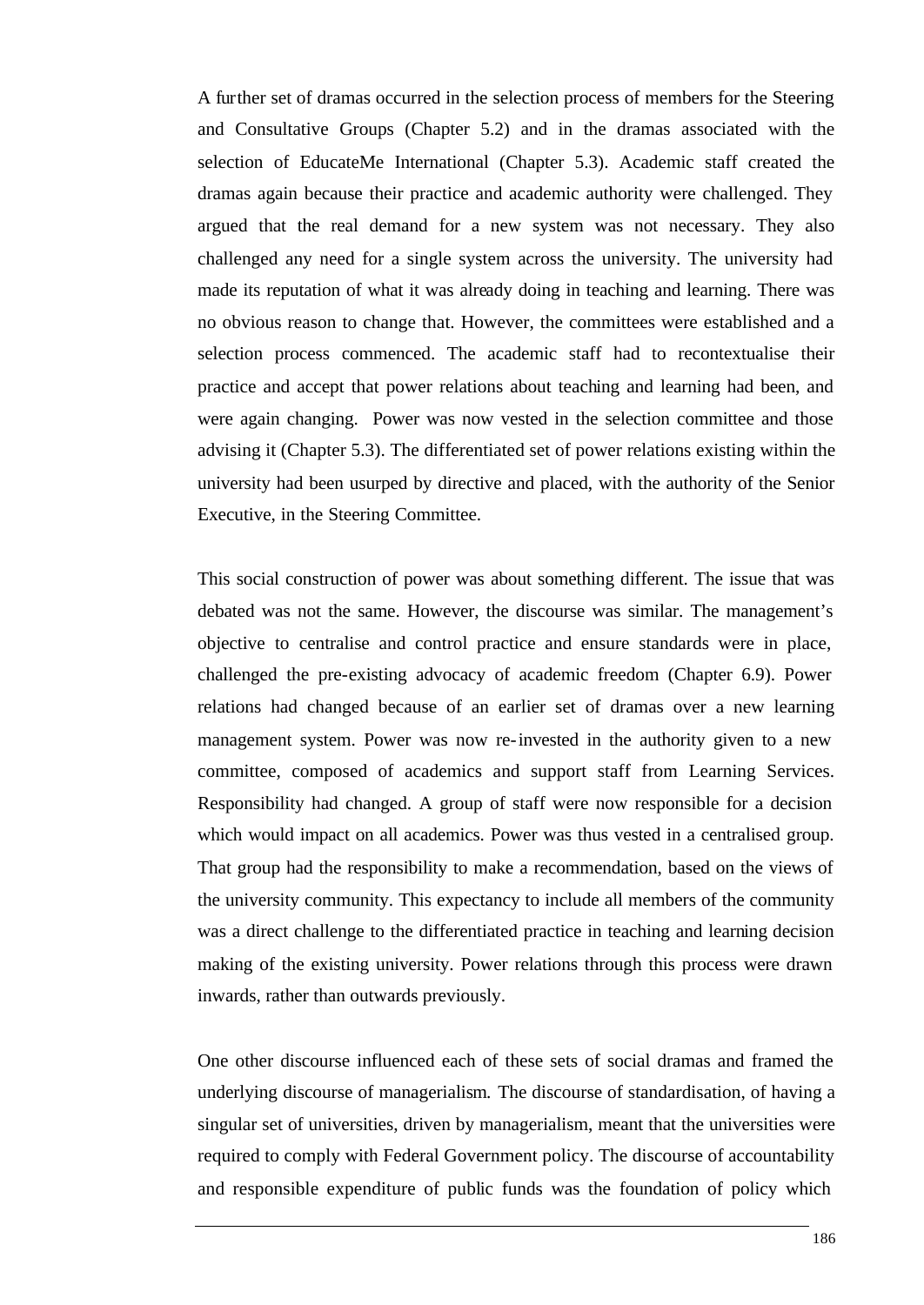required standards of practice across universities, which subjugated them to compliance through quality audits and annual reporting. To meet these demands, it was therefore essential that the university itself complied through driving the same discourse through all practices within the university. Thus the notions of managerialism, vested in state policy, were translated into policy and compliance within the university.

Learning management systems are structured software technologies, which can be standardised and subjected to the influence of discourse. Power can then be transferred from the differentiated practices of an academic to the structures inherent in the learning management system. Power relations thus change. They move from the authority of the individual to the authority vested in the structures of the software (Winner, 1986; 1992). In this way, the social construction of power relations vested in discourse operating at an organisational level can directly affect the implementation of systems. In suggesting this, it is possible that such subjection can exist in organisations other than educational ones, and theory can emerge, which might frame further research in the future.

### *7.4 Theorising Systems Selection and Implementation*

The findings demonstrate that contrary to the literature on systems selection and implementation, the systems selection and implementation process is invariably a complex process that is influenced by factors other than a particular implementation method or tool such as Soft Systems Methodologies (SSM), Structured Analysis, Design and Implementation of Information Systems (STRADIS), Structured Systems Analysis and Design Method (SSADM), Rational Unified Process (RUP), James Martin's RAD (JMRAD), or Effective Technical and Human Interaction of Computer-Based Systems (ETHICS). The story told in Chapters Four, Five and Six support this argument, especially that the systems selection and implementation process is essentially political and non-rational (Self, 1981; Mitev, 2001), being influenced by sectional interests, power and factions, often associated with specific stakeholders (Corbitt, 1997). This section brings together the post-structuralist theory of power relations into the information systems discipline, specifically exploring the role of power and politics in systems selection and implementation. This section concludes with a comparison of this study to that of the seminal work of Markus (1983), as introduced in Chapter 2.7.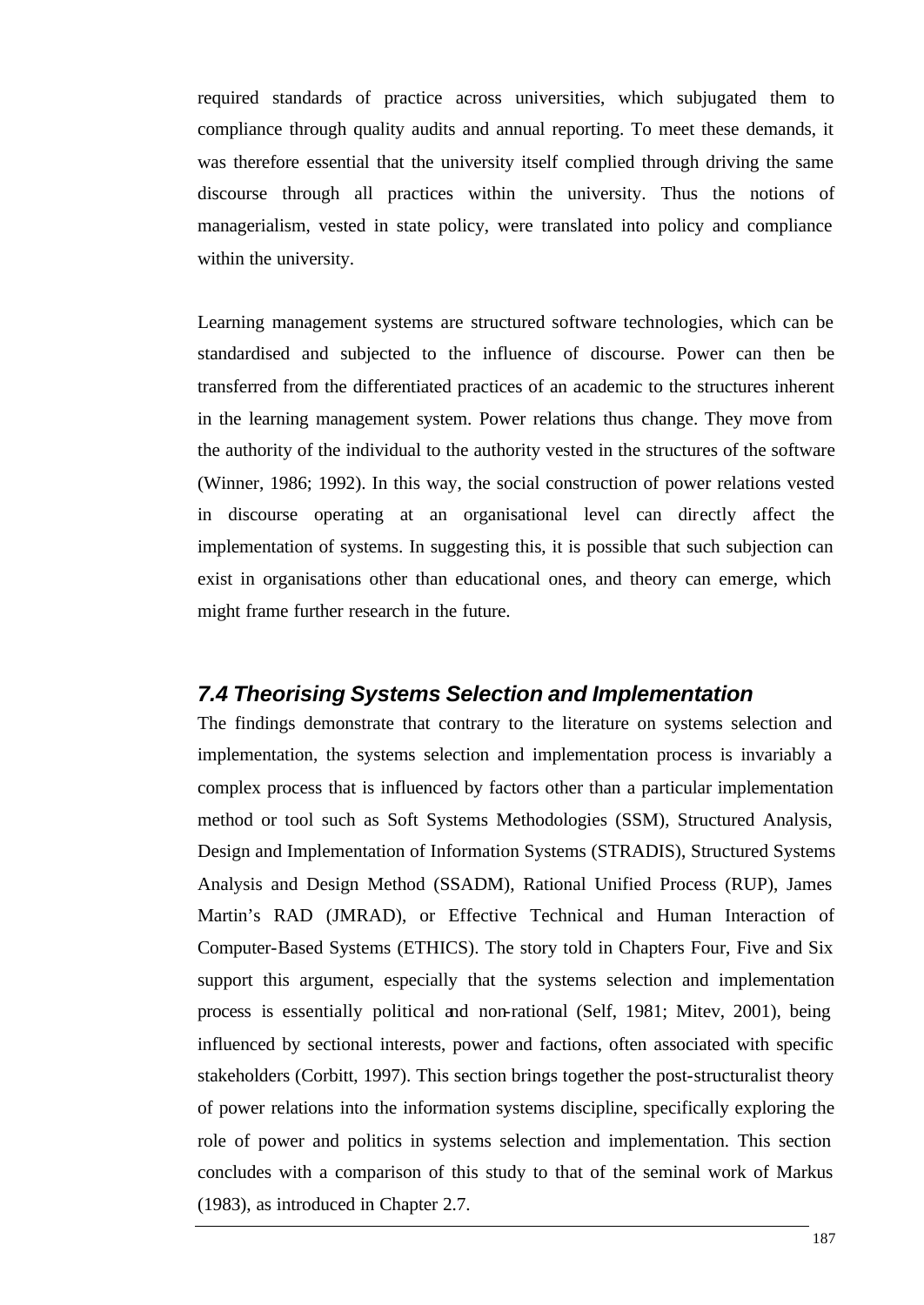A two-level understanding of systems selection and implementation merged from the case study. At one level, the systems selection and implementation process went through the process of, planning for the system, developing the requirements of the system, evaluating each system against the requirements, and selecting and implementing the system. This was a complex and iterative process, affected, even directed, by other levels of organisational influence (Figure 6.3). The implementation of the system was as much driven by the structures imposed on its use by the administration of the university as it was by the structural limitations of the software and the operating and infrastructure systems supporting it

The top level of influence was political where direction emerged through statute, policy and the demands of compliance, informed both by discourse and changing power relations. As argued in Chapter 2.4, the focus of previous research on systems implementation has been on the critical success factors involved with implementing a system (Ginzberg, 1981; Rockart, 1979; Delone and McLean, 1992; 2003; Somers and Nelson, 2001; Wilkin and Castleman, 2002; Shanks et al., 2003; Seddon, 1997) and the actual implementation process (Avison and Fitzgerald, 1995, 2003; Maddison, et al., 1983; Davis, 1974; Lucas, 1981, Hawryszkiewycz, 2001; Hoffer, et al., 1998; Lauden and Lauden, 1998). In this study that process was affirmed (Chapter 6.4). However, the nature and form of the system that emerged at the "Full Launch" stage of implementation (Figure 6.3) was fundamentally different from what was proposed in the requirements process. These differences were the inability to personalise the layout and look of the unit area and functionality was limited allowing some users to have a wider variety of tools and features available.

What is significant from this analysis is that the systems process can at the one time follow structured and semi-structured methodologies and at the same time be influenced and in fact changed by the complexities and sectional interest of organisational politics and ensuing struggles for power. This occurs to the extent that an apparently 'normal' systems implementation is at the obvious level a process comprising multiple stages and an iterative form but at the same time delivering content and internal structures which are reflective of social constructed power relations derived from debate over ideology and driven by discourse. The conflicting discourse of academic freedom and managerialism created a series of social dramas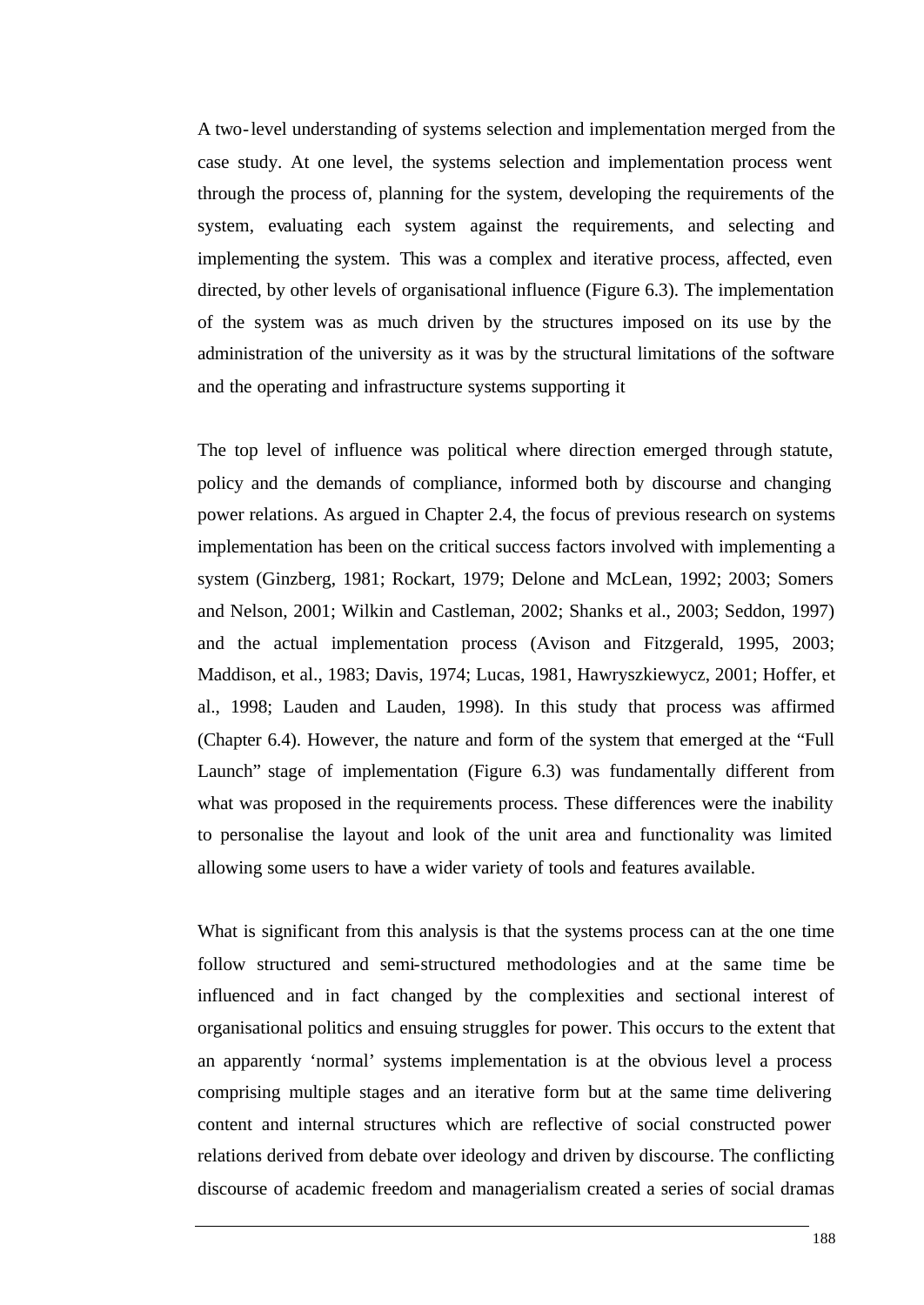over many issues which became the strongest influence on the nature and eventual use of the system itself.

The case study shows that the systems selection and implementation process transforms through the struggles for the exercise of power. This challenges the existing view of systems selection and implementation, that transforming processes are consistent with iteration. In the political realm of organisational power relations, complexity creates chaos. The attempted subjugation of staff is challenged by those actors as a means of political emancipation from control. This search for emancipation by the academic staff was ultimately to enforce structural change in the system itself as management imposed structural parameters on the system which, in effect, restricted its use by academic staff. The selection and implementation of the new enterprise-wide learning management system spanned two and a half years. This time period saw a number of changes and shifts in leadership, resistance and challenges within discourse. This transforming nature of power and politics and the complexity that results in systems selection and implementation is not identified in the systems implementation literature.

This apparent level of influence over the system itself is also couched in lessons learned by the organisation through its history of enterprise-wide selecting and implementing learning management systems. For example, there was a difference in the effectiveness of the implementation between the original enterprise-wide learning management system, QuickLearn, and the new learning management system, EducateMe International. In the original implementation, there was no policy requiring users to adopt QuickLearn as the then Vice-Chancellor, although interested in providing standardisation across the university, was not driven by a discourse of managerialism. He was driving a discourse of intellectualism, of academic freedom, as a means to improve the research output of the university. Whether users adopted QuickLearn or kept using their current system was not enforced, or required. In the case of the selection and implementation of EducateMe International, the new Vice-Chancellor did not believe that standardisation and centralisation would occur without policy. Ultimately, EducateMe International had policy requiring all academic staff to comply with and have a basic online presence for their units. The case study has supported an argument by Parr, et al., (1999), Duchessi, et al., (1989), Somers and Nelson (2001), Akkermans and van Helden (2002), Poon and Wagner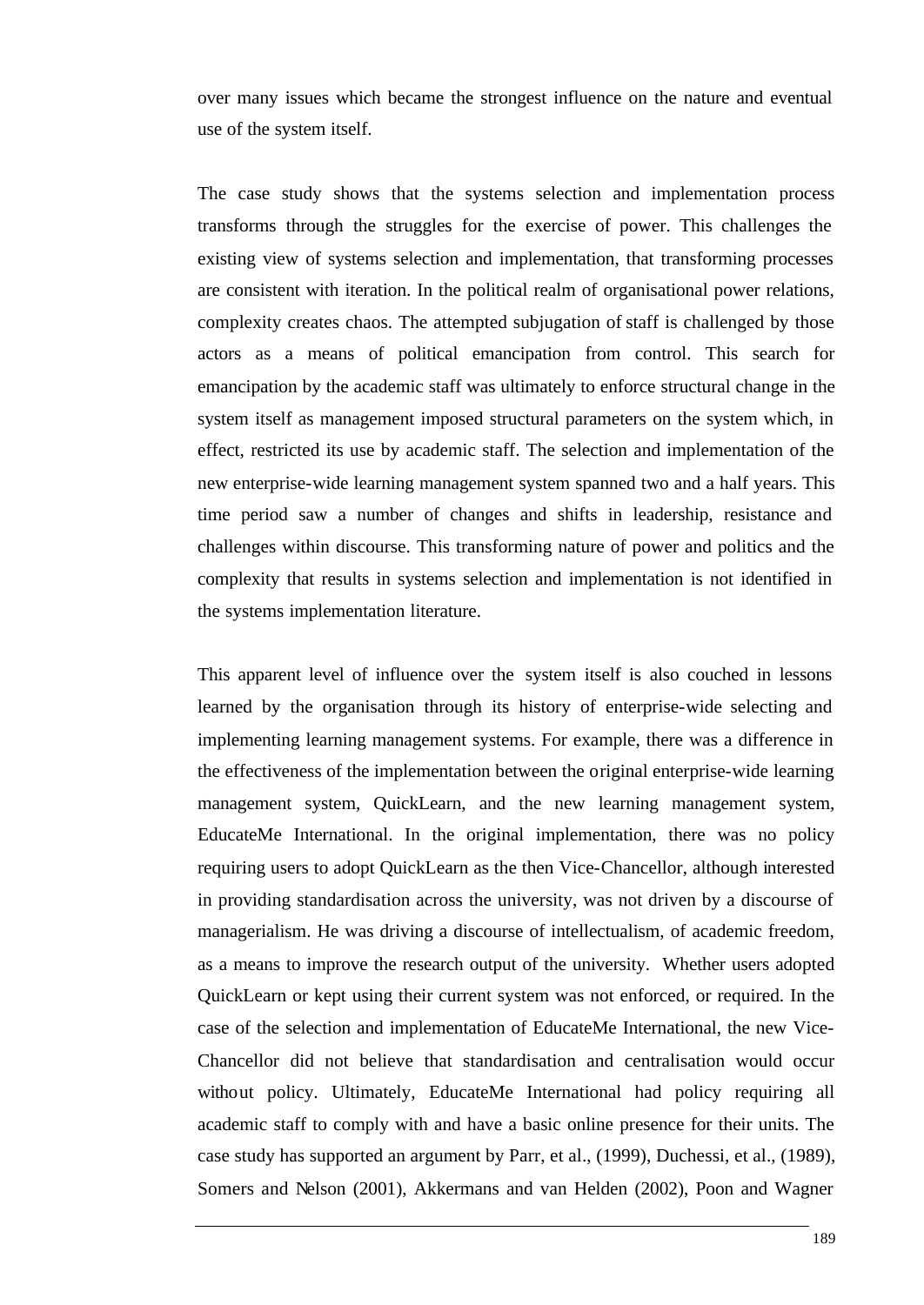(2001) Averweg and Erwin (1999), Hartman and Ashrafi (2002), and Teo and Ang (1999) that the system would not be used across the university had it not been driven from the top.

The story of the selection and implementation process of the enterprise-wide learning management system at the University of Australia also challenges the accepted view that systems implementation is a linear process, and that in order to "successfully" implement a system, certain steps need to be followed. These steps need to be completed in a linear manner. In other words, we cannot proceed to the next step until the current step has been completed, and that the appropriate outputs have been produced (Nickerson, 2001; Avison and Fitzgerald, 1995, 2003; Maddison, et al., 1983; Davis, 1974; Lucas, 1981, Hawryszkiewycz, 2001; Hoffer, et al., 1998; Lauden and Lauden, 1998). Rather, this study supports the argument by Nguyen (2000), that the implementation process does not follow this linear method because of the nature of systems implementation and one of the most important elements of systems implementation, the people.

Much of the contestation and debate in the social dramas is reflective at the obvious level to the existence of resistance. Ashforth and Mael (1998), McKenna (1994), Krovi (1993), and Markus (1983) have argued that change is closely related to resistance. What was experienced during the selection and implementation of EducateMe International was implemented, was in essence, resistance. However, this resistance was only the obvious aspect of the emerging power relations in the organisation. This resistance reflected a deeper discourse over challenges to the discourse of academic authority and intellectualism. Foucault (1978) suggests that power emerges where there is resistance. However, it is not through the front stage issues of power that are of interest, it is through the emerging discourse that the role of power and politics influence the systems selection and implementation process. This case study has highlighted the impact that this can have. However like all case studies the extent to which this level of theorising can be universally applied has to be questioned.

As discussed in Chapter 2.7, Markus (1983) used a case study to explore the initiation, design process, design content, installation and use of a financial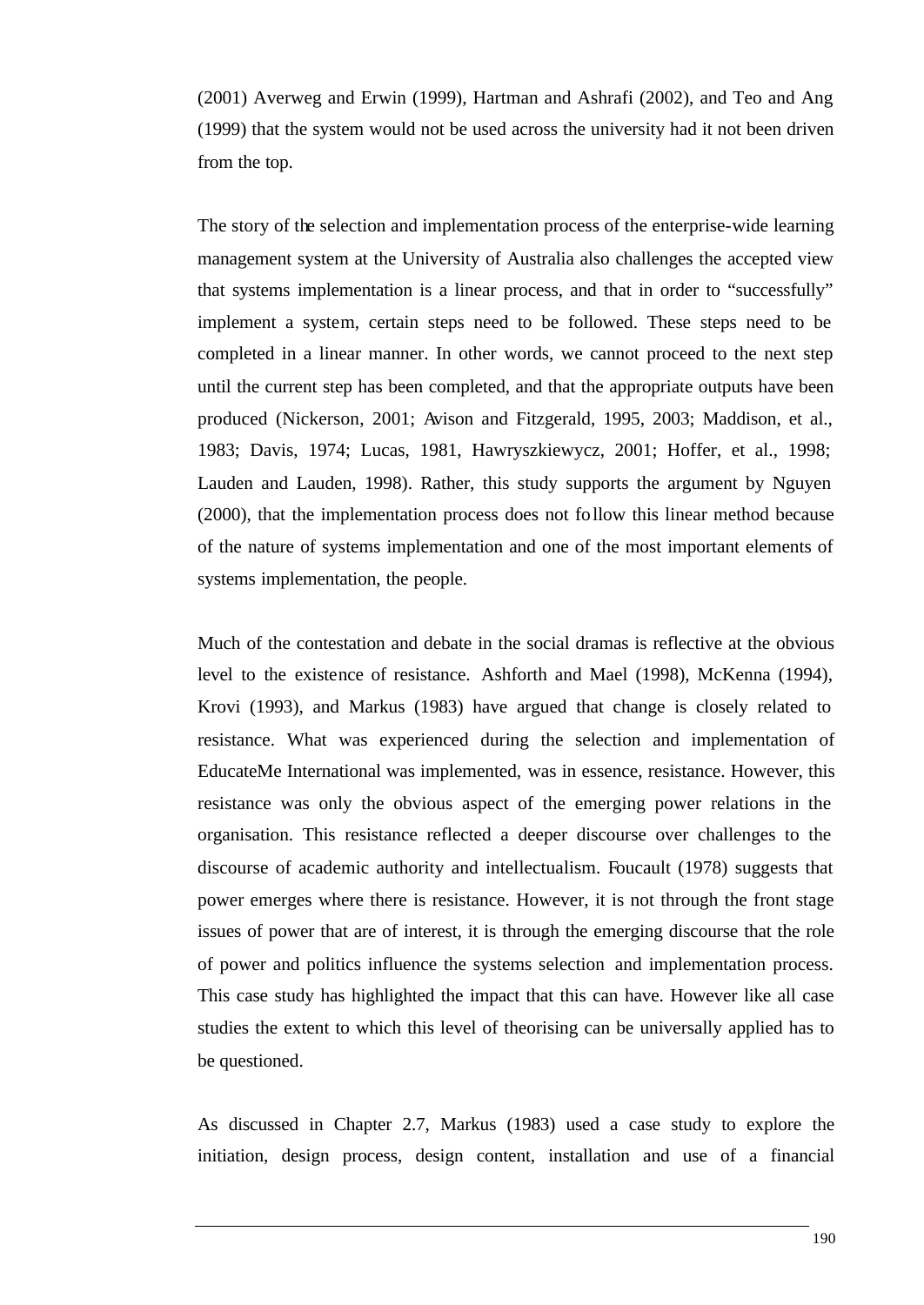information system in Golden Triangle Corporation<sup>17</sup>, a large manufacturing firm. Data was collected via interviews with over 30 designers and users of the system and was supplemented by documentary evidence about the system and organisation. The implementation of the financial information system spanned 15 years (Markus (1983, p. 433-434). In this case study, data was collected in 20 interviews, supplemented by documentary evidence, project plans and available minutes of meetings. This project lasted seven years.

One difference between the two studies occurs in the epistemological and ontological approaches taken. Whilst Markus' (1983) study can be seen as either a positivist or interpretive approach (Lee, 1989; Walsham, 1993; Lee, et al., 2000), this study adopted a critical approach in order to understand change, not only from the perspective adopted by Markus, but also to understand it within social and economic circumstances, constrained by various forms of social, cultural and political domination.

The conceptualisation for the financial information system, implemented at Golden Triangle Corporation, began in 1971 by the corporate accounting department. Task forces were created to evaluate the need for the financial information system and identify the costs and benefits of the proposed system. In 1972, software was purchased from a software vendor. The purchased software mirrored current practices within the organisation. However, the task force decided to modify the software in order to make use of modern database management techniques. This process took two and a half years and centralised the databases at Golden Triangle Corporation. Information was not solicited from divisional accountants until 1974, when it was time to set up the database, but during this time the divisions were invited to attend presentations outlining the benefits of the system. The implementation process took a phase-in approach. The largest division volunteered to trial the financial information system in 1975. That same year, the accountants complained that the system had not been beneficial and technical recommendations to change the system were made and implemented. Subsequently, further divisions began using the system because, there was a hidden inducement to participate, those that held off from using the system had to provide the same information as the new system, but they had to do it manually.

l

 $17$  The pseudonym used by Markus (1983) to provide anonymity to the organisation in her study.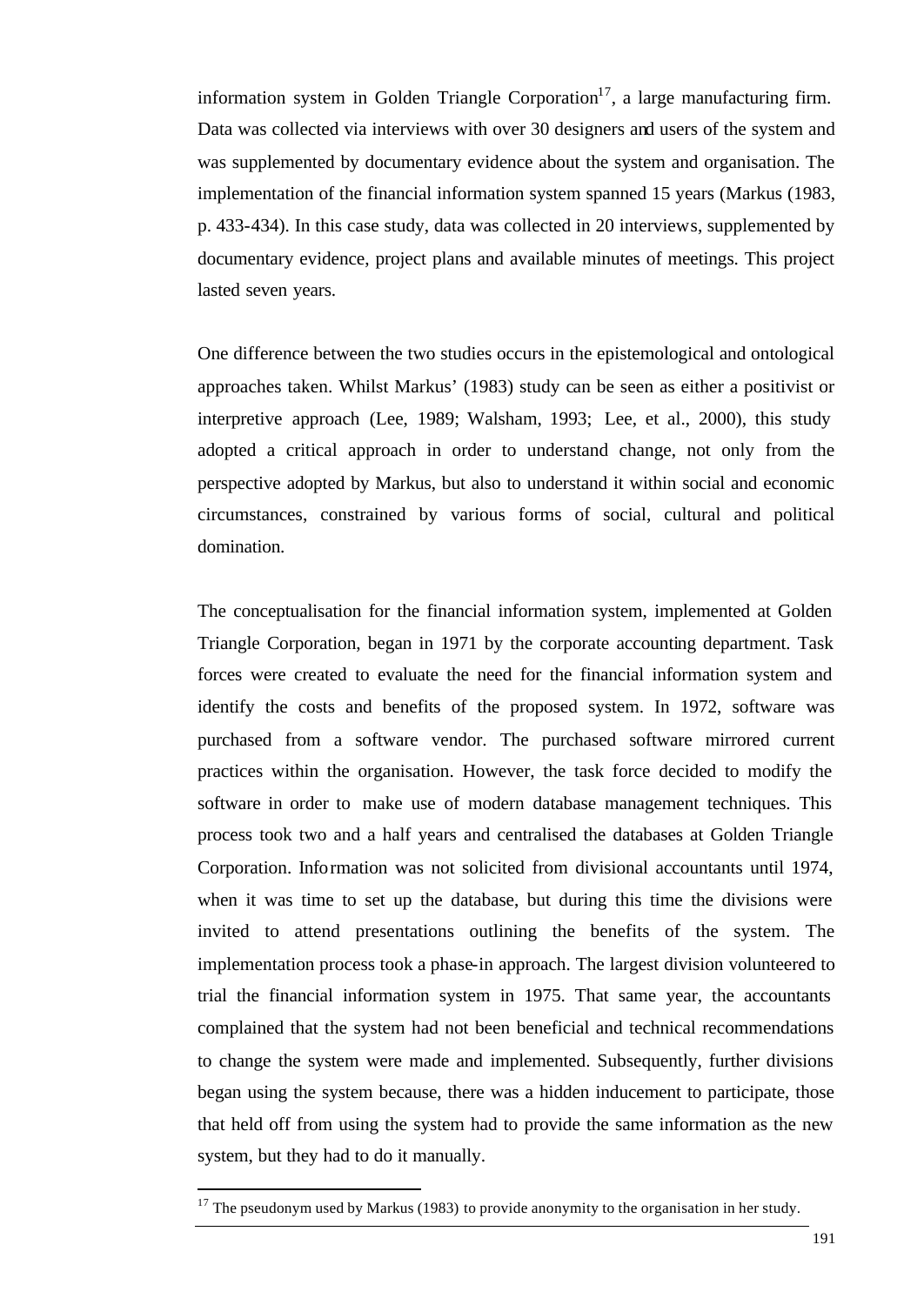The university in this case study decided to build on the use of five different learning management systems already in use in the university and adopt a standard system across the whole university. Two attempts were made two years apart. Implementation of the first system was focused partly in two sections of the university only and that adoption was not universal. Use created significant dissatisfaction and another attempt to find an acceptable and useable learning management system was undertaken. In this case implementation was supported formally with policy and with a senior executive responsible. Implementation was inparallel with existing systems for a 12 month period before fully adoption of the system across the university. Resistance still was evident in the second attempt but there was a hegemony of acceptance of the new systems because the requirements to adopt was build into formal policy compliance.

The background to each story of the selection and implementation process is similar in that a system was selected and implemented through directives from a higher authority. Resistance was common in both cases as end-users did not want to adopt the new system, as they were familiar and happy using existing practices. The use of the financial information system was publicised as being voluntary. However, pressure was placed on users that did not adopt the new system, as non-compliance meant that users had to do their work manually. In the adoption of the learning management system, non-compliance required the explanation to the Academic Board and the Vice-Chancellor.

Cognitive differences between resistors and non-resistors at Golden Triangle Corporation derived from status and functional locations within the firm's hierarchy and division of labour (Markus, 1983, p. 436). In the case study of the learning management system, there were no cognitive differences between resistors and nonresistors in terms of status and functional location. However, throughout this process there were changes amongst resistors and non-resistors relating more to political allegiance than status or functional location. In addition, it became clearly apparent that the compliance requirements of policy impacted on who were resistors and nonresistors and the extent to which they were active.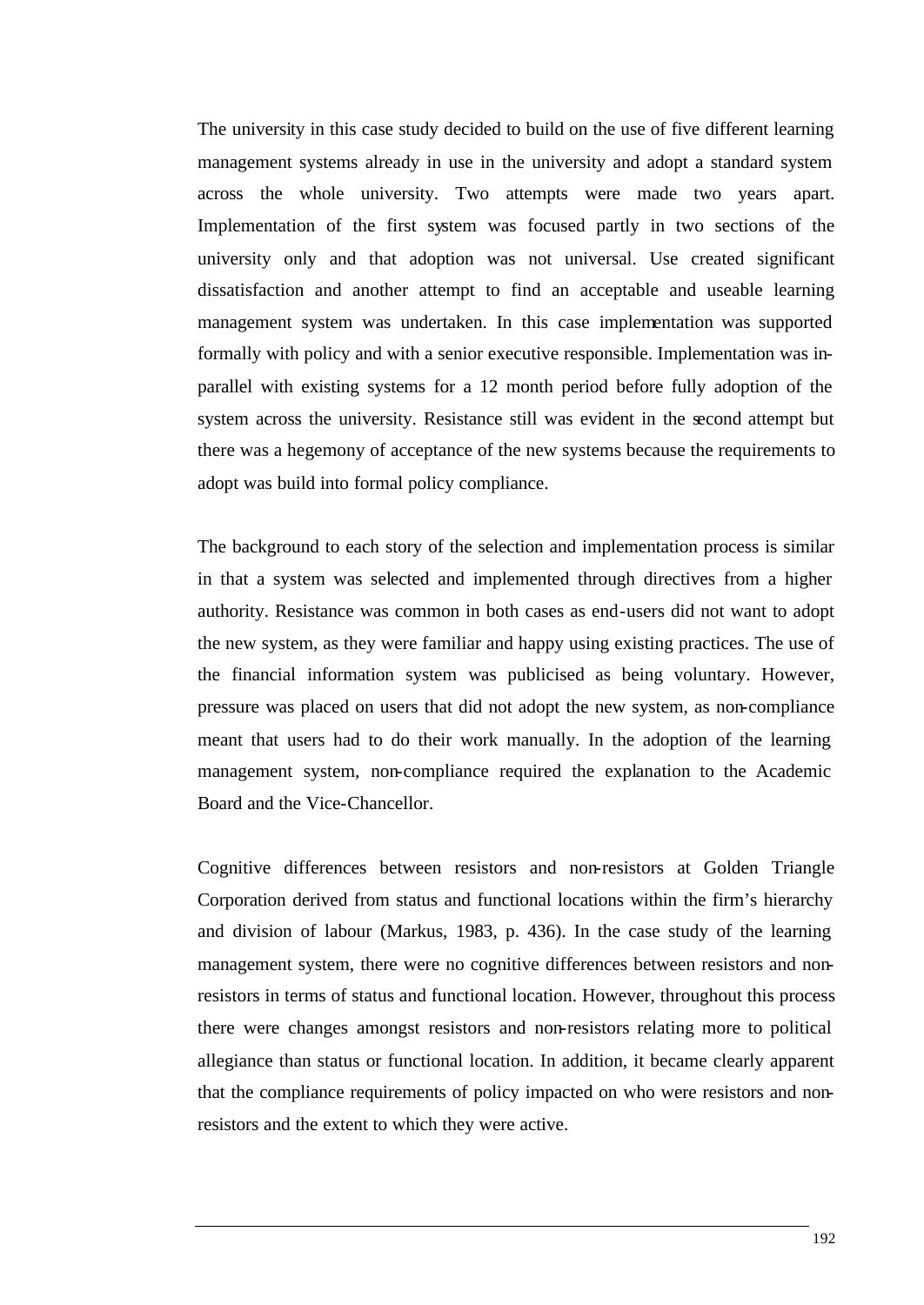Markus (1983) showed that technical issues arose during the implementation process. For example, the database management system chosen for this application did not work well with the computer's operating system, and there was insufficient main storage to meet the applications requirements, meaning frequent downtime and late reports. In the case of EducateMe International, there were minor problems with the software provided and the technological infrastructure of the university. Software upgrades were provided regularly and funding was allocated in order to upgrade the technological infrastructure of the university.

Markus identified that the political context of the financial information systems was important. Markus (1983, p. 436-437) reported that intra-organisational politics and power dynamics developed between corporate and division accountants. In conjunction with the politics and power dynamics, organisational restructuring occurred during the implementation process. Corporate accountants felt the divisions were lying to them. This impacted on the success of the implementation. In this study of the learning management system, the political context was also important. By using a critical methodology, a more in-depth understanding of the process was enabled. The political context, in this case leadership, specifically determined the actual functionality of the learning management system and influenced the adoption of the system, through compliance. In contrast to Markus (1983), this study analysed discourse that affected implementation. This showed that although there was the obvious resistance of the learning management system, it was not due to the cognitive or attitude differences of members in the organisation. Rather, resistance was driven by contestation over ideology. Differences existed about why change and a new system was needed and about the extent and validity of its imposition in relation to compliance. This discourse analysis suggests that power directly impacts on implementation through disciplinary action through the acquisition and holding of knowledge and subsequently through subjugation of the resistors. This discourse analysis also highlighted that even at the organisation level, systems are subject to the political influence of the State through discourse.

In terms of practice, Markus (1983, p. 437-438) made three suggestions. Markus argued that for successful implementation, there was a need to change the people inside the organisation. Markus (1983, p. 437) argued that if some acceptors were moved into positions occupied by resistors, resistance amongst the divisional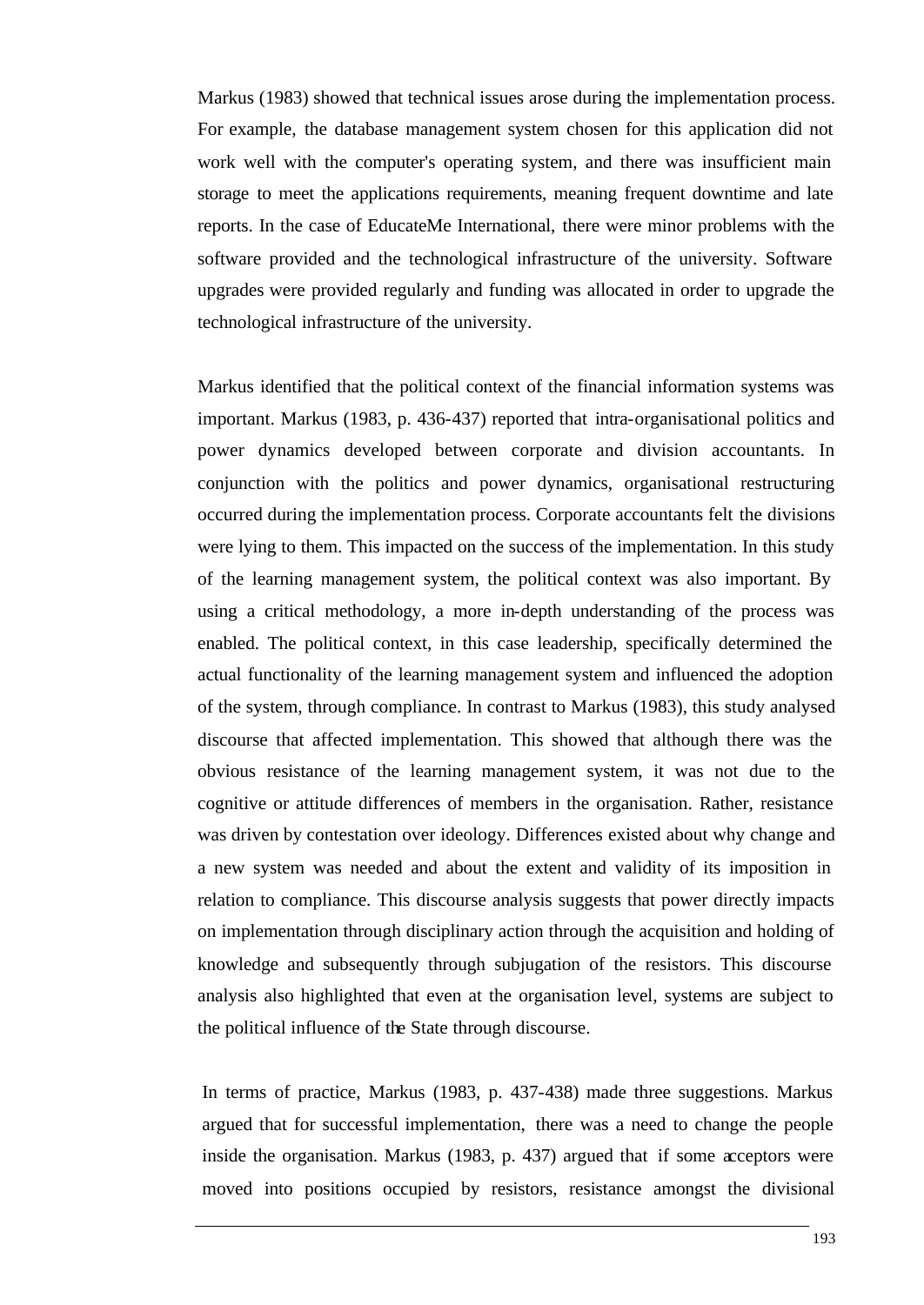accounts would diminish or vanish. In this study of the learning management system, the resistors were directly brought into the selection and implementation process. They played an active and significant role throughout the process. In the end, after twelve months of full implementation, all demands of the policy are in place. All units in the university are taught in the learning management system and there have been two rounds of compliance reporting. Despite this, there is still resistance. The political context has been subtly defused but not rendered inactive. Resistance is still driven by pre-existing discourse. In this case, the resistance diminished but not because they were replaced, but rather because their influence became an integral part of the implementation process. Rather than being marginalised, a process of inclusiveness of the resistors ensured that their political influence was diminished (Cf. Danziger, 1971; 1976). There was perceived to be no need in this learning management system case study to change the people inside the organisation.

The second suggestion made by Markus (1983, p. 437-438) was the requirement to fix technical problems in the information system. Resistors were included in the technical evaluation task force, making recommendations to fix any technical issues. These technical solutions were implemented, which improved the efficiency of the system. However, resistance to the financial information system did not disappear. In the study of the learning management system, there was a perceived need to fix technical issues. Weekly meetings reviewed performance and users were involved. Technical performance of the learning management system improved dramatically, but similarly to the Markus case study, resistance did not completely disappear.

The third suggestion made by Markus (1983, p. 438) was in relation to organisational politics. In the financial information system case study, lower hierarchical divisions noticed that information flow was focused in the corporate accountant division and as a result, they had more power. The financial information system project team specifically excluded any representative who might voice objections to its design details. The divisional accountants felt that they had lost control and were unhappy. Nothing had changed as a result. Markus therefore suggested that by even replacing a few key actors, resistance would not be eliminated. In the case study of the learning management system, resistors were explicitly included in the selection and implementation process to voice their opinion. The organisational politics of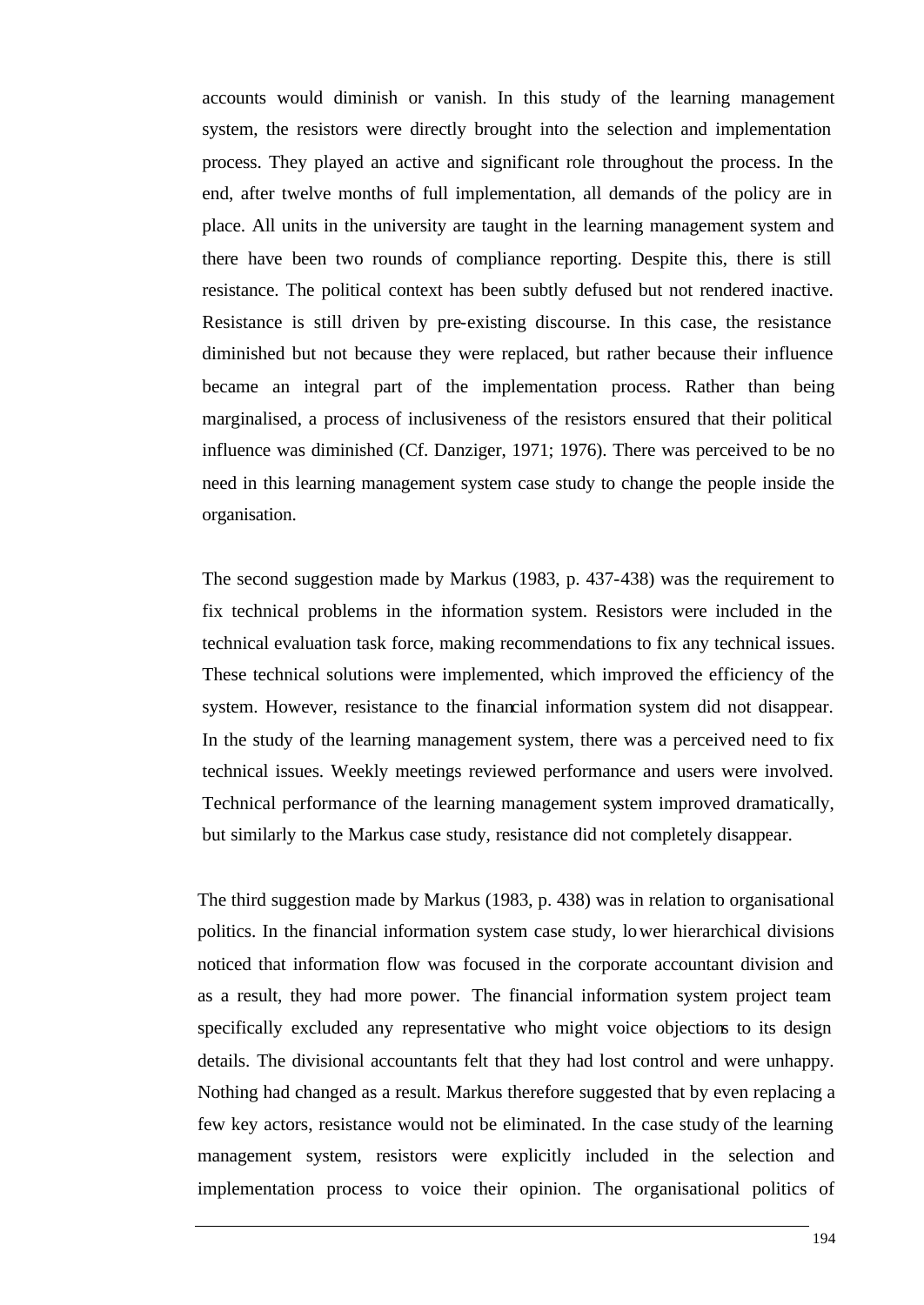resistance, in itself, was ineffective, due to their inclusion. However, what is different in this study is that it shows that when the politics of Senior Executives in the organisation and the power vested in them are used as subtle weapons to enforce compliance then no level of organisational politics can sustain any effective action. The requirements of compliance forced even the most intransigent resistor to comply as the apparent holder of the power over the learning management system policy was the Academic Board, which comprised only of members of academic staff.

In addition, this study has shown that resistance itself is not related necessarily to the organisational politics imbedded in a particular issue. The organisational politics at a much more organisation-wide level, for example, industrial relations, can be influential. In this case study, it was rather the power vested in policy compliance to the Academic Board rather than organisational politics, which determined the effectiveness of the system implementation.

Through the use of interaction theory, Markus (1983, p. 438-440) found that the difficulty of using the financial information system was only a secondary complaint. It was the proposed changes to the way managerial accounting would be done that was the real issue, one that no amount of technical fixing would solve. Furthermore, this issue was one of potential loss of power for divisional managerial accountants. In this case, Markus has focused on the obvious expression of power and control. If a critical approach had been used, then a deeper understanding of what the discourse was that was driving this perceived loss of power, associated with the managerial accounting, would have emerged.

In this case study of the learning management system, the obvious contests were concerned with perceived limitations imposed on pedagogy and the appropriateness of the technology chosen to sustain the mission of the organisation. By understanding discourse, the real reasons for contest and debate about the selection and implementation of the new learning management system became evident. On the one hand, there was debate driven by the contest between the ideology of intellectual freedom and a counter-ideology of managerialism. On the other hand, there was the clash between an ideology which protects the intellectual freedom of individua ls in universities and the imposition of an ideology of standardisation by the state. As Ball (1990) had shown with the United Kingdom in the 1980's, where there is a contest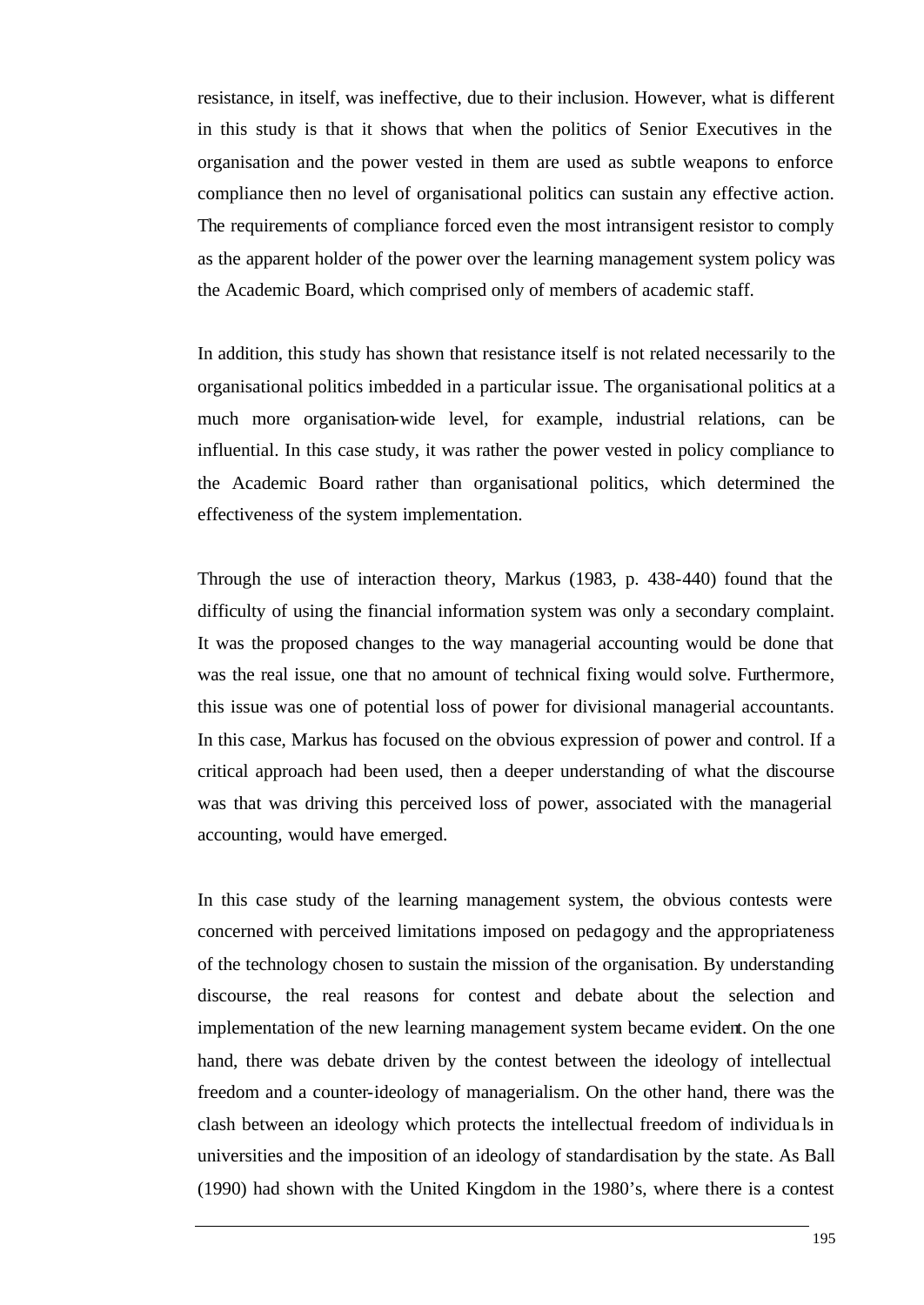concerning ideology at the organisational level and ideology at the state level, contestation is a natural consequence and in fact, the ultimate result, if the power of the state is sustained, is the recontextualisation of practice at the organisational level. After twelve months of implementation of the learning management system, it is not yet possible to ascertain if that recontextualisation has occurred. However, what is clear is that after twelve months, resistance is still vocal to the extent that the policy driving the structure of the learning management system was challenged for the third time in the Academic Board in November 2004. Again, there was no change. However, the challenging discourse persists.

The Markus (1983) paper is a structured, perhaps limited view of systems implementation. The epistemology inherent in positivism seeks out only the obvious. Using a critical methodology seeks out the hidden and unspoken and the discourse, which identifies who can say what to who and how. Discourse exposes threats to the political emancipation of individuals in organisations. Understanding discourse enables the researcher to discover the richness of the complexities involved with the system selection and implementation process. This study uncovered an understanding of systems implementation, which suggests that the obvious processes evident in the taxonomy of stages is, on the one hand, determined by the requirements of the information technology artefact, but on the other hand, is bounded by the control and power vested in organisational management, informed by discourse, historic ally created either externally to or internally in the organisation.

The implementation of the learning management system shows that power is more diffuse and non-systematic than Markus had argued. It can be argued that the systems implementation process is people-influenced rather than people-determined as Markus (1983) claimed. Determinism suggests that power exists as some quantifiable whole and is ingrained and objective. Power in reality is subjective. It is, and is becoming, rather than exists unmoved or unchanged. Power changes and is changed. It forms and reforms as the context in which it is created or displayed and is recontextualised by the actors operating within it. This is determined by the sequence of discourse. As discourse emerges socially, power is enacted by subterfuge, containment, disruption, challenge and radical action. This study has shown, that power is enforced through challenge rather than hierarchy or organisational structure, as Markus (1983) suggested.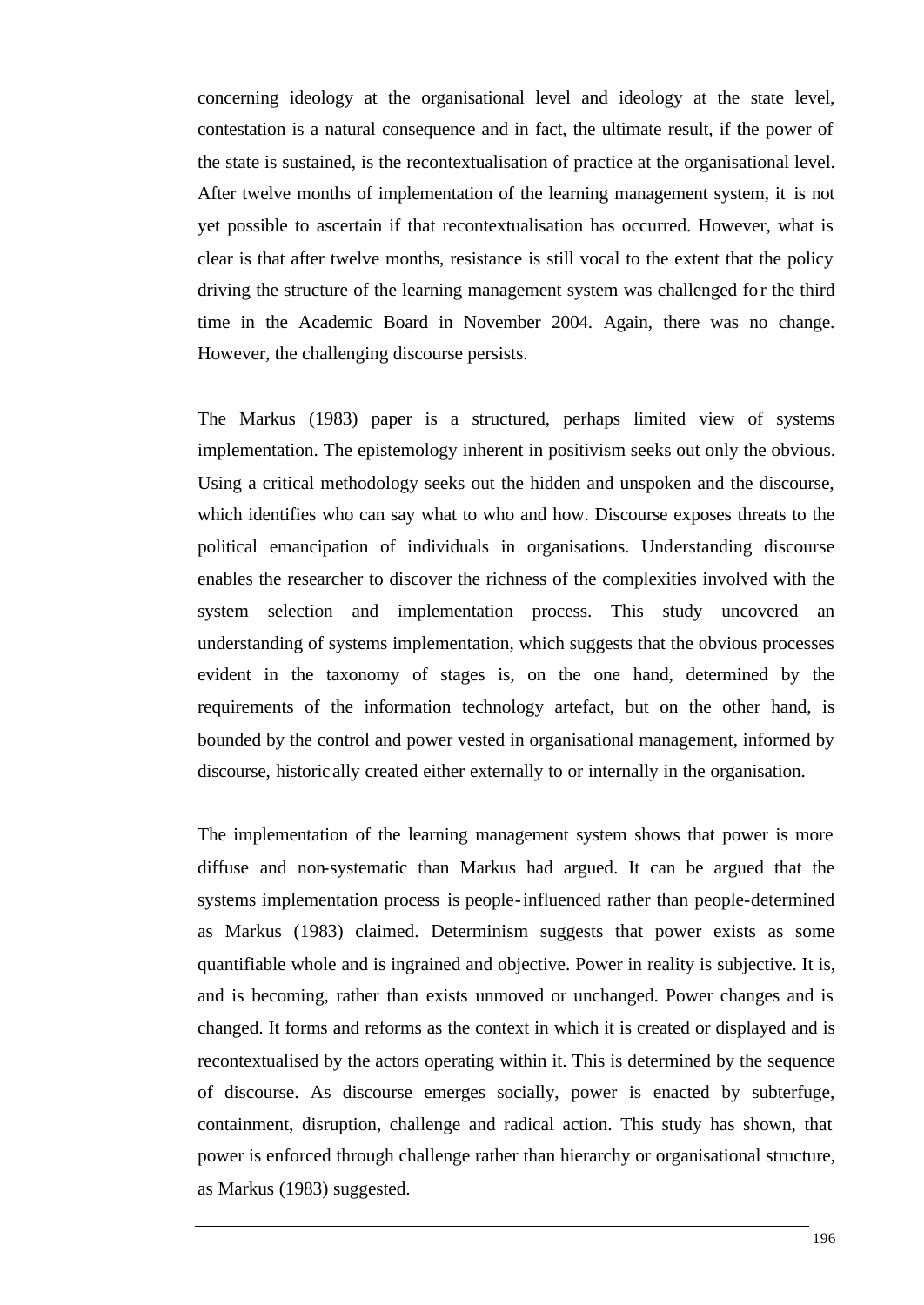This research improves our epistemological understanding of the role of power in systems implementation and engages the reader and researcher in appreciating the richness and complexity of the role of power and power relationships. The Markus (1983) research was a landmark in IS publishing and remains so. This research has highlighted the de-contextualisation of current systems design and implementation methodologies and tools, noting that power fundamentally impacts on systems implementation and drives organisational attitudes towards systems acceptance.

# *7.6 Implications for practice*

The outcomes of this study have identified some implications for practice, where the current research can provide a better understanding of the human issues involved, specifically the power and politics in system selection and implementation. It should be noted however, that the outcomes of this study are not to provide a solution to the power and politics involved in systems implementation, but to recognise their important role in selecting and implementing a system.

It can be argued that the enactment of policy influences the probability of successful implementation, but this research adds to this understanding. Previous research has focused on the influence of the CEO or project champion as a leader (Thong, et al., 1996; Thong and Yap, 1996; Thong, 1999). This research has shown that that same person can also have a direct affect in determining not only action, but also content of the system through the exercise of power and the games of politics. In this case, leadership has been enhanced by management and by manipulation that is natural in organisations.

This follows that there is an apparent de-contextualisation of systems implementation models created by the strict use of process models and critical success factors as identified in this study. As identified in Chapter 2.3, there is little reliance on one particular system implementation process model (Fitzgerald, et al., 1999). Practitioners need not feel restricted by the formality of process models. Rather, they should embrace and modify various applicable process models to the current system implementation. Different system implementations will require different process models for the implementation. There is no such thing as a 'one process model fits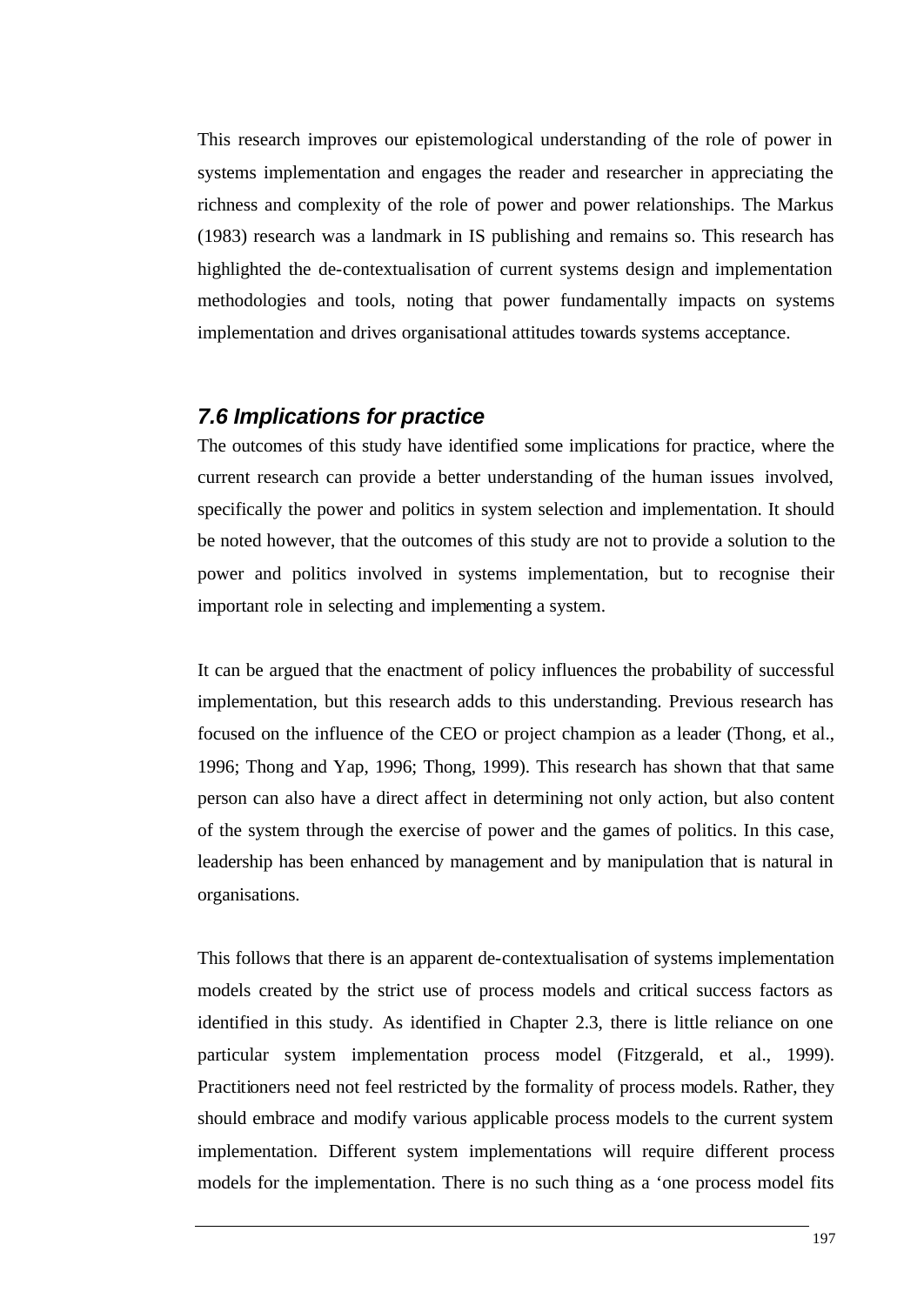all' as different system implementation projects have different contexts and ultimately require different implementation models, including a combination of appropriate models. Practitioners need to be made aware of the inherent division between the various systems implementation models and the issue of leadership addressed above.

As identified by authors such as Kling (1980), Markus (1983), Krovi (1993), Ashforth and Mael (1998) and Buchanen and Badham (1999), resistance to the adoption of a new system is the key contributor to struggles for the exercise of power and potentially a reason for system failure. The enactment of policy forces users to adopt the new system, eliminating their choice from using another system, or resisting the system altogether. In other words, this research informs members of systems implementation projects that to ensure the system is utilised in an organisation, then policy needs to be enacted, requiring all users to adopt that particular system.

Another lesson learned from the case exemplar is to involve as many people as possible, including the variety of end users, in the selection and implementation process. This lesson could be incorporated into the requirements gathering process, as all members of the organisation should be given the opportunity to have their input into what they required in the new system. As members are given the chance to provide their requirements, they feel that they are being listened to and feel that they contributed to the selection process. As a result, the overall buy-in of the new system will increase because they felt that they had input into this systems implementation process. Furthermore, by involving as many resistors of the new system as possible, there is an opportunity to turn their negativity and resistance into a positive aspect of the implementation process. By having the most vocal opponents of a new system, they are able to argue and convey their negativities during the selection and implementation process, ensuring that the best system is selected that even the resistors would support. These resistors could then turn into the strong supporters of the new system.

#### *7.7 Limitations of the study*

As in all studies, this study has limitations, which alter the outcomes. The case study methodology used in this research has been questioned in regards to the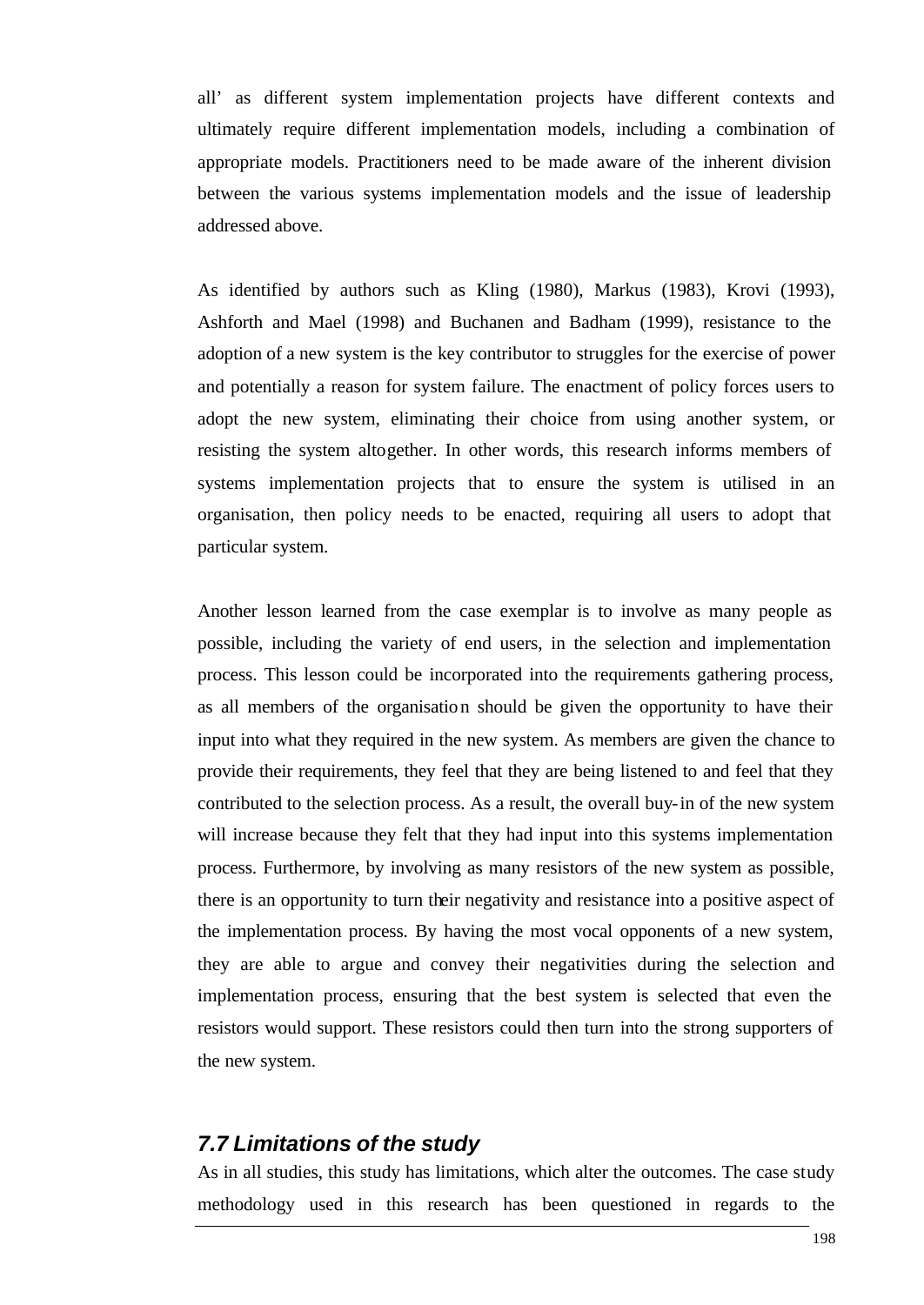generalisability of the results (Yin, 1994; Borg and Gall, 1989; Denscombe, 1998). Only one organisation was investigated, which makes the result context-specific. What might have occurred in this organisation may not apply in another. However, as has been argued in this thesis, system selection and implementation studies have usually dismissed or ignored the role of power, politics and discourse in the implementation process. This case study highlights the impact power, politics and discourse might have and suggests that they are potentially relevant in other organisations. Furthermore, the objective of qualitative research, and indeed case studies (Chapter 3.4), is not to generalise to populations, but to generate theory, which can be tested, by positivist researchers in future studies, or provide confirmatory evidence of existing theory (Creswell, 1994; Yin, 1994; Lincoln and Guba, 1985; Stake, 2000).

As a result of not being able to use ethnography as a participant-observer, much of the data has possibly missed some of the richness that could have been gained. To combat issues of validity, other activities were undertaken to increases the validity and reliability of the study (Lincoln and Guba, 1985). This included a prolonged engagement of two years in the organisation to learn the 'culture', test for misinformation introduced by distortions, either by the researcher of the members and to build trust. Additionally, two member checks were performed (Chapter 3.7). This was done to at least address, to some extent, the limitations of the politics of truth (Kvale, 1996).

A further limitation of this study was in not being able to interview everyone related to the selection and implementation of both QuickLearn and EducateMe International. Reasons for this were out of the control of the researcher as the selection and implementation process of the original system started in 1998. The process is now six years further on since that and some members of the University of Australia had either retired or resigned, taking positions elsewhere. However, to ensure the richness and validity of the story, seventeen members of the selection and implementation team were interviewed, which enabled a consistent story to be told.

One final limitation of this study is the bias that not only the researcher brings into the story, but also the bias of each member interviewed. Kvale (1996, p. 286) argued that interpersonal interaction in the interview may have a decisive impact on the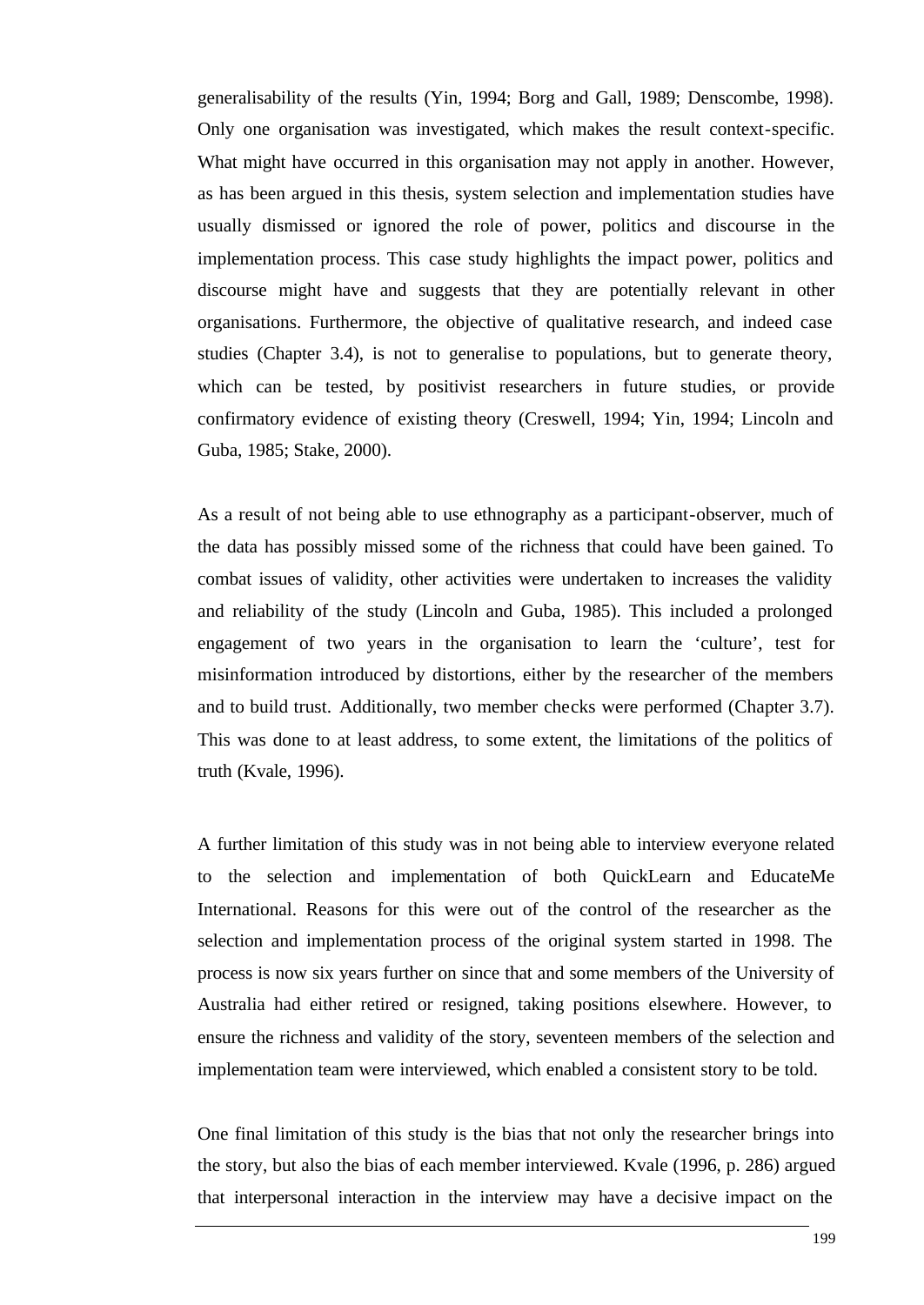results. The researcher acknowledges that bias did occur in members recounting the story of the selection and implementation process of EducateMe International. The researcher also acknowledges that some of those members interviewed recounted their versions of the story with selectivity. It is common in organisational interviews to expect that some details of stories are either deliberately or accidentally deleted in the telling. However, Chapter 3.7 highlighted issues of validity, reliability and credibility, to try and minimise the potential bias. Furthermore, the recollection of the selection and implementation process as told in Chapters 4, 5 and 6, is the researcher's narrative of the events that occurred in this process. It is the researcher's interpretation of the story as told by the members interviewed.

Although particular limitations were identified, I have argued here that these have not affected the accurate portrayal of the power and politics involved with systems implementation.

#### *7.8 Future Research*

In terms of future research, the obvious aspect of taking this research further is to take my research and observe the power and politics involved with different systems implementation projects in other Universities and in industry. This will enable the researcher to further explore the theory more with reference to other case studies. It is expected that similar results to those developed in the current research, that the selection and implementation process is a complex process influenced by social agents, that that it is the role of power and politics, through discourse and the enactment of policy that drives the selection and implementation process.

This study could also be used to generate a set of hypothesis, which can then be tested quantitatively via surveys sent out to a large number of organisations. By utilising a quantitative approach, a greater number of organisations can be approached. Having a large number of organisations involved in the study would then increase the generalisability of the results.

This study explored the role of power and politics in system selection and implementation. The current study could be extended to investigate the role of power and politics in other phases of systems implementation. These phases include the requirements engineering phase, system design, negotiations with stakeholders, and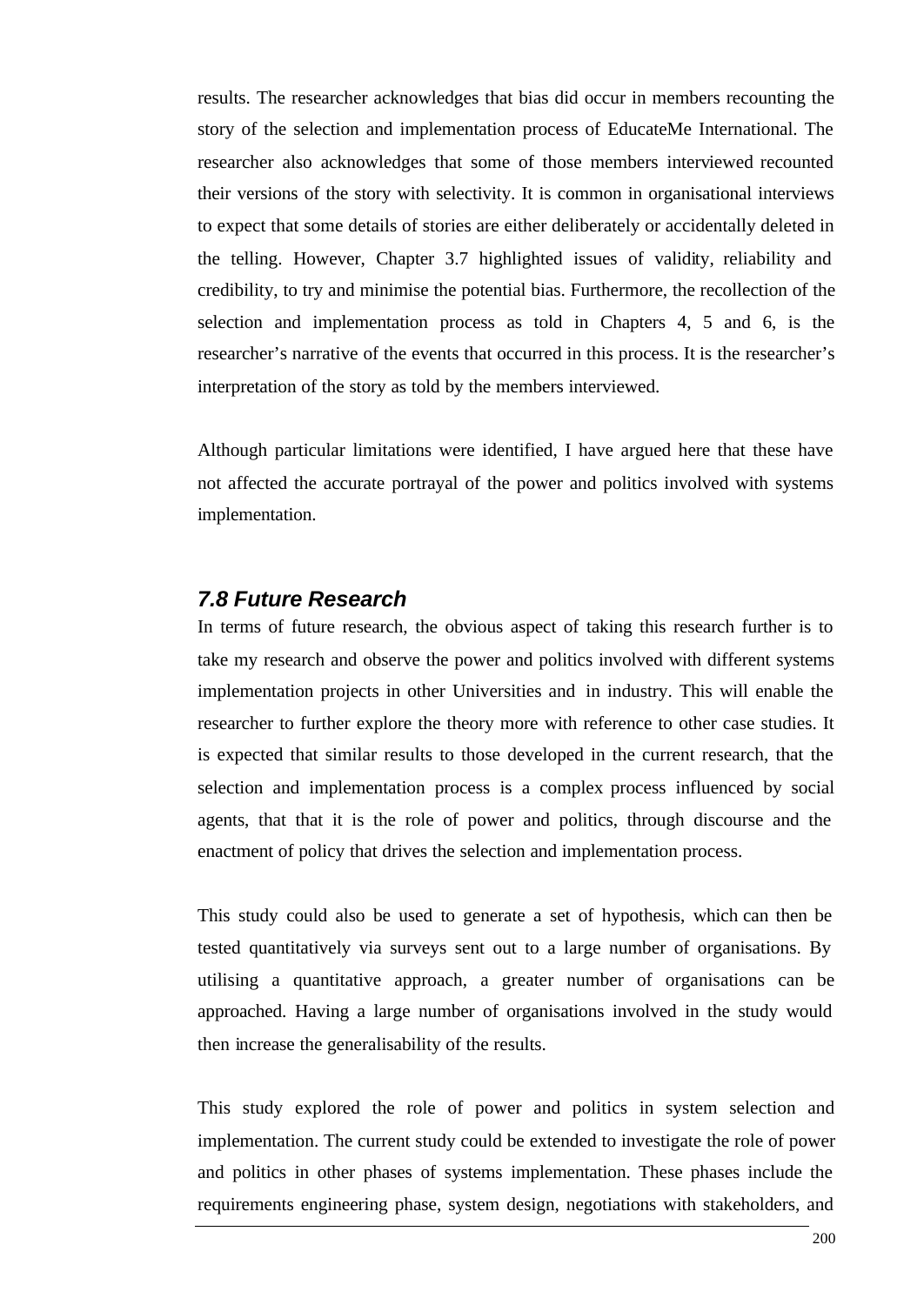post-implementation. Research into these phases of systems implementation enables the identification of discourses emerging in that phase. Research into the other phases of systems implementation also provides greater detail, bringing a deeper, rich understanding of the social issues of power and politics in each phase.

The final potential area for future research is to explore the role of discourse in systems selection and implementation. Little research has explored discourse in information systems and therefore, there is little understanding of the role and impact of discourse in information systems research. However, we know from management systems that discourse plays a role in the way organisations operate. It is believed that we need to understand this in information systems. This study has highlighted that discourse does clearly inform process. We need to know more to enrich our understanding.

### *7.9 Conclusion*

The central concern of this study has been to identify the role of power and politics in systems implementation. A non-structuralist view of power as both an obvious and hidden concept has provided the researcher a lens through which I can observe the selection and implementation of an enterprise-wide learning management system. The framework aimed to identify the obvious process of system selection implementation, and then deconstruct that process to expose the hegemonic nature of policy, the reproduction of organisational culture, the emancipation within discourse, and the nature of resistance and power relations. A post-structuralist, critical case study of the selection and implementation of an enterprise-wide learning management system at the University of Australia was presented and analysed using social dramas to distinguish between the front stage issues of power and the hidden discourses underpinning the front stage dramas.

The key findings from this study have indicated that the system selection and implementation works at two levels. The low level is the selection and implementation process, which operates for the period of the project. The high level is the arena of power and politics, which runs simultaneously to the selection and implementation process. Challenges for power are acted out in the front stage, or public forums between various actors. The social dramas, as they have been described here, are superfluous to the discourse underpinning the front stage. It is the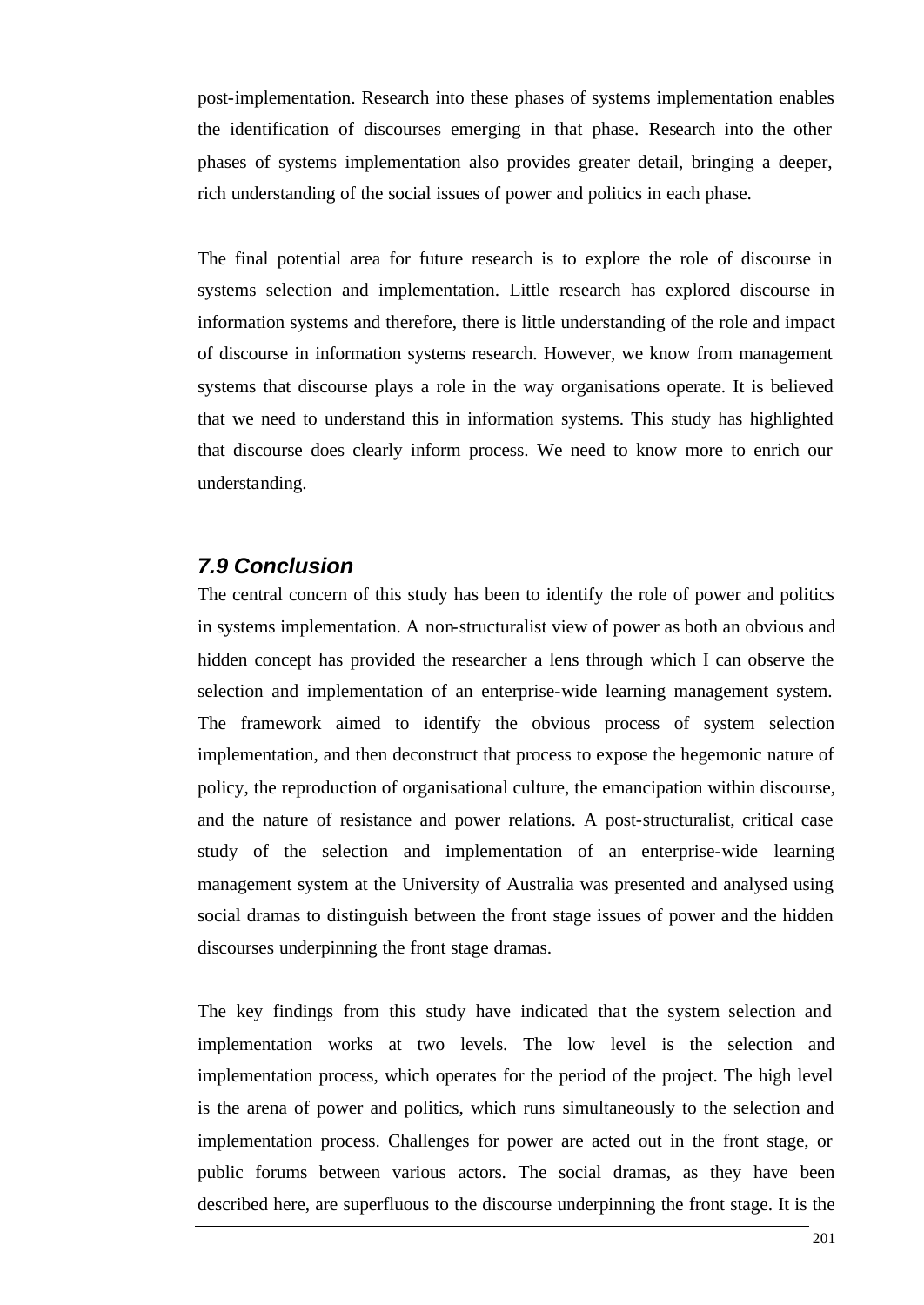discourse that remains the same throughout the system selection and implementation process, but it is through various social dramas that reflect those discourses. Furthermore, the enactment of policy legitimises power and establishes the discourse, limiting resistance. Additionally, this research has identified the role of the "State" and its influence at the organisational level, which had been previously suggested in education literature (Ball, 1990).

Politics in the systems implementation process involves changing power relations. These power relations are created through the use of discourse. Discourse represents meaning and social relationships, forming both subjectivity and power relations. Discourses are also the practices of talk, text and argument that continuously form that which actors speak. The challenge to discourse typically emerges as resistance to the new system. Members of an organisation oppose change and will attempt to resist the new system by a series of social dramas. It is the recognition of the human factors and more importantly the rich view of power and politics in system selection implementation, which is needed to improve the systems implementation process.

The current literature on systems implementation methodologies and tools are structuralist and miss the important rich human factors involved and driving the implementation process. This structuralist approach de-contextualises system selection and implementation failing to recognise that each organisation, each implementation is set in a different context. What may occur in one implementation may be altered in other implementation. The current study acknowledges that the systems implementation methodologies and tools will change for each implementation, but the driving force is through the power and politics. It is through these challenges to power relations via resistance that power relations, and the implementation process get recontextualised. By acknowledging the poststructuralist view of system selection and implementation, we can now provide a deeper understanding of the system selection and implementation process.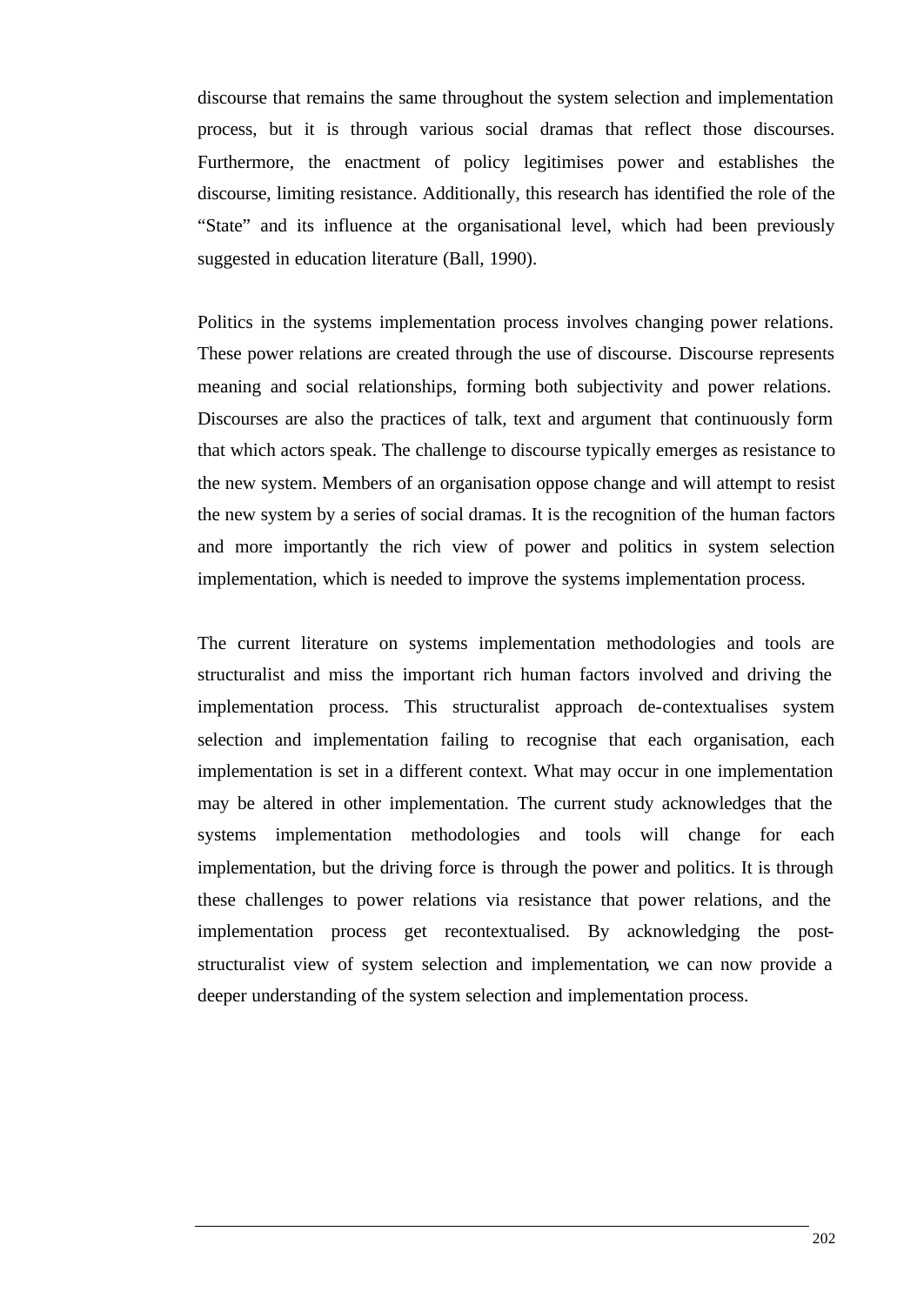### **References**

- Akkermans, H., & van Helden, K. V. (2002). Vicious and virtuous cycles in ERP implementation: A case study of interrelations between critical success factors. *European Journal of Information Systems, 11*(1), 35-46.
- Allen, D., & Kern, T. (2002). *ERP Critical Success Factors: An Exploration of the Contextual Factors in Public Sector Institutions.* Paper presented at the 35th Hawaii International Conference on Systems Sciences, Hawaii.
- Almond, B. (1981). *Education and the Individual*. London: Allen & Unwin.
- Angus, L. (1984). Regionalisation in Victoria: Power, Participation and the Role of Senior Education Officers. *New Education, 6*(2), 85-92.
- Angus, L. (1988). *Continuity and Change in Catholic Schooling*. Great Britain: The Falmer Press, Exploration in Ethnography Series.
- Ashforth, B. E., & Mael, F. A. (1998). The Power of Resistance: Sustaining Valued Identities. In R. M. Kramer & M. A. Neale (Eds.), *Power and Influence in Organizations* (pp. 89-119). California: Sage Publications.
- Australia. Dept. of Employment Education and Training., & Dawkins, J. (1988). *Higher Education: A Policy Statement*. Canberra: Australian Govt. Pub. Service.
- Averweg, U. R., & Erwin, G. J. (1999). *Critical Success Factors for Implementation of Decision Support Systems in South Africa.* Paper presented at the 32nd Hawaii International Conference on System Sciences, Hawaii.
- Avison, D. E., & Fitzgerald, G. (1995). *Information Systems Development: Methodologies, Techniques, and Tools* (2nd ed.). New York: McGraw-Hill.
- Avison, D. E., & Fitzgerald, G. (2003). *Information Systems Development: Methodologies, Techniques and Tools* (3rd ed.). New York: McGraw-Hill.
- Bacharach, S. B., & Lawler, E. J. (1998). Political Alignments in Organizations: Contextualization, Mobilization, and Coordination. In R. M. Kramer & M. A. Neale (Eds.), *Power and Influence in Organizations* (pp. 67-88). California: SAGE Publications, Inc.
- Bachrach, P., & Baratz, M. S. (1962). The Two Faces of Power. *American Political Science Review, 56*, 947-952.
- Ball, S. J. (1990). *Politics and Policy Making in Education: Explorations in Policy Sociology*. London: Routledge and Kegan Paul.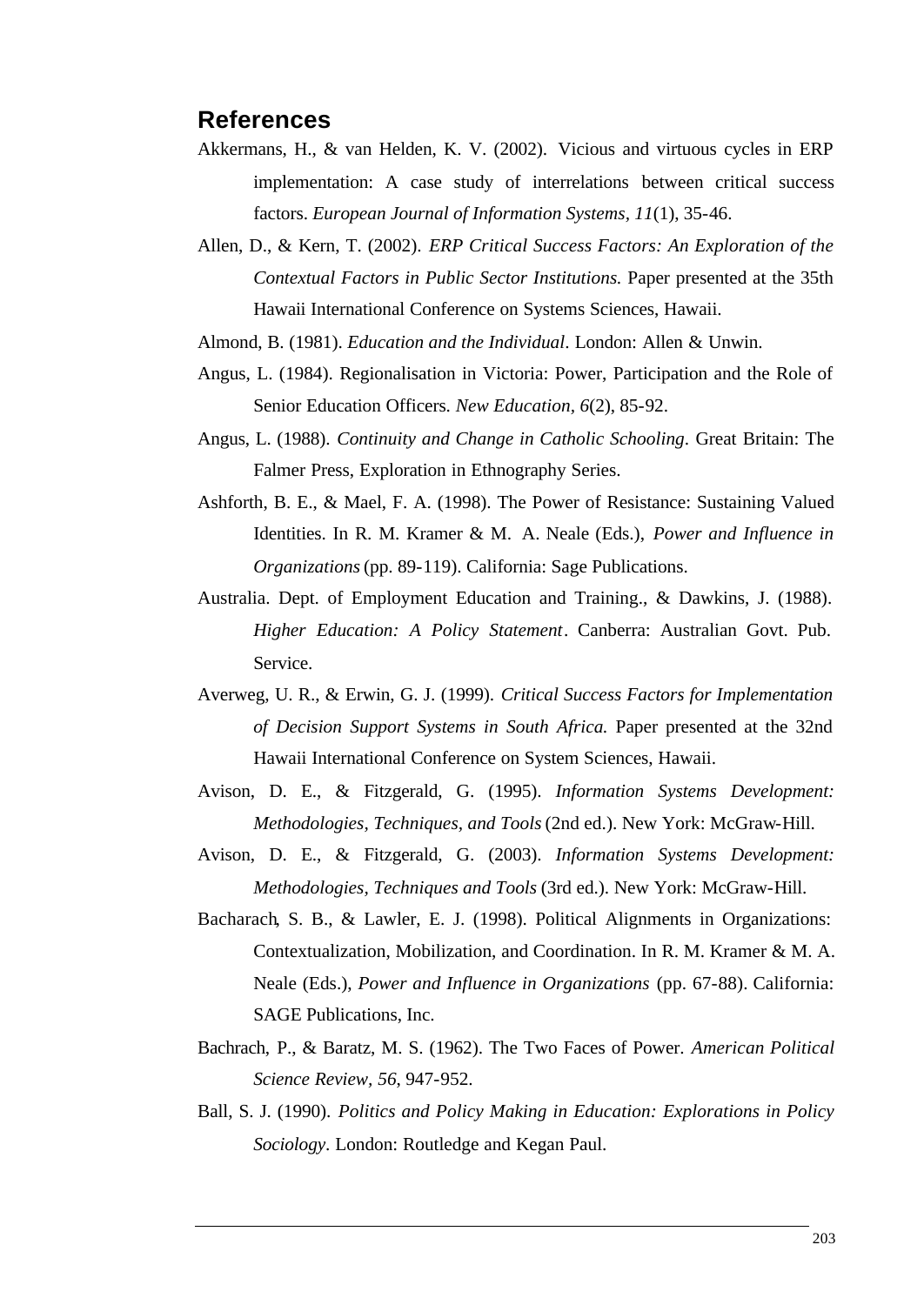- Barry, M., & Fourie, C. (2001, March 12th-14th). *Wicked Problems, Soft systems and Cadastral Systems in Periods of Uncertainty.* Paper presented at the CONSAS, Cape Town, South Africa.
- Benbasat, I., Goldstein, D. K., & Mead, M. (1987). The Case Research Strategy in Studies of Information Systems. *MIS Quarterly, 11*(3), 369-386.
- Benfari, R. C., Wilkinson, H. E., & Orth, C. D. (1986). The Effective Use of Power. *Business Horizons, 29*, 12-16.
- Bergeron, F., & Begin, C. (1989). The use of Critical Success Factors in Evaluation of Information Systems. A Case Study. *Journal of Management Information Systems, 5*(4), 111-124.
- Bernstein, R. J. (1978). *The Restructuring of Social and Political Theory* (2nd ed.). Oxford: Basil Blackwell.
- Boje, D. (2000). *Issues of Validity and Reliability for Academics studying Nike*. Retrieved April 2nd, 2004, from http://cbae.nmsu.edu/~dboje/nike/nike\_pages/reliability\_and\_validity.html
- Booch, G. (1991). *Object-Oriented Design with Applications*. California: Benjamin/Cummings.
- Boon, O., Corbitt, B. J., & Peszynski, K. J. (2004). *Reassessing Critical Success Factors for ERP Adoption: A Case Study.* Paper presented at the 8th Pacific Asia Conference on Information Systems, Shanghai, China.
- Borg, W. R., & Gall, M. D. (1989). *Educational Research: An Introduction* (5th ed.). New York: Longman.
- Boud, D. (1993). Experience as a base for learning. *Higher Education Research and Development, 12*(1), 33-44.
- Bouma, G. D., & Ling, R. (2004). *The Research Process* (5th ed.). South Melbourne: Oxford University Press.
- Boynton, A. C., & Zmud, R. W. (1984). An Assessment of Critical Success Factors. *Sloan Management Review, 25*(4), 17-27.
- Broadbent, J., Laughlin, R., & Read, S. (1991). Recent Financial and Administrative Changes in the NHS: A Critical Theory Analysis. *Critical Perspectives on Accounting, 2*, 1-29.
- Buchanan, D. A., & Badham, R. J. (1999). *Power, Politics, and Organizational Change: Winning the Turf Game*. Thousand Oaks, California.: Sage Publications.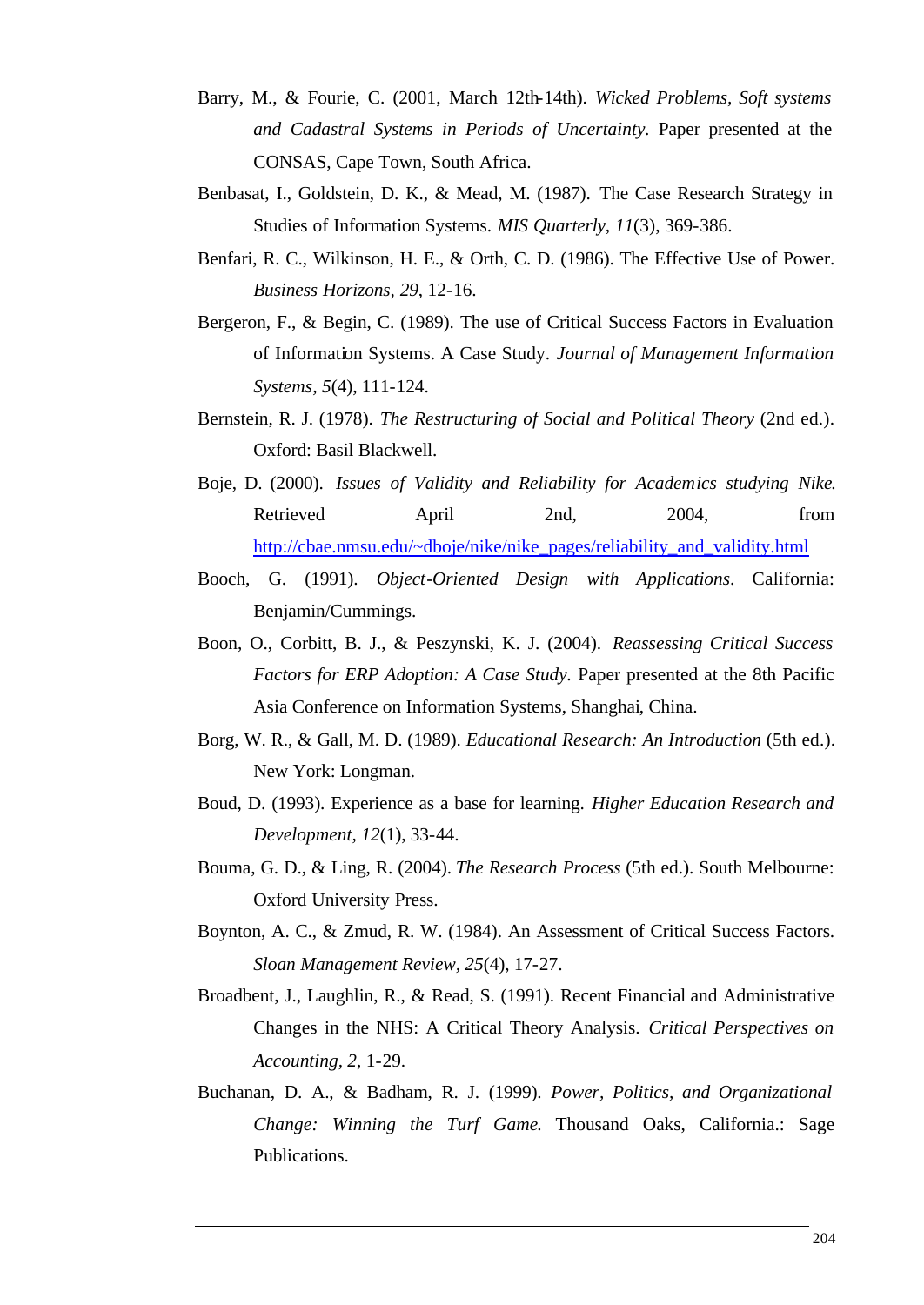- Burns, R. (2000). *Introduction to Research Methods* (4th ed.). Frenchs Forest: Pearson Education ;.
- Checkland, P. (1981). *Systems Thinking, Systems Practice*. Chichester, UK: John Wiley & Sons.
- Checkland, P., & Scholes, J. (1990). *Soft Systems Methodology in Action*. Chichester, UK: John Wiley & Sons.
- Chua, W. F. (1986). Radical Developments in Accounting Thought. *The Accounting Review, 61*, 601-632.
- Clegg, S. (1989). *Frameworks of Power*. London: Sage.
- Coad, P., & Yourdon, E. (1991). *Object-Oriented Analysis* (2nd ed.). New Jersey: Prentice Hall.
- Corbitt, B. J. (1995). *Homeless Students, Schools and the Policy Process.* Unpublished PhD Thesis, Monash University, Melbourne, Australia.
- Corbitt, B. J. (1997). *Uncertainty and Equivocality in the Adoption of Electronic Commerce by SMEs' in Australia.* Paper presented at the Working Paper, Department of Information Systems, University of Melbourne.
- Corbitt, B. J. (1999). Exploring the Social Construction of IT Policy Thailand and Singapore. *Prometheus, 17*(3), 309-321.
- Corbitt, B. J. (2000). Developing an Intraorganisational Electronic Commerce Strategy: Understanding the internal and external demands in implementing Electronic Commerce in an Australian Corporate Finance Institution. *Journal of Information Technology (UK), 15*, 113-130.
- Corbitt, B. J., Peszynski, K. J., & Boon, O. (2005). Managing Complexity and Institutionalization: Power and Politics in ERP Implementation in an Australian University. In L. von Hellens, S. Nielsen & J. Beekhuyzen (Eds.), *Qualitative Case Studies on Implementation of Enterprise Wide Systems* (pp. 160-175). Hershey, PA: Idea Group Publishing.
- Corbitt, B. J., & Thanasankit, T. (2002). Accepting and Leadership: Hegemonies of e-Commerce Policy Perspectives. *Prometheus, 20*(1), 39-57.
- Cragg, P., & King, M. (1983). Small-firm Computing: Motivators and Inhibitors. *MIS Quarterly, 17*(1), 47-60.
- Creswell, J. (1994). *Research Design: Qualitative and Quantitative Approaches*. Beverley Hills, CA: Sage Publications.
- Croteau, A. M., & Li, P. (2003). Critical Success Factors of CRM Technological Initiatives. *Canadian Journal of Administrative Sciences, 20*(1), 21-34.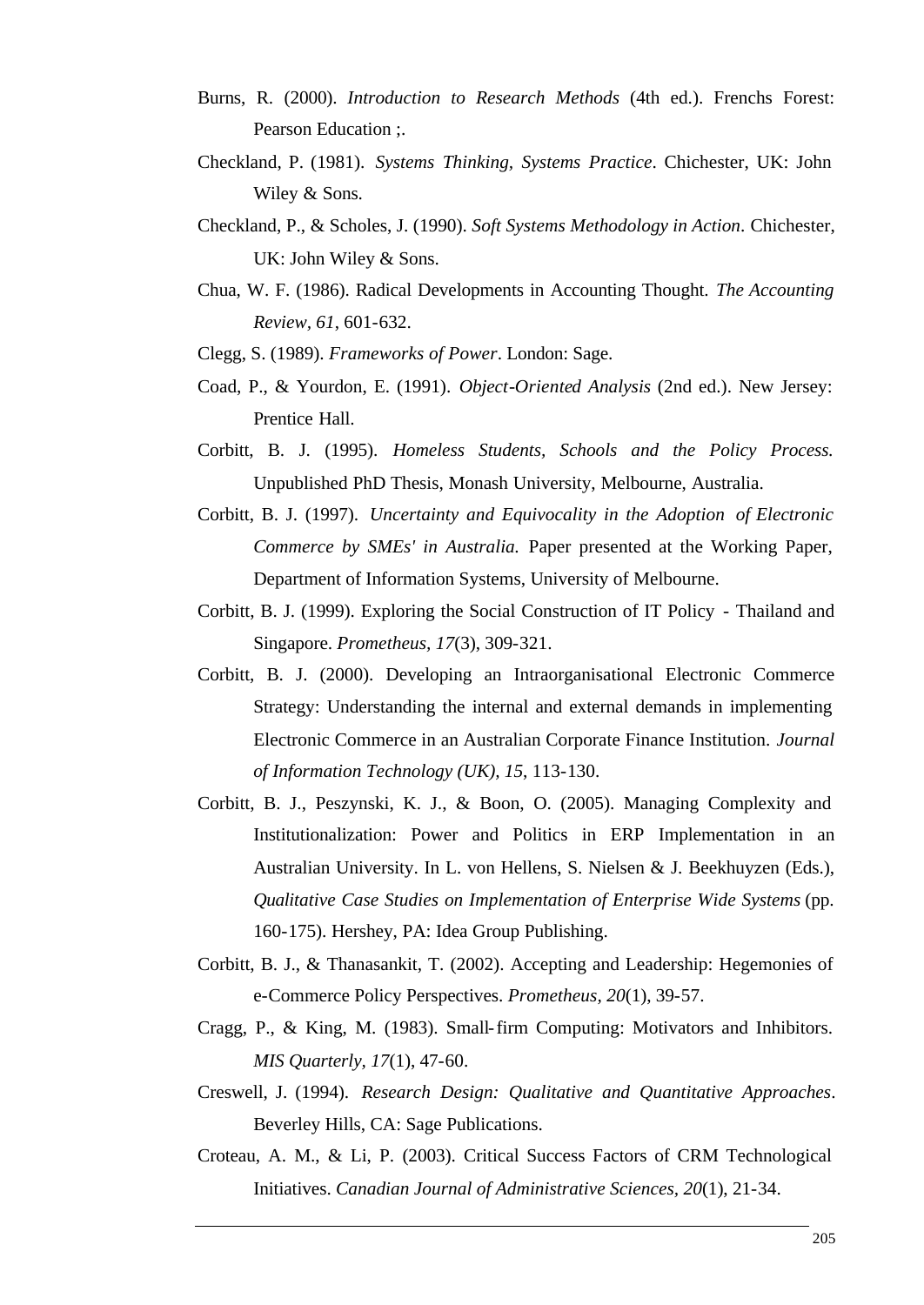- Daft, R. L., & Lengel, R. H. (1986). Organzational Information Requirements, Media Richness and Structural Design. *Management Science, 32*(5), 554-571.
- Dahl, R. A. (1957). The Concept of Power. *Behavioral Science, 20*, 201-215.
- Dahl, R. A. (1968). Power. *International Encyclopedia of the Social Sciences, 12*, 405-415.
- Danziger, K. (1971). *Socialization*. Harmondsworth, England: Penguin.
- Danziger, K. (1976). *Interpersonal Communication*. New York: Pergamon Press.
- Davenport, T. H. (1993). *Process Innovation*. Massachusetts: Harvard Business School Press.
- Davenport, T. H., & Short, J. (1990). The New Industrial Engineering: Information Technology and Business Process Redesign. *Sloan Management Review, 31*(4), 11-27.
- Davis, G. (2004). *Incoming VC: Radical Change for Aust. Unis*. Retrieved January 5, 2005, from http://uninews.unimelb.edu.au/articleid\_1984.html
- Davis, G. B. (1974). *Management Information Systems: Conceptual Foundations, Structure and Development*. New York: McGraw-Hill.
- Davis, L. E. (1972). *The Design of Jobs*. Harmondsworth, UK: Penguin.
- De Greef, P., & Breuker, J. A. (1992). Analysing System-User Cooperation in KADS. *Knowledge Acquisition, 4*(1), 89-108.
- Deleuze, G. (1988). *Foucault* (S. Hand, Trans.). Minneapolis: University of Minnesota Press.
- DeLone, W. D., & McLean, E. R. (1992). Information Systems Success: The Quest for the Dependent Variable. *Information Systems Research, 3*(1), 60-95.
- DeLone, W. D., & McLean, E. R. (2003). The DeLone and McLean Model of Information Systems Success: A Ten-Year Update. *Journal of Management Information Systems, 19*(4), 9-30.
- Denscombe, M. (1998). *The Good Research Guide: For Small-Scale Social Research Project*. Philadelphia: Open University Press.
- Dhillon, G. (2004). Dimensions of Power and IS Implementation. *Information & Management, 41*, 635-644.
- Downs, E., Clare, P., & Coe, I. (1988). *Structured System Analysis and Design Method: Application and Context* (2nd ed.). Hemel Hempstead: Prentice Hall.
- Drory, A., & Romm, T. (1990). The Definition of Organizational Politics: A Review. *Human Relations, 43*, 1133-1154.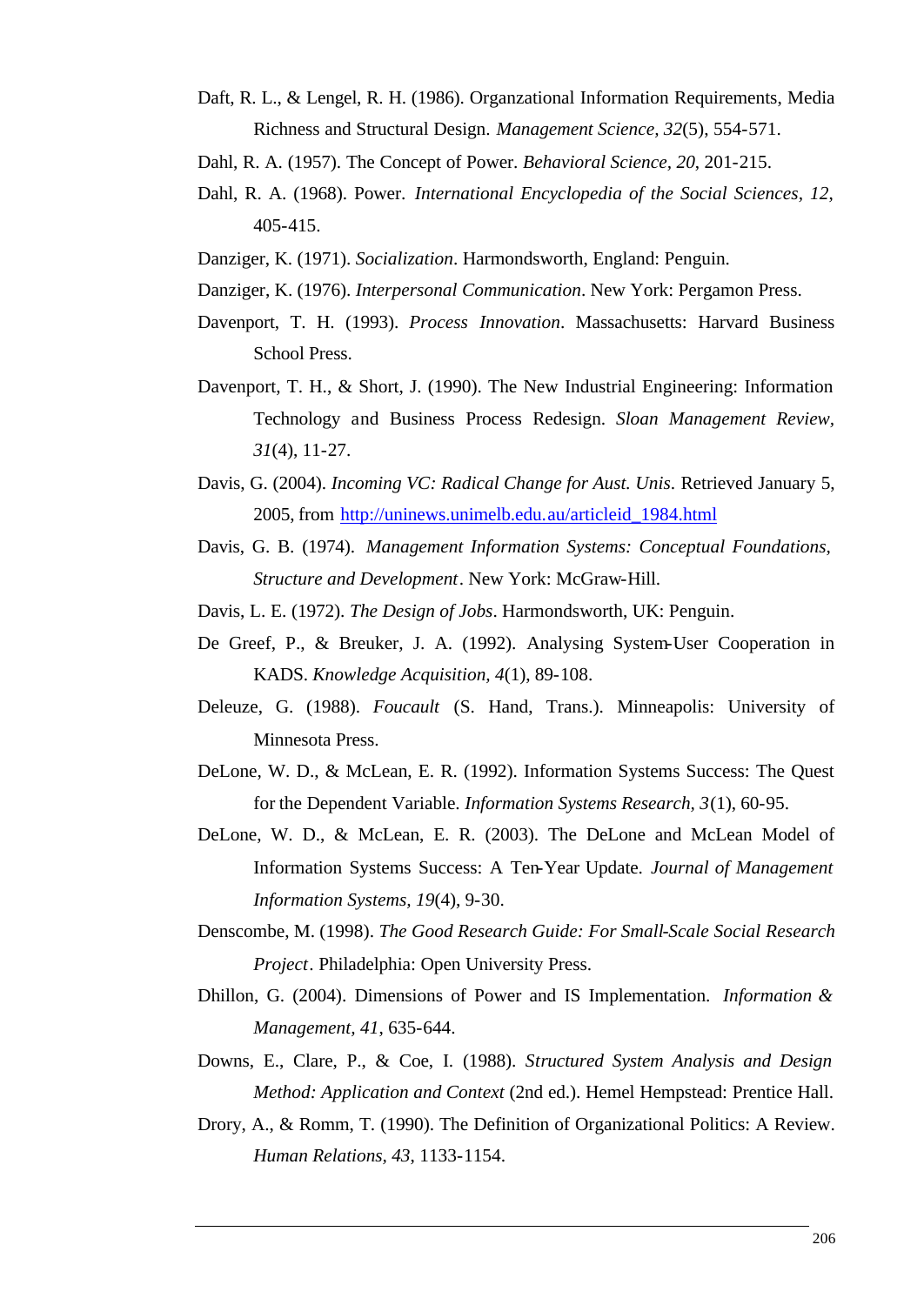- Duchessi, P., Schaninger, C. M., & Hobbs, D. R. (1989). Implementing a Manufacturing Planning and Control Information System. *California Management Review, 31*(3), 75-90.
- Emery, J. C. (1971). Cost/Benefit Analysis of Information Systems. In E. Yourdon (Ed.), *Writings of the Revolution: Selected Readings on Software Engineering* (pp. 19-50). New York: Yourdon Press.
- Eva, M. (1994). *SSADM Version 4: A User's Guide* (2nd ed.). Maidenhead, UK: McGraw-Hill.
- Fairclough, N. (2001). Critical Discourse Analysis. In A. McHoul & M. Rapley (Eds.), *How to Analyse Talk in Institutional Settings: A Casebook of Methods* (pp. 25-38). London: Continuum.
- Fitzgerald, G., Philippides, A., & Probert, P. (1999). Information Systems Development, Maintenance and Enhancement: Findings from a UK Study. *International Journal of Information Management, 40*(2), 319-329.
- Forester, J. (1989). *Planning in the Face of Power*. California: University of California Press.
- Foucault, M. (1976). *Power/Knowledge: Selected Interviews and Other Writings 1972-1977*. New York: Pantheon Books.
- Foucault, M. (1977). *Discipline and Punish: The Birth of the Prison*. London: Penguin Books Ltd.
- Foucault, M. (1978). *The History of Sexuality, Volume 1: An Introduction* (First American Edition ed. Vol. 1). New York: Pantheon Books.
- Foucault, M. (1980). *Power/Knowledge: Selected Interviews and other Writings, 1972-1977* (C. Gordon, L. Marshall, J. Mepham & K. Soper, Trans.). Brighton, Sussex: Harvester Press.
- Foucault, M. (1982). The Subject and Power. In H. L. Dreyfus & P. Rabinow (Eds.), *Michel Foucault: Beyond Structuralism and Hermeneutics* (pp. 208-226). New York: Harvester Wheatsheaf.
- Franz, C. R., & Robey, D. (1984). An Investigation of User-Led System Design: Rational and Political Perspectives. *Communications of the ACM, 27*(12), 1202-1209.
- French, J. R. P., & Raven, B. H. (1958). The Social Basis of Power. In D. Cartwright (Ed.), *Studies in Social Power*. Ann Arbor: University of Michigan Press.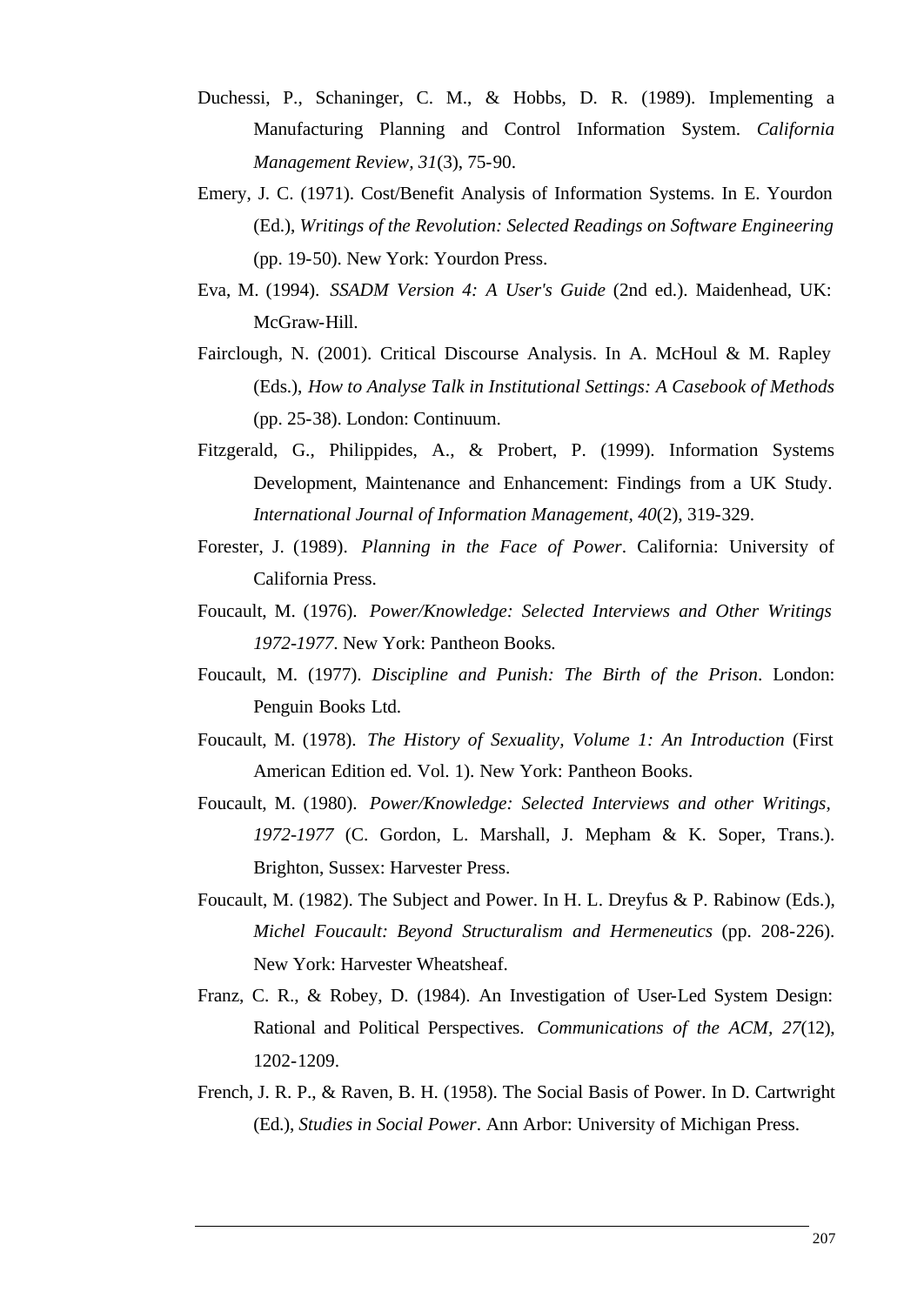- Fulk, J., & Dutton, W. (1984). Videoconferencing as an Organizational Information System: Assessing. the Role of Electronic Meetings. *Systems, Objectives, Solutions, 4*(2), 105-118.
- Gadamer, H. G. (1976). *Philosophical Hermeneutics*. California: University of California Press.
- Gaita, R. (2004). *Breach of Trust: Truth, Morality and Politics*. Melbourne, Vic.: Black Inc.
- Galbraith, J. K. (1984). *The Anatomy of Power*. London: Hamish Hamilton Ltd.
- Gane, C., & Sarson, T. (1979). *Structured Systems Analysis: Tools and Techniques*. New Jersey: Prentice Hall.
- Giddens, A. (1979). *Central Problems in Social Theory: Action, Structure and Contradiction in Social Analysis*. London: MacMillan Press Ltd.
- Giddens, A. (1984). *The Constitution of Society: Outline of the Theory of Structuration*. Berkeley: University of California Press.
- Ginzberg, M. (1981). Early Diagnosis of MIS Implementation Failure: Promising Results and Unanswered Questions. *Management Science, 27*(4), 457-478.
- Goffman, E. (1959). *The Presentation of Self in Everyday Life*. New York: Doubleday.
- Goffman, E., Lemert, C. C., & Branaman, A. (1997). *The Goffman Reader*. Malden, Mass. ; Oxford: Blackwell.
- Gubrium, J. F., & Holstein, J. A. (2000). Analysing Interpretive Practice. In N. K. Denzin & Y. S. Lincoln (Eds.), *Handbook of Qualitative Research* (2nd ed., pp. 487-508). California: Sage Publications Inc.
- Habermas, J. (1984). *The Theory of Communicative Action: Reason and Rationlization of Society* (T. McCarthy, Trans. Vol. 1). Boston: Beacon Press.
- Haidar, J., & Rodriguez, L. (1995). Power and Ideology in Different Discursive Practices. In C. Schäffner & A. L. Wenden (Eds.), *Language and Peace* (pp. 119-135). Hants, England: Dartmouth Publishing Company Limited.
- Hardy, C. (1996). Understanding Power: Bringing About Strategic Change. *British Journal of Management, 7 (Special Edition)*, 3-16.
- Hartman, F., & Ashrafi, R. A. (2002). Project Management in the Information Systems and Information Technologies Industries. *Project Management Journal, 33*(3), 5-15.
- Hatcher, R., & Troyna, B. (1994). The 'Policy Cycle': A Ball by Ball Account. *Journal of Education Policy, 9*(2), 155-170.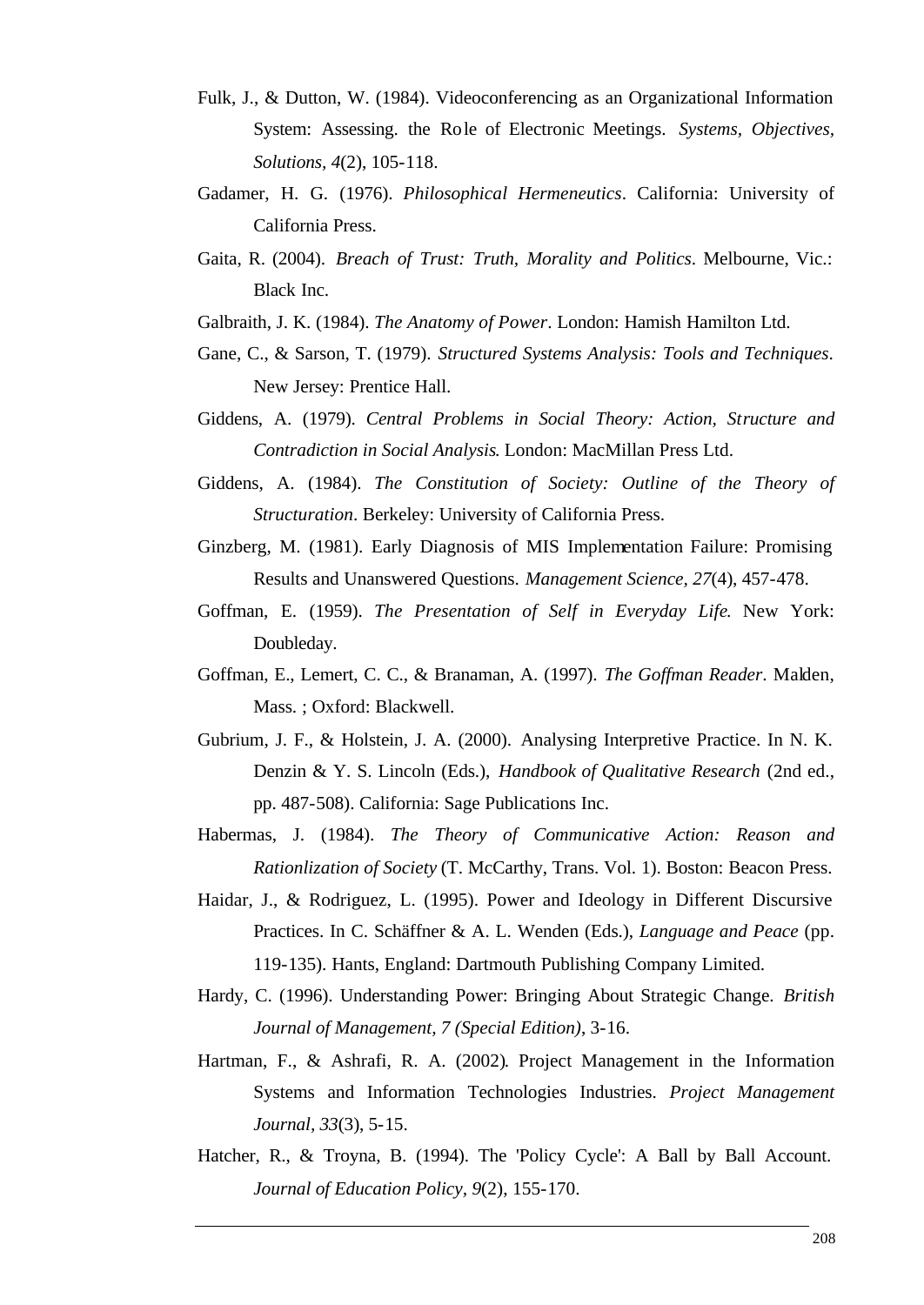- Havelka, D., & Lee, S. (2002). Critical Success Factors for Information Requirements Gathering. *Information Strategy: The Executive's Journal, 18*(4), 36-46.
- Hawryszkiewycz, I. T. (2001). *Introduction to Systems Analysis and Design* (5th ed.). Frenchs Forest, N.S.W.: Prentice Hall.
- Hirschheim, R., & Klein, H. K. (1994). Realizing Emancipatory Principles in Information Systems Development: The Case for ETHICS. *MIS Quarterly, 18*(1), 83-109.
- Hoffer, J. A., Valacich, J. S., & George, J. F. (1998). *Modern Systems Analysis and Design* (2nd ed.). Reading, Mass.: Addison-Wesley.
- Hofstadter, R. (1963). *Anti-intellectualism in American life*. New York: Knopf.
- Hogwood, B. W., & Gunn, B. G. (1984). *Policy Analysis for the Real World*. Great Britain: Oxford University Press.
- Howarth, D., & Stavrakakis, Y. (2000). Introducing Discourse Theory and Political Analysis. In D. Howarth, A. J. Norval & Y. Stavrakakis (Eds.), *Discourse Theory and Political Analysis: Identities, Hegemonies and Social Change* (pp. 1-23). Manchester: Manchester University Press.
- Howley, A., Pendarvis, E. D., & Howley, C. B. (1993). Anti-Intellectualism in U.S. Schools. *Education Policy Analysis Archives, 1*(6).
- Introna, L. D. (1997). *Management, Information and Power*. London: MacMillan Press Ltd.
- Jackson, M. (1975). *Principles of Program Design*. New York: Academic Press.
- Jackson, M. (1983). *Systems Development*. Hemel Hampstead: Prentice Hall.
- Jacobson, I. (2000). *The Unified Software Development Process*. Cambridge: Cambridge University Press.
- Jeffries, R. (2001). *Extreme Programming Installed*. Harlow, UK: Pearson Education.
- Katchadourian, H. A., & Boli, J. (1985). *Careerism and Intellectualism among College Students*. San Francisco: Jossey-Bass.
- Kenway, J. (1990). Education and Right's Discursive Politics: Private versus State Schooling. In S. J. Ball (Ed.), *Foucault and Education* (pp. 167-206). London: Routledge.
- Khandelwal, D. V. K., & Ferguson, J. R. (1999). *Crititical Success Factors (CSFs) and the Growth of IT in Selected Geographic Regions.* Paper presented at the 32nd Hawaii International Conference on System Sciences, Hawaii.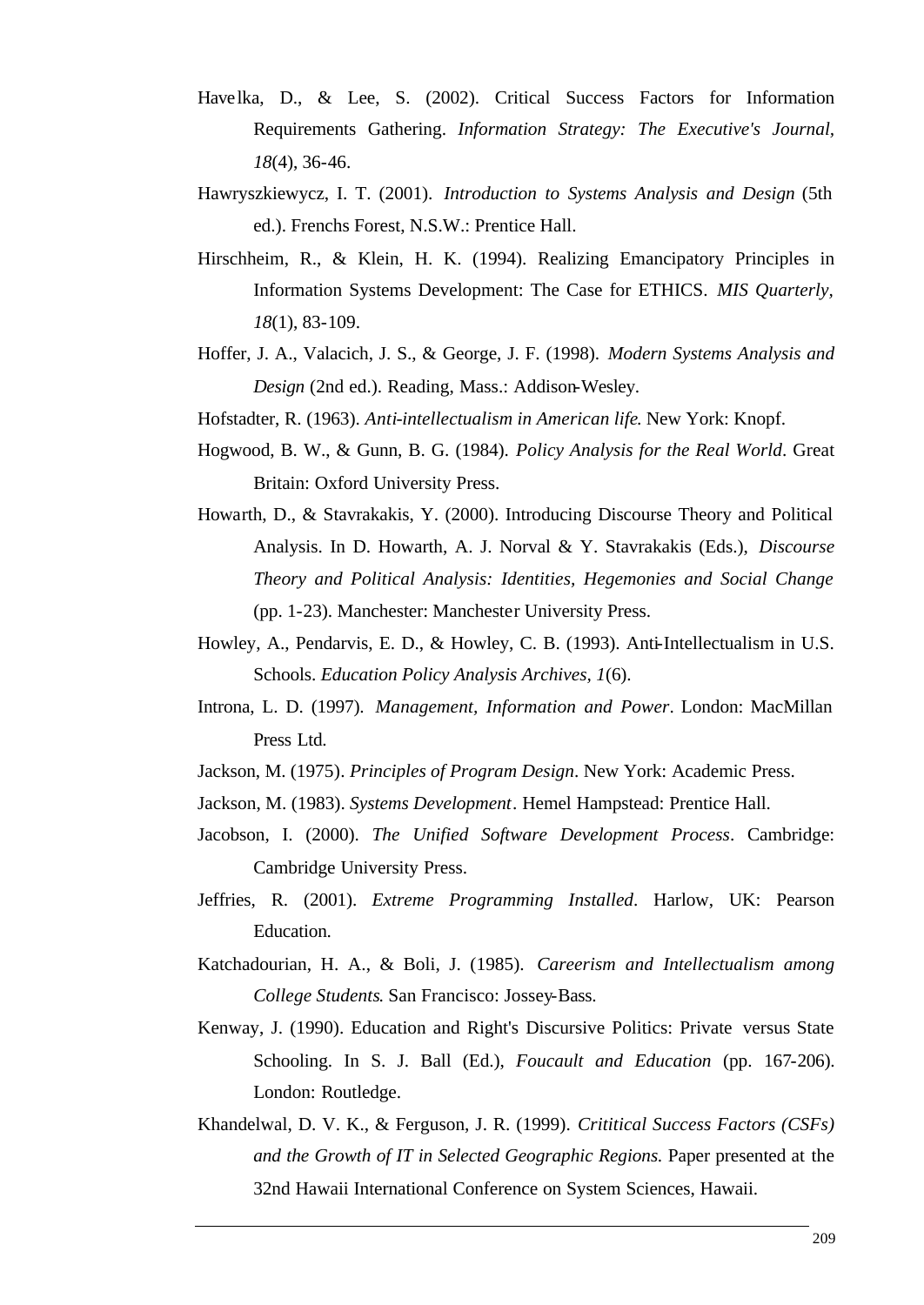- Kincheloe, J. K., & McLaren, P. (2000). Rethinking Critical Theory and Qualitative Research. In N. K. Denzin & Y. S. Lincoln (Eds.), *Handbook of Qualitative Research* (2nd ed., pp. 279-313). California: Sage Publications Inc.
- Klein, H. K., & Myers, M. D. (1999). A Set of Principles for Conducting and Evaluating Interpretive Field Studies in Information Systems. *MIS Quarterly, 23*(Special Issue on Intensive Research), 67-93.
- Kling, R. (1978). Automated Wellare Client-Tracking and Service Integration: The Political Economy of Computing. *Communications of the ACM, 21*(6), 484- 493.
- Kling, R. (1980). Social Analyses of Computing: Theoretical Perspectives in Recent Empirical Research. *Computing Surveys, 12*(1), 61-110.
- Kling, R., & Iacono, S. (1984). The Control of Information Systems Developments after Implementation. *Communications of the ACM, 27*(12), 1218-1226.
- Kraemer, K., Dickhoven, S., Tierney, S., & King, J. L. (1987). *Datawars: The Politics of Modeling in Federal Policymaking*. New York: Columbia University Press.
- Krovi, R. (1993). Identifying the Causes of Resistance to IS Implementation: A Change Theory Perspective. *Information & Management, 25*(6), 327-335.
- Kvale, S. (1996). *Interviews: An Introduction to Qualitative Research Interviewing*. Thousand Oaks, Calif.: Sage Publications.
- Kydd, C. T. (1989). Understanding the Information Content in MIS Management tools. *MIS Quarterly, 13*(3), 277-381.
- Lasswell, H. D., & Kaplan, A. (1963). *Power and Society: A Framework for Political Enquiry*. New Haven: Yale University Press.
- Lauden, K. C., & Lauden, J. P. (1998). *Information Systems and the Internet: A Problem-Solving Approach* (4th ed.). Orlando: The Dryden Press.
- Laudon, K. (1974). *Computers and Bureaucratic Reform*. New York: John Wiley and Sons.
- Lee, A. S. (1989). A Scientific Methodology for MIS Case Studies. *MIS Quarterly, 13*(1), 33-50.
- Lee, A. S., Myers, M. D., Paré, G., Urquhart, C., & Markus, M. L. (2000). *Three Perspectives: If Markus' 1983 classic study, "Power, Politics, and MIS Implementation," were being reviewed today.* Paper presented at the Proceedings of the Twenty-First International Conference on Information Systems, December 10-13, Brisbane, Australia.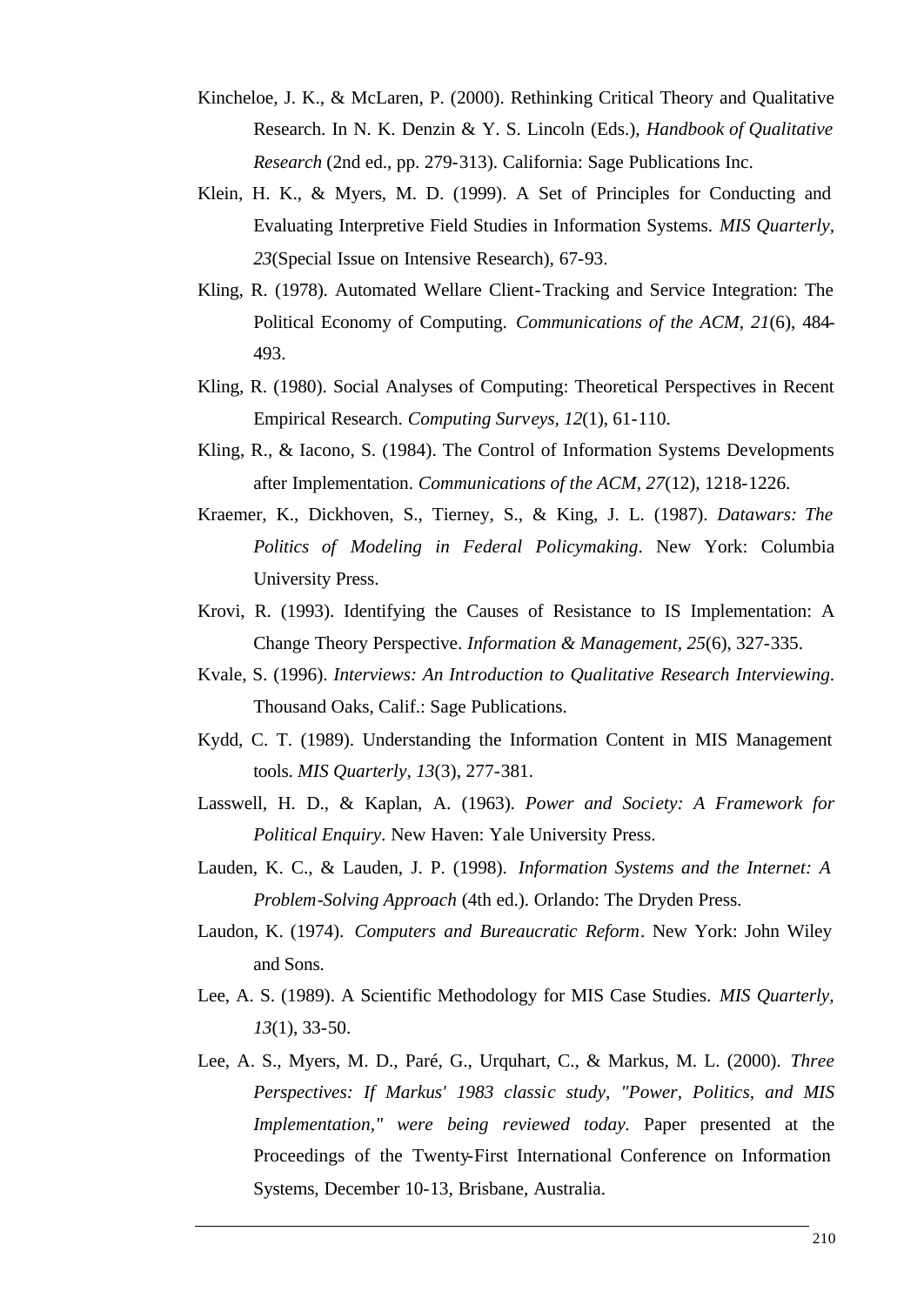- Leedy, P. (1997). *Practical Research: Planning and Design* (6th ed.). New Jersey: Prentice Hall.
- Leonard-Barton, D. (1987). Implementing Structured Software Methodologies: A Case of Innovation in ProcessTechnology. *Interfaces, 17*, 6-17.
- Lincoln, Y. S., & Guba, E. G. (1985). *Naturalistic inquiry*. Beverly Hills, Calif.: Sage Publications.
- Lingard, R. (1991). Policy-making for Australian Schools: The New Corporate Federalism. *Journal of Education Policy, 6*(1), 85-90.
- Lingard, R. (1993). The Changing State of Policy Production in Education: Some Australian Reflections on the State of Policy Sociology. *International Studies in the Sociology of Education, 3*(1), 25-47.
- Lingard, R., O'Brien, P., & Knight, J. (1993). Strengthening Australia's Schools through Corporate Federalism. *Australian Journal of Education, 37*(3), 231- 247.
- Lucas, H. C. (1981). *Implementation: The Key to Successful Information Systems*. New York: Columbia University Press.
- Lucas, H. C., Ginzberg, M. J., & Schultz, R. L. (1990). *IS Implementation: Testing a Structural Model*. New Jersey: Ablex Publishing Corporation.
- Lukes, S. (1974). *Power: A Radical View*. London: Macmillan.
- Lundeberg, M., Goldkuhl, G., & Nilsson, A. (1982). *Information Systems Development: A Systematic Approach*. New Jersey: Prentice Hall.
- Lyytinen, K., & Hirschheim, R. (1987). Information Systems Failures: A Survey and Classification of the Empirical Literature. *Oxford Surveys in Information Technology, 4*, 257-309.
- Maddison, R. N., Baker, G. J., Bhabuta, L., Fitzgerald, G., Hindle, K., Song, J. H. T., et al. (1983). *Information System Methodologies*. Chichester, Sussex: Wiley Heyden on behalf of British Computer Society.
- Manne, R. (1998). *The Way We Live Now: The Controversies of the Nineties*. Melbourne, Australia: Text Publishing.
- Markus, M. L. (1981). Implementation politics: Top management support and IS involvement. *Systems, Objectives, Solutions, 1*(4), 203-215.
- Markus, M. L. (1983). Power, Politics and MIS Implementation. *Communications of the ACM, 26*(6), 430-444.
- Markus, M. L. (1984). *Systems in Organizations*. Massachusetts: Pitman.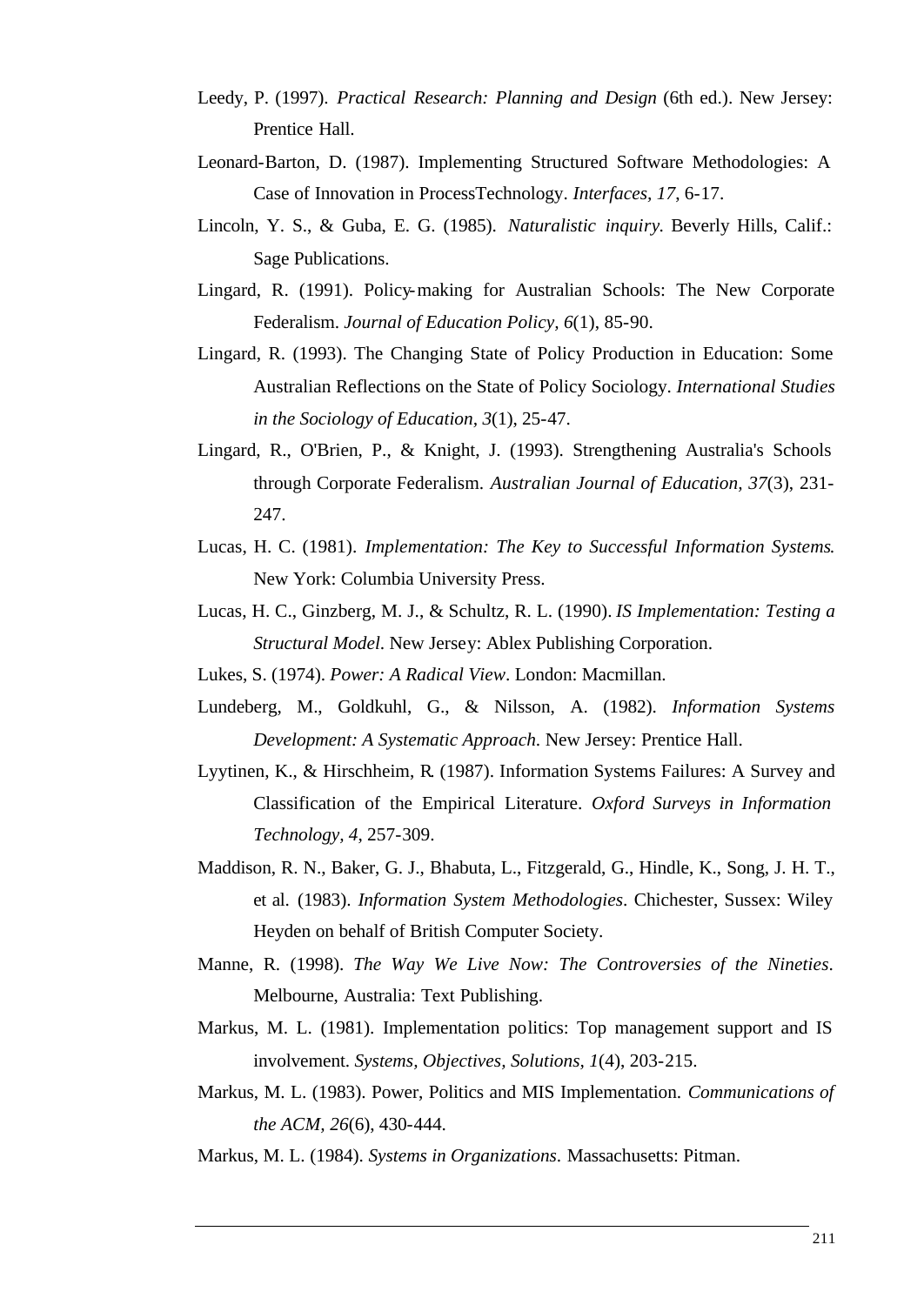- Markus, M. L. (1994). Finding a Happy Medium: Explaining the Negative Effects of Electronic Communication on Social Life at Work. *ACM Transactions on Information Systems, 12*(2), 119-149.
- Markus, M. L., & Bjørn-Anderson, N. (1987). Power Over Users: ITs Exercise By System Professionals. *Communications of the ACM, 30*(6), 498-504.
- Markus, M. L., & Pfeffer, J. (1983). Power and the Design and Implementation of Accounting and Control Systems. *Accounting, Organizations and Society, 8*(2-3), 205-218.
- Markus, M. L., & Robey, D. (1983). The Organizational Validity of Management Information Systems. *Human Relations, 36*(3), 203-225.
- Marshall, C., & Rossman, G. B. (1989). *Designing Qualitative Research*. California: Sage Publications, Inc.
- Martin, E. W. (1982). Critical Success Factors for Chief MIS/DP Executives. *MIS Quarterly, 6*(2), 1-9.
- Martin, J. (1989). *Information Engineering*. New Jersey: Prentice Hall.
- Martin, J. (1991). *Rapid Application Development*. New Jersey: Prentice Hall.
- Martin, J., & Finkelstein, C. (1981). *Information Engineering* (Vol. 1 and 2). New Jersey: Prentice Hall.
- Martin, J., & Odell, J. J. (1992). *Object Oriented Information Engineering (OOIE): Object Oriented Methods A Foundation*. New Jersey: Prentice Hall.
- McHoul, A., & Grace, W. (1993). *A Foucault Primer: Discourse, Power and the Subject*. Melbourne: University of Melbourne Press.
- McKenna, E. (1994). *Business Psychology and Organisational Behaviour*. East Sussex: Psychology Press Ltd.
- McLaughlin, M. (1987). Learning from Experience: Lessons from Policy Implementation. *Educational Evaluation and Policy Analysis, 9*(2), 171-178.
- McNay, L. (1994). *Foucault: A Critical Introduction*. New York: The Continuum Publishing Company.
- Merriam, S. B. (1988). *Case Study Research in Education: A Qualitative Approach*. San Francisco: Jossey-Bass.
- Miller, S. (1996). *Issues in Academic Ethics*. Wagga Wagga, N.S.W.: Keon Publications for the School of Humanities and Social Sciences Charles Sturt University.
- Mitchell, G. (2004). *The Paradox of Information Sharing and Organisational Control: An Ethnographic Study of Information Systems Introduction in a*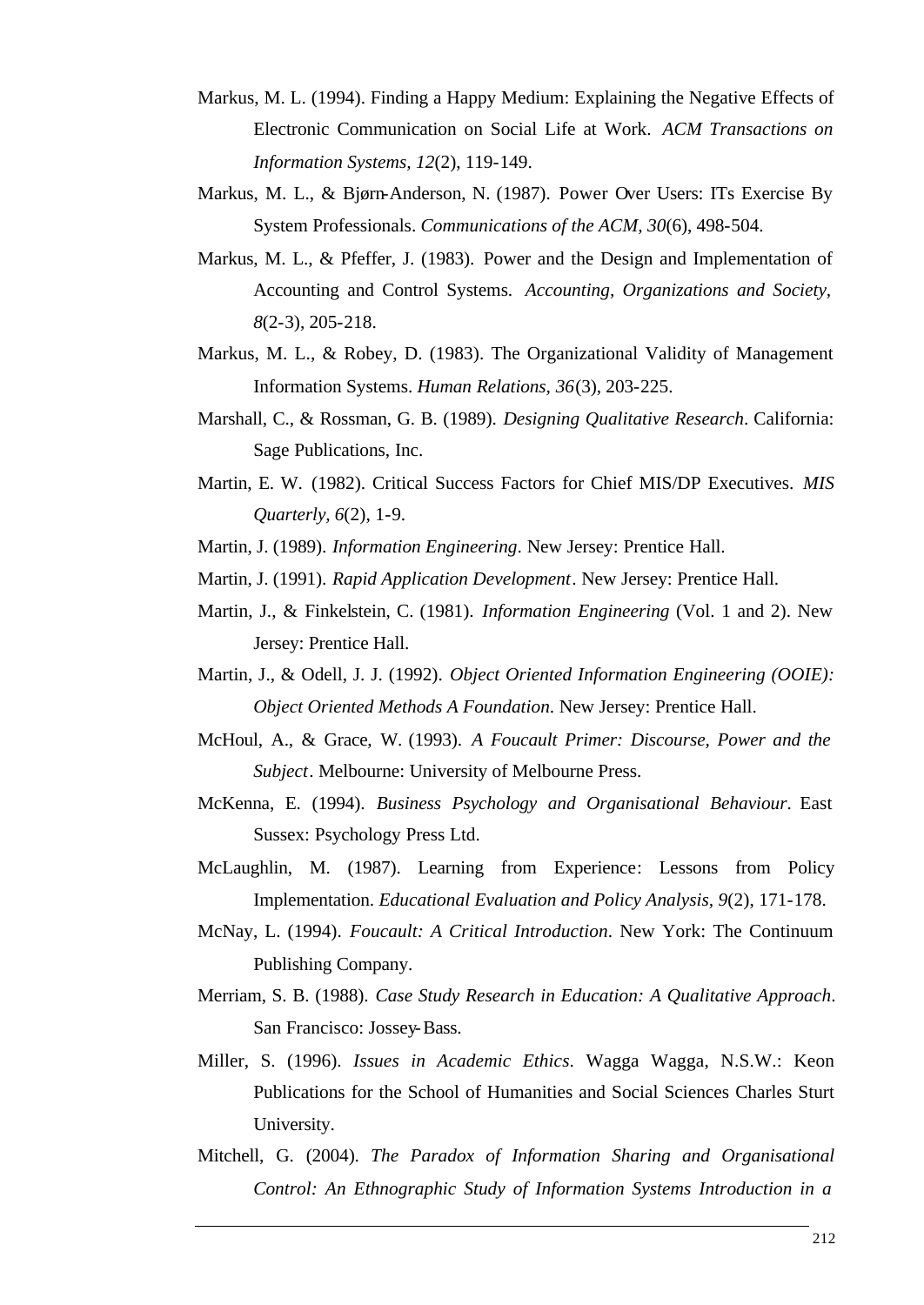*Public Sector Organisation.* Unpublished PhD, Victoria University of Wellington, New Zealand.

- Mitev, N. N. (2001). The Social Construction of IS Failure: Symmetry, the Sociology of Translation and Politics. In A. Adam, D. Howcroft, H. Richardson & B. Robinson (Eds.), *Re-Defining Critical Research in Information Systems* (pp. 16-34). Salford: University of Salford.
- Montazemi, A. R. (1988). Factors Affecting Information Satisfaction in the Context of the Small Business Environment. *MIS Quarterly, 12*(2), 239-256.
- Morse, J. M. (1991). Approaches to Qualitative-Quantitative Methodological Triangulation. *Nursing Research, 40*(1), 120-123.
- Mumford, E. (1983). *Designing Human Systems*. Manchester: Manchester Business School.
- Mumford, E. (1986). *Using Computers for Business*. Manchester: Manchester Business School.
- Mumford, E. (1995). *Effective Requirements Analysis and Systems Design: The ETHICS Method*. Basingstoke, UK: Macmillan.
- Myers, M. (1997). *Qualitative Research in Information Systems*. Retrieved 20th January, 2005, from http://www.qual.auckland.ac.nz/
- Myers, M. D., & Young, L. W. (1997). Hidden Agendas, Power and Managerial Assumptions in Information Systems Development: An Ethnographic Study. *Information, Technology, and People, 10*(3), 224-240.
- Nakamura, R. T., & Smallwood, F. (1980). *The Politics of Policy Implementation*. New York: St. Martin's Press.
- Neuman, W. L. (2000). *Social Research Methods: Qualitative and Quantitative Approaches* (4th ed.). Boston: Allyn and Bacon.
- Neumann, P. G. (1993). System Development Woes. *Communications of the ACM, 36*(10), 146.
- Newman, M., & Robey, D. (1992). A Social Process Model of User-Analyst Relationships. *MIS Quarterly, 16*(2), 249-266.
- Nguyen, L. (2000). *Incorporating Design Explanation within Formal Object-Oriented Method (FOOM).* Unpublished PhD Thesis, Deakin University, Melbourne, Australia.
- Ngwenyama, O. K., & Lee, A. S. (1997). Communication Richness in Electronic Mail: Critical Social Theory and the Contextuality of Meaning. *MIS Quarterly, 21*(2), 145-167.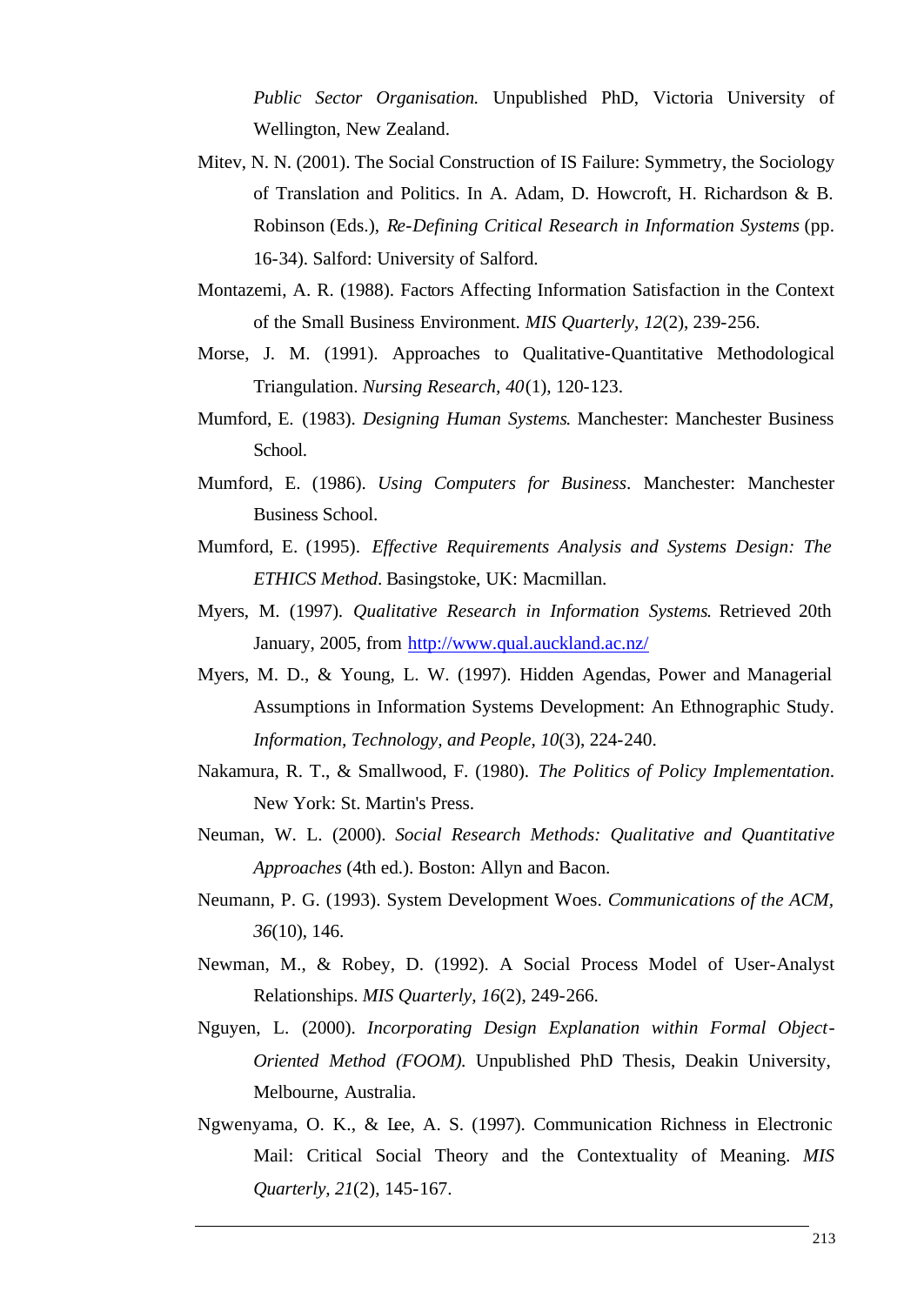- Nickerson, R. C. (2001). *Business and Information Systems* (2nd ed.). New Jersey: Prentice Hall.
- Orlikowski, W. J. (1992). The Duality of Technology: Rethinking the Concept of Technology in Organizations. *Organization Science, 3*(3), 398-427.
- Orlikowski, W. J., & Baroudi, J. J. (1991). Studying Information Technology in Organizations: Research Approaches and Assumptions. *Information Systems Research, 2*, 1-28.
- Parr, A. N., Shanks, G., & Darke, P. (1999). Identification of Necessary Factors for Successful Implementation of ERP Systems. In O. Ngwenyama, L. D. Introna, M. D. Myers & J. I. Degross (Eds.), *New Information Technologies in Organizational Processes: Field Studies and Theoretical Reflections on the Future of Work*. Boston: Kluwer Academic Publishers.
- Parsons, T. (1963). On the Concept of Political Power. *Proceedings of the American Philosophical Society, 107*, 232-262.
- Peszynski, K. J., & Corbitt, B. (2003). *Putting the Power in Power, Politics, and MIS Implementation: A reworking of Markus (1983) 20 years on.* Paper presented at the 14th Australasian Conference on Information Systems 2003, delivering IT and e-Business value in networked environments, School of Management Information Systems, Edith Cowan University, Perth, Western Australia.
- Pfeffer, J. (1981). *Power in Organizations*. Massachusetts: Pitman Publishing Inc.
- Pollalis, Y. A., & Frieze, I. H. (1993). A New Look at Critical Success Factors in IT. *Information Strategy: The Executive's Journal, 10*(1), 24-34.
- Poon, P., & Wagner, C. (2001). Critical Success Factors Revisited: Success and Failure Cases of Information Systems for Senior Executives. *Decision Support Systems, 30*, 393-418.
- Portney, K. E. (1986). *Approaching Public Policy Analysis*. New Jersey: Prentice Hall.
- Prunty, J. J. (1984). *A Critical Refomulation of Eductional Policy Analysis*. Geelong, Australia: Deakin University Press.
- Quang, P. T., & Chartier-Kastler, C. (1991). *Merise in Practice*. Basingstoke: Macmillan (translated by D. E. and M. A. Avison from the French: *Merise Appliquée*, Eyrolles, Paris, 1989).
- Raymond, L. (1985). Organizational Characteristics and MIS Success in the Context of Small Business. *MIS Quarterly, 9*(1), 37-52.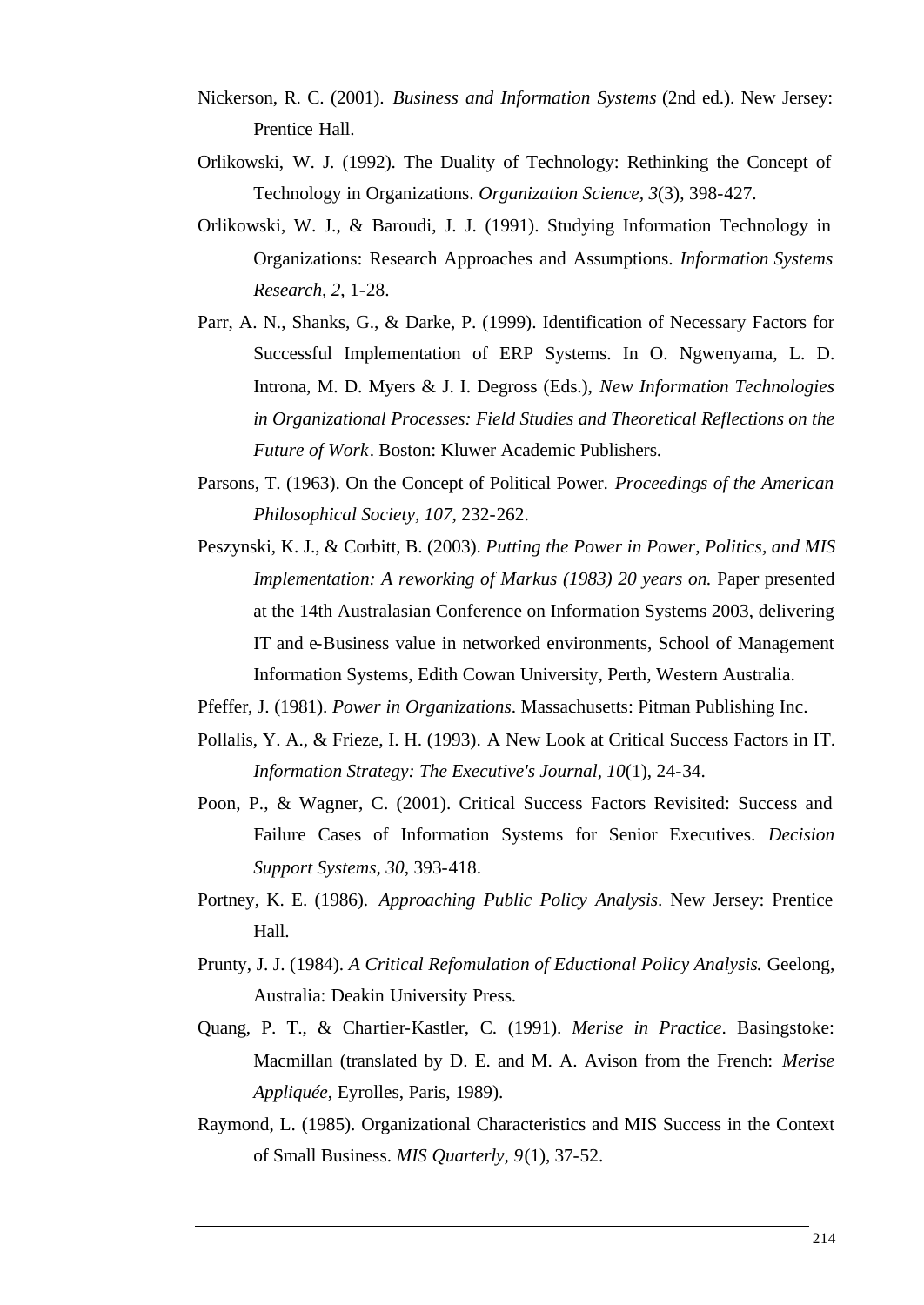- Robey, D. (1984). Conflict Models for Implementation Research. In R. L. Schultz & M. Ginzberg (Eds.), *Management Science Implementation* (pp. 89-105). Greenwich: JAI Press.
- Robey, D., & Farrow, D. L. (1982). User Involvement in Information Systems Development: A Conflict Model and Empirical Test. *Management Science, 28*(1), 73-85.
- Robey, D., Farrow, D. L., & Franz, C. R. (1989). Group Process and Conflict in System Development. *Management Science, 35*(10), 1172-1191.
- Robey, D., & Markus, M. L. (1984). Rituals in Information Systems Design. *MIS Quarterly, 8*(1), 5-15.
- Robey, D., Smith, L. A., & Vijayasarathy, L. R. (1993). Perceptions of Conflict and Success in Information Systems Development Projects. *Journal of Management Information Systems, 10*(1), 123-129.
- Rockart, J. F. (1979). Chief Executives Define their Own Data Needs. *Harvard Business Review, 57*(2), 81-93.
- Romm, C. T., & Pliskin, N. (1998). Electronic Mail as a Coalition-Building Information Technology. *ACM Transactions on Information Systems, 16*(1), 82-100.
- Romm, C. T., & Pliskin, N. (1999). The Office Tyrant: Social Control Through Email. *Information, Technology, and People, 12*(1), 27-43.
- Royall, I. (2002, 2nd Feb). RMIT Online Disaster*. Herald Sun,* p. 11.
- Rumbaugh, J., Blaha, M., Premerlani, W., Eddy, F., & Lorensen, W. (1991). *Object Oriented Modelling and Design*. New Jersey: Prentice Hall.
- Russell, B. (1975). *Power: A New Social Analysis*. London: Allen and Unwin.
- Sanders, G. L., & Courtney, J. F. (1985). A Field Study of Factors Influencing DSS Success. *MIS Quarterly, 9*(1), 77-93.
- Sauer, C. (1993). *Why Information Systems Fail: A Case Study Approach*. Henleyon-Thames: Alfred Waller.
- Schön, D. (1987). *Educating the Reflective Practitioner: Toward a New Design for Teaching and Learning in the Professions*. San Francisco: Jossey-Bass.
- Seddon, P. B. (1997). A Re-Specification and Extension of the DeLone and McLean Model of IS Success. *Information Systems Research, 8*(3), 240-253.
- Self, P. (1981). Planning: Rational or Political? In P. R. Baehr & B. Wittrock (Eds.), *Policy Analysis and Policy Innovation: Patterns, Problems and Potentials* (pp. 221-236). London: Sage Publications.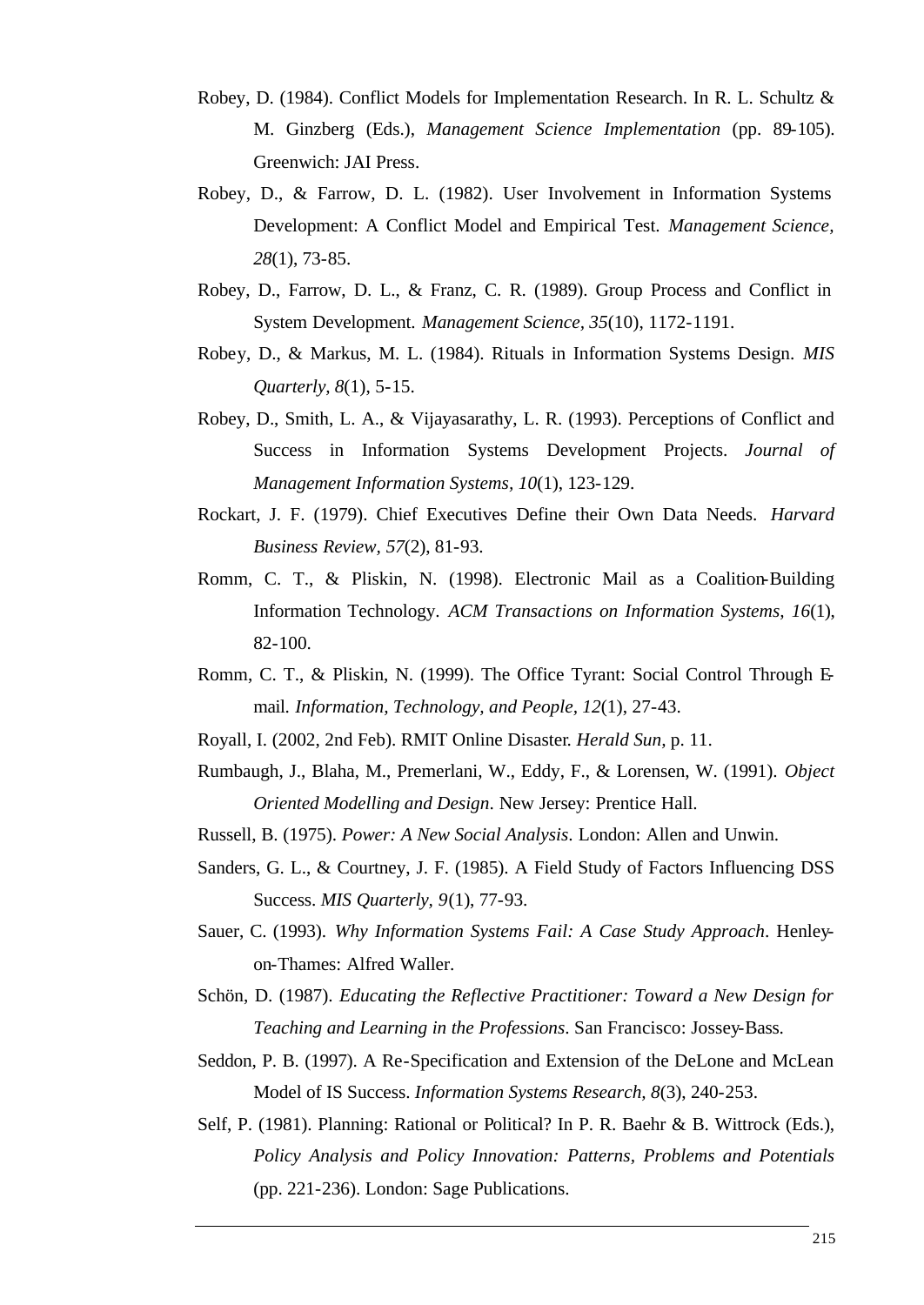- Shanks, G., Seddon, P. B., & Willcocks, L. P. (2003). *Second-Wave Enterprise Resource Planning Systems: Implementation and Effectiveness*. Cambridge: Cambridge University Press.
- Silver, H. (1990). *Education, Change and the Policy Process*. London: The Falmer Press.
- Soliman, F., Clegg, S., & Tantoush, T. (2001). Critical Success Factors for Integration of CAD/CAM Systems with ERP Systems. *International Journal of Operations and Production Management, 21*(5/6), 609-629.
- Somers, M. T., & Nelson, K. (2001). *The Impact of Critical Success Factors across the Stages of Enterprise Resource Planning Implementations.* Paper presented at the Proceedings of the 34th Hawaii International Conference on Systems Sciences, Hawaii.
- Stake, R. E. (1994). Case Studies. In N. K. Denzin & Y. S. Lincoln (Eds.), *Handbook of Qualitative Research* (pp. 236-247). California: Sage.
- Stake, R. E. (2000). Case Studies. In N. K. Denzin & Y. S. Lincoln (Eds.), *Handbook of Qualitative Research* (2nd ed., pp. 435-454). California: Sage Publications Inc.
- Stapleton, J. (1997). *Dynamic Systems Development Method, The Method in Practice*. Harlow, UK: Addison-Wesley.
- Stewart, K., & Strider, E. (2002). *The History of the University of Australia<sup>18</sup>* . Australia: The University of Australia Press.
- Strinati, D. (1995). *An Introduction to Theories of Popular Culture*. New York: Routledge.
- Teo, T. S. H., & Ang, J. S. K. (1999). Critical Success Factors in the Alignment of IS Plans with Business Plans. *International Journal of Information Management, 19*(2), 173-185.
- Thanasankit, T. (1999). *Exploring Social Aspects of Requirements Engineering: An Ethnographic Study of Thai Software Houses.* Unpublished Unpublished PhD Dissertation, University of Melbourne, Melbourne.
- Thompson, P., & McHugh, D. (2002). *Work Organisations* (2nd ed.). London: MacMillan.
- Thong, J. Y. L. (1999). An Integrated Model of Information Systems Adoption in Small Business. *Journal of management information systems, 15*(4), 187-214.

l

<sup>&</sup>lt;sup>18</sup> This is not the real title of the book or authors, which have been modified in order to preserve the anonymity of the institution, however, upon request to the authors, details can be disclosed.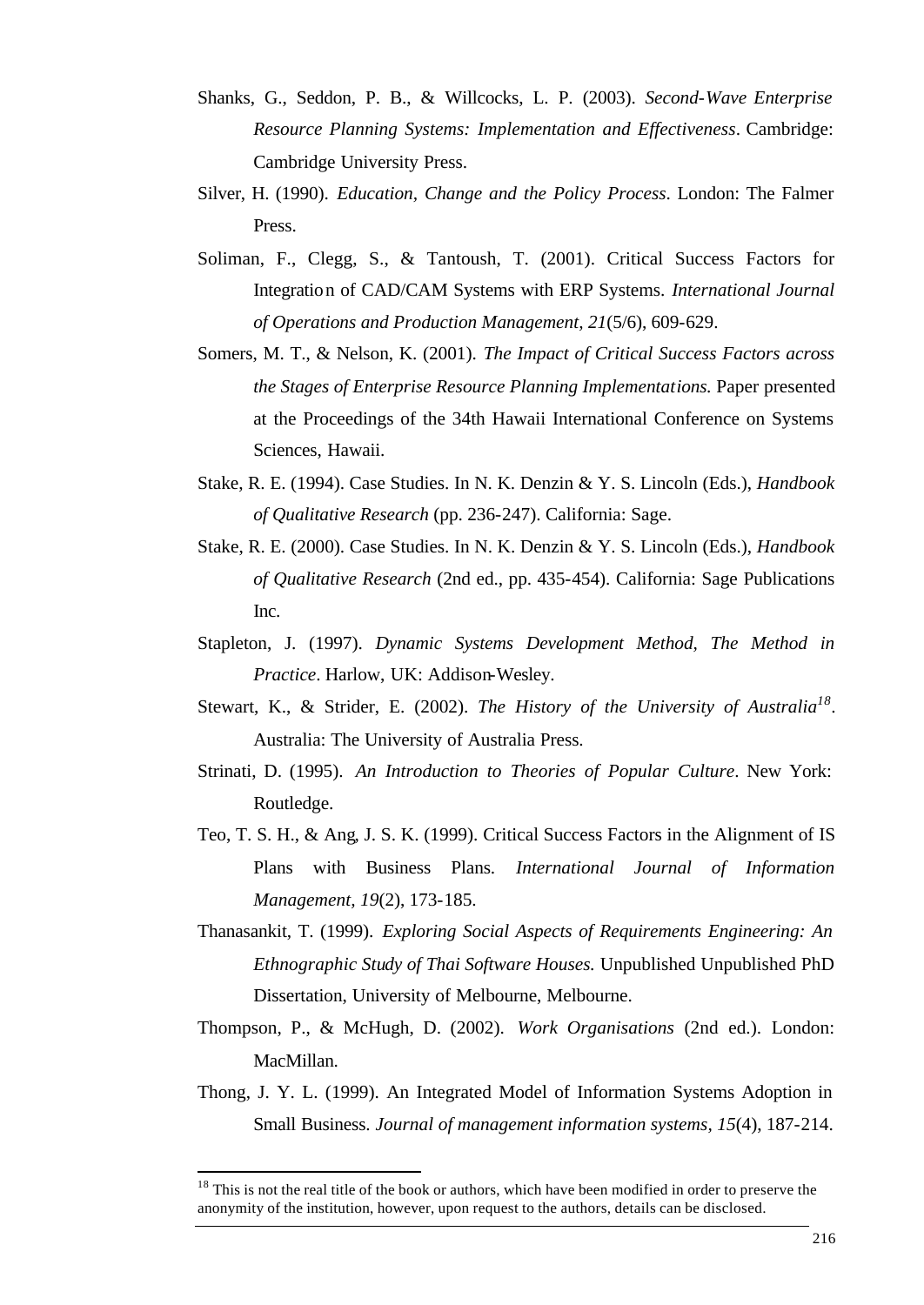- Thong, J. Y. L., & Yap, C. (1996). Information Technology Adoption by Small Business: An Empirical Study. In K. Kautz & J. Pries-Heje (Eds.), *Diffusion and Adoption of Information Technology* (pp. 160-175). London: Chapman & Hall.
- Thong, J. Y. L., Yap, C. S., & Raman, K. S. (1996). Top Management Support, External Expertise and Information Systems Implementation in Small Businesses. *Information Systems Research, 7*(2), 209-231.
- Trauth, E. M., & O'Connor, B. (1991). *A Study of the Interaction Between Information Technology and Society: An Illustration of Combined Qualitative Research Methods.* Paper presented at the Information Systems Research: Contemporary Approaches & Emergent Traditions - Proceedings of the IFIP TC8/WG 8.2 Working Conference on the Information Systems Research Arena of the 90's, Copenhagen, Denmark.
- Trochim, B. (2000). *Internal Validity*. Retrieved 12 December, 2004, from http://www.socialresearchmethods.net/tutorial/Wells/internal%20validity.htm
- Turner, V. W. (1957). *Schism and Continuity in an African society A study of Ndembu village life*. New York: Humanities Press, inc.
- Turner, V. W. (1974). *Dramas, Fields and Metaphors Symbolic Action in Human Society*. New York: Cornell University Press.
- Turner, V. W. (1979). *Process, Performance and Pilgrimage*. New Delhi: Concept Publishing.
- Turner, V. W. (1980). Social Dramas and Stories about Them. *Critical Inquiry, 7*, 141-168.
- Turner, V. W. (1982). *From Ritual to Theatre: The Human Seriousness of Play*. New York: Performing Arts Journal Publications.
- Turner, V. W. (1985). *On the Edge of the Bush: Anthropology as Experience*. Arizona: University of Arizona Press.
- Van Dijk, T. A. (1995). Discourse Analysis as Ideology Analysis. In C. Schäffner & A. L. Wenden (Eds.), *Language and Peace* (pp. 17-33). Hants, England: Dartmouth Publishing Company Limited.
- Vidgen, R., Avison, D. E., Wood, R., & Wood-Harper, A. T. (2002). *Developing Web Information Systems*. London: Butterwirth-Heinemann.
- Walsham, G. (1993). *Interpreting Information Systems in Organizations*. West Sussex: John Wiley & Sons, Ltd.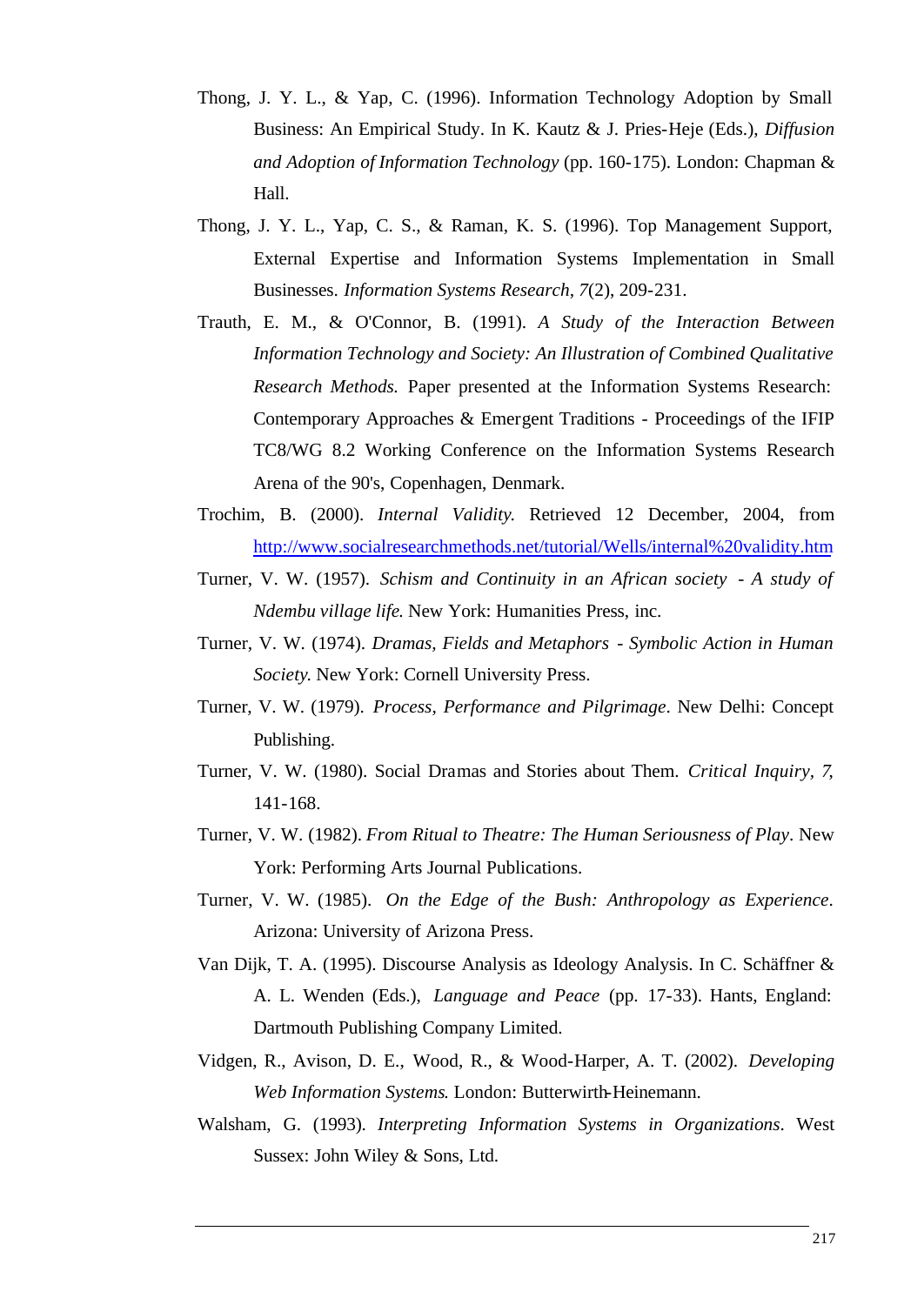- Walsham, G. (1995). The Emergence of Interpretivism in IS Research. *Information Systems Research, 6*(4), 376-394.
- Weaver, P. L. (1993). *Practical SSADM Version 4: A Complete Tutorial Guide*. London: Pitman.
- Welti, N. (1999). *Successful SAP R/3 Implementation*. Harlow, UK: Addison-Wesley.
- Westwood, R., & Clegg, S. (2003). *Debating Organization: Point-Counterpoint in Organization Studies*. Oxford: Blackwell Publishing Ltd.
- Wielinga, B. J., Sterner, T. A., & Breuker, J. A. (1993). KADS: A Modelling Approach to Knowledge Engineering. In B. G. Buchanan  $\&$  D.C. Wilkins (Eds.), *Readings in Knowledge Acquisition and Learning, Automating the Construction and Improvement of Expert Systems*. California: Morgan Kaufmann.
- Wilkin, C., & Castleman, T. (2002). *A Revised Model of the Success Factors in Delivered IS Quality.* Paper presented at the 6th Pacific Asia Conference on Information Systems (PACIS), Tokyo, Japan.
- Winner, L. (1986). *The Whale and the Reactor: A Search for Limits in an Age of High Technology*. Chicago: University of Chicago Press.
- Winner, L. (1992). *Democracy in a Technological Society*. Dordrecht ; Boston: Kluwer.
- Wood-Harper, A. T., Antill, L., & Avison, D. E. (1985). *Information Systems Definition: The Multiview Approach*. Oxford, UK: Blackwell Scientific Publications, Ltd.
- Wood-Harper, A. T., & Avison, D. E. (2003). Bringing Social and Organisational Issues into Information Systems Development: The Story of Multiview. In S. Clarke (Ed.), *Socio-Technical and Human Cognition Elements of Information Systems* (pp. 5 - 21). London: Information Science.
- Worgul, G. S. (1992). *Issues in Academic Freedom*. Pittsburgh, Pa.: Duquesne University Press.
- Yin, R. (1994). *Case Study Research: Design and Methods*. California: Sage Publications.
- Yin, R. K. (1981). Life Histories of Innovations: How New Practices become Routinized. *Public Administration Review, 41*(1), 21-28.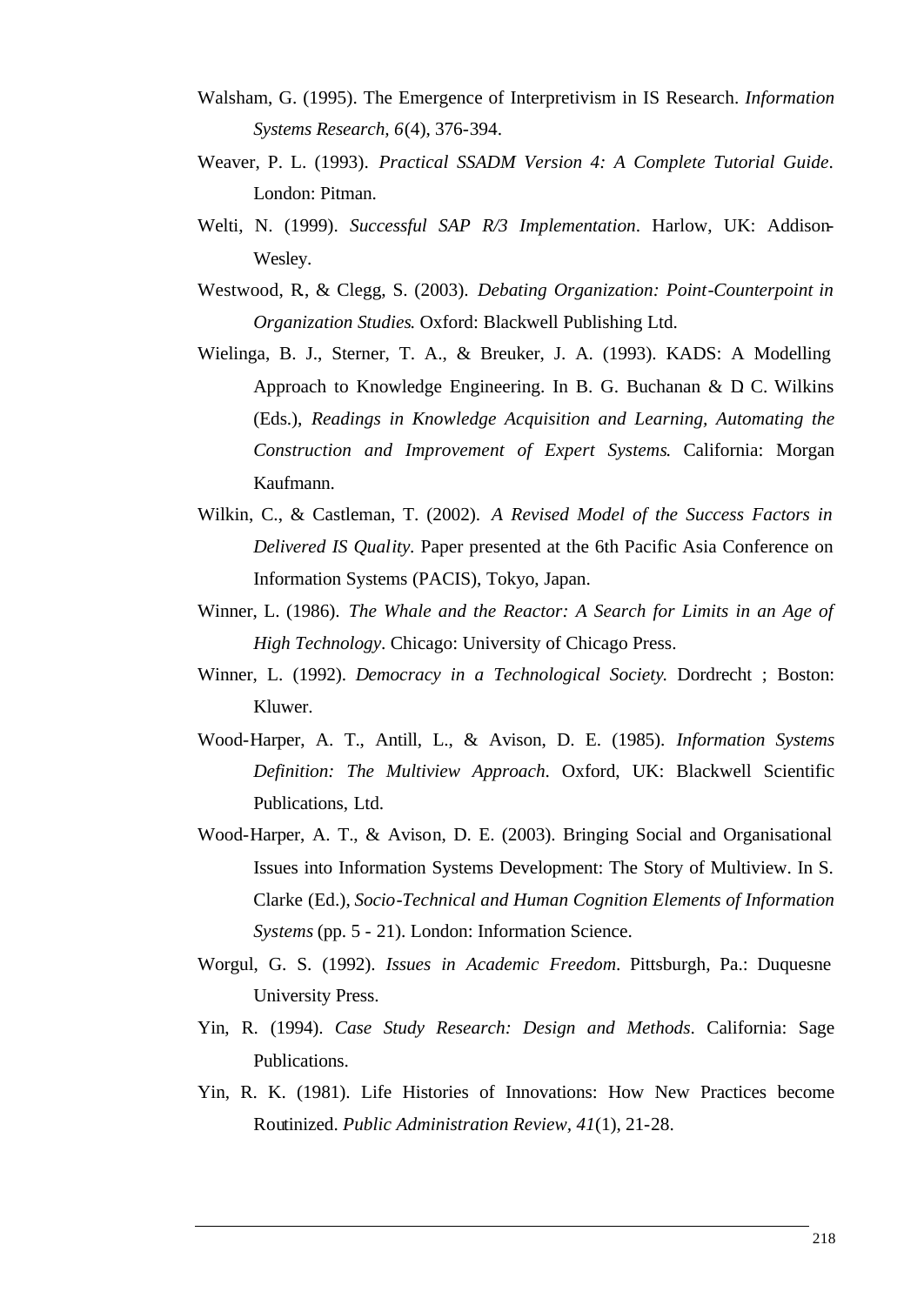- Yoong, P. (1999). Making Sense of Group Support Systems Facilitation: A Reflective Practice Perspective. *Information Technology and People, 12*(1), 86-112.
- Yourdon, E. (1993). *Yourdon Systems Method: Model-driven Systems Development*. New Jersey: Yourdon Press.
- Zahedi, F. (1987). Reliability of Information Systems Based on Critical Success Factors: Formulation. *MIS Quarterly, 11*(2), 187-203.
- Zuboff, S. (1988). *In the Age of the Smart Machine: The Future of Work and Power*. New York: Basic Books.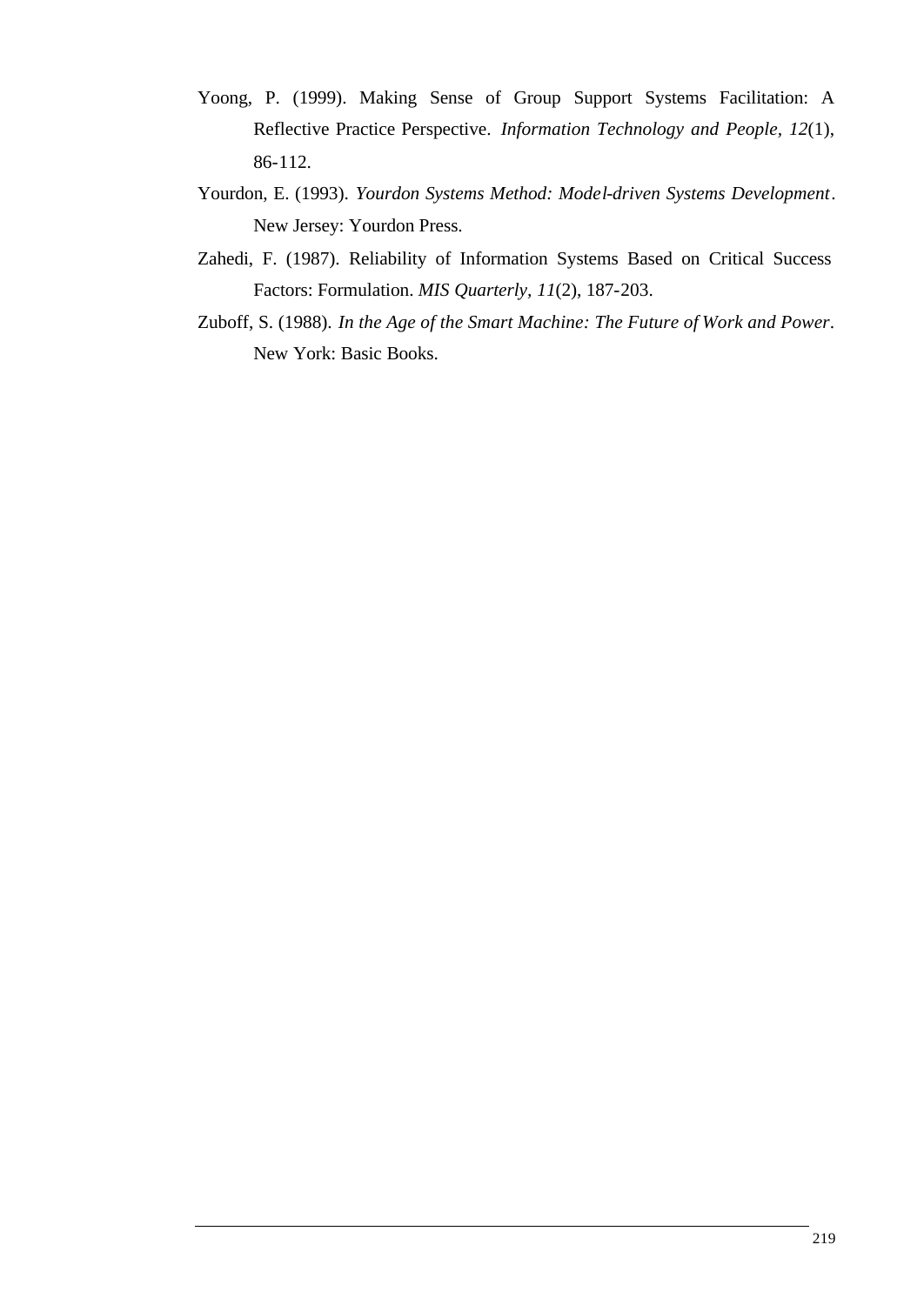## **Appendix A – Interview Schedule**

Can you please tell me how the University of Australia came about implementing EducateMe International?

From your point of view, who were the key players?

In your opinion, what do you think motivated the key players to operate in the way they did?

In your opinion, what obstacles do you think these key players faced in their attempt for achievement in implementing EducateMe International?

What type of role did you play in the systems implementation?

Were there any obstacles in your way, in your position during the implementation of EducateMe International?

What were some of the political plays that occurred in the implementation of EducateMe International? Who was involved? What happened? How was it resolved?

On reflection, how could it have been done better/differently?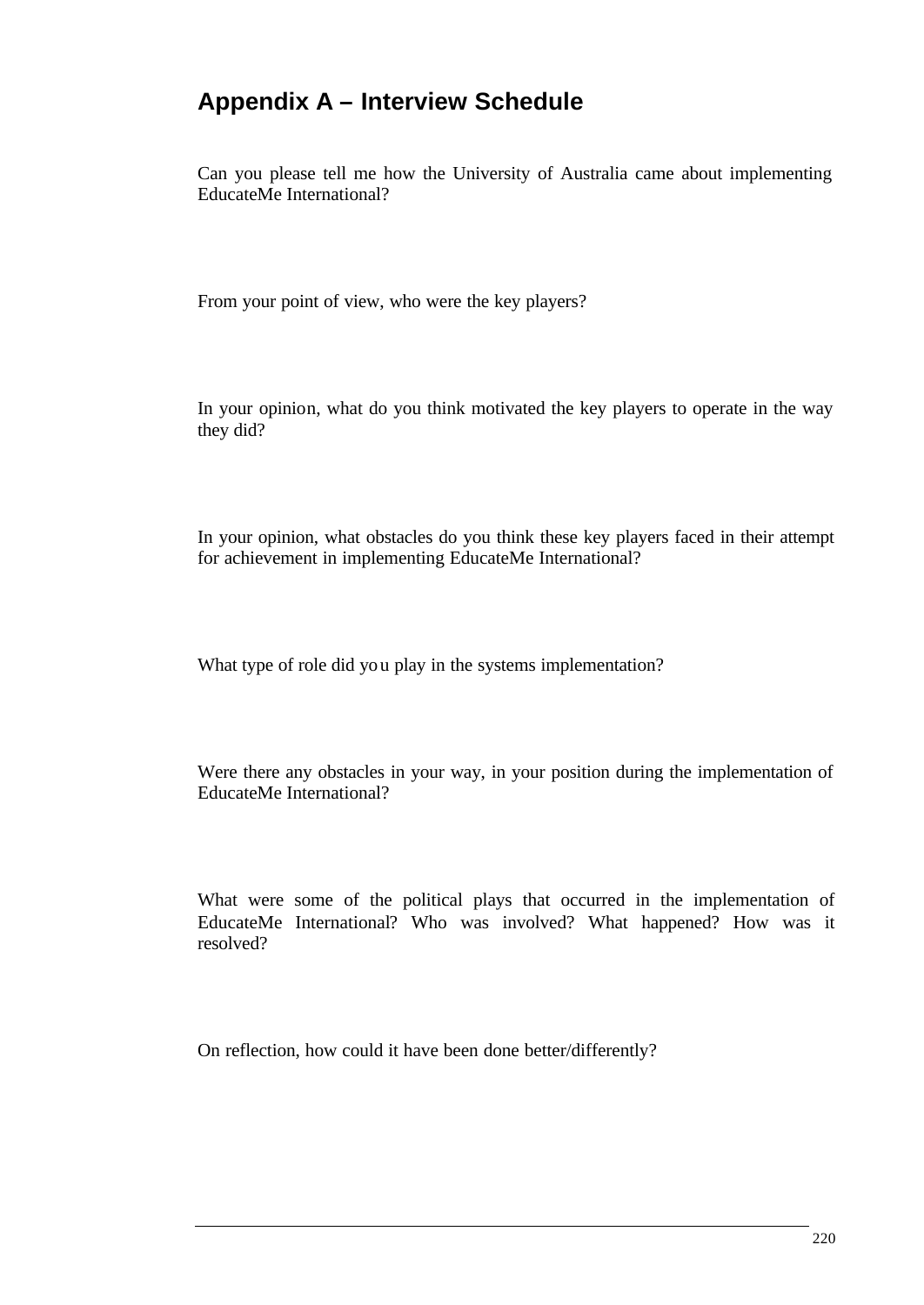## **Appendix B – Supporting Publications**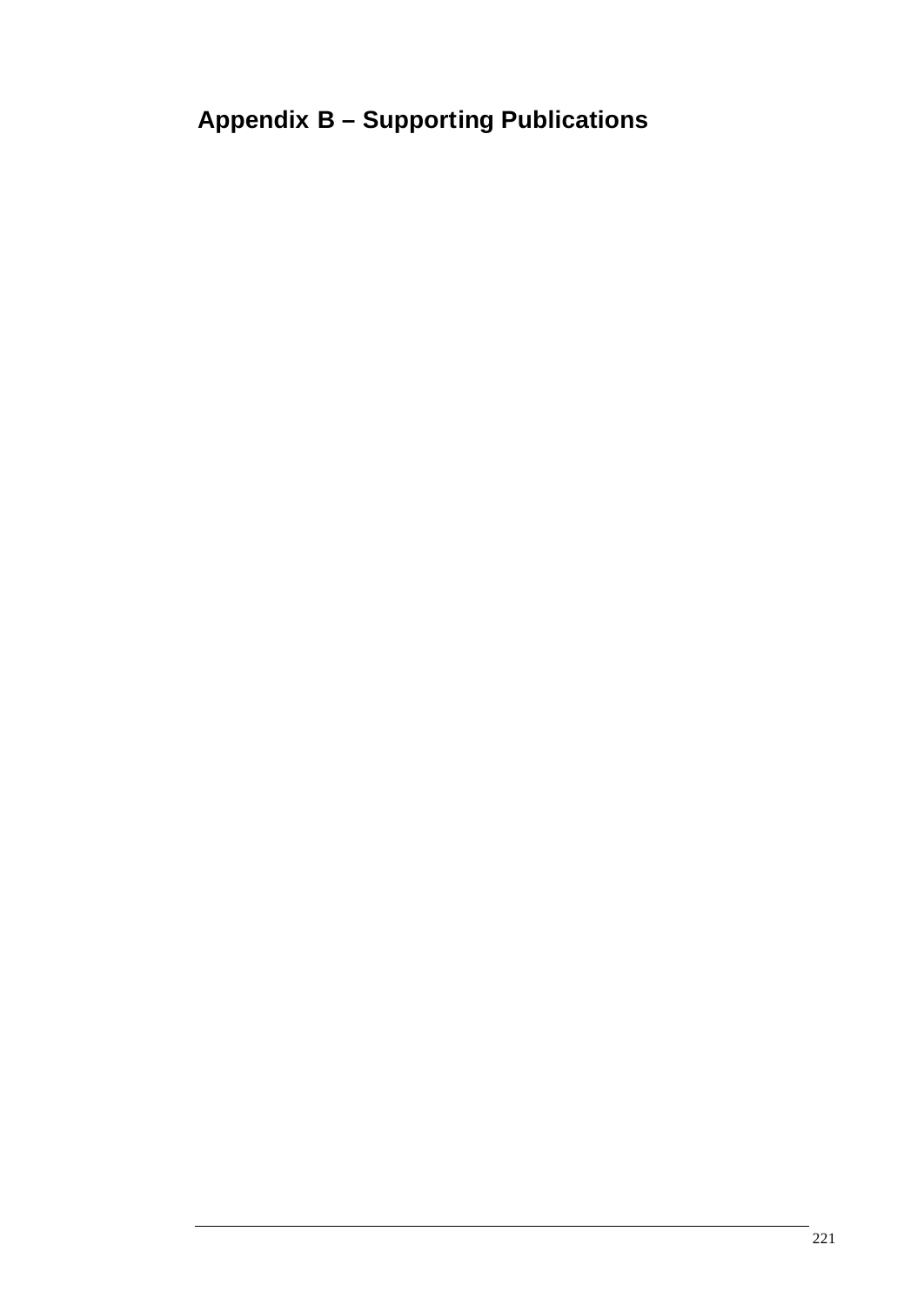Nguyen, L., Torlina, L., Peszynski, K. J., and Corbitt, B. (2005). Power Relations in Cyber Communities. To appear in *Electronic Commerce Research Journal, 5*(4).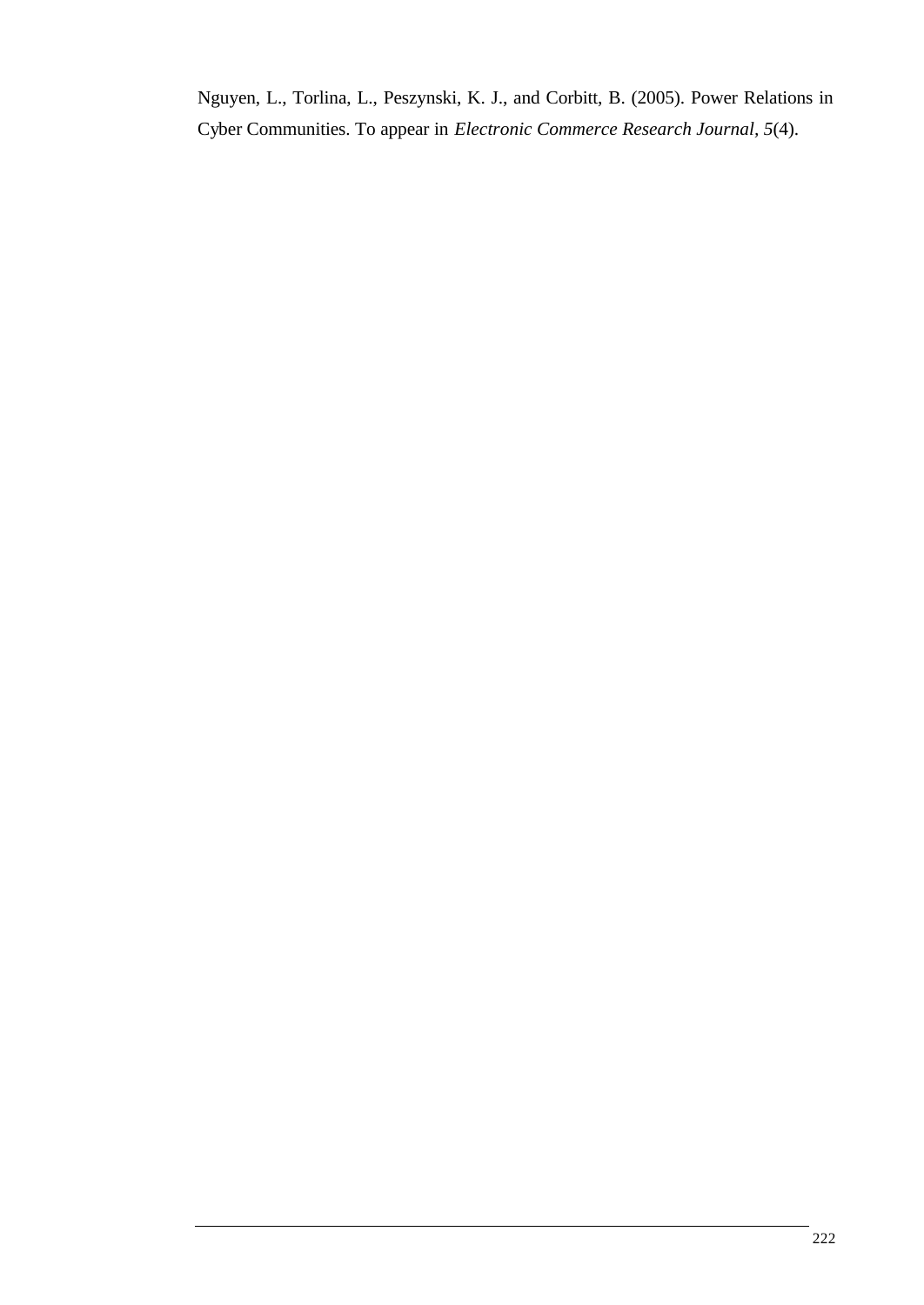Corbitt, B. J., Peszynski, K. J., & Boon, O. (2005). Managing Complexity and Institutionalization: Power and Politics in ERP Implementation in an Australian University. In L. von Hellens, S. Nielsen & J. Beekhuyzen (Eds.), *Qualitative Case Studies on Implementation of Enterprise Wide Systems* (pp. 160-175). Hershey, PA: Idea Group Publishing.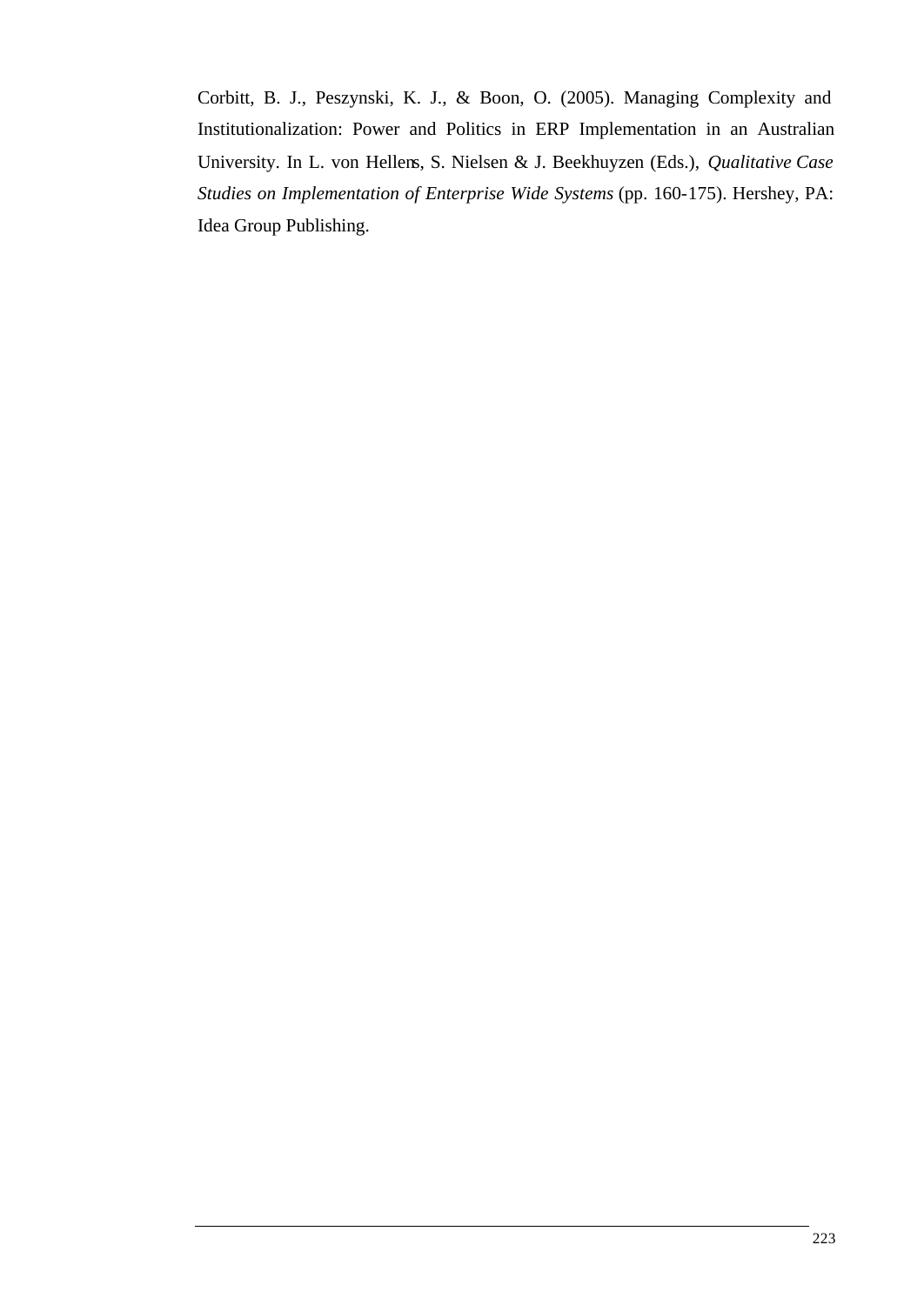Peszynski, K. J., Corbitt, B. J., and Saundage, D. (2004). Deconstructing Power within a Strategic Information System. *Proceedings of the 15th Australasian Conference on Information Systems (ACIS)*, Hobart, Australia, December 1-3 2004.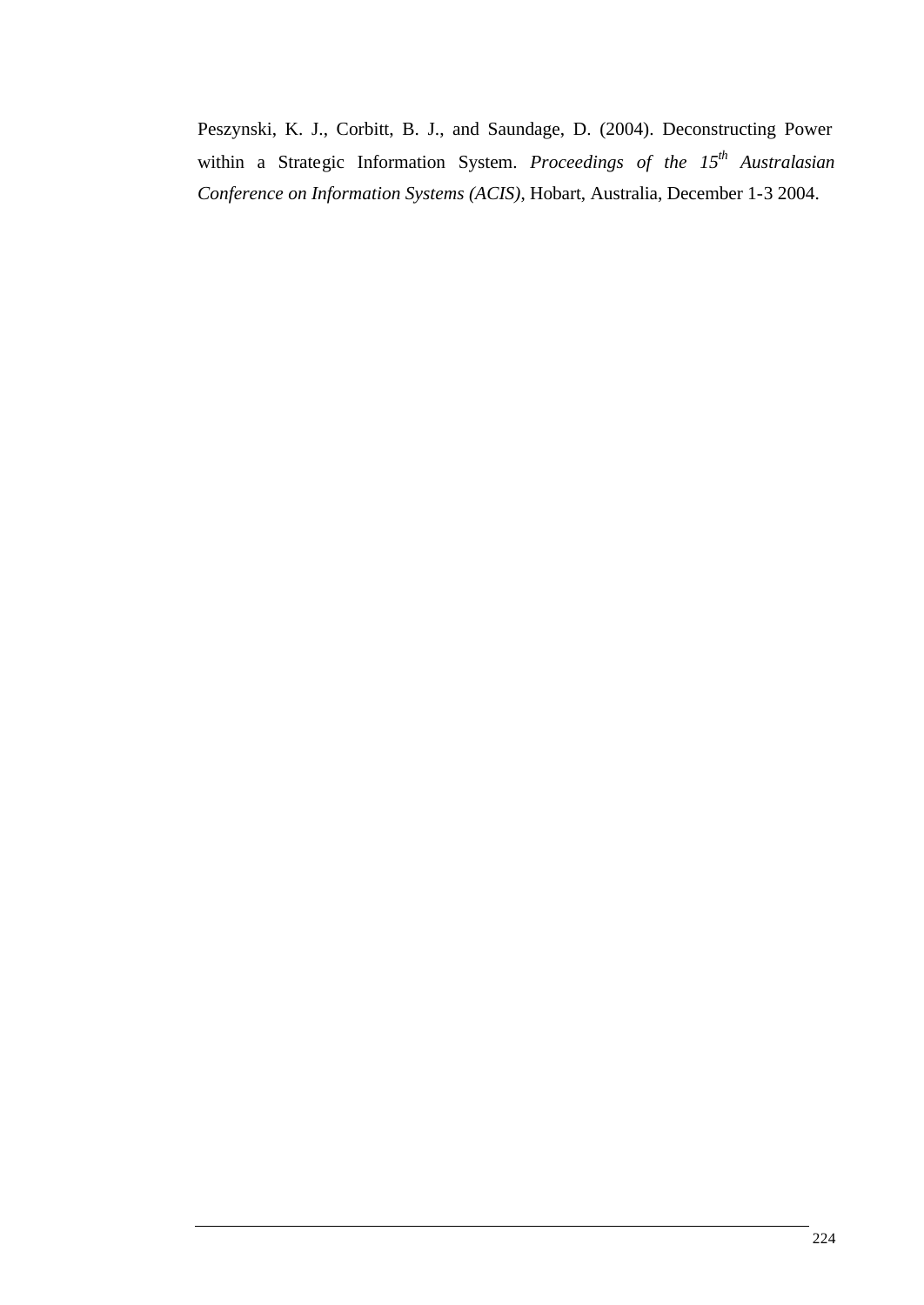Peszynski, K. J., and Saundage, D. (2004). Power, Politics and Legitimacy in Information Systems Implementation: An Ethnographic Study. *Proceedings of the 15th Australasian Conference on Information Systems (ACIS)*, Hobart, Australia, December 1-3 2004.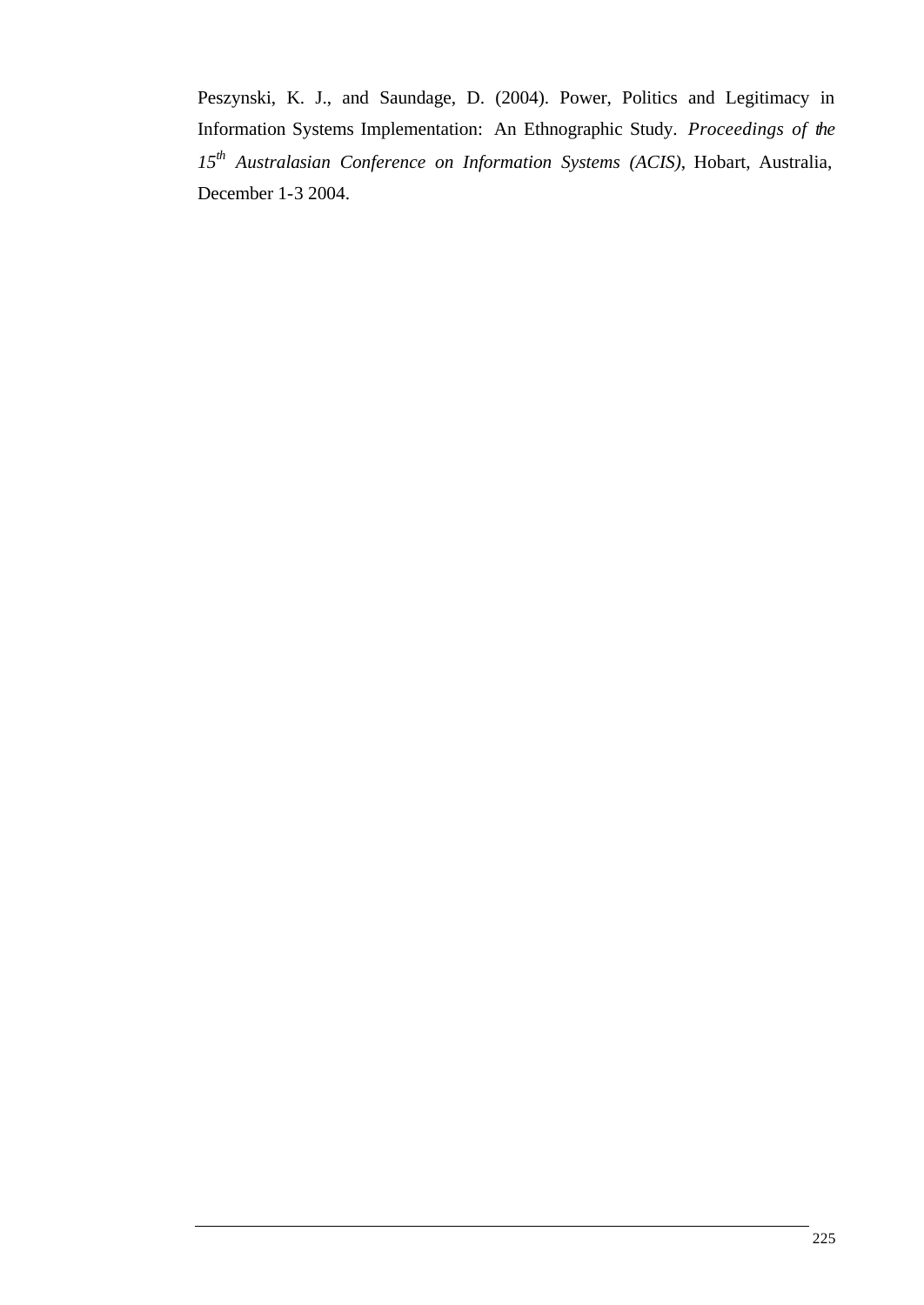Boon, O., Corbitt, B., and Peszynski, K. J. (2004). Reassessing critical success factors for ERP adoption – a case study, *Proceedings of the 8 th Pacific Asia Conference on Information Systems (PACIS)*, Shanghai, China, July 8-11 2004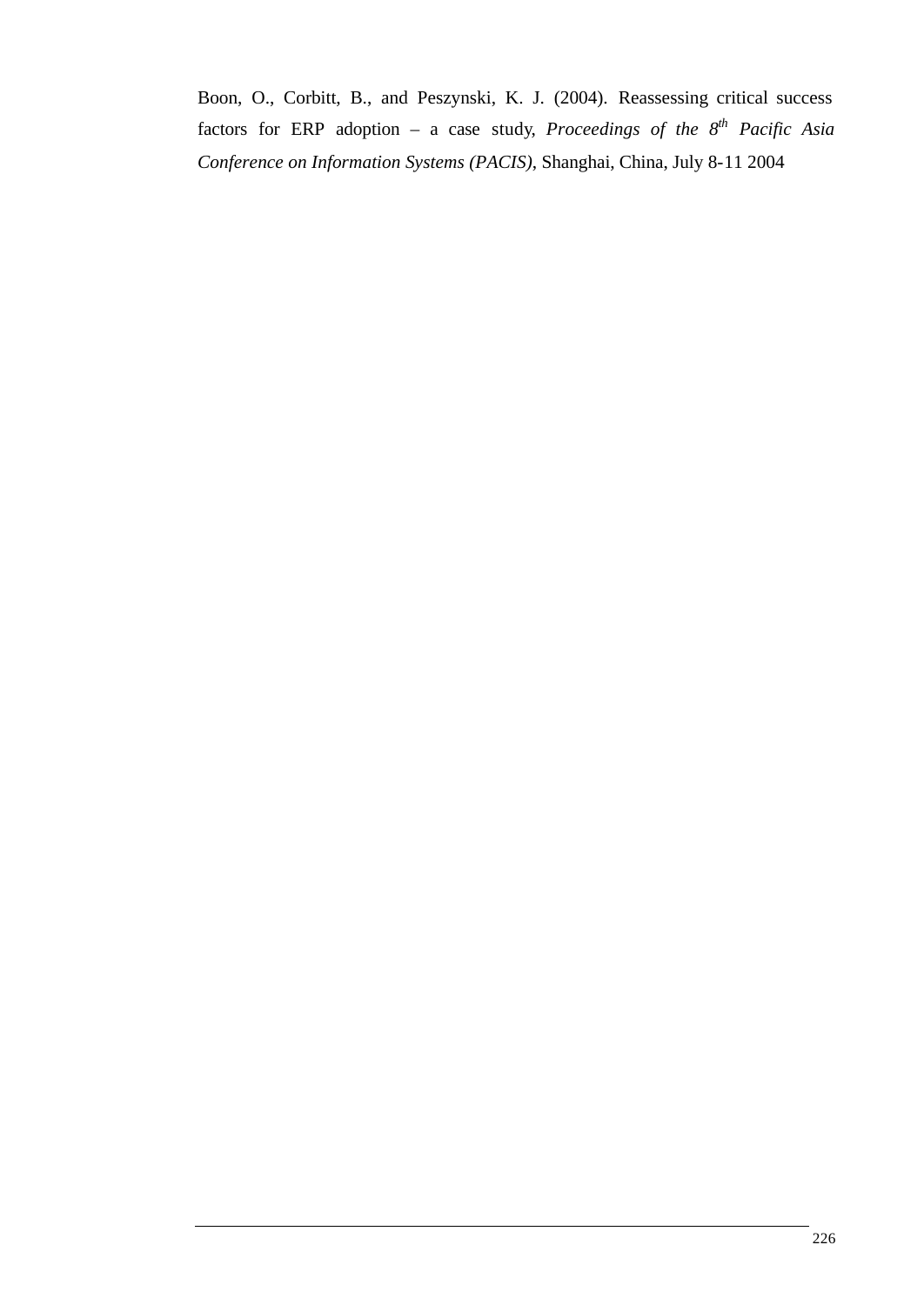Nguyen, L., Torlina, L., Peszynski, K. J., and Corbitt, B. (2004). Power Relations in Cyber Communities. *Proceedings of the 12th European Conference on Information Systems (ECIS)*, Turku, Finland, June 14-16 2004.